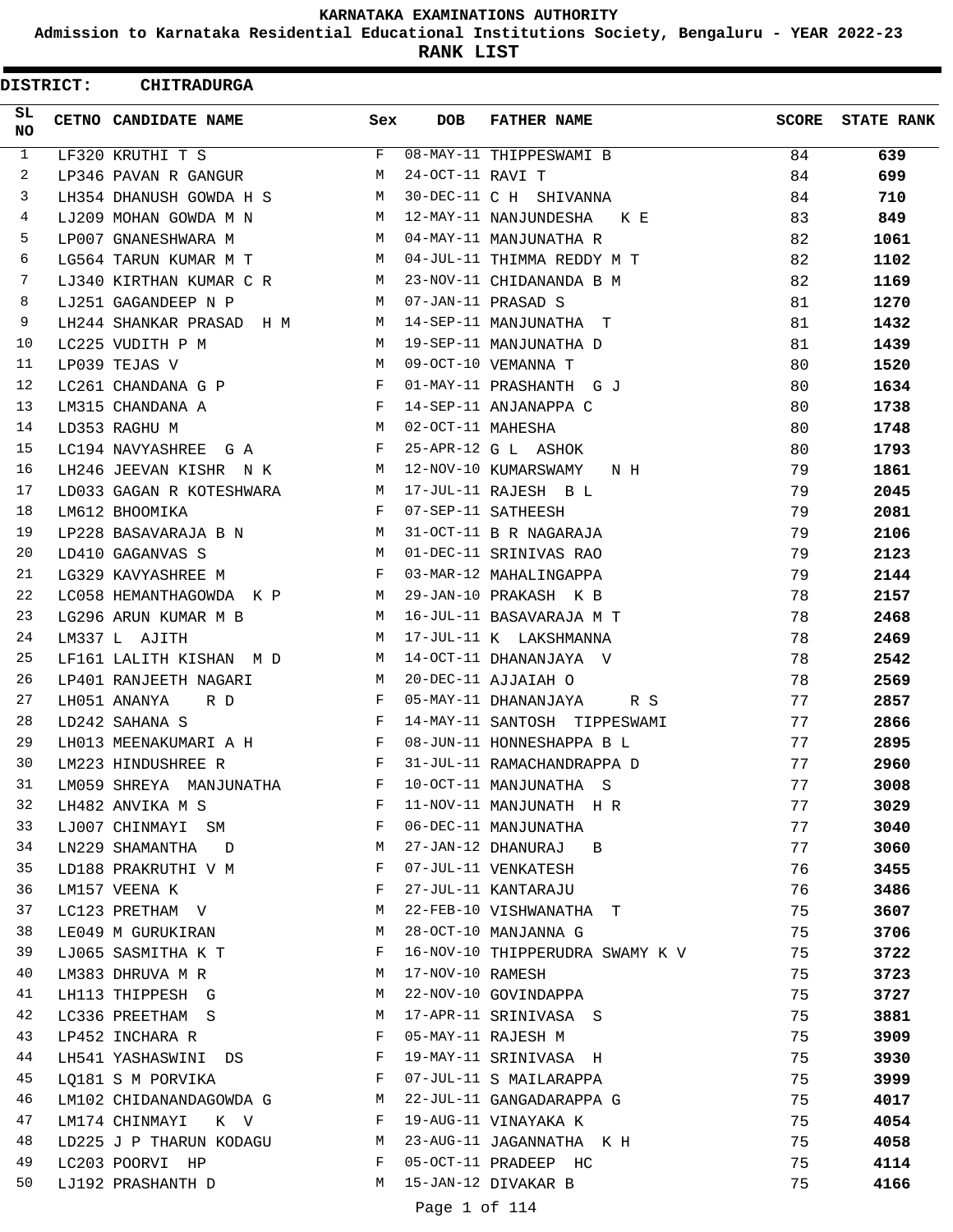**Admission to Karnataka Residential Educational Institutions Society, Bengaluru - YEAR 2022-23**

**RANK LIST**

ı

| <b>DISTRICT:</b> | <b>CHITRADURGA</b>        |              |                   |                                       |       |                   |
|------------------|---------------------------|--------------|-------------------|---------------------------------------|-------|-------------------|
| SL.<br>NO.       | CETNO CANDIDATE NAME      | Sex          | <b>DOB</b>        | <b>FATHER NAME</b>                    | SCORE | <b>STATE RANK</b> |
| 51               | LD253 MOHAN<br>B M        | М            |                   | 06-JAN-10 MAHANTHESHWARA B T          | 74    | 4190              |
| 52               | LJ360 BRUNDA S K          | F            |                   | 07-DEC-10 KUMARA G                    | 74    | 4338              |
| 53               | LH214 THANU J             | F            |                   | 24-FEB-11 JAGANNATHA S                | 74    | 4429              |
| 54               | LJ088 SUMANTH G G         | M            |                   | 29-MAR-11 GANGADHARAPPA B             | 74    | 4474              |
| 55               | LD262 GOPICHAND D H       | M            |                   | 30-MAR-11 DEVARAJ G                   | 74    | 4476              |
| 56               | LM118 Y SPOORTHI          | F            |                   | 27-MAY-11 YOGISH S                    | 74    | 4561              |
| 57               | LH300 MANU R              | M            |                   | 21-JUN-11 RAJANNA N                   | 74    | 4591              |
| 58               | LQ179 PRANTHI PRIYA NR    | F            |                   | 08-JUL-11 RAVICHNDRA NR               | 74    | 4614              |
| 59               | LK183 GNANENDRA PATIL G V | M            |                   | 29-JUL-11 VENKATESH G S               | 74    | 4651              |
| 60               | LJ193 PRIYANKA S          | F            |                   | 01-AUG-11 SHRINIVASA R                | 74    | 4657              |
| 61               | LC004 SAMIT NAYAKA O      | M            | 22-AUG-11 OBANNA  |                                       | 74    | 4677              |
| 62               | LM418 B K KAVERI          | F            | 21-SEP-11 K KUMAR |                                       | 74    | 4694              |
| 63               | LD326 R CHENNAKESHWA      | M            |                   | 08-JUN-10 K RAMANNA                   | 73    | 4808              |
| 64               | LP082 RAKSHITA S          | F            |                   | 08-NOV-10 SHIVAKUMARA N B             | 73    | 4908              |
| 65               | LM747 PRATHIKSHA Y        | F            |                   | 04-DEC-10 YOGARAJA B                  | 73    | 4936              |
| 66               | LF183 RASHMI M            | F            |                   | 29-DEC-10 MANJUNATHA L                | 73    | 4966              |
| 67               | LM074 SANGEETHA T         | F            |                   | 12-JAN-11 THIPPESHWAMY B P            | 73    | 4979              |
| 68               | LJ090 SINDHU              | F            |                   | 30-JAN-11 THIMMARAJU                  | 73    | 5000              |
| 69               | LJ179 VARUN KUMAR M       | M            |                   | 13-APR-11 MALLESH M                   | 73    | 5104              |
| 70               | LD243 HARSHAVARDHNA B     | M            |                   | 10-MAY-11 BASAVARAJA                  | 73    | 5137              |
| 71               | LC251 NANDINI T M         | $\mathbf{F}$ |                   | 18-MAY-11 MARUTHESH T G               | 73    | 5152              |
| 72               | LQ038 THUSHARA S N        | M            |                   | 13-JUN-11 NAGESHA S B                 | 73    | 5204              |
| 73               | LM105 BHUMIKA K           | F            |                   | 17-JUN-11 KENCHAPPA R                 | 73    | 5209              |
| 74               | LM371 DEEPA A             | F            |                   | 11-AUG-11 ANANDAPPA B N               | 73    | 5285              |
| 75               | LE183 PRATHEEKSHA B       | F            |                   | 21-NOV-11 BASAVARAJA                  | 73    | 5392              |
| 76               | LD244 KIRAN KUMAR<br>G B  | M            |                   | 13-DEC-11 BASAVARAJA G T              | 73    | 5400              |
| 77               | LP498 YUGANDHARA REDDY    | M            |                   | 23-DEC-11 G T GOVINDA REDDY           | 73    | 5406              |
| 78               | LE162 SOWJANYA P M        | F            |                   | 30-DEC-11 PUTTAKENCHAPPA              | 73    | 5411              |
| 79               | LD303 HRUDAY S            | M            |                   | 04-MAY-09 SHANKAR T                   | 72    | 5437              |
| 80               | LC068 SHREYAS J           | F            |                   | 28-AUG-10 JOGENDRA T                  | 72    | 5492              |
| 81               | LM709 AJEYA<br>H B        | М            |                   | 20-NOV-10 BASAVARAJA                  | 72    | 5567              |
| 82               | LH335 DHANUSH S           | M            |                   | 21-NOV-10 SIDDESH J                   | 72    | 5571              |
| 83               | LM108 MANOJ K H           | M            | 17-MAR-11 HEMANTH |                                       | 72    | 5735              |
| 84               | LG322 MANOJ S DEVASHETTI  | M            |                   | 14-APR-11 SHARANABASAPPA T DEVASHETTI | 72    | 5775              |
| 85               | LP019 PRAVEEN KUMAR T     | M            |                   | 04-JUN-11 THIPPESWAMY V               | 72    | 5862              |
| 86               | LH325 PAVAN H S           | М            |                   | 11-JUN-11 SATHISHA                    | 72    | 5877              |
| 87               | LH332 HIMASHRI            | F            |                   | 06-JUL-11 MANJUNATHA J                | 72    | 5915              |
| 88               | LN165 A SINDHU            | F            | 18-JUL-11 AJJAYYA |                                       | 72    | 5936              |
| 89               | LH565 HARSHITHA R         | F            |                   | 27-AUG-11 RAJANNA T                   | 72    | 5986              |
| 90               | LF312 MAMATHA VS          | F            |                   | 29-AUG-11 VASANTHRAJ                  | 72    | 5989              |
| 91               | LH240 HARSHA H R          | М            |                   | 23-SEP-11 RAVIKUMAR H S               | 72    | 6018              |
| 92               | LK087 RAKSHITHA R         | F            |                   | 16-NOV-11 RAGHAVENDRA                 | 72    | 6060              |
| 93               | LE373 JEEVANA S           | F            |                   | 29-NOV-11 SHIVANNA K                  | 72    | 6073              |
| 94               | LH197 SMITHA S REDDY      | F            |                   | 30-NOV-11 SIDDAREDDY B T              | 72    | 6075              |
| 95               | LQ257 DHRUVAHARI S        | М            |                   | 23-SEP-10 SHIVANNA K                  | 71    | 6182              |
| 96               | LM035 SPOORTHI K          | F            |                   | 29-SEP-10 KANTHARAJ N                 | 71    | 6188              |
| 97               | LP200 CHANDANA G R        | F            |                   | 18-NOV-10 RAJU G T                    | 71    | 6243              |
| 98               | LE116 KAMALAKSHI U        | F            |                   | 05-JAN-11 UMESH NAIK P                | 71    | 6301              |
| 99               | LH511 LIKHITH H           | М            |                   | 14-JAN-11 HANUMANTHARAYA M            | 71    | 6313              |
| 100              | LM440 KAVYA KP            | F            |                   | 17-JAN-11 PRASANNA                    | 71    | 6319              |
|                  |                           |              |                   |                                       |       |                   |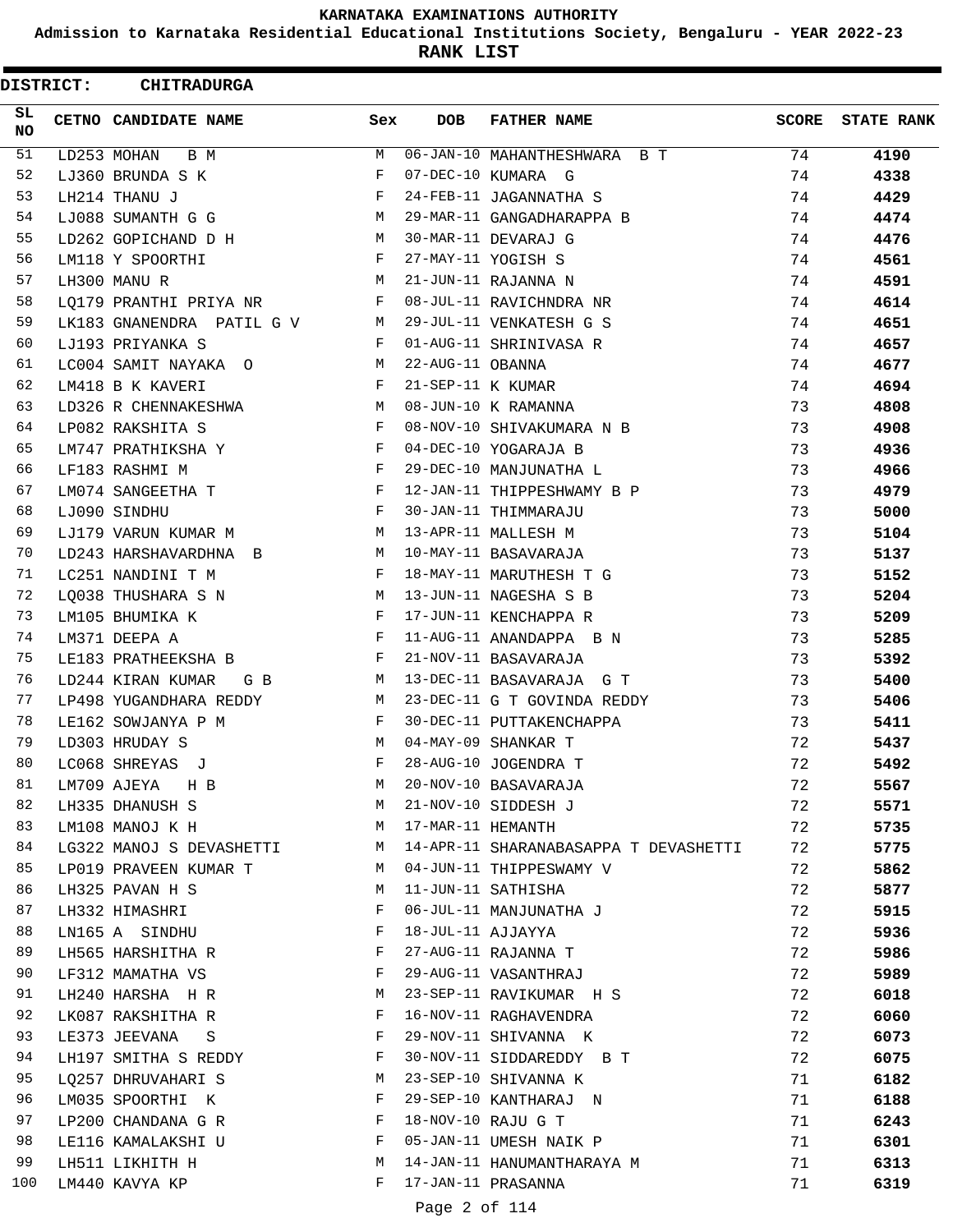**Admission to Karnataka Residential Educational Institutions Society, Bengaluru - YEAR 2022-23**

**RANK LIST**

| <b>DISTRICT:</b> | <b>CHITRADURGA</b>          |     |                  |                                |              |                   |
|------------------|-----------------------------|-----|------------------|--------------------------------|--------------|-------------------|
| SL<br><b>NO</b>  | CETNO CANDIDATE NAME        | Sex | <b>DOB</b>       | <b>FATHER NAME</b>             | <b>SCORE</b> | <b>STATE RANK</b> |
| 101              | LM746 YASHWANTH R           | M   |                  | 11-FEB-11 RAJAPPA R            | 71           | 6358              |
| 102              | LP558 MEENA V R             | F   |                  | 07-JUN-11 RAJASHEKHARA V G     | 71           | 6565              |
| 103              | LM446 YASHASHWINI P         | F   |                  | 13-JUL-11 PRABHAKAR H L        | 71           | 6628              |
| 104              | LJ300 MAHANTESH H P         | M   |                  | 28-AUG-11 PARVATHAPPA H R      | 71           | 6713              |
| 105              | LD390 VENKATESHA M          | M   |                  | 16-SEP-11 MALLIKARJUNA         | 71           | 6728              |
| 106              | LC299 ABHISHEK T            | M   |                  | 07-FEB-12 THIPPESWAMY N P      | 71           | 6825              |
| 107              | LM303 HARISHKUMAR K         | M   |                  | 29-JAN-10 KRISHNAMURTHY K      | 70           | 6847              |
| 108              | LP561 EKANTHA B S           | M   |                  | 14-JAN-11 SIDDANNA B           | 70           | 7071              |
| 109              | LM732 LAKSHMI J L           | F   |                  | 09-FEB-11 LOKESH J B           | 70           | 7113              |
| 110              | LD407 YASHWANTHA H S        | М   | 26-FEB-11 SWAMY  | A H                            | 70           | 7148              |
| 111              | LF115 HARSHITH GOWDA<br>- S | M   |                  | 02-APR-11 K SHANKARAPPA        | 70           | 7220              |
| 112              | LK150 LEKHANA G S           | F   |                  | 05-APR-11 SRINIVASA N G        | 70           | 7225              |
| 113              | LF185 KAILASH M             | M   |                  | 09-APR-11 MALLIKARJUNA K       | 70           | 7230              |
| 114              | LE201 SANJAY R              | M   |                  | 26-APR-11 RAMESH P T           | 70           | 7259              |
| 115              | LF020 SUMANTH C             | M   |                  | 26-MAY-11 CHANDRASHEKHARA T P  | 70           | 7303              |
| 116              | LD396 POOJA<br>T S          | F   |                  | 11-JUN-11 SATHOSH KUMAR P      | 70           | 7334              |
| 117              | LP492 KAVAYA T S            | F   |                  | 08-JUL-11 SHIVAKUMAR T         | 70           | 7394              |
| 118              | LJ111 PRIYANKA T            | F   |                  | 28-JUL-11 THIPPESWAMY H G      | 70           | 7442              |
| 119              | LE163 TARUN M O             | M   |                  | 02-SEP-11 OBANNA K B           | 70           | 7492              |
| 120              | LG011 SREEDEVI P            | F   |                  | 06-SEP-11 PANDURANGAPPA R      | 70           | 7497              |
| 121              | LE068 VARUN KUMAR R         | M   |                  | 12-NOV-11 REVANNA O            | 70           | 7575              |
| 122              | LF052 GOWTHAM B             | M   |                  | 07-MAY-10 BORAIAH S            | 69           | 7678              |
| 123              | LH564 LAKSHMIKANTHA S       | M   |                  | 12-MAY-10 SHIVAMURTHY S        | 69           | 7683              |
| 124              | LJ017 MANAS GOWDA A G       | M   |                  | 08-FEB-11 GOVINDARAJAU J       | 69           | 7931              |
| 125              | LP080 NITHIN H M            | M   |                  | 25-FEB-11 MALLIKARJUNA H P     | 69           | 7953              |
| 126              | LL211 KAVYA SRI V           | F   |                  | 13-MAR-11 VIJAYAKUMAR          | 69           | 7990              |
| 127              | LM207 HARSHITHA B           | F   |                  | 16-MAR-11 BASAVARAJU           | 69           | 7998              |
| 128              | LG426 POORNIMA H            | F   |                  | 21-MAR-11 HANUMANTHAPPA        | 69           | 8016              |
| 129              | LP326 MAITHREYEE G C        | F   |                  | 13-APR-11 CHANDRASHEKARA G     | 69           | 8071              |
| 130              | LJ266 THANUSH N             | М   |                  | 16-MAY-11 NATARAJ V            | 69           | 8145              |
| 131              | LD377 RUDRAPRASAD US        | M   |                  | 12-JUN-11 SHESHACHARI B        | 69           | 8196              |
| 132              | LN015 PRIYANKA S            | F   |                  | 07-JUL-11 SREENIVASA G K       | 69           | 8243              |
| 133              | LP446 SATHWIKA J            | F   |                  | 18-JUL-11 JAGANNATHA C         | 69           | 8258              |
| 134              | LM385 DEEKSHA S R           | F   |                  | 21-JUL-11 SUNIL KUMAR A B      | 69           | 8265              |
| 135              | LH123 LOKADITHYA S          | M   |                  | 24-JUL-11 SHIVANNA B N         | 69           | 8273              |
| 136              | LP490 TARUN H               | М   |                  | 02-AUG-11 MANJUNATH HOGAR      | 69           | 8294              |
| 137              | LF270 ADARSHA S             | М   |                  | 03-AUG-11 SOMASHEKHARA N       | 69           | 8295              |
| 138              | LE216 SHRAVYA P             | F   |                  | 11-AUG-11 PALAIAH K G          | 69           | 8313              |
| 139              | LM007 SHANTHALA R           | F   |                  | 04-OCT-11 RANGASWAMY C         | 69           | 8400              |
| 140              | LF222 KRUTIKA K S           | F   |                  | 14-NOV-11 SHREENIVASASETTY S V | 69           | 8450              |
| 141              | LP584 G T SUMA              | F   |                  | 24-NOV-11 G THIPPESWAMI        | 69           | 8458              |
| 142              | LN219 M SNEHA               | F   |                  | 03-DEC-11 MAHESH B             | 69           | 8471              |
| 143              | LH063 VEENA M               | F   |                  | 11-DEC-11 MUDDANNA             | 69           | 8479              |
| 144              | LJ237 SWAMY S               | M   |                  | 26-JAN-12 SOMASHEKHAR          | 69           | 8507              |
| 145              | LM683 NAGARAJA K S          | M   |                  | 04-JUL-10 SANKAPPA             | 68           | 8585              |
| 146              | LH574 DHANUSH R V           | M   | 13-DEC-10 RAVI H |                                | 68           | 8745              |
| 147              | LP536 S K CHINMAYI          | F   |                  | 11-MAR-11 KANTHARAJ P R        | 68           | 8911              |
| 148              | LM066 LAKSHMISHREE B        | F   |                  | 06-APR-11 BASAVARAJU           | 68           | 8977              |
| 149              | LK062 NANDITHA N P          | F   |                  | 06-APR-11 PRAKASH N C          | 68           | 8979              |
| 150              | LP083 K G ABHISHEK DORE     | M   |                  | 30-APR-11 KARIBASAPPA O        | 68           | 9043              |
|                  |                             |     |                  |                                |              |                   |

Page 3 of 114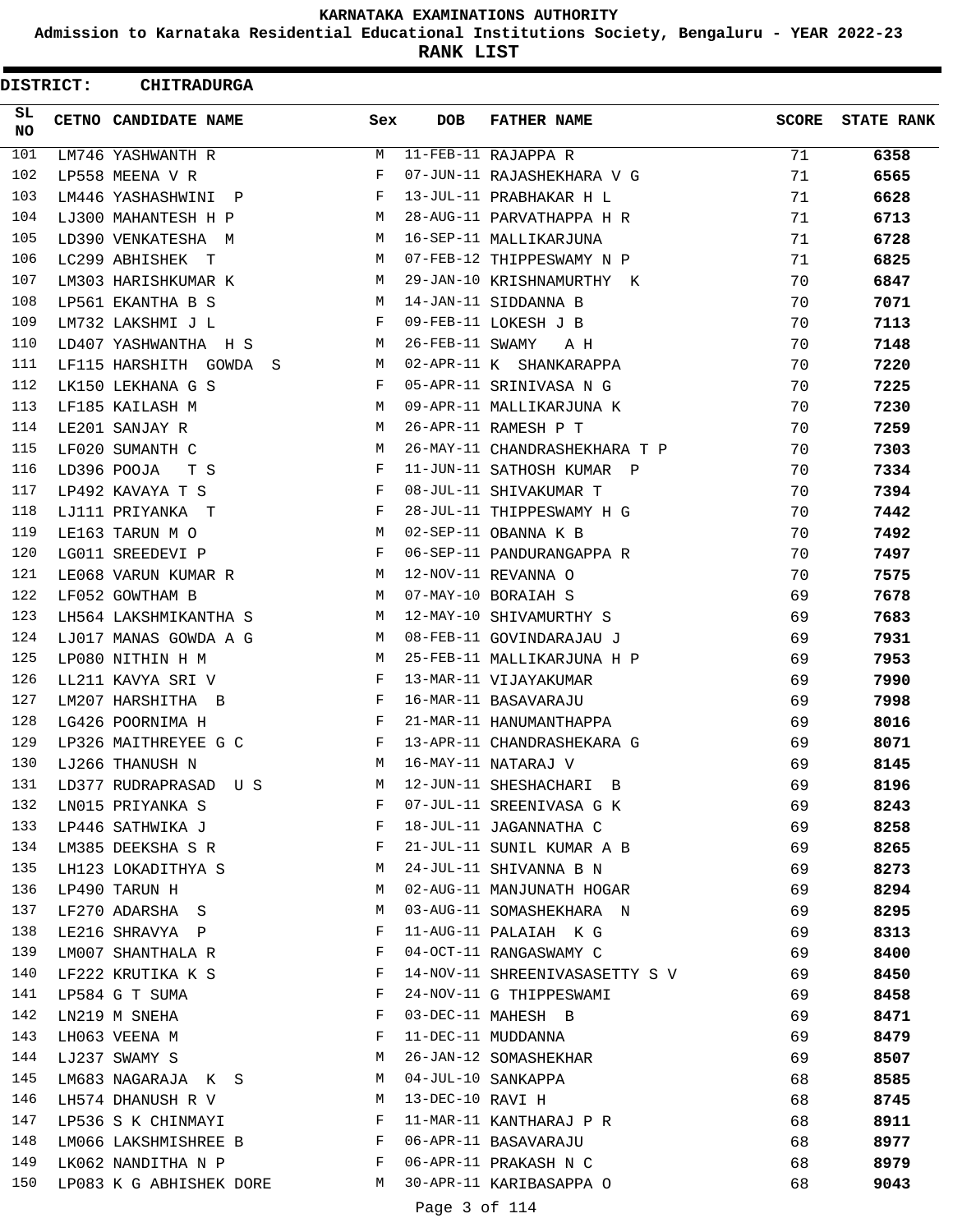**Admission to Karnataka Residential Educational Institutions Society, Bengaluru - YEAR 2022-23**

**RANK LIST**

 $\blacksquare$ 

| <b>DISTRICT:</b> | <b>CHITRADURGA</b>          |              |                   |                                |              |                   |
|------------------|-----------------------------|--------------|-------------------|--------------------------------|--------------|-------------------|
| SL.<br>NO.       | CETNO CANDIDATE NAME        | Sex          | <b>DOB</b>        | <b>FATHER NAME</b>             | <b>SCORE</b> | <b>STATE RANK</b> |
| 151              | LG293 GANAVI H K            | F            |                   | 07-MAY-11 KARIBASAPPA H U      | 68           | 9062              |
| 152              | LM240 LAKSHMI S M           | F            |                   | 31-MAY-11 MANJUNATHA G         | 68           | 9122              |
| 153              | LN311 NAMRATHA G            | F            |                   | 14-JUN-11 GURUMURTHY GR        | 68           | 9172              |
| 154              | LM290 D P CHEETHAN          | М            |                   | 25-JUN-11 D C PUTTARAJU        | 68           | 9204              |
| 155              | LG603 BHARGAVI M            | F            |                   | 21-JUL-11 MAHANTESH S          | 68           | 9261              |
| 156              | LM569 CHAITRA K T           | F            |                   | 22-JUL-11 THIMMARAJU A         | 68           | 9268              |
| 157              | LQ169 VIJAY B               | М            |                   | 25-JUL-11 BAGADAPPA G          | 68           | 9279              |
| 158              | LL180 KARTHIK S             | М            |                   | 20-SEP-11 SRINIVASA R          | 68           | 9385              |
| 159              | LC215 ANUSHREE K            | F            | 12-OCT-11 KUMAR M |                                | 68           | 9414              |
| 160              | LD329 VIKRAM<br>V           | M            |                   | 13-JAN-12 VIJAYENDRA KUMAR M   | 68           | 9505              |
| 161              | LE073 SUDARSHAN P T         | М            |                   | 16-MAR-12 THAMMANNA PR         | 68           | 9514              |
| 162              | LG406 S NANDITHA            | F            |                   | 14-SEP-10 SANJEEVA MURTHY T    | 67           | 9619              |
| 163              | LP166 BHAVANA V             | F            |                   | 11-DEC-10 VEDAMURTHY           | 67           | 9726              |
| 164              | LL157 KEERTHIRAJ T          | М            |                   | 17-JAN-11 THIPPESWAMY R        | 67           | 9798              |
| 165              | LF102 MANUGOWDA M G         | M            |                   | 01-APR-11 K MOHAN              | 67           | 9955              |
| 166              | LL230 N NITHIN              | М            |                   | 19-APR-11 S NIRANJAN           | 67           | 9993              |
| 167              | LG402 VAIDEHI S H           | F            |                   | 30-APR-11 HANUMANTHA REDDY S T | 67           | 10018             |
| 168              | LK164 KARTHIK R             | M            | 07-MAY-11 RAVI    |                                | 67           | 10042             |
| 169              | LC342 RAJESHA M             | M            |                   | 08-MAY-11 MANJUNATHA T         | 67           | 10046             |
| 170              | LN062 RENUKA MURTHI S S     | M            |                   | 12-JUN-11 SATHISHA S B         | 67           | 10140             |
| 171              | LM091 PAVITHRA B R          | F            | 08-JUL-11 RAMAPPA |                                | 67           | 10204             |
| 172              | LN070 YAMUNA M              | F            |                   | 10-AUG-11 MAHESHWARAPPA GT     | 67           | 10286             |
| 173              | LF245 SHREYA G A            | F            |                   | 17-AUG-11 ANJINAPPA D          | 67           | 10302             |
| 174              | LH070 KIRAN GOWDA H         | M            |                   | 20-SEP-11 HEMARAJU J           | 67           | 10357             |
| 175              | LE295 GANESH B              | M            | 26-SEP-11 BORAIAH |                                | 67           | 10364             |
| 176              | LG594 LATHA K G             | F            |                   | 26-OCT-11 GOPALA K T           | 67           | 10400             |
| 177              | LM658 YUKTHA R              | F            |                   | 30-OCT-11 RANGANATH NG         | 67           | 10406             |
| 178              | LP364 ARUNA R               | F            |                   | 11-NOV-11 RAJASHEKHARAPPA A C  | 67           | 10426             |
| 179              | LK100 HARSHITHA S           | F            |                   | 13-DEC-11 SHASHIDHARA N        | 67           | 10461             |
| 180              | LC022 HASINI<br>$\mathbb N$ | F            |                   | 24-FEB-12 NAGARAJA P           | 67           | 10486             |
| 181              | LC096 VINAY KUMAR J         | M            |                   | 17-SEP-09 JAYANNA B            | 66           | 10504             |
| 182              | LP110 B SRINIVASA           | M            |                   | 23-OCT-10 BOMMANNA             | 66           | 10667             |
| 183              | LD017 THANUSHREE G R        | F            |                   | 30-DEC-10 RAJANNA P            | 66           | 10759             |
| 184              | LG049 NITYASHREYA S M       | $\mathbf{F}$ |                   | 28-JAN-11 MANJUNATH            | 66           | 10820             |
| 185              | LN245 GOWTHAM B S           | <b>M</b>     |                   | 03-FEB-11 SHDAKSHARI B T       | 66           | 10834             |
| 186              | LG567 PREETHI RAM K         | F            |                   | 22-FEB-11 RAMU K C             | 66           | 10866             |
| 187              | LN314 YUVANTH P             | M            |                   | 26-FEB-11 PUTTARAJ             | 66           | 10875             |
| 188              | LC060 GOWTHAMI N            | F            | 02-MAR-11 NAGESHA |                                | 66           | 10884             |
| 189              | LJ319 KEERTHANA M G         | F            |                   | 14-MAR-11 M B GOWDA            | 66           | 10914             |
| 190              | LP499 POOJA R S             | F            |                   | 31-MAR-11 RAMAKRISHNA V        | 66           | 10954             |
| 191              | LG286 VIVEK SHIVA S         | M            |                   | 05-MAY-11 SADASHIVAPPA N       | 66           | 11052             |
| 192              | LK001 PRAJWAL M H           | М            |                   | 15-MAY-11 HORAKERAPPA T        | 66           | 11072             |
| 193              | LP447 DEEKSHITHA H          | F            |                   | 20-MAY-11 HANUMANTHAPPA K      | 66           | 11085             |
| 194              | LP250 JAYASHREE J N         | F            |                   | 22-MAY-11 NAGESH J T           | 66           | 11091             |
| 195              | LG099 JEEVAN P S            | M            |                   | 03-JUN-11 SHIVAKUMAR           | 66           | 11122             |
| 196              | LP541 BHAVYA T              | F            |                   | 17-JUN-11 THIPPESWAMI          | 66           | 11164             |
| 197              | LN119 HARSHAVARDHAN S       | M            |                   | 02-JUL-11 SHADAKSHARAIAH S V   | 66           | 11198             |
| 198              | LP182 M T ARUNKUMAR         | M            |                   | 02-JUL-11 M H THIPPESWAMI      | 66           | 11200             |
| 199              | LM656 JYOTHI R              | F            |                   | 12-AUG-11 RANGANATHA K         | 66           | 11298             |
| 200              | LG048 EKANTH O              | М            |                   | 22-AUG-11 ONKARAPPA            | 66           | 11313             |
|                  |                             |              |                   |                                |              |                   |

# Page 4 of 114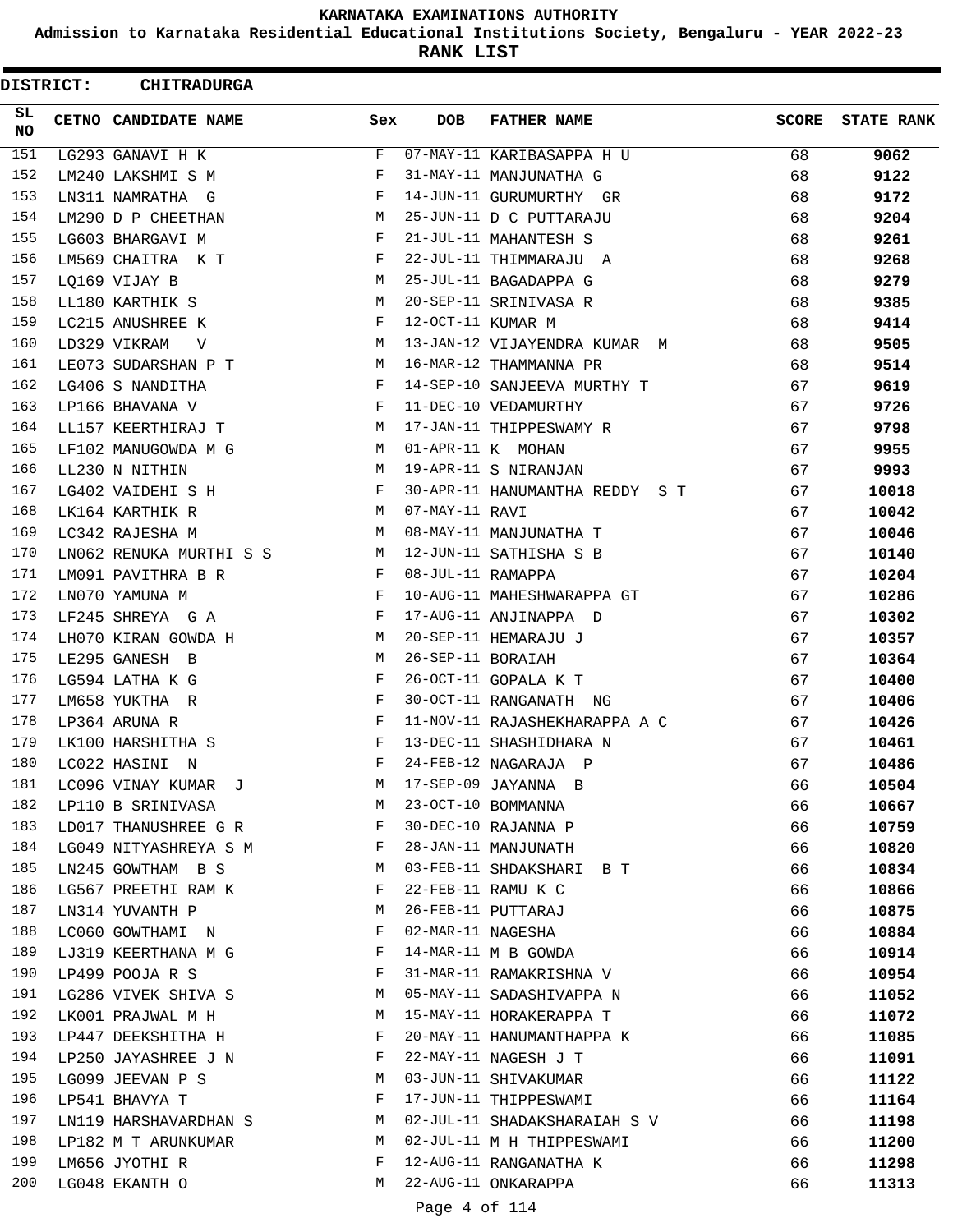**Admission to Karnataka Residential Educational Institutions Society, Bengaluru - YEAR 2022-23**

**RANK LIST**

| <b>DISTRICT:</b> | <b>CHITRADURGA</b>                            |     |                   |                                      |              |                   |
|------------------|-----------------------------------------------|-----|-------------------|--------------------------------------|--------------|-------------------|
| SL.<br>NO.       | CETNO CANDIDATE NAME                          | Sex | <b>DOB</b>        | <b>FATHER NAME</b>                   | <b>SCORE</b> | <b>STATE RANK</b> |
| 201              | LP321 NAGABHUSHAN R                           | М   |                   | 24-AUG-11 RAVI KUMAR M               | 66           | 11317             |
| 202              | LP514 CHAITRA E                               | F   |                   | 09-SEP-11 ERANNA B K                 | 66           | 11348             |
| 203              | LH270 AMRUTHA N                               | F   |                   | 15-OCT-11 NARASIMHAMURTHY D          | 66           | 11401             |
| 204              | LN060 RAKSHITHA P                             | F   |                   | 15-NOV-11 PARAMESHWARAPPA            | 66           | 11436             |
| 205              | LH479 DEEPIKA R                               | F   |                   | 20-NOV-11 RAMAKRISHNA                | 66           | 11442             |
| 206              | LH312 APSARA S                                | F   |                   | 23-NOV-11 SWAMY A                    | 66           | 11445             |
| 207              | LN204 MANUJITH K T                            | M   |                   | 23-NOV-11 THIMMAPPA G                | 66           | 11446             |
| 208              | LH028 NANDANKUMAR T                           | M   |                   | 29-NOV-11 TIPPESWAMY S               | 66           | 11458             |
| 209              | LE256 SKANDA P R                              | M   | 06-DEC-11 RAMESH  |                                      | 66           | 11468             |
| 210              | LC146 VARSHA T                                | F   |                   | 28-JUL-12 THIMMARAJU T               | 66           | 11507             |
| 211              | LP064 T HARSHAVARDHAN                         | М   |                   | 12-OCT-09 S THIMMAREDDY              | 65           | 11515             |
| 212              | LN080 ARVIND B                                | М   |                   | 07-JUN-10 R BASAVARAJA               | 65           | 11582             |
| 213              | LD411 PRASHANTH SHANTHVEERAYYA<br>SINDOGIMATH | M   |                   | 07-NOV-10 SHANTHVEERAYYA SINDOGIMATH | 65           | 11711             |
| 214              | LH368 BHARGAV B                               | M   |                   | 09-NOV-10 BASAVARAJU C               | 65           | 11713             |
| 215              | LG344 IMPANA D                                | F   |                   | 01-DEC-10 DEVENDRAPPA H R            | 65           | 11756             |
| 216              | LH351 SHRAVANTHI S                            | F   |                   | 03-DEC-10 SIDDAPPA                   | 65           | 11760             |
| 217              | LD049 NAMANA L                                | F   |                   | 02-JAN-11 LOHITH T                   | 65           | 11813             |
| 218              | LH217 KIRANYADAV G T                          | М   |                   | 10-JAN-11 THIPPESH                   | 65           | 11835             |
| 219              | LH399 MAHANTESH N                             | М   |                   | 19-FEB-11 NAGARAJA K                 | 65           | 11914             |
| 220              | LP351 SPANDANA S                              | F   | 23-FEB-11 SURESHA |                                      | 65           | 11927             |
| 221              | LM499 SHASHANK<br>-S                          | М   |                   | 01-MAR-11 SHIVANANDAPPA V            | 65           | 11944             |
| 222              | LL006 SINCHANA<br>A G                         | F   |                   | 31-MAR-11 GANGADHARAPPA<br>C         | 65           | 12013             |
| 223              | LN094 DARSHAN P                               | М   |                   | 02-APR-11 PRAKASH S                  | 65           | 12017             |
| 224              | LJ330 SWAPNA T                                | F   |                   | 02-APR-11 THIPPESWAMY G              | 65           | 12018             |
| 225              | LH536 CHAITRA M                               | F   |                   | 05-APR-11 MOHAN KUMAR K              | 65           | 12022             |
| 226              | LH434 SRUSTI N V                              | F   |                   | 14-APR-11 VENKATESH N                | 65           | 12047             |
| 227              | LH403 THIPPESWAMY<br>S.                       | M   |                   | 15-APR-11 SHASHIDHARA J              | 65           | 12051             |
| 228              | LM539 NANDINI K B                             | F   |                   | 21-APR-11 BHOGAPPA B                 | 65           | 12067             |
| 229              | LM317 YASHASWINI<br>M                         | F   |                   | 21-APR-11 MANJUNATHACHAR             | 65           | 12070             |
| 230              | LF082 PREETHAM GOWDA N                        | М   |                   | 28-APR-11 NARENDRA KUMAR             | 65           | 12087             |
| 231              | LG371 KEERTHANA P M                           | F   |                   | 05-MAY-11 MANJUNATHA P J             | 65           | 12103             |
| 232              | LJ384 HAMSA<br>R                              | F   |                   | 05-JUN-11 RANGANATHA<br>S            | 65           | 12179             |
| 233              | LP231 HARSHAVARDHANA R                        | М   |                   | 05-JUN-11 RAMESH K                   | 65           | 12181             |
| 234              | LD002 VARSHITHA P                             | F   | 29-JUN-11 PALAIAH |                                      | 65           | 12249             |
| 235              | LM729 MAHALAKSHMI R                           | F   |                   | 05-AUG-11 RAMACHANDRAPPA             | 65           | 12346             |
| 236              | LG089 THANUSHREE B                            | F   |                   | 07-AUG-11 BASAVARAJA H               | 65           | 12353             |
| 237              | LG271 OMKAR MURTHY M E                        | M   |                   | 22-AUG-11 S ESHWARAPPA               | 65           | 12389             |
| 238              | LG616 MEGHANA                                 | F   |                   | 08-SEP-11 MANJAPPA                   | 65           | 12427             |
| 239              | LJ376 BRUNDA S T                              | F   |                   | 05-OCT-11 THIMMANNA S R              | 65           | 12491             |
| 240              | LE088 SINDHU O M                              | F   |                   | 28-OCT-11 MANJANNA V                 | 65           | 12531             |
| 241              | LH085 THANMAYI G K                            | F   |                   | 28-OCT-11 KUMAR T                    | 65           | 12532             |
| 242              | LP280 RASHMITHA N                             | F   |                   | 03-NOV-11 P NAGARAJU                 | 65           | 12542             |
| 243              | LF167 ACHYUTH KUMAR                           | М   |                   | 30-APR-12 MALLIKARJUNA T             | 65           | 12631             |
| 244              | LC318 PRANAM H                                | М   |                   | 12-MAR-09 HANUMANTHARAYAPPA          | 64           | 12640             |
| 245              | LC009 SHESHADRI V                             | M   |                   | 05-MAY-10 VENKATESH T                | 64           | 12682             |
| 246              | LM742 AKSHAYKUMAR M                           | M   | 22-JUN-10 MARAPPA |                                      | 64           | 12697             |
| 247              | LD418 NITHYA C                                | F   |                   | 17-AUG-10 CHANDRAMOULY T             | 64           | 12728             |
| 248              | LM686 MOULYA M S                              | F   |                   | 01-NOV-10 SHASHIDARA M O             | 64           | 12813             |
| 249              | LJ302 JEEVITHASHREE S P                       | F   |                   | 12-NOV-10 SRINIVAS M                 | 64           | 12830             |
|                  |                                               |     |                   |                                      |              |                   |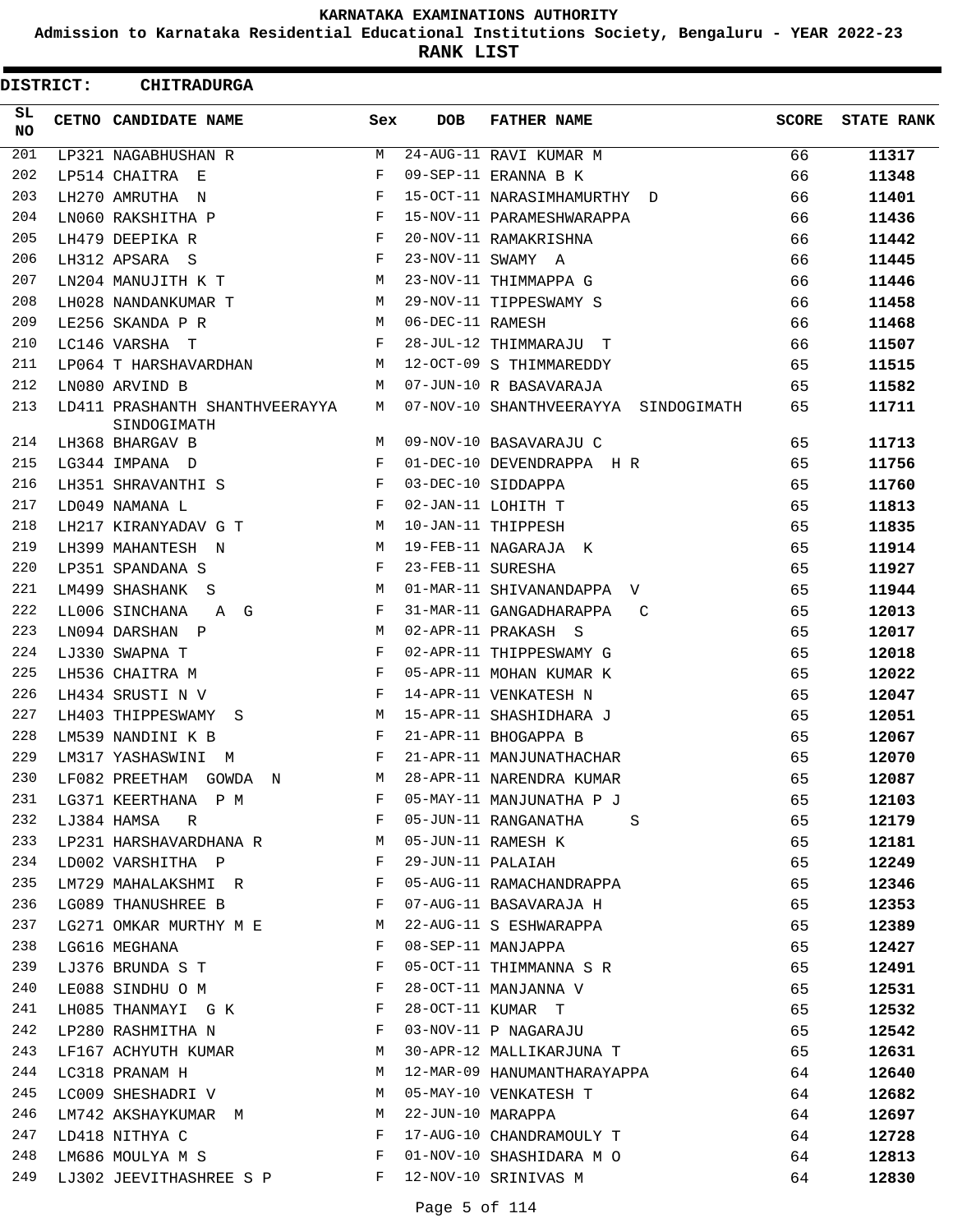**Admission to Karnataka Residential Educational Institutions Society, Bengaluru - YEAR 2022-23**

**RANK LIST**

| <b>DISTRICT:</b> | <b>CHITRADURGA</b>       |     |                   |                                 |       |                   |
|------------------|--------------------------|-----|-------------------|---------------------------------|-------|-------------------|
| SL.<br>NO.       | CETNO CANDIDATE NAME     | Sex | <b>DOB</b>        | <b>FATHER NAME</b>              | SCORE | <b>STATE RANK</b> |
| 250              | LH525 DILIP GOWDA S      | М   |                   | 17-NOV-10 SAPTAGIRI K           | 64    | 12837             |
| 251              | LE023 CHARAN V NAIK      | М   |                   | 19-NOV-10 VEERABHADRA NAIK      | 64    | 12842             |
| 252              | LH056 HARSHITH GOUDA H N | M   |                   | 03-DEC-10 NAGARAJA H V          | 64    | 12869             |
| 253              | LM432 VARSHITHA V        | F   |                   | 20-DEC-10 VENKATESH R           | 64    | 12905             |
| 254              | LQ009 KRUTHIKA T         | F   |                   | 07-FEB-11 THIPPESWAMY T         | 64    | 13022             |
| 255              | LM615 PRAJWAL K          | М   |                   | 20-FEB-11 KARIYAPPA P C         | 64    | 13042             |
| 256              | LK196 NITHIN SWAMY HU    | M   |                   | 23-MAR-11 UMESHA H B            | 64    | 13126             |
| 257              | LC041 THANU A            | F   |                   | 23-MAR-11 ANANTHA KUMAR S       | 64    | 13127             |
| 258              | LC308 BHUVANA R S        | F   |                   | 27-MAR-11 RAGHAVENDRA CHARI B S | 64    | 13133             |
| 259              | LM738 PRATHEEEK H        | М   |                   | 14-MAY-11 HARISH K              | 64    | 13270             |
| 260              | LN266 LIKITHA M K        | F   |                   | 27-JUN-11 KUMARA L              | 64    | 13399             |
| 261              | LP065 G R MANIKANTA      | М   |                   | 01-JUL-11 K V RANGANATH         | 64    | 13406             |
| 262              | LG335 HARIPRAYA R        | F   | 02-JUL-11 REVANNA |                                 | 64    | 13411             |
| 263              | LD050 NAVYA D K          | F   |                   | 13-JUL-11 KRISHNAMURTHY S       | 64    | 13444             |
| 264              | LE324 MANVITHSHANKAR C S | M   |                   | 01-AUG-11 CHANDRAKANTH S        | 64    | 13500             |
| 265              | LM242 NIHARIKA B V       | F   |                   | 08-AUG-11 VENKATESH KUMAR       | 64    | 13513             |
| 266              | LF054 HONNEGOWDA K P     | М   |                   | 15-AUG-11 K PRAKASHA            | 64    | 13533             |
| 267              | LL001 ANANYA<br>S        | F   |                   | 15-OCT-11 M SHANTHAVEERAPPA     | 64    | 13654             |
| 268              | LN241 INCHARA M S        | F   | 23-OCT-11 SURESH  |                                 | 64    | 13664             |
| 269              | LD324 PRANAVIRAJ         | F   |                   | 30-OCT-11 DR RAJANNA R          | 64    | 13673             |
| 270              | LL105 BHUVAN MALIGE      | М   |                   | 01-NOV-11 PRASAD M C            | 64    | 13676             |
| 271              | LK200 VIDYA N            | F   | 10-DEC-11 NAGARAJ |                                 | 64    | 13732             |
| 272              | LD427 VIDYA L            | F   |                   | 06-JAN-12 LAKSHMIKANTHA H       | 64    | 13761             |
| 273              | LN339 ANJALI R           | F   |                   | 14-JUN-10 RANGANATHA D          | 63    | 13870             |
| 274              | LJ075 KARTHIK L          | М   | 27-JUL-10 LINGESH |                                 | 63    | 13892             |
| 275              | LJ178 SMITHA M           | F   |                   | 09-JAN-11 MAHANTESHA            | 63    | 14174             |
| 276              | LK086 BHUVANESHWARI S    | F   |                   | 31-JAN-11 SATHISH B J           | 63    | 14221             |
| 277              | LG583 SUHAS D V          | M   |                   | 05-FEB-11 VINAY KUMAR D M       | 63    | 14231             |
| 278              | LP121 MAHENDRA V R       | М   |                   | 08-FEB-11 RAJASHEKHARA V A      | 63    | 14236             |
| 279              | LG606 VISHNU U           | М   |                   | 15-FEB-11 UMESHA S M            | 63    | 14255             |
| 280              | LM144 CHETAN DK          | М   | 08-MAR-11 KUMARA  |                                 | 63    | 14295             |
| 281              | LN086 TARUN NS           | M   |                   | 22-MAR-11 SHIVAKUMAR NB         | 63    | 14336             |
| 282              | LG032 HEMANTHA A T       | М   |                   | 12-APR-11 TIMMESHA K S          | 63    | 14395             |
| 283              | LM516 YASHASHWINI Y S    | F   |                   | 17-APR-11 YUVARAJA S H          | 63    | 14410             |
| 284              | LD237 THANMAYI P R       | F   |                   | 16-MAY-11 RAMESH A              | 63    | 14478             |
| 285              | LN319 BHANUPRIYA K M     | F   |                   | 18-JUN-11 MANJAPPA K M          | 63    | 14588             |
| 286              | LH251 MAMATHASHREE S     | F   |                   | 02-AUG-11 SHANKARA DAYANANDA K  | 63    | 14724             |
| 287              | LD123 RADHAMMA D         | F   |                   | 02-AUG-11 DADDAIAH              | 63    | 14727             |
| 288              | LN300 VARSHINI S         | F   |                   | 22-AUG-11 SIDDARAJU K C         | 63    | 14777             |
| 289              | LM006 AJAY S M           | M   |                   | 24-SEP-11 MANJUNATHA            | 63    | 14837             |
| 290              | LP075 SHREELEKHA S       | F   |                   | 06-NOV-11 SRINIVASA P           | 63    | 14916             |
| 291              | LM604 POOJA K T          | F   |                   | 18-JUL-10 THIPPESWAMI K B       | 62    | 15093             |
| 292              | LK263 GOWTHAMRAJ N       | М   |                   | 24-AUG-10 NATARAJA L            | 62    | 15125             |
| 293              | LD245 CANDRAMOWLI J      | M   | 21-OCT-10 JAYANNA |                                 | 62    | 15204             |
| 294              | LL200 HARIPRIYA K        | F   |                   | 27-NOV-10 KARIBASAPPA H N       | 62    | 15285             |
| 295              | LH465 THANMAYI S H       | F   |                   | 03-DEC-10 HEMALINGEGOWDA M      | 62    | 15297             |
| 296              | LD066 SHASHANKA P        | М   |                   | 10-DEC-10 PAPAYYA S             | 62    | 15323             |
| 297              | LD016 THARUN K           | M   |                   | 10-DEC-10 KAMARAJA T            | 62    | 15325             |
| 298              | LH555 SAGAR M            | М   |                   | 08-JAN-11 MANJUNATHA K          | 62    | 15397             |
| 299              | LQ081 KALYANI G R        | F   |                   | 23-JAN-11 RAMAKRISHNA G K       | 62    | 15436             |
|                  |                          |     |                   |                                 |       |                   |

Page 6 of 114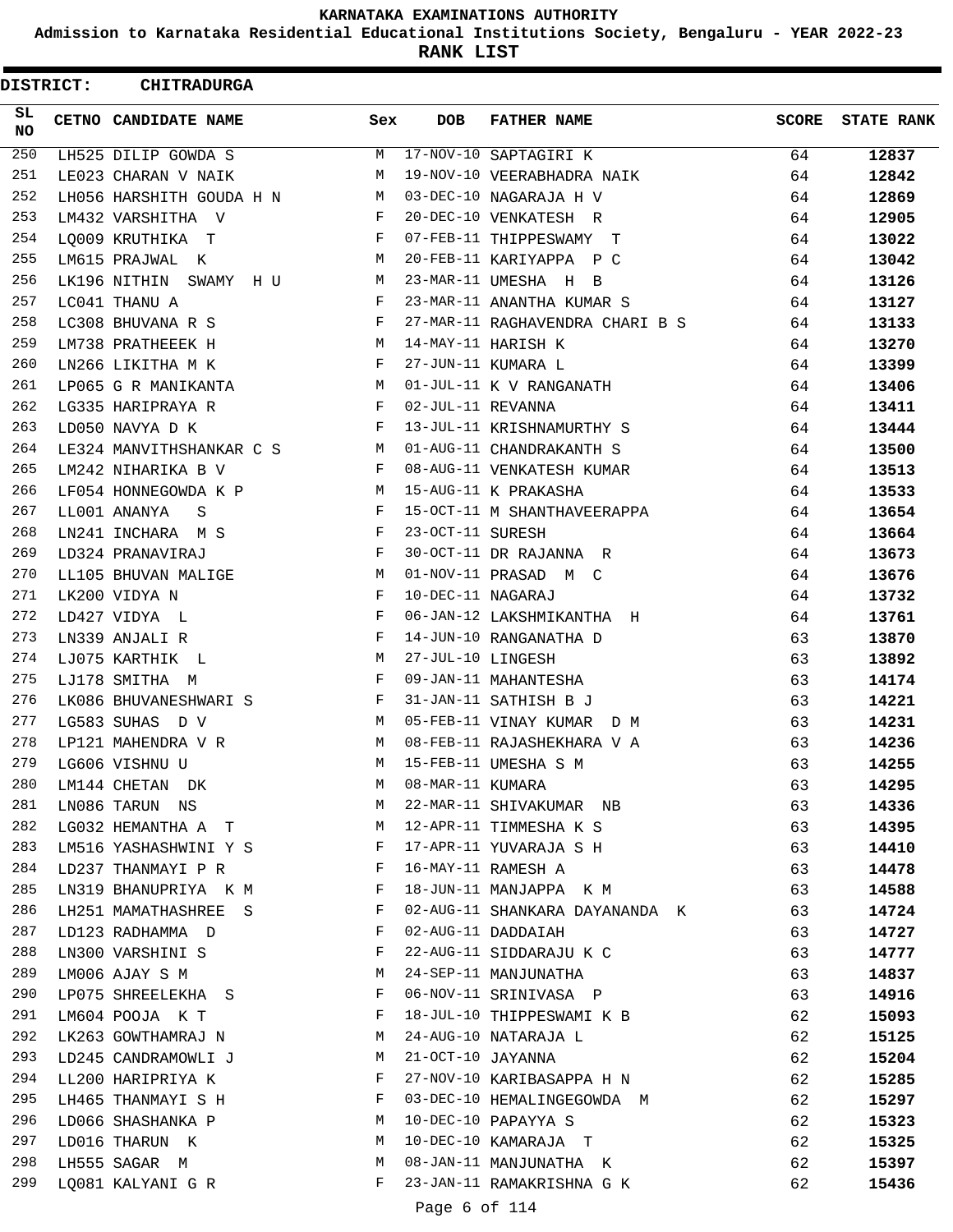**Admission to Karnataka Residential Educational Institutions Society, Bengaluru - YEAR 2022-23**

**RANK LIST**

| <b>DISTRICT:</b> | <b>CHITRADURGA</b>     |     |                   |                                             |              |                   |
|------------------|------------------------|-----|-------------------|---------------------------------------------|--------------|-------------------|
| SL<br>NO.        | CETNO CANDIDATE NAME   | Sex | <b>DOB</b>        | <b>FATHER NAME</b>                          | <b>SCORE</b> | <b>STATE RANK</b> |
| 300              | LN054 T R GOKUL        | M   |                   | 04-FEB-11 RAJKUMAR T S                      | 62           | 15466             |
| 301              | LG216 DEEPAK N         | М   |                   | 18-FEB-11 NATARAJ D                         | 62           | 15493             |
| 302              | LM506 RANGASWAMY H     | М   |                   | 12-MAR-11 HANUMANTHAPPA C                   | 62           | 15576             |
| 303              | LM380 BHUVANA B P      | F   |                   | 28-MAR-11 PURUSHOTHAMMA B C                 | 62           | 15634             |
| 304              | LM245 CHARITHA G S     | F   |                   | 03-APR-11 SHEKHARAPPA G S                   | 62           | 15657             |
| 305              | LM299 SHANKAR S G      | M   |                   | 03-APR-11 GUNASHEKARAN S K                  | 62           | 15659             |
| 306              | LM097 PRAMOD R         | М   | 16-APR-11 RAVI O  |                                             | 62           | 15711             |
| 307              | LK254 HAVYASA P T      | М   |                   | 09-MAY-11 THIMMESH P S                      | 62           | 15773             |
| 308              | LH293 MANASA<br>KV     | F   |                   | 11-MAY-11 KANNAGOWDA VEERANAGOWDA<br>KATAGI | 62           | 15782             |
| 309              | LF092 SHREYAS P M      | M   |                   | 19-JUN-11 MANJUNATHA P                      | 62           | 15911             |
| 310              | LC042 MOHAMMAD JUBER R | M   |                   | 27-JUN-11 RAHAMAT ULLA F                    | 62           | 15944             |
| 311              | LC109 HEMANTH S R      | М   |                   | 03-JUL-11 RAJANNA S T                       | 62           | 15970             |
| 312              | LN274 RACHANA D        | F   |                   | 09-JUL-11 R DHARANESHA                      | 62           | 15998             |
| 313              | LQ268 SUMA A           | F   |                   | 13-JUL-11 ANJINEYA A                        | 62           | 16010             |
| 314              | LJ372 BINDUSHREE V     | F   |                   | 14-JUL-11 VIJAYARAMAN G S                   | 62           | 16011             |
| 315              | LD159 KIRAN KUMAR G T  | М   |                   | 29-JUL-11 THIPPESWAMY K                     | 62           | 16067             |
| 316              | LH400 SIDDHARTH T      | М   |                   | 06-AUG-11 THIPPESWAMY                       | 62           | 16087             |
| 317              | LJ342 THANUJA S        | F   |                   | 06-AUG-11 SHIVANNA D                        | 62           | 16088             |
| 318              | LD420 LAKSHMIDEVI E M  | F   |                   | 17-AUG-11 MAHANTHESHA E                     | 62           | 16112             |
| 319              | LP054 SHYALINI S       | F   |                   | 19-AUG-11 SHIVANNA Y B                      | 62           | 16121             |
| 320              | LH396 SANJAY N S       | М   |                   | 29-AUG-11 NARASHIMAMURTY                    | 62           | 16146             |
| 321              | LE292 MANASA K         | F   |                   | 30-AUG-11 KRISHNAMURTHI                     | 62           | 16149             |
| 322              | LJ274 PRAJWAL P        | М   |                   | 10-SEP-11 PRAKASH S                         | 62           | 16163             |
| 323              | LN267 MONIKA M J       | F   | 26-SEP-11 JAYANNA |                                             | 62           | 16198             |
| 324              | LP399 ANANYA T         | F   |                   | 03-OCT-11 THIPPESHI G T                     | 62           | 16212             |
| 325              | LH411 PRAKRUTHI P      | F   |                   | 30-OCT-11 PRABHU N                          | 62           | 16264             |
| 326              | LD392 JAYANNA R        | М   | 01-NOV-11 RAJANNA |                                             | 62           | 16268             |
| 327              | LM489 CHINNU           | F   |                   | 23-DEC-11 ESHWARAPPA                        | 62           | 16339             |
| 328              | LG362 VARSHA<br>MV     | F   |                   | 03-FEB-12 VEERANNA                          | 62           | 16358             |
| 329              | LC083 CHAITHRA M       | F   |                   | 08-MAR-12 MANJUNATHA G V                    | 62           | 16369             |
| 330              | LH206 SANJAY K         | М   |                   | 01-JAN-10 KANTHARAJA H V                    | 61           | 16401             |
| 331              | LE194 MANOJ N          | М   |                   | 06-JUL-10 R NARASIMHARAJU                   | 61           | 16472             |
| 332              | LJ207 KRUTIKA A        | F   | 01-SEP-10 ANNAPPA |                                             | 61           | 16532             |
| 333              | LN340 AMRUTHA S P      | F   |                   | 25-OCT-10 SURESHA K                         | 61           | 16618             |
| 334              | LD181 KEERTHAN KUMAR L | M   |                   | 06-DEC-10 LOKESHA REDDY T                   | 61           | 16698             |
| 335              | LM250 JEEVITHA A V     | F   |                   | 09-DEC-10 VAMADEVAMURTHY A M                | 61           | 16704             |
| 336              | LQ250 KOTRESHWARA M N  | M   |                   | 03-FEB-11 NAGARAJA M B                      | 61           | 16843             |
| 337              | LM011 DHANYA B         | F   |                   | 06-FEB-11 BASAVARAJ<br>T N                  | 61           | 16853             |
| 338              | LN024 AMRUTHA K        | F   |                   | 11-FEB-11 KIRAN AS                          | 61           | 16864             |
| 339              | LJ053 PRITHAM D        | М   |                   | 21-FEB-11 DHANAKOTI H                       | 61           | 16894             |
| 340              | LP471 SREEKANTH A      | M   |                   | 15-MAR-11 ANJANEYA T                        | 61           | 16972             |
| 341              | LG141 DHANUSH B N      | M   |                   | 17-MAR-11 NIJALINGAPPA R                    | 61           | 16975             |
| 342              | LD309 VIJAYAKUMAR V    | M   |                   | 08-APR-11 VENKATESHA C T                    | 61           | 17050             |
| 343              | LC071 KALPANA K        | F   |                   | 19-APR-11 KANTHARAJ                         | 61           | 17083             |
| 344              | LM623 LOKESH M         | М   |                   | 31-MAY-11 MANJUNATHA                        | 61           | 17229             |
| 345              | LJ064 HARSHIKA M       | F   |                   | 05-JUN-11 MALATHESH H S                     | 61           | 17255             |
| 346              | LC114 ROHITH K T       | М   |                   | 12-JUN-11 THIMMA REDDY                      | 61           | 17273             |
| 347              | LJ134 GURUMURTHY<br>L. | M   |                   | 18-JUN-11 LAKSHMISHA                        | 61           | 17293             |
| 348              | LC025 AARYAADESH       | М   |                   | 13-JUL-11 RUDRAMUNI P                       | 61           | 17387             |
|                  |                        |     |                   |                                             |              |                   |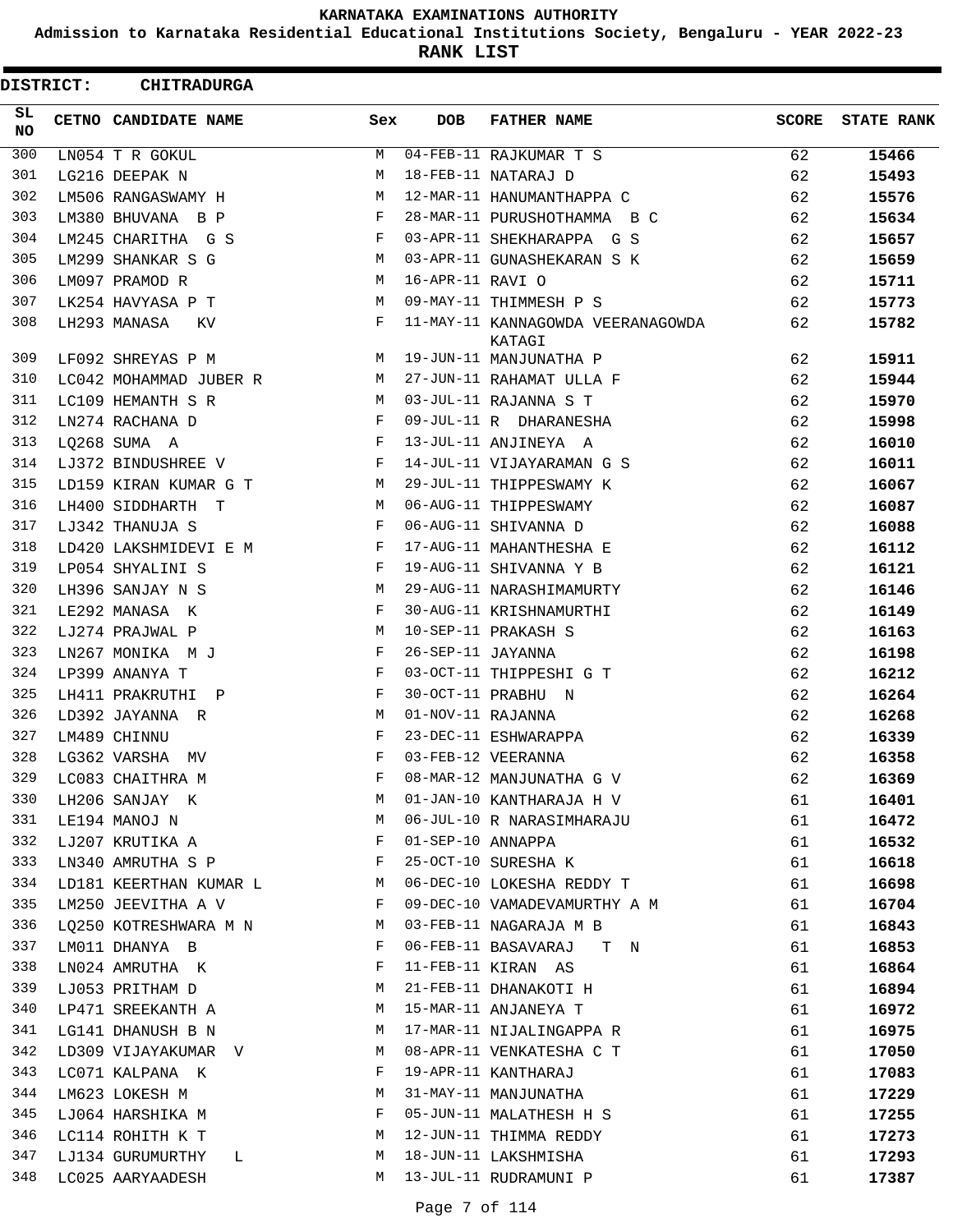**Admission to Karnataka Residential Educational Institutions Society, Bengaluru - YEAR 2022-23**

**RANK LIST**

 $\blacksquare$ 

| <b>DISTRICT:</b> | <b>CHITRADURGA</b>        |     |                   |                                |              |                   |
|------------------|---------------------------|-----|-------------------|--------------------------------|--------------|-------------------|
| SL.<br>NO.       | CETNO CANDIDATE NAME      | Sex | <b>DOB</b>        | <b>FATHER NAME</b>             | <b>SCORE</b> | <b>STATE RANK</b> |
| 349              | LN265 KOMALA P            | F   |                   | 13-JUL-11 PRAKASHA             | 61           | 17388             |
| 350              | LM611 VIDYASHREE V        | F   |                   | 26-JUL-11 VARADARAJU K         | 61           | 17434             |
| 351              | LF046 INDU M              | F   |                   | 09-AUG-11 MURUTHIRAM           | 61           | 17485             |
| 352              | LG211 DEEKSHITHA R C      | F   |                   | 18-AUG-11 CHANDRAPPA           | 61           | 17512             |
| 353              | LM606 ANUSHKA B M         | F   |                   | 08-SEP-11 MAHESHA T            | 61           | 17570             |
| 354              | LH086 BRUNDA S P          | F   |                   | 08-SEP-11 PRASANNA KUMAR S T   | 61           | 17572             |
| 355              | LN406 NAIPUNYA B          | F   |                   | 14-SEP-11 BABURAJENDRA SG      | 61           | 17587             |
| 356              | LM154 JNANASINCHANA K S   | F   |                   | 21-SEP-11 SATHISH KUMAR M J    | 61           | 17605             |
| 357              | LG536 BHAVANA M R         | F   |                   | 03-OCT-11 REVANNA M S          | 61           | 17626             |
| 358              | LJ241 BHUVAN H            | M   |                   | 01-NOV-11 HANUMEGOWDA B        | 61           | 17687             |
| 359              | LJ055 LAKSHMISHA N C      | М   |                   | 07-DEC-11 NIJALINGAPPA S       | 61           | 17737             |
| 360              | LM505 RACHANA P           | F   |                   | 16-JAN-12 PRASAD E             | 61           | 17777             |
| 361              | LJ184 RAJESH R            | М   |                   | 26-MAY-10 RAGHAVENDRA N        | 60           | 17882             |
| 362              | LC044 SHASHANKA GT        | M   |                   | 07-JUN-10 THIPPESWAMY M        | 60           | 17891             |
| 363              | LM697 AISHWARYA C         | F   |                   | 20-JUN-10 CHANDRAPPA H         | 60           | 17894             |
| 364              | LD118 RANGANATHA P        | М   |                   | 27-JUL-10 PRAKASHA G V         | 60           | 17917             |
| 365              | LC286 NAVADEEP A P        | M   |                   | 05-DEC-10 PALESHA P            | 60           | 18140             |
| 366              | LM410 YASHASWINI S        | F   |                   | 06-DEC-10 SANGAMESHWARAPPA G C | 60           | 18142             |
| 367              | LH496 DEEKSHITH J         | М   |                   | 13-DEC-10 JAYARAM C            | 60           | 18153             |
| 368              | LG127 SHASHANK AMR        | M   |                   | 11-JAN-11 MALLIKARJUNAIAH AMR  | 60           | 18227             |
| 369              | LJ280 MALLIKARJUNA G M    | M   |                   | 05-FEB-11 MOHANKUMAR           | 60           | 18281             |
| 370              | LH182 CHIRU P             | M   |                   | 26-FEB-11 PATHALINGAPPA C      | 60           | 18334             |
| 371              | LM228 SONIKA O            | F   |                   | 05-MAR-11 ONKARAPPA NM         | 60           | 18364             |
| 372              | LP222 SUCHITRA B T        | F   |                   | 05-MAR-11 B N THIPESWAMY       | 60           | 18365             |
| 373              | LG193 KIRAN S             | М   |                   | 09-APR-11 SIDDESWARA           | 60           | 18476             |
| 374              | LE357 KEERTHANA R         | F   | 10-APR-11 RAGHU K |                                | 60           | 18479             |
| 375              | LF169 AJITH KUMAR V       | М   |                   | 11-APR-11 VEERABHADRA GUPTHA N | 60           | 18484             |
| 376              | LP408 MAHAMED NASIR A     | M   |                   | 14-APR-11 K AKBAR BASHA        | 60           | 18504             |
| 377              | LM646 NAYANA S            | F   |                   | 20-APR-11 SRINIVASA            | 60           | 18534             |
| 378              | LM323 THRIVENI H R        | F   |                   | 20-APR-11 RAMESH H S           | 60           | 18539             |
| 379              | LH276 KAVANA R            | F   |                   | 07-MAY-11 RANGANATHA G         | 60           | 18594             |
| 380              | LF297 PRABHAS G           | M   |                   | 17-MAY-11 GANGADHAR K          | 60           | 18629             |
| 381              | LH019 PREETHAM G          | M   |                   | 17-MAY-11 RAJASHEKAR G         | 60           | 18630             |
| 382              | LM379 JANHAVI D           | F   |                   | 22-MAY-11 DINESH S             | 60           | 18650             |
| 383              | LL069 ISHWARYA R          | F   | 25-MAY-11 RAJAPPA |                                | 60           | 18659             |
| 384              | LH170 DEEKSHA R           | F   |                   | 28-MAY-11 RANGASWAMY           | 60           | 18668             |
| 385              | LC175 AADI E              | М   | 29-MAY-11 ERAPPA  |                                | 60           | 18671             |
| 386              | LM588 VARSHINI P          | F   |                   | 01-JUN-11 PURUSHOTHAMA K       | 60           | 18683             |
| 387              | LC313 KEERTHI M           | F   |                   | 03-JUN-11 MANJANNA             | 60           | 18694             |
| 388              | LD116 NAVYA T H           | F   |                   | 06-JUN-11 HAREESH KUMAR T      | 60           | 18709             |
| 389              | LH243 ARJUN SAGAR GOWDA G | M   |                   | 13-JUN-11 GURUSWAMY T          | 60           | 18734             |
| 390              | LD014 SHOBHA C M          | F   |                   | 22-JUN-11 MANJUNATHA C         | 60           | 18770             |
| 391              | LM562 RUDRASWAMY KR       | M   |                   | 10-JUL-11 RAJASHEKHARAYYA K S  | 60           | 18845             |
| 392              | LG364 DHANUSHREE N A      | F   |                   | 14-JUL-11 ANANDA N             | 60           | 18857             |
| 393              | LH216 AMMAJEE             | F   |                   | 17-JUL-11 YUVARAJ K V          | 60           | 18867             |
| 394              | LM190 HARSHITHA S         | F   |                   | 22-JUL-11 SRINIVASA H          | 60           | 18886             |
| 395              | LM275 LIKETHA BG          | F   |                   | 24-JUL-11 GOVINDAPPA VR        | 60           | 18893             |
| 396              | LH502 KEERTHIRAJ A        | M   |                   | 27-JUL-11 ARUNKUMAR C M        | 60           | 18905             |
| 397              | LQ075 HARSHITH B S        | M   |                   | 29-JUL-11 SHIVAKUMAR B S       | 60           | 18911             |
| 398              | LE218 KIRANRAJA G N       | М   |                   | 29-JUL-11 G S NAGARAJA         | 60           | 18912             |
|                  |                           |     |                   |                                |              |                   |

Page 8 of 114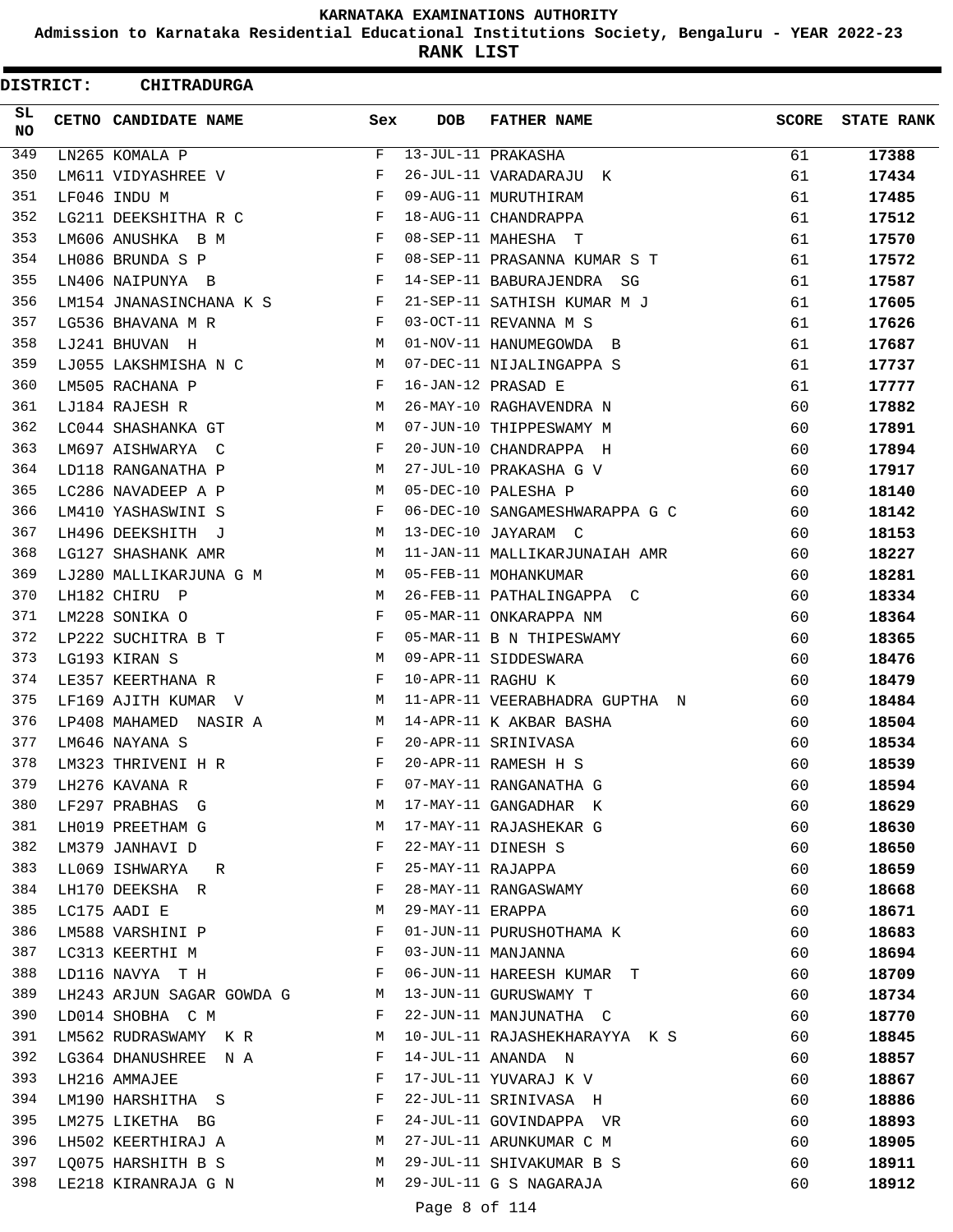**Admission to Karnataka Residential Educational Institutions Society, Bengaluru - YEAR 2022-23**

**RANK LIST**

| <b>DISTRICT:</b> | <b>CHITRADURGA</b>                                                  |              |                   |                                                                        |              |                   |
|------------------|---------------------------------------------------------------------|--------------|-------------------|------------------------------------------------------------------------|--------------|-------------------|
| SL.<br>NO        | CETNO CANDIDATE NAME                                                | Sex          | <b>DOB</b>        | <b>FATHER NAME</b>                                                     | <b>SCORE</b> | <b>STATE RANK</b> |
| 399              | LG251 MANOJ L M                                                     | M            |                   | 31-JUL-11 MANOHAR T L                                                  | 60           | 18917             |
| 400              | LP377 PAVAN K P                                                     | М            |                   | 03-AUG-11 PRAKASH K T                                                  | 60           | 18925             |
| 401              | LF214 SUDHARSHAN B N                                                | M            |                   | 15-AUG-11 B BASAVARAJA                                                 | 60           | 18955             |
| 402              | LN061 RAHUL H M                                                     | M            |                   | 02-SEP-11 MOHANKUAMR M                                                 | 60           | 19013             |
| 403              | LH236 SANTHRUPTHI                                                   | F            |                   | 12-SEP-11 SRINIVASA                                                    | 60           | 19041             |
| 404              | LP044 CHINNU S P                                                    | M            |                   | 12-OCT-11 SANNA PALAIAH                                                | 60           | 19110             |
| 405              | LK094 VARSHITHA<br>S                                                | F            |                   | 16-OCT-11 SHEKARAPPA K                                                 | 60           | 19118             |
| 406              | LN034 SONI D                                                        | F            |                   | 30-OCT-11 DHARANESH MR                                                 | 60           | 19146             |
| 407              | LQ137 AISHWARYA K                                                   | F            |                   | 18-NOV-11 RAMMURTHY K                                                  | 60           | 19188             |
| 408              | LQ282 RAJITH N<br>M <sub>N</sub>                                    |              |                   | 23-NOV-11 NAGARAJ M                                                    | 60           | 19199             |
| 409              | LG034 GANESH H S                                                    | M            |                   | 30-NOV-11 SIDDAPPA O                                                   | 60           | 19211             |
| 410              | LH144 LIKITH S                                                      | M            |                   | 07-DEC-11 SWAMY P R                                                    | 60           | 19219             |
| 411              | LJ260 POORVIKA K N                                                  | F            |                   | 19-DEC-11 NAGARAJ K G                                                  | 60           | 19241             |
| 412              | LG586 BHOOMIKA P P                                                  | F            |                   | 28-DEC-11 PRABHU DEVA<br>A                                             | 60           | 19253             |
| 413              | LP087 VARSHINI H R                                                  | F            |                   | 04-JAN-12 RAJASHEKHARA GOUDA H                                         | 60           | 19256             |
| 414              | LP544 S C MANJUNATHA                                                | M            |                   | 24-JAN-12 CHANDRAIAH                                                   | 60           | 19261             |
| 415              | LN206 YOGESH B L                                                    | M            |                   | 26-FEB-12 BASAVARAJ                                                    | 60           | 19267             |
| 416              | LQ287 RAJU M G                                                      | M            |                   | 17-JUN-10 GANGADARAYYASWAMY M                                          | 59           | 19372             |
| 417              | LF246 ANUPRIYA S                                                    | F            | 26-JUL-10 SURESHA |                                                                        | 59           | 19396             |
| 418              | LN155 HARSHITHA R                                                   | $\mathbf{F}$ |                   | 09-AUG-10 RAJAPPA H                                                    | 59           | 19416             |
| 419              | LP291 GOMATHI KALMANI S                                             | $\mathbf{F}$ |                   | 25-AUG-10 SEETHARAMA K                                                 | 59           | 19435             |
| 420              | LH451 PREETHAM U S                                                  | M            |                   | 13-SEP-10 UMESHA H R                                                   | 59           | 19453             |
| 421              | LM020 RAKSHITHA A L                                                 | F            |                   | 22-SEP-10 LOKAPPA G                                                    | 59           | 19468             |
| 422              | LG126 LAVANYA V                                                     | F            |                   | 24-OCT-10 VENKATESHA T                                                 | 59           | 19534             |
| 423              | LJ144 NITHISH GOWDA T                                               | M            |                   | 22-NOV-10 THIPPESH S                                                   | 59           | 19596             |
| 424              | LD385 HARSHAVARDHANA P                                              | M            |                   | 26-NOV-10 PALLEKKAPPA P                                                | 59           | 19601             |
| 425              | LC101 M REETHU                                                      | F            |                   | 02-DEC-10 MANJUNATHA Y                                                 | 59           | 19617             |
| 426              | LE133 VARADARAJA A                                                  | M            |                   | 20-DEC-10 ANJINAPPA                                                    | 59           | 19661             |
| 427              | LE135 PREKSHA R                                                     | F            |                   | 21-FEB-11 RAJKUMAR R                                                   | 59           | 19843             |
| 428              | LG116 HASINI GANNAREDDY                                             | F            |                   | 15-MAR-11 VIJAYKUMAR G T                                               | 59           | 19925             |
| 429              | LE274 MANOJKUMAR                                                    | M            |                   | 18-MAR-11 MALLAIAH                                                     | 59           | 19941             |
| 430              | LM608 PRUTHVI D                                                     | F            |                   | 19-MAR-11 DHANANJAYA K                                                 | 59           | 19943             |
| 431              | LD389 BIREESHA V                                                    | М            |                   | 13-APR-11 VEERABHADRAPPA D                                             | 59           | 20033             |
| 432              | LJ180 MAHALAKSHMI E                                                 | F            | 18-APR-11 ERESHA  |                                                                        | 59           | 20050             |
| 433              | LF058 RATAN GOWDA R                                                 | M            |                   | 25-APR-11 P RANGASWAMY                                                 | 59           | 20070             |
| 434              | LL075 LIKITH<br>Е                                                   | M            |                   | 03-MAY-11 ESHWARAPPA K                                                 | 59           | 20100             |
| 435              | LN358 VISHNAVI K                                                    | F            |                   | 06-MAY-11 KUMARASWAMY A                                                | 59           | 20119             |
| 436              | LM130 PRASAD V K                                                    | M            |                   | 09-MAY-11 VEERENDRA KUMAR B N                                          | 59           | 20127             |
| 437              | LD383 GOWTHAM K H                                                   | M            |                   | 24-MAY-11 HARISH K                                                     | 59           | 20176             |
| 438              | $\mathbf{F}$ and $\mathbf{F}$ and $\mathbf{F}$<br>LN268 POORVI<br>G |              |                   | 27-MAY-11 GURUMURTHY                                                   | 59           | 20199             |
| 439              | LE157 PRAJWAL SV                                                    | M            |                   | 10-JUN-11 VEERABHADRAPPA                                               | 59           | 20258             |
| 440              | LQ046 BHAVITHA M NAYAKA F                                           |              |                   | 16-JUN-11 MAHESHA NAYAKA S M                                           | 59           | 20284             |
| 441              | LK167 SRUSTI O                                                      | $_{\rm F}$   | 20-JUN-11 OBALESH |                                                                        | 59           | 20303             |
| 442              | LE051 PREMA R                                                       | F            | 30-JUN-11 RAJU R  |                                                                        | 59           | 20346             |
| 443              | LG303 BINDHU N Y $F$                                                |              |                   | 13-JUL-11 K YASHAVANTH KUMAR                                           | 59           | 20401             |
| 444              | LC127 D HONNUR SWAMY M                                              |              |                   | 17-JUL-11 DURUGESHI                                                    | 59           | 20418             |
| 445              |                                                                     |              |                   | LJ120 NARASIMHAMURTHY K T M 18-JUL-11 THIPPESWAMY N                    | 59           | 20422             |
| 446              | $\mathbf{F}$ and the set of $\mathbf{F}$<br>LM565 MAMATHA DR        |              | 31-JUL-11 RAJAPPA |                                                                        | 59           |                   |
| 447              |                                                                     |              |                   |                                                                        |              | 20472             |
| 448              | LD164 SHAHEED BASHESAB BANASHI M<br>LD419 AISHWRYA                  | F            |                   | 13-AUG-11 BASHESAB RAJESAB BANASHI 59<br>23-AUG-11 HAMPI VIRUPAKSHAPPA | 59           | 20526<br>20554    |
|                  |                                                                     |              |                   |                                                                        |              |                   |
|                  |                                                                     |              | Page 9 of 114     |                                                                        |              |                   |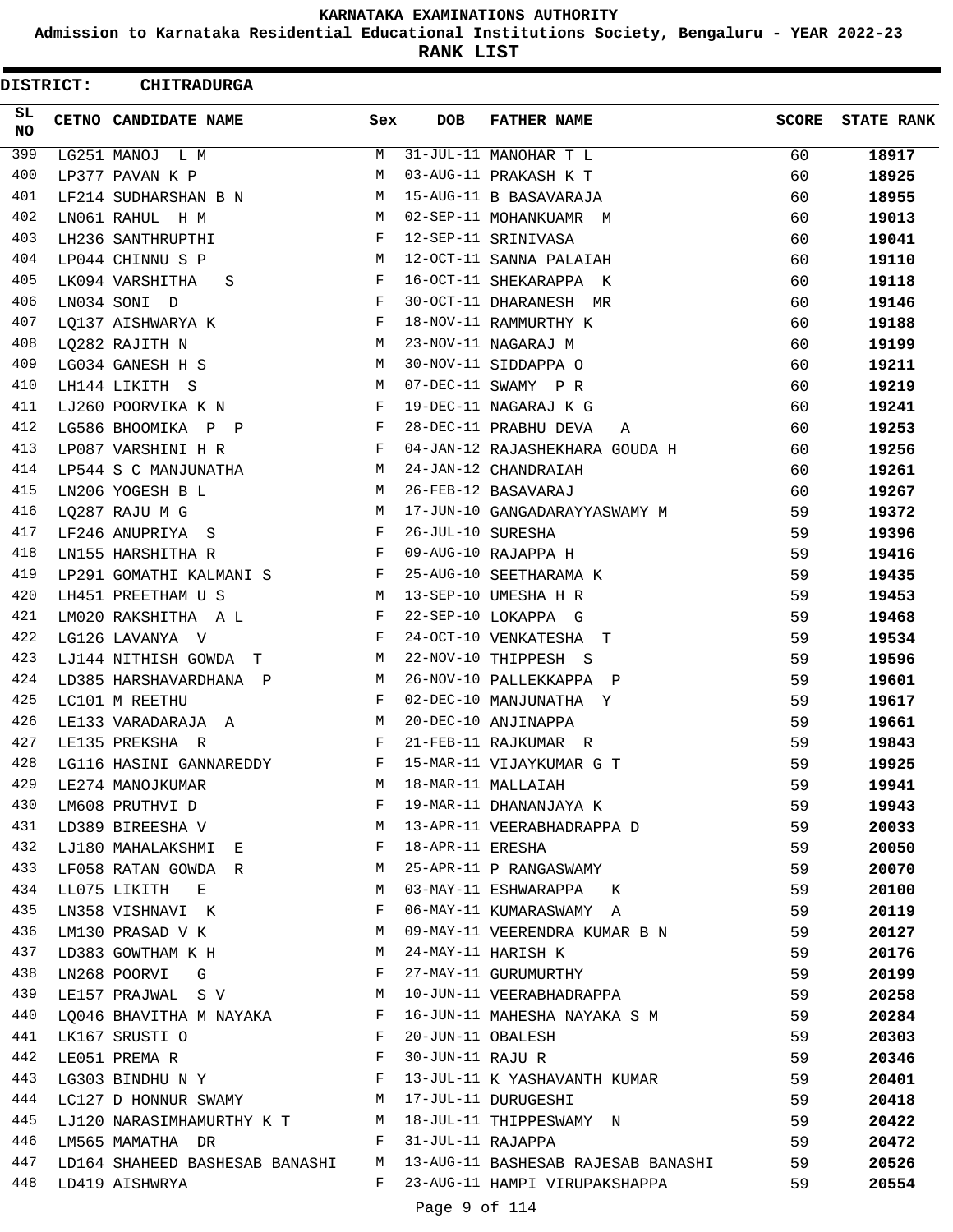**Admission to Karnataka Residential Educational Institutions Society, Bengaluru - YEAR 2022-23**

**RANK LIST**

ı

|                 | <b>DISTRICT:</b> | <b>CHITRADURGA</b>                   |              |                   |                                   |              |                   |
|-----------------|------------------|--------------------------------------|--------------|-------------------|-----------------------------------|--------------|-------------------|
| SL<br><b>NO</b> |                  | CETNO CANDIDATE NAME                 | Sex          | <b>DOB</b>        | <b>FATHER NAME</b>                | <b>SCORE</b> | <b>STATE RANK</b> |
| 449             |                  | LH380 MANASA RS                      | F            |                   | 25-SEP-11 RANGASWAMY D            | 59           | 20638             |
| 450             |                  | LE122 BHAVYA S                       | F            |                   | 05-OCT-11 G SURESHA               | 59           | 20657             |
| 451             |                  | LD394 VARALAKSHMI M H                | F            | 17-OCT-11 HARISHA |                                   | 59           | 20682             |
| 452             |                  | LG279 AJAY KUMAR D S                 | M            |                   | 18-OCT-11 SHREEPATHI D S          | 59           | 20683             |
| 453             |                  | LO019 SHREYAS BALAJI K B             | М            |                   | 07-NOV-11 BASAVARAJ K G           | 59           | 20727             |
| 454             |                  | LH571 ANITHA LAKSHNI<br>$\mathbf{V}$ | F            |                   | 10-NOV-11 VEERA KYATAIAH B D      | 59           | 20734             |
| 455             |                  | LP310 SHASHANK M                     | М            |                   | 13-NOV-11 MARUTESHA P             | 59           | 20747             |
| 456             |                  | LM149 ANKHITHA M                     | F            |                   | 17-NOV-11 MANJUNATHA M C          | 59           | 20752             |
| 457             |                  | LN030 NAVYA M                        | F            |                   | 30-NOV-11 MARUTHI S               | 59           | 20787             |
| 458             |                  | LN287 CHIRANTH B R                   | М            |                   | 05-DEC-11 RAVI KUMARA B H         | 59           | 20794             |
| 459             |                  | LE024 THRISHA B                      | F            |                   | 12-DEC-11 BASAVARAJA M            | 59           | 20807             |
| 460             |                  | LM123 MEGHANA G R                    | F            |                   | 16-OCT-10 RUDRESH G S             | 58           | 21103             |
| 461             |                  | LD041 AKASH R                        | M            |                   | 21-NOV-10 RANGASWAMY              | 58           | 21171             |
| 462             |                  | LP276 GAJENDRA M                     | М            |                   | 11-DEC-10 MALLIKARJUNA            | 58           | 21215             |
| 463             |                  | LN234 CHANDANA N S                   | F            |                   | 16-DEC-10 SIDDESH H               | 58           | 21236             |
| 464             |                  | LG422 FATHIMA URF TANU               | F            |                   | 01-JAN-11 HUSSAIN SAB DONGARI     | 58           | 21269             |
| 465             |                  | LN098 TAKSHA M                       | F            |                   | 27-JAN-11 MALLIKARJUNA PRASANNA S | 58           | 21368             |
| 466             |                  | LH547 SWATHI S SAJJAN                | F            |                   | 30-JAN-11 SWAMY V S               | 58           | 21380             |
| 467             |                  | LH007 RAKSHITA M                     | F            |                   | 23-FEB-11 MANJUNATHA K            | 58           | 21448             |
| 468             |                  | LF310 VARUN C                        | М            |                   | 26-FEB-11 CHANNAKESHAVA K B       | 58           | 21456             |
| 469             |                  | LG240 SANTHOSH A A                   | М            |                   | 04-MAR-11 AJJAPPA C C             | 58           | 21475             |
| 470             |                  | LH577 VATSALYA<br>т                  | F            |                   | 05-MAR-11 THIPPESWAMY K           | 58           | 21480             |
| 471             |                  | LN277 SRINIDHI                       | М            |                   | 29-MAR-11 KUMARAPPA               | 58           | 21591             |
| 472             |                  | Κ                                    | F            |                   | т<br>02-APR-11 NAGARAJA A         |              |                   |
| 473             |                  | LD184 SHRAVANTHI N M                 | F            |                   |                                   | 58           | 21604             |
| 474             |                  | LN259 LIKHITHA M                     | M            |                   | 06-APR-11 MAHALINGAPPA H          | 58           | 21623             |
|                 |                  | LM070 LIKIL S N                      |              |                   | 06-APR-11 NIRANJANA MURTHI S N    | 58           | 21624             |
| 475             |                  | LC014 VRUTHI N                       | F            |                   | 06-APR-11 NAGARAJA N O            | 58           | 21627             |
| 476             |                  | LF100 BHARATH GOWDA S P              | M            |                   | 23-APR-11 PRASHANTH KUMAR K       | 58           | 21693             |
| 477             |                  | LJ337 CHITTUKUMAR S                  | M            |                   | 02-MAY-11 SREENIVASA              | 58           | 21737             |
| 478             |                  | LE276 LEKHANA S N                    |              |                   | 03-MAY-11 J NAGESH                | 58           | 21741             |
| 479             |                  | LK199 ULLAS U                        | М            |                   | 04-MAY-11 UJJINAPPA C             | 58           | 21749             |
| 480             |                  | LC034 VAISHALI C H F                 |              |                   | 05-MAY-11 JAGADISHA H             | 58           | 21750             |
| 481             |                  | LG121 GEETHANJALI S S F              |              |                   | 24-MAY-11 SHIVAKUMAR S            | 58           | 21826             |
| 482             |                  | LP517 CHAITANYA N                    | $\mathbf{F}$ |                   | 15-JUN-11 NINGESHA T              | 58           | 21925             |
| 483             |                  | LP301 MAYUR K M                      | M            |                   | 01-JUL-11 VIRUPAKSHAIAH K M       | 58           | 21989             |
| 484             |                  | LG589 P L PAVANKUMAR                 | M            | 07-JUL-11 LOKESH  |                                   | 58           | 22008             |
| 485             |                  | LC066 PUNITH RAJ B K                 | M            |                   | 08-JUL-11 KRISHNA MURTHY R        | 58           | 22017             |
| 486             |                  | LG087 CHETHAN T                      | М            |                   | 21-JUL-11 THIPPERUDRAPPA          | 58           | 22074             |
| 487             |                  | LP512 YASHWANTH                      | М            |                   | 09-AUG-11 MANDI PARAMESHWARAPPA   | 58           | 22144             |
| 488             |                  | LD186 R NIKHIL                       | М            |                   | 16-AUG-11 K RAMESH                | 58           | 22170             |
| 489             |                  | LH514 VITALA T                       | M            |                   | 27-AUG-11 THIPPESWAMY             | 58           | 22217             |
| 490             |                  | LG137 POOJA B                        | F            |                   | 28-SEP-11 BASAVARAJU A            | 58           | 22294             |
| 491             |                  | LF201 RANJITHA B                     | F            |                   | 29-SEP-11 BIRALINGAPPA K          | 58           | 22295             |
| 492             |                  | LK226 NANDEESHA M                    | M            |                   | 01-OCT-11 MAHARUDRAPPA            | 58           | 22304             |
| 493             |                  | LD412 NANDAN R                       | M            | 08-OCT-11 RAVI K  |                                   | 58           | 22323             |
| 494             |                  | LE131 SINCHANA T                     | F            |                   | 08-OCT-11 THIPPESWAMY S           | 58           | 22325             |
| 495             |                  | LM456 MOKSHASHREE A G                | F            |                   | 23-OCT-11 GIRISH A M              | 58           | 22348             |
| 496             |                  | LM069 USHA S R                       | F            | 11-NOV-11 RAVI N  |                                   | 58           | 22386             |
| 497             |                  | LC097 JEEVAN L C                     | М            |                   | 18-NOV-11 CHANDRASHEKHAR L S      | 58           | 22397             |
| 498             |                  | LJ273 SHOBHA T                       | F            |                   | 30-NOV-11 THIMMARAYAPPA           | 58           | 22426             |
|                 |                  |                                      |              | Page 10 of 114    |                                   |              |                   |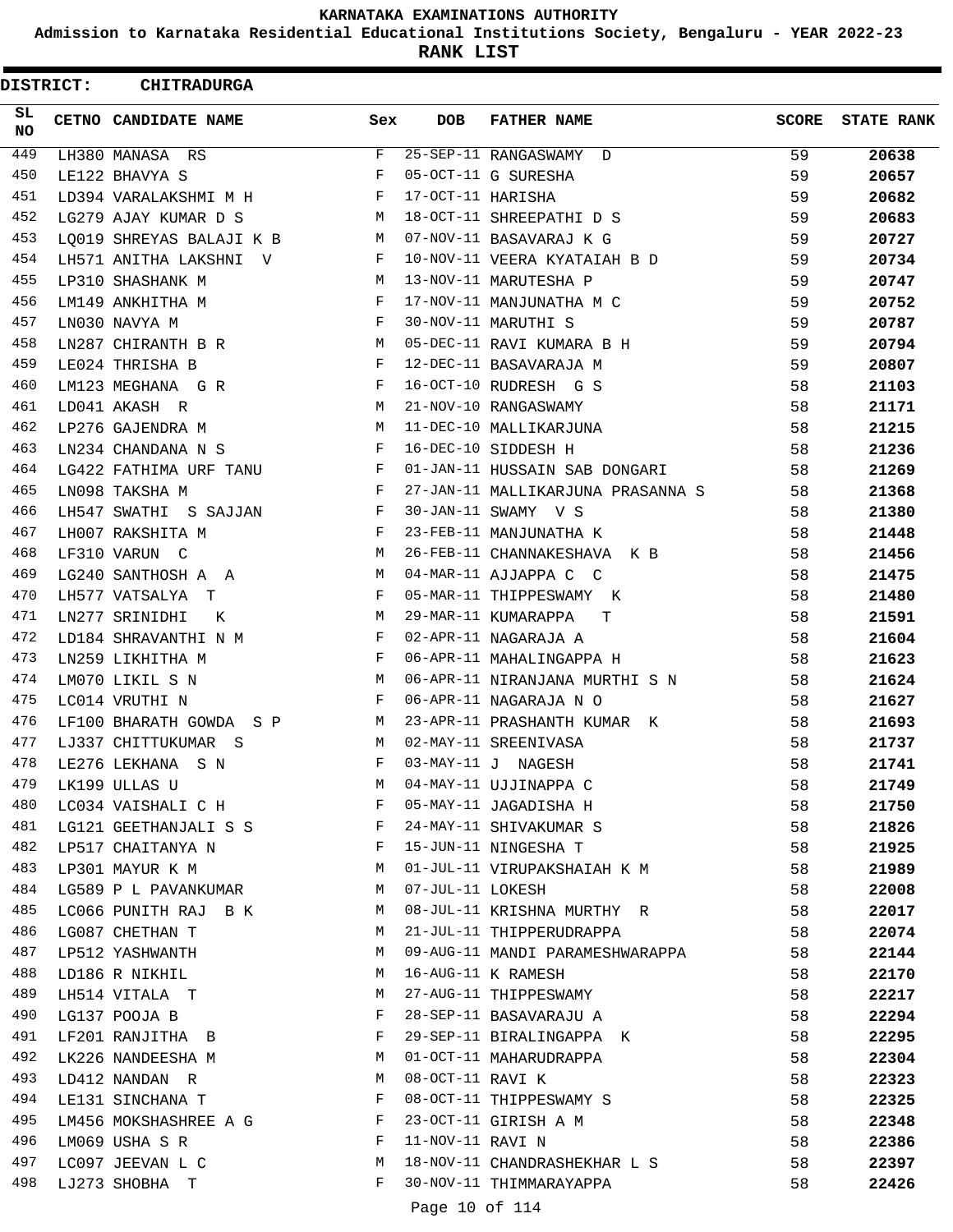**Admission to Karnataka Residential Educational Institutions Society, Bengaluru - YEAR 2022-23**

**RANK LIST**

ı

| <b>DISTRICT:</b> | <b>CHITRADURGA</b>                               |        |                   |                                                 |          |                   |
|------------------|--------------------------------------------------|--------|-------------------|-------------------------------------------------|----------|-------------------|
| SL.<br>NO        | CETNO CANDIDATE NAME                             | Sex    | <b>DOB</b>        | <b>FATHER NAME</b>                              | SCORE    | <b>STATE RANK</b> |
| 499              | LE254 SONIKA P                                   | F      |                   | $03-\overline{\text{DEC}-11}$ PRAKASH K C       | 58       | 22434             |
| 500              | LM056 TRISHA V                                   | F      |                   | 22-DEC-11 VENKATESHA D                          | 58       | 22463             |
| 501              | LM197 SOUNDARYA J                                | F      | 30-DEC-11 JAYARAJ |                                                 | 58       | 22474             |
| 502              | LD363 GIRISH S                                   | M      |                   | 06-AUG-09 SHIVANANDA B M                        | 57       | 22526             |
| 503              | LE377 VIKAS G S                                  | M      |                   | 25-SEP-09 K SIDDANNA                            | 57       | 22529             |
| 504              | LF276 P J BINDU                                  | F      | 09-FEB-10 JAYANNA |                                                 | 57       | 22552             |
| 505              | LM461 LIKHITHA T                                 | F      |                   | 21-FEB-10 S B THIPPERUDRASWAMY                  | 57       | 22558             |
| 506              | LJ261 RISHI K                                    | M      |                   | 01-APR-10 KUMAR P                               | 57       | 22569             |
| 507              | LP123 M V AAPTHI                                 | F      |                   | 15-JUL-10 A N MEGHANATHA                        | 57       | 22622             |
| 508              | LN281 PURUSHOTHAM BYRAV S                        | M      |                   | 17-JUL-10 SRINIVAS C                            | 57       | 22628             |
| 509              | LN331 DEEKSHITH B S                              | M      |                   | 24-SEP-10 SRINIVAS B                            | 57       | 22706             |
| 510              | LM613 SWAMY M N                                  | M      |                   | 26-SEP-10 NAGARAJU M T                          | 57       | 22710             |
| 511              | LM486 SUMANTH V                                  | M      | 15-OCT-10 VASANTH |                                                 | 57       | 22759             |
| 512              | LN063 ANU N O                                    | F      |                   | 16-OCT-10 ONKARAPPA                             | 57       | 22761             |
| 513              | LJ347 THILAK P                                   | M      |                   | 06-NOV-10 PARAMESHWARAPPA M                     | 57       | 22819             |
| 514              | LD370 JEEVITHA N                                 | F      |                   | 12-NOV-10 NAGARAJA                              | 57       | 22833             |
| 515              | LD027 B SANDHYA                                  | F      |                   | 25-NOV-10 BASAVARAJA                            | 57       | 22856             |
| 516              | LM041 VARSHA C                                   | F      |                   | 01-JAN-11 CHANDRASHEKAR                         | 57       | 22965             |
| 517              | LH212 MARUTHIGOUDA E                             | M      | 09-JAN-11 ESHWARA |                                                 | 57       | 22989             |
| 518              | LM057 SINCHANA D M                               | F      |                   | 04-FEB-11 G MALLIKARJUNA                        | 57       | 23076             |
| 519              | LQ227 SUDHARSHANA S                              | M      |                   | 05-FEB-11 SURENDRA                              | 57       | 23079             |
| 520              | LM736 SOWBHAGYA G R                              | F      |                   | 18-FEB-11 RENUKAYYA G                           | 57       | 23127             |
| 521              | LN101 PRAMATH S                                  | M      |                   | 21-FEB-11 SANJEEVAPPA                           | 57       | 23134             |
| 522              | LK023 YASHAVANTHA M                              | M      |                   | 25-FEB-11 MAHESH B                              | 57       | 23151             |
| 523              | LD171 BHARATH GOWDA T                            | M      |                   | 28-FEB-11 THIPPESWAMY K                         | 57       | 23158             |
| 524              | LG448 JAGADEESH R S                              | M      |                   | 02-MAR-11 SRINIVASA K R                         | 57       | 23163             |
| 525              | LN175 DHANUSH M                                  | M      | 07-MAR-11 MAHESHA |                                                 | 57       | 23176             |
| 526              | LH008 HARSHITH GOWDA M                           | M      |                   | 15-MAR-11 H N MANJUNATHA                        | 57       | 23204             |
| 527              | LO095 K M YAMUNA                                 | F      |                   | 25-MAR-11 K C MAHANTESHA                        | 57       | 23239             |
| 528              | LC108 SRINIVASA P T                              | M      |                   | 01-APR-11 THIPPESWAMY                           | 57       | 23274             |
| 529              | LM743 D VARSHITHA                                | F      |                   | 12-APR-11 DEVARAJU                              | 57       | 23311             |
| 530              | LD240 SHREYAS C                                  | M      |                   | 25-APR-11 CHITTIBABU R V                        | 57       | 23363             |
| 531              | LM194 SANJAYA KAK                                | M      |                   | 28-APR-11 KUMARASWAMY S S                       | 57       | 23376             |
| 532              | LF323 ANAGHA NIRANJAN                            | F      |                   | 01-MAY-11 NIRANJAN MURTHY E                     | 57       | 23390             |
| 533              | LH393 CHETAN SV                                  | M      |                   | 02-MAY-11 VEERESH N                             | 57       | 23397             |
| 534<br>535       | LM483 ESHWAR S                                   | M<br>М |                   | 04-MAY-11 SHIVAMURTHAPPA<br>15-MAY-11 MAHATESHA | 57       | 23408             |
| 536              | LM384 M SAGAR                                    | F      |                   | 16-MAY-11 CHANDRA NAIK R                        | 57<br>57 | 23457<br>23463    |
| 537              | LM044 RAKSHITHA C                                | M      |                   | 27-MAY-11 RAGHAVENDRA K O                       | 57       |                   |
| 538              | LF069 SHASHANK R<br>LH374 MARUTHI P              | M      |                   | 07-JUN-11 PUTTANNA                              | 57       | 23506             |
| 539              | LM624 KANCHANA P                                 | F      |                   | 08-JUN-11 PRAKASH E                             | 57       | 23555             |
| 540              |                                                  | M      |                   | 17-JUN-11 SURESH KUMAR N                        | 57       | 23558             |
| 541              | LG106 SUBRAHMANYA PRASAD S G<br>LF122 VARSHITH S | M      |                   | 29-JUN-11 H SHRINIVASA                          | 57       | 23607<br>23660    |
| 542              |                                                  | F      | 01-JUL-11 SURESH  |                                                 | 57       |                   |
| 543              | LD351 SAHANA S<br>LG074 ABHILASH N<br>R          | M      |                   | 05-JUL-11 RAGHU N R                             | 57       | 23666<br>23684    |
| 544              | LF235 JEEVAN R                                   | M      |                   | 07-JUL-11 RAMESH K                              | 57       | 23693             |
| 545              | LN335 PRATIBHA K                                 | F      |                   | 08-JUL-11 KARIYAPPA T                           | 57       | 23699             |
| 546              | LH364 SANDEEP GOWDA M                            | M      | 18-JUL-11 MARUTHI |                                                 | 57       | 23748             |
| 547              | LE170 ANKITHA R                                  | F      |                   | 21-JUL-11 RANGANATHA H                          | 57       | 23760             |
| 548              | LJ310 PRERANA R REDDY                            | F      |                   | 03-AUG-11 RAGHAVENDRA G                         | 57       | 23821             |
|                  |                                                  |        | Page 11 of 114    |                                                 |          |                   |
|                  |                                                  |        |                   |                                                 |          |                   |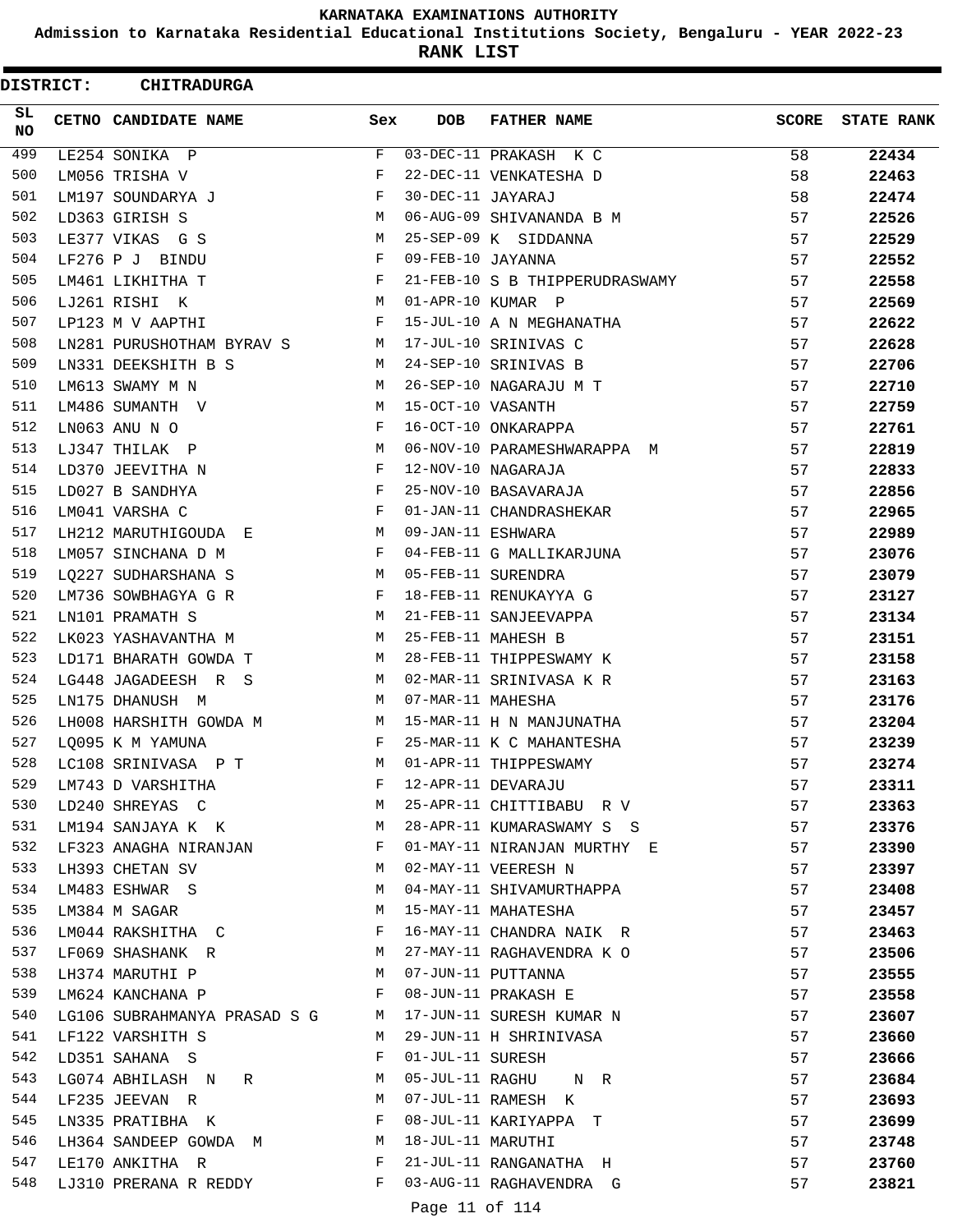**Admission to Karnataka Residential Educational Institutions Society, Bengaluru - YEAR 2022-23**

**RANK LIST**

ı

| <b>DISTRICT:</b> | <b>CHITRADURGA</b>                                                              |                       |                   |                              |              |                   |
|------------------|---------------------------------------------------------------------------------|-----------------------|-------------------|------------------------------|--------------|-------------------|
| SL.<br>NO        | CETNO CANDIDATE NAME                                                            | Sex                   | <b>DOB</b>        | <b>FATHER NAME</b>           | <b>SCORE</b> | <b>STATE RANK</b> |
| 549              | LH441 PRATHIBHA T                                                               | F                     |                   | 05-AUG-11 THIMMARAYA         | 57           | 23829             |
| 550              | LM411 RAKESH T                                                                  | M                     |                   | 05-AUG-11 THIPPESWAMY        | 57           | 23830             |
| 551              | LG096 RAMANJINI M T                                                             | М                     |                   | 19-AUG-11 THIPPESWAMY M S    | 57           | 23896             |
| 552              | LP172 PRUTHWI C                                                                 | M                     |                   | 31-AUG-11 CHITTAYYA B P      | 57           | 23943             |
| 553              | LN212 CHINMAYI V                                                                | F                     |                   | 14-SEP-11 VENKATESH G        | 57           | 23982             |
| 554              | LF268 HEMANTH H                                                                 | M                     |                   | 24-SEP-11 R HARISH BABU      | 57           | 24011             |
| 555              | LO129 R YOGITHA                                                                 | F                     |                   | 28-SEP-11 RAMAKRISHNA        | 57           | 24016             |
| 556              | LP210 MADHUSUDANA V                                                             | M                     |                   | 05-NOV-11 VIRUPAKSHA S G     | 57           | 24124             |
| 557              | LH078 MANOJ K                                                                   | М                     |                   | 19-NOV-11 KARIBASAVARAJ M    | 57           | 24166             |
| 558              | LL050 MANU M POOJAR                                                             | М                     |                   | 19-NOV-11 MURULIDHARA A      | 57           | 24167             |
| 559              | LE106 MADHU PRIYA B                                                             | F                     | 20-NOV-11 BORAYYA |                              | 57           | 24174             |
| 560              | LF254 YOSHITHA K N                                                              | F                     |                   | 27-NOV-11 NANDISHA KG        | 57           | 24190             |
| 561              | LM416 KARTHIK K                                                                 | М                     |                   | 10-DEC-11 KAMSAGARAPPA A K   | 57           | 24208             |
| 562              | LP553 MADHUSUDHAN YT                                                            | M                     |                   | 15-DEC-11 NAGARAJA TUKARAM   | 57           | 24217             |
| 563              | LK148 VARSHA J                                                                  | F                     | 03-FEB-12 JAYAPPA |                              | 57           | 24261             |
| 564              | LH248 LIKHITH P                                                                 | M                     |                   | 15-APR-10 PRASHANTHA D       | 56           | 24355             |
| 565              | LH437 GAGANAPRIYA S                                                             | F                     |                   | 27-JUL-10 SIDDALINGANAYAKA S | 56           | 24400             |
| 566              | LH053 NIREEKSHA G                                                               | F                     | 19-AUG-10 GEERISH |                              | 56           | 24426             |
| 567              | LG592 AKSHAY D                                                                  | М                     |                   | 09-SEP-10 DINESHBABU B L     | 56           | 24461             |
| 568              | LN188 MOUNIKA P                                                                 | F                     |                   | 26-DEC-10 PRADEEP H          | 56           | 24713             |
| 569              | LH362 THANUSHREE M                                                              | F                     |                   | 31-DEC-10 MANJUNATHA N       | 56           | 24724             |
| 570              | LE043 NAVYA M                                                                   | F                     | 01-JAN-11 MALLESH |                              | 56           | 24735             |
| 571              | LM348 SHWETHA                                                                   | F                     |                   | 06-JAN-11 BASAVARAJ          | 56           | 24766             |
| 572              | LM202 BHINDHU S                                                                 | F                     |                   | 10-JAN-11 SUBRAMANYA         | 56           | 24777             |
| 573              | LM368 KD LAVANYA                                                                | F                     |                   | 14-JAN-11 DEVARAJU           | 56           | 24792             |
| 574              | LM542 SUDEEPA B                                                                 | М                     |                   | 16-JAN-11 BASAVARAJA         | 56           | 24804             |
| 575              | LM494 ROOPA L                                                                   | F                     |                   | 26-JAN-11 LOKESHA DK         | 56           | 24832             |
| 576              | LG236 BHUVANESHWARI K J                                                         | F                     |                   | 31-JAN-11 JAGADEESH B        | 56           | 24844             |
| 577              | LN007 KIRANKUMAR R                                                              | М                     |                   | 05-FEB-11 RANGASWAMY D       | 56           | 24859             |
| 578              | LM465 DIVYA MC                                                                  | $\mathbf F$           |                   | 06-FEB-11 CHANDRAPPA MH      | 56           | 24867             |
| 579              | LH262 MEGHA D V                                                                 | F                     |                   | 05-MAR-11 R V GOWDA          | 56           | 24957             |
| 580              | LH297 JNANAVI M                                                                 | F                     | 14-MAR-11 MOHAN D |                              | 56           | 24993             |
| 581              | $\mathbf{F}$ and $\mathbf{F}$ and $\mathbf{F}$<br>LM443 SINCHANA S              |                       |                   | 16-MAR-11 SIDDARAJU          | 56           | 25002             |
| 582              | LN178 MONIKA M                                                                  | $\mathbb{F}$          |                   | 18-MAR-11 MANJUNATH A H      | 56           | 25007             |
| 583              | LM153 THRISHA N                                                                 | $\mathbb{F}^{\times}$ |                   | 23-MAR-11 NAGARAJ D          | 56           | 25030             |
| 584              | LN353 HARSHITHA K F                                                             |                       | 11-APR-11 KUMAR   |                              | 56           | 25125             |
| 585              | $\mathbf{F}$ and $\mathbf{F}$<br>LG513 AMRUTHA N N                              |                       |                   | 12-APR-11 NATARAJA N N       | 56           | 25132             |
| 586              | LO016 HARSHITHA M T                                                             | $\mathbf{F}$          |                   | 17-APR-11 THIPPESWAMY C M S  | 56           | 25161             |
| 587              | LG059 PRAJWAL PAI NIDHI S M                                                     |                       |                   | 20-APR-11 SATYANARAYAN S R   | 56           | 25176             |
| 588              | LD173 SHIVAPRASADA B S                                                          | M                     |                   | 30-APR-11 SUDARSHANA B H     | 56           | 25215             |
| 589              | LJ200 UDAYA KUMARA MR                                                           | <b>M</b>              |                   | 04-MAY-11 RANGASWAMY         | 56           | 25232             |
| 590              | LM454 PUSHPA M                                                                  | F                     |                   | 15-MAY-11 MYLARAPPA N        | 56           | 25269             |
| 591              | LK261 NIVEDHITHA J B F                                                          |                       |                   | 18-MAY-11 BASAVARAJAPPA J R  | 56           | 25285             |
| 592              | LQ077 SHRAVANI C<br>$\mathbf{F}$ . The contract of the contract of $\mathbf{F}$ |                       |                   | 20-MAY-11 CHIDANANDAPPA      | 56           | 25297             |
| 593              | $\mathbf{F}$ and $\mathbf{F}$ and $\mathbf{F}$<br>LM085 JAYANTHI S              |                       |                   | 22-MAY-11 SHIVAPPA C         | 56           | 25302             |
| 594              | LM148 CHIRANTH R                                                                | M                     |                   | 28-MAY-11 RANGASWAMY L       | 56           | 25329             |
| 595              | LF072 NAVADEEPAKUMARA T N                                                       | M                     |                   | 06-JUN-11 NAGENDRAPPA K      | 56           | 25379             |
| 596              | LP540 KIRANA Y                                                                  | M                     |                   | 19-JUN-11 YALLAPPA N         | 56           | 25433             |
| 597              | LL199 DEEPAK D                                                                  | M                     |                   | 23-JUN-11 DHANANJAYA NAIK    | 56           | 25453             |
| 598              | LE042 AJITH KUMAR M                                                             | M                     |                   | 01-JUL-11 MACHANDRAPPA       | 56           | 25497             |
|                  |                                                                                 |                       | Page 12 of 114    |                              |              |                   |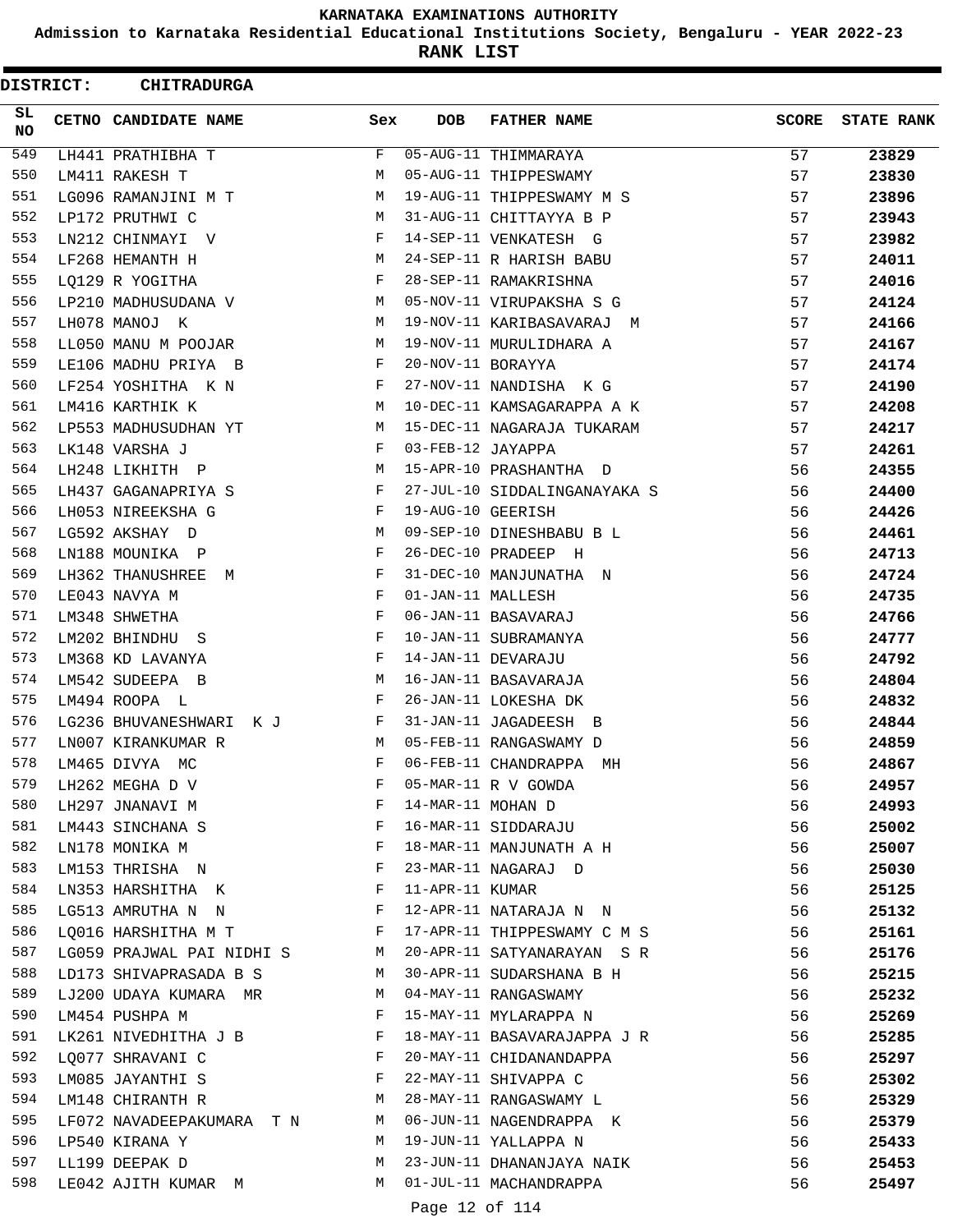**Admission to Karnataka Residential Educational Institutions Society, Bengaluru - YEAR 2022-23**

**RANK LIST**

| <b>DISTRICT:</b> | <b>CHITRADURGA</b>       |              |                   |                             |              |                   |
|------------------|--------------------------|--------------|-------------------|-----------------------------|--------------|-------------------|
| SL.<br>NO.       | CETNO CANDIDATE NAME     | Sex          | <b>DOB</b>        | <b>FATHER NAME</b>          | <b>SCORE</b> | <b>STATE RANK</b> |
| 599              | LG006 PUNITH J           | M            | 07-JUL-11 JAYAPPA |                             | 56           | 25527             |
| 600              | LP559 NIVEDITHA G        | F            |                   | 12-JUL-11 GANGADHARA G P    | 56           | 25559             |
| 601              | LN237 CHINMAY R          | М            |                   | 22-JUL-11 RAGHAVENDRA S     | 56           | 25590             |
| 602              | LM286 VARSHITA M         | F            |                   | 26-JUL-11 MURALI T          | 56           | 25607             |
| 603              | LH178 SHIVAKUMARA K      | М            |                   | 07-AUG-11 KARIYAPPA         | 56           | 25655             |
| 604              | LH231 JEEVITHA T J       | F            |                   | 12-AUG-11 JOGESH T S        | 56           | 25674             |
| 605              | LM389 LIKHITHA CP        | F            |                   | 21-AUG-11 PARAMESHWARAPPA   | 56           | 25703             |
| 606              | LN282 R VIDYA            | F            |                   | 22-AUG-11 RANGANATHA R      | 56           | 25708             |
| 607              | LC052 JAYALAKSHMI B      | F            |                   | 06-SEP-11 BHASKARACHARI     | 56           | 25768             |
| 608              | LN002 ANJANKUMAR K       | М            |                   | 08-SEP-11 KARIBASAPPA       | 56           | 25773             |
| 609              | LK007 AMBRUTHA R T       | F            |                   | 09-SEP-11 THIMMAIH R        | 56           | 25777             |
| 610              | LQ065 PRUTHVIRAJ G T G   | М            |                   | 27-SEP-11 G T GOVINDARAJU   | 56           | 25834             |
| 611              | LN075 VANITHA V          | F            |                   | 29-SEP-11 VENKATESHA K      | 56           | 25848             |
| 612              | LN014 THRISHA M R        | F            |                   | 30-SEP-11 RANGANATHA        | 56           | 25852             |
| 613              | LD423 K KIRAN            | M            |                   | 19-OCT-11 B T KRISHNAMURTHI | 56           | 25899             |
| 614              | LM196 NITHIN B S         | М            |                   | 29-OCT-11 SIDDARAJU B S     | 56           | 25932             |
| 615              | LE374 KIRAN K            | M            |                   | 14-NOV-11 KANTHARAJ J       | 56           | 25972             |
| 616              | LJ293 SATHYANARAYANA P S | M            |                   | 03-DEC-11 SHIVAKUMARA       | 56           | 26040             |
| 617              | LM141 SUCHENDRA M C      | M            |                   | 03-DEC-11 CHOWDAPPA         | 56           | 26041             |
| 618              | LJ162 SAHANA P           | F            |                   | 04-DEC-11 PARAMESH          | 56           | 26043             |
| 619              | LM021 ROOPA S            | F            | 21-DEC-11 SHIVA A |                             | 56           | 26067             |
| 620              | LC210 BHANUSHREE J C     | F            |                   | 24-DEC-11 CHALMESH          | 56           | 26072             |
| 621              | LN036 BRUNDHA S T        | F            |                   | 26-DEC-11 THONTADARYA S M   | 56           | 26076             |
| 622              | LG528 ANUPRIYA N S       | F            |                   | 28-FEB-12 NAGAPPA C         | 56           | 26114             |
| 623              | LP385 VIVEK TEJ P P      | M            |                   | 29-MAR-12 PAMPAPATHI P P    | 56           | 26122             |
| 624              | LD172 MAHALAKSHMI M      | F            |                   | 01-JAN-10 MALLIKARJUNA G    | 55           | 26158             |
| 625              | LL108 TARUN C            | М            |                   | 23-JUN-10 CHIDANANDA K      | 55           | 26247             |
| 626              | LC140 YASHWANTH M        | M            |                   | 25-JUN-10 MAHANTHESHA T     | 55           | 26250             |
| 627              | LJ329 KIRAN K            | M            |                   | 02-SEP-10 KUMARANAIK        | 55           | 26314             |
| 628              | LM678 M SIDDESH          | M            |                   | 29-SEP-10 E MAHENDRA        | 55           | 26360             |
| 629              | LG077 VIVEK B            | М            |                   | 29-SEP-10 BASAVARAJAPPA     | 55           | 26361             |
| 630              | LK163 MITHUN A R         | M            |                   | 04-OCT-10 AJJAPPA R         | 55           | 26377             |
| 631              | LK178 D M TILAK          | M            |                   | 21-OCT-10 D C MANJUNATHA    | 55           | 26408             |
| 632              | LN342 H R RAHUL          | M            |                   | 08-DEC-10 RAMACHANDRAPPA    | 55           | 26551             |
| 633              | LM294 MANJUNATHA E       | M            | 19-JAN-11 ERANNA  |                             | 55           | 26687             |
| 634              | LL077 N SINCHANA         | F            |                   | 11-FEB-11 NANDEESHA G S     | 55           | 26767             |
| 635              | LC155 SNEHA L            | F            |                   | 13-FEB-11 LOKESHA T         | 55           | 26776             |
| 636              | LG619 VENKAT G           | М            |                   | 13-FEB-11 GIRISHA T         | 55           | 26778             |
| 637              | LM735 HARSHITHA H        | F            |                   | 16-FEB-11 HARSHA G          | 55           | 26788             |
| 638              | LH022 PARINITHA V        | F            |                   | 20-FEB-11 VEERENDRA         | 55           | 26801             |
| 639              | LH135 DEVIKA J           | $\mathbf{F}$ | 07-MAR-11 JAYAPPA |                             | 55           | 26859             |
| 640              | LM138 PRUTHVIGALI A      | M            |                   | 05-APR-11 ANJANMURTHY       | 55           | 26992             |
| 641              | LM249 LIKHITHA M S       | F            |                   | 06-APR-11 SHASHIDHAR M C    | 55           | 26998             |
| 642              | LD428 N LOKESH NAIK      | M            |                   | 06-APR-11 K M NAGESHANAIK   | 55           | 27001             |
| 643              | LC248 DHANUSH GOWDA S    | M            |                   | 13-APR-11 SHIVARAM          | 55           | 27037             |
| 644              | LC328 PRARTHANA B C      | F            |                   | 17-APR-11 CHANDRANNA B T    | 55           | 27061             |
| 645              | LM649 BHARATH S          | M            |                   | 25-APR-11 SIDDESH J         | 55           | 27090             |
| 646              | LP370 N GANESH           | M            |                   | 29-APR-11 G NAGARAJA        | 55           | 27109             |
| 647              | LH528 HARSHAVARDHAN G    | M            |                   | 09-MAY-11 GURURAJA C        | 55           | 27172             |
| 648              | LJ216 KARAN SAGAR C M    | M            |                   | 09-MAY-11 CHIDANANDAPPA L   | 55           | 27174             |
|                  |                          |              | Page 13 of 114    |                             |              |                   |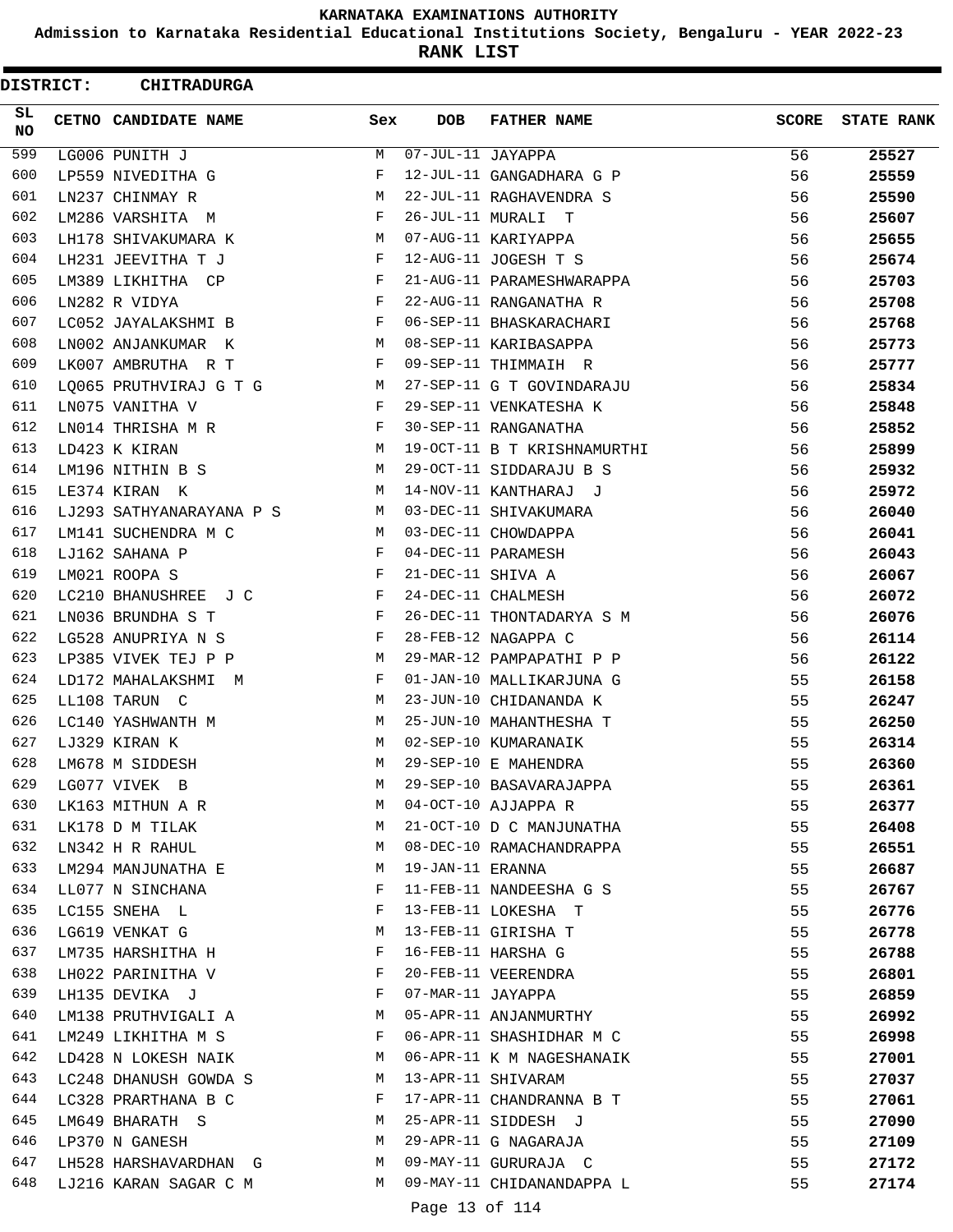**Admission to Karnataka Residential Educational Institutions Society, Bengaluru - YEAR 2022-23**

**RANK LIST**

| <b>DISTRICT:</b> | <b>CHITRADURGA</b>            |                   |                   |                               |              |                   |
|------------------|-------------------------------|-------------------|-------------------|-------------------------------|--------------|-------------------|
| SL.<br><b>NO</b> | CETNO CANDIDATE NAME          | Sex               | <b>DOB</b>        | <b>FATHER NAME</b>            | <b>SCORE</b> | <b>STATE RANK</b> |
| 649              | LN045 RUDRESH NAIK L B        | м                 |                   | 17-MAY-11 LAKSHMIKANTHA NAIK  | 55           | 27219             |
| 650              | LF080 ANVITHGOWDA R           | М                 |                   | 31-MAY-11 RANGEGOWDA R        | 55           | 27279             |
| 651              | LH409 PRIYADARSHINI           | F                 |                   | 12-JUN-11 KRISHNAMURTHY N     | 55           | 27348             |
| 652              | LC304 RUKMINI S               | F                 |                   | 12-JUN-11 SURESHA M S         | 55           | 27350             |
| 653              | LM339 PRIYANKA K              | $_{\rm F}$        |                   | 15-JUN-11 KUMARASWAMY KH      | 55           | 27370             |
| 654              | LH338 RAKSHITHA M             | F                 |                   | 19-JUN-11 MANJUNATHA          | 55           | 27383             |
| 655              | LL240 VANDANA<br>S            | F                 | 21-JUN-11 SURESH  | $\overline{B}$                | 55           | 27393             |
| 656              | LM577 DEEKSHA M L             | F                 |                   | 24-JUN-11 LOKESH M C          | 55           | 27403             |
| 657              | LH145 HITHESH B S             | М                 |                   | 02-JUL-11 SANTHOSHKUMAR B S   | 55           | 27440             |
| 658              | LJ290 TANUSHREE S             | F                 |                   | 15-JUL-11 SHREEDHARA S R      | 55           | 27497             |
| 659              | LE318 DEEKSHITH T             | $\mathbf{F}$      |                   | 08-AUG-11 THIPPESWAMY B       | 55           | 27604             |
| 660              | LP133 BHARATH K R             | M                 |                   | 10-AUG-11 RAVI B K            | 55           | 27612             |
| 661              | LE102 SHREYAS S               | м                 |                   | 13-AUG-11 SHIVANNA G K        | 55           | 27631             |
| 662              | LD250 LAKSHMI<br>$\mathbf{T}$ | F                 |                   | 20-AUG-11 THIPPESWAMY H K     | 55           | 27655             |
| 663              | LD210 CHETHANA CHANDRA N      | M                 |                   | 25-AUG-11 NAGARAJA            | 55           | 27673             |
| 664              | LG408 KUMUDA C H              | $\mathbf{F}$      |                   | 21-SEP-11 HALESHI C G         | 55           | 27754             |
| 665              | LM700 DIKSHITHA N K           | F                 |                   | 23-SEP-11 KUMAR N S           | 55           | 27762             |
| 666              | LJ363 PRIYANKA K              | F                 |                   | 28-SEP-11 KANTHARAJA P        | 55           | 27783             |
| 667              | LE123 ROHAN PATRI             | M                 |                   | 29-SEP-11 PATRI RAVIRAJU      | 55           | 27787             |
| 668              | LM510 TANUSHREE AS            | F                 |                   | 30-SEP-11 SRINIVAS R          | 55           | 27792             |
| 669              | LM475 GAGANA J                | F                 | 22-OCT-11 JAYAPPA |                               | 55           | 27854             |
| 670              | LJ294 MAHALAKSHMI M           | F                 | 28-OCT-11 MARANNA |                               | 55           | 27870             |
| 671              | LP547 V S SANJANA             | $_{\rm F}$        |                   | 05-NOV-11 VIJAYAMAHANTHESHA T | 55           | 27896             |
| 672              | LH310 V KAVANA                | F                 |                   | 15-NOV-11 VENKATESH           | 55           | 27928             |
| 673              | LF308 PRARTHANA S             | F                 |                   | 22-NOV-11 SURESHA H D         | 55           | 27947             |
| 674              | LP061 KEERTHANA M             | F                 |                   | 29-NOV-11 MALLIKARJUNA H      | 55           | 27958             |
| 675              | LH173 KEERTHANA G T           | F                 |                   | 11-DEC-11 THIPPESWAMY G V     | 55           | 27979             |
| 676              | LF279 ANJALI R                | F                 | 28-DEC-11 RAMANJI |                               | 55           | 28017             |
| 677              | LD381 P K LAKSHAMANA REDDY    | <b>Example 19</b> |                   | 03-JAN-12 P T KESHAVAREDDY    | 55           | 28029             |
| 678              | LC139 SATHAVIK C S            | M                 |                   | 02-FEB-12 SATHISHA C N        | 55           | 28053             |
| 679              | LP402 DHANYA A                | F                 |                   | 16-MAR-12 ASHOK K M           | 55           | 28066             |
| 680              | LP372 SUHAS T                 | М                 |                   | 30-OCT-12 K THIPPESWAMY       | 55           | 28077             |
| 681              | LH066 RAMYA S D               | F                 |                   | 27-FEB-10 DEVARAJA S          | 54           | 28127             |
| 682              | LM740 HEMANTH KUMAR M         |                   |                   | 25-MAR-10 MAHALINGAPPA        | 54           | 28141             |
| 683              | LC355 AJAY V                  | M                 |                   | 17-JUN-10 VISHWESHARAYYA      | 54           | 28186             |
| 684              | LM393 HRUDAY N                | М                 |                   | 22-JUL-10 NEELAPPA C          | 54           | 28211             |
| 685              | LM462 NETHRA B P              | F                 |                   | 17-AUG-10 PARAMESHWARAPPA     | 54           | 28250             |
| 686              | LG429 TARUN R                 | M                 | 03-DEC-10 RAMU N  |                               | 54           | 28478             |
| 687              | LN356 YASHAS P                | M                 |                   | 06-DEC-10 PARAMESHWARAPPA P   | 54           | 28486             |
| 688              | LD287 RAKSHA L                | $\mathbf{F}$      |                   | 13-DEC-10 LOKESH H            | 54           | 28517             |
| 689              | LK181 HARISH N                | M                 |                   | 25-DEC-10 NAGARAJ C           | 54           | 28554             |
| 690              | LH323 PREETHAM R R            | M                 |                   | 26-JAN-11 RANGANATH GOWDA D   | 54           | 28663             |
| 691              | LM312 NAGARAJ M               | M                 |                   | 29-JAN-11 MANJUNATH R         | 54           | 28677             |
| 692              | LM150 UMESHA B                | М                 |                   | 11-MAR-11 H N BASAVARAJA      | 54           | 28847             |
| 693              | LM529 BHANUSHREE D            | F                 |                   | 14-MAR-11 DRUVARAJA S         | 54           | 28860             |
| 694              | LF305 PUSHPA LATHA G          | F                 | 21-MAR-11 GURURAJ |                               | 54           | 28894             |
| 695              | LN136 TEJESHWINI S            | F                 |                   | 23-MAR-11 SHIVA KUMAR M T     | 54           | 28905             |
| 696              | LE306 VINAYPRASAD             | M                 |                   | 28-MAR-11 HANUMANTHA NAIK     | 54           | 28930             |
| 697              | LF335 LATHA B                 | F                 |                   | 02-APR-11 BASAVARAJA P        | 54           | 28963             |
| 698              | LC070 K N RAKSHAKA            | M                 |                   | 08-APR-11 D NAGARAJ           | 54           | 28993             |
|                  |                               |                   |                   |                               |              |                   |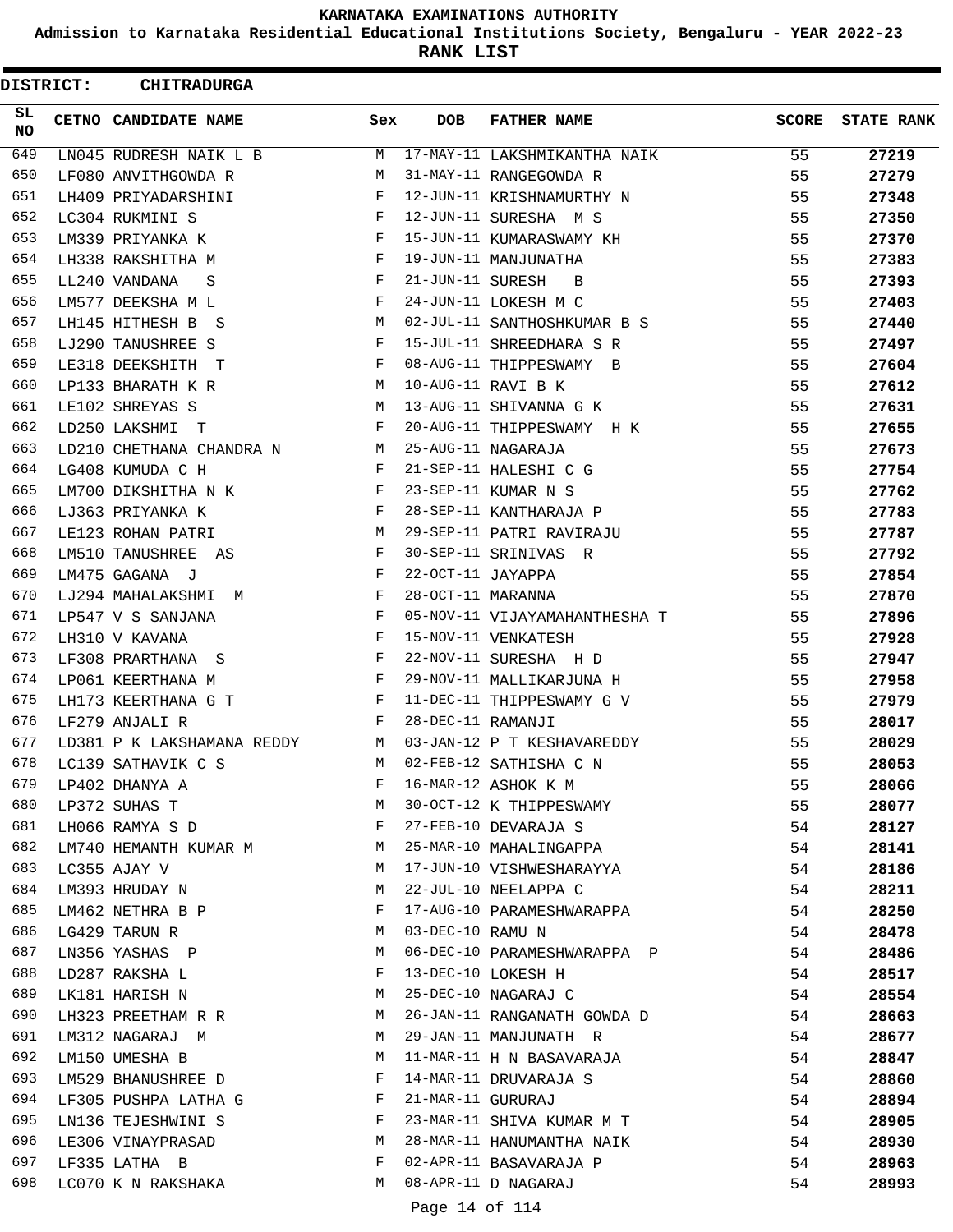**Admission to Karnataka Residential Educational Institutions Society, Bengaluru - YEAR 2022-23**

**RANK LIST**

ı

| <b>DISTRICT:</b> | <b>CHITRADURGA</b>                |            |                   |                              |              |                   |
|------------------|-----------------------------------|------------|-------------------|------------------------------|--------------|-------------------|
| SL.<br>NO        | CETNO CANDIDATE NAME              | Sex        | <b>DOB</b>        | <b>FATHER NAME</b>           | <b>SCORE</b> | <b>STATE RANK</b> |
| 699              | LL068 MADHU M                     | M          |                   | 12-APR-11 K MOUNESH          | 54           | 29019             |
| 700              | LD283 SANJAY P                    | M          |                   | 29-APR-11 PRABHAKAR          | 54           | 29123             |
| 701              | LK080 CHARANYA H C                | F          |                   | 01-MAY-11 CHIDANANDA H C     | 54           | 29130             |
| 702              | LH410 VINAY KUMAR N               | M          |                   | 05-MAY-11 NAGARAJA M         | 54           | 29159             |
| 703              | LD097 PREETHAM P                  | M          |                   | 13-MAY-11 PARASHURAM         | 54           | 29198             |
| 704              | LG214 DHANUSH A                   | M          |                   | 26-MAY-11 AJJAYYA R          | 54           | 29256             |
| 705              | LJ101 CHAITRA N                   | F          |                   | 28-MAY-11 NAGARAJU T         | 54           | 29275             |
| 706              | LM049 PRAKRUTHI S                 | F          | 12-JUN-11 SATHISH |                              | 54           | 29364             |
| 707              | LP213 TUSHAR SANMAN S             | M          |                   | 13-JUN-11 SURESHA S M        | 54           | 29373             |
| 708              | LM206 YASHAVANTHA R               | M          |                   | 15-JUN-11 RANGANATHA CT      | 54           | 29382             |
| 709              | LQ014 PAVAN KUMAR B P             | М          | 21-JUN-11 PALAYYA | B                            | 54           | 29406             |
| 710              | LM081 D CHANDU                    | M          |                   | 26-JUN-11 DEVARAJU R         | 54           | 29433             |
| 711              | LC112 BINDUSHREE                  | F          |                   | 04-JUL-11 RANGANATHA         | 54           | 29481             |
| 712              | LG247 MANASA U A                  | F          |                   | 04-JUL-11 AJJAPPA U R        | 54           | 29483             |
| 713              | LJ036 MANOJ KUMAR<br>D            | М          |                   | 04-JUL-11 DHANANJAYA         | 54           | 29484             |
| 714              | LH552 PREETHAM K                  | M          |                   | 08-JUL-11 L KIRAN KUMAR      | 54           | 29510             |
| 715              | LK232 RAKSHITHA RAJASHEKAR M R F  |            |                   | 08-JUL-11 RAJASHEKARAPPA M B | 54           | 29511             |
| 716              | LM265 KAVERI N                    | F          |                   | 28-JUL-11 NAGARAJA DB        | 54           | 29627             |
| 717              | LJ267 ARJUNGOWDA R                | М          |                   | 24-AUG-11 RANGANATHA         | 54           | 29756             |
| 718              | LD401 RISHIKESH GOWDA             | M          |                   | 25-AUG-11 RAGHAVENDRA        | 54           | 29762             |
| 719              | LJ010 BHOOTHESH GOWDA A           | M          |                   | 28-AUG-11 ANANTHARAJA T      | 54           | 29771             |
| 720              | LQ111 JAGAN R                     | M          | 28-AUG-11 RAJANNA |                              | 54           | 29774             |
| 721              | LL106 NANDAKISHORA G R            | M          |                   | 16-SEP-11 RAMESH G M         | 54           | 29858             |
| 722              | LD230 POORNIMA B R                | F          | 26-SEP-11 RAJANNA |                              | 54           | 29885             |
| 723              | LC245 YOGANA P B                  | F          |                   | 03-OCT-11 BABUREDDY P R      | 54           | 29904             |
| 724              | LH343 BHUMIKA A                   | $_{\rm F}$ |                   | 05-OCT-11 AVINASH R          | 54           | 29909             |
| 725              | LP311 GEETHA T                    | F          |                   | 07-OCT-11 THIPPESWAMY K      | 54           | 29917             |
| 726              | LK105 NIKHITHA M                  | F          |                   | 13-OCT-11 MANJAPPA           | 54           | 29937             |
| 727              | LM666 HARSHA L                    | M          |                   | 15-OCT-11 LAKSHMAIAH V       | 54           | 29945             |
| 728              | LH460 LIKHITHA O P                | F          |                   | 10-NOV-11 PUNDARIKA          | 54           | 30027             |
| 729              | LD085 NAGESHA S                   | М          |                   | 10-NOV-11 SHIVANNA C         | 54           | 30028             |
| 730              | LN116 MANASA P                    | F          |                   | 15-NOV-11 PANDURANGA NAYAKA  | 54           | 30046             |
| 731<br>732       | LJ143 GOWTHAM                     | М          |                   | 01-DEC-11 MANJUNATHA B       | 54           | 30092             |
| 733              | LM571 THEERTHA R                  | F<br>М     | 02-DEC-11 RAMESH  | 07-DEC-11 SURASWAMY S        | 54           | 30096             |
| 734              | LP037 LOHITH S<br>LC320 RITHVIK R | M          |                   | 16-JAN-12 RAGHAVENDRA V      | 54<br>54     | 30109             |
| 735              | LJ027 VISHWAS V NAYAKA            | M          |                   | 01-FEB-12 VIVEK V NAYAKA     | 54           | 30171             |
| 736              | LL222 KALLESH D                   | М          |                   | 10-MAR-12 DEVARAJA           | 54           | 30182<br>30193    |
| 737              | LJ333 MUTTU KUMAR K               | М          |                   | 10-JUL-10 KANTHARAJ M        | 53           | 30372             |
| 738              | LM200 TEJAS M                     | M          |                   | 10-OCT-10 MARUTHI CHAR C     | 53           | 30518             |
| 739              | LG462 SIDDARTHA N                 | М          |                   | 18-OCT-10 S K NAGARAJA NAIK  | 53           | 30541             |
| 740              | LM188 VINAY R                     | М          |                   | 22-NOV-10 RAVI YP            | 53           | 30624             |
| 741              | LM634 MANASA R                    | F          | 29-NOV-10 RAMESHA |                              | 53           | 30648             |
| 742              | LM609 AMULYA B                    | F          |                   | 15-JAN-11 BASAVARAJU         | 53           | 30828             |
| 743              | LM662 KRUPA S                     | F          |                   | 12-FEB-11 SHANTHMURTHY C     | 53           | 30931             |
| 744              | LK059 PRASANNA T                  | М          |                   | 15-FEB-11 THIMMAPPA H        | 53           | 30947             |
| 745              | LP183 NISARGA M                   | F          |                   | 24-FEB-11 T MURUGESH         | 53           | 30990             |
| 746              | LN100 GOUTHAM M S                 | M          |                   | 03-MAR-11 SHIVA NAIK         | 53           | 31015             |
| 747              | LF301 SANJANA C                   | F          |                   | 11-MAR-11 CHINNAIAH          | 53           | 31065             |
| 748              | LL139 SANJANA R                   | F          |                   | 14-MAR-11 RANGANATHA         | 53           | 31075             |
|                  |                                   |            | Page 15 of 114    |                              |              |                   |
|                  |                                   |            |                   |                              |              |                   |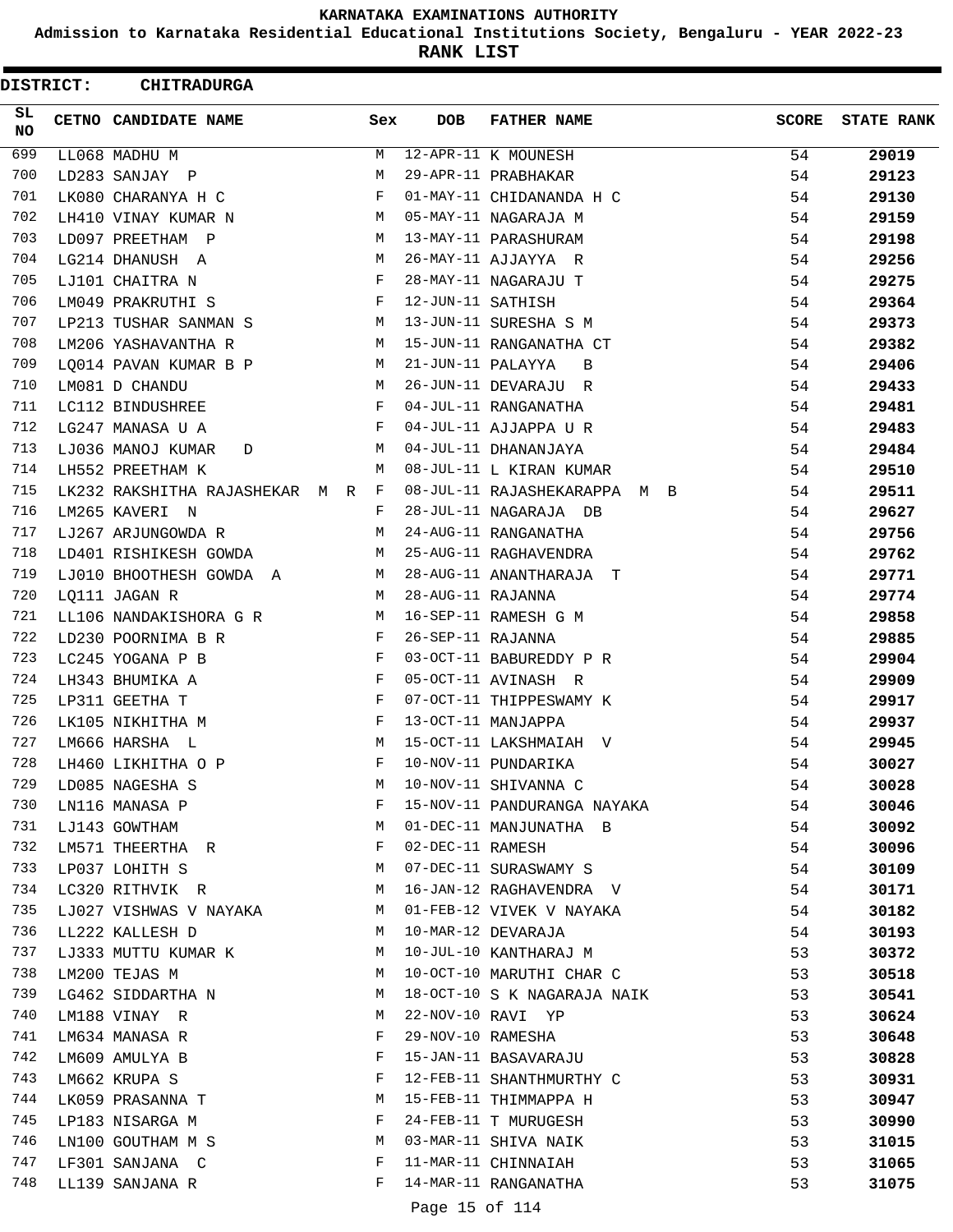**Admission to Karnataka Residential Educational Institutions Society, Bengaluru - YEAR 2022-23**

**RANK LIST**

 $\blacksquare$ 

| <b>DISTRICT:</b> | <b>CHITRADURGA</b>      |     |                   |                                  |       |                   |
|------------------|-------------------------|-----|-------------------|----------------------------------|-------|-------------------|
| SL.<br>NO        | CETNO CANDIDATE NAME    | Sex | <b>DOB</b>        | <b>FATHER NAME</b>               | SCORE | <b>STATE RANK</b> |
| 749              | LG511 SOWMYA N          | F   |                   | 31-MAR-11 NAGARAJAPPA M S        | 53    | 31160             |
| 750              | LJ314 SWAPNA S          | F   |                   | 03-APR-11 L SIDDARAMA            | 53    | 31174             |
| 751              | LD398 DIVYA T           | F   |                   | 13-APR-11 THIPPESWAMY T          | 53    | 31205             |
| 752              | LD010 PUNITH I          | М   |                   | 17-APR-11 INDUDHARA              | 53    | 31227             |
| 753              | LM058 SHUBASHREE L      | F   |                   | 26-APR-11 LINGARAJU H            | 53    | 31280             |
| 754              | LK204 ANNAPURNA<br>МТ   | F   |                   | 05-MAY-11 THIPPESWAMY U          | 53    | 31333             |
| 755              | LD338 MANYA E S         | F   |                   | 11-MAY-11 ESHANNA H              | 53    | 31362             |
| 756              | LD094 KAVYA P           | F   | 12-MAY-11 PAPAIAH |                                  | 53    | 31369             |
| 757              | LJ215 PUNYASHREE M N    | F   |                   | 14-MAY-11 K N NAGARAJA           | 53    | 31385             |
| 758              | LM405 YASHAVANTHA BC    | M   |                   | 20-MAY-11 B B CHANDRASHEKHARAPPA | 53    | 31425             |
| 759              | LM151 SANGEETHA T       | F   |                   | 25-MAY-11 THIMMESH K             | 53    | 31449             |
| 760              | LJ031 LAKSHMI S         | F   |                   | 13-JUN-11 SHIVAKUMAR A           | 53    | 31569             |
| 761              | LG183 NITIN P           | M   |                   | 14-JUN-11 PARAMESHWARAPPA        | 53    | 31577             |
| 762              | LE141 BHARATH VALMIKI   | M   |                   | 17-JUN-11 GOPAL G                | 53    | 31590             |
| 763              | LP576 JAYANTH R         | M   |                   | 18-JUN-11 RAJASHEKHARA CHARI N   | 53    | 31601             |
| 764              | LC207 AJAY M            | М   |                   | 27-JUN-11 MANJUNATH T            | 53    | 31641             |
| 765              | LE008 SANTHOSH G S      | M   |                   | 27-JUN-11 SRINIVASAREDDY G S     | 53    | 31645             |
| 766              | LK239 AMRUTHA N T       | F   |                   | 28-JUN-11 THIMMESH N R           | 53    | 31647             |
| 767              | LE082 VISHNU A M        | М   |                   | 19-JUL-11 MAHESHA A              | 53    | 31753             |
| 768              | LG104 VINAY R           | М   |                   | 27-JUL-11 RAMAPPA N              | 53    | 31793             |
| 769              | LF194 HEMANTH K S       | M   |                   | 31-JUL-11 K SHIVAKUMARA          | 53    | 31815             |
| 770              | LN097 PRATHAM H B       | M   |                   | 31-JUL-11 BASAVARAJU H C         | 53    | 31817             |
| 771              | LJ365 PRITHAMGOWDA N    | M   |                   | 03-AUG-11 NAGARAJA K             | 53    | 31833             |
| 772              | LL233 BINDU K S         | F   |                   | 10-AUG-11 SWAMY K S              | 53    | 31860             |
| 773              | LH389 BRUNDA R          | F   |                   | 10-AUG-11 RAMESH R V             | 53    | 31861             |
| 774              | LD030 SINDHU S          | F   | 13-AUG-11 SATHISH |                                  | 53    | 31880             |
| 775              | LM598 DEEPA N           | F   |                   | 16-AUG-11 NAGARAJA H             | 53    | 31891             |
| 776              | LG454 PRAJWAL<br>CHAVAN | M   |                   | 18-AUG-11 DAKAPPA CHAVAN         | 53    | 31899             |
| 777              | LQ212 VARUN KUMAR S     | М   |                   | 23-AUG-11 SHRIKANTHA REDDY       | 53    | 31921             |
| 778              | LG245 THANMAYI R        | F   |                   | 27-AUG-11 RAMESH R               | 53    | 31935             |
| 779              | LE016 VINUTHA N         | F   |                   | 31-AUG-11 NINGANNA               | 53    | 31947             |
| 780              | LL113 TEJAS KUMAR R O   | M   |                   | 03-SEP-11 OMKAR MURTHY R         | 53    | 31963             |
| 781              | LM687 S NITHIN NADUMANE | M   |                   | 04-SEP-11 SHASHIKIRAN H V        | 53    | 31964             |
| 782              | LH334 NISCHITHA T R     | F   |                   | 05-SEP-11 THIMMANNA H            | 53    | 31966             |
| 783              | LH081 GOWTHAM G M       | M   |                   | 11-SEP-11 MANJUNATHA G R         | 53    | 31992             |
| 784              | LJ361 KEERTHANA R       | F   |                   | 21-SEP-11 RAMESH D               | 53    | 32019             |
| 785              | LJ145 KUMAR K GOWDA     | М   |                   | 21-SEP-11 KRISHNAMURTHY T        | 53    | 32020             |
| 786              | LC122 ANUSHKA S G       | F   |                   | 24-SEP-11 GANGADHARA             | 53    | 32033             |
| 787              | LK006 NOOTAN<br>$C$ D   | M   |                   | 02-OCT-11 DEVARAJ C              | 53    | 32066             |
| 788              | LH286 YASHAS GOWDA R    | M   |                   | 03-OCT-11 RANGANATH K R          | 53    | 32073             |
| 789              | LC043 RAMYA R           | F   |                   | 04-OCT-11 RANGASWAMY R           | 53    | 32078             |
| 790              | LH112 SREEKANTHA J      | M   | 07-OCT-11 JAYANNA |                                  | 53    | 32093             |
| 791              | LG227 SRIDHARA M U      | М   |                   | 07-OCT-11 UMESHA C               | 53    | 32094             |
| 792              | LD403 LAKSHMIDEVI B     | F   | 14-OCT-11 BALAPPA |                                  | 53    | 32121             |
| 793              | LF336 LAVANYA M         | F   |                   | 14-OCT-11 LATE MAHESHA           | 53    | 32122             |
| 794              | LH254 LEELAVATHI        | F   | 14-OCT-11 JAYANNA |                                  | 53    | 32123             |
| 795              | LE279 MAHABUBSUBANI Z   | M   |                   | 14-OCT-11 ZIYAULLA               | 53    | 32124             |
| 796              | LD104 KISHOR R          | M   | 18-OCT-11 RAMESHA |                                  | 53    | 32133             |
| 797              | LE186 VARSHINI R        | F   |                   | 18-OCT-11 RAMESHA K              | 53    | 32135             |
| 798              | LM711 PRAKRUTHI B       | F   |                   | 22-OCT-11 BASAVARAJU L           | 53    | 32150             |
|                  |                         |     |                   |                                  |       |                   |

Page 16 of 114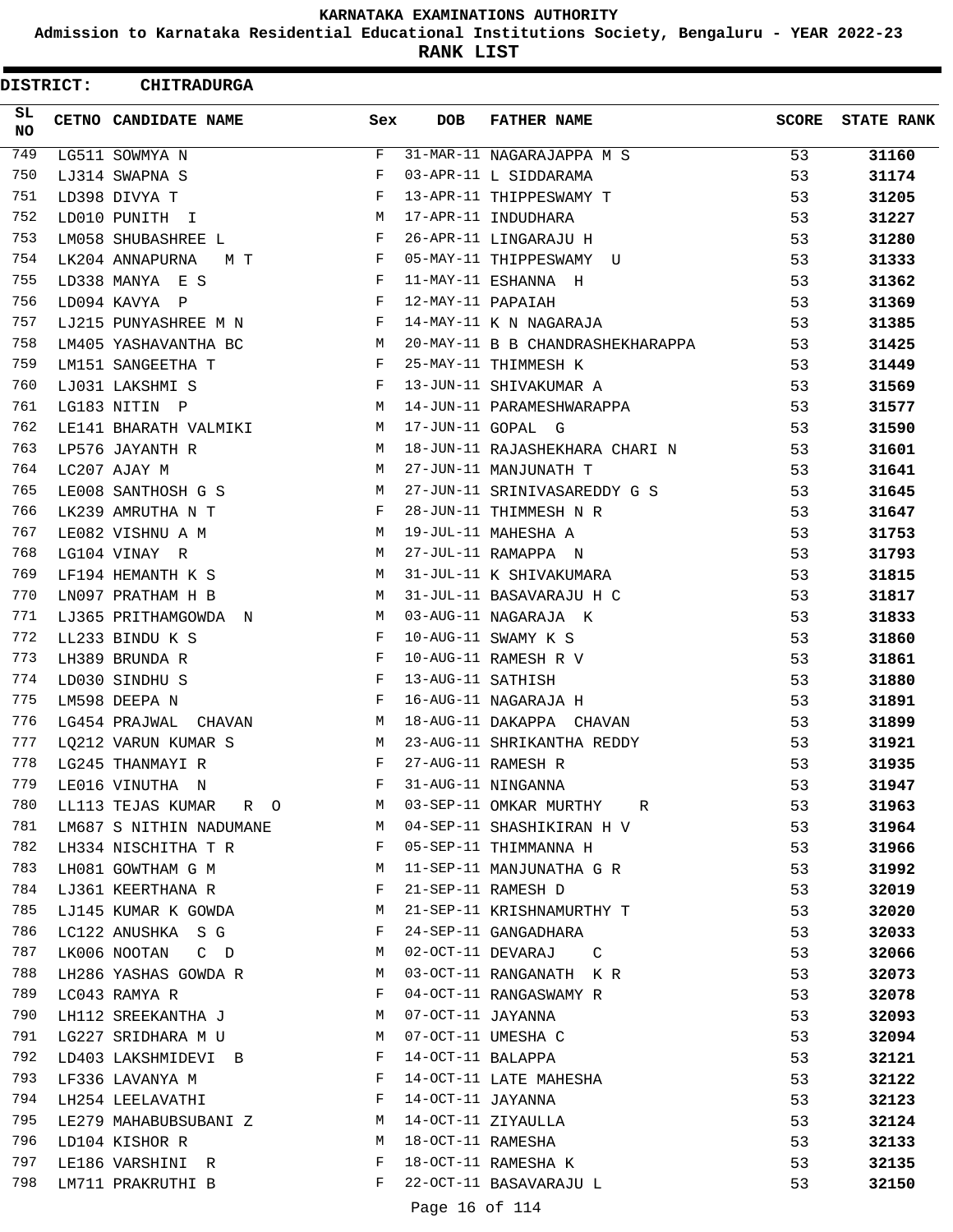**Admission to Karnataka Residential Educational Institutions Society, Bengaluru - YEAR 2022-23**

**RANK LIST**

ı

 $\blacksquare$ 

| <b>DISTRICT:</b> | <b>CHITRADURGA</b>                                                                                                                   |              |                   |                             |              |                   |
|------------------|--------------------------------------------------------------------------------------------------------------------------------------|--------------|-------------------|-----------------------------|--------------|-------------------|
| SL.<br><b>NO</b> | CETNO CANDIDATE NAME                                                                                                                 | Sex          | <b>DOB</b>        | <b>FATHER NAME</b>          | <b>SCORE</b> | <b>STATE RANK</b> |
| 799              | LF007 RANGANATHA R                                                                                                                   | M            |                   | 04-NOV-11 RANGASWAMY        | 53           | 32176             |
| 800              | LP181 KARTHIK T                                                                                                                      | M            |                   | 14-NOV-11 THIPPESWAMY       | 53           | 32217             |
| 801              | LM193 RAMYA K                                                                                                                        | F            |                   | 20-NOV-11 KUMARASWAMY       | 53           | 32243             |
| 802              | LH146 THANUSHREE R                                                                                                                   | F            | 23-NOV-11 RAVI R  |                             | 53           | 32254             |
| 803              | LG243 SANGEETHA G                                                                                                                    | F            |                   | 30-NOV-11 GIREESH T         | 53           | 32271             |
| 804              | LH218 ROHINI K                                                                                                                       | F            |                   | 20-DEC-11 KANTHARAJU L      | 53           | 32313             |
| 805              | LM665 P VARSHA                                                                                                                       | F            |                   | 22-DEC-11 T PRASANNA KUMAR  | 53           | 32319             |
| 806              | LM664 Thejas MT                                                                                                                      | М            |                   | 14-FEB-12 Thippeshappa NC   | 53           | 32369             |
| 807              | LP461 NAYANASHREE                                                                                                                    | F            |                   | 28-APR-10 DODDA PAPAIAH B   | 52           | 32469             |
| 808              | LD215 ANUSHA S                                                                                                                       | F            |                   | 12-MAY-10 SHIVAKUMARA R     | 52           | 32475             |
| 809              | LD333 THEERTHA N S                                                                                                                   | M            |                   | 06-AUG-10 NAGARAJA          | 52           | 32547             |
| 810              | LQ115 PALESHA J                                                                                                                      | М            | 29-AUG-10 JAYANNA |                             | 52           | 32575             |
| 811              | LD252 ROHINI P                                                                                                                       | F            |                   | 02-SEP-10 PATHALINGAPPA     | 52           | 32585             |
| 812              | LN174 SURYA J                                                                                                                        | M            |                   | 27-SEP-10 JAGDISH N         | 52           | 32620             |
| 813              | LH504 SRUJAN S K                                                                                                                     | М            |                   | 20-OCT-10 KENCHANNA N       | 52           | 32680             |
| 814              | LH366 LEKHANA N                                                                                                                      | F            |                   | 24-OCT-10 NAGARAJA S        | 52           | 32688             |
| 815              | LD048 S A SHREEDEVI                                                                                                                  | F            |                   | 26-OCT-10 H ANJANEYA        | 52           | 32696             |
| 816              | LC278 BRUNDHA E                                                                                                                      | F            | 10-NOV-10 ERANNA  |                             | 52           | 32744             |
| 817              | LG437 BASAVANTH A R                                                                                                                  | М            |                   | 10-DEC-10 AJJAYYA S L       | 52           | 32822             |
| 818              | LH224 KARTHIKA L                                                                                                                     | М            |                   | 17-DEC-10 LAKSHMANA         | 52           | 32848             |
| 819              | LH438 SHREENIDHI<br>ΑP                                                                                                               | M            |                   | 07-JAN-11 PURUSHOTTAMA AV   | 52           | 32953             |
| 820              | LH209 ANITHA S                                                                                                                       | F            |                   | 25-JAN-11 SIDDAPPA E        | 52           | 33011             |
| 821              | LG263 NADITHA K N                                                                                                                    | F            |                   | 28-JAN-11 NAGARAJ K S       | 52           | 33021             |
| 822              | LH211 VINAY V                                                                                                                        | M            |                   | 03-FEB-11 VEERANNA          | 52           | 33055             |
| 823              | LC069 GAGAN GOWDA M                                                                                                                  | M            |                   | 09-FEB-11 MAREGOWDA S       | 52           | 33076             |
| 824              | LM278 D KARIYAMMA                                                                                                                    | F            |                   | 14-FEB-11 DEVARAJA          | 52           | 33095             |
| 825              | LQ063 G L RAKSHA                                                                                                                     | F            |                   | 22-FEB-11 H LAKSHMANNA      | 52           | 33122             |
| 826              | LM137 SACHIN A M                                                                                                                     | M            |                   | 04-MAR-11 MAHESH P          | 52           | 33160             |
| 827              | LG207 CHINMAYI                                                                                                                       | F            |                   | 07-MAR-11 UMESHA C          | 52           |                   |
| 828              | LM160 DEVIKA C                                                                                                                       | F            |                   | 12-MAR-11 CHITTAPPA         | 52           | 33185<br>33212    |
| 829              |                                                                                                                                      |              |                   | 13-MAR-11 MAHESHWRAPPA G    |              |                   |
|                  | LM284 KANAKA RAJ M                                                                                                                   | M            |                   |                             | 52           | 33219             |
| 830              | LN032 AMULYA E<br>$M_{\rm H}$ and $M_{\rm H}$                                                                                        | F            |                   | 16-MAR-11 ESHWARAPPA M      | 52           | 33227             |
| 831              | LM652 ABHAY J C                                                                                                                      |              |                   | 26-MAR-11 CHIDANANDAPPA J C | 52           | 33281             |
| 832              | LC281 JEEVITHA B                                                                                                                     | F            |                   | 28-MAR-11 BORAIAH S T       | 52           | 33289             |
| 833              | LN027 DHANUSHREE S                                                                                                                   | $\mathbf{F}$ |                   | 02-APR-11 SUBENDRAPPA       | 52           | 33318             |
| 834              | LF063 SRUSTI U                                                                                                                       | $\mathbf{F}$ |                   | 02-APR-11 UMESH B           | 52           | 33321             |
| 835              | $\mathbf{F}$ and the set of $\mathbf{F}$<br>LM681 DEEKSHA H Y                                                                        |              |                   | 03-APR-11 YOGESH MURTHY H G | 52           | 33322             |
| 836              | $\mathbf{F}$ . The set of $\mathbf{F}$<br>LN347 YASHASWINI K                                                                         |              | 22-APR-11 KIRAN R |                             | 52           | 33437             |
| 837              | LN363 BHARATH B S                                                                                                                    | M            |                   | 23-APR-11 SHANTHAKUMAR B T  | 52           | 33438             |
| 838              | LC059 SHASWATHA KUMAR S M                                                                                                            |              |                   | 25-APR-11 SHIVAKUMAR        | 52           | 33450             |
| 839              | LH156 SHRAVANTHI K<br>in the state of the state of the state of the state of the state of the state of the state of the state of the |              |                   | 25-APR-11 KRUSHNAMURTHY     | 52           | 33451             |
| 840              | LG098 SAMPRITH U                                                                                                                     | M            | 27-APR-11 UMESH T |                             | 52           | 33455             |
| 841              | LN337 SINDHU N                                                                                                                       | F            |                   | 27-APR-11 NAGARAJA L        | 52           | 33456             |
| 842              | LP494 MANUSHREE S<br><b>Example 2</b> F                                                                                              |              |                   | 30-APR-11 SRINIVASA H       | 52           | 33469             |
| 843              | $\mathbf{F}$ . The contract of the contract of $\mathbf{F}$<br>LE303 PALLAVI P S                                                     |              |                   | 03-MAY-11 PALAIAH D         | 52           | 33485             |
| 844              | LM163 PALLAVI DR                                                                                                                     | $\mathbf{F}$ | 13-MAY-11 RAJAPPA |                             | 52           | 33541             |
| 845              | LP010 VAISHNAVI Y                                                                                                                    | F            |                   | 13-MAY-11 YARISWAMY R       | 52           | 33542             |
| 846              | LH106 NIKHIL M                                                                                                                       | <b>N</b>     |                   | 18-MAY-11 MALLIKARJUNA H    | 52           | 33563             |
| 847              | LC148 LAHARI E                                                                                                                       | $\mathbf{F}$ |                   | 31-MAY-11 ERANNA J T        | 52           | 33637             |
| 848              | LM472 NISARGA R                                                                                                                      | F            |                   | 01-JUN-11 RANGAPPA          | 52           | 33648             |
|                  |                                                                                                                                      |              |                   |                             |              |                   |

Page 17 of 114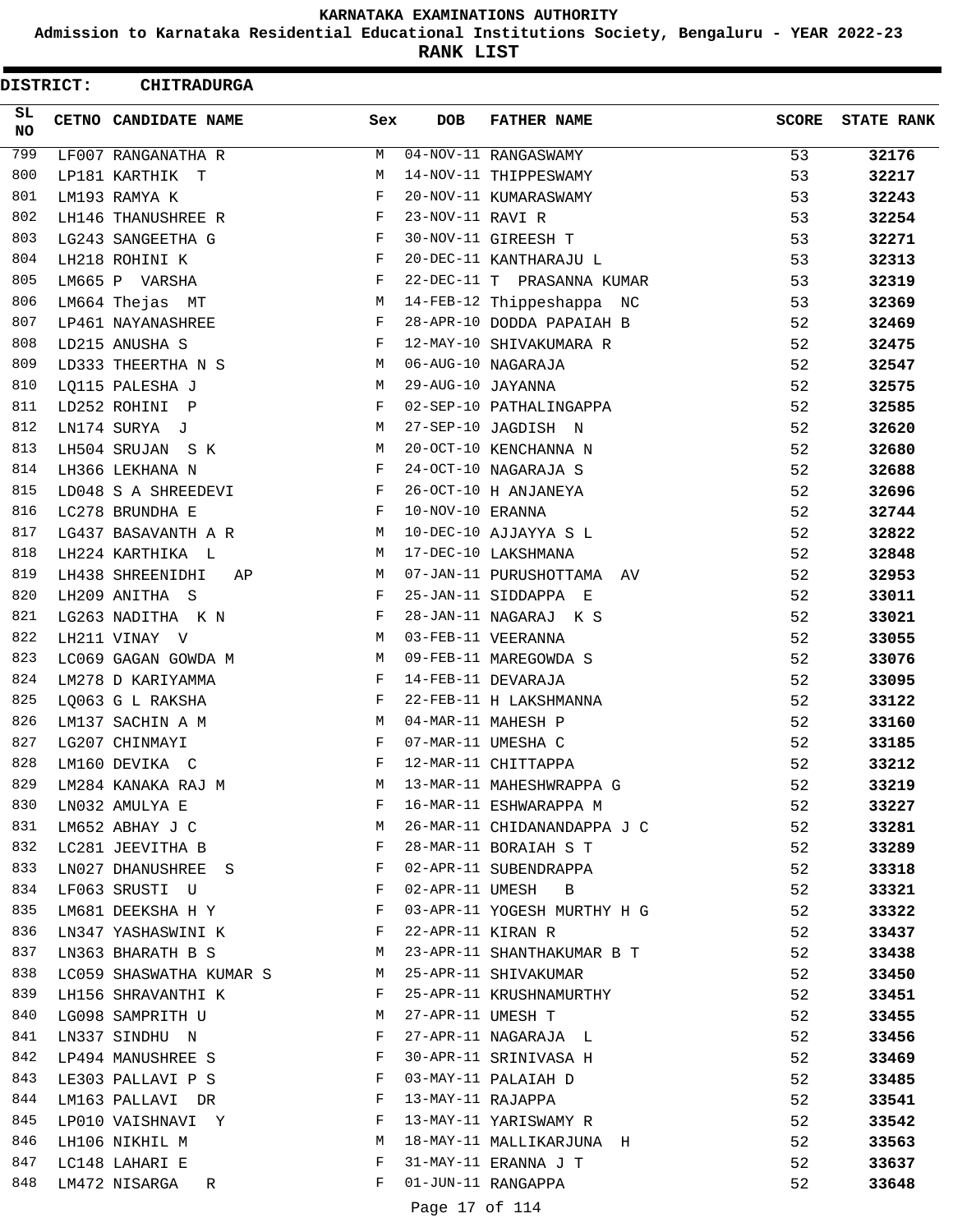**Admission to Karnataka Residential Educational Institutions Society, Bengaluru - YEAR 2022-23**

**RANK LIST**

| <b>DISTRICT:</b> | <b>CHITRADURGA</b>                                                                |              |                  |                                          |    |                         |
|------------------|-----------------------------------------------------------------------------------|--------------|------------------|------------------------------------------|----|-------------------------|
| SL.<br>NO        | CETNO CANDIDATE NAME                                                              | Sex          | DOB              | <b>FATHER NAME</b>                       |    | <b>SCORE</b> STATE RANK |
| 849              | LF239 HARSHINI                                                                    | F            |                  | 05-JUN-11 B S RENUKARADHYA RADHYA B S 52 |    | 33681                   |
| 850              | LH587 NITHIN K T                                                                  | M            |                  | 08-JUN-11 THIPPESWAMY K R                | 52 | 33700                   |
| 851              | LH073 TEJAS PATIL G J                                                             | M            |                  | 08-JUN-11 JAGADEESH B                    | 52 | 33702                   |
| 852              | LD182 MOHAN G                                                                     | M            |                  | 13-JUN-11 GOPALA S                       | 52 | 33724                   |
| 853              | LM408 NITHIN K                                                                    |              |                  | M 14-JUN-11 KUMAR K R                    | 52 | 33735                   |
| 854              | LH257 RANGE GOWDA T M 18-JUN-11 THIPPESWAMY K                                     |              |                  |                                          | 52 | 33754                   |
| 855              | LP495 RAJARAM K N                                                                 |              |                  | M 19-JUN-11 NAGARAJA K R                 | 52 | 33763                   |
| 856              | LP277 JAYANTHI M O                                                                | F            |                  | 24-JUN-11 OBAIAH C                       | 52 | 33796                   |
| 857              | LJ076 PUNYA T                                                                     | F            |                  | 07-JUL-11 THIPPESWAMY                    | 52 | 33882                   |
| 858              | LH055 GAGAN DRAVID H                                                              |              |                  | 18-JUL-11 HANUMANTHARAYA                 | 52 | 33936                   |
| 859              | LC307 NARASIHMA V<br>$M_{\rm}$                                                    |              |                  | 24-JUL-11 VEERABHADRAPPA V               | 52 | 33967                   |
| 860              | M<br>LQ110 K SURYA                                                                |              |                  | 26-JUL-11 KRISHNAPPA                     | 52 | 33979                   |
| 861              | LM017 VEENA<br>M                                                                  | $\mathbf{F}$ |                  | 26-JUL-11 MANJUNATHA M                   | 52 | 33983                   |
| 862              | LE291 DVIJENDRA PRASAD S M 16-AUG-11 SURAIAH D                                    |              |                  |                                          | 52 | 34092                   |
| 863              | LN288 RAHUL M                                                                     |              |                  | M 02-SEP-11 MANJAPPA K J                 | 52 | 34185                   |
| 864              | $\mathbf{F}$<br>LM549 RAJESHWARI M                                                |              |                  | 02-SEP-11 MANJUNATHA SWAMY R             | 52 | 34186                   |
| 865              | LH523 ARPITHA H T                                                                 | $\mathbf{F}$ |                  | 04-SEP-11 HANUMANTHARAYA                 | 52 | 34195                   |
| 866              | LC347 YASHASHWINI L F                                                             |              |                  | 05-SEP-11 LINGARAJU S                    | 52 | 34204                   |
| 867              | LK122 G R RAKSHITHA<br>$\mathbf{F}$ and the set of $\mathbf{F}$                   |              |                  | 12-SEP-11 RANGASWAMY                     | 52 | 34232                   |
| 868              | <b>M</b><br>LD305 HITHESH G T                                                     |              |                  | 22-SEP-11 THIMMARAJU                     | 52 | 34284                   |
| 869              | LN330 SRUJAN J                                                                    |              |                  | M 09-OCT-11 THIMMARAJU                   | 52 | 34341                   |
| 870              | LJ095 DEEKSHITH R                                                                 | M            |                  | 10-OCT-11 RAGHUNATH H                    | 52 | 34342                   |
| 871              | LM590 VISWAS M                                                                    | M            |                  | 18-OCT-11 MALLESH N                      | 52 | 34367                   |
| 872              | LC239 PRAKRUTI M                                                                  | F            |                  | 25-OCT-11 MOHANA K                       | 52 | 34386                   |
| 873              | LP555 GOUTHAMI B                                                                  | F            |                  | 05-NOV-11 BADAPPA E                      | 52 | 34429                   |
| 874              | LM595 CHARAN M                                                                    | $M_{\odot}$  |                  | 08-NOV-11 MANJAPPA N                     | 52 | 34439                   |
| 875              | $\mathbf{F}$ and the contract of the contract of $\mathbf{F}$<br>LP162 AMULYA M N |              |                  | 11-NOV-11 NAGARAJA M N                   | 52 | 34449                   |
| 876              | M <sub>1</sub><br>LP573 DHARANESHA V                                              |              |                  | 28-NOV-11 VALDAPPA                       | 52 | 34506                   |
| 877              | LP063 K SPANDANA                                                                  | $\mathbf{F}$ |                  | 02-DEC-11 D KARIYAPPA                    | 52 | 34520                   |
| 878              | LE103 LIKHITH GOUDA S                                                             | M            |                  | 18-DEC-11 SHIVASHANKARA E                | 52 | 34564                   |
| 879              | LL231 GIRISH R                                                                    | M            |                  | 28-DEC-11 H R RAMESH                     | 52 | 34588                   |
| 880              | LE323 JEEVITH S                                                                   | M            | 01-MAR-12 SURESH |                                          | 52 | 34638                   |
| 881              | LJ016 YASHASWINI                                                                  | F            |                  | 04-APR-10 HANUMANTHARAYA                 | 51 | 34743                   |
| 882              | LF331 KUMAR G                                                                     | M            |                  | 17-MAY-10 GURUMAURTHI K                  | 51 | 34760                   |
| 883              | LE096 PUNEETH BJ                                                                  | M            |                  | 17-JUL-10 G BASAVARAJA                   | 51 | 34802                   |
| 884              | LD223 SANNAKKIGARI KEERTHI P                                                      | F            |                  | 07-SEP-10 PALERAPPA S                    | 51 | 34886                   |
| 885              | LD043 KEERTHANA M V                                                               | F            |                  | 19-SEP-10 VEERESH E                      | 51 | 34914                   |
| 886              | LK137 U A VENKATESH                                                               | М            |                  | 27-SEP-10 B ANJINAPPA                    | 51 | 34933                   |
| 887              | LH508 GIRISHA M                                                                   | M            |                  | 10-OCT-10 MOHANAKUMAR                    | 51 | 34970                   |
| 888              | LK096 NAVEENA J                                                                   | M            |                  | 06-NOV-10 JAYA KUMAR                     | 51 | 35048                   |
| 889              | LJ358 G V DEEKSHA                                                                 | F            |                  | 22-NOV-10 VENKATESH                      | 51 | 35099                   |
| 890              | LG320 NAYANA A                                                                    | F            |                  | 25-DEC-10 ANJINAPPA                      | 51 | 35202                   |
| 891              | LF085 PRAJWAL YADAV C                                                             | М            |                  | 16-JAN-11 CHITHAIAH S                    | 51 | 35295                   |
| 892              | LD348 AISHWARYA T                                                                 | F            |                  | 29-JAN-11 THIPPAREDDY P                  | 51 | 35333                   |
| 893              | LE311 YASHAS B                                                                    | М            |                  | 29-JAN-11 BASAVARAJA D                   | 51 | 35337                   |
| 894              | LM302 AKASH L                                                                     | M            |                  | 11-FEB-11 LINGARAJU                      | 51 | 35392                   |
| 895              | LD098 SACHIN R N                                                                  | M            |                  | 15-FEB-11 NAGARAJA R                     | 51 | 35414                   |
| 896              | LK197 JAHNAVI Y T                                                                 | F            |                  | 01-MAR-11 THIMMAPPA D                    | 51 | 35466                   |
| 897              | LF318 SAGAR A                                                                     | M            |                  | 04-MAR-11 ASHOKAREDDY H D                | 51 | 35491                   |
| 898              | LN176 SHREYAS H                                                                   | M            |                  | 06-MAR-11 HUCHCHAPPA                     | 51 | 35505                   |
|                  |                                                                                   |              |                  |                                          |    |                         |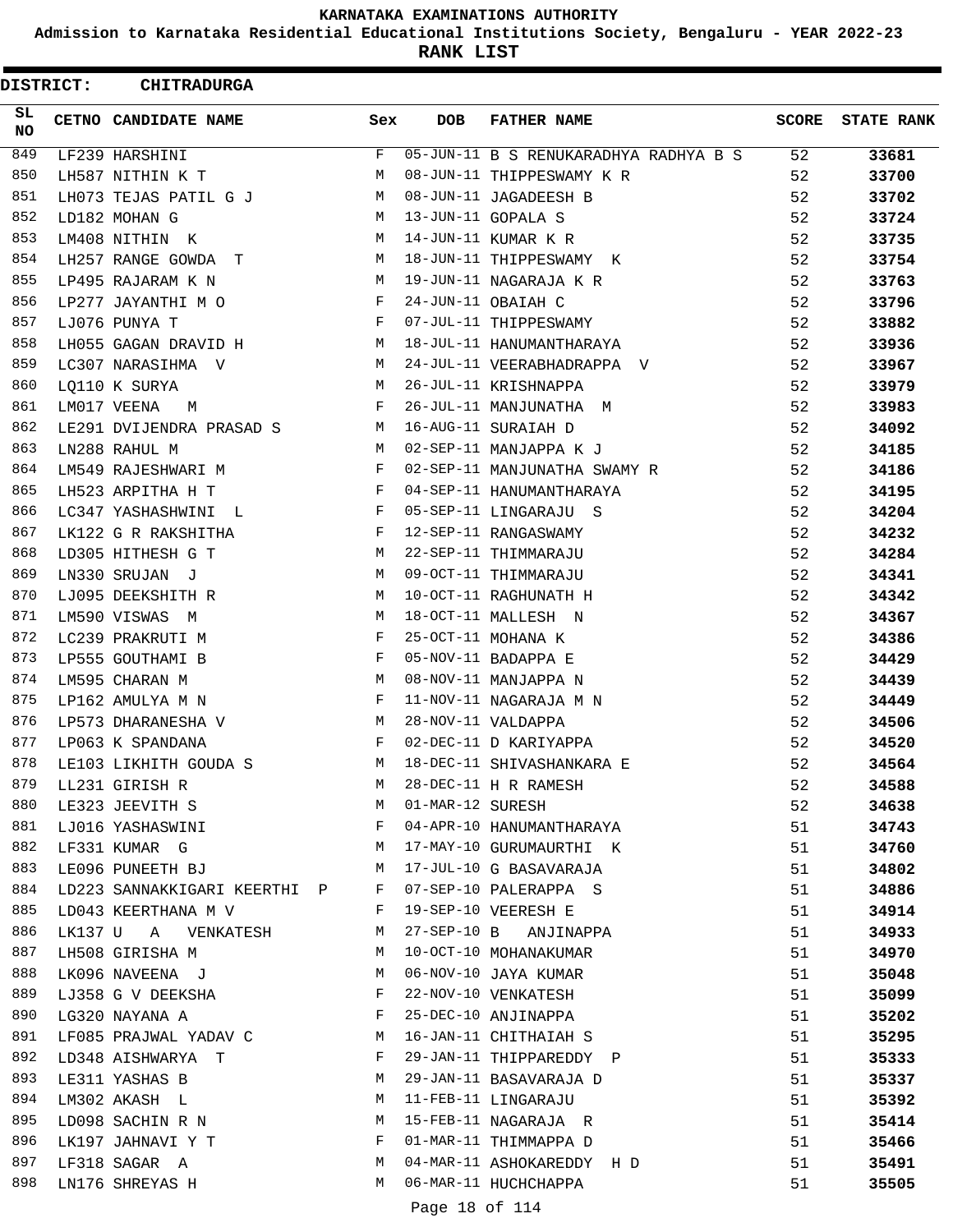**Admission to Karnataka Residential Educational Institutions Society, Bengaluru - YEAR 2022-23**

**RANK LIST**

ı

| <b>DISTRICT:</b> | <b>CHITRADURGA</b>              |     |                   |                             |              |                   |
|------------------|---------------------------------|-----|-------------------|-----------------------------|--------------|-------------------|
| SL<br>NO.        | CETNO CANDIDATE NAME            | Sex | <b>DOB</b>        | <b>FATHER NAME</b>          | <b>SCORE</b> | <b>STATE RANK</b> |
| 899              | LM292 HARSHITHA B C             | F   |                   | 16-MAR-11 CHIDANANDA        | 51           | 35545             |
| 900              | LD320 CHANDAN S                 | M   |                   | 31-MAR-11 SHIVA PRAKASH V   | 51           | 35629             |
| 901              | LH401 CHAITANYA H S             | F   |                   | 03-APR-11 SANTHOSHKUMAR H A | 51           | 35645             |
| 902              | LJ263 DEVENDRA<br>$\mathbb{C}$  | M   |                   | 04-APR-11 CHIKKIRAPPA V     | 51           | 35652             |
| 903              | LM391 HARSHITH<br>DM            | F   |                   | 12-APR-11 MADANKUMAR DM     | 51           | 35705             |
| 904              | LH358 MOHAMMED<br>SUHEB MASUTHI | М   |                   | 12-APR-11 ALLISA MASUTHI    | 51           | 35706             |
| 905              | LP278 MAHESHA B                 | M   | 20-APR-11 BOSAIAH |                             | 51           | 35741             |
| 906              | LG171 JANUPRIYA S J             | F   |                   | 30-APR-11 JAGADISHA N       | 51           | 35795             |
| 907              | LG506 CHANDAN S                 | М   |                   | 01-MAY-11 SUDHIR D          | 51           | 35798             |
| 908              | LK015 CHANDAN<br>D              | М   |                   | 02-MAY-11 DEVARAJ<br>Ρ      | 51           | 35804             |
| 909              | LH355 NAVEENKUMAR L             | М   |                   | 17-MAY-11 LAKSHMAN<br>G     | 51           | 35881             |
| 910              | LF096 INDRA P                   | M   |                   | 24-MAY-11 PALAYYA P         | 51           | 35916             |
| 911              | LM507 S BHAVYA                  | F   |                   | 24-MAY-11 SANNANINGAPPA     | 51           | 35918             |
| 912              | LM096 LAKSHMI BAI L             | F   |                   | 25-MAY-11 LINGA NAIK        | 51           | 35921             |
| 913              | LE245 G DEEPAK                  | M   |                   | 26-MAY-11 GIRISH R M        | 51           | 35924             |
| 914              | LL016 JAYASHREE<br>К            | F   | 27-MAY-11 D       | KUMARA NAIK                 | 51           | 35932             |
| 915              | LH149 RAKESH G T                | М   |                   | 01-JUN-11 THIMMARAJU G J    | 51           | 35962             |
| 916              | LE165 HARSHAVARDHANA R M        | M   |                   | 06-JUN-11 RAMESHA T         | 51           | 36004             |
| 917              | LN158 BINDUSHREE V              | F   | 16-JUN-11 VIJAY   |                             | 51           | 36076             |
| 918              | LF315 NETHRAVATHI               | F   |                   | 18-JUN-11 JOGESH BABU P     | 51           | 36095             |
| 919              | LC323 DEEKSHA C                 | F   |                   | 23-JUN-11 CHANNAKESHAVA B   | 51           | 36117             |
| 920              | LJ321 CHANDANA G                | F   |                   | 25-JUN-11 GOVINDARAJU M     | 51           | 36127             |
| 921              | LE177 LALITHA M                 | F   |                   | 26-JUN-11 MALLIKARJUNA      | 51           | 36135             |
| 922              | LM139 JEEVAN<br>A               | М   |                   | 01-JUL-11 ARUN KUMAR        | 51           | 36170             |
| 923              | LD386 SUNILA A                  | М   |                   | 03-JUL-11 ADIMURTHY E       | 51           | 36185             |
| 924              | LN246 K S JEEVAN<br>КS          | М   |                   | 08-JUL-11 SURESHA T T       | 51           | 36220             |
| 925              | LQ271 GOWTHAM N                 | M   |                   | 17-JUL-11 NAGARAJA H        | 51           | 36274             |
| 926              | LE313 M SINDHOO                 | F   |                   | 23-JUL-11 G MURTHY          | 51           | 36317             |
| 927              | LG097 SOHAN P M                 | M   |                   | 01-AUG-11 MADHU P B         | 51           | 36379             |
| 928              | LM635 REVATHI R                 | F   | 06-AUG-11 RUDRESH |                             | 51           | 36400             |
| 929              | LP068 DHANRAJGOWDA G P          | М   |                   | 18-AUG-11 PAPANNA G M       | 51           | 36461             |
| 930              | LH032 VARSHINI M                | F   |                   | 19-AUG-11 MUDDURAJA K       | 51           | 36470             |
| 931              | LE013 KUMARA L                  | M   |                   | 24-AUG-11 LOKESHA K         | 51           | 36490             |
| 932              | LD154 MOHAN G                   | М   |                   | 29-AUG-11 GIRISH M          | 51           | 36513             |
| 933              | LK217 BOOMIKA R S               | F   |                   | 07-SEP-11 RUDRESH<br>R      | 51           | 36546             |
| 934              | LM668 GANAVI                    | F   |                   | 10-SEP-11 HANUMANTHAPPA     | 51           | 36560             |
| 935              | LM320 DEELEPA S                 | М   |                   | 12-SEP-11 SANTHOSH          | 51           | 36571             |
| 936              | LC208 SHRAVANI T                | F   |                   | 13-SEP-11 THIPPESWAMY D P   | 51           | 36578             |
| 937              | LE034 VARNIKA SR                | F   |                   | 18-SEP-11 RAJANNA DS        | 51           | 36599             |
| 938              | LG215 DRUVATEJA P L             | M   |                   | 11-OCT-11 PALAIAH G         | 51           | 36686             |
| 939              | LE337 PREETHAM T                | M   |                   | 15-OCT-11 THIPPESWAMY       | 51           | 36708             |
| 940              | LN222 MOHAN KUMAR M             | M   |                   | 20-NOV-11 MANJANNA H H      | 51           | 36828             |
| 941              | LK063 PALLAVI N                 | F   |                   | 21-NOV-11 NAGARAJA          | 51           | 36836             |
| 942              | LE196 YASHVANTH J               | М   |                   | 27-NOV-11 JANAKIRAMA T      | 51           | 36860             |
| 943              | LP556 H YASHWANTHA              | М   |                   | 30-DEC-11 HONNURASWAMY      | 51           | 36943             |
| 944              | LM517 SURYA S M                 | М   |                   | 01-JAN-12 MAHESHA D         | 51           | 36953             |
| 945              | LF039 KUSHAL K                  | M   |                   | 02-MAR-12 KRUSHNAMURTHY B M | 51           | 36992             |
| 946              | LQ247 LIKITH KUMAR R            | M   |                   | 01-JUN-12 RAMANJINEYA R     | 51           | 37003             |
| 947              | LQ151 PRAJWAL J A               | M   |                   | 20-MAR-09 ANJINEYA J M      | 50           | 37015             |
| 948              | LF322 CHETHAN K                 | М   |                   | 16-JUL-09 KRISHNAPPA        | 50           | 37021             |
|                  |                                 |     | Page 19 of 114    |                             |              |                   |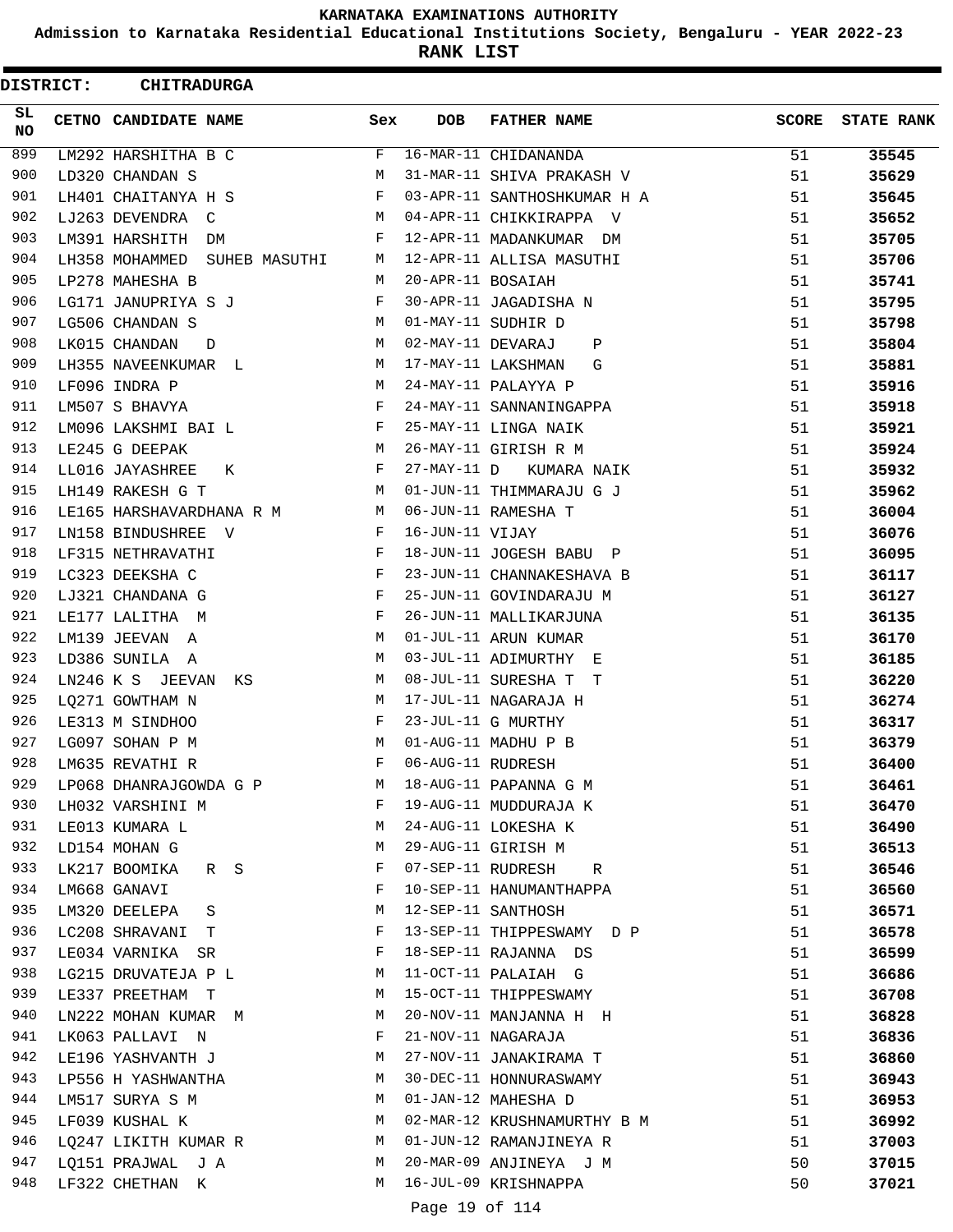**Admission to Karnataka Residential Educational Institutions Society, Bengaluru - YEAR 2022-23**

**RANK LIST**

| <b>DISTRICT:</b> | <b>CHITRADURGA</b>      |     |                   |                              |              |                   |
|------------------|-------------------------|-----|-------------------|------------------------------|--------------|-------------------|
| SL.<br>NO.       | CETNO CANDIDATE NAME    | Sex | <b>DOB</b>        | <b>FATHER NAME</b>           | <b>SCORE</b> | <b>STATE RANK</b> |
| 949              | LQ261 CHAITRA S         | F   |                   | 15-AUG-10 SOMASHEKHARA       | 50           | 37172             |
| 950              | LH026 YATISH GOWDA K    | М   | 19-AUG-10 KUMAR V |                              | 50           | 37179             |
| 951              | LG490 KRUTHIKA N        | F   | 23-AUG-10 NAGARAJ |                              | 50           | 37183             |
| 952              | LE302 THIPPESWAMY N     | М   |                   | 17-OCT-10 NINGANNA           | 50           | 37308             |
| 953              | LP332 SRUSHTI           | F   |                   | 26-OCT-10 KARI BASAPPA       | 50           | 37337             |
| 954              | LC176 CHINNU R          | М   | 16-NOV-10 RAJANNA |                              | 50           | 37403             |
| 955              | LQ133 AJAY KUMAR G      | M   |                   | 01-DEC-10 GANGADHARA D B     | 50           | 37449             |
| 956              | LN209 YADU NANDANA      | М   |                   | 06-DEC-10 VITALESH G         | 50           | 37467             |
| 957              | LG461 JNANESH M J       | М   | 22-DEC-10 JAYANNA |                              | 50           | 37507             |
| 958              | LG587 SUDEEPA B N       | М   |                   | 31-DEC-10 NAGARAJA           | 50           | 37547             |
| 959              | LE190 VIJAYAKUMARA R    | M   |                   | 03-JAN-11 O RAJANNA          | 50           | 37589             |
| 960              | LQ159 VILAS M           | M   |                   | 05-JAN-11 MANCHENDRAPPA      | 50           | 37597             |
| 961              | LM452 SINCHANA B        | F   |                   | 09-JAN-11 BASAVARAJU G       | 50           | 37611             |
| 962              | LE062 MARUTHI P S       | М   |                   | 10-JAN-11 SHANKARANNA R      | 50           | 37614             |
| 963              | LD362 DILEEPA M N       | М   |                   | 11-JAN-11 NIRANJANA MURTHY T | 50           | 37617             |
| 964              | LP344 VARUN V K         | М   |                   | 16-JAN-11 KESHAVAMURTHI V M  | 50           | 37638             |
| 965              | LN261 ANUSHA            | F   |                   | 17-JAN-11 M N KRISHNAMURTHY  | 50           | 37639             |
| 966              | LG224 ANUSHA P          | F   |                   | 03-FEB-11 PRASANNAKUMAR      | 50           | 37697             |
| 967              | LK045 APOORVA           | F   |                   | 07-FEB-11 MANJAPPA           | 50           | 37711             |
| 968              | LG350 MEGHA S J         | F   |                   | 19-FEB-11 JAYAPPA K          | 50           | 37769             |
| 969              | LP563 THANYA T S        | F   |                   | 23-FEB-11 SATISHA T C        | 50           | 37785             |
| 970              | LH367 POORVIKA J        | F   |                   | 10-MAR-11 JGANNATHA          | 50           | 37849             |
| 971              | LM601 KALPANA S R       | F   |                   | 13-MAR-11 RAJASHEKHAR        | 50           | 37862             |
| 972              | LF289 VENKATESH YADAV T | М   |                   | 13-MAR-11 THIMMANNA          | 50           | 37865             |
| 973              | LH567 RAMESH R          | М   |                   | 15-MAR-11 LET RANGASWAMY     | 50           | 37878             |
| 974              | LH576 ARJUN R           | М   |                   | 17-MAR-11 RAMESH H H         | 50           | 37890             |
| 975              | LD135 VEERESH G         | М   |                   | 25-MAR-11 GOVINDAPPA S       | 50           | 37944             |
| 976              | LQ265 LAKSHIMIPRIYA D R | F   |                   | 05-APR-11 D K RAVI           | 50           | 37993             |
| 977              | LQ131 LATHA S B         | F   |                   | 05-APR-11 BASAVARAJA S B     | 50           | 37994             |
| 978              | LM113 KAVANA R          | F   |                   | 07-APR-11 RAMACHANDRAPPA     | 50           | 38008             |
| 979              | LF137 MURULI T          | M   |                   | 14-APR-11 THIPPESWAMY T      | 50           | 38057             |
| 980              | LD323 GAGAN S           | М   |                   | 26-APR-11 SHANTHAKUMAR       | 50           | 38120             |
| 981              | LM184 KODAMMA C         | F   |                   | 26-APR-11 CHIKKAKARIYAPPA N  | 50           | 38122             |
| 982              | LD274 ABDUL MALIK       | M   |                   | 30-APR-11 MAHAMMAD NASIR     | 50           | 38140             |
| 983              | LE205 LIKITHA R         | F   |                   | 03-MAY-11 RAVIKUMAR J        | 50           | 38159             |
| 984              | LF208 DEEPIKA L         | F   |                   | 05-MAY-11 LOKESH T           | 50           | 38168             |
| 985              | LE124 PRAKRUTHI P       | F   |                   | 08-MAY-11 PUTTANNA           | 50           | 38186             |
| 986              | LG189 APOORVA M         | F   |                   | 14-MAY-11 MALIKARJUNA        | 50           | 38219             |
| 987              | LD153 AJAY T            | M   |                   | 29-MAY-11 THIPPESWAMY N      | 50           | 38295             |
| 988              | LM441 LATHAMANI M       | F   |                   | 29-MAY-11 MRUTHUNJAYA        | 50           | 38301             |
| 989              | LP428 PALESHA S         | M   |                   | 31-MAY-11 SUREPAPAIAH P      | 50           | 38311             |
| 990              | LQ150 NAVEENA KUMAR     | M   |                   | 08-JUN-11 BASAVARAJA B       | 50           | 38364             |
| 991              | LH154 B R SHASHANK      | M   |                   | 19-JUN-11 RANGASWAMY         | 50           | 38426             |
| 992              | LC102 MARUTHI T         | M   |                   | 22-JUN-11 THIPPESWAMY B N    | 50           | 38443             |
| 993              | LD344 LAKSHMI V         | F   |                   | 24-JUN-11 VENKATESHNAIK K    | 50           | 38461             |
| 994              | LM614 CHETHAN M J       | M   |                   | 26-JUN-11 JAYANNA M N        | 50           | 38468             |
| 995              | LM450 MEGHANA O         | F   |                   | 05-JUL-11 ONKARAPPA K        | 50           | 38542             |
| 996              | LJ204 YASHAVANTHANAIK T | M   |                   | 08-JUL-11 THIPPESHI          | 50           | 38558             |
| 997              | LD029 RADHIKA M         | F   |                   | 09-JUL-11 MANJANNA           | 50           | 38562             |
| 998              | LM520 DHANANJAYA O      | М   |                   | 14-JUL-11 OMKARAMURTHY       | 50           | 38585             |
|                  |                         |     | Page 20 of 114    |                              |              |                   |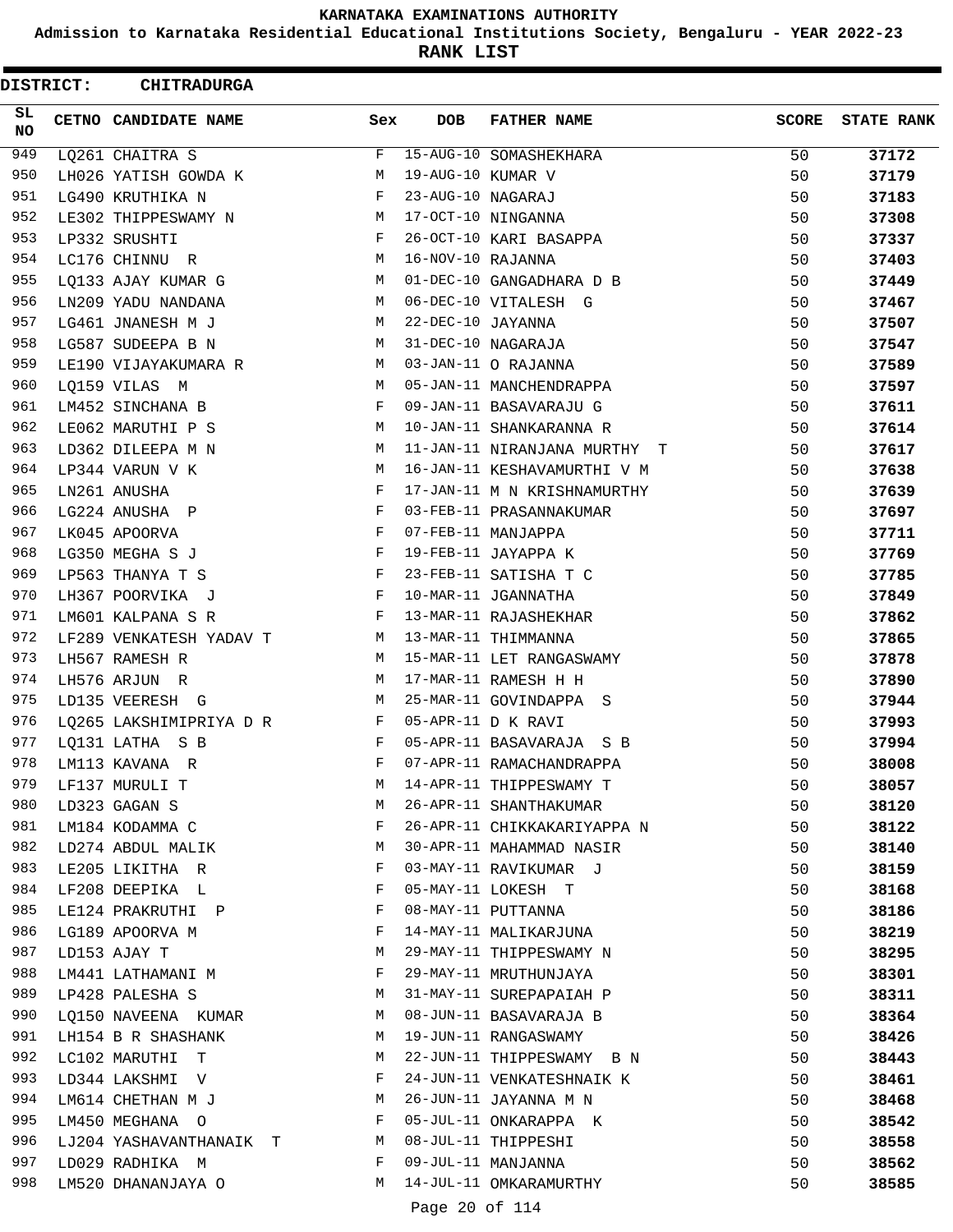**Admission to Karnataka Residential Educational Institutions Society, Bengaluru - YEAR 2022-23**

**RANK LIST**

| <b>DISTRICT:</b> |                  | <b>CHITRADURGA</b>            |     |                   |                              |              |                   |
|------------------|------------------|-------------------------------|-----|-------------------|------------------------------|--------------|-------------------|
| SL<br>NO         |                  | CETNO CANDIDATE NAME          | Sex | <b>DOB</b>        | <b>FATHER NAME</b>           | <b>SCORE</b> | <b>STATE RANK</b> |
| 999              |                  | LK095 SANGEETHA U             | F   |                   | 17-JUL-11 UMASHANKARANAIK L  | 50           | 38609             |
| 1000             |                  | LE333 POORNIMA U              | F   |                   | 04-AUG-11 UMESHA B           | 50           | 38706             |
| 1001             |                  | LH348 PRUTHVI K               | F   |                   | 05-AUG-11 KUMAR H T          | 50           | 38709             |
| 1002             |                  | LM062 AMITHA B S              | М   |                   | 06-AUG-11 SHIVAMURTHY        | 50           | 38711             |
| 1003             |                  | LF248 THANUSHREE D C          | F   |                   | 06-AUG-11 CHANDRASHEKAR D H  | 50           | 38716             |
| 1004             |                  | LM531 NANDEESHA S R           | М   |                   | 08-AUG-11 REVANNA D          | 50           | 38721             |
| 1005             |                  | LM480 JEEVAN N                | M   |                   | 12-AUG-11 NARAYANAMURTHY V N | 50           | 38743             |
| 1006             |                  | LD399 SHRAVANTHI<br>T V       | F   |                   | 17-AUG-11 THIPPESWAMY        | 50           | 38774             |
| 1007             |                  | LH342 SHRADDHA D T            | F   |                   | 03-SEP-11 THIPPE SWAMY D V   | 50           | 38850             |
| 1008             |                  | LM173 SPANDANA S              | F   |                   | 07-SEP-11 SHIVAKUMARA        | 50           | 38872             |
| 1009             |                  | LG265 SPANDANA K              | F   | 12-SEP-11 KOTRESH |                              | 50           | 38895             |
| 1010             |                  | LH193 SAPTHAMI D              | F   |                   | 14-SEP-11 DAYANANDA V C      | 50           | 38902             |
| 1011             |                  | LM321 RASHMITHA K             | F   |                   | 19-SEP-11 KENCHAPPA          | 50           | 38917             |
| 1012             |                  | LC302 SANJAY M                | М   |                   | 09-OCT-11 MALLIKARJUNA       | 50           | 39003             |
| 1013             |                  | LH346 PRASHANTH GOWDA G       | M   |                   | 25-OCT-11 GOVINDARAJU M      | 50           | 39063             |
| 1014             |                  | LK214 PUNITH RAJ<br>M P       | М   |                   | 25-OCT-11 PALAKSHAPPA<br>М   | 50           | 39064             |
| 1015             |                  | LN065 LAKSHMI<br>$\mathbb{T}$ | F   |                   | 11-NOV-11 THOPARAJA          | 50           | 39124             |
| 1016             |                  | LO035 VIDYASAGARA CHANUKYA L  | М   |                   | 11-NOV-11 LOKESHA N G        | 50           | 39128             |
| 1017             |                  | LP566 TEJAS P                 | M   |                   | 24-NOV-11 PURNA CHANDRA A P  | 50           | 39176             |
| 1018             |                  | LH012 N SINCHANA              | F   |                   | 27-NOV-11 NIJALINGAPPA M     | 50           | 39187             |
| 1019             |                  | LL029 YUKTHA U                | F   | 27-NOV-11 UMESH   |                              | 50           | 39190             |
| 1020             |                  | LC189 PRAJWAL V               | М   |                   | 05-DEC-11 VENKATESHAPPA      | 50           | 39212             |
| 1021             |                  | LP092 VENKATESH P S           | M   |                   | 11-DEC-11 SOMASHEKAR P G     | 50           | 39223             |
| 1022             |                  | LJ024 THIPPESWAMY<br>M        | М   |                   | 22-DEC-11 MATANTHESH M       | 50           | 39248             |
| 1023             |                  | LF050 SHASHANK C              | M   |                   | 18-MAR-12 CHENNAKESHAVA      | 50           | 39322             |
| 1024             |                  | LF191 SAMANTHAREDDY           | М   |                   | 01-APR-12 M P SHIVA PRAKASHA | 50           | 39331             |
| 1025             |                  | -S<br>LP132 SPANDANA R B      | F   |                   | 13-MAY-12 BASAVARAJA R       | 50           | 39340             |
| 1026             |                  | LL024 ANUSHA N M              | F   |                   | 18-FEB-10 MURTHAPPA          | 49           | 39429             |
| 1027             |                  |                               | M   |                   | 21-FEB-10 SATHISH R          |              |                   |
| 1028             |                  | LD203 NEERAJ D S              |     | 24-APR-10 O KUMAR |                              | 49           | 39432             |
|                  |                  | LG505 MOHAN K S               | М   |                   |                              | 49           | 39471             |
| 1029             |                  | LE382 DHAMINI J               | F   |                   | 05-JUN-10 JAYANNA N          | 49           | 39506             |
| 1030             |                  | LK190 SNEHA Y M               | F   |                   | 29-JUL-10 MUKUNDA MURTHY     | 49           | 39550             |
| 1031             |                  | LN286 KEERTHANA N             | F   |                   | 24-AUG-10 NAGENDRAPPA R      | 49           | 39589             |
| 1032             |                  | LD294 DIVYA M                 | F   |                   | 25-AUG-10 MAHESHA B          | 49           | 39592             |
| 1033             |                  | LJ331 CHINNU<br>P             | F   |                   | 12-SEP-10 PATHAPPA           | 49           | 39632             |
|                  | 1034 LQ112 UMA L |                               | F   |                   | 28-SEP-10 LAKSHMAN REDDY P   | 49           | 39661             |
| 1035             |                  | LM009 BHULAKSHMI              | F   |                   | 24-OCT-10 HANUMANTHAPPA      | 49           | 39744             |
| 1036             |                  | LP375 INDRA B                 | М   |                   | 30-OCT-10 BASAVARAJA O       | 49           | 39773             |
| 1037             |                  | LL214 LEKHANA S               | F   |                   | 19-NOV-10 SOMASHEKARAPPA     | 49           | 39831             |
| 1038             |                  | LD322 VISHNU S                | М   |                   | 17-DEC-10 SHASHIKUMAR T      | 49           | 39929             |
| 1039             |                  | LH521 VARUNA<br>D             | M   |                   | 21-DEC-10 DHANARAJA<br>R     | 49           | 39941             |
| 1040             |                  | LP383 MOHAMMED ABRAAR         | M   |                   | 23-DEC-10 MOHAMMED MADAR     | 49           | 39946             |
| 1041             |                  | LD304 MANOJ M                 | М   |                   | 26-DEC-10 MANJUNATHA T       | 49           | 39958             |
| 1042             |                  | LJ035 KAVERI G                | F   |                   | 01-JAN-11 GOPINAYAKA         | 49           | 39989             |
| 1043             |                  | LD174 NANDITHA K M            | F   | 11-JAN-11 KUMAR M |                              | 49           | 40057             |
| 1044             |                  | LH138 MAHALAKSHMI R           | F   |                   | 22-JAN-11 RAMANNA S          | 49           | 40101             |
| 1045             |                  | LC279 TRIVENI A               | F   |                   | 27-JAN-11 ANJANEYA           | 49           | 40122             |
| 1046             |                  | LG036 SURAKSHA A              | F   | 05-FEB-11 SAVITHA |                              | 49           | 40154             |
| 1047             |                  | LH226 HAMSAVENI J             | F   |                   | 14-FEB-11 JAYANNA E          | 49           | 40193             |
| 1048             |                  | LP076 BLESSY V                | F   |                   | 26-FEB-11 V DEVENDRA         | 49           | 40246             |
|                  |                  |                               |     | Page 21 of 114    |                              |              |                   |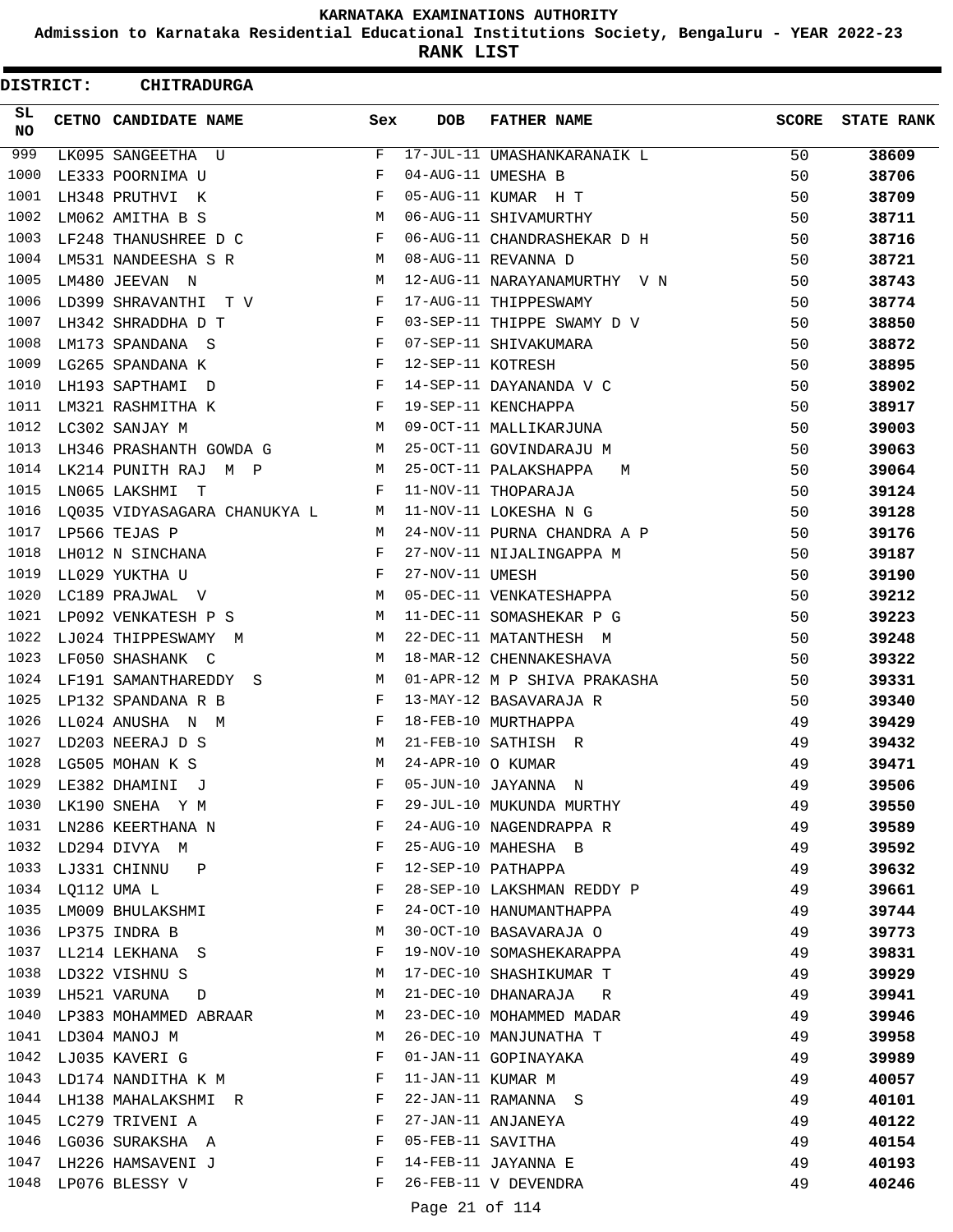**Admission to Karnataka Residential Educational Institutions Society, Bengaluru - YEAR 2022-23**

**RANK LIST**

|          | <b>DISTRICT:</b> | <b>CHITRADURGA</b>       |              |                   |                               |              |                   |
|----------|------------------|--------------------------|--------------|-------------------|-------------------------------|--------------|-------------------|
| SL<br>NO |                  | CETNO CANDIDATE NAME     | Sex          | <b>DOB</b>        | <b>FATHER NAME</b>            | <b>SCORE</b> | <b>STATE RANK</b> |
| 1049     |                  | LM340 BHARATH YADAV B R  | <b>M</b>     |                   | 28-FEB-11 RAVINDRA T          | 49           | 40257             |
| 1050     |                  | LN252 BINDU P R          | F            | 28-FEB-11 RAJAPPA |                               | 49           | 40258             |
| 1051     |                  | LC012 MANYA S A          | $_{\rm F}$   |                   | 13-MAR-11 P M SIDDESH         | 49           | 40321             |
| 1052     |                  | LC262 JEEVAN M           | М            |                   | 17-MAR-11 MANJUNATHA O        | 49           | 40341             |
| 1053     |                  | LN233 MANISH R           | М            | 17-MAR-11 RAGHU M |                               | 49           | 40343             |
| 1054     |                  | LF109 ARCHANA T          | F            |                   | 23-MAR-11 THIPPESWAMY         | 49           | 40374             |
| 1055     |                  | LM126 BHOOMIKA S H       | F            |                   | 24-MAR-11 HONNAPPA            | 49           | 40383             |
| 1056     |                  | LM580 YASHAS H M         | М            |                   | 25-MAR-11 MALLIKARJUNA HE     | 49           | 40390             |
| 1057     |                  | LC168 BASAVESHAGOWDA G   | М            |                   | 28-MAR-11 GURUMURTHY B        | 49           | 40403             |
| 1058     |                  | LN316 JAGADEESH B V      | М            |                   | 28-MAR-11 VEDAMURTHI G        | 49           | 40404             |
| 1059     |                  | LM403 RANGANATHA GD      | М            |                   | 04-APR-11 DHANANJAYA          | 49           | 40441             |
| 1060     |                  | LC267 THRISHA G R        | F            | 11-APR-11 RAJANNA |                               | 49           | 40489             |
| 1061     |                  | LE312 NAGESH H           | М            |                   | 20-APR-11 HANUMANTHAREDDY K S | 49           | 40538             |
| 1062     |                  | LJ029 D H GOVARDHANA     | М            |                   | 01-MAY-11 HANUMNTARAYA        | 49           | 40594             |
| 1063     |                  | LJ232 KAVANA M           | F            |                   | 13-MAY-11 MAHALINGAPPA        | 49           | 40667             |
| 1064     |                  | LM255 TEJASREE N L       | $\mathbf{F}$ |                   | 16-MAY-11 LAKKAPPA            | 49           | 40693             |
| 1065     |                  | LM266 KR SOUPARNIKA      | F            |                   | 20-MAY-11 RANGANATHA          | 49           | 40714             |
| 1066     |                  | LG020 ROHITH<br>N        | М            |                   | 21-MAY-11 NINGESHA H          | 49           | 40719             |
| 1067     |                  | LK068 G K SANJAY GOWDA   | M            |                   | 24-MAY-11 G B KALLESH         | 49           | 40737             |
| 1068     |                  | LJ343 CHANDRAKALA        | F            |                   | 29-MAY-11 RAMCHANDRAPPA K     | 49           | 40772             |
| 1069     |                  | LM345 LAKSHITH S         | М            |                   | 29-MAY-11 SOMASHEKAR R        | 49           | 40773             |
| 1070     |                  | LM279 VARUN M D          | М            |                   | 01-JUN-11 DEVARAJ MOOD M N    | 49           | 40805             |
| 1071     |                  | LN192 SOMASHEKHAR R      | M            |                   | 02-JUN-11 RAVINDRAKUMAR       | 49           | 40814             |
| 1072     |                  | LM267 MANOJ KUMAR        | М            |                   | 08-JUN-11 LAKSHMI KUMAR K V   | 49           | 40848             |
| 1073     |                  | LQ278 PRAHLADA B K       | М            |                   | 09-JUN-11 KANTHARAJA P        | 49           | 40855             |
| 1074     |                  | LC319 TARUN GOYAL<br>M   | М            |                   | 13-JUN-11 MANJUNATHA T        | 49           | 40888             |
| 1075     |                  | LH046 AKSHATA<br>B J     | F            |                   | 16-JUN-11 JAGADEESH B         | 49           | 40899             |
| 1076     |                  | LP504 HRUTHVIK L         | М            |                   | 18-JUN-11 LAKSHMANA MURTHY T  | 49           | 40920             |
|          |                  | 1077 LL030 H L DHRUVA    | М            |                   | 23-JUN-11 N LOHITH KUMAR      | 49           | 40952             |
| 1078     |                  | LH483 SHREYA KUNDUR T H  | $\mathbf{F}$ |                   | 27-JUN-11 HANUMANTHACHAR T S  | 49           | 40981             |
| 1079     |                  | LG026 PRATHEEKSHA N      | F            |                   | 30-JUN-11 NAGARAJU            | 49           | 41001             |
| 1080     |                  | LH084 HARISHA T          | М            |                   | 03-JUL-11 THIMMANNA M         | 49           | 41019             |
| 1081     |                  | LP084 PRASHANTHA T       | M            |                   | 04-JUL-11 THIPPESWAMY         | 49           | 41027             |
| 1082     |                  | LP330 NITHIN KUMAR N     | M            |                   | 12-JUL-11 NAGESH S            | 49           | 41076             |
| 1083     |                  | LH533 KIRAN M            | M            |                   | 17-JUL-11 MANJUNATHA P        | 49           | 41104             |
| 1084     |                  | LJ368 SA DHRUVAGOWDA     | M            |                   | 17-JUL-11 ST AMRUTESHA        | 49           | 41105             |
| 1085     |                  | LD009 THANMAYA T         | M            |                   | 20-JUL-11 THAMMANNA G         | 49           | 41131             |
| 1086     |                  | LQ067 DEEKSHA G          | F            |                   | 21-JUL-11 GANGADHARA          | 49           | 41134             |
| 1087     |                  | LH488 PRUTHVIRAJ M       | M            |                   | 25-JUL-11 MADHU M V           | 49           | 41157             |
| 1088     |                  | LM427 SHIVAPRASAD S      | M            |                   | 03-AUG-11 SHITARAMAPPA        | 49           | 41216             |
| 1089     |                  | LH303 PRUTHVIRAJ C       | M            |                   | 04-AUG-11 CHANDRAPPA A        | 49           | 41223             |
| 1090     |                  | LC051 SHIVAYOGESH S D    | M            |                   | 04-AUG-11 SURESHA T           | 49           | 41224             |
| 1091     |                  | LH038 SAHITHYA B M       | F            |                   | 15-AUG-11 MUDLAPPA            | 49           | 41283             |
| 1092     |                  | LN052 HEMANTHA<br>K<br>B | M            |                   | 20-AUG-11 BHYRALINGAPPA       | 49           | 41306             |
| 1093     |                  | LN017 VARALAKSHMI T      | F            |                   | 22-AUG-11 THIPPESWAMY R       | 49           | 41316             |
| 1094     |                  | LP303 GADRESH M G        | M            |                   | 24-AUG-11 GOPI M K            | 49           | 41325             |
| 1095     |                  | LP426 RASHMI T           | F            |                   | 27-AUG-11 THIPPESWAMY M       | 49           | 41342             |
| 1096     |                  | LF324 DARSHAN GOWDA D G  | M            |                   | 12-SEP-11 LOKESH D G          | 49           | 41411             |
| 1097     |                  | LM338 SONIKA M           | F            |                   | 12-SEP-11 MANJUNATHA P        | 49           | 41414             |
| 1098     |                  | LQ024 CHINNAIAH N        | M            |                   | 24-SEP-11 NAGARAJA            | 49           | 41469             |
|          |                  |                          |              |                   |                               |              |                   |
|          |                  |                          |              | Page 22 of 114    |                               |              |                   |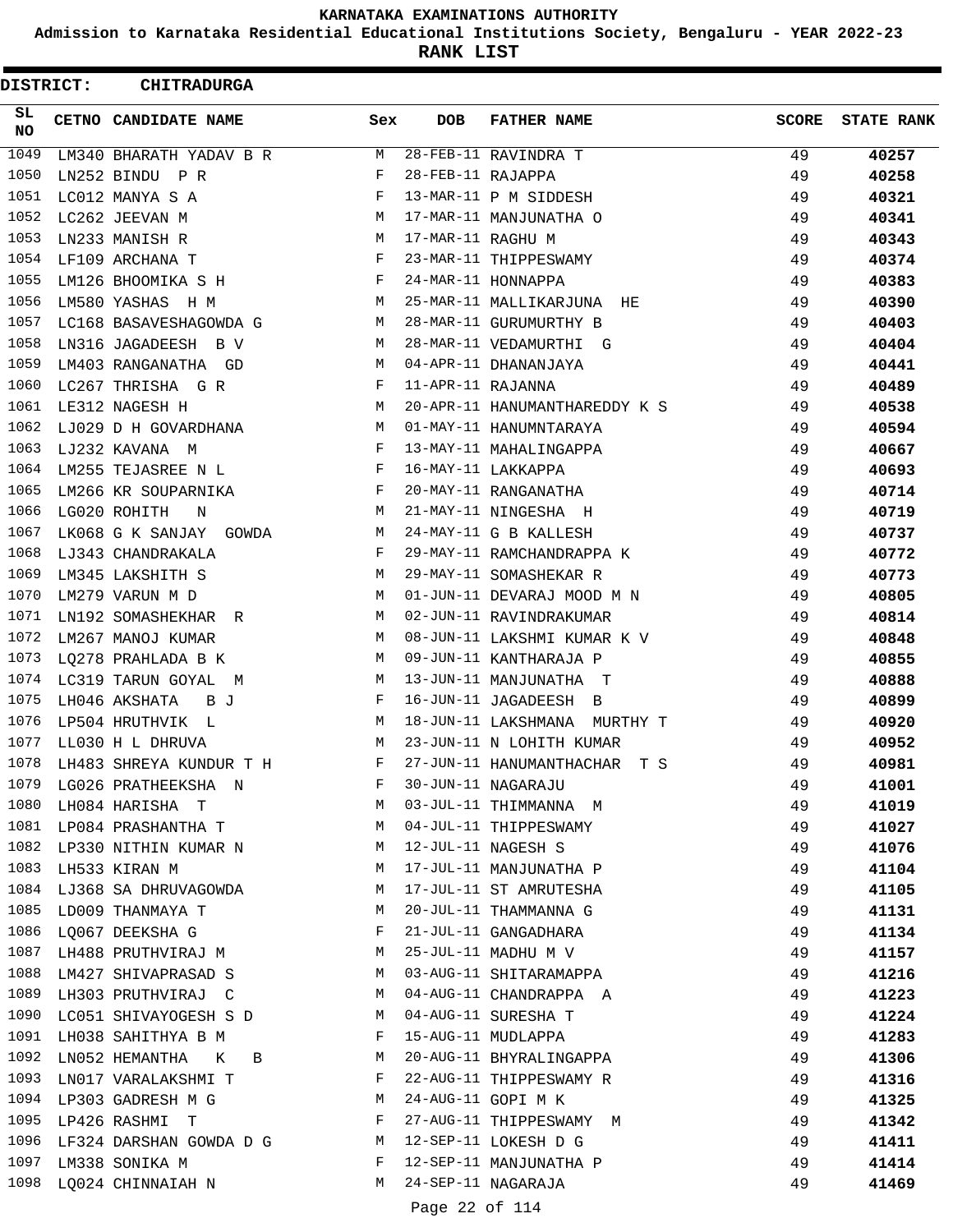**Admission to Karnataka Residential Educational Institutions Society, Bengaluru - YEAR 2022-23**

**RANK LIST**

 $\blacksquare$ 

| <b>DISTRICT:</b> |                  | <b>CHITRADURGA</b>           |              |                   |                               |              |                   |
|------------------|------------------|------------------------------|--------------|-------------------|-------------------------------|--------------|-------------------|
| SL.<br>NO.       |                  | CETNO CANDIDATE NAME         | Sex          | <b>DOB</b>        | <b>FATHER NAME</b>            | <b>SCORE</b> | <b>STATE RANK</b> |
| 1099             |                  | LN150 MANOJ K                | M            |                   | 25-SEP-11 G KUMARASWAMY       | 49           | 41471             |
| 1100             |                  | LD073 RAM CHARAN K P         | М            |                   | 29-SEP-11 PALAYYA K P         | 49           | 41484             |
| 1101             |                  | LH253 SANJANA D              | F            |                   | 30-SEP-11 DARMADAPPA          | 49           | 41488             |
| 1102             |                  | LC322 THRISHA J S            | F            | 30-SEP-11 JAYANNA | T                             | 49           | 41489             |
| 1103             |                  | LM330 HARSHITHA R            | F            |                   | 19-OCT-11 RANGANATH           | 49           | 41558             |
| 1104             |                  | LK019 G R LIKHITHGOWDA       | M            |                   | 10-NOV-11 RAMESH G P          | 49           | 41643             |
| 1105             |                  | LN367 RAANI J                | F            |                   | 11-NOV-11 JAYAPPA R           | 49           | 41651             |
| 1106             |                  | LG023 MURALI MANOHARA A M    | М            |                   | 19-NOV-11 MAHANTHESH A J      | 49           | 41681             |
| 1107             |                  | LE067 INDRAJIT N             | M            |                   | 21-NOV-11 NAGARAJA NAIK L     | 49           | 41688             |
| 1108             |                  | LH478 RAKSHA T               | F            |                   | 26-NOV-11 THIPPESWAMY<br>BG   | 49           | 41704             |
| 1109             |                  | LM251 DHANUSH T              | М            |                   | 28-NOV-11 THIPPESWAMY R K     | 49           | 41711             |
| 1110             |                  | LF199 GOWTHAM G R            | M            |                   | 01-DEC-11 RAGHAVENDRA REDDY   | 49           | 41720             |
| 1111             |                  | LN299 VINAYA M               | M            |                   | 16-DEC-11 MALLIKARJUNA G      | 49           | 41762             |
| 1112             |                  | LH383 RUCHITHA B K           | F            |                   | 21-DEC-11 KANTHARAJU          | 49           | 41774             |
| 1113             |                  | LH427 VARADA NAYAKA T        | M            |                   | 22-DEC-11 THIPPESWAMY R       | 49           | 41781             |
| 1114             |                  | LH292 JOASNA N               | F            |                   | 28-DEC-11 NIRANJANAMURTHY     | 49           | 41795             |
| 1115             |                  | LP262 DEEPTHANSHU V N        | M            |                   | 31-DEC-11 VISHWANATH S        | 49           | 41805             |
| 1116             |                  | LL111 PREETHAM R             | М            |                   | 17-JAN-12 RANGASWAMY R S      | 49           | 41829             |
| 1117             |                  | LL188 VRUSHANKAMBALIGERE D S | M            |                   | 02-FEB-12 DEVARAJ R           | 49           | 41847             |
| 1118             |                  | LH141 KALPANAA P E           | F            |                   | 21-FEB-12 ESHWARAPPA          | 49           | 41853             |
| 1119             |                  | LK091 SANJANA<br>Ρ           | F            |                   | 13-SEP-09 PRASANNA KUMAR      | 48           | 41904             |
| 1120             |                  | LL012 BHAVANI YALLAPPARA     | $\mathbf{F}$ |                   | 05-NOV-09 PARUSAPPA YALLAPPAR | 48           | 41910             |
| 1121             |                  | LM283 KAVYA R                | F            | 27-OCT-10 RAJAPPA |                               | 48           | 42267             |
| 1122             |                  | LD136 SWAROOPA R             | F            |                   | 15-NOV-10 RAJA NAYAK          | 48           | 42344             |
| 1123             |                  | LM291 CHETAN P               | M            |                   | 18-NOV-10 PARAMESHWARAPPAA    | 48           | 42352             |
| 1124             |                  | LG539 SUPREETHA N            | F            |                   | 20-NOV-10 NAGARAJ T           | 48           | 42364             |
| 1125             |                  | LN304 LIKITH H               | M            |                   | 17-DEC-10 HANUMANTHAPPA       | 48           | 42445             |
| 1126             |                  | LC142 CHAITHANYA N R         | F            |                   | 28-DEC-10 RAJESH N R          | 48           | 42472             |
| 1127             |                  | LO033 N YASHWANTHA           | M            |                   | 17-JAN-11 NAGENDRAPPA         | 48           | 42590             |
| 1128             |                  | LH107 JEEVAN N               | М            |                   | 18-JAN-11 NARASIMHARAJU<br>К  | 48           | 42596             |
| 1129             |                  | LF022 P G T BRUNDA           | F            |                   | 31-JAN-11 P G THIPPESWAMY     | 48           | 42642             |
| 1130             |                  | LM161 GAYITHRI V             | F            | 04-FEB-11 VEERESH |                               | 48           | 42652             |
|                  |                  | 1131 LM364 CHAITRA M         | F            |                   | 08-FEB-11 MANJAPPA            | 48           | 42672             |
|                  | 1132 LQ043 ANU M |                              | F            |                   | 11-FEB-11 MALLESHA U P        | 48           | 42690             |
| 1133             |                  | LE233 LINGARAJA N            | M            |                   | 18-FEB-11 NAGARAJA S          | 48           | 42721             |
|                  |                  | 1134 LC291 BINDUSHRI T       | F            |                   | 24-FEB-11 THIPPESWAMY         | 48           | 42751             |
| 1135             |                  | LD352 NAGACHETHANA B         | M            |                   | 24-FEB-11 BASAVARAJA B        | 48           | 42752             |
| 1136             |                  | LK051 ANJALI T               | F            |                   | 26-FEB-11 THIPPESH R          | 48           | 42755             |
|                  |                  | 1137 LC186 LEKANA S M        | F            |                   | 05-MAR-11 SANNAKARIYAPPA      | 48           | 42787             |
| 1138             |                  | LN290 CHANDANA J R           | F            |                   | 08-MAR-11 RUDREGOWDA J T      | 48           | 42799             |
| 1139             |                  | LM002 PREETHI P              | F            |                   | 16-MAR-11 PARVATHANAIK        | 48           | 42853             |
| 1140             |                  | LM727 PALLAVI K              | F            |                   | 19-MAR-11 KARIYAPPA           | 48           | 42866             |
|                  |                  | 1141 LH489 SIDDHARTHA S      | M            |                   | 19-MAR-11 SHIVANNA M          | 48           | 42868             |
| 1142             |                  | LP147 JHANSI P R             | F            |                   | 25-MAR-11 RAJU P M            | 48           | 42908             |
| 1143             |                  | LM376 R YUVARAJ              | M            |                   | 25-MAR-11 S R RANGANATHA      | 48           | 42910             |
|                  |                  | 1144 LM304 CHETHAN M         | M            |                   | 04-APR-11 MANJAPPA G T        | 48           | 42979             |
| 1145             |                  | LH583 H C YADUNANDANA        | M            |                   | 11-APR-11 K CHIDANANDA        | 48           | 43025             |
| 1146             |                  | LP248 MAHENDRA KUMAR         | M            |                   | 13-APR-11 BASAVARAJ J B       | 48           | 43040             |
| 1147             |                  | LD429 DEEPA P                | F            |                   | 06-MAY-11 PRAKASHNAIK         | 48           | 43153             |
|                  |                  | 1148 LM490 DARSHAMI R        | M            |                   | 18-MAY-11 RANGAPPA            | 48           | 43227             |
|                  |                  |                              |              |                   |                               |              |                   |

Page 23 of 114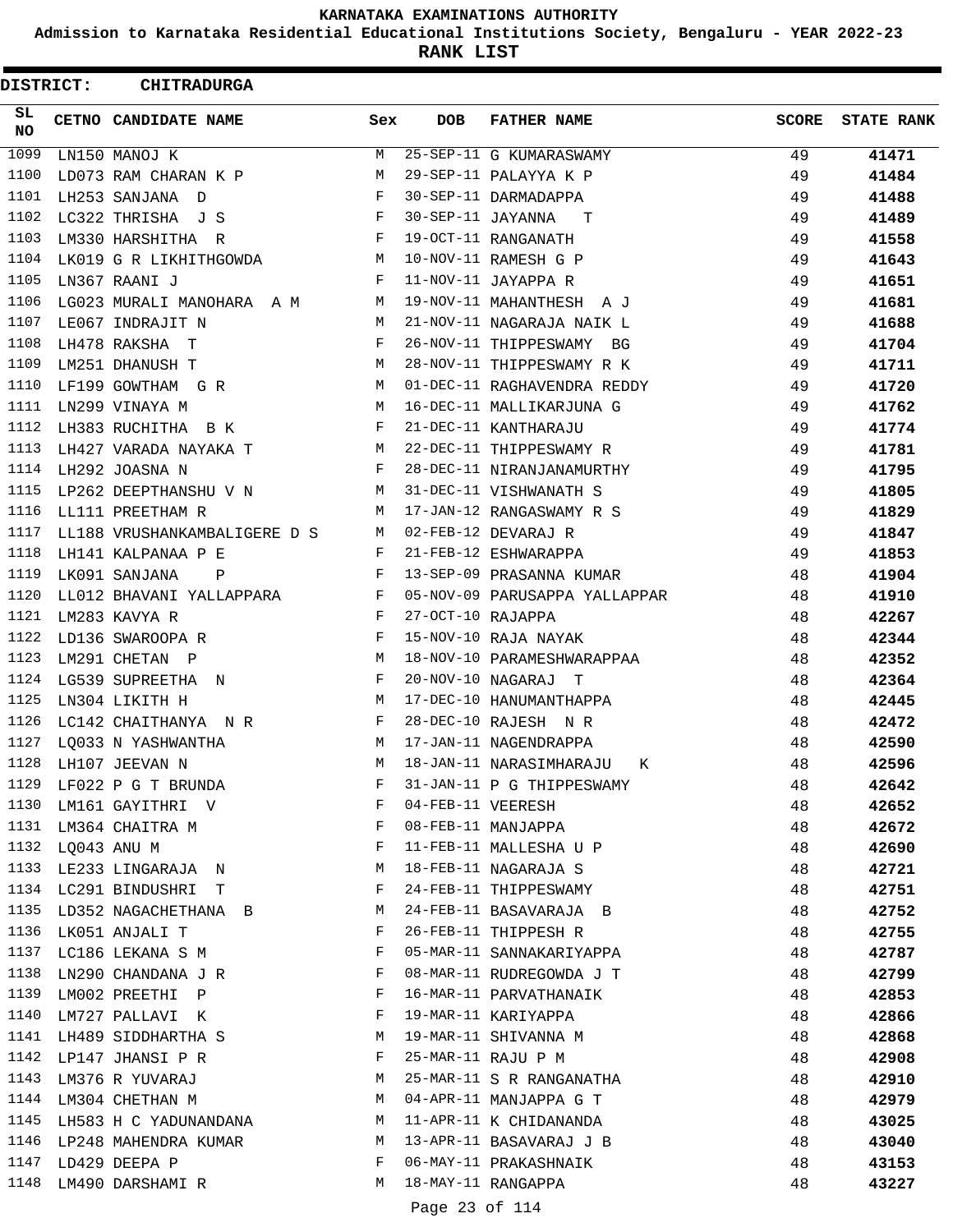**Admission to Karnataka Residential Educational Institutions Society, Bengaluru - YEAR 2022-23**

**RANK LIST**

| DISTRICT: | <b>CHITRADURGA</b>                                                                                     |              |                   |                                                         |              |                   |
|-----------|--------------------------------------------------------------------------------------------------------|--------------|-------------------|---------------------------------------------------------|--------------|-------------------|
| SL<br>NO  | <b>CETNO CANDIDATE NAME</b>                                                                            | Sex          | DOB               | <b>FATHER NAME</b>                                      | <b>SCORE</b> | <b>STATE RANK</b> |
| 1149      | LG394 JAYANTH N                                                                                        | M            |                   | 25-MAY-11 NIRANJAN J                                    | 48           | 43277             |
| 1150      | LM212 CHAITANYA M                                                                                      | F            | 28-MAY-11 MURTHY  |                                                         | 48           | 43294             |
| 1151      | LG582 SHREYAS GOWLI G N                                                                                | M            | 10-JUN-11 NAGARAJ |                                                         | 48           | 43391             |
| 1152      | LN377 THARUN KUMAR R                                                                                   | M            |                   | 13-JUN-11 RANGASWAMY K                                  | 48           | 43416             |
| 1153      | LQ070 NETHRAVATHI                                                                                      | F            |                   | 14-JUN-11 MALLAIAH                                      | 48           | 43419             |
| 1154      | LM586 SHALINI K                                                                                        | $\mathbf{F}$ |                   | 23-JUN-11 KARIBASAPPA D                                 | 48           | 43489             |
| 1155      | LG058 SINCHANA C K                                                                                     | F            |                   | 27-JUN-11 KENCHAPPA H                                   | 48           | 43511             |
| 1156      | LG158 MITHUN GOWDA G S M                                                                               |              | 05-JUL-11 SIDDESH |                                                         | 48           | 43553             |
| 1157      | LC275 PRATHIBHA B                                                                                      | F            |                   | 07-JUL-11 BASAVARAJA S                                  | 48           | 43570             |
| 1158      | LP373 DARSHAN A                                                                                        | M            | 15-JUL-11 ASHOKA  |                                                         | 48           | 43627             |
| 1159      | LH485 GIRIJAMMA P                                                                                      | F            |                   | 18-JUL-11 PRASANNAKUMARA                                | 48           | 43645             |
| 1160      | LE202 NICHHITHA G                                                                                      | F            |                   | 27-JUL-11 GOVINDAPPA                                    | 48           | 43704             |
| 1161      | LG043 SUMAN K                                                                                          | M            |                   | 04-AUG-11 KARIYAPPA J B                                 | 48           | 43754             |
| 1162      | LJ234 NITHIN GOWDA K                                                                                   | M            |                   | 08-AUG-11 KENCHAPPA                                     | 48           | 43774             |
| 1163      | LG330 SANDYA K                                                                                         | F            |                   | 10-AUG-11 KRISHNAMURTHY N                               | 48           | 43791             |
| 1164      | LH016 LIKHITHA R                                                                                       | F            |                   | 20-AUG-11 RAVIKUMARA                                    | 48           | 43851             |
| 1165      | LN173 THRISHA R                                                                                        | F            | 20-AUG-11 RAVI    |                                                         | 48           | 43854             |
| 1166      | LJ094 VARSHITH S                                                                                       | M            |                   | 23-AUG-11 SUDAKAR B R                                   | 48           | 43866             |
| 1167      | LP515 AKHILA                                                                                           | $\mathbf{F}$ |                   | 21-SEP-11 NINGARAJA                                     | 48           | 43995             |
| 1168      | LM469 KOUSHIK B                                                                                        | M            |                   | 21-SEP-11 BASAVARAJU                                    | 48           | 43998             |
| 1169      | LJ072 SIDDESH E                                                                                        | M            |                   | 27-SEP-11 ESHWARAPPA                                    | 48           | 44022             |
| 1170      | LD213 KISHORE M J                                                                                      | M            |                   | 06-OCT-11 T JAGADEESH                                   | 48           | 44061             |
| 1171      | LD234 SAGARA B K                                                                                       | M            |                   | 07-OCT-11 KRISHNA M B                                   | 48           | 44069             |
| 1172      | LH043 ARPITHA R                                                                                        | F            |                   | 12-OCT-11 RAMESHA H V                                   | 48           | 44089             |
| 1173      | LQ089 J TABASUM BANU                                                                                   | F            |                   | 12-OCT-11 JAFAR VALI                                    | 48           | 44093             |
|           | 1174 LP532 MANASA N                                                                                    | F            |                   | 22-OCT-11 NATARAJA                                      | 48           | 44135             |
| 1175      | LK111 MOHITH M R                                                                                       | M            |                   | 23-OCT-11 RAJU H N                                      | 48           | 44140             |
| 1176      | LF285 LATHASHREE K                                                                                     | F            |                   | 10-NOV-11 KESHAVAREDDY V                                | 48           | 44196             |
| 1177      | LC277 T MADHUSHREE                                                                                     | F            |                   | 19-NOV-11 R THIMMANNA                                   | 48           | 44235             |
|           | 1178 LG139 RANJITHA S                                                                                  | F            |                   | 22-NOV-11 SIDDAPPA B                                    | 48           | 44245             |
|           | 1179 LM528 SAGAR R                                                                                     |              |                   | M 22-NOV-11 RANGASWAMY G                                | 48           | 44246             |
|           |                                                                                                        |              |                   | 1180 LG289 YOSHMITHA M<br>F 26-NOV-11 B MANJUNATHAREDDY | 48           | 44264             |
|           | 1181 LP122 CHINMAYEE S U F 06-DEC-11 UMESH K S                                                         |              |                   |                                                         | 48           | 44295             |
|           |                                                                                                        |              |                   | 1182 LH322 NITHISH S M 22-DEC-11 SHIVALINGAPPA Y 48     |              | 44329             |
|           | 1183 LE153 BINDHU N F                                                                                  |              |                   | 24-DEC-11 NAGARAJA T                                    | 48           | 44331             |
|           | 1184 LK192 SPANDANA A S $\hbox{\tt F}$ 29-DEC-11 SOMASHEKHARA                                          |              |                   |                                                         |              |                   |
|           |                                                                                                        |              |                   |                                                         | 48           | 44355             |
|           | 1185 LL094 DARSHAN TL M 30-DEC-11 THIMMAPPA GB                                                         |              |                   |                                                         | 48           | 44356             |
|           | 1186 LD391 HEMANTH R M 12-OCT-09 RAMACHANDRA                                                           |              |                   |                                                         | 47           | 44452             |
|           | 1187 LQ128 KARTHIK                                                                                     |              |                   | M 23-NOV-09 THIMMAPPA                                   | 47           | 44459             |
|           | 1188 LM605 RAKESHA T S M 28-APR-10 SURESH T                                                            |              |                   |                                                         | 47           | 44534             |
|           | 1189 LP453 YASHAVANTH G M 14-MAY-10 KAREGOWDA K                                                        |              |                   |                                                         | 47           | 44546             |
|           | 1190 LK238 PAVAN BABU M 06-JUL-10 MUDALAGIRIYAPPA                                                      |              |                   | 47                                                      |              | 44579             |
|           | 1191 LP436 HARISHA P                                                                                   |              |                   | M 22-JUL-10 OBAIAH                                      | 47           | 44597             |
|           | 1192 LF158 MANYA M                                                                                     |              |                   | F 10-AUG-10 MALLESHA K                                  | 47           | 44622             |
|           | 1193 LH117 PRASANNAYADAV L M 14-AUG-10 LOKAPPA                                                         |              |                   |                                                         | 47           | 44625             |
|           | 1194 LN042 BHYRESHA N S $M$ 17-AUG-10 SURESHA B                                                        |              |                   |                                                         | 47           | 44627             |
|           | 1195 LC293 JAYASWAMY N M 21-AUG-10 NAGARAJA                                                            |              |                   |                                                         | 47           | 44633             |
|           | 1196 LC152 NISARGA M<br>1197 LF083 YASHAVANTH R<br>1197 LF083 YASHAVANTH R<br>M 16-SEP-10 RAJASHEKAR R |              |                   |                                                         | 47           | 44684             |
|           |                                                                                                        |              |                   |                                                         | 47           | 44687             |
|           | 1198 LC028 KIRAN KUMAR R M 01-OCT-10 RAVI B                                                            |              |                   |                                                         | 47           | 44715             |
|           |                                                                                                        |              | Page 24 of 114    |                                                         |              |                   |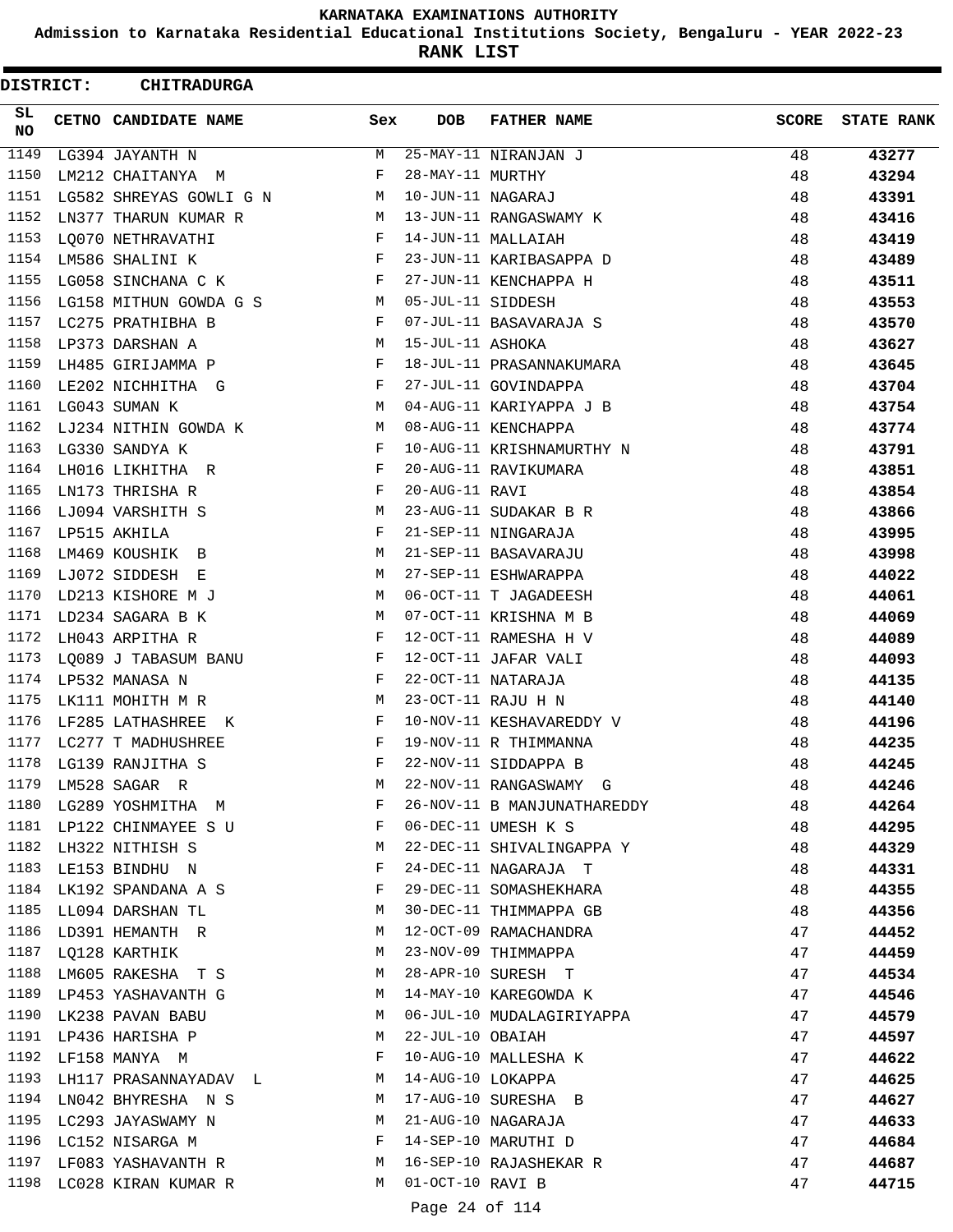**Admission to Karnataka Residential Educational Institutions Society, Bengaluru - YEAR 2022-23**

**RANK LIST**

 $\blacksquare$ 

| <b>DISTRICT:</b> | <b>CHITRADURGA</b>        |     |                   |                                  |              |                   |
|------------------|---------------------------|-----|-------------------|----------------------------------|--------------|-------------------|
| SL.<br><b>NO</b> | CETNO CANDIDATE NAME      | Sex | DOB               | <b>FATHER NAME</b>               | <b>SCORE</b> | <b>STATE RANK</b> |
| 1199             | LK027 PRIYA N R           | F   |                   | $\overline{03-OCT}-10$ RAJA NAIK | 47           | 44721             |
| 1200             | LF171 NAVYASHREE M        | F   |                   | 10-OCT-10 MOHAN B                | 47           | 44745             |
| 1201             | LD296 MANJUNATHA G        | M   |                   | 15-OCT-10 GURUMURTHY             | 47           | 44757             |
| 1202             | LJ185 KARIYANNA P         | M   |                   | 08-NOV-10 PULLANNA               | 47           | 44823             |
| 1203             | LF136 YASHWANTH R         | M   |                   | 09-NOV-10 RAJASHEKHAR            | 47           | 44835             |
| 1204             | LM460 LIKHITHA R          | F   |                   | 20-NOV-10 RANGANATHA M           | 47           | 44875             |
| 1205             | LC117 ASHWINI L           | F   |                   | 19-DEC-10 LAKSHMANA L T          | 47           | 44973             |
| 1206             | LE238 S PREETHAM          | М   |                   | 27-JAN-11 SOMASHEKHAR            | 47           | 45154             |
| 1207             | LE003 BHAVANA E           | F   |                   | 30-JAN-11 ESHWARA K              | 47           | 45165             |
| 1208             | LH256 KARTHIK GOWDA P T M |     |                   | 14-FEB-11 THIPPESWAMY K          | 47           | 45225             |
| 1209             | LL120 BINDUSHREE T N      | F   |                   | 27-FEB-11 NIRANJANAMURTHY        | 47           | 45286             |
| 1210             | LM199 ANUSHA S            | F   |                   | 11-MAR-11 SHASHIDHARA            | 47           | 45355             |
| 1211             | LF139 VISHWAS P           | М   |                   | 12-MAR-11 PARASHURAMA S          | 47           | 45366             |
| 1212             | LP238 MONIKA G            | F   |                   | 19-MAR-11 GANGADHARAPPA          | 47           | 45408             |
| 1213             | LG515 PALLAVI M           | F   |                   | 27-MAR-11 MALLESHAPPA M T        | 47           | 45463             |
| 1214             | LE293 SAHANA K            | F   |                   | 02-APR-11 KENCHLINGAPPA S        | 47           | 45504             |
| 1215             | LD302 SURYA PRAKASH M     | M   |                   | 09-APR-11 MANJUNATHA D S         | 47           | 45539             |
| 1216             | LQ230 DILEEP P            | M   |                   | 13-APR-11 PRAKASHA               | 47           | 45561             |
| 1217             | LM537 SRUSHTI<br>B        | F   |                   | 30-APR-11 BASAVARAJA Y           | 47           | 45670             |
| 1218             | LN111 CHANDANA D          | F   |                   | 01-MAY-11 DEVENDRAPPA            | 47           | 45671             |
| 1219             | LF328 VARSHINI R          | F   |                   | 01-MAY-11 RAGHUNATHA             | 47           | 45678             |
| 1220             | LM423 BINDU               | F   |                   | 03-MAY-11 HONNAPPA               | 47           | 45691             |
| 1221             | LH294 LATHASHREE K H      | F   |                   | 03-MAY-11 HEMANTHARAJU V         | 47           | 45693             |
| 1222             | LN352 D R AJAY            | M   |                   | 14-MAY-11 D R RANGASWAMY         | 47           | 45759             |
| 1223             | LE066 SPANDANA O          | F   | 06-JUN-11 OBANNA  |                                  | 47           | 45931             |
| 1224             | LG331 PRATHANA C          | F   |                   | 17-JUN-11 CHINNAIAH BJ           | 47           | 46000             |
| 1225             | LE056 VACHANA P           | F   | 22-JUN-11 PALAIAH |                                  | 47           | 46045             |
| 1226             | LK024 KISHOR P            | M   |                   | 02-JUL-11 PRAKASH R              | 47           | 46111             |
| 1227             | LN072 PRATEEKA R          | F   |                   | 07-JUL-11 RAJAPPA L              | 47           | 46144             |
| 1228             | LN328 TEJAS H R           | M   |                   | 10-JUL-11 RAJESH H R             | 47           | 46177             |
| 1229             | LP247 KISHOR KUMAR S B    | M   |                   | 16-JUL-11 BASAVARAJA S P         | 47           | 46204             |
| 1230             | LK227 PRAJWAL<br>S S      | M   |                   | 21-JUL-11 LATE SRINIVASA         | 47           | 46247             |
|                  | 1231 LF078 LAKSHMI        | F   |                   | 23-JUL-11 SURESHA P              | 47           | 46262             |
| 1232             | LE277 UMME SOUDA          | F   |                   | 24-JUL-11 MOHAMMED YUSUF         | 47           | 46267             |
| 1233             | LG201 GOWTHAM H R         | M   |                   | 29-JUL-11 HALESHNAIK             | 47           | 46293             |
| 1234             | LP292 MANOJ G N           | М   |                   | 02-AUG-11 NAGABHOOSHANA G N      | 47           | 46326             |
| 1235             | LM714 BHUVAN S            | М   |                   | 10-AUG-11 SURESH<br>T            | 47           | 46372             |
| 1236             | LC128 HAMSA M             | F   |                   | 16-AUG-11 MOHANREDDY             | 47           | 46394             |
| 1237             | LC131 SHANKAR NAG M       | M   |                   | 16-AUG-11 MALLESH M              | 47           | 46395             |
| 1238             | LQ018 CHANDANA G N        | F   |                   | 17-AUG-11 NAGESH G V             | 47           | 46398             |
|                  | 1239 LJ211 THRISHA V      | F   |                   | 17-AUG-11 VISHWANATHA            | 47           | 46402             |
| 1240             | LD222 LEKHAN K B          | M   |                   | 20-AUG-11 K S BASAVARAJA         | 47           | 46412             |
| 1241             | LN048 SPOORTHI B          | F   |                   | 31-AUG-11 BASAVARAJ              | 47           | 46461             |
| 1242             | LN050 ANJAN KUMAR R       | M   |                   | 01-SEP-11 RAVIKUMAR              | 47           | 46462             |
| 1243             | LN122 SINCHANA C          | F   |                   | 09-SEP-11 CHANDRAPPA             | 47           | 46513             |
| 1244             | LN160 GANAVI KN           | F   |                   | 11-SEP-11 NINGAPPA               | 47           | 46518             |
| 1245             | LH384 SANJANA V           | F   |                   | 11-SEP-11 VENKATESH M            | 47           | 46521             |
| 1246             | LM673 LIKITHA Y           | F   |                   | 17-SEP-11 YOGESH MURTHY H        | 47           | 46553             |
| 1247             | LH446 GOWTHAMI T          | F   |                   | 22-SEP-11 THIMMARAJU G           | 47           | 46572             |
| 1248             |                           | F   |                   | 13-OCT-11 MANUNATH S             | 47           |                   |
|                  | LM546 CHAYA M             |     |                   |                                  |              | 46655             |

Page 25 of 114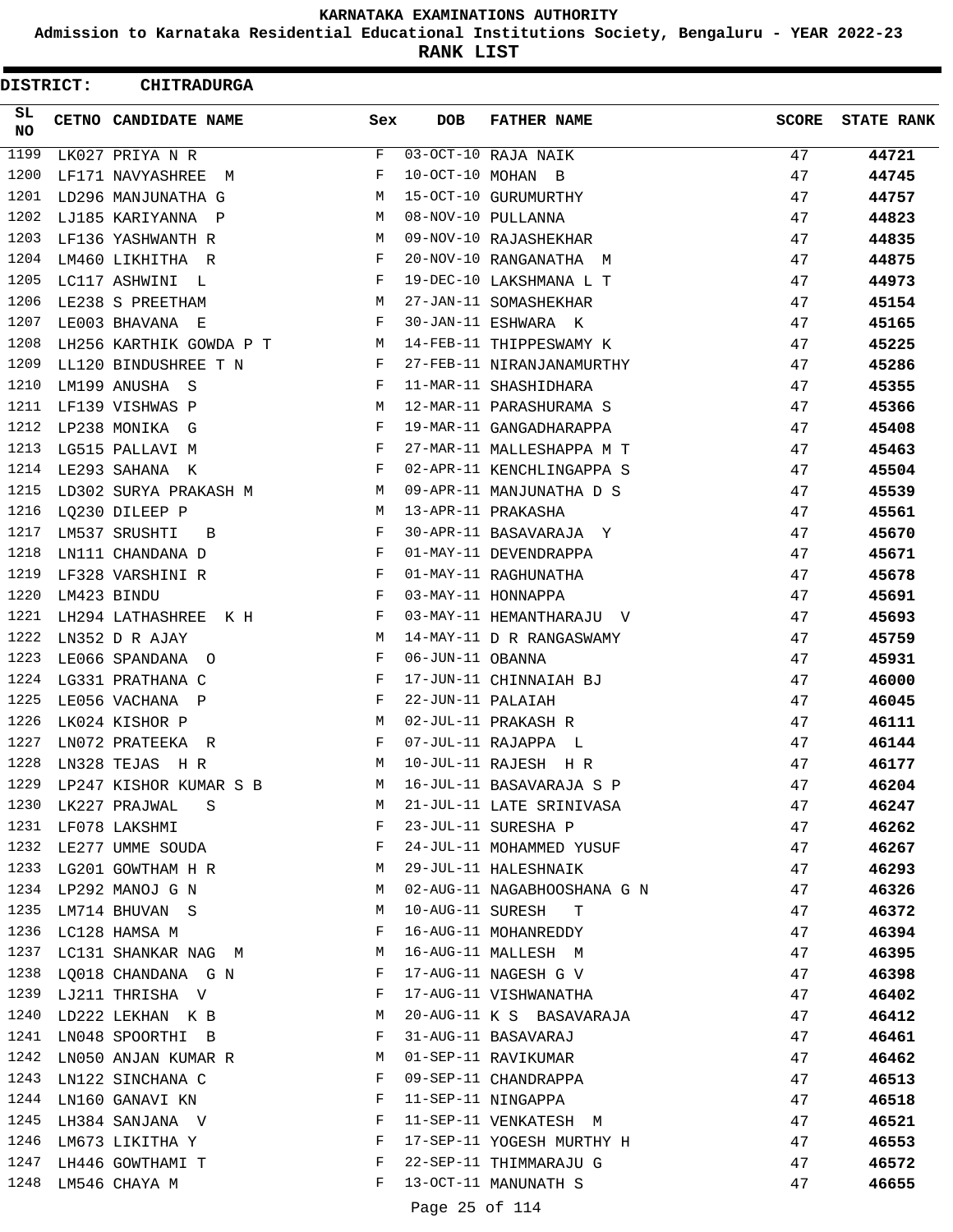**Admission to Karnataka Residential Educational Institutions Society, Bengaluru - YEAR 2022-23**

**RANK LIST**

ı

| <b>DISTRICT:</b> | <b>CHITRADURGA</b>                                                      |                             |                   |                             |              |                   |
|------------------|-------------------------------------------------------------------------|-----------------------------|-------------------|-----------------------------|--------------|-------------------|
| SL.<br>NO.       | CETNO CANDIDATE NAME                                                    | Sex                         | <b>DOB</b>        | <b>FATHER NAME</b>          | <b>SCORE</b> | <b>STATE RANK</b> |
| 1249             | LM243 REKHA P                                                           | F                           |                   | 15-OCT-11 PRABHAKARA        | 47           | 46667             |
| 1250             | LN134 MARUTHI C<br>т                                                    | M                           |                   | 21-OCT-11 THIMMAPPA N       | 47           | 46694             |
| 1251             | LM713 PRAKRUTHI<br>Ρ                                                    | F                           |                   | 24-OCT-11 PRAHALDHA<br>G    | 47           | 46711             |
| 1252             | LP135 KANCHANA S                                                        | F                           |                   | 27-OCT-11 SIDDANNA          | 47           | 46727             |
| 1253             | LD263 HARSHA A                                                          | М                           |                   | 28-OCT-11 ANJANEYA S B      | 47           | 46732             |
| 1254             | LN258 BHARATH P                                                         | M                           |                   | 07-NOV-11 PRAKASH S         | 47           | 46765             |
| 1255             | LN008 BHOOMIKA G S                                                      | $\mathbf{F}$                |                   | 25-DEC-11 SUNDARESH G K     | 47           | 46942             |
| 1256             | LP207 VARUN S                                                           | M                           |                   | 27-DEC-11 SATHISH BABU      | 47           | 46945             |
| 1257             | LF108 VARSHITH T                                                        | M                           |                   | 07-JAN-12 THIPPESWAMY D     | 47           | 46981             |
| 1258             | LH350 DEVARAJDEEKSHITH HL                                               | M                           |                   | 14-JAN-12 LAKSHMIPATHI MD   | 47           | 46990             |
| 1259             | LG547 YASHAS K S                                                        | M                           |                   | 11-APR-12 SATHISH KUMAR K G | 47           | 47026             |
| 1260             | LF213 LAKSHMI<br>R                                                      | F                           | 19-MAY-10 RAVI    | M                           | 46           | 47192             |
| 1261             | LM568 SWAMY S                                                           | $M_{\rm H}$ and $M_{\rm H}$ |                   | 11-JUN-10 SHANAKARAPPA      | 46           | 47213             |
| 1262             | LM214 MOHAN R                                                           | M                           |                   | 06-OCT-10 RANGANATHA G      | 46           | 47377             |
| 1263             | LH543 SEVA NAIK S                                                       | M                           |                   | 20-OCT-10 SHIVAMURTHY G     | 46           | 47427             |
| 1264             | LD193 DIGANTH GOWDA D M                                                 | M                           |                   | 14-DEC-10 DEVARAJ P         | 46           | 47622             |
| 1265             | LD356 PRAVEENA H                                                        | M                           |                   | 15-DEC-10 HANUMANTHAPPA     | 46           | 47629             |
| 1266             | LF104 SAIDARSHAN B M                                                    | M                           |                   | 24-DEC-10 MANJUNATHA B V    | 46           | 47665             |
| 1267             | LD358 BHAVYA P                                                          | $\mathbf{F}$                |                   | 04-JAN-11 PRAKASHA          | 46           | 47731             |
| 1268             | LD255 JOSHNA PRIYA G V                                                  | F                           |                   | 05-JAN-11 VIJAYAKUMARA G V  | 46           | 47742             |
| 1269             | LJ309 RAMU U                                                            | <b>Example 1 M</b>          | 05-JAN-11 UMESH   |                             | 46           | 47745             |
| 1270             | LK220 MANASA R                                                          | F                           |                   | 09-JAN-11 RAGNASWAMY        | 46           | 47767             |
| 1271             | LM725 LOHITH B J                                                        | M                           |                   | 14-JAN-11 JAGADEESH B J     | 46           | 47791             |
| 1272             | LN348 THARUN A                                                          | M                           |                   | 08-FEB-11 ANNAPPANAIK B     | 46           | 47914             |
| 1273             | LQ020 HEMALATHA P                                                       | $\mathbf{F}$                | 16-FEB-11 PAPANNA |                             | 46           | 47948             |
| 1274             | LN009 SINCHANA K                                                        | F                           |                   | 07-MAR-11 KUMARAPPA<br>N    | 46           | 48068             |
| 1275             | LL060 MALLIAKARJUNA K R M                                               |                             |                   | 15-MAR-11 RUDRESH K N       | 46           | 48111             |
| 1276             | LC135 DEEKSHITHA DS                                                     | F                           |                   | 01-APR-11 SOMASHEKAR DB     | 46           | 48223             |
| 1277             | LP208 DEEKSHA G                                                         | F                           |                   | 06-APR-11 GADRI PALAIAH     | 46           | 48253             |
| 1278             | LJ257 SARANYA M                                                         | F                           |                   | 06-APR-11 MANJANNA          | 46           | 48257             |
|                  | 1279 LG295 ABHISHEK T                                                   | M                           |                   | 07-APR-11 THIPPESWAMY       | 46           | 48260             |
| 1280             | LM448 VISHES R                                                          | M                           |                   | 08-APR-11 RAJESH TE         | 46           | 48269             |
|                  | $\mathbf{F}$ and $\mathbf{F}$ and $\mathbf{F}$<br>1281 LK156 SINCHANA Y |                             |                   | 19-APR-11 YOGISH N          | 46           | 48329             |
|                  | 1282 LL053 SAGAR M                                                      | M                           |                   | 21-APR-11 MAHESHWARAPPA     | 46           | 48343             |
|                  | 1283 LM289 AKASH M                                                      | M                           |                   | 23-APR-11 MANJUNATHA H R    | 46           | 48354             |
|                  | 1284 LD295 CHANDAN C<br><b>M</b>                                        |                             |                   | 30-APR-11 CHANNAPPA T       | 46           | 48396             |
| 1285             | LD221 PRAVEENA KUMARA O M                                               |                             |                   | 03-MAY-11 OBALESHA G O      | 46           | 48420             |
|                  | 1286 LC065 AJAYA E                                                      | M                           | 04-MAY-11 ERANNA  |                             | 46           | 48423             |
|                  | 1287 LJ019 HARSHITH C                                                   | M                           |                   | 10-MAY-11 CHITRASHEKHARA    | 46           | 48464             |
|                  | 1288 LK228 SUDARSHAN LM M 12-MAY-11 MANJUNATHA B                        |                             |                   |                             | 46           | 48480             |
|                  | 1289 LQ262 PURUSHOTHAM B M 14-MAY-11 BORAIAH                            |                             |                   |                             | 46           | 48494             |
|                  | 1290 LF040 PREETHI M                                                    | F                           |                   | 15-MAY-11 MALLESHNAIKA R    | 46           | 48500             |
|                  | 1291 LJ320 VIJAY K                                                      | M                           |                   | 17-MAY-11 KOTIRAJA A        | 46           | 48520             |
| 1292             | LH509 BHARATH V                                                         | <b>M</b>                    |                   | 20-MAY-11 VITAL KUMAR       | 46           | 48533             |
| 1293             | LE058 G N VINUTHA F                                                     |                             |                   | 20-MAY-11 NAGESHA B         | 46           | 48538             |
|                  | 1294 LM631 GURURENUKA T S M                                             |                             |                   | 24-MAY-11 SHANMUKHA R       | 46           | 48570             |
|                  | 1295 LN350 CHAITRA K                                                    | F                           |                   | 29-MAY-11 KRUSHNAMURTHY G   | 46           | 48599             |
| 1296             | LM616 ADITYA B P M                                                      |                             |                   | 01-JUN-11 PRAKASH B H       | - 46         | 48615             |
|                  | 1297 LQ274 SHREESHIALA M P M                                            |                             |                   | 02-JUN-11 MALLIKARJUNA D M  | 46           | 48640             |
|                  | 1298 LM648 ROHITH D                                                     | M                           |                   | 12-JUN-11 DEVARAJU K M      | 46           | 48714             |
|                  |                                                                         |                             | Page 26 of 114    |                             |              |                   |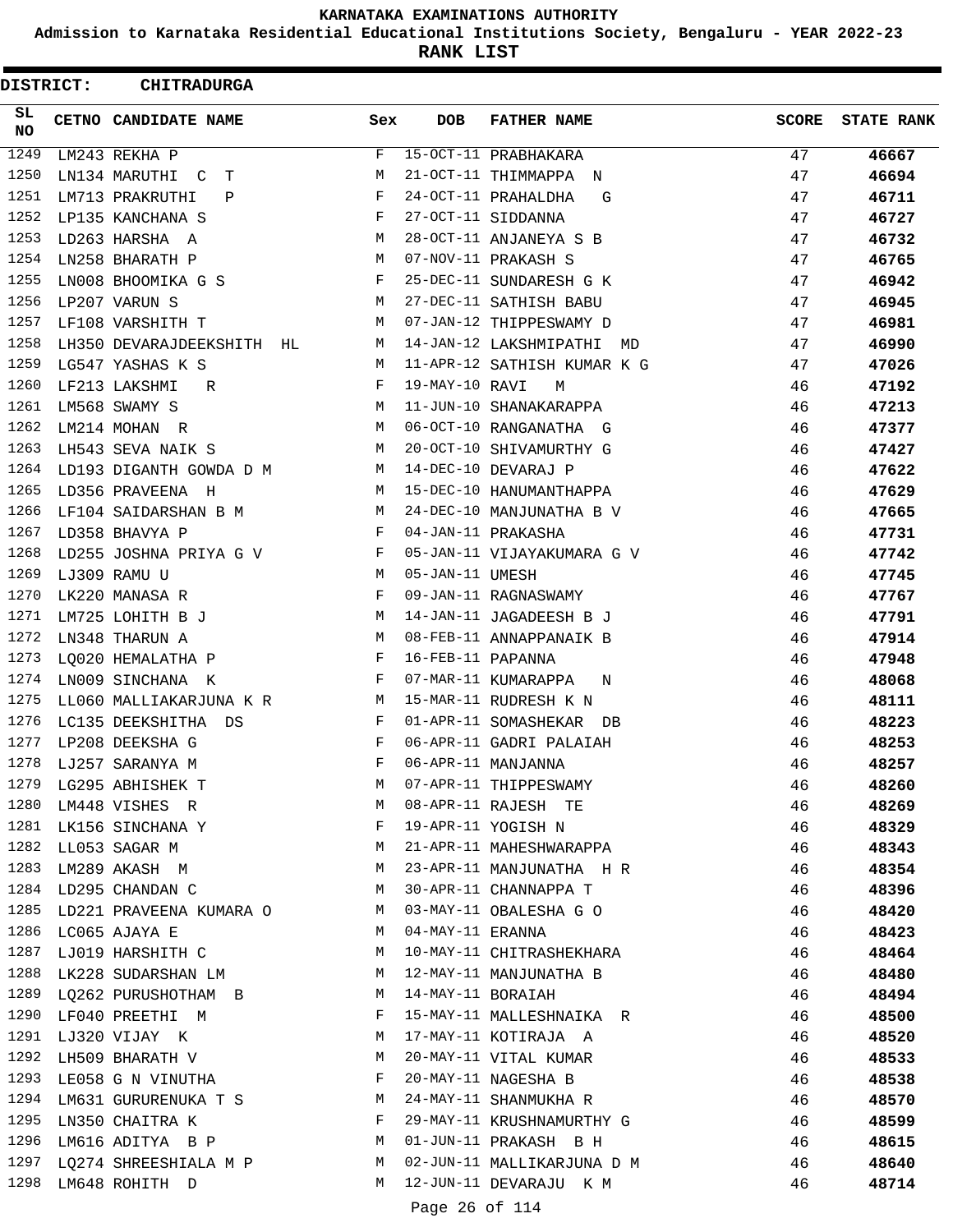**Admission to Karnataka Residential Educational Institutions Society, Bengaluru - YEAR 2022-23**

**RANK LIST**

| <b>DISTRICT:</b> | <b>CHITRADURGA</b>           |     |                  |                               |              |                   |
|------------------|------------------------------|-----|------------------|-------------------------------|--------------|-------------------|
| SL<br>NO         | CETNO CANDIDATE NAME         | Sex | <b>DOB</b>       | <b>FATHER NAME</b>            | <b>SCORE</b> | <b>STATE RANK</b> |
| 1299             | LM643 THANISHKA THILAK V S K | F   |                  | 13-JUN-11 VARADARAJ C         | 46           | 48723             |
| 1300             | LF238 SUMAN R P              | M   |                  | 22-JUN-11 RAJAPPA K           | 46           | 48790             |
| 1301             | LJ255 CHIRANTH M             | M   |                  | 25-JUN-11 MANJUNATHA T        | 46           | 48808             |
| 1302             | LM051 HARISHA S              | M   |                  | 04-JUL-11 SHIVANNA            | 46           | 48881             |
| 1303             | LP124 PRATHAP K              | M   |                  | 23-JUL-11 KRUSHNAPPA P        | 46           | 49019             |
| 1304             | LD306 VARSHITHA S            | F   |                  | 26-JUL-11 SHIVAMURTHI NAIK KO | 46           | 49036             |
| 1305             | LH501 DARSHAN M              | М   |                  | 27-JUL-11 MURTHAPPA C C       | 46           | 49041             |
| 1306             | LD162 MANASA M               | F   |                  | 28-JUL-11 MANJUNATHA          | 46           | 49049             |
| 1307             | LL013 AKSHATHA M S           | F   |                  | 31-JUL-11 SHIVAMURTHY M R     | 46           | 49058             |
| 1308             | LJ154 KUSUMA R               | F   |                  | 02-AUG-11 RANGASWAMY          | 46           | 49071             |
| 1309             | LM210 PAVANKUMAR<br>L S      | М   |                  | 05-AUG-11 SOMASHEKHARAPPA M   | 46           | 49084             |
| 1310             | LD218 T TARUN                | М   |                  | 07-AUG-11 T THIPPESWAMY       | 46           | 49103             |
| 1311             | LH290 DHARSHINI              | F   |                  | 12-AUG-11 VEERESH R           | 46           | 49131             |
| 1312             | LP361 SHREYAS Y              | М   |                  | 13-AUG-11 YALLAPPA K          | 46           | 49144             |
| 1313             | LH419 VIJETH E               | M   |                  | 22-AUG-11 EKANTHAPPA R        | 46           | 49186             |
| 1314             | LH048 KRUTHIKA N             | F   |                  | 25-AUG-11 NIJALINGAPPA        | 46           | 49201             |
| 1315             | LN395 MONIKA<br>R A          | F   |                  | 29-AUG-11 ASHOKA R            | 46           | 49234             |
| 1316             | LM419 PUNITH R               | M   |                  | 31-AUG-11 S RANGANATHA        | 46           | 49245             |
| 1317             | LD103 VARSHINI B R           | F   | 01-SEP-11 RAVI E |                               | 46           | 49250             |
| 1318             | LE321 THANUSHREE J           | F   |                  | 02-SEP-11 JAYANNA B K         | 46           | 49255             |
| 1319             | LJ307 JEENUSH K S            | М   |                  | 08-SEP-11 SHIVANANDAPPA K V   | 46           | 49287             |
| 1320             | LH392 BHARGAVA M S           | М   |                  | 09-SEP-11 SHRINIVASA O        | 46           | 49291             |
| 1321             | LH200 DHANUSH N              | M   |                  | 12-SEP-11 NAGARAJ H           | 46           | 49305             |
| 1322             | LD076 SAKSHI<br>M            | F   |                  | 12-SEP-11 MAHANTHESHA A       | 46           | 49307             |
| 1323             | LL119 PRAKRUTHI<br>A H       | F   |                  | 13-SEP-11 HALASWAMY<br>U      | 46           | 49315             |
| 1324             | LL133 CHIDANANDA P           | M   |                  | 15-SEP-11 PRAKASH E           | 46           | 49323             |
| 1325             | LH301 AMITH R                | M   |                  | 16-SEP-11 RANGAPPA R          | 46           | 49333             |
| 1326             | LJ042 LAKSHMIDEVI D          | F   |                  | 17-SEP-11 DEVARAJA N          | 46           | 49342             |
|                  | 1327 LO080 GANESH G V        | M   |                  | 06-OCT-11 VEERANNA G C        | 46           | 49411             |
|                  | 1328 LQ079 VARSHINI J        |     |                  | F 20-OCT-11 JAGANATHA J       | 46           | 49476             |
| 1329             | LD088 VIDYA P                | F   |                  | 21-OCT-11 PRAKASH M           | 46           | 49480             |
| 1330             | LN037 MARUTHI B S            | М   |                  | 02-NOV-11 SOMASHEKARA B K     | 46           | 49530             |
|                  | 1331 LQ056 SPANDANA B        | F   |                  | 06-NOV-11 BALARAMA N          | 46           | 49547             |
| 1332             | LM493 RANGSWAMY S            | M   |                  | 15-NOV-11 SANNAPPA            | 46           | 49576             |
| 1333             | LK117 NIKHIL S               | М   |                  | 25-NOV-11 SRINIVASA R         | 46           | 49611             |
| 1334             | LE211 SRI SHARAN             | М   |                  | 29-NOV-11 NIJALINGAPPA S      | 46           | 49620             |
|                  | 1335 LJ001 NIVEDITHA         | F   |                  | 09-DEC-11 RAGHAVENDRA H N     | 46           | 49652             |
| 1336             | LF188 RAJEEV V               | M   |                  | 24-DEC-11 VEERESHA            | 46           | 49708             |
| 1337             | LP117 APEKSHA M G            | F   |                  | 07-JAN-12 GURUMURTHY M        | 46           | 49741             |
| 1338             | LQ199 SIDDARTH P             | M   |                  | 26-JAN-12 PRASHANTH KUMAR T   | 46           | 49767             |
|                  | 1339 LF291 HARSHINI B        | F   |                  | 07-FEB-12 BALA REDDY S        | 46           | 49780             |
| 1340             | LE167 APURVA R               | F   |                  | 08-FEB-12 RUDRAPPA M          | 46           | 49781             |
| 1341             | LF242 UTHSAVI M              | F   |                  | 27-MAY-12 MARUTHI T           | 46           | 49824             |
| 1342             | LM122 HULIGAPPA              | M   |                  | 01-MAY-09 HANUMANTHA          | 45           | 49838             |
|                  | 1343 LQ047 CHAKALI VAISHNAVI | F   |                  | 01-JUN-09 CHAKALI CHIKKANNA   | 45           | 49842             |
| 1344             | LM098 PRIYANKA M             | F   |                  | 03-FEB-10 MANJUNATHA M C      | 45           | 49897             |
| 1345             | LJ125 MANJUNATHA E           | М   |                  | 26-APR-10 ESHWARAPPA A        | 45           | 49942             |
| 1346             | LG119 ANIL A                 | М   |                  | 11-MAY-10 AMBARISHA H         | 45           | 49949             |
| 1347             | LL023 GAGAN DEEP D           | M   |                  | 03-JUN-10 DHANANJAYA NAYKA    | 45           | 49976             |
| 1348             | LJ026 PREETHAM S D           | М   |                  | 08-JUN-10 DHARANESHA B        | 45           | 49980             |
|                  |                              |     | Page 27 of 114   |                               |              |                   |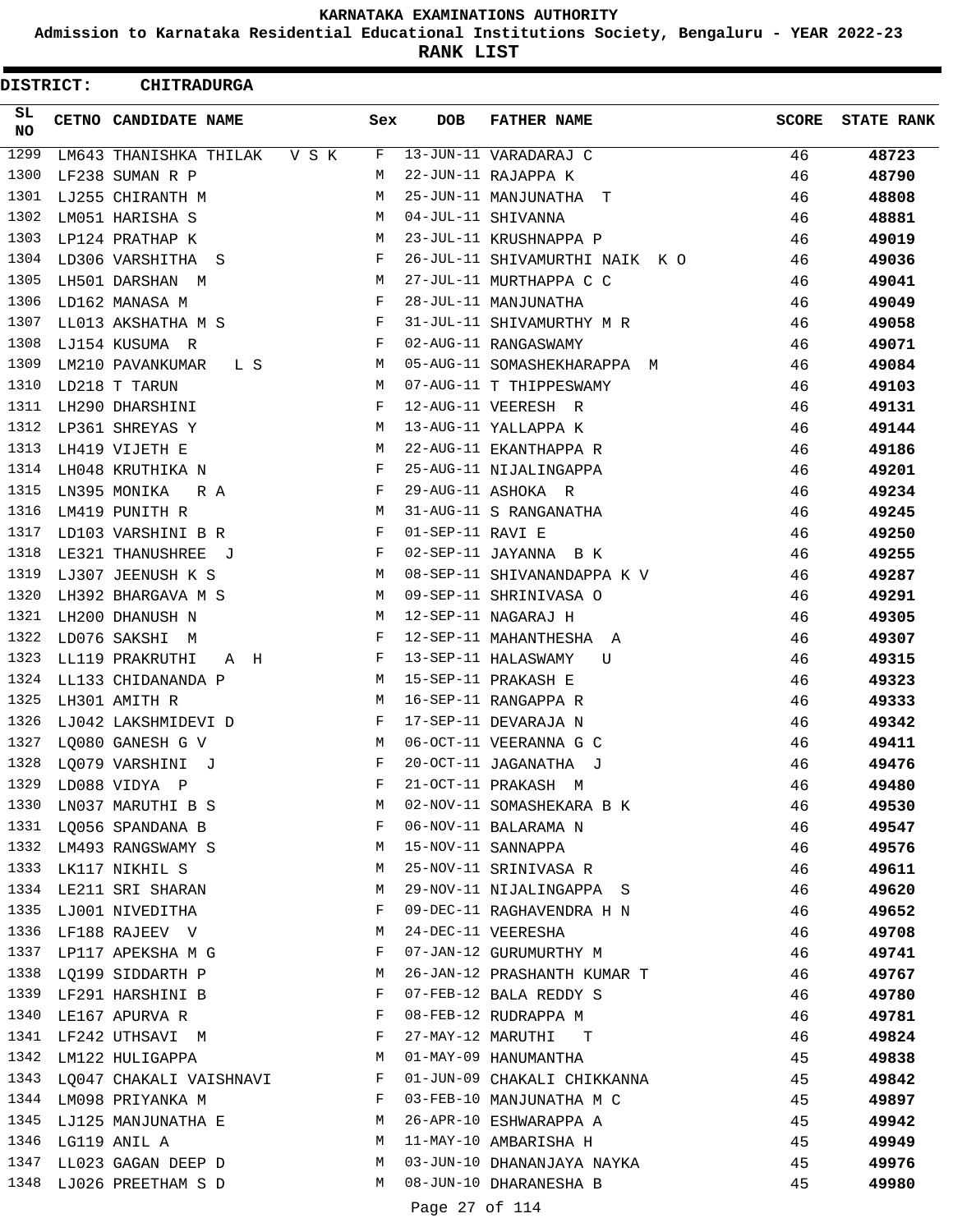**Admission to Karnataka Residential Educational Institutions Society, Bengaluru - YEAR 2022-23**

**RANK LIST**

|              | <b>DISTRICT:</b> | <b>CHITRADURGA</b>           |        |                   |                                |              |                   |
|--------------|------------------|------------------------------|--------|-------------------|--------------------------------|--------------|-------------------|
| SL<br>NO     |                  | CETNO CANDIDATE NAME         | Sex    | <b>DOB</b>        | <b>FATHER NAME</b>             | <b>SCORE</b> | <b>STATE RANK</b> |
| 1349         |                  | LM632 MANOJ N                | M      |                   | 17-JUN-10 NILESHKUMAR H        | 45           | 49990             |
| 1350         |                  | LE005 NAGAMANI K             | F      |                   | 15-JUL-10 KRUSHNAMURTHY        | 45           | 50019             |
| 1351         |                  | LH458 YASHVANTH GOWDA K R    | М      |                   | 24-JUL-10 RAJANNA K H          | 45           | 50030             |
| 1352         |                  | LP409 AJAY KUMAR N SHANUBOGA | М      |                   | 04-AUG-10 NAGARAJA G           | 45           | 50045             |
| 1353         |                  | LM220 VARUN S                | M      |                   | 05-AUG-10 SANJEEVAMURTHY V     | 45           | 50048             |
| 1354         |                  | LG190 DIVYASHREE M L         | F      |                   | 26-AUG-10 MALLIKARJUNA S       | 45           | 50088             |
| 1355         |                  | LC187 MANASA P M             | F      |                   | 13-OCT-10 MALLIKARJUNA C       | 45           | 50225             |
| 1356         |                  | LN049 CHETHAN D N            | M      |                   | 18-OCT-10 NINGAPPA             | 45           | 50241             |
| 1357         |                  | LJ137 SUJATHA E              | F      |                   | 15-NOV-10 ERANNA C             | 45           | 50358             |
| 1358         |                  | LJ238 VIJAYALAKSHMI S        | F      |                   | 15-NOV-10 SHIVAMURTHY G        | 45           | 50359             |
| 1359         |                  | LN018 BABY K B               | F      |                   | 16-NOV-10 BASAVARAJ T          | 45           | 50360             |
| 1360         |                  | LJ366 ROJA SR                | F      |                   | 02-DEC-10 RANGANATHA K         | 45           | 50419             |
| 1361         |                  | LP357 P VAMSHI               | M      |                   | 24-DEC-10 PRAKASHA             | 45           | 50505             |
| 1362         |                  | LM482 DAYANANDA T            | М      |                   | 01-JAN-11 THIPPESWAMY N        | 45           | 50543             |
| 1363         |                  | LG420 VIDYA SRI B K          | F      | 01-JAN-11 KUMARA  | B                              | 45           | 50570             |
| 1364         |                  | LF091 PRIYANKA V             | F      |                   | 25-JAN-11 VEMKATESHA G         | 45           | 50679             |
| 1365         |                  | LG084 YASHWANTH B            | М      |                   | 30-JAN-11 BHEEMAPPA T          | 45           | 50707             |
| 1366         |                  | LM236 SHALINI J              | F      |                   | 02-FEB-11 JAGADISH NAIK T R    | 45           | 50721             |
| 1367         |                  | LH420 GAGAN SJ               | М      |                   | 03-FEB-11 JUNJAPPA L           | 45           | 50722             |
| 1368         |                  | LC219 SHREE LEKHA V          | F      |                   | 05-FEB-11 VEERESH K            | 45           | 50733             |
| 1369         |                  | LM143 SANDEEP T              | М      |                   | 16-FEB-11 THIMMAIAH K          | 45           | 50782             |
| 1370         |                  | LE342 SHREYAS C              | F      |                   | 18-FEB-11 CHITHRALINGAIAH      | 45           | 50794             |
| 1371         |                  | LF008 NITHIN R               | М      |                   | 27-FEB-11 RAJESH S             | 45           | 50850             |
| 1372         |                  | LD414 LAVANYA D B            | F      |                   | 10-MAR-11 DODDA BORAIAH        | 45           | 50919             |
| 1373         |                  | LG473 DEEPAK C M             | M      | 11-MAR-11 MANOHAR |                                | 45           | 50922             |
| 1374         |                  | LP298 O P GUNDA              | М      | 11-MAR-11 OBANNA  |                                | 45           | 50926             |
| 1375         |                  | LL003 RANGASWAMY HS          | М      |                   | 17-MAR-11 SHIVAKUMAR M         | 45           | 50957             |
| 1376         |                  | LH103 CHAITHRA               | F      |                   | 20-MAR-11 SRINIVASA            | 45           | 50969             |
| 1377         |                  | LE119 RAJESHWARI<br>$\Box$   | F      |                   | 22-MAR-11 DARAMADAIAH          | 45           | 50983             |
| 1378         |                  | LM479 GIREESH K R            | М      | 24-MAR-11 RAMESHA |                                | 45           | 50996             |
| 1379         |                  | LN227 CHANDANA               | F      |                   | 06-APR-11 KARIYAPPA            | 45           | 51092             |
| 1380         |                  | LM429 SRUSHTI P              | F      |                   | 12-APR-11 PARAMESHWARAPPA      | 45           | 51132             |
| 1381         |                  | LJ315 MANYA M                | F      |                   | 14-APR-11 MANJUNATHA C B       | 45           | 51144             |
| 1382         | LK046 RAGHU      | -S                           | M      |                   | 18-APR-11 SURESH K             | 45           | 51167             |
| 1383         |                  | LE169 RAKESH C M             | M      |                   | 20-APR-11 MANJUNATHA SWAMY C R | 45           | 51182             |
| 1384         |                  | LM076 TARUN B H              | M      |                   | 20-APR-11 HANUMANTHAPPA        | 45           | 51186             |
| 1385         |                  | LC235 NAGARAJA T             | M      |                   | 21-APR-11 THIPPESWAMY          | 45           | 51190             |
| 1386         |                  | LM119 YAMUNA H M             | F      |                   | 21-APR-11 MANJAPPA             | 45           | 51195             |
| 1387         |                  | LG150 BHOOMIKA J T           | F      |                   |                                | 45           |                   |
| 1388         |                  | LF332 SHASHIKALA B E         | F      | 30-APR-11 EARANNA | 23-APR-11 THIPPESWAMY J        | 45           | 51205<br>51253    |
| 1389         |                  |                              | M      |                   | 05-MAY-11 SHIVAMURTHAPPA M T   | 45           |                   |
| 1390         |                  | LM644 VINAYA M S             | F      |                   |                                |              | 51305             |
|              |                  | LK193 POOJA M                |        |                   | 14-MAY-11 MANJAPPA B           | 45           | 51353             |
| 1391<br>1392 |                  | LF231 DEEKSHA M              | F<br>M | 18-MAY-11 PAPANNA | 16-MAY-11 MANJUNATHA           | 45           | 51365             |
| 1393         |                  | LD404 NIKHIL P               | F      |                   |                                | 45           | 51383             |
| 1394         |                  | LH027 NAYANA S A             |        |                   | 21-MAY-11 SIDDESH N            | 45           | 51401             |
| 1395         |                  | LM698 KAMSAGARASWAMY M       | M<br>F |                   | 25-MAY-11 MANJUNATHA M         | 45           | 51424             |
| 1396         |                  | LG315 NAVYA NR               | F      | 07-JUN-11 KUMARA  | 02-JUN-11 RAVICHANDRA J        | 45           | 51487             |
| 1397         | LJ371 MEGHA      |                              | F      |                   | 08-JUN-11 RAGHUNATH H M        | 45<br>45     | 51519             |
| 1398         |                  | LH558 MANYA R                | F      |                   | 09-JUN-11 MAHANTESHA S         | 45           | 51536             |
|              |                  | LJ286 PRERANA M              |        |                   |                                |              | 51547             |
|              |                  |                              |        | Page 28 of 114    |                                |              |                   |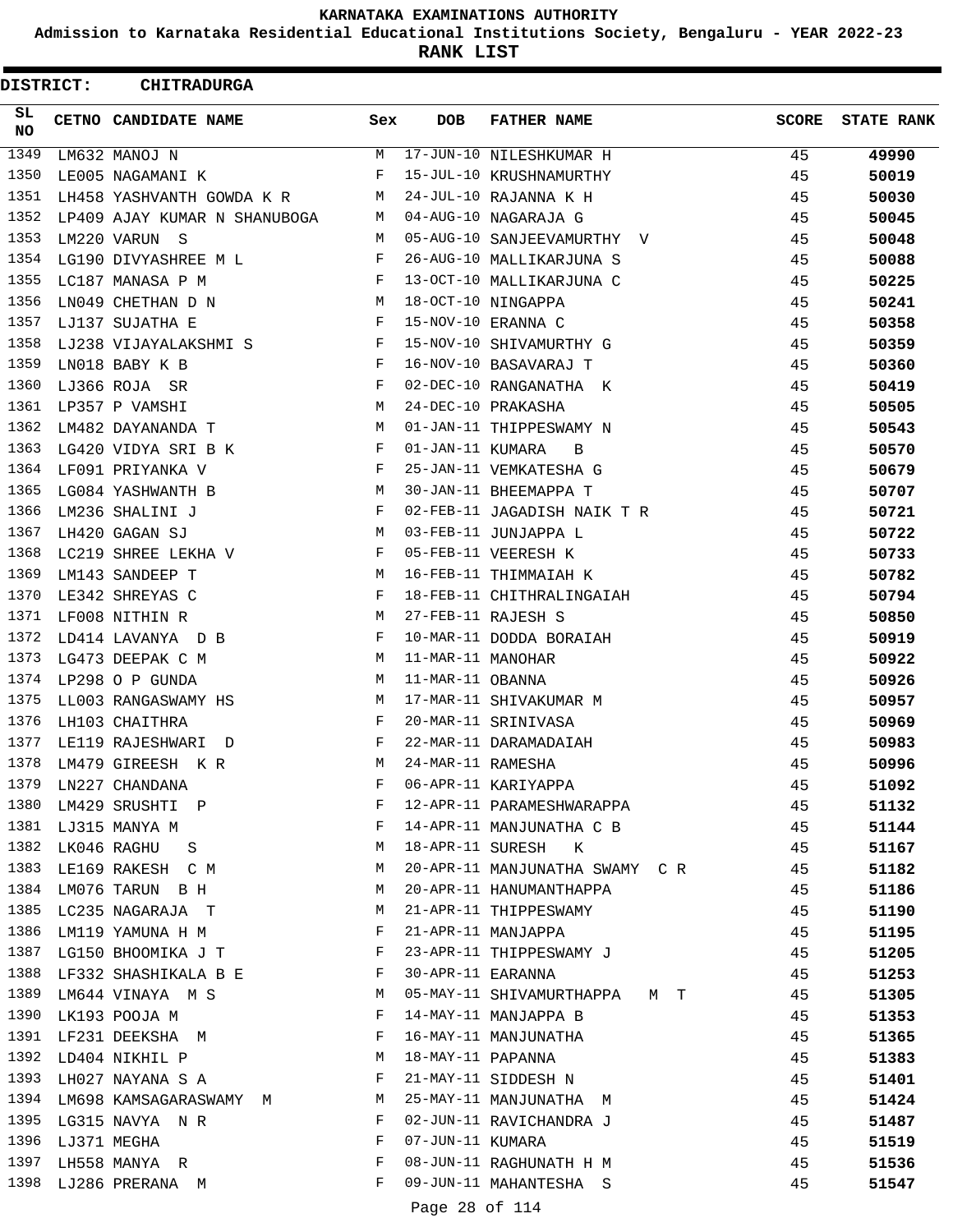**Admission to Karnataka Residential Educational Institutions Society, Bengaluru - YEAR 2022-23**

**RANK LIST**

ı

| DISTRICT: | <b>CHITRADURGA</b>             |                               |                   |                            |              |                   |
|-----------|--------------------------------|-------------------------------|-------------------|----------------------------|--------------|-------------------|
| SL.<br>NO | CETNO CANDIDATE NAME           | Sex                           | <b>DOB</b>        | <b>FATHER NAME</b>         | <b>SCORE</b> | <b>STATE RANK</b> |
| 1399      | LN278 G PRASANTH               | М                             |                   | 11-JUN-11 GAVIRANGAPPA     | 45           | 51559             |
| 1400      | LK221 POOJA<br>S               | F                             | $11 - JUN - 11 S$ | SURESH                     | 45           | 51561             |
| 1401      | LK259 MADHUMITH N T            | F                             |                   | 12-JUN-11 THIMMAPPA N C    | 45           | 51570             |
| 1402      | LJ022 TRUPTHI T                | F                             |                   | 13-JUN-11 LATE THIPPESWAMY | 45           | 51584             |
| 1403      | LM224 YASHODA B V              | F                             |                   | 15-JUN-11 VIJAY KUMAR      | 45           | 51604             |
| 1404      | LF061 VIDYASHREE N             | F                             |                   | 20-JUN-11 NINGAPPA         | 45           | 51644             |
| 1405      | LM369 NAGARAJA E               | M                             | 28-JUN-11 EARAPPA |                            | 45           | 51698             |
| 1406      | LP261 INDUSHREE M              | F                             |                   | 02-JUL-11 MANJUNATH        | 45           | 51733             |
| 1407      | LH118 TEJASWINI C              | F                             |                   | 03-JUL-11 SOMASHEKARAPPA H | 45           | 51748             |
| 1408      | LP379 SHRUTHI G P              | F                             |                   | 04-JUL-11 PARAMESHA G P    | 45           | 51753             |
| 1409      | LP412 ANUSHA O                 | F                             | 05-JUL-11 OBANNA  |                            | 45           | 51755             |
| 1410      | LD003 PUNITH H                 | М                             |                   | 08-JUL-11 HONNURUSWAMY     | 45           | 51771             |
| 1411      | LH024 APSARA HD                | F                             |                   | 23-JUL-11 DEVEGOWDA HR     | 45           | 51881             |
| 1412      | LM476 RAKHESH K V              | M                             |                   | 25-JUL-11 VIRUPAKSHA       | 45           | 51899             |
| 1413      | LC095 MARUTHI M                | M                             |                   | 26-JUL-11 MAHALINGAPPA     | 45           | 51905             |
| 1414      | LG451 JEEVITHA M S             | F                             |                   | 01-AUG-11 SUCHENDRA M R    | 45           | 51939             |
| 1415      | LQ082 CHAITRA T                | F                             |                   | 18-AUG-11 THIPPESWAMY      | 45           | 52054             |
| 1416      | LK218 NINGARAJA M              | М                             |                   | 20-AUG-11 MANJAPPA         | 45           | 52073             |
| 1417      | LM504 MANOJ L                  | М                             |                   | 28-AUG-11 LINGARAJ B       | 45           | 52103             |
| 1418      | LM513 MOHAN KUMAR              | M                             |                   | 29-AUG-11 VEERABHDRAPPA K  | 45           | 52110             |
| 1419      | LD384 SUPRIYA N                | F                             |                   | 10-SEP-11 NAGARAJA B       | 45           | 52179             |
| 1420      | LG301 MEGHANA K                | F                             |                   | 25-SEP-11 KUMARASWAMY N    | 45           | 52241             |
| 1421      | LM428 PREETHAM S               | М                             |                   | 26-SEP-11 SATHISH NAIK     | 45           | 52247             |
| 1422      | LG484 SHREYA O                 | F                             |                   | 07-OCT-11 OBALESH N        | 45           | 52299             |
| 1423      | LM012 KHUSHI H T               | F                             |                   | 16-OCT-11 THYAGARAJ H S    | 45           | 52345             |
| 1424      | LG534 VIJAYANDRA S P           | М                             |                   | 17-OCT-11 PRABHU S B       | 45           | 52351             |
| 1425      | LE217 SPURTHI K                | F                             |                   | 28-OCT-11 KALLESHA M       | 45           | 52406             |
| 1426      | LP169 SOMASHEKHARA O           | M                             |                   | 03-NOV-11 OBANNA K P       | 45           | 52435             |
| 1427      | LN129 VARUN M R                | M                             |                   | 13-NOV-11 RANGASWAMY M R   | 45           | 52488             |
| 1428      | LH445 SHAMITHA B T             | F                             |                   | 23-NOV-11 THIMMARAYA       | 45           | 52540             |
| 1429      | LH397 YASHWANTH R S            | М                             | 27-NOV-11 RAJU    |                            | 45           | 52563             |
| 1430      | LM488 MARUTHI S                | M                             |                   | 28-NOV-11 SIDDESH K H      | 45           | 52568             |
|           | 1431 LP347 DEEKSHA K           | $\mathbf{F}$                  |                   | 02-DEC-11 KRISHNAPPA       | 45           | 52583             |
|           | 1432 LD054 KAILAS N            | M                             |                   | 07-DEC-11 NAGARAJA         | 45           | 52596             |
| 1433      | LJ305 SHRUSHTI C               | $\mathbf{F}$                  |                   | 15-DEC-11 CHIRANJEEVI H    | 45           | 52627             |
| 1434      | LM663 SANJU S                  | <b>M</b>                      |                   | 28-DEC-11 SHIVAMURTHY K    | 45           | 52669             |
| 1435      | LJ214 VIDYASHREE V F           |                               |                   | 30-DEC-11 VEERABHADRAPPA T | 45           | 52677             |
|           | 1436 LM164 SHIVAMMA R          | $\mathbf{F}$ and $\mathbf{F}$ |                   | 18-JAN-12 RAJAPPA          | 45           | 52718             |
|           | 1437 LE014 PREETHAM REDDY JP M |                               |                   | 09-MAR-12 PRAKASH KH       | 45           | 52755             |
|           | 1438 LJ350 EKANTH M R          | M                             |                   | 27-MAR-12 RANGASWAMY R     | 45           | 52764             |
|           | 1439 LQ164 NANDITHA R          | F                             |                   | 02-JAN-10 RAMANJI P        | 44           | 52840             |
|           | 1440 LD137 MANDARA A           | $\mathbf{F}$                  |                   | 12-MAY-10 ASHOKA R         | 44           | 52917             |
|           | 1441 LK026 LOKESH T            | M                             |                   | 10-JUN-10 THAMMAYYA        | 44           | 52944             |
| 1442      | LM386 KRISHNA V                | M                             |                   | 02-JUL-10 VIJAYAKUMAR H S  | 44           | 52965             |
| 1443      | LG231 BHARGAVI V S             | F                             |                   | 16-SEP-10 SATHISH          | 44           | 53101             |
| 1444      | LE115 SHANKAR BABU M           | M                             |                   | 23-SEP-10 MAHANTHANNA R    | 44           | 53118             |
| 1445      | LN157 USHA MANI                | F                             |                   | 06-OCT-10 KUMARASWAMY K G  | 44           | 53156             |
|           | 1446 LG255 SRUSTI              | F                             |                   | 26-OCT-10 HANUMANTHAPPA    | 44           | 53222             |
| 1447      |                                |                               |                   | 10-NOV-10 BASAVARAJAPPA    | 44           | 53262             |
| 1448      | LM308 VARSHITHA R              | $_{\rm F}$                    |                   | 30-NOV-10 RANGASWAMY       | 44           | 53340             |
|           |                                |                               | Page 29 of 114    |                            |              |                   |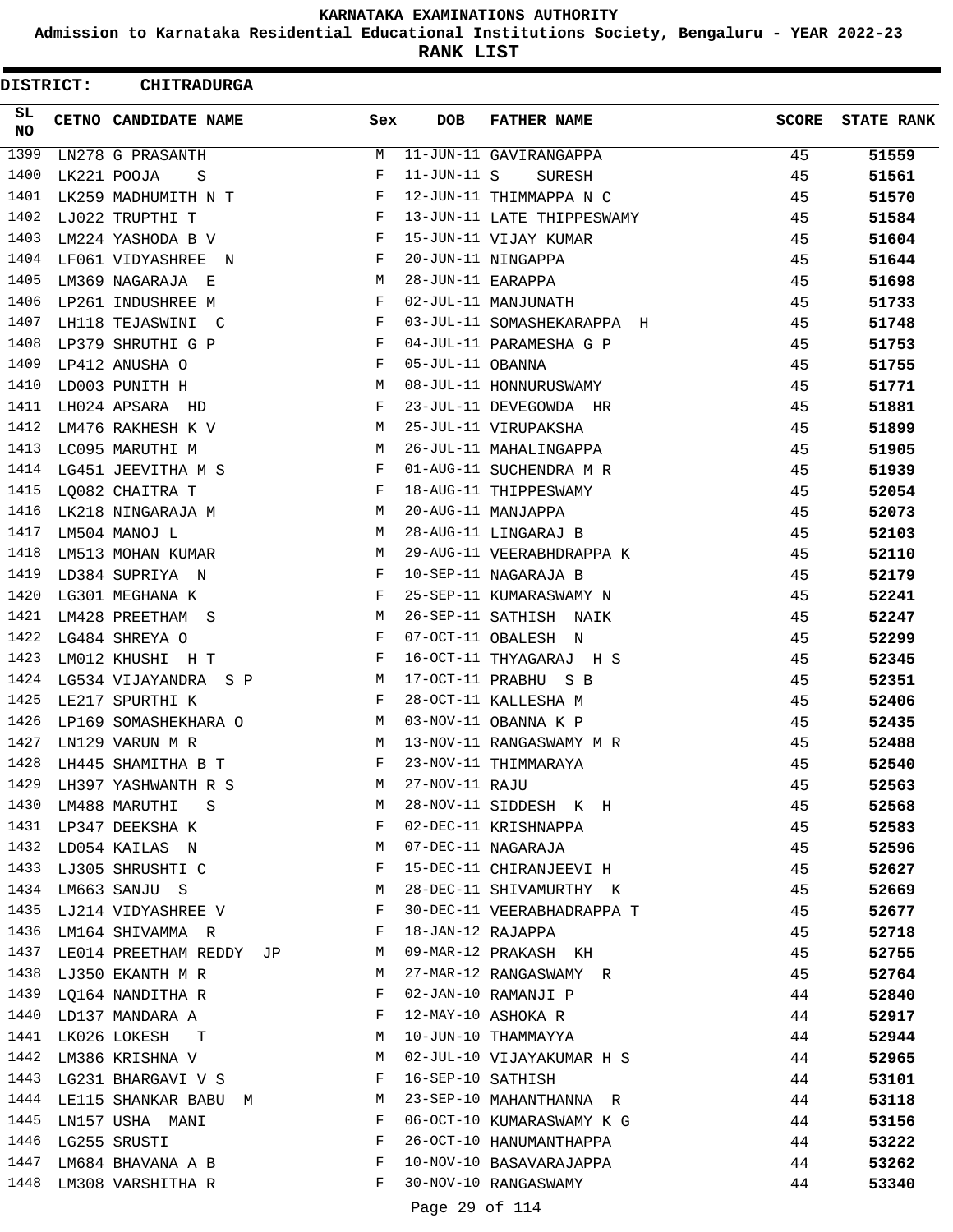**Admission to Karnataka Residential Educational Institutions Society, Bengaluru - YEAR 2022-23**

**RANK LIST**

| DISTRICT: | <b>CHITRADURGA</b>        |     |                   |                               |              |                   |
|-----------|---------------------------|-----|-------------------|-------------------------------|--------------|-------------------|
| SL<br>NO. | CETNO CANDIDATE NAME      | Sex | <b>DOB</b>        | <b>FATHER NAME</b>            | <b>SCORE</b> | <b>STATE RANK</b> |
| 1449      | LM653 DIVYASHREE T        | F   |                   | 14-DEC-10 THIMMARAJU T        | 44           | 53400             |
| 1450      | LF195 SAHITHYA K          | F   |                   | 30-DEC-10 KRISHNAREDDY R      | 44           | 53472             |
| 1451      | LG417 BHARATHKUMAR P      | M   |                   | 01-JAN-11 PUTTANAIK           | 44           | 53482             |
| 1452      | LE178 PARTHA K N          | M   |                   | 01-JAN-11 NAGARAJA            | 44           | 53501             |
| 1453      | LG352 YASHAVANTHA B M     | M   |                   | 02-JAN-11 MANJANNA B M        | 44           | 53520             |
| 1454      | LN184 MANOJ S             | М   |                   | 11-JAN-11 SRIDHAR MURTHY      | 44           | 53553             |
| 1455      | LN306 CHAITHRA G          | F   |                   | 12-JAN-11 GANGADHAR           | 44           | 53556             |
| 1456      | LH432 CHETHAN GOWDA N     | M   |                   | 12-JAN-11 NAGARAJ R           | 44           | 53557             |
| 1457      | LN226 SEVANTHI L          | F   |                   | 17-JAN-11 LAKSHMANA C         | 44           | 53583             |
| 1458      | LN011 SUMANTH K M         | M   |                   | 05-FEB-11 MANJAPPA H M        | 44           | 53666             |
| 1459      | LM209 PRAJWAL<br>$\Box$   | М   |                   | 11-FEB-11 BASAVARAJ R         | 44           | 53693             |
| 1460      | LM508 VARSHA MR           | F   |                   | 13-FEB-11 RAVIKUMAR           | 44           | 53703             |
| 1461      | LN179 MANOJ S H           | M   |                   | 19-FEB-11 HAREESH S L         | 44           | 53734             |
| 1462      | LD375 N PRUTHVI           | M   |                   | 22-FEB-11 NAGENDRAPPA         | 44           | 53750             |
| 1463      | LQ094 RAJANI R            | F   |                   | 23-FEB-11 RAMACHANDRA G       | 44           | 53757             |
| 1464      | LM439 DEEPAK S            | М   |                   | 28-FEB-11 SHRINIVAS           | 44           | 53785             |
| 1465      | LN250 GURUKERAN<br>Н<br>М | M   |                   | 03-MAR-11 MANJUNATHA<br>H S   | 44           | 53804             |
| 1466      | LG192 HARSHINI N          | F   |                   | 16-MAR-11 NIRANJAN L          | 44           | 53883             |
| 1467      | LC348 LAVANYA S           | F   |                   | 19-MAR-11 SHIVANNA            | 44           | 53896             |
| 1468      | LQ136 VISHNAVI B          | F   |                   | 25-MAR-11 BHAGAVAN<br>- S     | 44           | 53949             |
| 1469      | LF024 VINAY KUMAR<br>K    | M   |                   | 29-MAR-11 KRISHNANAIK         | 44           | 53990             |
| 1470      | LN081 KAVYA M             | F   |                   | 31-MAR-11 MUDALAGIRIYAPPA     | 44           | 54001             |
| 1471      | LN066 LIKHITHA<br>S       | F   |                   | 05-APR-11 SURESH G            | 44           | 54034             |
| 1472      | LN405 HARSHA<br>M R       | М   | 11-APR-11 RAVI J  |                               | 44           | 54085             |
| 1473      | LG501 HARSHITHA M         | F   |                   | 12-APR-11 MALLIKARJUNA S      | 44           | 54094             |
| 1474      | LH102 YASHAVANTHA M       | М   |                   | 12-APR-11 MURIDEGOUDA H R     | 44           | 54098             |
| 1475      | LK207 MANUSHREE<br>M      | F   |                   | 14-APR-11 MANJA NAIK          | 44           | 54110             |
| 1476      | LM610 SANDESH S           | M   |                   | 26-APR-11 SHEKHARAPPA         | 44           | 54180             |
| 1477      | LQ167 KEERTHANA K H       | F   | 08-MAY-11 BEGANNA |                               | 44           | 54277             |
| 1478      | LF288 MOHAN DORE<br>ਾਹ    | M   |                   | 11-MAY-11 JAGALURAIAH         | 44           | 54307             |
| 1479      | LH473 TEJU A              | F   |                   | 17-MAY-11 ASHOKA C            | 44           | 54351             |
| 1480      | LN118 DISHA M             | F   |                   | 20-MAY-11 R MARUTHESH         | 44           | 54370             |
|           | 1481 LN153 GAGANA S       | F   |                   | 24-MAY-11 SHIVA KUMAR D       | 44           | 54393             |
|           | 1482 LE350 PRARTHANA M    | F   |                   | 25-MAY-11 MARANNA K           | 44           | 54400             |
|           | 1483 LH249 AYISHA SIDDIQA | F   |                   | 26-MAY-11 ZABIULLA            | 44           |                   |
| 1484      | LM168 AKASH S             | М   |                   | 06-JUN-11 SHIVAMURTHY         | 44           | 54401             |
| 1485      | LP389 GADILINGA S H       | M   |                   | 10-JUN-11 SANNA HANUMANTHAPPA | 44           | 54525             |
| 1486      |                           |     |                   |                               |              | 54552             |
|           | LN213 PREM S S            | M   |                   | 11-JUN-11 SHIVARUDRAPPA B B   | 44           | 54569             |
|           | 1487 LC002 M SANJANA      | F   |                   | 12-JUN-11 MANJANNA            | 44           | 54571             |
| 1488      | LM444 TARUN D             | M   |                   | 13-JUN-11 DEVARAJAPPA         | 44           | 54584             |
| 1489      | LM162 MANOJ J             | M   |                   | 15-JUN-11 JAYANNA S           | 44           | 54594             |
|           | 1490 LM497 THARUN T       | M   |                   | 20-JUN-11 THIMMAPPA           | 44           | 54637             |
|           | 1491 LM587 LIKHITHA H T   | F   |                   | 23-JUN-11 THIMMANNA           | 44           | 54657             |
| 1492      | LD380 SHRAVANTHI          | F   |                   | 23-JUN-11 THIPPESWAMY         | 44           | 54659             |
| 1493      | LC180 SHIVU M             | М   |                   | 24-JUN-11 MAHANTESHA          | 44           | 54668             |
|           | 1494 LG433 CHINMAYI T R   | F   |                   | 25-JUN-11 THIPPESWAMY N       | 44           | 54670             |
|           | 1495 LK067 LAVANYA A J    | F   |                   | 26-JUN-11 ANILKUMAR K         | 44           | 54676             |
| 1496      | LH450 LOHITH S            | М   |                   | 27-JUN-11 SRIDHARA G R        | 44           | 54683             |
|           | 1497 LC198 PALLAVI K      | F   |                   | 07-JUL-11 KRISHNAMURTHY       | 44           | 54762             |
|           | 1498 LP574 PAVITRA D A    | F   |                   | 09-JUL-11 ASHOKA D A          | 44           | 54781             |
|           |                           |     | Page 30 of 114    |                               |              |                   |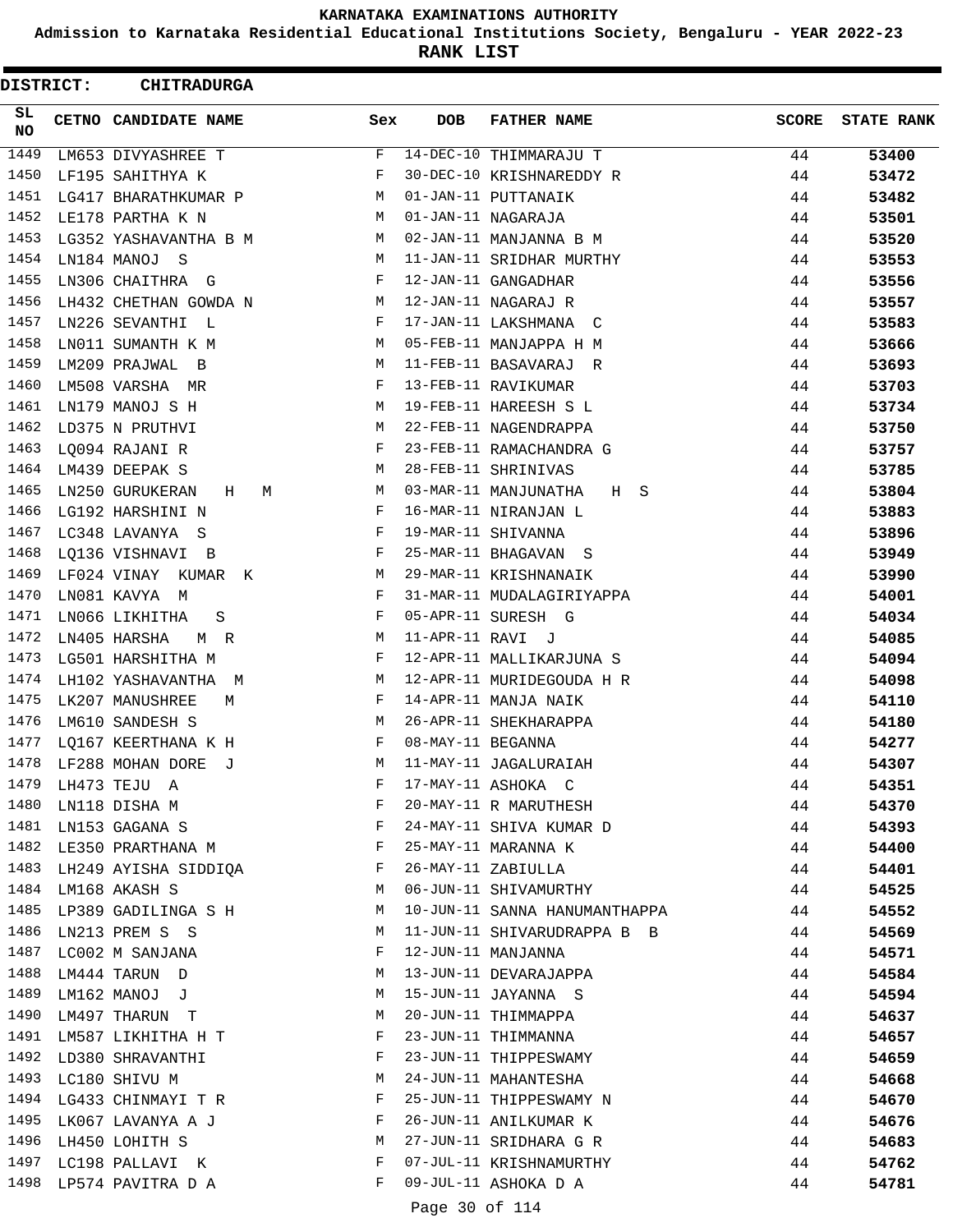**Admission to Karnataka Residential Educational Institutions Society, Bengaluru - YEAR 2022-23**

**RANK LIST**

ı

| DISTRICT:  | <b>CHITRADURGA</b>                      |              |                   |                                  |              |                   |
|------------|-----------------------------------------|--------------|-------------------|----------------------------------|--------------|-------------------|
| SL.<br>NO. | CETNO CANDIDATE NAME                    | Sex          | <b>DOB</b>        | <b>FATHER NAME</b>               | <b>SCORE</b> | <b>STATE RANK</b> |
| 1499       | LH058 RANGANATHA M                      | M            |                   | 10-JUL-11 MURALIDHARA H          | 44           | 54790             |
| 1500       | LG174 THEJA B O                         | М            |                   | 10-JUL-11 OBALESHA B R           | 44           | 54796             |
| 1501       | LG363 YASHASWINI B                      | F            |                   | 13-JUL-11 BASAVARAJU             | 44           | 54813             |
| 1502       | LD224 SHRVANTHI M NAYAKA                | F            |                   | 17-JUL-11 MADAKARI O             | 44           | 54843             |
| 1503       | LM710 GIREESH TALWAR R                  | M            | 18-JUL-11 RAJAPPA |                                  | 44           | 54847             |
| 1504       | LG596 DEEKSHA Y                         | F            |                   | 20-JUL-11 YOGESH C               | 44           | 54868             |
| 1505       | LD226 DHANUSH N                         | М            |                   | 21-JUL-11 NAGARAJA C             | 44           | 54879             |
| 1506       | LG321 ANUP J N                          | М            |                   | 28-JUL-11 NAGARAJ T T            | 44           | 54928             |
| 1507       | LH185 CHAITANYA T                       | F            |                   | 31-JUL-11 THYARAMALLANAYAKA C    | 44           | 54952             |
| 1508       | LJ018 NAVYASRI                          | F            |                   | 07-AUG-11 KANTHARAJU R           | 44           | 54997             |
| 1509       | LL045 DISHAKAVAL S                      | F            |                   | 18-AUG-11 SOMASHEKAR T           | 44           | 55075             |
| 1510       | LP018 SANIKA G                          | F            |                   | 20-AUG-11 GOVINDARAJU T          | 44           | 55096             |
| 1511       | LH232 KAVANA                            | F            | 27-AUG-11 RAMESH  |                                  | 44           | 55129             |
| 1512       | LM262 ARCHANA M                         | $-F$         | 12-SEP-11 MADHU T |                                  | 44           | 55220             |
| 1513       | LP081 SANJAY G T                        | M            |                   | 13-SEP-11 THIPPESHA T            | 44           | 55226             |
| 1514       | LK004 SHREYA<br>A                       | F            | 14-SEP-11 ANJU    | K M                              | 44           | 55230             |
| 1515       | LE147 NAVEENA R                         | М            |                   | 20-SEP-11 RAGHAVENDRA B          | 44           | 55261             |
| 1516       | LP568 PAVITHRA                          | F            |                   | 27-SEP-11 BASAVARAJA L N         | 44           | 55294             |
| 1517       | LJ291 BINDU SHRI P                      | F            |                   | 03-OCT-11 PATALINGAPPA           | 44           | 55333             |
| 1518       | LM706 BHARATHI DEVI R                   | F            |                   | 04-OCT-11 RUDRESH R              | 44           | 55338             |
| 1519       | LM016 H SAHANA                          | F            |                   | 08-OCT-11 HANUMANTHAPPA          | 44           | 55360             |
| 1520       | LJ113 VEENA R                           | $\mathbf{F}$ |                   | 09-OCT-11 RAGHAVENDRACHAAR       | 44           | 55369             |
| 1521       | LD293 SINCHANA V S                      | F            |                   | 21-OCT-11 VEERANNA K             | 44           | 55428             |
| 1522       | LM047 MEENAKSHI N                       | F            |                   | 23-OCT-11 NIJALINGAPPA           | 44           | 55437             |
| 1523       | LH225 MOULYA T                          | F            |                   | 23-OCT-11 THIPPESWAMY K          | 44           | 55439             |
| 1524       | LK175 PAVANKUMAR D P                    | M            |                   | 24-OCT-11 PRAKASH K C            | 44           | 55443             |
| 1525       | LN112 KANCHANA D                        | F            |                   | 25-OCT-11 DHANANJAYA             | 44           | 55448             |
| 1526       | LN108 RAMYA C K                         | F            |                   | 29-OCT-11 KANTHARAJU T           | 44           | 55473             |
| 1527       | LP394 SHOBHA K                          | F            |                   | 01-NOV-11 KUMARASWAMY            | 44           | 55487             |
| 1528       | LJ226 KAVYA K                           | F            |                   | 16-NOV-11 KRISHNAMURTHY K        | 44           | 55548             |
|            | 1529 LH454 CHIRANJEEVI S K              |              |                   | M 17-NOV-11 KUMAR G P            | 44           | 55551             |
|            | 1530 LH560 JEEVAN B V<br>M <sub>1</sub> |              |                   | 29-NOV-11 VISHWANATH B T         | 44           | 55607             |
|            | 1531 LL107 RANJITH K M                  |              |                   | 09-DEC-11 MANJUNATHA             | 44           | 55648             |
|            | 1532 LL130 SINCHANA S                   | $\mathbf{F}$ |                   | 20-JAN-12 SANTHOSH P             | 44           | 55756             |
|            | 1533 LC113 KRUTHIKA G S                 | $\mathbf{F}$ |                   | 05-FEB-12 SANTHOSHA GOWDA G N 44 |              | 55767             |
|            | 1534 LH031 SUBHASREE S                  |              |                   | 14-APR-12 SADHASHIVAPPA          | 44           | 55797             |
| 1535       | LK012 PRUTHVI A R M                     |              |                   | 31-MAY-12 RAGHAVENDRA R R        | 44           | 55808             |
|            | 1536 LC064 CHANNAKESHAVA G M            |              |                   | 30-MAY-10 GURUSWAMY              | 43           | 55974             |
|            | 1537 LH174 ANUSHA M                     | $\mathbf{F}$ |                   | 10-JUN-10 MARANNA R              | 43           | 55987             |
|            | 1538 LD266 ABHISHEK D M                 |              | 06-JUL-10 DINESHA |                                  | 43           | 56016             |
|            | 1539 LG591 ABHAY D<br>$M_{\odot}$       |              |                   | 09-SEP-10 DINESHBABU B L         | 43           | 56140             |
|            | 1540 LD355 HARSHAVARDHAN S M            |              |                   | 02-OCT-10 SIDDESHWAR             | 43           | 56196             |
|            | 1541 LM596 CHETHAN R                    | M            | 22-OCT-10 RAMESH  |                                  | 43           | 56250             |
|            | 1542 LP160 ANUJA E                      | F            |                   | 12-NOV-10 EERESHA                | 43           | 56333             |
| 1543       | LP112 RAGHU SAI T R                     | M            |                   | 16-NOV-10 RAMESH T               | 43           | 56345             |
|            | 1544 LK109 ESHWAR H M                   | M            |                   | 21-NOV-10 MAHESHWARAPPA M J      | 43           | 56363             |
|            | 1545 LP565 AJAY R                       | M            |                   | 22-NOV-10 RAMANJANEYA            | 43           | 56367             |
|            | 1546 LM053 PRUTHVI S                    |              |                   | 04-DEC-10 SATHISH K              | 43           | 56413             |
|            | 1547 LJ002 KAVITHA R F                  |              |                   | 08-DEC-10 RANGANATHA H           | 43           | 56431             |
|            | 1548 LP268 YASHAVANTHA V P M            |              |                   | 09-DEC-10 VENKATESHA G           | 43           | 56439             |
|            |                                         |              | Page 31 of 114    |                                  |              |                   |
|            |                                         |              |                   |                                  |              |                   |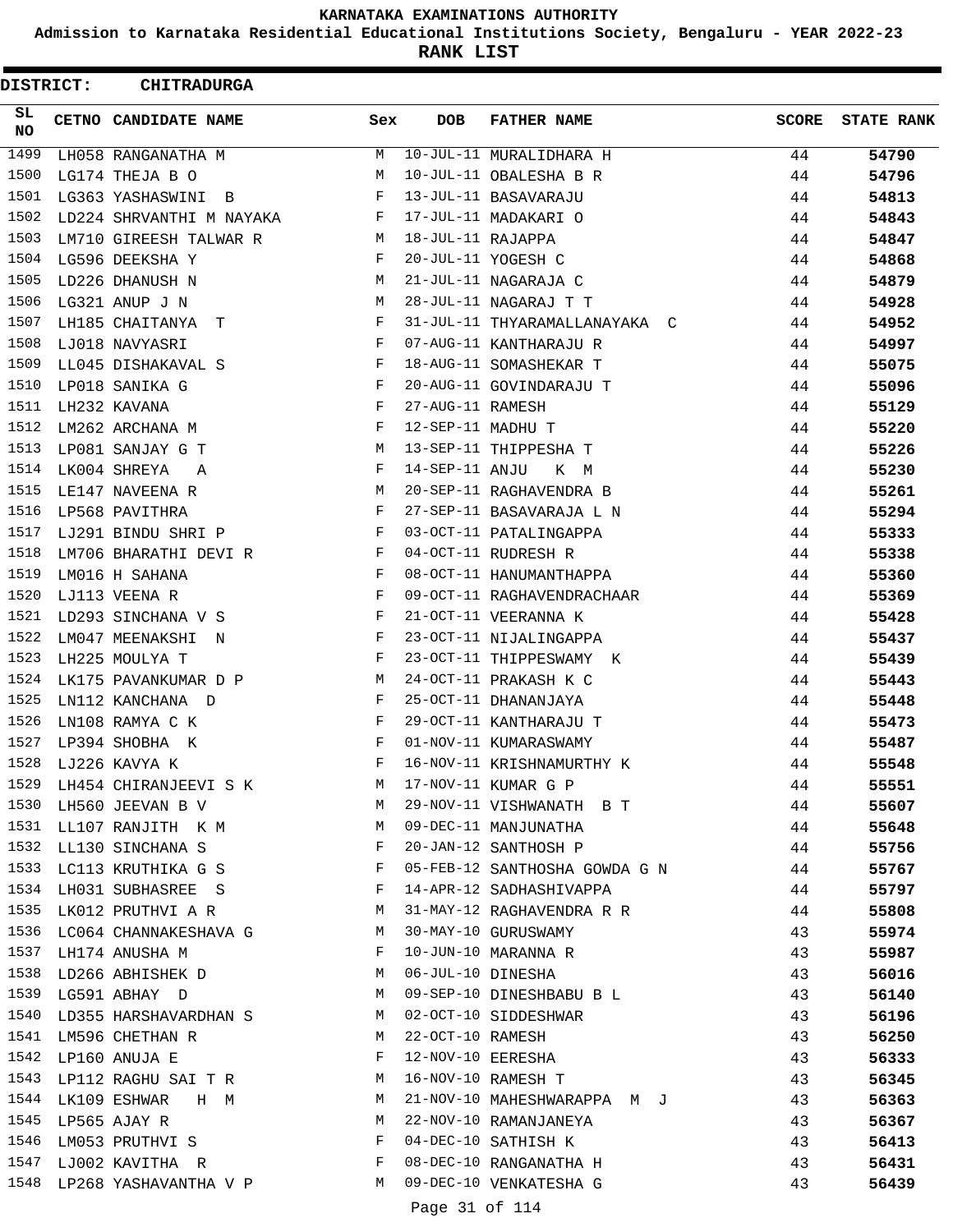**Admission to Karnataka Residential Educational Institutions Society, Bengaluru - YEAR 2022-23**

**RANK LIST**

| <b>DISTRICT:</b> | <b>CHITRADURGA</b>                                                                                                                                                                                                                                    |              |                   |                                 |              |                   |
|------------------|-------------------------------------------------------------------------------------------------------------------------------------------------------------------------------------------------------------------------------------------------------|--------------|-------------------|---------------------------------|--------------|-------------------|
| SL.<br><b>NO</b> | CETNO CANDIDATE NAME                                                                                                                                                                                                                                  | Sex          | DOB               | <b>FATHER NAME</b>              | <b>SCORE</b> | <b>STATE RANK</b> |
| 1549             | LE012 RASHMI T                                                                                                                                                                                                                                        | F            |                   | 10-DEC-10 THIPPESWAMY           | 43           | 56444             |
| 1550             | LE294 GNANESHA G                                                                                                                                                                                                                                      | М            |                   | 22-DEC-10 GIRISH D T            | 43           | 56486             |
| 1551             | LN368 MANJUNATHA B M                                                                                                                                                                                                                                  |              |                   | 26-DEC-10 BASAVARAJA            | 43           | 56500             |
| 1552             | LL062 MEGHA J A                                                                                                                                                                                                                                       | F            |                   | 20-JAN-11 ASHOKA A K            | 43           | 56637             |
| 1553             | LM378 PARAMESH M T                                                                                                                                                                                                                                    | M            |                   | 24-JAN-11 THIMMAPPA             | 43           | 56649             |
| 1554             | LP294 RACHANA P                                                                                                                                                                                                                                       | F            |                   | 27-JAN-11 PRAHALADA P           | 43           | 56657             |
| 1555             | LH198 SUJAN S<br><b>M</b>                                                                                                                                                                                                                             |              | 04-FEB-11 H SWAMY |                                 | 43           | 56695             |
| 1556             | LM721 LIKHITHA M<br>the contract of the contract of the Property of the Property of the Property of the Property of the Property of the Property of the Property of the Property of the Property of the Property of the Property of the Property o    |              |                   | 10-FEB-11 MADHUSUDHAN G         | 43           | 56729             |
| 1557             | LD040 PRATHIBHA G P                                                                                                                                                                                                                                   | F            |                   | 16-FEB-11 PARAMESHWARAPPA M     | 43           | 56763             |
| 1558             | LC171 MOKSHITH KUMAR A M M                                                                                                                                                                                                                            |              |                   | 18-FEB-11 MANJAPPA R            | 43           | 56779             |
| 1559             | LH030 RANGAVARDHAN M B<br><b>M</b>                                                                                                                                                                                                                    |              |                   | 28-FEB-11 MAHANTHESH R          | 43           | 56831             |
| 1560             | LL126 SHILPA<br>in the state of the Fig.                                                                                                                                                                                                              |              |                   | 01-MAR-11 MUDDAPPA              | 43           | 56840             |
| 1561             | LP118 GOWTHAMI D                                                                                                                                                                                                                                      | F            |                   | 02-MAR-11 DHANUNJAYA            | 43           | 56843             |
| 1562             | LL088 SINCHANA L V                                                                                                                                                                                                                                    | F            | 12-MAR-11 VIJAYA  |                                 | 43           | 56917             |
| 1563             | LN093 VARUN KUMAR H K M                                                                                                                                                                                                                               |              |                   | 13-MAR-11 KARIBASAPPA H T       | 43           | 56925             |
| 1564             | LK233 KISHAN K C<br>$\mathbb{M}$                                                                                                                                                                                                                      |              |                   | 14-MAR-11 CHANDRASHEKAR<br>S    | 43           | 56931             |
| 1565             | LH233 KOTI N                                                                                                                                                                                                                                          | M            |                   | 15-MAR-11 NIJALINGAPPA          | 43           | 56939             |
| 1566             | LG560 RAMPRASAD G                                                                                                                                                                                                                                     | M            |                   | 17-MAR-11 GIRIYAPPA GR          | 43           | 56952             |
| 1567             | LG019 YUVARAJ CHANDRAKALADHARA                                                                                                                                                                                                                        | M            |                   | 25-MAR-11 CHANDRAKALADHARA      | 43           | 57023             |
| 1568             | LM477 SNEHA<br>C                                                                                                                                                                                                                                      | F            |                   | 28-MAR-11 CHANDRSHEKARAPPA      | 43           | 57044             |
| 1569             | LM524 KEERTHI R                                                                                                                                                                                                                                       | M            |                   | 31-MAR-11 RAJAPPA N             | 43           | 57062             |
| 1570             | LH143 SUDEEP D                                                                                                                                                                                                                                        | M            |                   | 01-APR-11 DEVARAJU              | 43           | 57075             |
| 1571             | LQ122 K SUMAN<br><u>Market and the set of the set of the set of the set of the set of the set of the set of the set of the set of the set of the set of the set of the set of the set of the set of the set of the set of the set of the set of t</u> |              |                   | 05-APR-11 K MALLIKARJUNA        | 43           | 57103             |
| 1572             | LH330 SANJANA                                                                                                                                                                                                                                         | $\mathbf{F}$ |                   | 05-APR-11 VIJAYA KUMAR          | 43           | 57109             |
| 1573             | LC106 ARUNANAIK V                                                                                                                                                                                                                                     | M            |                   | 07-APR-11 VASANTHA              | 43           | 57120             |
| 1574             | LN102 AMRUTHA K                                                                                                                                                                                                                                       | F            |                   | 08-APR-11 KARIYAPPA             | 43           | 57125             |
| 1575             | LM203 KARTHIK<br><b>Solution</b> M                                                                                                                                                                                                                    |              |                   | 10-APR-11 BASAVARAJ             | 43           | 57141             |
| 1576             | $\mathbf{F}$ and the state $\mathbf{F}$<br>LM254 KEERTHANA S K                                                                                                                                                                                        |              |                   | 10-APR-11 T KALAPPA             | 43           | 57142             |
| 1577             | LE359 YASHAVANTHA P                                                                                                                                                                                                                                   | M            |                   | 10-APR-11 PRASANNA N            | 43           | 57148             |
| 1578             | LP319 HEMALATHA C                                                                                                                                                                                                                                     | $\mathbf{F}$ |                   | 12-APR-11 CHANDRAPPA M          | 43           | 57153             |
| 1579             | LG128 MOHAN A M                                                                                                                                                                                                                                       | M            |                   | 14-APR-11 MALLIKARJUN A E       | 43           | 57167             |
|                  | 1580 LC352 PRARTHANA S                                                                                                                                                                                                                                | F            |                   | 21-APR-11 SHANKARAMURTHY        | 43           | 57228             |
|                  | 1581 LE214 SIDDHARTH R                                                                                                                                                                                                                                | M            |                   | 24-APR-11 RAJANNA K             | 43           | 57249             |
|                  | 1582 LN200 SWAPNA 0                                                                                                                                                                                                                                   | F            |                   | 26-APR-11 ONKARAMURTHY          | 43           | 57262             |
| 1583             | LH080 SANDHYA H                                                                                                                                                                                                                                       | F            |                   | 29-APR-11 HANUMANTHAMURTHY N    | 43           | 57278             |
|                  | 1584 LJ244 LIKHITHA R                                                                                                                                                                                                                                 | F            |                   | 03-MAY-11 RAGHAVENDRA K T       | 43           | 57298             |
|                  | 1585 LC343 UDAY KUMAR K                                                                                                                                                                                                                               | M            |                   | 04-MAY-11 KRISHNAPPA S          | 43           | 57309             |
|                  | 1586 LE339 VINAY KUMAR R                                                                                                                                                                                                                              | M            | 04-MAY-11 RAVI    |                                 | 43           | 57311             |
|                  | 1587 LD251 AMITH H                                                                                                                                                                                                                                    | M            |                   | 05-MAY-11 HAREESH               | 43           | 57314             |
|                  | 1588 LJ327 LAXMI K N<br>$\mathbf{F}$ and $\mathbf{F}$ and $\mathbf{F}$                                                                                                                                                                                |              |                   | 06-MAY-11 NAGARAJU              | 43           | 57325             |
|                  | 1589 LH406 TARUN YADAVA P M                                                                                                                                                                                                                           |              |                   | 17-MAY-11 PRAKASH M             | 43           | 57400             |
|                  | 1590 LH347 SANJANA L                                                                                                                                                                                                                                  | F            | 25-MAY-11 LOKESH  |                                 | 43           | 57448             |
| 1591             | LN085 DILEEP KUMAR V H                                                                                                                                                                                                                                |              |                   | 27-MAY-11 HANUMANTHAPPA H       | 43           | 57458             |
|                  | 1592 LP479 N IQRA NAZEEN F                                                                                                                                                                                                                            |              |                   | 27-MAY-11 R MOHAMMED NIYAZ ULLA | 43           | 57460             |
|                  | 1593 LN091 PUNYASHREE Y                                                                                                                                                                                                                               | F            |                   | 02-JUN-11 YOGISH M N            | 43           | 57523             |
|                  | 1594 LP464 VINAY KUMAR B                                                                                                                                                                                                                              | M            |                   | 05-JUN-11 BHOOPALAIAH           | 43           | 57558             |
|                  | 1595 LF283 SHRAVANTHI O                                                                                                                                                                                                                               | F            |                   | 09-JUN-11 OBALESHA M            | 43           | 57592             |
|                  | 1596 LD070 BHARATH B                                                                                                                                                                                                                                  | M            |                   | 10-JUN-11 BASAVARAJA M          | 43           | 57598             |
|                  | 1597 LJ107 PRABHA N                                                                                                                                                                                                                                   | F            |                   | 10-JUN-11 NIRANJANAMURTHY R     | 43           | 57600             |
| 1598             | LP513 ANJANEYA K                                                                                                                                                                                                                                      | M            |                   | 11-JUN-11 KRUSHNAPPA            | 43           | 57604             |
|                  |                                                                                                                                                                                                                                                       |              | Page 32 of 114    |                                 |              |                   |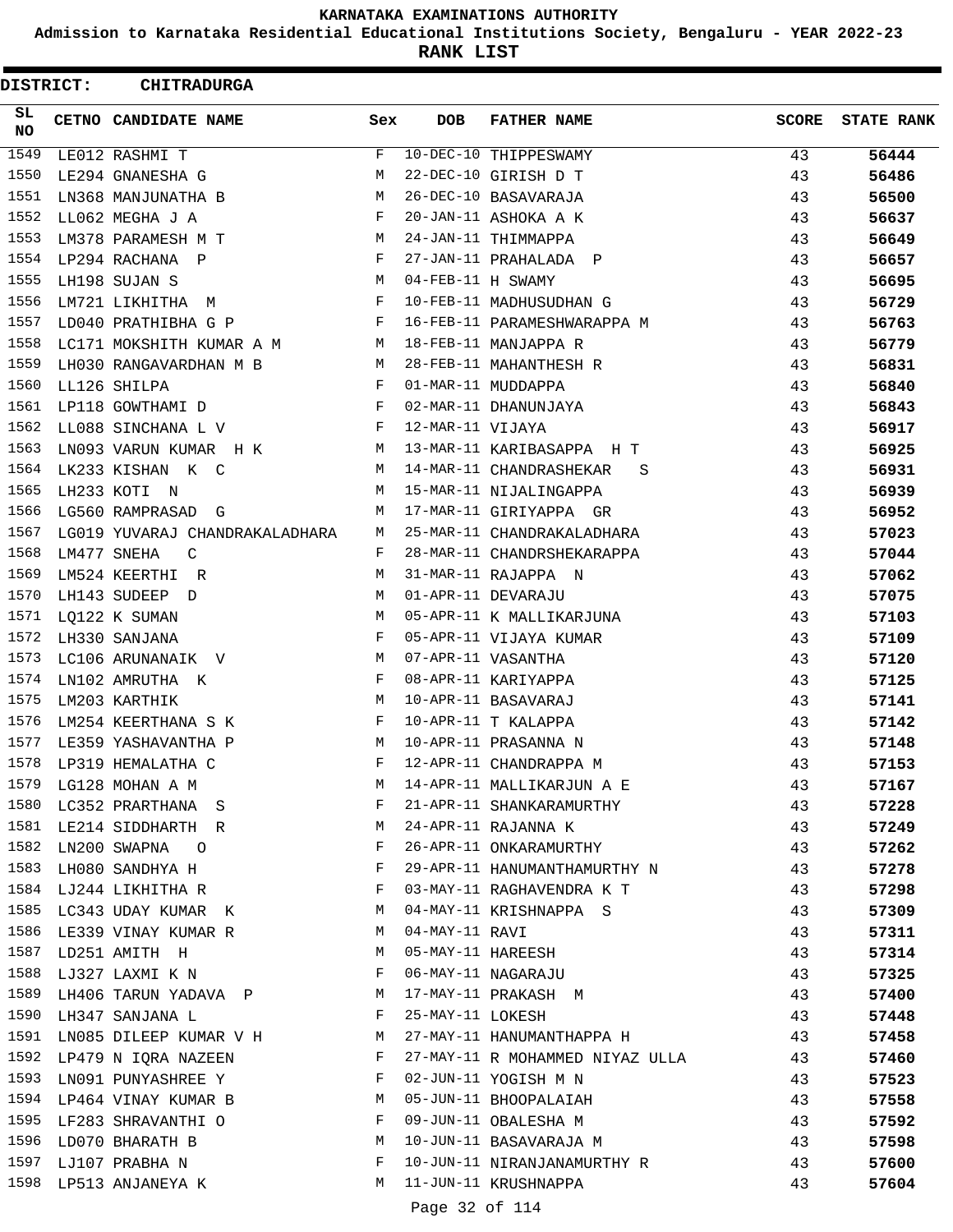**Admission to Karnataka Residential Educational Institutions Society, Bengaluru - YEAR 2022-23**

**RANK LIST**

ı

| <b>DISTRICT:</b> | <b>CHITRADURGA</b>         |              |                   |                              |              |                   |
|------------------|----------------------------|--------------|-------------------|------------------------------|--------------|-------------------|
| SL.<br><b>NO</b> | CETNO CANDIDATE NAME       | Sex          | <b>DOB</b>        | <b>FATHER NAME</b>           | <b>SCORE</b> | <b>STATE RANK</b> |
| 1599             | LG266 THANUSHREE S M       | F            |                   | 13-JUN-11 SADASHIVA          | 43           | 57626             |
| 1600             | LD256 INCHARA T            | F            |                   | 28-JUN-11 THIPPESWAMY        | 43           | 57744             |
| 1601             | LF271 MANOJ KUMAR M        | M            |                   | 28-JUN-11 MANJUNATHA K P     | 43           | 57746             |
| 1602             | LG538 ARATHI J             | F            |                   | 01-JUL-11 JYOTHEPPA          | 43           | 57763             |
| 1603             | LH572 SHASHIKALA K         | F            | 01-JUL-11 KUMARA  |                              | 43           | 57771             |
| 1604             | LP109 SWATHI G A           | F            |                   | 01-JUL-11 ANJANEYA G N       | 43           | 57772             |
| 1605             | LH414 HEMALEKHA K          | F            |                   | 03-JUL-11 KRISHANAMURTY K    | 43           | 57782             |
| 1606             | LM560 NIKHIL D             | М            |                   | 04-JUL-11 DINESH R           | 43           | 57790             |
| 1607             | LP451 SHARATH BABU N C     | M            |                   | 04-JUL-11 CHANDRASHEKARA N K | 43           | 57792             |
| 1608             | LK040 MANASA<br>R          | F            | 06-JUL-11 RUDRESH | S                            | 43           | 57804             |
| 1609             | LP163 PRAVEEN KUMAR G V    | M            |                   | 07-JUL-11 VIVEKANANDA G      | 43           | 57811             |
| 1610             | LG566 THANU M              | F            |                   | 09-JUL-11 MALLIKARJUNA S     | 43           | 57833             |
| 1611             | LN360 SANJU                | M            |                   | 12-JUL-11 BASAVARAJU         | 43           | 57864             |
| 1612             | LG618 M B THANUSHREE       | $\mathbf{F}$ |                   | 13-JUL-11 G BALARAJU         | 43           | 57869             |
| 1613             | LP097 SINDHU C             | F            |                   | 13-JUL-11 CHANDRANNA         | 43           | 57870             |
| 1614             | LE353 SHAMANTH N           | М            |                   | 17-JUL-11 P NAGARAJA         | 43           | 57911             |
| 1615             | LL141 B E NISARGA          | F            |                   | 20-JUL-11 ESHWARNAIKA        | 43           | 57926             |
| 1616             | LL217 DINAKARA N M         | М            |                   | 20-JUL-11 MANJA NAIK         | 43           | 57929             |
| 1617             | LD089 NIHARIKA P           | F            |                   | 25-JUL-11 PARASHURAMA        | 43           | 57963             |
| 1618             | LL168 HARSHAVARDHANA K C   | M            |                   | 29-JUL-11 CHETHAN K          | 43           | 57997             |
| 1619             | LC351 PRANATHI M           | $\mathbf{F}$ |                   | 30-JUL-11 MAHANTHESH H       | 43           | 58008             |
| 1620             | LD058 RACHANA K P          | F            |                   | 05-AUG-11 PRAKASH K B        | 43           | 58050             |
| 1621             | LM005 NAGALINGESH GM       | M            |                   | 10-AUG-11 MANJUNATHA GT      | 43           | 58082             |
| 1622             | LG302 RACHANA P            | F            |                   | 14-AUG-11 PRASANNA J         | 43           | 58104             |
| 1623             | LF073 NEERAJ RANJAN DEVA N | М            |                   | 19-AUG-11 NAGARAJA G         | 43           | 58138             |
| 1624             | LP129 LEKHANA D            | F            |                   | 20-AUG-11 DURUGESHA K        | 43           | 58145             |
| 1625             | LG252 LOHITH B V YAJAMAN   | M            |                   | 21-AUG-11 VENKATESHA M       | 43           | 58152             |
| 1626             | LG172 KAVANA S             | F            |                   | 25-AUG-11 SHIVAMURTHY A N    | 43           | 58182             |
| 1627             | LG326 DONKESH T            | М            |                   | 28-AUG-11 THIPPESWAMY T N    | 43           | 58204             |
| 1628             | LN181 SOWMYA K C           | F            |                   | 29-AUG-11 CHANNAMURTHY H     | 43           | 58215             |
| 1629             | LN260 AMULYA R             | F            | 30-AUG-11 RAJAPPA |                              | 43           | 58216             |
| 1630             | LM602 MANYASHREE G         | F            |                   | 30-AUG-11 GIRISH H           | 43           | 58218             |
| 1631             | LG267 M D RENUKA           | F            |                   | 02-SEP-11 DHANANJAYA M       | 43           | 58230             |
| 1632             | LP154 RUPASREE Y           | F            |                   | 02-SEP-11 YERRISWAMY         | 43           | 58235             |
| 1633             | LK151 DILEEP S             | М            |                   | 12-SEP-11 SHASHIDHAR C       | 43           | 58299             |
| 1634             | LJ359 GOWTHAM H P          | М            |                   | 16-SEP-11 PEDDARAJU H G      | 43           | 58323             |
| 1635             | LE251 HARSHA Y             | М            |                   | 23-SEP-11 YARRISWAMY K B     | 43           | 58350             |
| 1636             | LN046 KARIYAMMA            | F            |                   | 23-SEP-11 HANUMANTHAPPA      | 43           | 58353             |
| 1637             | LJ242 MYGESHA K            | M            |                   | 24-SEP-11 KENCHANNA          | 43           | 58356             |
| 1638             | LJ052 CHIKKU R             | M            |                   | 30-SEP-11 RAJU K S           | 43           | 58382             |
| 1639             | LD077 CHANDU T             | F            |                   | 12-OCT-11 THIPPESWAMY        | 43           | 58440             |
| 1640             | LF049 RAKSHA H             | F            |                   | 27-OCT-11 HALASWAMY          | 43           | 58507             |
| 1641             | LD134 VIJAY C M            | М            |                   | 27-OCT-11 CHANDRU N          | 43           | 58510             |
| 1642             | LL165 YOGITHA T            | F            |                   | 31-OCT-11 THIMMARAJU T       | 43           | 58524             |
| 1643             | LG305 PARASHURAM B E       | M            | 07-NOV-11 ERANNA  |                              | 43           | 58559             |
| 1644             | LL083 SHIVAKUMAR R         | М            |                   | 07-NOV-11 RAGHAVENDRA        | 43           | 58562             |
| 1645             | LM125 DIVYASHREE D         | F            | 08-NOV-11 DEVARAJ |                              | 43           | 58564             |
| 1646             | LK138 MEGHANA S            | F            |                   | 19-NOV-11 SURESH N G         | 43           | 58610             |
| 1647             | LL036 TARUN S              | М            |                   | 20-NOV-11 T SHARANAPPA       | 43           | 58615             |
| 1648             | LC197 BHIMARAJ R           | M            |                   | 25-NOV-11 RAMANJINEYA        | 43           | 58637             |
|                  |                            |              |                   |                              |              |                   |
|                  |                            |              | Page 33 of 114    |                              |              |                   |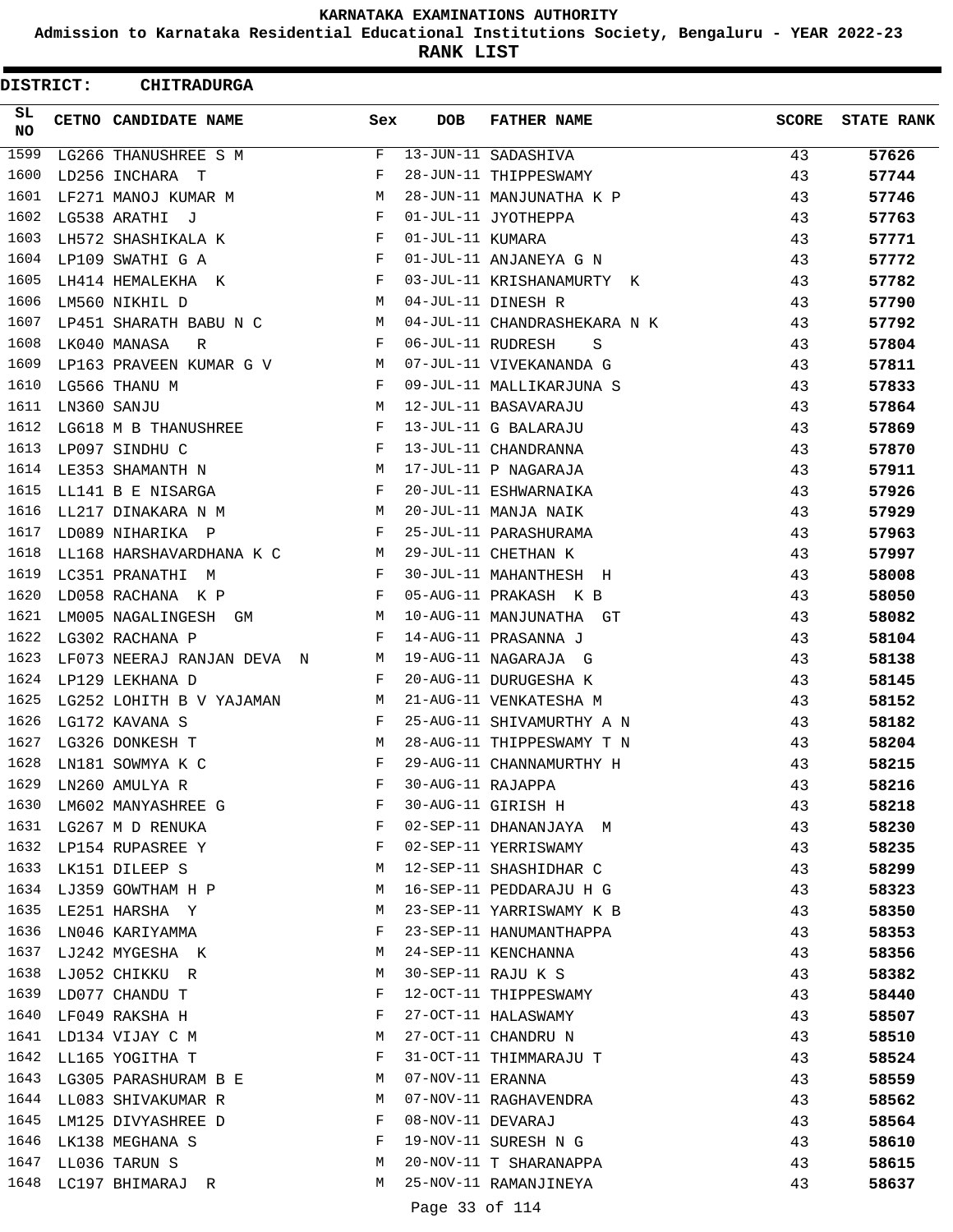**Admission to Karnataka Residential Educational Institutions Society, Bengaluru - YEAR 2022-23**

**RANK LIST**

 $\blacksquare$ 

| DISTRICT: | <b>CHITRADURGA</b>         |     |                   |                                  |              |                   |
|-----------|----------------------------|-----|-------------------|----------------------------------|--------------|-------------------|
| SL<br>NO. | CETNO CANDIDATE NAME       | Sex | <b>DOB</b>        | <b>FATHER NAME</b>               | <b>SCORE</b> | <b>STATE RANK</b> |
| 1649      | LM404 SHWETHA S H          | F   |                   | 30-NOV-11 HARISHA S              | 43           | 58660             |
| 1650      | LH247 SOLOMAN D ALEX       | М   |                   | 30-NOV-11 SAMSON D ALEX          | 43           | 58662             |
| 1651      | LN240 CHETHAN R            | М   | 06-DEC-11 RAMESH  |                                  | 43           | 58687             |
| 1652      | LJ114 VIJAYALAKSHMI N      | F   |                   | 10-DEC-11 NAGARAJA T             | 43           | 58705             |
| 1653      | LL150 HARSHITHA<br>C       | F   |                   | 14-DEC-11 CHANDA NAIK            | 43           | 58720             |
| 1654      | LQ064 NAVYA SHREE G R      | F   |                   | 22-DEC-11 RAMESHA G M            | 43           | 58743             |
| 1655      | LH155 NAVEENKUMAR D        | M   |                   | 23-DEC-11 DODDAYYA               | 43           | 58749             |
| 1656      | LD152 SHREYA J             | F   |                   | 27-DEC-11 JAGADISH               | 43           | 58763             |
| 1657      | LQ098 NITHIN M             | М   |                   | 28-DEC-11 MAHESHA S              | 43           | 58767             |
| 1658      | LK090 PAVANKUMAR<br>A L    | М   | 11-FEB-12 AJJAYYA | R                                | 43           | 58834             |
| 1659      | LE134 SHUBHA B S           | F   |                   | 22-MAR-12 SRINIVAS<br>B H        | 43           | 58854             |
| 1660      | LC230 PREM KUMAR K         | M   |                   | 29-MAY-10 KALUNAIK G             | 42           | 59036             |
| 1661      | LJ112 SRI RANGA<br>G       | М   |                   | 16-JUN-10 GUDAAIAH               | 42           | 59054             |
| 1662      | LN244 AJAY KUMAR T         | М   |                   | 07-JUL-10 THIMMAPPA R            | 42           | 59085             |
| 1663      | LH538 VIDYASHRI D          | F   |                   | 09-JUL-10 DHANANJAYA H           | 42           | 59089             |
| 1664      | LQ015 SYED UZED D          | M   |                   | 27-JUL-10 DADAPEER S             | 42           | 59117             |
| 1665      | LQ083 MADHU SUDHAN R       | М   |                   | 06-AUG-10 RAVI C G               | 42           | 59140             |
| 1666      | LG061 PRAJWAL P N          | М   |                   | 20-AUG-10 PURNA NALAGETHAIAH P B | 42           | 59163             |
| 1667      | LE280 AKASH D              | М   | 26-SEP-10 DADAIAH |                                  | 42           | 59261             |
| 1668      | LN147 SHARATH Y            | М   |                   | 17-OCT-10 YASHODHARA S           | 42           | 59334             |
| 1669      | LK136 KAVANA P             | F   |                   | 30-OCT-10 PRABHAKARA B           | 42           | 59385             |
| 1670      | LM179 LIKITH N K           | М   |                   | 19-NOV-10 N G KENCHAPPA          | 42           | 59474             |
| 1671      | LC007 AJAY K               | M   |                   | 22-NOV-10 KARIBASAPPA            | 42           | 59488             |
| 1672      | LF143 KUMAR T              | М   |                   | 24-NOV-10 THIPPERUDRAPPA         | 42           | 59495             |
| 1673      | LM409 MOHAN G D            | М   |                   | 29-NOV-10 DYAMANNA G N           | 42           | 59521             |
| 1674      | LC125 SANJAY SM            | М   |                   | 13-DEC-10 MANJANNA K             | 42           | 59573             |
| 1675      | LP284 AJAYKUMAR D          | М   |                   | 27-DEC-10 DURUGANNA              | 42           | 59624             |
| 1676      | LP486 ROOPA B R            | F   |                   | 01-JAN-11 RUDRESHA B             | 42           | 59675             |
| 1677      | LH167 SIDDESH              | M   |                   | 01-JAN-11 VASANTHAKUMAR          | 42           | 59682             |
| 1678      | LJ206 SANDHYA<br>MS        | F   |                   | 09-JAN-11 SREENIVASA             | 42           | 59725             |
|           | 1679 LH388 KALPANA ARUN    | F   |                   | 20-JAN-11 ARUNA KUMAR T          | 42           | 59781             |
| 1680      | LK036 MANASA P             | F   |                   | 22-JAN-11 PRABHAKARA             | 42           | 59792             |
|           | 1681 LH132 RAKSHITHA Y Y   | F   |                   | 26-JAN-11 YALIYAPPA A            | 42           | 59813             |
|           | 1682 LC092 HARISHA G       | М   |                   | 15-FEB-11 GOVINDA C T            | 42           | 59903             |
|           | 1683 LP331 VINAY KUMAR M S | M   |                   | 19-FEB-11 SOMASHEKARA            | 42           | 59929             |
| 1684      | LL066 NAVYA<br>M           | F   |                   | 24-FEB-11 MAHESHWARAPPA R        | 42           | 59962             |
| 1685      | LN307 THANUJA              | F   |                   | 24-FEB-11 KARIYAPPA              | 42           | 59970             |
|           | 1686 LH520 YASHASHWINI R   | F   |                   | 26-FEB-11 RANGASWAMY H           | 42           | 59981             |
|           | 1687 LG197 ABHISHEK H A    | M   |                   | 02-MAR-11 ANJINAPPA K H          | 42           | 59993             |
| 1688      | LF116 SANDHYA R            | F   |                   | 02-MAR-11 RAJANNA G              | 42           | 59995             |
|           | 1689 LP014 HARSHITHA L     | F   |                   | 04-MAR-11 LAKSHMANA L            | 42           | 60009             |
|           | 1690 LF193 SUSHMITHA M C   | F   |                   | 05-MAR-11 CHALIMESWAMY M T       | 42           | 60023             |
|           | 1691 LJ003 SRINIVASA K T   | M   |                   | 09-MAR-11 THIMMARAYA             | 42           | 60049             |
| 1692      | LC075 VARSHITHA K          | F   |                   | 13-MAR-11 KRISHNAPPA             | 42           | 60077             |
| 1693      | LQ031 B SINDU              | F   | 20-MAR-11 BASAYYA |                                  | 42           | 60120             |
| 1694      | LF002 SAAGAR T             | М   |                   | 23-MAR-11 THIMMAYYA L            | 42           | 60142             |
|           | 1695 LN029 MANOJ H N       | М   | 26-MAR-11 NAGAPPA |                                  | 42           | 60163             |
|           | 1696 LG555 BHAGYASHREE S   | F   |                   | 27-MAR-11 SHIVAKUMAR E           | 42           | 60168             |
| 1697      | LN326 MUDDURAJA H          | M   |                   | 04-APR-11 HANUMANTHAPPA N        | 42           | 60230             |
|           | 1698 LM417 N P Chetan      | М   |                   | 04-APR-11 G PARAPPA              | 42           | 60231             |
|           |                            |     |                   |                                  |              |                   |

Page 34 of 114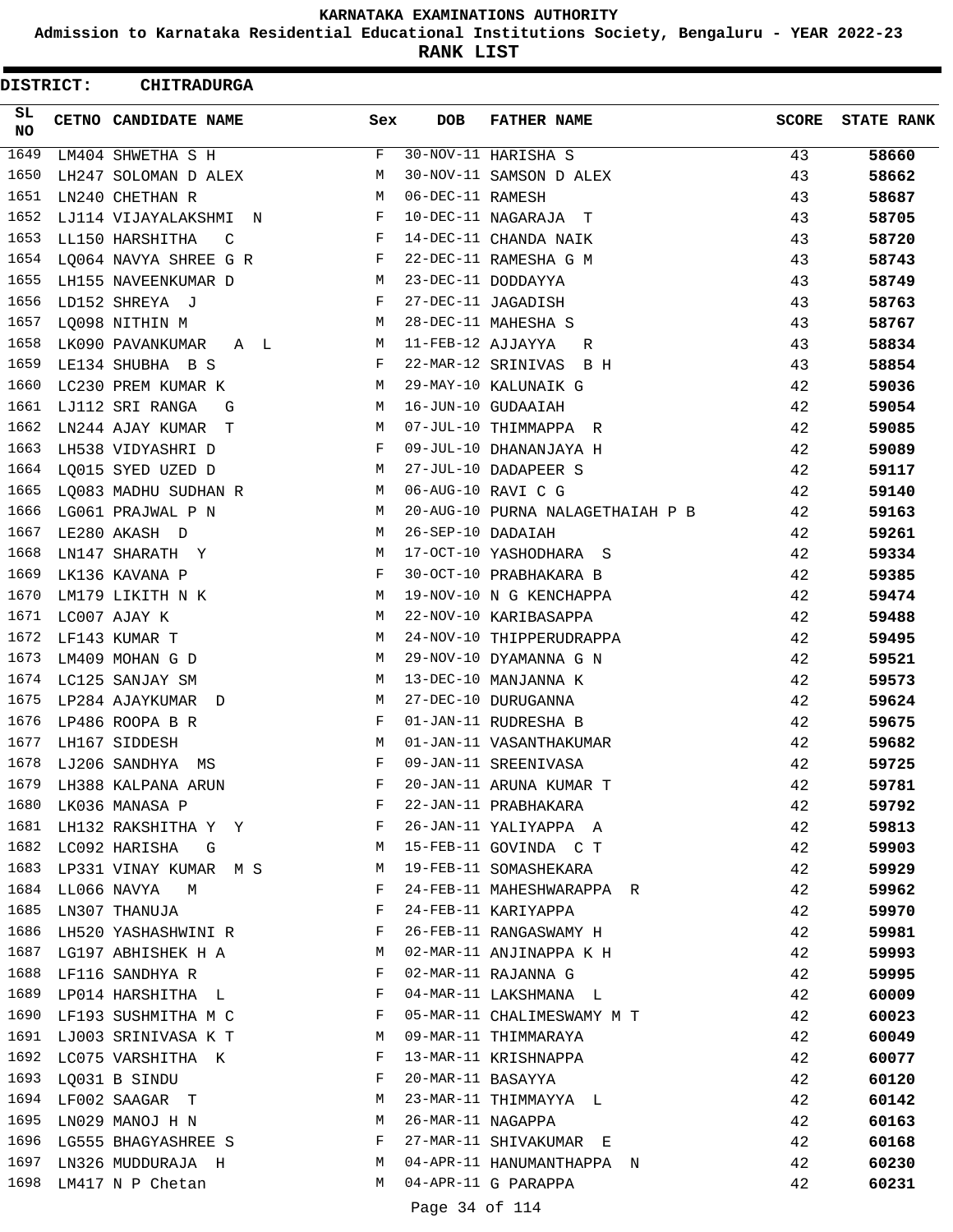**Admission to Karnataka Residential Educational Institutions Society, Bengaluru - YEAR 2022-23**

**RANK LIST**

| SL.<br><b>SCORE</b><br><b>CETNO CANDIDATE NAME</b><br>Sex<br><b>DOB</b><br><b>FATHER NAME</b><br><b>STATE RANK</b><br><b>NO</b><br>1699<br>06-APR-11 CHANDRASHEKHARA C<br>LP429 LIKHITHA C<br>F<br>42<br>60241<br>1700<br>М<br>08-APR-11 SHIVU SB<br>42<br>60256<br>LC237 VAIBHAV BS<br>1701<br>$\mathbf{F}$<br>10-APR-11 DEVARAJA NAIK R<br>42<br>LM527 KEERTHANA D<br>60270<br>1702<br>LJ121 KUSHAL L<br>M<br>10-APR-11 LINGARAJA R<br>42<br>60271<br>1703<br>$\mathbf{F}$<br>11-APR-11 RANGANATH K V<br>42<br>LM424 HAMSAVENI K R<br>60280<br>1704<br>14-APR-11 MANJAPPA N<br>42<br>LM591 MITHUNA M<br>F<br>60302<br>1705<br>LD065 DIVYA KUMARI T R<br>F<br>16-APR-11 RAJANNA D<br>42<br>60312<br>1706<br>$M_{\odot}$<br>18-APR-11 BORAIAH<br>LP025 AJAY B<br>42<br>60327<br>1707<br>F<br>21-APR-11 KAMBESH S<br>42<br>LN303 NIRMALA K<br>60354<br>1708<br><b>M</b><br>25-APR-11 GIRISH R<br>42<br>LG164 MARUTHI G<br>60375<br>LM121 DHEEKSHITA R<br>1709<br>F<br>30-APR-11 RANGANATHA K<br>42<br>60398<br>1710<br>LP164 DEEKSHA R<br>F<br>01-MAY-11 RUDRAMUNI T R<br>42<br>60411<br>1711 LP230 ARUN KUMARA M<br>M<br>04-MAY-11 MALLESHI M<br>42<br>60438<br>1712<br>06-MAY-11 RAMESHBABU NS<br>42<br>LH320 VAISHNAVI R<br>F<br>60455<br>1713<br>LH519 HARSHITH R<br>09-MAY-11 RAMESH<br>42<br>M<br>60477<br>1714<br>LM230 K HARSHAVARDHANA M<br>09-MAY-11 K KARIBASAJJAIAH<br>42<br>60479<br>1715<br>M<br>10-MAY-11 LINGAMURTHI<br>42<br>LP141 BHARATH KUMARA L<br>60488<br>1716<br>16-MAY-11 KARIYANNA G<br>42<br>LC126 AMITHA K NAYAKA<br>F<br>60536<br>1717<br>LF144 SHIVAKUMAR V<br>23-MAY-11 VIRUPAKSHAPPA<br>42<br>M<br>60588<br>1718<br>LL213 CHAITRA AG<br>$\mathbf{F}$<br>29-MAY-11 GANGADHARAPPA A S<br>42<br>60624<br>1719<br>M<br>02-JUN-11 MURTHAPPA<br>42<br>LL040 VINAYAKA<br>60672<br>M<br>1720<br>LD227 HARSHITHA K T<br>07-JUN-11 TIPPESWAMY K T<br>42<br>$\mathbf{F}$<br>60718<br>1721<br>07-JUN-11 SHEKHARAPPA<br>LE017 S BABY<br>F<br>42<br>60723<br>1722<br>09-JUN-11 NAGARAJ<br>42<br>LM155 PRAKRUTHI N<br>F<br>60747<br>1723<br>М<br>13-JUN-11 PRAKASHA M P<br>42<br>LN302 THARUN M P<br>60780<br>1724<br>F<br>19-JUN-11 VIJAY KUMAR<br>42<br>LK186 SHASHIKALA<br>60823<br>1725<br>LD206 MADHUSUDAN J<br>21-JUN-11 JAYANNA K<br>M<br>42<br>60838<br>1726<br>LD189 SIRIJA S<br>$\mathbf{F}$<br>21-JUN-11 SURASWAMY M<br>42<br>60840<br>1727<br>21-JUN-11 BASAVARAJA S O<br>LP113 UMASHANKARA S B<br>M<br>42<br>60843<br>1728<br>F<br>27-JUN-11 VENKATESH S R<br>42<br>LD312 SHRAVANTHI V<br>60891<br>1729<br>28-JUN-11 NINGAPPA<br>LM064 BINDU NC<br>F<br>42<br>60895<br>1730 LM599 INDHUDHARA A<br>28-JUN-11 ANJANAPPA H<br>M<br>42<br>60898<br>1731 LH203 NITHEESH T<br>28-JUN-11 THIPPESWAMI K N<br>M<br>42<br>60900<br>1732<br>04-JUL-11 MANJUNATH E K<br>42<br>LF152 VINUTHA M<br>$\mathbf{F}$<br>60950<br>1733<br>LH340 SHREE VAISHNAVI H T<br>07-JUL-11 THIPPESWAMY H L<br>F<br>42<br>60976<br>1734<br>09-JUL-11 SHEKHARAPPA<br>LN214 RAKESHA S<br>М<br>42<br>60989<br>1735 LL136 SIDDALINGAIAH M B<br>09-JUL-11 BASAVARAJAIAH M G<br>M<br>42<br>60996<br>1736<br>42<br>12-JUL-11 KANTHARAJU K<br>61017<br>LM584 AMRUTHA K<br>F<br>1737 LM675 VYSHALI S<br>24-JUL-11 SHIVU<br>F<br>42<br>61101<br>1738 LE351 INCHARA S<br>25-JUL-11 SHIVAREDDY K B<br>F<br>42<br>61106<br>1739 LP173 BHUVANA P<br>F<br>27-JUL-11 PARAMESWARAPPA P<br>42<br>61119<br>1740<br>29-JUL-11 RAVI B R<br>LM533 HAVEESH B R<br>М<br>42<br>61138<br>1741<br>30-JUL-11 KUMARA NAIK<br>LK212 ABHI K<br>F<br>42<br>61142<br>1742<br>01-AUG-11 PAPANNA G<br>42<br>LP302 PAPANAYAKA G<br>М<br>61159<br>1743 LP312 MOUNIKA M<br>02-AUG-11 MARANNA<br>F<br>42<br>61169<br>1744 LD415 ANUSHKA L<br>06-AUG-11 LINGANNA D<br>F<br>42<br>61185<br>06-AUG-11 NARASHIMAHAPPA<br>1745 LL025 REKHA<br>F<br>42<br>61191<br>N<br>1746 LP193 LIKHITHASHREE R F<br>20-AUG-11 CHITTIBABU R<br>42<br>61283<br>1747 LQ267 RASHMI P K<br>F<br>02-SEP-11 KRISHNAMURTHY P N<br>42<br>61370<br>1748<br>02-SEP-11 SHIVAREDDY<br>F<br>42<br>61371<br>LC100 REECHA M S<br>Page 35 of 114 | DISTRICT: | <b>CHITRADURGA</b> |  |  |  |
|----------------------------------------------------------------------------------------------------------------------------------------------------------------------------------------------------------------------------------------------------------------------------------------------------------------------------------------------------------------------------------------------------------------------------------------------------------------------------------------------------------------------------------------------------------------------------------------------------------------------------------------------------------------------------------------------------------------------------------------------------------------------------------------------------------------------------------------------------------------------------------------------------------------------------------------------------------------------------------------------------------------------------------------------------------------------------------------------------------------------------------------------------------------------------------------------------------------------------------------------------------------------------------------------------------------------------------------------------------------------------------------------------------------------------------------------------------------------------------------------------------------------------------------------------------------------------------------------------------------------------------------------------------------------------------------------------------------------------------------------------------------------------------------------------------------------------------------------------------------------------------------------------------------------------------------------------------------------------------------------------------------------------------------------------------------------------------------------------------------------------------------------------------------------------------------------------------------------------------------------------------------------------------------------------------------------------------------------------------------------------------------------------------------------------------------------------------------------------------------------------------------------------------------------------------------------------------------------------------------------------------------------------------------------------------------------------------------------------------------------------------------------------------------------------------------------------------------------------------------------------------------------------------------------------------------------------------------------------------------------------------------------------------------------------------------------------------------------------------------------------------------------------------------------------------------------------------------------------------------------------------------------------------------------------------------------------------------------------------------------------------------------------------------------------------------------------------------------------------------------------------------------------------------------------------------------------------------------------------------------------------------------------------------------------------------------------------------------------------------------------------------------------------------------------------------------------------------------------------------------------------------------------------------------------------------------------------------------------------------------------------------------------------------------------------------------|-----------|--------------------|--|--|--|
|                                                                                                                                                                                                                                                                                                                                                                                                                                                                                                                                                                                                                                                                                                                                                                                                                                                                                                                                                                                                                                                                                                                                                                                                                                                                                                                                                                                                                                                                                                                                                                                                                                                                                                                                                                                                                                                                                                                                                                                                                                                                                                                                                                                                                                                                                                                                                                                                                                                                                                                                                                                                                                                                                                                                                                                                                                                                                                                                                                                                                                                                                                                                                                                                                                                                                                                                                                                                                                                                                                                                                                                                                                                                                                                                                                                                                                                                                                                                                                                                                                                                      |           |                    |  |  |  |
|                                                                                                                                                                                                                                                                                                                                                                                                                                                                                                                                                                                                                                                                                                                                                                                                                                                                                                                                                                                                                                                                                                                                                                                                                                                                                                                                                                                                                                                                                                                                                                                                                                                                                                                                                                                                                                                                                                                                                                                                                                                                                                                                                                                                                                                                                                                                                                                                                                                                                                                                                                                                                                                                                                                                                                                                                                                                                                                                                                                                                                                                                                                                                                                                                                                                                                                                                                                                                                                                                                                                                                                                                                                                                                                                                                                                                                                                                                                                                                                                                                                                      |           |                    |  |  |  |
|                                                                                                                                                                                                                                                                                                                                                                                                                                                                                                                                                                                                                                                                                                                                                                                                                                                                                                                                                                                                                                                                                                                                                                                                                                                                                                                                                                                                                                                                                                                                                                                                                                                                                                                                                                                                                                                                                                                                                                                                                                                                                                                                                                                                                                                                                                                                                                                                                                                                                                                                                                                                                                                                                                                                                                                                                                                                                                                                                                                                                                                                                                                                                                                                                                                                                                                                                                                                                                                                                                                                                                                                                                                                                                                                                                                                                                                                                                                                                                                                                                                                      |           |                    |  |  |  |
|                                                                                                                                                                                                                                                                                                                                                                                                                                                                                                                                                                                                                                                                                                                                                                                                                                                                                                                                                                                                                                                                                                                                                                                                                                                                                                                                                                                                                                                                                                                                                                                                                                                                                                                                                                                                                                                                                                                                                                                                                                                                                                                                                                                                                                                                                                                                                                                                                                                                                                                                                                                                                                                                                                                                                                                                                                                                                                                                                                                                                                                                                                                                                                                                                                                                                                                                                                                                                                                                                                                                                                                                                                                                                                                                                                                                                                                                                                                                                                                                                                                                      |           |                    |  |  |  |
|                                                                                                                                                                                                                                                                                                                                                                                                                                                                                                                                                                                                                                                                                                                                                                                                                                                                                                                                                                                                                                                                                                                                                                                                                                                                                                                                                                                                                                                                                                                                                                                                                                                                                                                                                                                                                                                                                                                                                                                                                                                                                                                                                                                                                                                                                                                                                                                                                                                                                                                                                                                                                                                                                                                                                                                                                                                                                                                                                                                                                                                                                                                                                                                                                                                                                                                                                                                                                                                                                                                                                                                                                                                                                                                                                                                                                                                                                                                                                                                                                                                                      |           |                    |  |  |  |
|                                                                                                                                                                                                                                                                                                                                                                                                                                                                                                                                                                                                                                                                                                                                                                                                                                                                                                                                                                                                                                                                                                                                                                                                                                                                                                                                                                                                                                                                                                                                                                                                                                                                                                                                                                                                                                                                                                                                                                                                                                                                                                                                                                                                                                                                                                                                                                                                                                                                                                                                                                                                                                                                                                                                                                                                                                                                                                                                                                                                                                                                                                                                                                                                                                                                                                                                                                                                                                                                                                                                                                                                                                                                                                                                                                                                                                                                                                                                                                                                                                                                      |           |                    |  |  |  |
|                                                                                                                                                                                                                                                                                                                                                                                                                                                                                                                                                                                                                                                                                                                                                                                                                                                                                                                                                                                                                                                                                                                                                                                                                                                                                                                                                                                                                                                                                                                                                                                                                                                                                                                                                                                                                                                                                                                                                                                                                                                                                                                                                                                                                                                                                                                                                                                                                                                                                                                                                                                                                                                                                                                                                                                                                                                                                                                                                                                                                                                                                                                                                                                                                                                                                                                                                                                                                                                                                                                                                                                                                                                                                                                                                                                                                                                                                                                                                                                                                                                                      |           |                    |  |  |  |
|                                                                                                                                                                                                                                                                                                                                                                                                                                                                                                                                                                                                                                                                                                                                                                                                                                                                                                                                                                                                                                                                                                                                                                                                                                                                                                                                                                                                                                                                                                                                                                                                                                                                                                                                                                                                                                                                                                                                                                                                                                                                                                                                                                                                                                                                                                                                                                                                                                                                                                                                                                                                                                                                                                                                                                                                                                                                                                                                                                                                                                                                                                                                                                                                                                                                                                                                                                                                                                                                                                                                                                                                                                                                                                                                                                                                                                                                                                                                                                                                                                                                      |           |                    |  |  |  |
|                                                                                                                                                                                                                                                                                                                                                                                                                                                                                                                                                                                                                                                                                                                                                                                                                                                                                                                                                                                                                                                                                                                                                                                                                                                                                                                                                                                                                                                                                                                                                                                                                                                                                                                                                                                                                                                                                                                                                                                                                                                                                                                                                                                                                                                                                                                                                                                                                                                                                                                                                                                                                                                                                                                                                                                                                                                                                                                                                                                                                                                                                                                                                                                                                                                                                                                                                                                                                                                                                                                                                                                                                                                                                                                                                                                                                                                                                                                                                                                                                                                                      |           |                    |  |  |  |
|                                                                                                                                                                                                                                                                                                                                                                                                                                                                                                                                                                                                                                                                                                                                                                                                                                                                                                                                                                                                                                                                                                                                                                                                                                                                                                                                                                                                                                                                                                                                                                                                                                                                                                                                                                                                                                                                                                                                                                                                                                                                                                                                                                                                                                                                                                                                                                                                                                                                                                                                                                                                                                                                                                                                                                                                                                                                                                                                                                                                                                                                                                                                                                                                                                                                                                                                                                                                                                                                                                                                                                                                                                                                                                                                                                                                                                                                                                                                                                                                                                                                      |           |                    |  |  |  |
|                                                                                                                                                                                                                                                                                                                                                                                                                                                                                                                                                                                                                                                                                                                                                                                                                                                                                                                                                                                                                                                                                                                                                                                                                                                                                                                                                                                                                                                                                                                                                                                                                                                                                                                                                                                                                                                                                                                                                                                                                                                                                                                                                                                                                                                                                                                                                                                                                                                                                                                                                                                                                                                                                                                                                                                                                                                                                                                                                                                                                                                                                                                                                                                                                                                                                                                                                                                                                                                                                                                                                                                                                                                                                                                                                                                                                                                                                                                                                                                                                                                                      |           |                    |  |  |  |
|                                                                                                                                                                                                                                                                                                                                                                                                                                                                                                                                                                                                                                                                                                                                                                                                                                                                                                                                                                                                                                                                                                                                                                                                                                                                                                                                                                                                                                                                                                                                                                                                                                                                                                                                                                                                                                                                                                                                                                                                                                                                                                                                                                                                                                                                                                                                                                                                                                                                                                                                                                                                                                                                                                                                                                                                                                                                                                                                                                                                                                                                                                                                                                                                                                                                                                                                                                                                                                                                                                                                                                                                                                                                                                                                                                                                                                                                                                                                                                                                                                                                      |           |                    |  |  |  |
|                                                                                                                                                                                                                                                                                                                                                                                                                                                                                                                                                                                                                                                                                                                                                                                                                                                                                                                                                                                                                                                                                                                                                                                                                                                                                                                                                                                                                                                                                                                                                                                                                                                                                                                                                                                                                                                                                                                                                                                                                                                                                                                                                                                                                                                                                                                                                                                                                                                                                                                                                                                                                                                                                                                                                                                                                                                                                                                                                                                                                                                                                                                                                                                                                                                                                                                                                                                                                                                                                                                                                                                                                                                                                                                                                                                                                                                                                                                                                                                                                                                                      |           |                    |  |  |  |
|                                                                                                                                                                                                                                                                                                                                                                                                                                                                                                                                                                                                                                                                                                                                                                                                                                                                                                                                                                                                                                                                                                                                                                                                                                                                                                                                                                                                                                                                                                                                                                                                                                                                                                                                                                                                                                                                                                                                                                                                                                                                                                                                                                                                                                                                                                                                                                                                                                                                                                                                                                                                                                                                                                                                                                                                                                                                                                                                                                                                                                                                                                                                                                                                                                                                                                                                                                                                                                                                                                                                                                                                                                                                                                                                                                                                                                                                                                                                                                                                                                                                      |           |                    |  |  |  |
|                                                                                                                                                                                                                                                                                                                                                                                                                                                                                                                                                                                                                                                                                                                                                                                                                                                                                                                                                                                                                                                                                                                                                                                                                                                                                                                                                                                                                                                                                                                                                                                                                                                                                                                                                                                                                                                                                                                                                                                                                                                                                                                                                                                                                                                                                                                                                                                                                                                                                                                                                                                                                                                                                                                                                                                                                                                                                                                                                                                                                                                                                                                                                                                                                                                                                                                                                                                                                                                                                                                                                                                                                                                                                                                                                                                                                                                                                                                                                                                                                                                                      |           |                    |  |  |  |
|                                                                                                                                                                                                                                                                                                                                                                                                                                                                                                                                                                                                                                                                                                                                                                                                                                                                                                                                                                                                                                                                                                                                                                                                                                                                                                                                                                                                                                                                                                                                                                                                                                                                                                                                                                                                                                                                                                                                                                                                                                                                                                                                                                                                                                                                                                                                                                                                                                                                                                                                                                                                                                                                                                                                                                                                                                                                                                                                                                                                                                                                                                                                                                                                                                                                                                                                                                                                                                                                                                                                                                                                                                                                                                                                                                                                                                                                                                                                                                                                                                                                      |           |                    |  |  |  |
|                                                                                                                                                                                                                                                                                                                                                                                                                                                                                                                                                                                                                                                                                                                                                                                                                                                                                                                                                                                                                                                                                                                                                                                                                                                                                                                                                                                                                                                                                                                                                                                                                                                                                                                                                                                                                                                                                                                                                                                                                                                                                                                                                                                                                                                                                                                                                                                                                                                                                                                                                                                                                                                                                                                                                                                                                                                                                                                                                                                                                                                                                                                                                                                                                                                                                                                                                                                                                                                                                                                                                                                                                                                                                                                                                                                                                                                                                                                                                                                                                                                                      |           |                    |  |  |  |
|                                                                                                                                                                                                                                                                                                                                                                                                                                                                                                                                                                                                                                                                                                                                                                                                                                                                                                                                                                                                                                                                                                                                                                                                                                                                                                                                                                                                                                                                                                                                                                                                                                                                                                                                                                                                                                                                                                                                                                                                                                                                                                                                                                                                                                                                                                                                                                                                                                                                                                                                                                                                                                                                                                                                                                                                                                                                                                                                                                                                                                                                                                                                                                                                                                                                                                                                                                                                                                                                                                                                                                                                                                                                                                                                                                                                                                                                                                                                                                                                                                                                      |           |                    |  |  |  |
|                                                                                                                                                                                                                                                                                                                                                                                                                                                                                                                                                                                                                                                                                                                                                                                                                                                                                                                                                                                                                                                                                                                                                                                                                                                                                                                                                                                                                                                                                                                                                                                                                                                                                                                                                                                                                                                                                                                                                                                                                                                                                                                                                                                                                                                                                                                                                                                                                                                                                                                                                                                                                                                                                                                                                                                                                                                                                                                                                                                                                                                                                                                                                                                                                                                                                                                                                                                                                                                                                                                                                                                                                                                                                                                                                                                                                                                                                                                                                                                                                                                                      |           |                    |  |  |  |
|                                                                                                                                                                                                                                                                                                                                                                                                                                                                                                                                                                                                                                                                                                                                                                                                                                                                                                                                                                                                                                                                                                                                                                                                                                                                                                                                                                                                                                                                                                                                                                                                                                                                                                                                                                                                                                                                                                                                                                                                                                                                                                                                                                                                                                                                                                                                                                                                                                                                                                                                                                                                                                                                                                                                                                                                                                                                                                                                                                                                                                                                                                                                                                                                                                                                                                                                                                                                                                                                                                                                                                                                                                                                                                                                                                                                                                                                                                                                                                                                                                                                      |           |                    |  |  |  |
|                                                                                                                                                                                                                                                                                                                                                                                                                                                                                                                                                                                                                                                                                                                                                                                                                                                                                                                                                                                                                                                                                                                                                                                                                                                                                                                                                                                                                                                                                                                                                                                                                                                                                                                                                                                                                                                                                                                                                                                                                                                                                                                                                                                                                                                                                                                                                                                                                                                                                                                                                                                                                                                                                                                                                                                                                                                                                                                                                                                                                                                                                                                                                                                                                                                                                                                                                                                                                                                                                                                                                                                                                                                                                                                                                                                                                                                                                                                                                                                                                                                                      |           |                    |  |  |  |
|                                                                                                                                                                                                                                                                                                                                                                                                                                                                                                                                                                                                                                                                                                                                                                                                                                                                                                                                                                                                                                                                                                                                                                                                                                                                                                                                                                                                                                                                                                                                                                                                                                                                                                                                                                                                                                                                                                                                                                                                                                                                                                                                                                                                                                                                                                                                                                                                                                                                                                                                                                                                                                                                                                                                                                                                                                                                                                                                                                                                                                                                                                                                                                                                                                                                                                                                                                                                                                                                                                                                                                                                                                                                                                                                                                                                                                                                                                                                                                                                                                                                      |           |                    |  |  |  |
|                                                                                                                                                                                                                                                                                                                                                                                                                                                                                                                                                                                                                                                                                                                                                                                                                                                                                                                                                                                                                                                                                                                                                                                                                                                                                                                                                                                                                                                                                                                                                                                                                                                                                                                                                                                                                                                                                                                                                                                                                                                                                                                                                                                                                                                                                                                                                                                                                                                                                                                                                                                                                                                                                                                                                                                                                                                                                                                                                                                                                                                                                                                                                                                                                                                                                                                                                                                                                                                                                                                                                                                                                                                                                                                                                                                                                                                                                                                                                                                                                                                                      |           |                    |  |  |  |
|                                                                                                                                                                                                                                                                                                                                                                                                                                                                                                                                                                                                                                                                                                                                                                                                                                                                                                                                                                                                                                                                                                                                                                                                                                                                                                                                                                                                                                                                                                                                                                                                                                                                                                                                                                                                                                                                                                                                                                                                                                                                                                                                                                                                                                                                                                                                                                                                                                                                                                                                                                                                                                                                                                                                                                                                                                                                                                                                                                                                                                                                                                                                                                                                                                                                                                                                                                                                                                                                                                                                                                                                                                                                                                                                                                                                                                                                                                                                                                                                                                                                      |           |                    |  |  |  |
|                                                                                                                                                                                                                                                                                                                                                                                                                                                                                                                                                                                                                                                                                                                                                                                                                                                                                                                                                                                                                                                                                                                                                                                                                                                                                                                                                                                                                                                                                                                                                                                                                                                                                                                                                                                                                                                                                                                                                                                                                                                                                                                                                                                                                                                                                                                                                                                                                                                                                                                                                                                                                                                                                                                                                                                                                                                                                                                                                                                                                                                                                                                                                                                                                                                                                                                                                                                                                                                                                                                                                                                                                                                                                                                                                                                                                                                                                                                                                                                                                                                                      |           |                    |  |  |  |
|                                                                                                                                                                                                                                                                                                                                                                                                                                                                                                                                                                                                                                                                                                                                                                                                                                                                                                                                                                                                                                                                                                                                                                                                                                                                                                                                                                                                                                                                                                                                                                                                                                                                                                                                                                                                                                                                                                                                                                                                                                                                                                                                                                                                                                                                                                                                                                                                                                                                                                                                                                                                                                                                                                                                                                                                                                                                                                                                                                                                                                                                                                                                                                                                                                                                                                                                                                                                                                                                                                                                                                                                                                                                                                                                                                                                                                                                                                                                                                                                                                                                      |           |                    |  |  |  |
|                                                                                                                                                                                                                                                                                                                                                                                                                                                                                                                                                                                                                                                                                                                                                                                                                                                                                                                                                                                                                                                                                                                                                                                                                                                                                                                                                                                                                                                                                                                                                                                                                                                                                                                                                                                                                                                                                                                                                                                                                                                                                                                                                                                                                                                                                                                                                                                                                                                                                                                                                                                                                                                                                                                                                                                                                                                                                                                                                                                                                                                                                                                                                                                                                                                                                                                                                                                                                                                                                                                                                                                                                                                                                                                                                                                                                                                                                                                                                                                                                                                                      |           |                    |  |  |  |
|                                                                                                                                                                                                                                                                                                                                                                                                                                                                                                                                                                                                                                                                                                                                                                                                                                                                                                                                                                                                                                                                                                                                                                                                                                                                                                                                                                                                                                                                                                                                                                                                                                                                                                                                                                                                                                                                                                                                                                                                                                                                                                                                                                                                                                                                                                                                                                                                                                                                                                                                                                                                                                                                                                                                                                                                                                                                                                                                                                                                                                                                                                                                                                                                                                                                                                                                                                                                                                                                                                                                                                                                                                                                                                                                                                                                                                                                                                                                                                                                                                                                      |           |                    |  |  |  |
|                                                                                                                                                                                                                                                                                                                                                                                                                                                                                                                                                                                                                                                                                                                                                                                                                                                                                                                                                                                                                                                                                                                                                                                                                                                                                                                                                                                                                                                                                                                                                                                                                                                                                                                                                                                                                                                                                                                                                                                                                                                                                                                                                                                                                                                                                                                                                                                                                                                                                                                                                                                                                                                                                                                                                                                                                                                                                                                                                                                                                                                                                                                                                                                                                                                                                                                                                                                                                                                                                                                                                                                                                                                                                                                                                                                                                                                                                                                                                                                                                                                                      |           |                    |  |  |  |
|                                                                                                                                                                                                                                                                                                                                                                                                                                                                                                                                                                                                                                                                                                                                                                                                                                                                                                                                                                                                                                                                                                                                                                                                                                                                                                                                                                                                                                                                                                                                                                                                                                                                                                                                                                                                                                                                                                                                                                                                                                                                                                                                                                                                                                                                                                                                                                                                                                                                                                                                                                                                                                                                                                                                                                                                                                                                                                                                                                                                                                                                                                                                                                                                                                                                                                                                                                                                                                                                                                                                                                                                                                                                                                                                                                                                                                                                                                                                                                                                                                                                      |           |                    |  |  |  |
|                                                                                                                                                                                                                                                                                                                                                                                                                                                                                                                                                                                                                                                                                                                                                                                                                                                                                                                                                                                                                                                                                                                                                                                                                                                                                                                                                                                                                                                                                                                                                                                                                                                                                                                                                                                                                                                                                                                                                                                                                                                                                                                                                                                                                                                                                                                                                                                                                                                                                                                                                                                                                                                                                                                                                                                                                                                                                                                                                                                                                                                                                                                                                                                                                                                                                                                                                                                                                                                                                                                                                                                                                                                                                                                                                                                                                                                                                                                                                                                                                                                                      |           |                    |  |  |  |
|                                                                                                                                                                                                                                                                                                                                                                                                                                                                                                                                                                                                                                                                                                                                                                                                                                                                                                                                                                                                                                                                                                                                                                                                                                                                                                                                                                                                                                                                                                                                                                                                                                                                                                                                                                                                                                                                                                                                                                                                                                                                                                                                                                                                                                                                                                                                                                                                                                                                                                                                                                                                                                                                                                                                                                                                                                                                                                                                                                                                                                                                                                                                                                                                                                                                                                                                                                                                                                                                                                                                                                                                                                                                                                                                                                                                                                                                                                                                                                                                                                                                      |           |                    |  |  |  |
|                                                                                                                                                                                                                                                                                                                                                                                                                                                                                                                                                                                                                                                                                                                                                                                                                                                                                                                                                                                                                                                                                                                                                                                                                                                                                                                                                                                                                                                                                                                                                                                                                                                                                                                                                                                                                                                                                                                                                                                                                                                                                                                                                                                                                                                                                                                                                                                                                                                                                                                                                                                                                                                                                                                                                                                                                                                                                                                                                                                                                                                                                                                                                                                                                                                                                                                                                                                                                                                                                                                                                                                                                                                                                                                                                                                                                                                                                                                                                                                                                                                                      |           |                    |  |  |  |
|                                                                                                                                                                                                                                                                                                                                                                                                                                                                                                                                                                                                                                                                                                                                                                                                                                                                                                                                                                                                                                                                                                                                                                                                                                                                                                                                                                                                                                                                                                                                                                                                                                                                                                                                                                                                                                                                                                                                                                                                                                                                                                                                                                                                                                                                                                                                                                                                                                                                                                                                                                                                                                                                                                                                                                                                                                                                                                                                                                                                                                                                                                                                                                                                                                                                                                                                                                                                                                                                                                                                                                                                                                                                                                                                                                                                                                                                                                                                                                                                                                                                      |           |                    |  |  |  |
|                                                                                                                                                                                                                                                                                                                                                                                                                                                                                                                                                                                                                                                                                                                                                                                                                                                                                                                                                                                                                                                                                                                                                                                                                                                                                                                                                                                                                                                                                                                                                                                                                                                                                                                                                                                                                                                                                                                                                                                                                                                                                                                                                                                                                                                                                                                                                                                                                                                                                                                                                                                                                                                                                                                                                                                                                                                                                                                                                                                                                                                                                                                                                                                                                                                                                                                                                                                                                                                                                                                                                                                                                                                                                                                                                                                                                                                                                                                                                                                                                                                                      |           |                    |  |  |  |
|                                                                                                                                                                                                                                                                                                                                                                                                                                                                                                                                                                                                                                                                                                                                                                                                                                                                                                                                                                                                                                                                                                                                                                                                                                                                                                                                                                                                                                                                                                                                                                                                                                                                                                                                                                                                                                                                                                                                                                                                                                                                                                                                                                                                                                                                                                                                                                                                                                                                                                                                                                                                                                                                                                                                                                                                                                                                                                                                                                                                                                                                                                                                                                                                                                                                                                                                                                                                                                                                                                                                                                                                                                                                                                                                                                                                                                                                                                                                                                                                                                                                      |           |                    |  |  |  |
|                                                                                                                                                                                                                                                                                                                                                                                                                                                                                                                                                                                                                                                                                                                                                                                                                                                                                                                                                                                                                                                                                                                                                                                                                                                                                                                                                                                                                                                                                                                                                                                                                                                                                                                                                                                                                                                                                                                                                                                                                                                                                                                                                                                                                                                                                                                                                                                                                                                                                                                                                                                                                                                                                                                                                                                                                                                                                                                                                                                                                                                                                                                                                                                                                                                                                                                                                                                                                                                                                                                                                                                                                                                                                                                                                                                                                                                                                                                                                                                                                                                                      |           |                    |  |  |  |
|                                                                                                                                                                                                                                                                                                                                                                                                                                                                                                                                                                                                                                                                                                                                                                                                                                                                                                                                                                                                                                                                                                                                                                                                                                                                                                                                                                                                                                                                                                                                                                                                                                                                                                                                                                                                                                                                                                                                                                                                                                                                                                                                                                                                                                                                                                                                                                                                                                                                                                                                                                                                                                                                                                                                                                                                                                                                                                                                                                                                                                                                                                                                                                                                                                                                                                                                                                                                                                                                                                                                                                                                                                                                                                                                                                                                                                                                                                                                                                                                                                                                      |           |                    |  |  |  |
|                                                                                                                                                                                                                                                                                                                                                                                                                                                                                                                                                                                                                                                                                                                                                                                                                                                                                                                                                                                                                                                                                                                                                                                                                                                                                                                                                                                                                                                                                                                                                                                                                                                                                                                                                                                                                                                                                                                                                                                                                                                                                                                                                                                                                                                                                                                                                                                                                                                                                                                                                                                                                                                                                                                                                                                                                                                                                                                                                                                                                                                                                                                                                                                                                                                                                                                                                                                                                                                                                                                                                                                                                                                                                                                                                                                                                                                                                                                                                                                                                                                                      |           |                    |  |  |  |
|                                                                                                                                                                                                                                                                                                                                                                                                                                                                                                                                                                                                                                                                                                                                                                                                                                                                                                                                                                                                                                                                                                                                                                                                                                                                                                                                                                                                                                                                                                                                                                                                                                                                                                                                                                                                                                                                                                                                                                                                                                                                                                                                                                                                                                                                                                                                                                                                                                                                                                                                                                                                                                                                                                                                                                                                                                                                                                                                                                                                                                                                                                                                                                                                                                                                                                                                                                                                                                                                                                                                                                                                                                                                                                                                                                                                                                                                                                                                                                                                                                                                      |           |                    |  |  |  |
|                                                                                                                                                                                                                                                                                                                                                                                                                                                                                                                                                                                                                                                                                                                                                                                                                                                                                                                                                                                                                                                                                                                                                                                                                                                                                                                                                                                                                                                                                                                                                                                                                                                                                                                                                                                                                                                                                                                                                                                                                                                                                                                                                                                                                                                                                                                                                                                                                                                                                                                                                                                                                                                                                                                                                                                                                                                                                                                                                                                                                                                                                                                                                                                                                                                                                                                                                                                                                                                                                                                                                                                                                                                                                                                                                                                                                                                                                                                                                                                                                                                                      |           |                    |  |  |  |
|                                                                                                                                                                                                                                                                                                                                                                                                                                                                                                                                                                                                                                                                                                                                                                                                                                                                                                                                                                                                                                                                                                                                                                                                                                                                                                                                                                                                                                                                                                                                                                                                                                                                                                                                                                                                                                                                                                                                                                                                                                                                                                                                                                                                                                                                                                                                                                                                                                                                                                                                                                                                                                                                                                                                                                                                                                                                                                                                                                                                                                                                                                                                                                                                                                                                                                                                                                                                                                                                                                                                                                                                                                                                                                                                                                                                                                                                                                                                                                                                                                                                      |           |                    |  |  |  |
|                                                                                                                                                                                                                                                                                                                                                                                                                                                                                                                                                                                                                                                                                                                                                                                                                                                                                                                                                                                                                                                                                                                                                                                                                                                                                                                                                                                                                                                                                                                                                                                                                                                                                                                                                                                                                                                                                                                                                                                                                                                                                                                                                                                                                                                                                                                                                                                                                                                                                                                                                                                                                                                                                                                                                                                                                                                                                                                                                                                                                                                                                                                                                                                                                                                                                                                                                                                                                                                                                                                                                                                                                                                                                                                                                                                                                                                                                                                                                                                                                                                                      |           |                    |  |  |  |
|                                                                                                                                                                                                                                                                                                                                                                                                                                                                                                                                                                                                                                                                                                                                                                                                                                                                                                                                                                                                                                                                                                                                                                                                                                                                                                                                                                                                                                                                                                                                                                                                                                                                                                                                                                                                                                                                                                                                                                                                                                                                                                                                                                                                                                                                                                                                                                                                                                                                                                                                                                                                                                                                                                                                                                                                                                                                                                                                                                                                                                                                                                                                                                                                                                                                                                                                                                                                                                                                                                                                                                                                                                                                                                                                                                                                                                                                                                                                                                                                                                                                      |           |                    |  |  |  |
|                                                                                                                                                                                                                                                                                                                                                                                                                                                                                                                                                                                                                                                                                                                                                                                                                                                                                                                                                                                                                                                                                                                                                                                                                                                                                                                                                                                                                                                                                                                                                                                                                                                                                                                                                                                                                                                                                                                                                                                                                                                                                                                                                                                                                                                                                                                                                                                                                                                                                                                                                                                                                                                                                                                                                                                                                                                                                                                                                                                                                                                                                                                                                                                                                                                                                                                                                                                                                                                                                                                                                                                                                                                                                                                                                                                                                                                                                                                                                                                                                                                                      |           |                    |  |  |  |
|                                                                                                                                                                                                                                                                                                                                                                                                                                                                                                                                                                                                                                                                                                                                                                                                                                                                                                                                                                                                                                                                                                                                                                                                                                                                                                                                                                                                                                                                                                                                                                                                                                                                                                                                                                                                                                                                                                                                                                                                                                                                                                                                                                                                                                                                                                                                                                                                                                                                                                                                                                                                                                                                                                                                                                                                                                                                                                                                                                                                                                                                                                                                                                                                                                                                                                                                                                                                                                                                                                                                                                                                                                                                                                                                                                                                                                                                                                                                                                                                                                                                      |           |                    |  |  |  |
|                                                                                                                                                                                                                                                                                                                                                                                                                                                                                                                                                                                                                                                                                                                                                                                                                                                                                                                                                                                                                                                                                                                                                                                                                                                                                                                                                                                                                                                                                                                                                                                                                                                                                                                                                                                                                                                                                                                                                                                                                                                                                                                                                                                                                                                                                                                                                                                                                                                                                                                                                                                                                                                                                                                                                                                                                                                                                                                                                                                                                                                                                                                                                                                                                                                                                                                                                                                                                                                                                                                                                                                                                                                                                                                                                                                                                                                                                                                                                                                                                                                                      |           |                    |  |  |  |
|                                                                                                                                                                                                                                                                                                                                                                                                                                                                                                                                                                                                                                                                                                                                                                                                                                                                                                                                                                                                                                                                                                                                                                                                                                                                                                                                                                                                                                                                                                                                                                                                                                                                                                                                                                                                                                                                                                                                                                                                                                                                                                                                                                                                                                                                                                                                                                                                                                                                                                                                                                                                                                                                                                                                                                                                                                                                                                                                                                                                                                                                                                                                                                                                                                                                                                                                                                                                                                                                                                                                                                                                                                                                                                                                                                                                                                                                                                                                                                                                                                                                      |           |                    |  |  |  |
|                                                                                                                                                                                                                                                                                                                                                                                                                                                                                                                                                                                                                                                                                                                                                                                                                                                                                                                                                                                                                                                                                                                                                                                                                                                                                                                                                                                                                                                                                                                                                                                                                                                                                                                                                                                                                                                                                                                                                                                                                                                                                                                                                                                                                                                                                                                                                                                                                                                                                                                                                                                                                                                                                                                                                                                                                                                                                                                                                                                                                                                                                                                                                                                                                                                                                                                                                                                                                                                                                                                                                                                                                                                                                                                                                                                                                                                                                                                                                                                                                                                                      |           |                    |  |  |  |
|                                                                                                                                                                                                                                                                                                                                                                                                                                                                                                                                                                                                                                                                                                                                                                                                                                                                                                                                                                                                                                                                                                                                                                                                                                                                                                                                                                                                                                                                                                                                                                                                                                                                                                                                                                                                                                                                                                                                                                                                                                                                                                                                                                                                                                                                                                                                                                                                                                                                                                                                                                                                                                                                                                                                                                                                                                                                                                                                                                                                                                                                                                                                                                                                                                                                                                                                                                                                                                                                                                                                                                                                                                                                                                                                                                                                                                                                                                                                                                                                                                                                      |           |                    |  |  |  |
|                                                                                                                                                                                                                                                                                                                                                                                                                                                                                                                                                                                                                                                                                                                                                                                                                                                                                                                                                                                                                                                                                                                                                                                                                                                                                                                                                                                                                                                                                                                                                                                                                                                                                                                                                                                                                                                                                                                                                                                                                                                                                                                                                                                                                                                                                                                                                                                                                                                                                                                                                                                                                                                                                                                                                                                                                                                                                                                                                                                                                                                                                                                                                                                                                                                                                                                                                                                                                                                                                                                                                                                                                                                                                                                                                                                                                                                                                                                                                                                                                                                                      |           |                    |  |  |  |
|                                                                                                                                                                                                                                                                                                                                                                                                                                                                                                                                                                                                                                                                                                                                                                                                                                                                                                                                                                                                                                                                                                                                                                                                                                                                                                                                                                                                                                                                                                                                                                                                                                                                                                                                                                                                                                                                                                                                                                                                                                                                                                                                                                                                                                                                                                                                                                                                                                                                                                                                                                                                                                                                                                                                                                                                                                                                                                                                                                                                                                                                                                                                                                                                                                                                                                                                                                                                                                                                                                                                                                                                                                                                                                                                                                                                                                                                                                                                                                                                                                                                      |           |                    |  |  |  |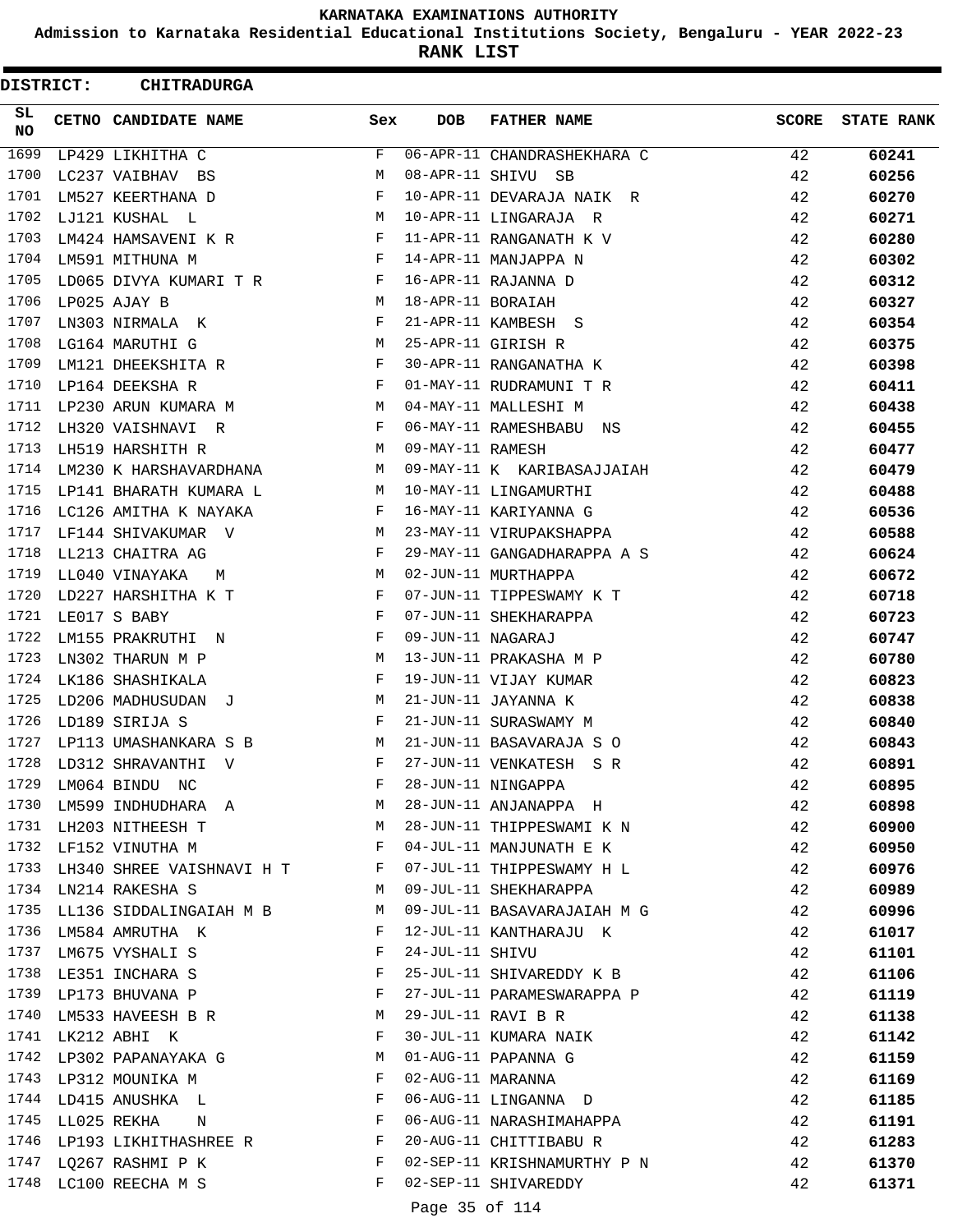**Admission to Karnataka Residential Educational Institutions Society, Bengaluru - YEAR 2022-23**

**RANK LIST**

 $\blacksquare$ 

| DISTRICT: | <b>CHITRADURGA</b>           |              |                   |                                  |              |                   |
|-----------|------------------------------|--------------|-------------------|----------------------------------|--------------|-------------------|
| SL<br>NO. | CETNO CANDIDATE NAME         | Sex          | <b>DOB</b>        | <b>FATHER NAME</b>               | <b>SCORE</b> | <b>STATE RANK</b> |
| 1749      | LG213 AKASH N                | M            |                   | $\overline{03-SEP-11}$ NAGARAJ T | 42           | 61374             |
| 1750      | LN159 CHETHANA S             | М            |                   | 04-SEP-11 SIDDESHA G             | 42           | 61379             |
| 1751      | LJ139 DHANYA G               | F            |                   | 07-SEP-11 GOVINDAPPA             | 42           | 61402             |
| 1752      | LL223 GANAVISHRI J M         | F            |                   | 10-SEP-11 MADHU J N              | 42           | 61424             |
| 1753      | LN146 PRUTHVIRAJ<br>N K      | M            |                   | 15-SEP-11 KANTHARAJ              | 42           | 61443             |
| 1754      | LN255 YASHAVANTHA G D        | M            |                   | 21-SEP-11 DODDAYYA               | 42           | 61472             |
| 1755      | LD119 LAKSHMI N              | F            |                   | 26-SEP-11 NAGENDRA B             | 42           | 61494             |
| 1756      | LJ346 PRIYA H                | F            |                   | 27-SEP-11 HANUMANTHARAYA G       | 42           | 61502             |
| 1757      | LE191 THARUN H               | М            |                   | 30-SEP-11 HANUMANTARAYA P M      | 42           | 61521             |
| 1758      | LD257 TEJASWINI N            | F            |                   | 01-OCT-11 NAGESHA T              | 42           | 61525             |
| 1759      | LC020 NITHIN O               | М            |                   | 02-OCT-11 OBLESH NAIK            | 42           | 61528             |
| 1760      | LD057 JIVEETHA N S           | F            |                   | 15-OCT-11 SRINIVAS N S           | 42           | 61587             |
| 1761      | LM215 ANUSHA HR              | F            | 20-OCT-11 RAMESH  |                                  | 42           | 61608             |
| 1762      | LK206 ROOPA<br>S             | F            | 27-OCT-11 SWAMY   | K T                              | 42           | 61640             |
| 1763      | LE268 DIVYA R                | F            |                   | 28-OCT-11 RAMESH G               | 42           | 61647             |
| 1764      | LN210 SUMUKHA R              | М            | 05-NOV-11 RAMANJI |                                  | 42           | 61688             |
| 1765      | LC266 DEELIP V               | М            |                   | 06-NOV-11 VENKATESHA P           | 42           | 61692             |
| 1766      | LK089 LAVANYA PH             | F            |                   | 10-NOV-11 HANUMANTHRAJ           | 42           | 61711             |
| 1767      | LF174 SUNITHA S              | F            |                   | 11-NOV-11 SHIVAMURTHY K          | 42           | 61721             |
| 1768      | LN035 MRUDANI A S            | F            |                   | 19-NOV-11 SHEKHAR H N            | 42           | 61761             |
| 1769      | LD360 APSARA K               | F            |                   | 21-NOV-11 KRISHNAPPA K V         | 42           | 61769             |
| 1770      | LK083 THANUSRI G P           | F            |                   | 22-NOV-11 PRABHAKARA G N         | 42           | 61783             |
| 1771      | LN164 SHRUSTI A              | F            | 25-NOV-11 ANNESHA |                                  | 42           | 61801             |
| 1772      | LK162 VARSHITHA R K          | F            |                   | 26-NOV-11 KUMARA R               | 42           | 61807             |
| 1773      | LH034 KEERTHAN B             | M            |                   | 30-NOV-11 BALASUBRAMANI K        | 42           | 61830             |
| 1774      | LM622 GANESHA T              | М            |                   | 01-DEC-11 THIPPESH               | 42           | 61835             |
| 1775      | LK258 SUKANYA<br>G           | F            |                   | 02-DEC-11 GANGADHARA<br>M        | 42           | 61840             |
| 1776      | LD160 DISHANTH<br>KP         | M            |                   | 03-DEC-11 PANDURANGAPPA          | 42           | 61842             |
| 1777      | LL017 SRINIVAS C             | М            |                   | 03-DEC-11 CHANDRAPPA T           | 42           | 61846             |
| 1778      | LJ362 DEEPA S                | F            |                   | 04-DEC-11 SURESHA K              | 42           | 61848             |
| 1779      | LF280 SPANDANA R             | F            | 05-DEC-11 RAVI    |                                  | 42           | 61853             |
| 1780      | LG179 RAMYA B L              | F            |                   | 20-DEC-11 LOKESH B               | 42           | 61905             |
|           | 1781 LK155 BINDU A           | F            |                   | 25-DEC-11 ASHOK M H              | 42           | 61918             |
|           | 1782 LG348 VISHWAS NAIK J    | M            |                   | 25-DEC-11 JAYARAM NAIK N         | 42           | 61923             |
|           | 1783 LQ053 SHRAVAN G R       | M            |                   | 27-DEC-11 RAJESH G P             | 42           | 61932             |
|           | 1784 LP403 ANJU B            | F            | 28-DEC-11 BABU    |                                  | 42           | 61933             |
| 1785      | LM030 KRUTHIKA R             | F            |                   | 05-JAN-12 RANGANAYHA             | 42           | 61965             |
|           | 1786 LC121 YOGESH L          | M            |                   | 12-APR-12 LOKESH T               | 42           | 62024             |
|           | 1787 LN013 SNEHA B           | F            |                   | 07-APR-10 BUTHAIAH               | 41           | 62159             |
| 1788      | LM558 MOHANKUMAR N           | M            |                   | 18-JUN-10 NAGARAJA L             | 41           | 62231             |
|           | 1789 LC082 DHARANI C         | $\mathbf{F}$ |                   | 09-AUG-10 CHIDANANDAPPA          | 41           | 62305             |
|           | 1790 LN279 LIKITHA K R       | F            |                   | 31-AUG-10 RENUKAPPA K N          | 41           | 62358             |
|           | 1791 LH568 BHANUPRAKASH<br>U | M            | 16-SEP-10 UMESH   |                                  | 41           | 62401             |
| 1792      | LJ378 SUCHITRA S             | F            |                   | 30-SEP-10 SHIVAMURTY             | 41           | 62444             |
| 1793      | LH505 SUMANTH S K            | М            |                   | 20-OCT-10 KENCHANNA N            | 41           | 62523             |
|           | 1794 LG341 APEKSHA T         | F            |                   | 08-NOV-10 THIPPESWAMY C          | 41           | 62586             |
|           | 1795 LP267 PAVAN KUMAR T J   | M            | 27-DEC-10 JOGAPPA |                                  | 41           | 62797             |
| 1796      | LE117 VARSHINI S             | F            |                   | 01-JAN-11 SHIVALINGAPPA B        | 41           | 62860             |
|           | 1797 LM399 ADARSHA C         | M            |                   | 21-JAN-11 CHANDRAPPA M           | 41           | 62967             |
|           | 1798 LH429 DEEPAK H          | M            |                   | 07-FEB-11 HANUMANTHARAJU B       | 41           | 63056             |
|           |                              |              |                   |                                  |              |                   |

Page 36 of 114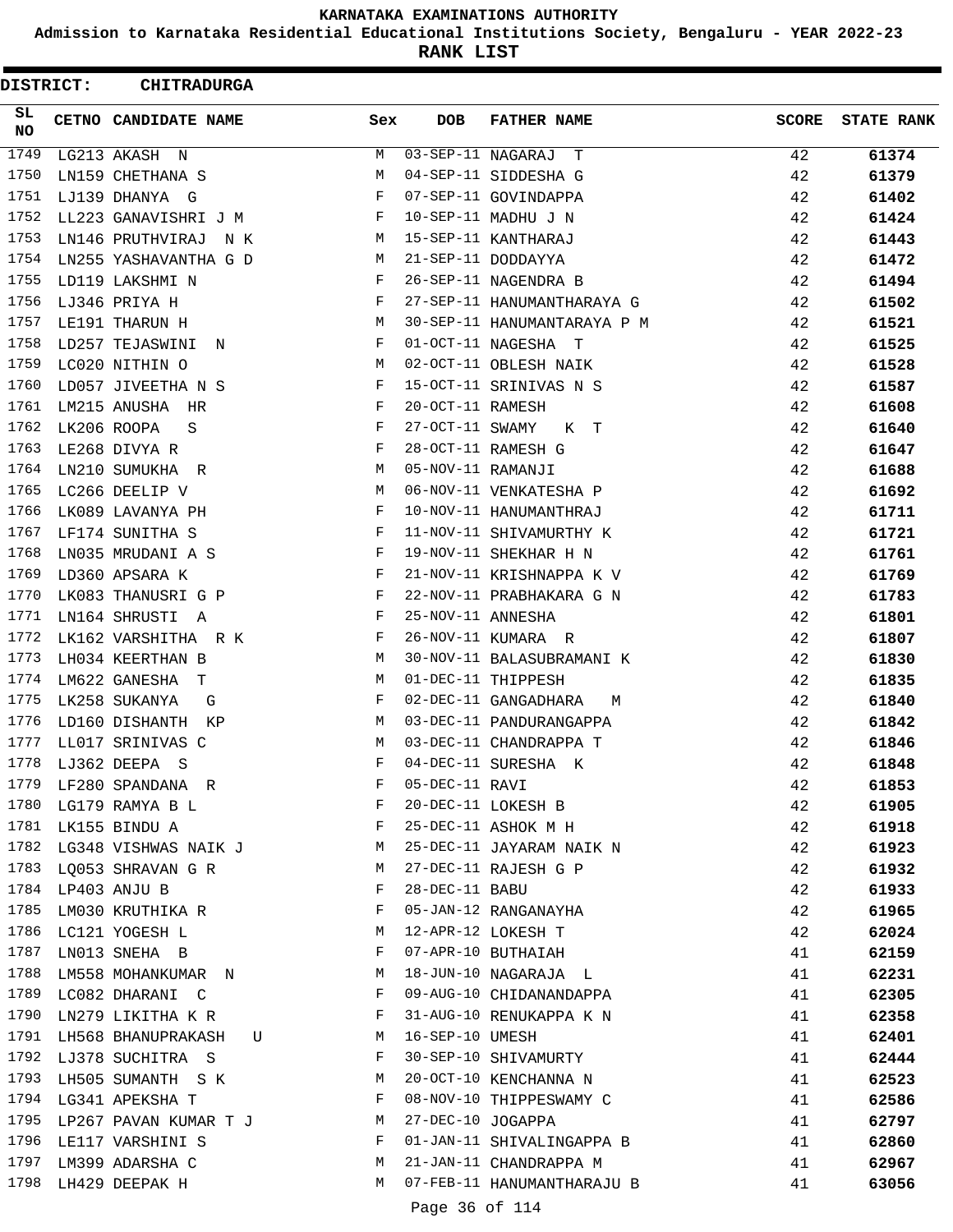**Admission to Karnataka Residential Educational Institutions Society, Bengaluru - YEAR 2022-23**

**RANK LIST**

| <b>DISTRICT:</b> |                  | <b>CHITRADURGA</b>                                                 |                               |                   |                                      |              |                   |
|------------------|------------------|--------------------------------------------------------------------|-------------------------------|-------------------|--------------------------------------|--------------|-------------------|
| SL<br>NO         |                  | CETNO CANDIDATE NAME                                               | Sex                           | <b>DOB</b>        | <b>FATHER NAME</b>                   | <b>SCORE</b> | <b>STATE RANK</b> |
| 1799             |                  | LJ190 MUDALAGIRI S                                                 | М                             |                   | 12-FEB-11 SHIVANNA                   | 41           | 63084             |
| 1800             |                  | LK088 PRATHIKSHA U                                                 | F                             | 21-FEB-11 UMESH J |                                      | 41           | 63129             |
| 1801             |                  | LN315 BINDU HA                                                     | F                             | 27-FEB-11 AJJAIAH |                                      | 41           | 63169             |
| 1802             |                  | LN297 SHARATH T                                                    | М                             |                   | 06-MAR-11 THIMMAPPA                  | 41           | 63228             |
| 1803             |                  | LC040 T VAISHANAVI                                                 | F                             |                   | 15-MAR-11 K TIPPESWAMY               | 41           | 63285             |
| 1804             |                  | LJ091 VARUN S                                                      | М                             |                   | 18-MAR-11 SHIVARAM B                 | 41           | 63313             |
| 1805             |                  | LQ180 PRAJWAL K                                                    | М                             | 20-MAR-11 KUMARA  |                                      | 41           | 63330             |
| 1806             |                  | LM619 KARTHIKA R                                                   | М                             | 21-MAR-11 RAMESHA |                                      | 41           | 63333             |
| 1807             |                  | LH545 THIPPESWAMY G                                                | М                             |                   | 23-MAR-11 GOVINDARAJU O              | 41           | 63349             |
| 1808             |                  | LP586 KARTHIKA P                                                   | М                             |                   | 25-MAR-11 PALAIAH B                  | 41           | 63358             |
| 1809             |                  | LM699 AMRUTHA B                                                    | F                             |                   | 27-MAR-11 BASAVARAJ                  | 41           | 63375             |
| 1810             |                  | LG219 JANARDANA B                                                  | М                             |                   | 29-MAR-11 BORANNA T                  | 41           | 63396             |
| 1811             |                  | LE110 CHANDRAMMA O                                                 | F                             | 03-APR-11 OBAIAH  |                                      | 41           | 63436             |
| 1812             |                  | LE156 SHIVABASAVASHASTRI B G                                       | M                             |                   | 03-APR-11 GURUBASAVASHASTRI          | 41           | 63440             |
| 1813             |                  | LH349 SHILPA S                                                     | F                             |                   | 04-APR-11 SHIVANNA H                 | 41           | 63452             |
| 1814             |                  | LN171 KIRANKUMARA K                                                | М                             | 05-APR-11 KUMARA  |                                      | 41           | 63460             |
| 1815             |                  | LM093 NAYANA M                                                     | F                             |                   | 05-APR-11 MANJUNATHA<br>$\mathbf{P}$ | 41           | 63462             |
| 1816             |                  | LN320 NAVYA D L                                                    | F                             |                   | 08-APR-11 LAKSHMAPPA D R             | 41           | 63482             |
| 1817             |                  | LP414 KATE MALLESHA P                                              | М                             |                   | 12-APR-11 PARASHURAMA                | 41           | 63517             |
| 1818             |                  | LL158 DEEPA R                                                      | $_{\rm F}$                    |                   | 30-APR-11 RANGAPPA G T               | 41           | 63638             |
| 1819             |                  | LL186 LIKHITH KUMAR S M                                            | М                             | 04-MAY-11 MALLESH |                                      | 41           | 63671             |
| 1820             |                  | LN044 CHANDANA G                                                   | F                             |                   | 27-MAY-11 GOVINDAPPA M               | 41           | 63837             |
| 1821             |                  | LG358 POOJA M                                                      | F                             |                   | 01-JUN-11 MANJUNATHA                 | 41           | 63875             |
| 1822             |                  | LG218 MANASA N                                                     | F                             |                   | 07-JUN-11 NAGARAJA R                 | 41           | 63937             |
| 1823             |                  | LG067 VIKKI<br>R C                                                 | М                             | 11-JUN-11 RAMESH  | B<br>R                               | 41           | 63985             |
| 1824             |                  | LP582 VARUN P V                                                    | М                             |                   | 17-JUN-11 VENKATESH P V              | 41           | 64036             |
| 1825             |                  | LM241 DARSHAN R                                                    | М                             |                   | 18-JUN-11 RANGABATH                  | 41           | 64039             |
| 1826             |                  | LK049 H M DAYANAND                                                 | М                             |                   | 23-JUN-11 MANJUNATH H M              | 41           | 64090             |
| 1827             |                  | LL020 SWATHI H                                                     | F                             |                   | 23-JUN-11 HANUMANTHAPPA R            | 41           | 64094             |
| 1828             |                  | LH352 CHETHAN Y                                                    | М                             |                   | 25-JUN-11 EKANTHARAJU                | 41           | 64106             |
| 1829             |                  | LG578 SRUJAN R V                                                   | M                             |                   | 25-JUN-11 VENKATESHA REDDY R         | 41           | 64111             |
| 1830             |                  | $\mathbb F$ . The set of $\mathbb F$<br>LP107 P RAKSHITHA          |                               |                   | 29-JUN-11 M PARAMESHWARAPPA          | 41           | 64137             |
|                  |                  | 1831 LL114 VENU GOPALA R                                           |                               |                   | 01-JUL-11 REVANAPPA R T              | 41           | 64162             |
|                  |                  | 1832 LM146 ISHWARYA A                                              | F                             |                   | 05-JUL-11 ANNAPPA P                  | 41           | 64192             |
|                  |                  | 1833 LD087 CHARAN KUMAR K N M                                      |                               |                   | 08-JUL-11 NAGARAJA K T               | 41           | 64221             |
|                  |                  | <b>M</b><br>1834 LP430 RAGHUVEERAREDDY                             |                               |                   | 08-JUL-11 HANUMANTHAREDDY            | 41           | 64226             |
|                  |                  | 1835 LJ324 YASHWANTH N                                             | M                             |                   | 09-JUL-11 NAGARAJ N                  | 41           | 64240             |
| 1836             |                  | LK133 THEJU K S                                                    | М                             |                   | 10-JUL-11 SHADAKSHARAIAH K H         | 41           | 64249             |
| 1837             |                  | LP098 VINAY A T                                                    | М                             |                   | 20-JUL-11 TIPPESHA A S               | 41           | 64339             |
|                  |                  | 1838 LN223 LAKSHMIDEVI G T F                                       |                               |                   | 23-JUL-11 THIPPESWAMY G T            | 41           | 64358             |
|                  |                  | 1839 LE236 SANJANA K V                                             | $\mathbb{F}$                  |                   | 23-JUL-11 VIRESHA K C                | 41           | 64362             |
| 1840             |                  | LQ029 THRIVENI T<br>$\mathbf{F}$ and $\mathbf{F}$ and $\mathbf{F}$ |                               |                   | 25-JUL-11 THIPPESWAMY                | 41           | 64381             |
|                  |                  | 1841 LG377 KRUTHIKAA M                                             |                               |                   | 26-JUL-11 MANJUNATHA K               | 41           | 64383             |
|                  |                  | M<br>1842 LC240 KARTHIK P                                          |                               |                   | 29-JUL-11 PRAHLADA A S               | 41           | 64413             |
| 1843             |                  | LN059 PREETHAM K                                                   | M                             |                   | 02-AUG-11 KUMARAPPA                  | 41           | 64441             |
| 1844             |                  | LD083 INCHANA K                                                    | $\mathbf{F}$ and $\mathbf{F}$ |                   | 04-AUG-11 C KALAPPA                  | 41           | 64450             |
| 1845             |                  | LG585 TEJULINGESHA P B M                                           |                               |                   | 07-AUG-11 BASAVALINGAPPA K           | 41           | 64476             |
|                  |                  | $\mathbf{F}$<br>1846 LJ160 RAMYA P M                               |                               |                   | 09-AUG-11 MANJUNATHA                 | 41           | 64492             |
|                  |                  | 1847 LN166 CHITRALINGAPPA T M                                      |                               |                   | 10-AUG-11 THIMANNA C                 | 41           | 64500             |
|                  | 1848 LL166 RAMYA | M P                                                                | F                             |                   | 13-AUG-11 PARAMESHWARAPPA H T        | 41           | 64527             |
|                  |                  |                                                                    |                               | Page 37 of 114    |                                      |              |                   |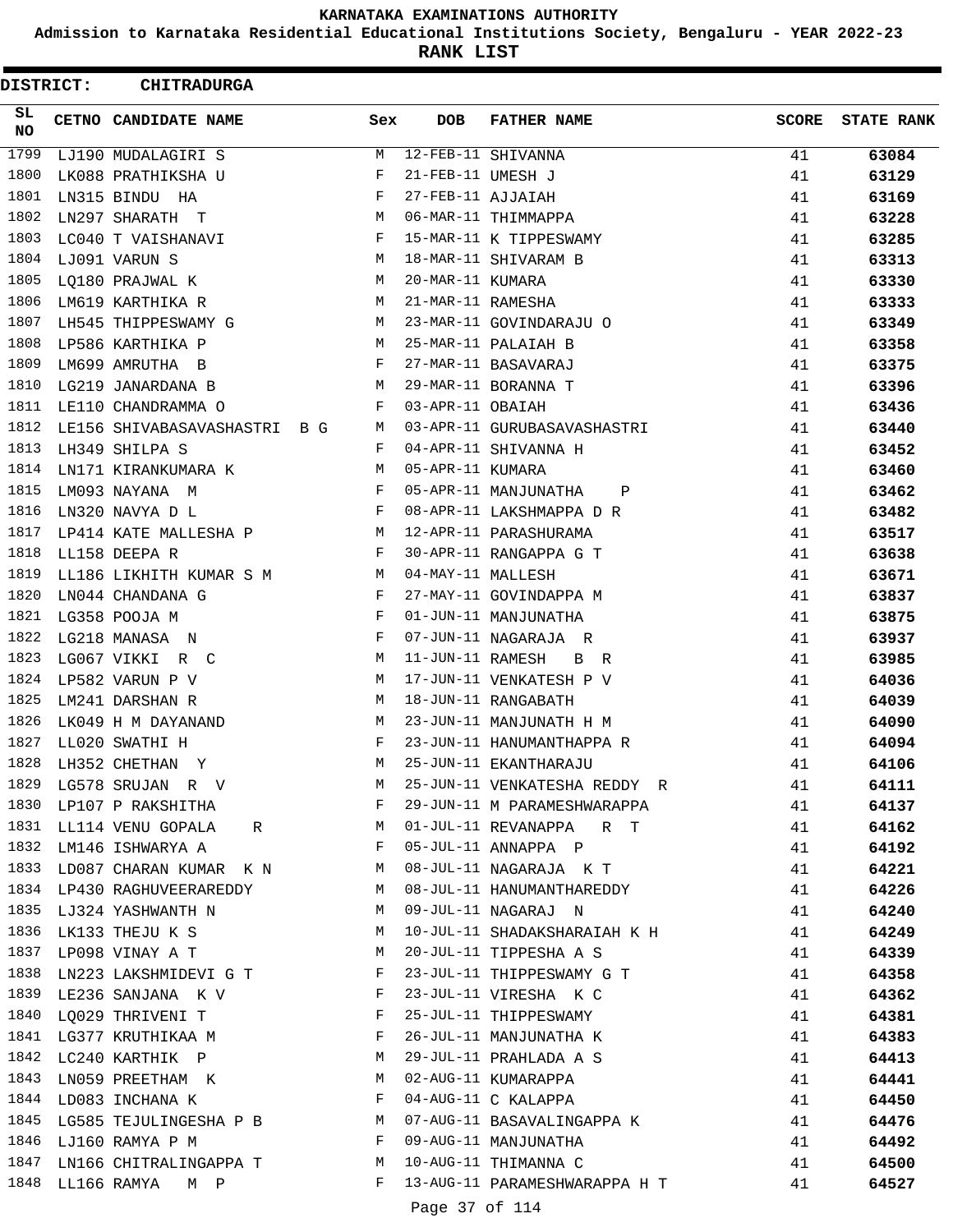**Admission to Karnataka Residential Educational Institutions Society, Bengaluru - YEAR 2022-23**

**RANK LIST**

 $\blacksquare$ 

| DISTRICT: | <b>CHITRADURGA</b>                                                                                                                    |                           |                   |                               |              |                   |
|-----------|---------------------------------------------------------------------------------------------------------------------------------------|---------------------------|-------------------|-------------------------------|--------------|-------------------|
| SL.<br>NO | CETNO CANDIDATE NAME                                                                                                                  | Sex                       | <b>DOB</b>        | <b>FATHER NAME</b>            | <b>SCORE</b> | <b>STATE RANK</b> |
| 1849      | LD339 SHAMANTH K                                                                                                                      | M                         |                   | 13-AUG-11 KAMBAJJA            | 41           | 64528             |
| 1850      | LE125 PAVAN M                                                                                                                         | M                         |                   | 14-AUG-11 MUSTURAPPA R        | 41           | 64533             |
| 1851      | LG525 SIDDU P                                                                                                                         | M                         |                   | 20-AUG-11 PRAKASH K           | 41           | 64583             |
| 1852      | LN026 UMASHREE H K                                                                                                                    | $\mathbf{F}$              |                   | 22-AUG-11 KUMARA H S          | 41           | 64599             |
| 1853      | LN069 VISHWAS B                                                                                                                       | M                         |                   | 23-AUG-11 BASAVARAJ YP        | 41           | 64604             |
| 1854      | LG220 RAKSHITHA N                                                                                                                     | $\mathbf{F}$              |                   | 03-SEP-11 NAGARAJA            | 41           | 64674             |
| 1855      | LL132 SOUNDRYA D                                                                                                                      | F                         |                   | 04-SEP-11 DYAMAPPA B          | 41           | 64684             |
| 1856      | LN238 JAYASREE T                                                                                                                      | F                         |                   | 08-SEP-11 THIPPESWAMY         | 41           | 64699             |
| 1857      | LP179 ANJALI L                                                                                                                        | $\mathbf{F}$              |                   | 09-SEP-11 LOKESH T            | 41           | 64708             |
| 1858      | LQ002 SHAMSHADA BEGAM F                                                                                                               |                           |                   | 10-SEP-11 SANAVULLA           | 41           | 64721             |
| 1859      | LE188 VANALAKSHMI T<br>and the contract of the Property of the Property of the Property of the Property of the Property of the Proper |                           |                   | 11-SEP-11 THIPPESWAMI H       | 41           | 64727             |
| 1860      | $\mathbf{F}$ and $\mathbf{F}$<br>LH245 LEKHANA S C                                                                                    |                           |                   | 17-SEP-11 CHIKKAGUNDAPPA S B  | 41           | 64753             |
| 1861      | LM589 HIMA E                                                                                                                          | $\mathbf{F}$              | 23-SEP-11 ERAPPA  |                               | 41           | 64786             |
| 1862      | LF229 INDUSHREE GV                                                                                                                    | $\mathbf{F}$              |                   | 23-SEP-11 VENKATESHA CS       | 41           | 64787             |
| 1863      | LJ157 GAGANA M                                                                                                                        | $\mathbf{F}$              |                   | 07-OCT-11 MALLIKARJUNA        | 41           | 64858             |
| 1864      | LP410 RAKSHITHA K V                                                                                                                   | $\mathbf{F}$              |                   | 07-OCT-11 VENKATESHARAO       | 41           | 64861             |
| 1865      | LF309 DILEEPA GO                                                                                                                      | M                         |                   | 10-OCT-11 OBALESHA C          | 41           | 64873             |
| 1866      | LM594 ROHINI R                                                                                                                        | F                         |                   | 11-OCT-11 RAMESH H            | 41           | 64886             |
| 1867      | LM349 CHETHANA P                                                                                                                      | M                         |                   | 13-OCT-11 PARAMESHWARAPPA BN  | 41           | 64891             |
| 1868      | LJ296 RACHANA P V F                                                                                                                   |                           |                   | 26-OCT-11 VEERESH G           | 41           | 64959             |
| 1869      | LE129 NAGALAKSHMI                                                                                                                     | $\mathbf{F}$              |                   | 28-OCT-11 MANJUNATHA          | 41           | 64967             |
| 1870      | LD064 SHRAVANTHI G                                                                                                                    | $\mathbf{F}$              |                   | 29-OCT-11 GANGANNA K O        | 41           | 64973             |
| 1871      | LN369 PRAVEEN YADAV                                                                                                                   | M                         |                   | 01-NOV-11 SHIVANNA            | 41           | 64987             |
| 1872      | LP057 SPOORTHI B                                                                                                                      | F                         |                   | 06-NOV-11 BALARAMA N          | 41           | 65021             |
| 1873      | LK252 TARUN B                                                                                                                         | M                         |                   | 07-NOV-11 BASAVARAJAPPA       | 41           | 65030             |
| 1874      | LC026 ADARSHA G M                                                                                                                     | M                         |                   | 09-NOV-11 MALLIKARJUNA T      | 41           | 65042             |
| 1875      | LF060 MAHALAKSHMI V                                                                                                                   | F                         |                   | 09-NOV-11 VIRUPAKSHI          | 41           | 65046             |
| 1876      | LG092 YOGISH M S                                                                                                                      | M                         |                   | 26-NOV-11 SHANMUKHAPPA        | 41           | 65140             |
| 1877      | LH255 BHUMIKA S                                                                                                                       | F                         |                   | 29-NOV-11 SANTHOSHKUMAR GR    | 41           | 65151             |
| 1878      | LJ370 BHOMIKA S                                                                                                                       | F                         |                   | 30-NOV-11 SHIVAMUTHY V        | 41           | 65157             |
| 1879      | LM045 CHIRANTH KALLESH K V M                                                                                                          |                           |                   | 02-DEC-11 VASANTH KUMAR       | 41           | 65165             |
|           | 1880 LK271 SANIDYA M N                                                                                                                | <b>Expanding Property</b> |                   | 03-DEC-11 NAVEEN KUMAR M R    | 41           | 65173             |
|           | 1881 LF105 CHETHAN KUMAR R M 07-DEC-11 RAJANNA Y                                                                                      |                           |                   |                               | 41           | 65184             |
| 1882      | LJ348 KRUTHIKA D<br>$\mathbf{F}$                                                                                                      |                           |                   | 11-DEC-11 DHANANJAYA K M      | 41           | 65202             |
| 1883      | LM333 DARSHAN N                                                                                                                       | М                         |                   | 14-DEC-11 NAGARAJU            | 41           | 65214             |
| 1884      | LH041 ROJA K P                                                                                                                        | F                         |                   | 20-DEC-11 PRAKASH M M         | 41           | 65246             |
|           | 1885 LP485 TARUN KUMAR P M                                                                                                            |                           |                   | 21-DEC-11 PRASHANTHA PK       | 41           | 65252             |
|           | 1886 LJ083 DHANUSHRI K F                                                                                                              |                           |                   | 25-DEC-11 KALLAPPA            | 41           | 65262             |
| 1887      | LE057 CHARANJITH C S M 02-JAN-12 SHIVAKUMAR M C                                                                                       |                           |                   |                               | 41           | 65304             |
| 1888      | <b>M</b><br>LD397 NITHIN V T                                                                                                          |                           |                   | 19-JAN-12 THIPPESWAMY B       | 41           | 65325             |
|           | 1889 LL154 SHREYAS H                                                                                                                  | M                         |                   | 23-JAN-12 HANUMANTHAPPA A     | 41           | 65331             |
| 1890      | LC244 VINUTHA B V F                                                                                                                   |                           |                   | 01-MAR-12 VIJAYA NAIK B       | 41           | 65359             |
| 1891      | LK085 ANUSHA K F                                                                                                                      |                           |                   | 22-JUN-12 KENCHAPPA           | 41           | 65387             |
| 1892      | LG610 SINCHANA J NAIK F                                                                                                               |                           |                   | 24-DEC-12 JAYA NAIK C         | 41           | 65396             |
|           | M<br>1893 LF135 ABHILASH B                                                                                                            |                           |                   | 29-OCT-09 BHEEMANNA S         | 40           | 65431             |
|           | 1894 LF206 GOVINDARAJU J B M                                                                                                          |                           | 25-DEC-09 BORAIAH |                               | 40           | 65446             |
| 1895      | <b>M</b><br>LH575 JEEVAN K                                                                                                            |                           |                   | 03-FEB-10 KRISHNAPPA          | 40           | 65477             |
| 1896      | LM213 KENCHAPPA S M                                                                                                                   |                           |                   | 10-FEB-10 SHANKARAPPA         | 40           | 65483             |
| 1897      | LD371 JEEVAN G B                                                                                                                      |                           |                   | M 01-APR-10 BHUPALANAYAKA G M | 40           | 65529             |
| 1898      | LK272 V GIRIMANI                                                                                                                      | M                         |                   | 10-JUL-10 VIJAYA KUMAR S R    | 40           | 65614             |
|           |                                                                                                                                       |                           |                   |                               |              |                   |

Page 38 of 114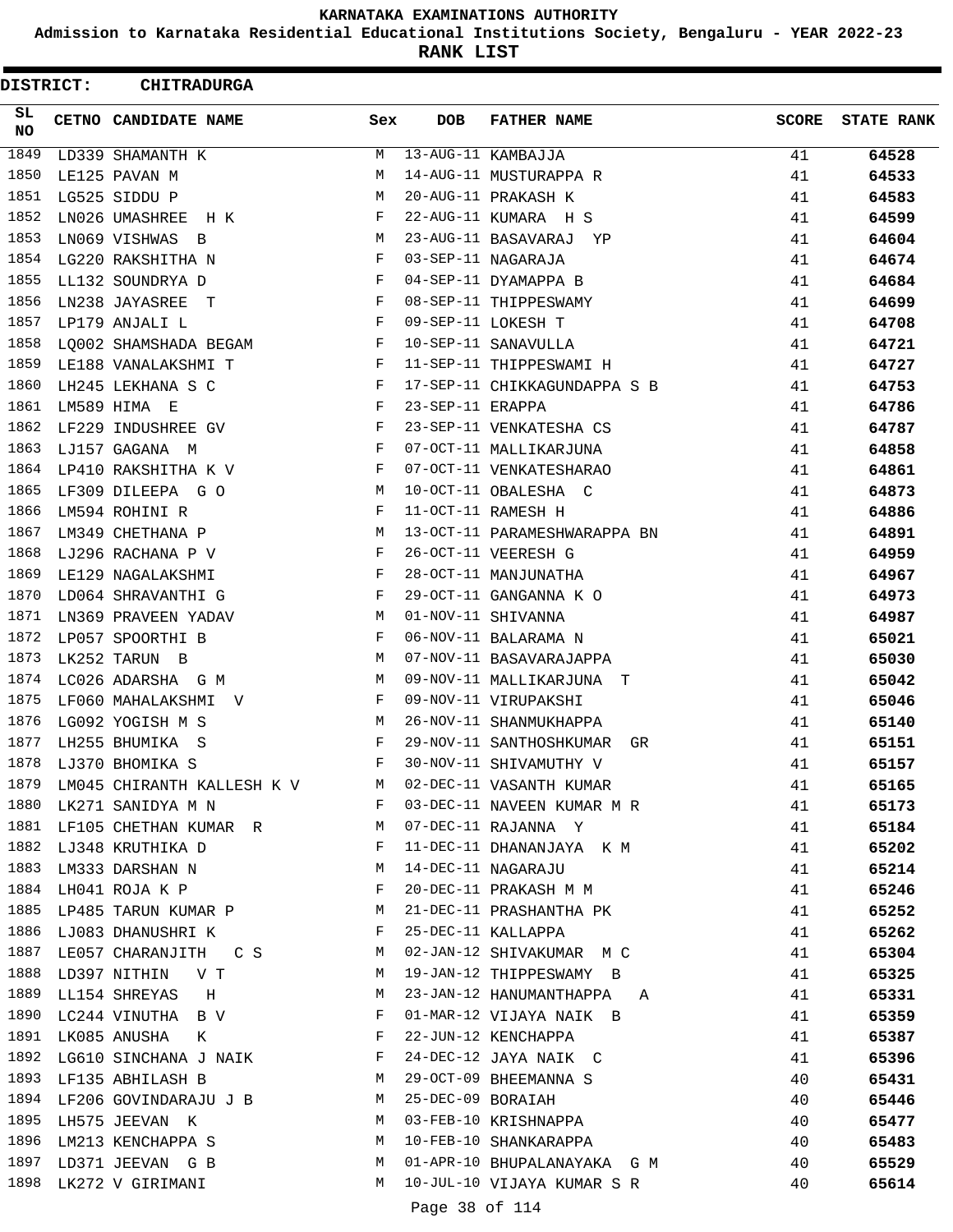**Admission to Karnataka Residential Educational Institutions Society, Bengaluru - YEAR 2022-23**

**RANK LIST**

ı

| DISTRICT:  | <b>CHITRADURGA</b>                   |              |                   |                                                   |              |                   |
|------------|--------------------------------------|--------------|-------------------|---------------------------------------------------|--------------|-------------------|
| SL.<br>NO. | CETNO CANDIDATE NAME                 | Sex          | <b>DOB</b>        | <b>FATHER NAME</b>                                | <b>SCORE</b> | <b>STATE RANK</b> |
| 1899       | LP158 RAGHU A                        | M            |                   | 18-JUL-10 ANJINEYA P                              | 40           | 65630             |
| 1900       | LH042 BHAVYA K                       | F            |                   | 21-AUG-10 KARIYANNA                               | 40           | 65689             |
| 1901       | LJ122 HARSHAVARDHAN T                | M            |                   | 06-SEP-10 THIPPESWAMY S B                         | 40           | 65726             |
| 1902       | LG617 GANESHA O                      | M            |                   | 07-SEP-10 OBANNA H                                | 40           | 65728             |
| 1903       | LF228 MAYAMMA H                      | F            |                   | 01-OCT-10 HUCHHUMALLAIAH                          | 40           | 65792             |
| 1904       | LJ345 PAVAN M P                      | M            |                   | 08-OCT-10 PARTHASARATHI                           | 40           | 65821             |
| 1905       | LP067 BINDUSHREE M                   | F            |                   | 13-OCT-10 MAHANTHESH K V                          | 40           | 65847             |
| 1906       | LD185 MOHITH KUMAR M N               | M            |                   | 01-NOV-10 NAGARAJU<br>M                           | 40           | 65922             |
| 1907       | LD373 TARUN L                        | M            |                   | 07-NOV-10 LINGARAJ<br>т                           | 40           | 65952             |
| 1908       | LQ130 SUDARSHANA J                   | М            | 15-NOV-10 JAYANNA |                                                   | 40           | 65994             |
| 1909       | LJ023 SANTHOSHA GOWDA K T            | M            |                   | 12-DEC-10 THIMMARAJU S                            | 40           | 66102             |
| 1910       | LD406 SUDHA P                        | F            |                   | 09-JAN-11 PRAKASHA J                              | 40           | 66270             |
| 1911       | LL059 LIKITHA R                      | F            |                   | 14-JAN-11 RAMESHA U S                             | 40           | 66295             |
| 1912       | LE175 BHAVYA R                       | $-F$         |                   | 16-JAN-11 RAMESH T                                | 40           | 66306             |
| 1913       | LH044 HOYSALA ARAS H T               | M            |                   | 16-FEB-11 THIPPESWAMY H N                         | 40           | 66483             |
| 1914       | LJ115 YASHAS B R                     | M            |                   | 26-FEB-11 RANGASWAMY G                            | 40           | 66545             |
| 1915       | LJ116 KALPANA T                      | F            |                   | 02-MAR-11 THIMMAIAH                               | 40           | 66572             |
| 1916       | LK110 M SHIVAPRASAD                  | M            |                   | 02-MAR-11 MANJUNATH M N                           | 40           | 66573             |
| 1917       | LN038 N V PRAJWAL                    | M            |                   | 02-MAR-11 VASANTHA KUMAR N S                      | 40           | 66574             |
| 1918       | LM132 N LAVANYA                      | F            |                   | 09-MAR-11 NAGARAJU                                | 40           | 66627             |
| 1919       | LM038 VINAY B S                      | M            |                   | 11-MAR-11 SIDDESHA B M                            | 40           | 66645             |
| 1920       | LK211 ANUSHRI S N                    | F            |                   | 15-MAR-11 NAGARAJA H                              | 40           | 66660             |
| 1921       | LK130 SHREE POORNIMA P R             | F            |                   | 19-MAR-11 RAGHAVENDRA P N                         | 40           | 66693             |
| 1922       | LP323 BHUVANESWARI N                 | F            |                   | 27-MAR-11 NINGANNA O L                            | 40           | 66746             |
| 1923       | LG593 PRASHANTA                      | M            |                   | 27-MAR-11 BASAVARAJAPPA M C                       | 40           | 66748             |
| 1924       | LM356 SANJANA G                      | F            |                   | 29-MAR-11 GIREESH NAIK                            | 40           | 66763             |
| 1925       | LN224 GANESH H L NAIK                | M            |                   | 30-MAR-11 HANUMANTHA NAIK                         | 40           | 66768             |
| 1926       | LM660 GOWTHAMI C S                   | F            |                   | 30-MAR-11 SHIVALINGAYYA                           | 40           | 66770             |
| 1927       | LL096 GAGANA G D                     | F            |                   | 31-MAR-11 DHARANAPPA                              | 40           | 66776             |
| 1928       | LK230 DYAMAKKA U                     | F            |                   | 01-APR-11 UMAPATHI                                | 40           | 66788             |
| 1929       | LC151 V SHARATH                      | М            |                   | 03-APR-11 VIRUPAKSHI                              | 40           | 66820             |
| 1930       | LH180 VEDAVATHI V                    | F            | 08-APR-11 VIJAYA  |                                                   | 40           | 66868             |
|            | 1931 LG604 PRAJWAL                   | M            | 09-APR-11 PRADEEP |                                                   | 40           | 66872             |
|            | 1932 LJ181 MANASA S                  | F            |                   | 14-APR-11 SWAMYLINGAPPA C                         | 40           | 66917             |
| 1933       |                                      | M            |                   | 14-APR-11 NARASIMHARAJU                           | 40           |                   |
| 1934       | LN301 MARUTHI N<br>LF321 PRATHIBHA N | F            |                   | 16-APR-11 NAGARAJA R                              | 40           | 66919<br>66930    |
| 1935       | LJ110 BHUVANESHWARI T H              | F            |                   | 23-APR-11 HAMPAIAH T                              | 40           |                   |
|            | 1936 LJ089 CHETHANA K                | M            |                   | 01-MAY-11 KRISHNAPPA Y                            |              | 66979             |
|            | 1937 LD402 ARCHANA V                 | F            |                   |                                                   | 40           | 67037             |
| 1938       |                                      | F            |                   | 02-MAY-11 VIJAYA KUMARA T<br>03-MAY-11 NAGARAJU P | 40           | 67048             |
|            | LP329 LIKHITHA P                     |              |                   |                                                   | 40           | 67057             |
| 1939       | LH220 SAHANA K                       | F            |                   | 03-MAY-11 KUMARANAIK                              | 40           | 67061             |
|            | 1940 LE020 VARSHINI R S              | $\mathbf{F}$ |                   | 05-MAY-11 SATHISH R C                             | 40           | 67078             |
|            | 1941 LD038 HARSHAPRIYA M             | F            |                   | 08-MAY-11 MANJANNA B                              | 40           | 67095             |
| 1942       | LH165 HARSHAVARDHANA R               | M            | 08-MAY-11 RAMESH  |                                                   | 40           | 67096             |
| 1943       | LD347 CHETHAN POWER                  | М            |                   | 10-MAY-11 CHAMPALANAIK                            | 40           | 67114             |
|            | 1944 LJ252 MANUSREE G                | F            |                   | 14-MAY-11 GIRISWAMY M                             | 40           | 67154             |
| 1945       | LJ374 RAHULA M                       | M            |                   | 14-MAY-11 MANJUNATHA N J                          | 40           | 67156             |
| 1946       | LJ124 PUNETHRAJ P                    | M            |                   | 15-MAY-11 PRAHALLADA                              | 40           | 67166             |
| 1947       | LH163 SINCHANA M                     | F            |                   | 25-MAY-11 MALLESHAPPA                             | 40           | 67239             |
|            | 1948 LC033 KARTHIK M                 | M            |                   | 01-JUN-11 MAHANTHESH N                            | 40           | 67283             |
|            |                                      |              | Page 39 of 114    |                                                   |              |                   |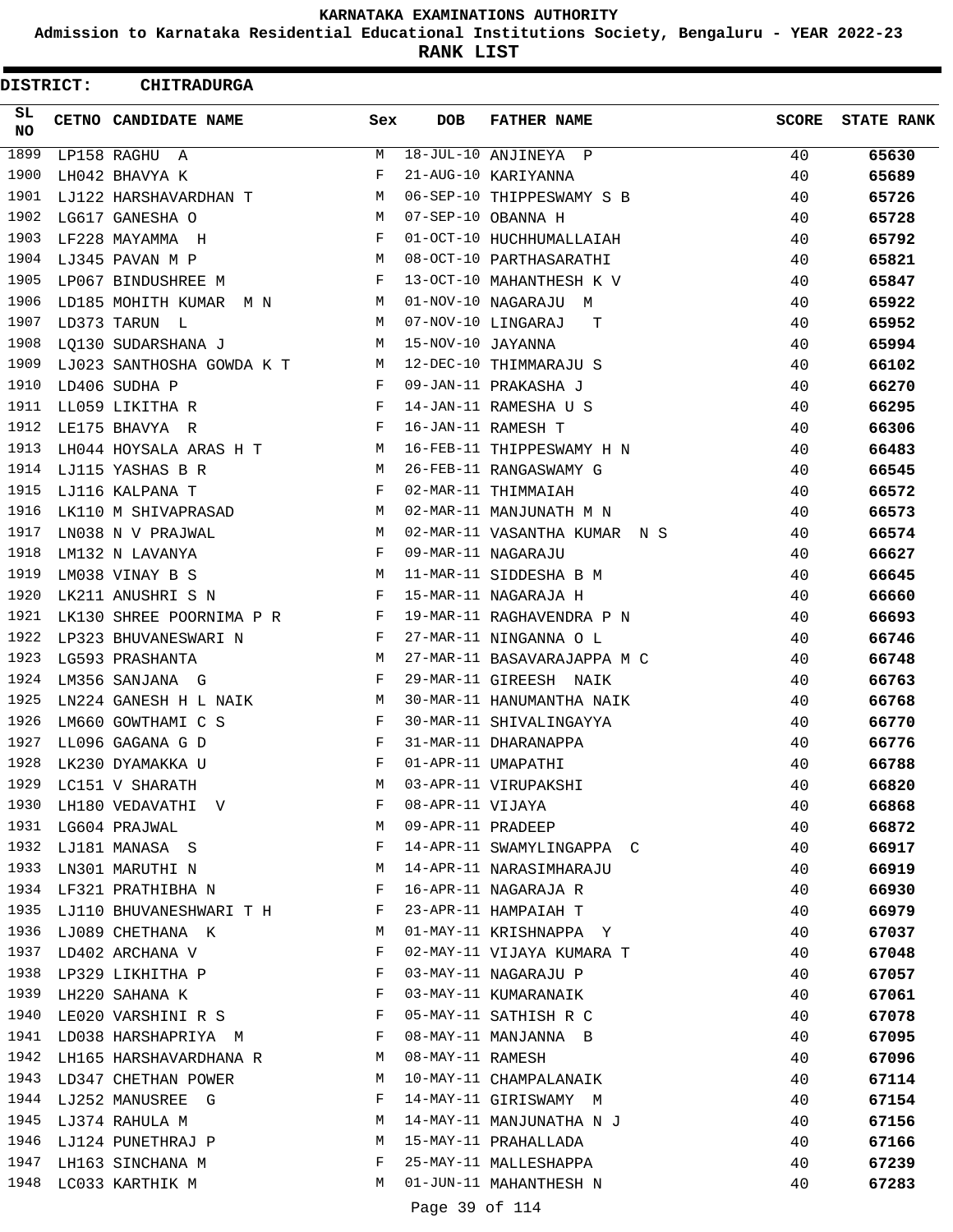**Admission to Karnataka Residential Educational Institutions Society, Bengaluru - YEAR 2022-23**

**RANK LIST**

 $\blacksquare$ 

| DISTRICT:        | <b>CHITRADURGA</b>           |     |                   |                            |              |                   |
|------------------|------------------------------|-----|-------------------|----------------------------|--------------|-------------------|
| SL.<br><b>NO</b> | CETNO CANDIDATE NAME         | Sex | <b>DOB</b>        | <b>FATHER NAME</b>         | <b>SCORE</b> | <b>STATE RANK</b> |
| 1949             | LH387 VINAY N                | M   |                   | 02-JUN-11 NAGARAJA         | 40           | 67308             |
| 1950             | LJ159 R K HARSHITHA          | F   |                   | 04-JUN-11 KARIYAPPA        | 40           | 67327             |
| 1951             | LF059 DIVYASHRI S            | F   |                   | 06-JUN-11 SWAMYLINGAPPA N  | 40           | 67340             |
| 1952             | LE199 VINAYA B N             | М   |                   | 19-JUN-11 BOPPANNA T M     | 40           | 67485             |
| 1953             | LN256 NANDINI<br>$\mathbb N$ | F   |                   | 20-JUN-11 NARASHIMAMURTHY  | 40           | 67492             |
| 1954             | LM131 SANDHYA<br>MS          | F   |                   | 20-JUN-11 SHIVANNA T       | 40           | 67496             |
| 1955             | LL085 PRAKRUTHI M            | F   |                   | 07-JUL-11 MANJUNATH        | 40           | 67670             |
| 1956             | LJ339 SHREE JANHAVI H T      | F   |                   | 07-JUL-11 THIPPESWAMY H L  | 40           | 67673             |
| 1957             | LG509 SINCHANA D             | F   |                   | 09-JUL-11 DEVARAJA<br>К    | 40           | 67693             |
| 1958             | LM669 ASHOKA Y               | М   |                   | 16-JUL-11 YALLAPPA         | 40           | 67748             |
| 1959             | LJ299 SHOBHA D               | F   |                   | 16-JUL-11 DEVARAJA R       | 40           | 67751             |
| 1960             | LM165 TANUJA N               | F   | 20-JUL-11 NAGARAJ |                            | 40           | 67784             |
| 1961             | LG480 SOWMYA N               | F   |                   | 22-JUL-11 NEELAPPA N       | 40           | 67807             |
| 1962             | LJ203 VIVEK S                | М   |                   | 26-JUL-11 SURESH H N       | 40           | 67841             |
| 1963             | LN039 KEERTHANA<br>S         | F   |                   | 28-JUL-11 SURESHA B<br>К   | 40           | 67854             |
| 1964             | LH337 MANOJ K S              | М   |                   | 31-JUL-11 SHNMUKA K T      | 40           | 67883             |
| 1965             | LQ225 KEERTHANA B            | F   |                   | 06-AUG-11 BASAVARAJA       | 40           | 67916             |
| 1966             | LH339 THRUPTHI H             | F   |                   | 06-AUG-11 HANUMANTHARAYA R | 40           | 67919             |
| 1967             | LN361 GAGANA M               | F   |                   | 13-AUG-11 MANJANNA A       | 40           | 67955             |
| 1968             | LH474 KEERTHANA<br>- T       | F   |                   | 21-AUG-11 THIPPESWAMY R    | 40           | 68014             |
| 1969             | LJ373 LIKHITHAPRIYA S        | F   |                   | 21-AUG-11 SIDDAPPA         | 40           | 68016             |
| 1970             | LJ049 ABHAY B N              | М   |                   | 22-AUG-11 NIRANJAN G P     | 40           | 68021             |
| 1971             | LM293 VIDYA N                | F   |                   | 22-AUG-11 NARASIMHAPPA D   | 40           | 68025             |
| 1972             | LC182 M ABHI                 | М   |                   | 25-AUG-11 MANJANNA         | 40           | 68050             |
| 1973             | LJ295 HEMANTH Y              | М   |                   | 26-AUG-11 YOGESH S         | 40           | 68056             |
| 1974             | LP545 JAHNNAVI N             | F   |                   | 28-AUG-11 NAYANASWAMY G    | 40           | 68071             |
| 1975             | LD082 MYTHRA T               | F   |                   | 28-AUG-11 THIPPESWAMY H    | 40           | 68073             |
| 1976             | LH375 RUCHITHA G             | F   |                   | 01-SEP-11 GOVINDAPPA       | 40           | 68105             |
| 1977             | LJ196 NAVEENA R              | М   |                   | 04-SEP-11 RAVICHANDRA H    | 40           | 68123             |
| 1978             | LG001 YASHASWINI H M         | F   |                   | 04-SEP-11 MALLIKARJUNA     | 40           | 68126             |
| 1979             | LN305 NIKHITHA P             | F   | 05-SEP-11 PANDU   |                            | 40           | 68133             |
| 1980             | LJ096 SHAILA G               | F   |                   | 09-SEP-11 GUNNAIAH C       | 40           | 68163             |
| 1981             | LL010 SANGEETHA<br>H         | F   |                   | 10-SEP-11 HANUMANTHAPPA    | 40           | 68170             |
|                  | 1982 LE258 SOUPARNI          | F   |                   | 12-SEP-11 MAHANTHESH       | 40           | 68181             |
| 1983             | LH390 LAKSHMI R              | F   |                   | 16-SEP-11 RAJAPPA L        | 40           | 68204             |
| 1984             | LG242 SWAROOPA N R           | F   |                   | 16-SEP-11 RAVI N B         | 40           | 68212             |
| 1985             | LN334 KEERTHI R              | М   | 20-SEP-11 RAJAPPA |                            | 40           | 68242             |
| 1986             | LE173 DIVYA B                | F   |                   | 24-SEP-11 BORAIAH K        | 40           | 68271             |
| 1987             | LL225 BALAJI S               | М   |                   | 30-SEP-11 SHIVANNA D       | 40           | 68309             |
| 1988             | LK166 GAGAN R                | F   |                   | 08-OCT-11 RAJANAIK         | 40           | 68369             |
| 1989             | LP306 SINDHU G               | F   |                   | 09-OCT-11 GOVINDAPPA       | 40           | 68373             |
| 1990             | LH507 DEEKSHITHA P           | F   |                   | 10-OCT-11 PANDURANGAPPA    | 40           | 68379             |
| 1991             | LM712 SINCHANA M V           | F   |                   | 11-OCT-11 VENKATESHA       | 40           | 68389             |
| 1992             | LJ102 SINDHUSHREE U          | F   |                   | 11-OCT-11 UMESHA R         | 40           | 68391             |
| 1993             | LL041 DEEKSHITHA V           | F   |                   | 12-OCT-11 VEERBHADRAPPA E  | 40           | 68395             |
|                  | 1994 LP304 N CHAITHANYA      | F   |                   | 15-OCT-11 V NARAYANA       | 40           | 68409             |
| 1995             | LE097 YASHVANTHA P           | М   |                   | 16-OCT-11 PRABHULINGA      | 40           | 68418             |
| 1996             | LM592 KHUSHI P               | F   |                   | 18-OCT-11 PUNDALIKARAV S   | 40           | 68425             |
| 1997             | LE260 SOUJANYA G R           | F   | 19-OCT-11 RAJANNA |                            | 40           | 68439             |
| 1998             | LN357 MAHALAKSHMI A          | F   |                   | 22-OCT-11 AJJAIAH N        | 40           | 68462             |
|                  |                              |     |                   |                            |              |                   |

Page 40 of 114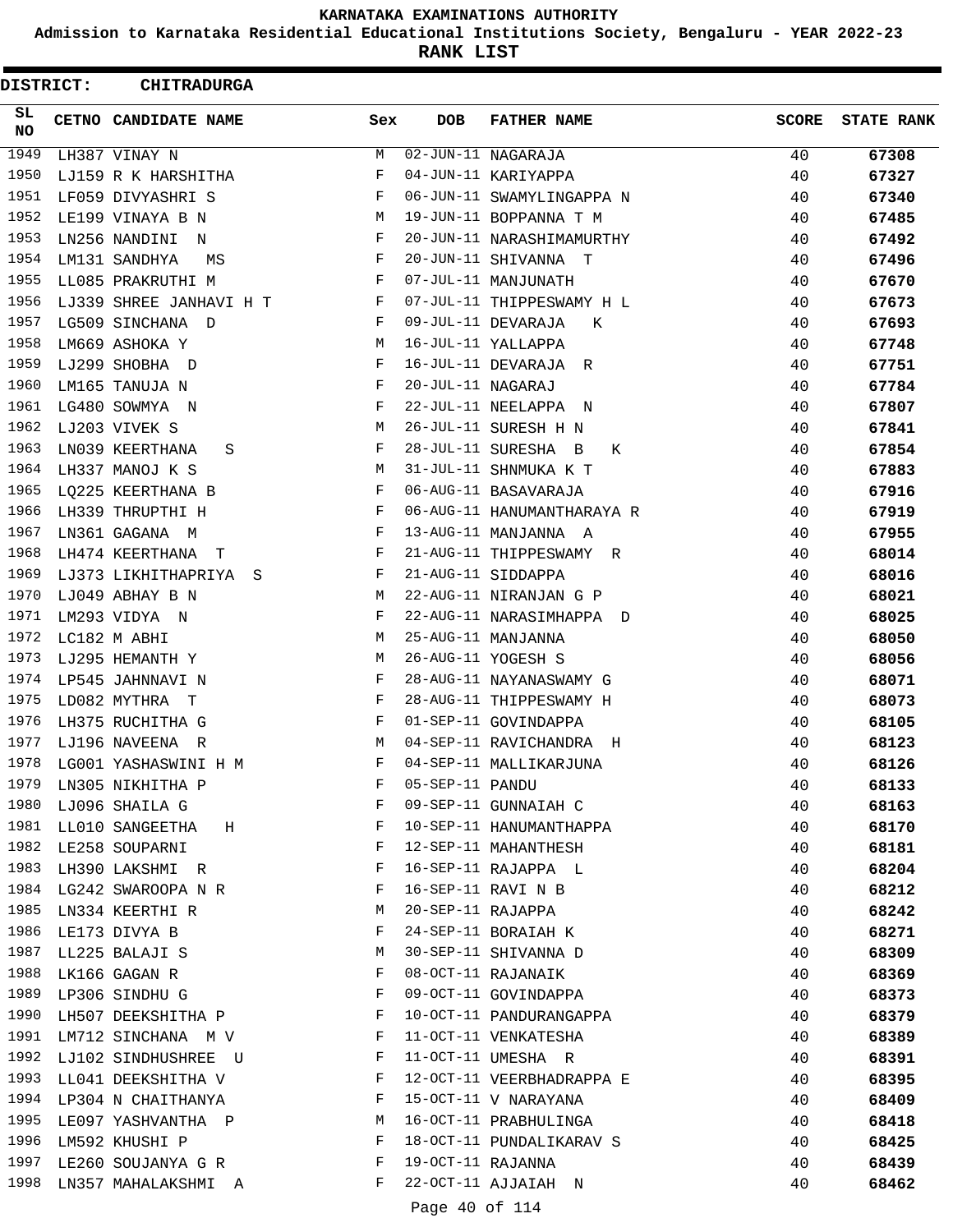**Admission to Karnataka Residential Educational Institutions Society, Bengaluru - YEAR 2022-23**

**RANK LIST**

| DISTRICT:  | <b>CHITRADURGA</b>        |        |                   |                               |              |                   |
|------------|---------------------------|--------|-------------------|-------------------------------|--------------|-------------------|
| SL.<br>NO. | CETNO CANDIDATE NAME      | Sex    | <b>DOB</b>        | <b>FATHER NAME</b>            | <b>SCORE</b> | <b>STATE RANK</b> |
| 1999       | LJ367 JANSIRANI G         | F      |                   | 31-OCT-11 GURUMURTHY K        | 40           | 68514             |
| 2000       | LQ146 JEEVITHA N          | F      |                   | 02-NOV-11 NAGARAJA G V        | 40           | 68530             |
| 2001       | LJ191 ABHAYSURYA KL       | М      |                   | 07-NOV-11 KUMAR K             | 40           | 68551             |
| 2002       | LM370 SHREENIVASA         | М      | 07-NOV-11 UMESH   |                               | 40           | 68558             |
| 2003       | LE299 MADHUMITHA M        | F      |                   | 09-NOV-11 MARUTHI D           | 40           | 68566             |
| 2004       | LQ249 YASHWANTH D         | М      |                   | 11-NOV-11 DURUGAPPA M         | 40           | 68586             |
| 2005       | LH188 CHITTAYYA N         | М      |                   | 14-NOV-11 NAGARAJ R           | 40           | 68594             |
| 2006       | LP493 VISWAS P T          | М      |                   | 16-NOV-11 A K THIPPESWAMY     | 40           | 68609             |
| 2007       | LH416 THANUJA             | F      | 18-NOV-11 DASAPPA |                               | 40           | 68618             |
| 2008       | LN264 KAVANA K            | F      |                   | 23-NOV-11 KENCHAPPA           | 40           | 68642             |
| 2009       | LD207 RAGHAVENDRANAIK C   | М      |                   | 23-NOV-11 CHANDRASHEKHARANAIK | 40           | 68645             |
| 2010       | LD201 SHIVAKUMAR V        | М      |                   | 30-NOV-11 VEERANNA H          | 40           | 68687             |
| 2011       | LE249 GAGANA P            | F      | 01-DEC-11 PRAKASH |                               | 40           | 68690             |
| 2012       | LP130 SAHANA G            | F      |                   | 01-DEC-11 M GIDDADPPA         | 40           | 68696             |
| 2013       | LJ197 PRIYANKA N          | F      |                   | 10-DEC-11 NATARAJU            | 40           | 68730             |
| 2014       | LM106 SHIVAKUMARA D       | М      |                   | 10-DEC-11 DHARANESH           | 40           | 68732             |
| 2015       | LM325 TAKSHAKU<br>M       | М      |                   | 12-DEC-11 MANJUNATHA          | 40           | 68743             |
| 2016       | LJ063 MITHUN N K          | М      |                   | 16-DEC-11 KRISHNAMURTHY N V   | 40           | 68764             |
| 2017       | LC309 SHREELI<br>- S      | F      |                   | 17-DEC-11 SHIBAMURTHY         | 40           | 68769             |
| 2018       | LG573 JANARDANA H         | М      |                   | 27-DEC-11 HONURAPPAS          | 40           | 68815             |
| 2019       | LD178 MURALI S B          | M      |                   | 12-JAN-12 SANNABORAIAH        | 40           | 68867             |
| 2020       | LL021 RASHMI S            | F      |                   | 21-DEC-01 SHASHIDHAR S        | 39           | 68953             |
| 2021       | LE180 VEENA M             | F      |                   | 05-NOV-09 MANJUNATHA N        | 39           | 68997             |
| 2022       | LF326 RAHUL MADAKARI      | R<br>М | 05-MAR-10 RAMESH  | $\circ$                       | 39           | 69056             |
| 2023       | LF296 N SANTOSHA          | М      |                   | 26-APR-10 NAGARAJA            | 39           | 69092             |
| 2024       | LM300 RAHUL B R           | М      | 25-MAY-10 RAVI    |                               | 39           | 69125             |
| 2025       | LN247 MANVITH M S         | М      |                   | 11-AUG-10 SURESH C P          | 39           | 69212             |
| 2026       | LD220 MEENAKSHI S         | F      |                   | 12-AUG-10 SURESH B            | 39           | 69214             |
| 2027       | LP557 BHUVANA PRASAD      | М      |                   | 20-AUG-10 MANJUNATHA          | 39           | 69234             |
| 2028       | LE168 DHANUSH M           | M      |                   | 26-AUG-10 MANJANNA<br>т       | 39           | 69250             |
| 2029       | LG221 NIKHIL S            | М      |                   | 13-SEP-10 SHIVANNA V          | 39           | 69294             |
| 2030       | LM158 BHUTHESH K T        | М      |                   | 21-SEP-10 THIMMAIAH           | 39           | 69322             |
|            | 2031 LP088 NANDINI        | F      |                   | 08-OCT-10 MALLIKARJUNA        | 39           | 69390             |
|            | 2032 LF278 THARUN P       | М      |                   | 10-OCT-10 PALANAYAKA S        | 39           | 69404             |
| 2033       | LK184 SANJEEV D M         | M      |                   | 18-OCT-10 MOHAN KUMAR K O     | 39           | 69436             |
| 2034       | LN370 SINCHANA R          | F      | 04-DEC-10 YOGESH  |                               | 39           |                   |
| 2035       | LM205 PRAMODA P B         | М      |                   | 28-DEC-10 BASAVARAJU          | 39           | 69627             |
|            |                           | М      |                   |                               |              | 69713             |
|            | 2036 LQ170 MANJUNATHA S   |        |                   | 01-JAN-11 BASAVARAJA S        | 39           | 69776             |
|            | 2037 LM373 GANAVI J       | F      |                   | 06-JAN-11 JAMBHUKESHAVA       | 39           | 69835             |
|            | 2038 LF233 N USHARANI     | F      |                   | 06-JAN-11 NAGARAJAPPA         | 39           | 69838             |
| 2039       | LH516 SANTHOSHKUMAR       | M<br>S |                   | 09-JAN-11 SADASHIVAYYA C      | 39           | 69852             |
|            | 2040 LL009 CHETHAN K N    | M      |                   | 13-JAN-11 NARASIMHAPPA        | 39           | 69873             |
| 2041       | LN117 LIKHITHA R          | F      |                   | 14-JAN-11 A RAGHUNATH         | 39           | 69878             |
| 2042       | LG010 GOWTHAMI S          | F      |                   | 27-JAN-11 SRINIVASANAIK       | 39           | 69952             |
| 2043       | LN033 SAGAR S             | M      |                   | 04-FEB-11 SHIVA SHANKAR       | 39           | 70007             |
| 2044       | LF145 VAISHALI S          | F      |                   | 14-FEB-11 SIRIYANNA           | 39           | 70068             |
| 2045       | LM707 JAGADEESH B N       | М      |                   | 01-MAR-11 NAGARAJ B           | 39           | 70140             |
|            | 2046 LC306 SHRINIVASA S V | M      |                   | 03-MAR-11 VENKATASWAMY S B    | 39           | 70156             |
| 2047       | LG367 NAYANA S            | F      |                   | 12-MAR-11 SURESH C            | 39           | 70209             |
| 2048       | LM037 DAYANA K T          | F      |                   | 17-MAR-11 THIPPESWAMY         | 39           | 70252             |
|            |                           |        | Page 41 of 114    |                               |              |                   |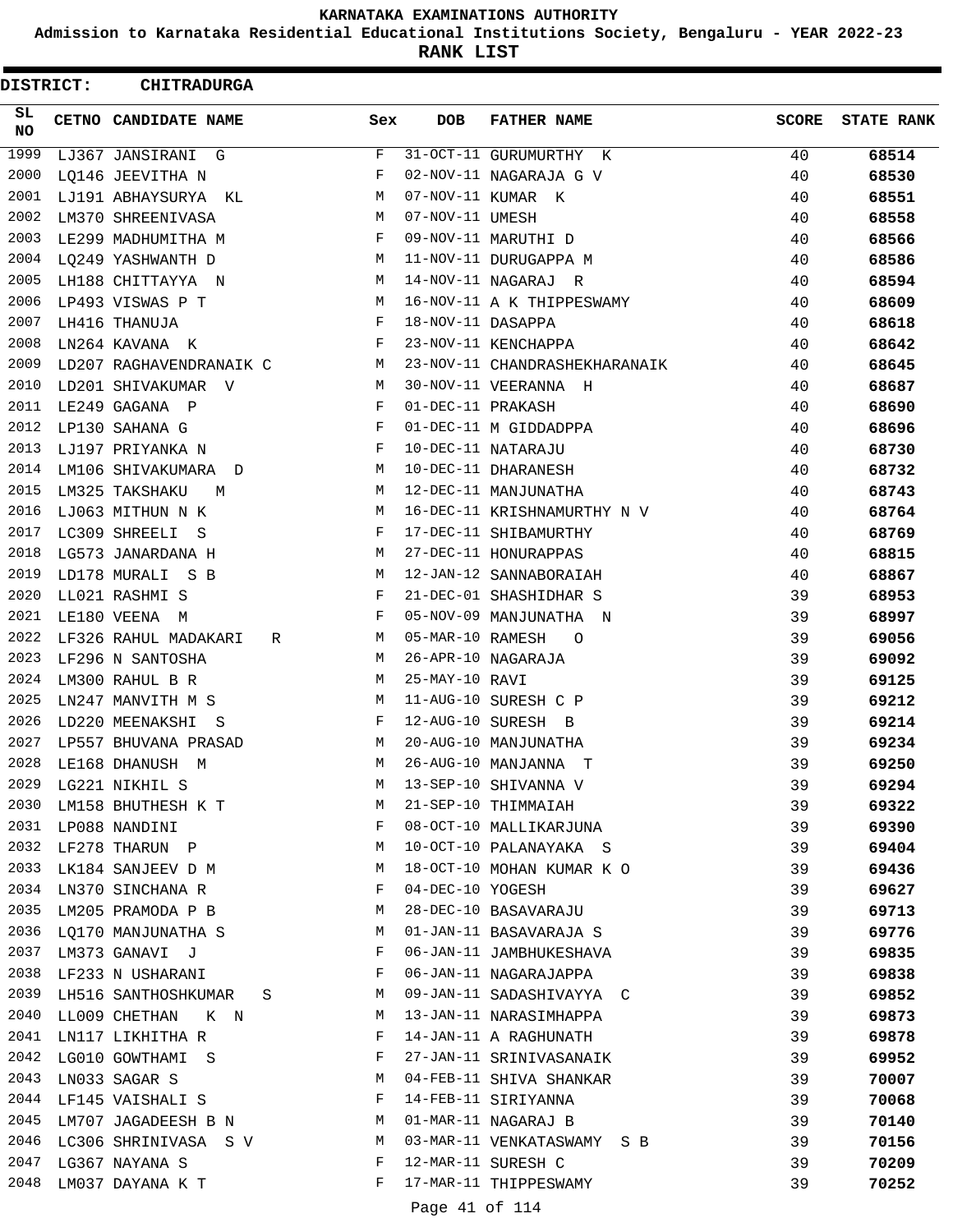**Admission to Karnataka Residential Educational Institutions Society, Bengaluru - YEAR 2022-23**

**RANK LIST**

Е

| <b>DISTRICT:</b> | <b>CHITRADURGA</b>                                       |                                                |     |                   |                                                                |              |                   |
|------------------|----------------------------------------------------------|------------------------------------------------|-----|-------------------|----------------------------------------------------------------|--------------|-------------------|
| SL<br>NO         | CETNO CANDIDATE NAME                                     |                                                | Sex | DOB               | <b>FATHER NAME</b>                                             | <b>SCORE</b> | <b>STATE RANK</b> |
| 2049             | LD192 SHRAVANTH NAYAKA U                                 |                                                | M   |                   | 29-MAR-11 UMESHA NAYAKA B                                      | 39           | 70344             |
| 2050             | LH436 VASANTH B                                          |                                                | М   |                   | 08-APR-11 BHUTHESH K                                           | 39           | 70410             |
| 2051             | LH259 ANANYA P YADAV                                     |                                                | F   | 09-APR-11 PALGUNA |                                                                | 39           | 70412             |
| 2052             | LK060 AKSHAY M                                           |                                                | M   |                   | 12-APR-11 MANJUNATH                                            | 39           | 70436             |
| 2053             | LG136 SIDDESH C                                          |                                                | М   |                   | 17-APR-11 CHANDRAPPA N                                         | 39           | 70484             |
| 2054             | LJ012 GEETHA R                                           |                                                | F   |                   | 27-APR-11 RANGANATHA N                                         | 39           | 70557             |
| 2055             | LH045 ABHINAYA R                                         |                                                | F   |                   | 29-APR-11 RAGHAVENDRA P                                        | 39           | 70571             |
| 2056             | LG056 DARSHINI M G                                       |                                                | F   |                   | 29-APR-11 GOVINDARAJU M K                                      | 39           | 70572             |
| 2057             | LF068 SANJAY B                                           |                                                | М   |                   | 29-APR-11 LATE BALARAJA                                        | 39           | 70576             |
| 2058             | LP317 T SPANDANA                                         |                                                | F   |                   | 29-APR-11 THIPPESWAMY                                          | 39           | 70578             |
| 2059             | LP137 KEERTHANA V                                        |                                                | F   |                   | 01-MAY-11 VEERABHADRAPPA                                       | 39           | 70587             |
| 2060             | LE093 VIVEK B C                                          |                                                | M   |                   | 05-MAY-11 CHIDANANDA REDDY B T                                 | 39           | 70622             |
| 2061             | LF287 ANJALI M                                           |                                                | F   |                   | 06-MAY-11 MAHALINGAPPA A K                                     | 39           | 70625             |
| 2062             | LJ277 KOMALABAI Y                                        |                                                | F   |                   | 08-MAY-11 YOGESHNAIK                                           | 39           | 70649             |
| 2063             | LF168 HRUTHEEK                                           |                                                | M   |                   | 09-MAY-11 BHARATHESH                                           | 39           | 70652             |
| 2064             | LH484 HARSHITHA K                                        |                                                | F   |                   | 10-MAY-11 KARIYAPPA                                            | 39           | 70660             |
| 2065             | LF119 SOUNDARYA V                                        |                                                | F   |                   | 16-MAY-11 VEERESH G                                            | 39           | 70706             |
| 2066             | LG605 THEJASWINI Y                                       |                                                | F   | 17-MAY-11 YOGARAJ |                                                                | 39           | 70717             |
| 2067             | LJ276 YATHISH GONCHIKAR V                                |                                                | M   |                   | 19-MAY-11 VEERANNA R                                           | 39           | 70734             |
| 2068             | LC268 BHARATHKUMAR K                                     |                                                | M   |                   | 20-MAY-11 KRISHNAPPA D                                         | 39           | 70735             |
| 2069             | LP496 BHAVANI T                                          |                                                | F   |                   | 21-MAY-11 THIPPESWAMY G                                        | 39           |                   |
| 2070             |                                                          |                                                | F   |                   | 26-MAY-11 KALLESHA                                             |              | 70744             |
| 2071             | LN110 BHUMIKA K K                                        |                                                |     |                   |                                                                | 39           | 70790             |
|                  | LJ289 DHANANJAYA R                                       |                                                | M   |                   | 26-MAY-11 RANGASWAMY                                           | 39           | 70791             |
| 2072             | LD298 THIRUMALA B                                        |                                                | M   |                   | 28-MAY-11 BALARAJA                                             | 39           | 70820             |
| 2073             | LE006 A PRAJWAL                                          |                                                | М   | 01-JUN-11 EKANTHA |                                                                | 39           | 70849             |
| 2074             | LG354 ANUSHA M V                                         |                                                | F   |                   | 01-JUN-11 VISHWANATHA                                          | 39           | 70851             |
| 2075             | LH068 MAHALAKSHMI D                                      |                                                | F   |                   | 03-JUN-11 DYAMANNA D                                           | 39           | 70891             |
| 2076             | LH582 PUNNETHA J                                         |                                                | М   | 04-JUN-11 JAYANNA |                                                                | 39           | 70901             |
| 2077             | LE378 HARISH                                             |                                                | M   |                   | 05-JUN-11 VADDE SHANKAR                                        | 39           | 70905             |
|                  | 2078 LG239 MANOJ R                                       |                                                | M   |                   | 07-JUN-11 RUDRESH D                                            | 39           | 70935             |
|                  | 2079 LP546 NITHIN KUMAR U C $M$ 09-JUN-11 CHANDRANNA M   |                                                |     |                   |                                                                | 39           | 70959             |
|                  | 2080 LN056 A PRARTHANA                                   |                                                |     |                   | F 11-JUN-11 ANJANAPPA                                          | 39           | 70976             |
|                  | 2081 LJ073 VARADARAJA C N M 12-JUN-11 NINGARAJU P        |                                                |     |                   |                                                                | 39           | 70993             |
| 2082             | LH017 BHUVANRAJ T F                                      |                                                |     |                   | 14-JUN-11 THIMMARAJU S                                         | 39           | 71003             |
| 2083             | LH515 GANASHREE B M                                      | $\mathbf{F}$ and $\mathbf{F}$ and $\mathbf{F}$ |     |                   | 20-JUN-11 MAILARAPPA                                           | 39           | 71073             |
|                  | 2084 LG412 MANOJ H                                       |                                                | M   |                   | 21-JUN-11 HANUMANTHAPPA                                        | 39           | 71088             |
| 2085             | LK112 DIVYA G P                                          |                                                | F   |                   | 25-JUN-11 PRABHAKARA A                                         | 39           | 71127             |
|                  | 2086 LM052 VIJAYALAKSHMI T                               |                                                |     |                   | 28-JUN-11 THIPPESH T                                           | 39           | 71167             |
|                  | 2087 LP580 HAMSAVENI G                                   | $\mathbf{F}$ and $\mathbf{F}$                  |     | 02-JUL-11 GOPALA  |                                                                | 39           | 71194             |
|                  | 2088 LC236 HEMANTHA V                                    |                                                |     |                   | M 03-JUL-11 VENKATESHA                                         | 39           | 71204             |
|                  | 2089 LJ020 VARSHINI R F 04-JUL-11 RAGHU R                |                                                |     |                   |                                                                | 39           | 71218             |
| 2090             | LF090 SINDHU G F                                         |                                                |     |                   | 08-JUL-11 GURUSWAMY                                            | 39           | 71258             |
| 2091             | LN156 YASHASWINI G K F                                   |                                                |     |                   | 12-JUL-11 KARIYAPPA B S                                        | 39           | 71300             |
|                  | 2092 LD151 SHARATH KUMAR D N M 16-JUL-11 NINGANNA T      |                                                |     |                   |                                                                | 39           | 71330             |
|                  | 2093 LP450 SANJITH SHIVAN R S M 17-JUL-11 SHANKARNAG R S |                                                |     |                   |                                                                | 39           | 71334             |
|                  | 2094 LC298 YASHWANTH K R                                 |                                                |     |                   | M 26-JUL-11 RANGASWAMY K T RANGASWAMY K T 39<br>RANGASWAMY K T |              | 71412             |
|                  | 2095 LQ191 ROJA K                                        |                                                |     | F 28-JUL-11 KUMAR |                                                                | 39           | 71421             |
|                  |                                                          |                                                |     |                   | 2096 LD071 MANIKANTA N M 29-JUL-11 NAGARAJA                    | 39           | 71432             |
|                  |                                                          |                                                |     |                   | 2097 LH241 LIKHITH A NAYAK M 20-AUG-11 ANAND NAYAK M           | 39           | 71583             |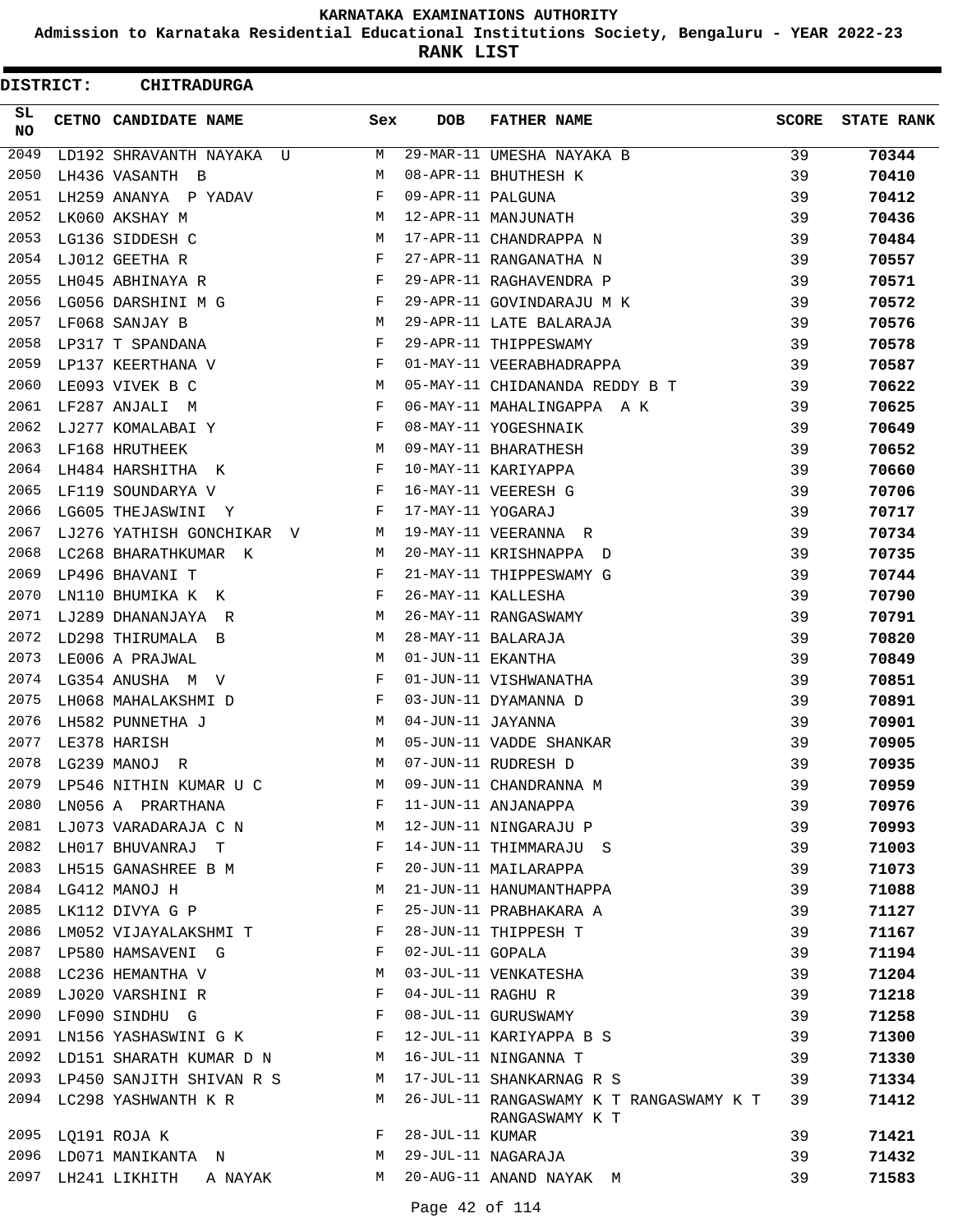**Admission to Karnataka Residential Educational Institutions Society, Bengaluru - YEAR 2022-23**

**RANK LIST**

| <b>DISTRICT:</b> | <b>CHITRADURGA</b>       |     |                   |                                    |              |                   |
|------------------|--------------------------|-----|-------------------|------------------------------------|--------------|-------------------|
| SL.<br><b>NO</b> | CETNO CANDIDATE NAME     | Sex | <b>DOB</b>        | <b>FATHER NAME</b>                 | <b>SCORE</b> | <b>STATE RANK</b> |
| 2098             | LC283 NAGAMANI<br>M      | F   |                   | 01-SEP-11 MANJUNATHA R             | 39           | 71665             |
| 2099             | LP229 BHARATHI           | F   |                   | 06-SEP-11 BASANNA K                | 39           | 71706             |
| 2100             | LM073 P ANUSHA           | F   |                   | 13-SEP-11 K PARAMESHWARAPPA        | 39           | 71749             |
| 2101             | LE019 MANVITH S          | М   |                   | 26-SEP-11 SHANKAR NAIK K S         | 39           | 71835             |
| 2102             | LP290 POOJA S M          | F   |                   | 29-SEP-11 MALLIKARJUN S M          | 39           | 71857             |
| 2103             | LP006 PAPAMMA            | F   |                   | 08-OCT-11 SHIVAKUMARA S P          | 39           | 71907             |
| 2104             | LD425 KEERTHI<br>G       | F   | 16-OCT-11 GOPI    |                                    | 39           | 71958             |
| 2105             | LG410 KARTHIK G U        | М   |                   | 17-OCT-11 UMESH G P                | 39           | 71965             |
| 2106             | LK264 KRUTHIKA A V       | F   |                   | 19-OCT-11 ANNAPPASWAMY B           | 39           | 71979             |
| 2107             | LC110 PAVITHRA           | F   |                   | 24-OCT-11 RAMANJINEYA              | 39           | 72005             |
| 2108             | LM375 PAVAN KR           | М   |                   | 26-OCT-11 RANGANATH K              | 39           | 72020             |
| 2109             | LG522 SHREYAS N P        | М   |                   | 01-NOV-11 PRAKASH N K              | 39           | 72039             |
| 2110             | LJ074 JAYALAKSHMI M      | F   |                   | 07-NOV-11 MANJUNATHA               | 39           | 72067             |
| 2111             | LC183 MAHESHA M          | М   |                   | 07-NOV-11 MALLIKARJUNA             | 39           | 72069             |
| 2112             | LF150 SOUPARNIKA K       | F   |                   | 11-NOV-11 KARIYANNA                | 39           | 72089             |
| 2113             | LG559 CHANDRAMATHI<br>К  | F   |                   | 15-NOV-11 KOTI G H                 | 39           | 72100             |
| 2114             | LK119 VARSHINI R         | F   |                   | 25-NOV-11 RAMESH T                 | 39           | 72153             |
| 2115             | LL228 BOOMIKA C          | F   |                   | 28-NOV-11 CHANDRAYA BJ             | 39           | 72161             |
| 2116             | LG146 K N NAYANA         | F   |                   | 28-NOV-11 P NAGARAJA               | 39           | 72163             |
| 2117             | LH309 MANYA S            | F   |                   | 29-NOV-11 SHIVANANDA               | 39           | 72172             |
| 2118             | LM329 AJAY KUMAR R       | М   |                   | 03-DEC-11 RANGASWAMY G             | 39           | 72191             |
| 2119             | LG407 BHARATH L          | M   |                   | 06-DEC-11 LAKSHMAN T               | 39           | 72202             |
| 2120             | LG540 CHANUKYA G S       | F   |                   | 06-DEC-11 SANTHOSHKUMAR G D        | 39           | 72207             |
| 2121             | LJ138 LIKHITHAGOWDA<br>т | М   |                   | 07-DEC-11 THIPPESWAMY K            | 39           | 72216             |
| 2122             | LM526 NAYANA T           | F   |                   | 09-DEC-11 THIPPESWAMY              | 39           | 72225             |
| 2123             | LM445 VARSHINI H S       | F   |                   | 09-DEC-11 SHADAKSHARI              | 39           | 72227             |
| 2124             | LE224 KAVYA S            | F   |                   | 11-DEC-11 SUBHASHA S T             | 39           | 72240             |
| 2125             | LP328 THRIVENI A         | F   |                   | 21-DEC-11 AMBARISHACHARI           | 39           | 72280             |
| 2126             | LK225 DARSHAN T          | M   |                   | 25-DEC-11 THIPPESHA                | 39           | 72299             |
| 2127             | LP226 VINAY RAJ<br>B     | M   |                   | 06-JAN-12 THIPPERUDRA B            | 39           | 72352             |
| 2128             | LL092 HARISH K M         | M   |                   | 09-JAN-12 MANJUNATH C              | 39           | 72356             |
| 2129             | LP538 TANUSHREE K        | F   |                   | 23-JAN-12 KAREGOWDA P              | 39           | 72380             |
| 2130             | LN143 VINUTHA CCS        | F   |                   | 29-FEB-12 SHIVARAJ                 | 39           | 72409             |
|                  | 2131 LG404 BRUNDA G      | F   |                   | 17-MAR-12 GIREESHA NAIK K          | 39           | 72420             |
|                  | 2132 LC085 LAKSHMI C     | F   |                   | 20-APR-12 CHIDANANDAREDDY B        | 39           | 72432             |
| 2133             | LH088 SANJAY KUMAR M G   | M   |                   | 12-JUL-09 MANJUNATHA S             | 38           | 72486             |
| 2134             | LC173 S T MANU           | M   |                   | 01-JAN-10 SANNA THIPPAIAH          | 38           | 72531             |
| 2135             | LD061 PUNEETH RAJ V      | М   |                   | 27-JUN-10 VENKATESH M              | 38           | 72676             |
|                  | 2136 LM453 CHANDAN RAJ P | M   |                   | 01-AUG-10 PARAMESHWARAPPA C        | 38           | 72722             |
|                  | 2137 LF189 PRADEEPA Y    | M   |                   | 18-AUG-10 YALLAPPA A K             | 38           | 72757             |
|                  | 2138 LG533 RAJEEVA M     | M   | 11-SEP-10 MAHESH  |                                    | 38           | 72834             |
| 2139             | LE045 NAGESHA R          | M   |                   | 16-SEP-10 RAMACHANDRA M B          | 38           | 72856             |
| 2140             | LF327 PAVAN B M          | M   |                   | 06-OCT-10 B M MAHABALESHWARA SWAMY | 38           | 72914             |
| 2141             | LG383 KOUSHIK R          | M   |                   | 27-OCT-10 RAMALINGAPPA B           | 38           | 72991             |
| 2142             | LQ005 SUHASA H           | М   |                   | 08-NOV-10 HANUMANTHAPPA L          | 38           | 73043             |
| 2143             | LM685 BHOOMIKA A         | F   |                   | 26-NOV-10 ANJANKUMAR               | 38           | 73122             |
|                  | 2144 LJ250 PRIYA M       | F   | 30-NOV-10 MOHAN G |                                    | 38           | 73149             |
| 2145             | LQ085 HARSHITA K         | F   |                   | 24-DEC-10 KARIBASAPPA N            | 38           | 73252             |
|                  | 2146 LJ047 HARSHITH R    | M   |                   | 24-DEC-10 RAVI NAIK R              | 38           | 73253             |
|                  | 2147 LC045 MANOJA K      | M   |                   | 27-DEC-10 KRUSHNAMURTHI            | 38           | 73271             |
|                  |                          |     |                   |                                    |              |                   |

Page 43 of 114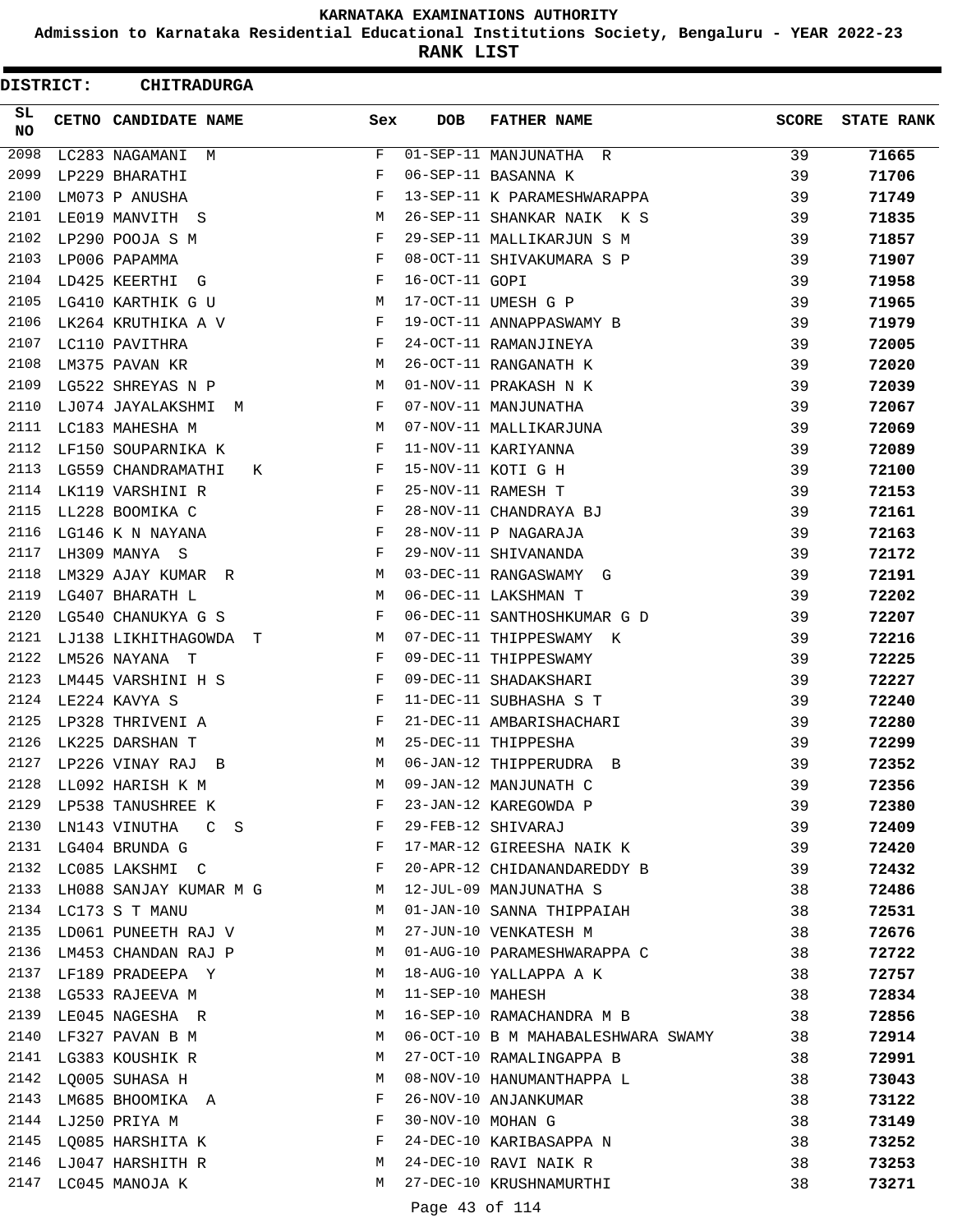**Admission to Karnataka Residential Educational Institutions Society, Bengaluru - YEAR 2022-23**

**RANK LIST**

ı

| DISTRICT:  |                  | <b>CHITRADURGA</b>                       |              |                   |                              |              |                   |
|------------|------------------|------------------------------------------|--------------|-------------------|------------------------------|--------------|-------------------|
| SL.<br>NO. |                  | CETNO CANDIDATE NAME                     | Sex          | <b>DOB</b>        | <b>FATHER NAME</b>           | <b>SCORE</b> | <b>STATE RANK</b> |
| 2148       |                  | LG339 RAKSHA M                           | F            |                   | 29-DEC-10 MANJUNATHA T       | 38           | 73278             |
| 2149       |                  | LE257 NAYANA R                           | F            |                   | 01-JAN-11 RANGASWAMI D       | 38           | 73319             |
| 2150       |                  | LG254 SINCHANA J                         | F            |                   | 01-JAN-11 JAYANNA B          | 38           | 73331             |
| 2151       |                  | LM288 DORESWAMY T                        | М            |                   | 04-JAN-11 THIPPESHNAIK R     | 38           | 73356             |
| 2152       |                  | LG562 PRAJWAL D                          | M            |                   | 05-JAN-11 DEVARAJA K         | 38           | 73367             |
| 2153       |                  | LF138 SHASHANK H                         | М            |                   | 09-JAN-11 HANUMANTHARAYA P A | 38           | 73392             |
| 2154       |                  | LH311 T R SANJAY                         | М            |                   | 31-JAN-11 THIPPESWAMY R      | 38           | 73509             |
| 2155       |                  | LF032 YASHASWINI S                       | F            | 31-JAN-11 SWAMY N |                              | 38           | 73510             |
| 2156       |                  | LM104 SINDHU C                           | F            |                   | 11-FEB-11 CHANDRAPPA         | 38           | 73571             |
| 2157       |                  | LH284 SINCHANA K                         | $\mathbf{F}$ |                   | 05-MAR-11 KARIYANNA          | 38           | 73719             |
| 2158       |                  | LC089 B NAYANA                           | F            |                   | 11-MAR-11 BOSAIAH P          | 38           | 73760             |
| 2159       |                  | LJ062 ANKITHA R                          | F            | 31-MAR-11 RAMANNA |                              | 38           | 73914             |
| 2160       |                  | LH092 SUDHARSHAN R V                     | M            |                   | 04-APR-11 VENUGOPALA R       | 38           | 73953             |
| 2161       |                  | LF267 MAHESH BABU B                      | M            |                   | 07-APR-11 BASAVARAJA T       | 38           | 73975             |
| 2162       |                  | LE347 GNANASHREE S                       | F            |                   | 10-APR-11 SHIVA PRAKASHA M   | 38           | 73991             |
| 2163       |                  | LQ100 MANOJ M M                          | M            |                   | 14-APR-11 HANUMAKKA          | 38           | 74031             |
| 2164       |                  | LN025 AKILESHA<br>R<br>A                 | М            |                   | 17-APR-11 RANGA NAIK         | 38           | 74060             |
| 2165       |                  | LC330 DIVYA G                            | F            |                   | 19-APR-11 GURUSWAMY T        | 38           | 74080             |
| 2166       |                  | LG069 AKSHAY KUMAR S L<br>M <sub>N</sub> |              |                   | 22-APR-11 LOKESH B           | 38           | 74099             |
| 2167       |                  | LM437 BINDU N                            | $\mathbf{F}$ |                   | 23-APR-11 NAGABHUSHAN        | 38           | 74107             |
| 2168       |                  | LD204 SEVANTHI V                         | $\mathbf{F}$ | 29-APR-11 VIJAY G |                              | 38           | 74156             |
| 2169       |                  | LN092 VINAY KUMAR D                      | M            |                   | 06-MAY-11 CHANDRAPPA R       | 38           | 74214             |
| 2170       |                  | LH492 RAMYA K                            | F            |                   | 08-MAY-11 KANTHARAJU         | 38           | 74230             |
| 2171       |                  | LM647 PRITHAM G S                        | M            |                   | 13-MAY-11 SHUKRAMURTHY B     | 38           | 74266             |
| 2172       |                  | LP095 MAHESH R                           | M            |                   | 17-MAY-11 RAMANNA K          | 38           | 74299             |
| 2173       |                  | LJ011 ABHINAV A T                        | M            |                   | 27-MAY-11 THIPPESWAMY P P    | 38           | 74385             |
| 2174       |                  | LJ229 ELUKOTI G N                        | M            |                   | 29-MAY-11 NIJALINGANAYAKA    | 38           | 74406             |
| 2175       |                  | LM055 AKSHAY KUMAR NAIK T                | M            |                   | 07-JUN-11 THIPPESH NAIK S    | 38           | 74505             |
| 2176       |                  | LP376 MAHESHWARI M                       | F            |                   | 08-JUN-11 MARANNA M          | 38           | 74520             |
| 2177       |                  | LC206 MANASA S                           | F            | 08-JUN-11 SURESHA |                              | 38           | 74521             |
| 2178       |                  | LM688 PRARTHANA SL                       | F            |                   | 10-JUN-11 LOKESH S           | 38           | 74548             |
| 2179       |                  | LH328 RAKSHITH GOWDA D H M               |              |                   | 12-JUN-11 HANUMANTHARAYA     | 38           | 74568             |
|            |                  | 2180 LJ058 REVATHI B                     | $\mathbf{F}$ |                   | 12-JUN-11 BALAJI NAIK O      | 38           | 74570             |
|            | 2181 LL101 ROOPA | $\mathbf S$                              | $\mathbf{F}$ |                   | 13-JUN-11 SHIVAPPA           | 38           | 74580             |
| 2182       |                  | LN087 THIPPESWAMY NG M                   |              |                   | 13-JUN-11 NAGESH S           | 38           | 74584             |
| 2183       |                  | LF014 JAYALAKSHMI S                      | F            |                   | 18-JUN-11 SURESHA T          | 38           | 74633             |
| 2184       |                  | LG518 AKSHATHA P R                       | F            |                   | 19-JUN-11 RAVIKUMAR R        | 38           | 74645             |
|            |                  | 2185 LP481 JEEVITHA G M                  | F            |                   | 20-JUN-11 MALLIKARJUNA G     | 38           | 74659             |
| 2186       |                  | LJ336 LEKHANA D                          | M            |                   | 26-JUN-11 DEVARAJA HK        | 38           | 74725             |
| 2187       |                  | LG298 HARSHIKA T G                       | F            |                   | 27-JUN-11 GOPALAKRISHNA B T  | 38           | 74732             |
| 2188       |                  | LJ338 RAVI TEJA R                        | M            |                   | 29-JUN-11 RAMESH C           | 38           | 74756             |
|            |                  | 2189 LK270 VINAY KUMAR<br>S              | M            |                   | 29-JUN-11 SRINIVASA NAIK K   | 38           | 74761             |
| 2190       |                  | LD129 KATESH NAYAKA M S                  | M            |                   | 01-JUL-11 SRINIVASA M S      | 38           | 74777             |
| 2191       |                  | LP184 HARSHITHA K R                      | F            |                   | 02-JUL-11 RAMESHA K N        | 38           | 74788             |
| 2192       |                  | LH242 SHREENIDHI A                       | М            |                   | 12-JUL-11 ANANDAPPA C        | 38           | 74885             |
|            |                  | 2193 LC074 AJAYKUMAR S                   | М            |                   | 13-JUL-11 SWAMYLINGAPPA N    | 38           | 74889             |
|            |                  | 2194 LQ244 RAMACHARAN D                  | М            |                   | 16-JUL-11 DEVARAJA           | 38           | 74923             |
| 2195       |                  | LP009 SINCHANA S                         | F            |                   | 19-JUL-11 SHANKARAPPA S      | 38           | 74954             |
| 2196       |                  | LF029 SHWETHA C                          | F            |                   | 20-JUL-11 CHIKKANNA          | 38           | 74961             |
| 2197       |                  | LM226 KEERTHANA R                        | F            | 22-JUL-11 RAMESH  | C                            | 38           | 74977             |
|            |                  |                                          |              | Page 44 of 114    |                              |              |                   |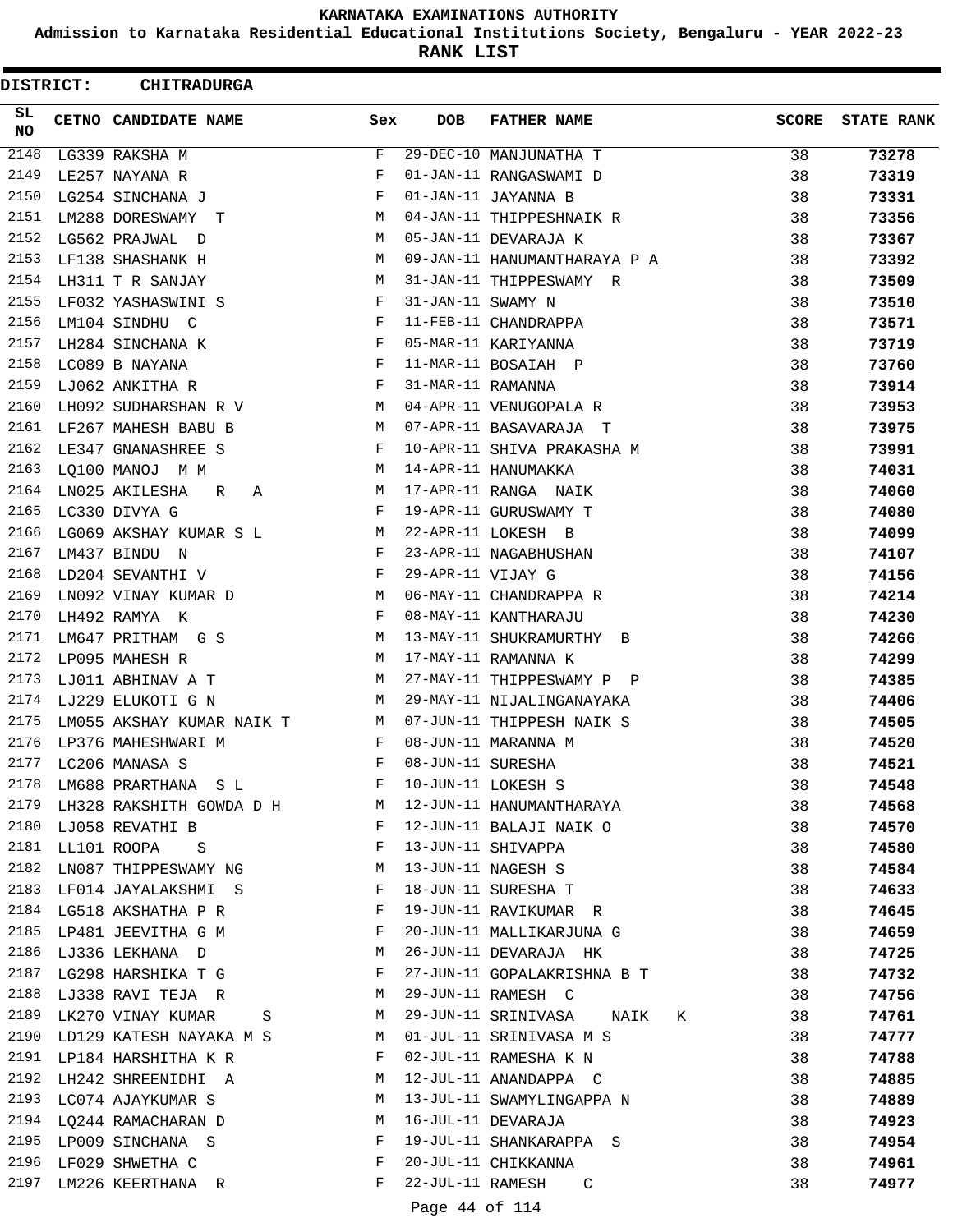**Admission to Karnataka Residential Educational Institutions Society, Bengaluru - YEAR 2022-23**

**RANK LIST**

| DISTRICT:       |           | <b>CHITRADURGA</b>             |                               |                   |                             |              |                   |
|-----------------|-----------|--------------------------------|-------------------------------|-------------------|-----------------------------|--------------|-------------------|
| SL<br><b>NO</b> |           | CETNO CANDIDATE NAME           | Sex                           | <b>DOB</b>        | <b>FATHER NAME</b>          | <b>SCORE</b> | <b>STATE RANK</b> |
| 2198            |           | LM691 AKSHAYA R                | М                             | 24-JUL-11 RAMESHA |                             | 38           | 74993             |
| 2199            |           | LF330 YASHASWINI T             | F                             |                   | 24-JUL-11 THIPPERUDRAPPA T  | 38           | 75005             |
| 2200            |           | LM065 EKANTHA O                | М                             | 27-JUL-11 OBALESH |                             | 38           | 75030             |
| 2201            |           | LJ317 KIRTHANA                 | F                             |                   | 29-JUL-11 NATARAJU<br>ВT    | 38           | 75051             |
| 2202            |           | LO074 THANUSHREE R T           | F                             |                   | 31-JUL-11 THIMMAPPA R       | 38           | 75075             |
| 2203            |           | LD219 AKASHA E                 | М                             |                   | 15-AUG-11 ESHWARAPPA E      | 38           | 75172             |
| 2204            |           | LH569 DIKSHITHA B              | F                             |                   | 18-AUG-11 BHOJARAJA         | 38           | 75195             |
| 2205            |           | LL142 MANJUNATHA<br>S          | М                             |                   | 18-AUG-11 SANTHOSH<br>N     | 38           | 75196             |
| 2206            |           | LM535 SINCHANA L               | F                             |                   | 20-AUG-11 LAKSHMANANAIKA    | 38           | 75210             |
| 2207            |           | LH372 HARSHAVARDHANA S         | М                             |                   | 26-AUG-11 SHANTHAMURTHY     | 38           | 75256             |
| 2208            |           | LN228 PREETHI B L              | F                             |                   | 30-AUG-11 LOKESHA B         | 38           | 75287             |
| 2209            |           | LM739 SHREENATH B              | М                             |                   | 03-SEP-11 BASAVARAJAPPA     | 38           | 75316             |
| 2210            |           | LQ185 YASHASHWINI N            | F                             |                   | 05-SEP-11 NAGESHA E         | 38           | 75329             |
| 2211            |           | LD217 PARANJYOTHI S            | F                             |                   | 07-SEP-11 SHIVANNA K        | 38           | 75340             |
| 2212            |           | LG432 REKHA P                  | F                             |                   | 13-SEP-11 PRAKASHA B        | 38           | 75385             |
| 2213            |           | LE107 SAHANA P                 | F                             |                   | 19-SEP-11 PENNOBALI         | 38           | 75428             |
| 2214            |           | LD349 SRINIVASCHAWHAN          | М                             |                   | 22-SEP-11 SOMASHEKARCHOWHAN | 38           | 75447             |
| 2215            |           | LP567 DEEKSHA R                | F                             |                   | 24-SEP-11 RAVIKUMAR         | 38           | 75460             |
| 2216            |           | LE334 HEMALATHA N C            | F                             |                   | 24-SEP-11 CHANDRASHEKARA N  | 38           | 75461             |
| 2217            |           | LD341 PRIYANKA S               | F                             |                   | 29-SEP-11 SHASHIKUMAR T     | 38           | 75482             |
| 2218            |           | LG614 ROHITH A                 | М                             |                   | 29-SEP-11 ANJINAPPA H       | 38           | 75483             |
| 2219            |           | LH267 Bharath R                | М                             |                   | 04-OCT-11 RAVINDRAPPA       | 38           | 75514             |
| 2220            |           | LL076 SRUSTI H                 | F                             |                   | 08-OCT-11 HANUMANTHA NAIK   | 38           | 75545             |
| 2221            | LK147 T M | CHANDANA                       | F                             |                   | 12-OCT-11 B MALLAPPA        | 38           | 75570             |
| 2222            |           | LH385 KARTHIKA T               | М                             |                   | 15-OCT-11 THIMMANNA E       | 38           | 75590             |
| 2223            |           | LL207 ANKITHA P                | F                             |                   | 17-OCT-11 PRASANNA T        | 38           | 75599             |
| 2224            |           | LF302 HEMALATHA R              | F                             |                   | 17-OCT-11 RAJANNA P M       | 38           | 75603             |
| 2225            |           | LH370 VENKATESH K              | M                             | 18-OCT-11 KUMAR   |                             | 38           | 75618             |
| 2226            |           | LN262 C HEMA                   | F                             |                   | 20-OCT-11 CHANNAPPA         | 38           | 75624             |
| 2227            |           | LG575 POOJA S B                | F                             |                   | 25-OCT-11 BASAVARAJA<br>S M | 38           | 75655             |
| 2228            |           | LG269 PUNEETH C R              | М                             |                   | 25-OCT-11 RAVINDRA C S      | 38           | 75657             |
| 2229            |           | LD361 BHUMIKA K                | F                             |                   | 31-OCT-11 KESHAVARAJA A B   | 38           | 75691             |
|                 |           | 2230 LC233 BHAVYA B            | F                             |                   | 01-NOV-11 BASAVARAJU        | 38           | 75697             |
|                 |           | 2231 LG415 MARUTHI K           | M                             | 04-NOV-11 KOTEPPA |                             | 38           | 75721             |
| 2232            |           | LM201 YAMUNABAYI               | F                             |                   | 05-NOV-11 SHASHINAIK        | 38           | 75731             |
| 2233            |           | LM518 AMULYA P                 | F                             |                   | 08-NOV-11 PRABHAKAR B       | 38           | 75743             |
| 2234            |           | LF205 UMESHA G                 | M                             |                   | 12-NOV-11 GANGADHARA K N    | 38           | 75773             |
|                 |           | 2235 LP074 KUSHAL RAJA N       | M                             |                   | 14-NOV-11 NAGARAJA T        | 38           | 75782             |
|                 |           | 2236 LG151 HARISHA R           | M                             |                   | 17-NOV-11 RAMESHA R         | 38           | 75804             |
|                 |           | 2237 LD156 PRATHYUSH N         | M                             |                   | 21-NOV-11 M NAGARAJA        | 38           | 75830             |
|                 |           | 2238 LH125 NAYANA B            | $\mathbf{F}$ and $\mathbf{F}$ |                   | 25-NOV-11 BHUTHARAJ C       | 38           | 75851             |
|                 |           | 2239 LH327 DEEKSHITH GOWDA G M |                               |                   | 28-NOV-11 GOVINDRAJA R      | 38           | 75862             |
| 2240            |           | LD126 ANKITHA P                | $\mathbf{F}$                  |                   | 29-NOV-11 PRASHANTHA S T    | 38           | 75868             |
| 2241            |           | LG114 SIDDHARTHA D             | M                             |                   | 02-DEC-11 DEVARAJA A        | 38           | 75894             |
| 2242            |           | LC344 ABHISHEKA M              | M                             | 05-DEC-11 MAHESHA |                             | 38           | 75904             |
|                 |           | 2243 LQ173 CHIDANANADA B       | М                             | 05-DEC-11 BORAYYA |                             | 38           | 75905             |
|                 |           | 2244 LK126 CHINMAI R           | M                             |                   | 06-DEC-11 RUDRESH T B       | 38           | 75909             |
|                 |           | 2245 LH551 AKUL BALAJI T       | M                             |                   | 08-DEC-11 THIPPESWAMY N     | 38           | 75913             |
|                 |           | 2246 LF004 AJITHKUMARA M       | M                             |                   | 12-DEC-11 MARUTHESHA        | 38           | 75935             |
|                 |           | 2247 LM442 MARUTHESH P         | М                             |                   | 14-DEC-11 PANDURANGAPPA H   | 38           | 75952             |
|                 |           |                                |                               | Page 45 of 114    |                             |              |                   |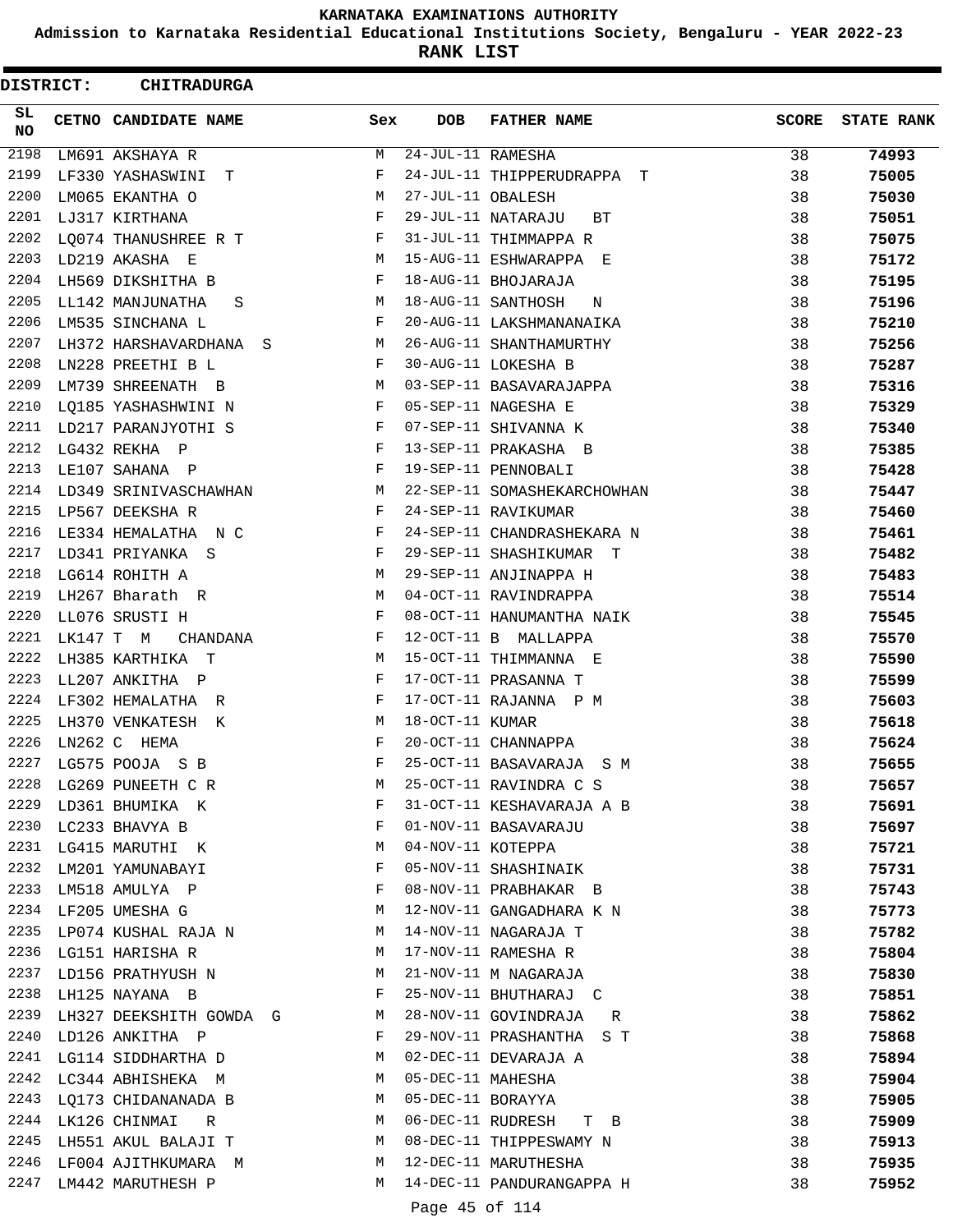**Admission to Karnataka Residential Educational Institutions Society, Bengaluru - YEAR 2022-23**

**RANK LIST**

 $\blacksquare$ 

| DISTRICT: |            | <b>CHITRADURGA</b>             |            |                   |                                 |              |                   |
|-----------|------------|--------------------------------|------------|-------------------|---------------------------------|--------------|-------------------|
| SL.<br>NO |            | CETNO CANDIDATE NAME           | Sex        | <b>DOB</b>        | <b>FATHER NAME</b>              | <b>SCORE</b> | <b>STATE RANK</b> |
| 2248      |            | LG113 MONIKA H A               | F          |                   | 16-DEC-11 AJJAPPA H S           | 38           | 75962             |
| 2249      |            | LM170 GOWTHAM H                | М          |                   | 22-DEC-11 HANUMANTHAPPA         | 38           | 75980             |
| 2250      |            | LN071 THANU V                  | F          |                   | 22-DEC-11 VIRUPAKSHAPPA         | 38           | 75982             |
| 2251      |            | LH277 MITHUN S                 | М          |                   | 24-DEC-11 SHREEDHARA T          | 38           | 75993             |
| 2252      | LK129 NEHA | N H                            | F          | 24-DEC-11 HARISH  | N C                             | 38           | 75994             |
| 2253      |            | LK241 DEVIKA M                 | F          |                   | 25-DEC-11 MANJA NAIK R          | 38           | 75996             |
| 2254      |            | LJ103 PRIYA O                  | F          | 04-JAN-12 OBANNA  |                                 | 38           | 76051             |
| 2255      |            | LP363 DILEEP U                 | М          |                   | 27-JAN-12 UMESHA L              | 38           | 76082             |
| 2256      |            | LC357 SANDHYA B V              | F          |                   | 14-JUN-09 VEERABHADRAPPA B K    | 37           | 76187             |
| 2257      |            | LO088 NAVINA                   | М          |                   | 15-AUG-09 MALLIKARJUNA          | 37           | 76197             |
| 2258      |            | LH110 SRUSTI V                 | F          |                   | 02-OCT-09 VEERABANDANNA         | 37           | 76210             |
| 2259      |            | LH278 YASHODHARA K             | М          |                   | 16-JUN-10 KRISHNAPPA            | 37           | 76412             |
| 2260      |            | LC157 M YASHAVANTHA            | М          |                   | 26-JUN-10 T MARUTHI             | 37           | 76426             |
| 2261      |            | LE240 LOKESH PUJARI P T        | M          |                   | 05-JUL-10 THAMMANAYAKA S        | 37           | 76437             |
| 2262      |            | LP101 OBALESH N                | M          | 09-JUL-10 NAGARAJ |                                 | 37           | 76444             |
| 2263      |            | LK174 KALAVATHI M              | F          |                   | 10-JUL-10 MANJUNATHA H          | 37           | 76446             |
| 2264      |            | LE352 T SUHAS                  | М          |                   | 06-AUG-10 K THIPPESWAMY         | 37           | 76494             |
| 2265      |            | LQ022 CHAITHANYA               | $_{\rm F}$ |                   | 29-AUG-10 M H KUMARASWAMY       | 37           | 76556             |
| 2266      |            | LK187 PRATHIK D NAIK           | М          |                   | 07-OCT-10 DHANJYA NAIK          | 37           | 76682             |
| 2267      |            | LM471 JAHNAVI S                | F          |                   | 21-DEC-10 SHIVANNA              | 37           | 77008             |
| 2268      |            | LE331 KALPANA K                | F          |                   | 22-DEC-10 KARIYANNA             | 37           | 77018             |
| 2269      |            | LC196 ERANNA N                 | M          |                   | 01-JAN-11 NARASIMHA             | 37           | 77084             |
| 2270      |            | LP176 SHILPA N                 | F          |                   | 01-JAN-11 NAGARAJA E            | 37           | 77109             |
| 2271      |            | LK092 KAVERI<br>G              | F          | 03-JAN-11 GULESH  |                                 | 37           | 77124             |
| 2272      |            | LN202 DEEPIKA V                | F          |                   | 08-JAN-11 VENKATESHA            | 37           | 77157             |
| 2273      |            | LG130 SWAPNA V                 | F          | 19-JAN-11 EERESH  |                                 | 37           | 77224             |
| 2274      |            | LP060 TEJASWINI L              | F          | 25-JAN-11 LOKAPPA |                                 | 37           | 77256             |
| 2275      |            | LK078 DIVYA C                  | F          |                   | 26-JAN-11 CHANDRAPPA S T        | 37           | 77257             |
| 2276      |            | LC167 ROJA V                   | F          | 27-JAN-11 VEERESH |                                 | 37           | 77269             |
| 2277      |            | LG467 GANESHA S                | M          |                   | 04-FEB-11 SURESHNAIK            | 37           | 77307             |
| 2278      |            | LM080 SURYA K                  | М          | 06-FEB-11 S KUMAR |                                 | 37           | 77318             |
| 2279      |            | LL044 CHANDAN T K              | M          |                   | 07-FEB-11 C KALLAPPA            | 37           | 77320             |
|           |            | 2280 LL124 PRARTHANA S SHIVANI | F          |                   | 23-FEB-11 SUJAY SHIVANI L       | 37           | 77421             |
|           |            | 2281 LM147 SHWETHA             | F          |                   | 01-MAR-11 KRISHNAMURTHY         | 37           | 77463             |
| 2282      |            | LG115 SUJAN M M                | М          |                   | 04-MAR-11 MAHATHESHAPPA M B     | 37           | 77494             |
| 2283      |            | LC200 SANJAY KUMAR V           | М          |                   | 05-MAR-11 VEERABHADRAIAH G K    | 37           | 77501             |
| 2284      |            | LM447 YASHAVANTH D C           | M          |                   | 11-MAR-11 D S CHANDRASHEKARAYYA | 37           |                   |
| 2285      |            | LN005 MARUTHI M                | М          |                   | 13-MAR-11 MANJUNATHA T          | 37           | 77548             |
|           |            |                                | М          |                   | 21-MAR-11 DADDAIAH              |              | 77564             |
| 2287      |            | 2286 LQ254 RAJASHEKHARA D      | F          |                   |                                 | 37           | 77620             |
|           |            | LH455 M P NISCHITHA            |            |                   | 24-MAR-11 PRASHANTH             | 37           | 77643             |
| 2288      |            | LH268 AJAY B                   | М          |                   | 30-MAR-11 BASAVARAJU C          | 37           | 77687             |
|           |            | 2289 LG492 SHRAVANTHI R        | F          | 03-APR-11 RAMESH  |                                 | 37           | 77746             |
| 2290      |            | LE267 KRUPA K V                | F          |                   | 08-APR-11 VIRUPAKSHAPPA P       | 37           | 77786             |
| 2291      |            | LN004 NAVEENA HP               | M          |                   | 21-APR-11 PANDURANGAPPA         | 37           | 77882             |
| 2292      |            | LK075 YASHAVANTH V             | М          |                   | 22-APR-11 VENKATESHA            | 37           | 77902             |
| 2293      |            | LH517 DEEKSHA M                | F          |                   | 24-APR-11 MARUTI O              | 37           | 77913             |
|           |            | 2294 LP185 NIVAS NAYAK M       | М          |                   | 24-APR-11 MARANAYAKA M          | 37           | 77919             |
| 2295      |            | LH187 VENKATESHA T             | M          |                   | 07-MAY-11 THIMMANNA             | 37           | 78031             |
| 2296      |            | LF237 ANUSHREE Y               | F          |                   | 08-MAY-11 YUVARAJA M P          | 37           | 78034             |
| 2297      |            | LN114 PRAKRUTHI K              | F          |                   | 13-MAY-11 KARIRIYAPPA           | 37           | 78085             |

Page 46 of 114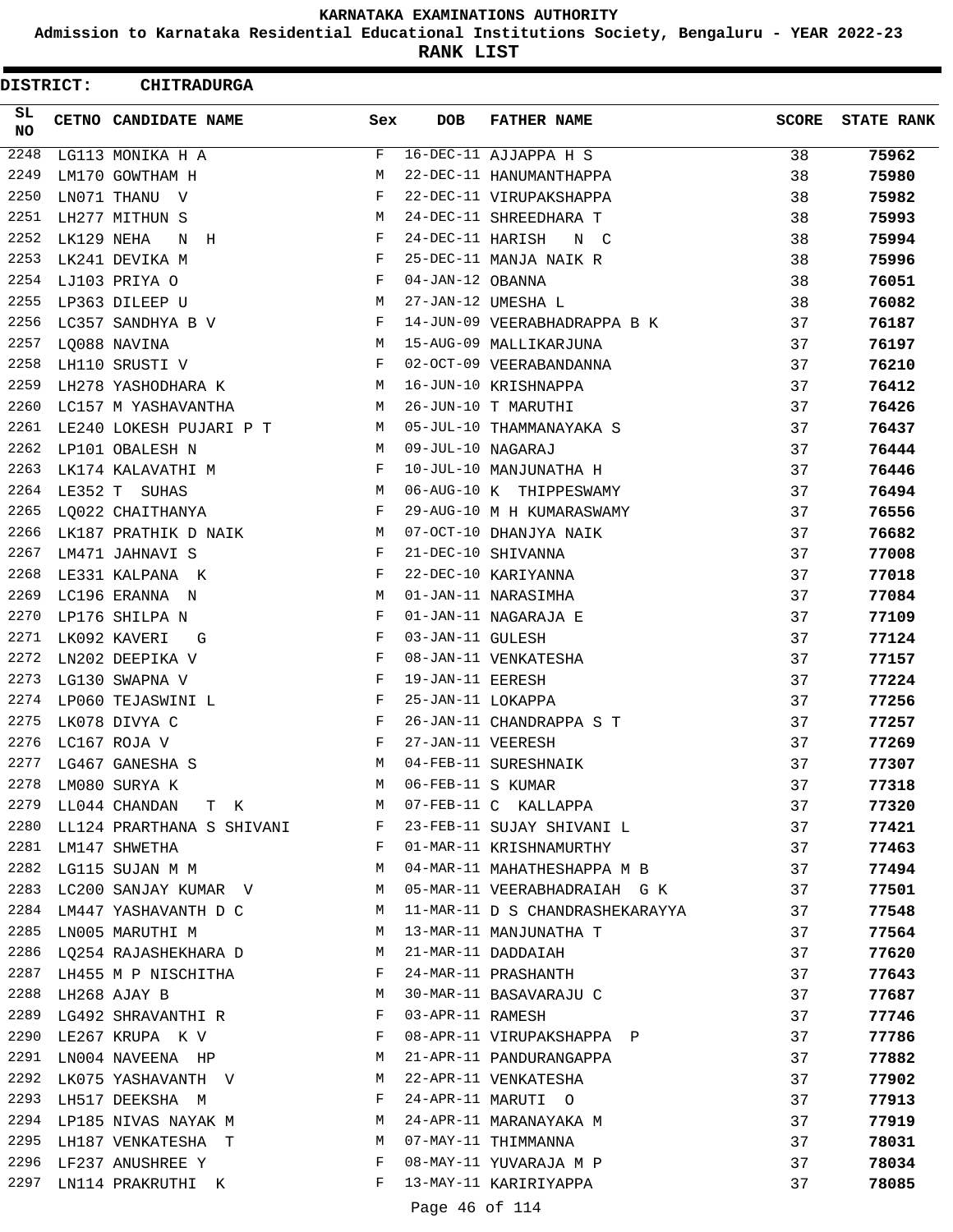**Admission to Karnataka Residential Educational Institutions Society, Bengaluru - YEAR 2022-23**

**RANK LIST**

ı

| <b>DISTRICT:</b> | <b>CHITRADURGA</b>          |            |                   |                                   |       |                   |
|------------------|-----------------------------|------------|-------------------|-----------------------------------|-------|-------------------|
| SL.<br><b>NO</b> | CETNO CANDIDATE NAME        | Sex        | <b>DOB</b>        | <b>FATHER NAME</b>                | SCORE | <b>STATE RANK</b> |
| 2298             | LH158 KARIYAPPA K           | M          |                   | 18-MAY-11 KARIBASAPPA             | 37    | 78121             |
| 2299             | LP206 NITHIN R              | M          | 18-MAY-11 RAJA M  |                                   | 37    | 78126             |
| 2300             | LG599 BHAVANA N T           | F          |                   | 20-MAY-11 THIPPESWAMY N J         | 37    | 78135             |
| 2301             | LM050 BHARAMAJJARA JEEVITHA | F          |                   | 22-MAY-11 BHARAMAJJARA MAHANTHESH | 37    | 78149             |
| 2302             | LP232 KAMAKSHI S            | F          | 23-MAY-11 SURESHA |                                   | 37    | 78158             |
| 2303             | LH365 CHETHANGOWDA SV       | M          |                   | 30-MAY-11 VEERENDRAKUMAR V        | 37    | 78220             |
| 2304             | LG208 INDIRA C              | F          |                   | 02-JUN-11 CHANDRASEKHAR D         | 37    | 78268             |
| 2305             | LM449 VINAYKUMAR S P        | М          |                   | 02-JUN-11 PURANDHARA N            | 37    | 78274             |
| 2306             | LP099 ANJALI O              | F          | 04-JUN-11 OBANNA  |                                   | 37    | 78288             |
| 2307             | LN346 VASUDEVA N            | M          |                   | 15-JUN-11 NAGARAJU M              | 37    | 78391             |
| 2308             | LQ228 MEGHANA R             | F          |                   | 19-JUN-11 RUDRAMUNI H             | 37    | 78422             |
| 2309             | LM552 GAGAN D L             | M          |                   | 20-JUN-11 LOKESH D H              | 37    | 78431             |
| 2310             | LE343 LIKITHA PRIYA M       | F          |                   | 20-JUN-11 MANJUNATHA T            | 37    | 78433             |
|                  | 2311 LG397 PRUTHVI P        | м          |                   | 21-JUN-11 PARASHURAMAPPA A        | 37    | 78444             |
| 2312             | LM705 SANJAY H              | M          |                   | 21-JUN-11 HANUMANTHAPPA           | 37    | 78447             |
| 2313             | LG294 SPANDANA T            | F          |                   | 21-JUN-11 THIPPESWAMY             | 37    | 78450             |
| 2314             | LH457 DHANUSHKUMAR R        | M          |                   | 23-JUN-11 RUDRAMUNI C             | 37    | 78466             |
| 2315             | LM166 SAHANA C              | $_{\rm F}$ |                   | 23-JUN-11 CHANDRAPPA H            | 37    | 78468             |
| 2316             | LN115 SRUSHTI S             | F          |                   | 23-JUN-11 R SHIVANANDA            | 37    | 78471             |
| 2317             | LH428 LATHA S N             | F          |                   | 26-JUN-11 NARASIMHA MURTHY        | 37    | 78498             |
| 2318             | LM515 LAAVANYA S S          | F          |                   | 27-JUN-11 SIDDESH K R             | 37    | 78504             |
| 2319             | LG120 ADITYA T C            | M          |                   | 28-JUN-11 CHIDANANDA S T          | 37    | 78510             |
| 2320             | LM109 SAHANA M              | F          |                   | 29-JUN-11 MANJUNATH               | 37    | 78524             |
| 2321             | LE212 KAVYA M               | F          |                   | 02-JUL-11 MALLIKARJUNA            | 37    | 78557             |
| 2322             | LM314 MARUTHI NAIK R        | M          |                   | 06-JUL-11 RAMESH NAIK B           | 37    | 78594             |
| 2323             | LH186 PUNITHA N             | F          |                   | 08-JUL-11 NINGAPPA                | 37    | 78619             |
| 2324             | LH588 AKASH V v             | М          |                   | 09-JUL-11 venkatesh bk            | 37    | 78624             |
| 2325             | LF147 S B SIDDHARTHA        | M          |                   | 10-JUL-11 S B BANGARAIAH          | 37    | 78640             |
| 2326             | LH238 THANUSHREE            | F          |                   | 11-JUL-11 SRIDHARA                | 37    | 78654             |
| 2327             | LD318 SINCHANA A            | F          |                   | 12-JUL-11 ARUN KUMARA J R         | 37    | 78666             |
| 2328             | LQ103 YASHWANTH K G         | M          |                   | 13-JUL-11 GAJENDRA BABU K C       | 37    | 78674             |
| 2329             | LE315 VEERESHA E            | M          | 16-JUL-11 ERANNA  |                                   | 37    | 78700             |
| 2330             | LE246 R SRIYAS MURTHY       | M          | 20-JUL-11 RAMANNA |                                   | 37    | 78741             |
|                  | 2331 LK139 LAKSHMI H        | F          |                   | 23-JUL-11 HARISH NAIK             | 37    |                   |
| 2332             | LH065 RANGASWAMY S          | M          |                   | 25-JUL-11 SHIVA N                 | 37    | 78764<br>78781    |
| 2333             |                             | М          |                   | 26-JUL-11 SHANKRA NAIK D          |       |                   |
| 2334             | LE319 ANOOP RAJ S           | F          |                   |                                   | 37    | 78787             |
|                  | LM628 VARSHINI P            |            |                   | 27-JUL-11 PRAHLADAPPA E           | 37    | 78810             |
|                  | 2335 LP053 KUSUMA S V       | F          |                   | 28-JUL-11 H VENKATESH             | 37    | 78819             |
| 2336             | LG063 KAVANA A              | F          | 29-JUL-11 ANNAPPA |                                   | 37    | 78826             |
| 2337             | LG291 KAVYA N               | F          | 30-JUL-11 NAGESH  |                                   | 37    | 78841             |
| 2338             | LH210 PRAJWAL HN            | М          |                   | 04-AUG-11 NIJALINGAPPA HN         | 37    | 78889             |
|                  | 2339 LG535 SRUSHTI R        | F          |                   | 06-AUG-11 RANGASWMY Z             | 37    | 78910             |
| 2340             | LF113 PRIYANKA R            | F          | 07-AUG-11 RAJANNA |                                   | 37    | 78916             |
| 2341             | LD095 NITHISHA M N          | F          |                   | 09-AUG-11 NAGARAJA                | 37    | 78926             |
| 2342             | LG463 SOUPARNE P            | F          |                   | 10-AUG-11 PUTTANAIKA              | 37    | 78936             |
| 2343             | LE298 KISHORE S             | М          |                   | 21-AUG-11 SHREENIVASA T           | 37    | 79033             |
|                  | 2344 LD149 ROHINI M         | F          |                   | 24-AUG-11 MURALIDHARA R           | 37    | 79063             |
|                  | 2345 LJ354 MANI YADAV M     | М          |                   | 27-AUG-11 MURTHAPPA L             | 37    | 79075             |
| 2346             | LH181 PALLAVI               | F          |                   | 30-AUG-11 RANGAPPA                | 37    | 79100             |
| 2347             | LH147 RAKSHITHA D M         | F          |                   | 01-SEP-11 MAHESH P                | 37    | 79112             |
|                  |                             |            | Page 47 of 114    |                                   |       |                   |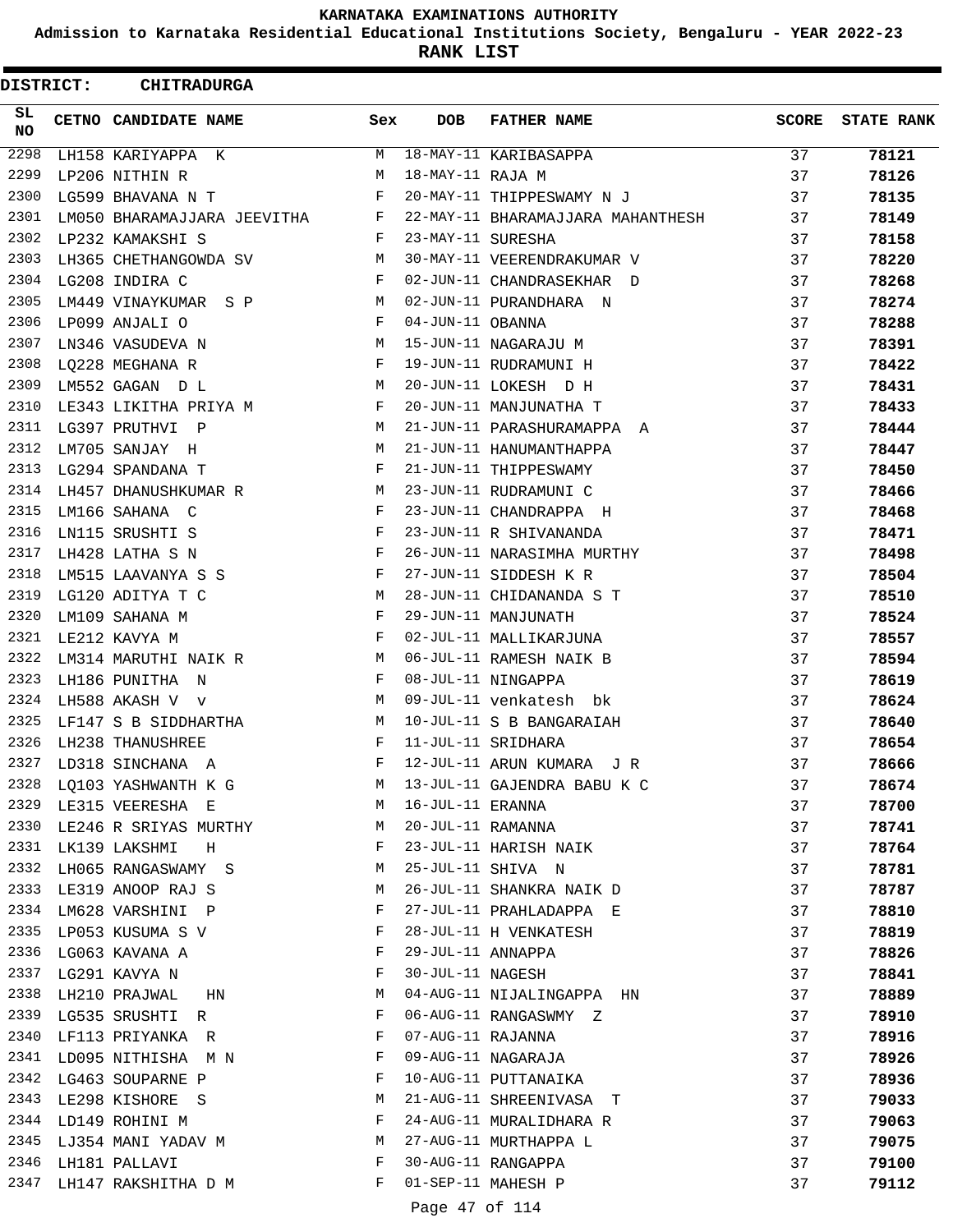**Admission to Karnataka Residential Educational Institutions Society, Bengaluru - YEAR 2022-23**

**RANK LIST**

Ξ

| <b>DISTRICT:</b> | <b>CHITRADURGA</b>                                             |              |                   |                                                     |              |                   |
|------------------|----------------------------------------------------------------|--------------|-------------------|-----------------------------------------------------|--------------|-------------------|
| SL<br><b>NO</b>  | CETNO CANDIDATE NAME                                           | Sex          | DOB               | <b>FATHER NAME</b>                                  | <b>SCORE</b> | <b>STATE RANK</b> |
| 2348             | LF025 BINDUSHREE GC                                            | F            |                   | 06-SEP-11 CHITTAIAH T                               | 37           | 79151             |
| 2349             | LH033 CHANDANA B                                               | F            |                   | 09-SEP-11 BASAVARAJAPPA HB                          | 37           | 79172             |
| 2350             | LM636 V SANDESHA                                               | M            |                   | 09-SEP-11 VENKATESH NAIK                            | 37           | 79184             |
| 2351             | LD265 GOWTHAM BM                                               | M            |                   | 10-SEP-11 MYLARAPPA B                               | 37           | 79187             |
| 2352             | LP539 VAMSHI H                                                 | M            |                   | 20-SEP-11 HULESHA P                                 | 37           | 79276             |
| 2353             | LG134 TARUNAGNA R CHOWTIKE                                     | M            |                   | 01-OCT-11 RAMESHA P                                 | 37           | 79354             |
| 2354             | LC238 NIKHITHA T                                               | F            |                   | 02-OCT-11 THIPPESWAMY P                             | 37           | 79358             |
| 2355             | LG129 DHANUSREE<br>$\mathbf{P}$                                | $\mathbf{F}$ | 04-OCT-11 PRAKASH |                                                     | 37           | 79367             |
| 2356             | LE381 L BHUVANASHREE<br>$\mathbf{F}$ . The set of $\mathbf{F}$ |              | 04-OCT-11 LOKESH  |                                                     | 37           | 79368             |
| 2357             | LM694 RAMESH K B                                               | M            |                   | 08-OCT-11 BHOGAPPA R                                | 37           | 79398             |
| 2358             | LF148 SPANDANA N                                               | F            |                   | 09-OCT-11 NAGARAJA                                  | 37           | 79409             |
| 2359             | LM708 SINCHANA N R                                             | F            |                   | 10-OCT-11 RANGANATHA                                | 37           | 79415             |
| 2360             | LG311 SRUSHTI G M                                              | F            |                   | 13-OCT-11 MAHARUDRAPPA K T                          | 37           | 79435             |
| 2361             | LQ126 LOKESH H C                                               | M            |                   | 14-OCT-11 CHITRAYYA                                 | 37           | 79443             |
| 2362             | LE146 VIJAYA S                                                 | М            |                   | 15-OCT-11 SHIVANNA H                                | 37           | 79454             |
| 2363             | LF333 VIKAS E                                                  | М            |                   | 21-OCT-11 ESHWARAPPA C                              | 37           | 79494             |
| 2364             | LE011 AMISHA G                                                 | F            |                   | 24-OCT-11 GOVINDAPPA                                | 37           | 79510             |
| 2365             | LG196 MANASA ML                                                | F            |                   | 27-OCT-11 MAHESH S T                                | 37           | 79534             |
| 2366             | $M_{\rm H}$<br>LE384 YASH J                                    |              |                   | 30-OCT-11 JAGADEESH T                               | 37           | 79562             |
| 2367             | LN399 BHANUPRIYA                                               | $\mathbf{F}$ |                   | 31-OCT-11 ESHWARAPPA                                | 37           | 79567             |
| 2368             | LM221 JEEVITHA T H                                             | F            |                   | 01-NOV-11 HANUMANTHAPPA                             | 37           | 79574             |
| 2369             | LP138 SUFEL D                                                  | M            |                   | 01-NOV-11 DADAPEER                                  | 37           | 79577             |
| 2370             | LH083 CHIRANTHAN DHALAVAYI                                     | M            |                   | 05-NOV-11 RANGANATH S                               | 37           | 79604             |
| 2371             | LK248 S SIDDESH                                                | M            |                   | 06-NOV-11 M SHEKHARAPPA                             | 37           | 79609             |
| 2372             | LN124 DEEPIKA D                                                | F            | 08-NOV-11 DEVARAJ |                                                     | 37           | 79618             |
| 2373             | LH049 VACHANA S                                                | F            |                   | 14-NOV-11 SHIVAKUMAR T                              | 37           | 79660             |
| 2374             | LK028 PRIYANKA<br>N                                            | F            |                   | 15-NOV-11 NAGARAJA<br>A                             | 37           | 79666             |
| 2375             | LG556 THRISHAN M                                               | M            |                   | 24-NOV-11 MALLIKARJUN M T                           | 37           | 79723             |
| 2376             | LJ221 YASHAVANTHA<br>SN                                        | M            |                   | 29-NOV-11 NARASIMHAMURTHY                           | 37           | 79747             |
|                  | 2377 LK194 SACHIN C                                            | M            |                   | 30-NOV-11 CHANDRANAIK                               | 37           | 79749             |
|                  | 2378 LD413 SHIREESHA E F 30-NOV-11 ERANNA                      |              |                   |                                                     | 37           | 79750             |
|                  | 2379 LD327 GOWTHAMI S                                          |              |                   | F 01-DEC-11 SHIVANNA L                              | 37           | 79756             |
|                  | 2380 LG493 GURURAJ R S M 01-DEC-11 SETHURAM H                  |              |                   |                                                     | 37           | 79757             |
|                  | 2381 LJ308 MAHALAKSHMI U F 01-DEC-11 UMESH G U                 |              |                   |                                                     | 37           | 79760             |
|                  | 2382 LJ322 LOHITH J<br><b>M</b>                                |              |                   | 02-DEC-11 JAGADEVA L                                | 37           | 79772             |
|                  | 2383 LH096 CHANDANA M                                          |              |                   | F 05-DEC-11 MANJUNATHA                              | 37           | 79783             |
|                  | 2384 LL238 NARENDRA R M 05-DEC-11 RAJAPPA                      |              |                   |                                                     | 37           | 79787             |
|                  | 2385 LH005 KUSUMA S                                            |              |                   | F 12-DEC-11 SHIVANNA                                | 37           |                   |
|                  | 2386 LP564 PAVANI T                                            |              |                   | F 18-DEC-11 THIMMA RAJU                             | 37           | 79822             |
|                  | 2387 LD289 RAGHUPATHI O                                        |              |                   |                                                     |              | 79841             |
|                  |                                                                |              |                   | M 20-DEC-11 OBAIAH B                                | 37           | 79848             |
|                  | 2388 LF128 INDHU AL F 31-DEC-11 ASHOKA                         |              |                   |                                                     | 37           | 79890             |
|                  | $\mathbf{F}$ and $\mathbf{F}$ and $\mathbf{F}$                 |              |                   | 2389 LP480 YASWANTHA H R M 20-JAN-12 RAVI KUMAR H G | 37           | 79936             |
|                  | 2390 LJ129 VIDYASHREE D                                        |              |                   | 02-FEB-12 DHANANJAYA S                              | 37           | 79947             |
|                  | 2391 LM248 SUDHARSHAN M                                        |              |                   | M 22-FEB-12 MAHESH M                                | 37           | 79964             |
|                  |                                                                |              |                   | 2392 LG035 KRUTHI C S F 02-MAR-12 SHIVASHANKAR C P  | 37           | 79978             |
|                  | 2393 LG233 NAVYA L                                             |              |                   | F 10-APR-12 LINGARAJU                               | 37           | 80004             |
|                  |                                                                |              |                   |                                                     | 37           | 80019             |
|                  | 2395 LP433 VINUTHANA                                           |              |                   | F 25-MAY-12 VEERABHADRAPPA                          | 37           | 80020             |
|                  | 2396 LF057 SANDEEPA T M 01-APR-09 THIPPESWAMY                  |              |                   |                                                     | 36           | 80050             |
|                  | 2397 LP325 R HONNURASWAMY M 07-MAY-09 N RAJANNA                |              |                   |                                                     | 36           | 80052             |
|                  |                                                                |              | Page 48 of 114    |                                                     |              |                   |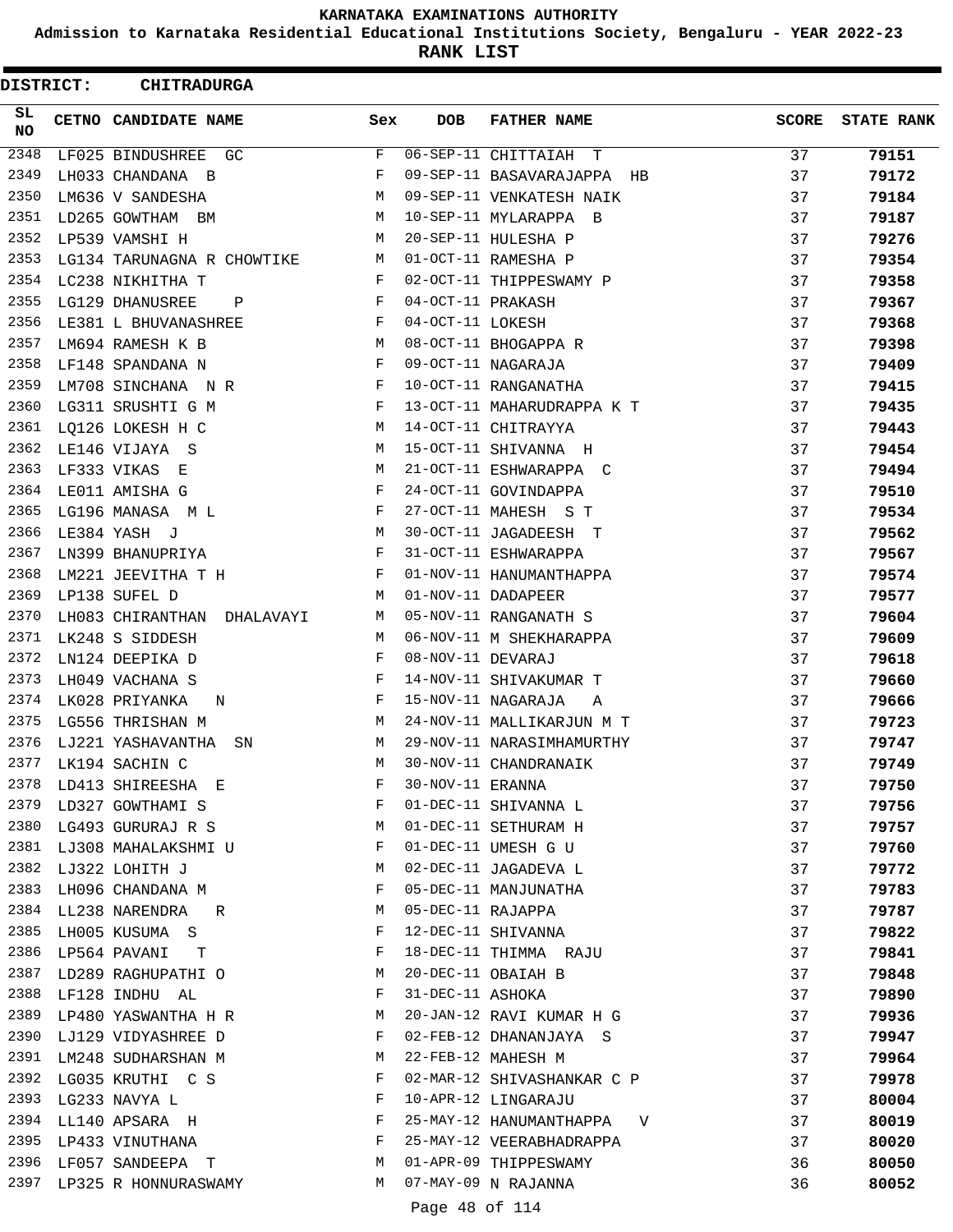**Admission to Karnataka Residential Educational Institutions Society, Bengaluru - YEAR 2022-23**

**RANK LIST**

| <b>DISTRICT:</b> |             | <b>CHITRADURGA</b>                    |            |                   |                                      |              |                   |
|------------------|-------------|---------------------------------------|------------|-------------------|--------------------------------------|--------------|-------------------|
| SL.<br><b>NO</b> |             | CETNO CANDIDATE NAME                  | Sex        | <b>DOB</b>        | <b>FATHER NAME</b>                   | <b>SCORE</b> | <b>STATE RANK</b> |
| 2398             |             | LK121 NANDANA T N                     | М          |                   | 23-JUL-09 NIRANJANAMURTHY            | 36           | 80058             |
| 2399             |             | LG327 CHINNAMANI N M                  | F          |                   | 19-FEB-10 MAHANTHESH N T             | 36           | 80149             |
| 2400             |             | LJ186 MANASA S                        | F          |                   | 21-MAR-10 SRINIVASA                  | 36           | 80176             |
| 2401             |             | LH250 SAHANA L                        | $_{\rm F}$ | 27-APR-10 LOKESH  |                                      | 36           | 80214             |
| 2402             |             | LN064 C ASHOKA                        | M          |                   | 13-MAY-10 CHANDRAPPA                 | 36           | 80237             |
| 2403             |             | LF292 MUKTHASHREE                     | F          |                   | 21-MAY-10 THIPPESWAMY                | 36           | 80242             |
| 2404             |             | LM026 PUNEETH<br>т                    | M          |                   | 17-JUL-10 TIPPESHAPPA<br>C           | 36           | 80347             |
| 2405             |             | LG145 DIGANTH S                       | М          |                   | 21-AUG-10 SRINIVASA Y                | 36           | 80419             |
| 2406             |             | LL070 RASHMITHA S                     | F          |                   | 12-SEP-10 SIDDAPPA R                 | 36           | 80480             |
| 2407             |             | LL087 DHANUSHREE<br>L G               | F          |                   | 17-SEP-10 GOVINDANAIK                | 36           | 80492             |
| 2408             |             | LF269 JEEVAN M                        | M          |                   | 21-OCT-10 MAHANTHESH G               | 36           | 80627             |
| 2409             |             | LN216 KARTHIK K G                     | М          |                   | 27-OCT-10 GAVIRANGASWAMI             | 36           | 80657             |
| 2410             | LD121 RAHUL | КT                                    | M          |                   | 29-OCT-10 THARAKESHA                 | 36           | 80665             |
| 2411             |             | LL145 BHANUPRIYA G P                  | F          |                   | 11-NOV-10 PRAKASH G K                | 36           | 80721             |
| 2412             |             | LK169 HEMAVATHI M                     | F          |                   | 12-NOV-10 MANJAPPA                   | 36           | 80727             |
| 2413             |             | LD052 C SHRAVANTH                     | М          |                   | 17-NOV-10 LATE CHANNABASAPPA         | 36           | 80750             |
| 2414             |             | LP435 AKSHATHA N N                    | F          |                   | 19-NOV-10 NAGARJUNA N N              | 36           | 80755             |
| 2415             |             | LQ259 NAVEEN KUMAR M N                | M          |                   | 27-NOV-10 MAKHASHI NAGENDRA          | 36           | 80811             |
| 2416             |             | LH228 PREMKUMAR                       | M          |                   | 29-NOV-10 RANGASWAMY                 | 36           | 80818             |
| 2417             |             | LQ272 HAMSA K                         | F          |                   | 20-DEC-10 KRUSHNAPPA                 | 36           | 80918             |
| 2418             |             | LC312 NILAKUMAR NINGAPPA<br>DODDAMANI | М          |                   | 23-DEC-10 NINGAPPA BASAPPA DODDAMANI | 36           | 80933             |
| 2419             |             | LK056 N S PRATIBHA                    | F          |                   | 28-DEC-10 N K SRINIVAS               | 36           | 80953             |
| 2420             |             | LM014 BHOOMIKA D                      | F          |                   | 04-JAN-11 DEVARAJA S                 | 36           | 81043             |
| 2421             |             | LJ150 NITHIN V                        | М          |                   | 28-JAN-11 VEERENDRA P                | 36           | 81177             |
| 2422             |             | LO200 AJJAIAH                         | M          | 03-FEB-11 RAMESHA |                                      | 36           | 81215             |
| 2423             |             | LC345 M TEJAS NAYAKA                  | M          |                   | 03-FEB-11 Y MALLESH                  | 36           | 81218             |
| 2424             |             | LE015 GOVARDHANA B A                  | M          |                   | 05-FEB-11 BHEEMANNA                  | 36           | 81229             |
| 2425             |             | LH353 SUNIL R                         | M          |                   | 07-FEB-11 RANGANATHA K               | 36           | 81253             |
| 2426             |             | LK108 SHNEHA B                        | F          |                   | 08-FEB-11 BASAVARAJU                 | 36           | 81258             |
| 2427             |             | LM177 VARSHITH R                      | М          | 12-FEB-11 RAVI R  |                                      | 36           | 81288             |
|                  |             | 2428 LD005 AJITH C                    | M          |                   | 15-FEB-11 CHOUDAPPA H                | 36           | 81305             |
| 2429             |             | LM120 SHRUSTI D                       | F          | 15-FEB-11 DEVARAJ |                                      | 36           | 81310             |
| 2430             |             | LL169 AJJAYYA N                       | M          |                   | 16-FEB-11 NAGARAJA NAIK              | 36           | 81311             |
|                  |             | 2431 LH150 MANJUNATH B                | M          |                   | 16-FEB-11 BHUTHESH B S               | 36           | 81316             |
|                  |             | 2432 LP171 AKASH A                    | М          |                   | 20-FEB-11 ANJINEYYA                  | 36           | 81338             |
| 2433             |             | LL212 SHARATH M                       | М          |                   | 03-MAR-11 MAHESH M                   | 36           | 81401             |
| 2434             |             | LE230 SINDHU P                        | F          |                   | 08-MAR-11 PAPANNA                    | 36           | 81448             |
| 2435             |             | LG112 LATHA V                         | F          |                   | 09-MAR-11 VIJAYAKUMARA               | 36           | 81454             |
| 2436             |             | LM467 VARUN M                         | М          |                   | 12-MAR-11 MALLESH NAIK               | 36           | 81479             |
| 2437             |             | LE204 VIJAYALAKSHMI B N               | F          |                   | 12-MAR-11 NAGARAJDAS B T             | 36           | 81480             |
|                  |             | 2438 LM387 PRERANA N                  | F          |                   | 20-MAR-11 NAGARAJ B                  | 36           | 81544             |
|                  |             | 2439 LF155 P V NAYANAPOOJAR           | F          |                   | 23-MAR-11 P B VISHWANTHA             | 36           | 81571             |
| 2440             |             | LP421 RATHNAMMA S                     | F          |                   | 23-MAR-11 SUREPAPAIAH                | 36           | 81572             |
| 2441             |             | LG152 GIRISH L                        | М          |                   | 30-MAR-11 LOKAPRAKASH K              | 36           | 81620             |
| 2442             |             | LD209 MANOJ B                         | М          |                   | 02-APR-11 BALARAJA T                 | 36           | 81658             |
| 2443             |             | LM692 CHANDU M                        | F          |                   | 05-APR-11 MANJUNATHA E               | 36           | 81678             |
|                  |             | 2444 LM654 CHETHANA J R               | M          |                   | 05-APR-11 RAJANAIKA                  | 36           | 81680             |
|                  |             | 2445 LJ364 APSARA M                   | F          |                   | 07-APR-11 MADHU G                    | 36           | 81695             |
|                  |             | 2446 LE144 SANTHOSHA K N              | M          |                   | 07-APR-11 NAGESHA N T                | 36           | 81698             |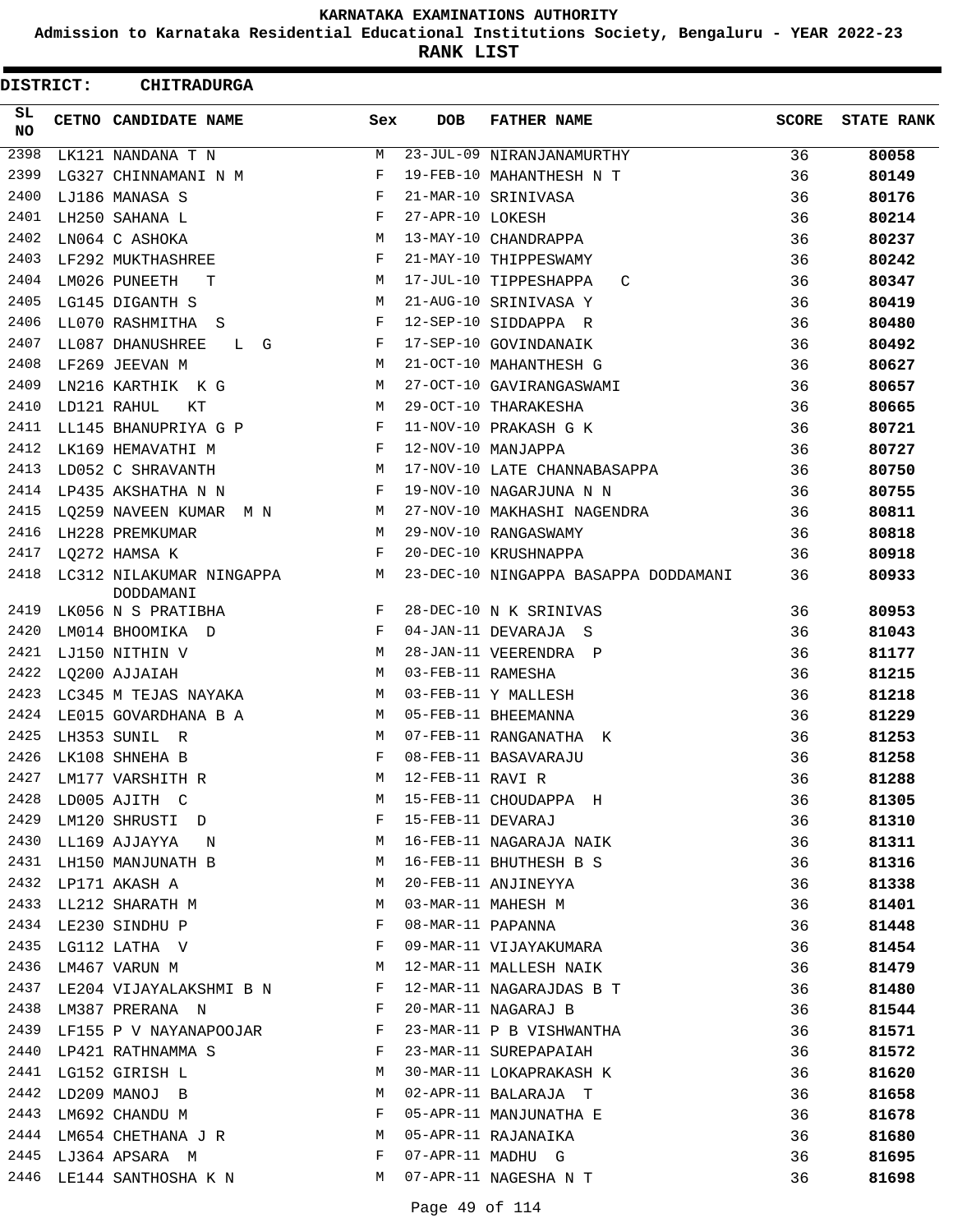**Admission to Karnataka Residential Educational Institutions Society, Bengaluru - YEAR 2022-23**

**RANK LIST**

 $\blacksquare$ 

| <b>DISTRICT:</b> | <b>CHITRADURGA</b>                 |              |                   |                                    |              |                   |
|------------------|------------------------------------|--------------|-------------------|------------------------------------|--------------|-------------------|
| SL.<br><b>NO</b> | CETNO CANDIDATE NAME               | Sex          | <b>DOB</b>        | <b>FATHER NAME</b>                 | <b>SCORE</b> | <b>STATE RANK</b> |
| 2447             | LK157 VINAY<br>S H                 | M            | 08-APR-11 HARISH  | L                                  | 36           | 81711             |
| 2448             | LN149 VARUN G R                    | M            | 09-APR-11 RAVI M  |                                    | 36           | 81722             |
| 2449             | LJ048 KUSHAL NB                    | M            |                   | 10-APR-11 NAGARAJ H                | 36           | 81729             |
| 2450             | LP369 MAJUNATHA S                  | M            |                   | 14-APR-11 SHIVARAJA B              | 36           | 81762             |
| 2451             | LD365 MUTTHURAJ G T                | M            |                   | 14-APR-11 GURUMURTHY               | 36           | 81764             |
| 2452             | LL221 RUDRESH T D                  | M            |                   | 18-APR-11 DEVARAJ T C              | 36           | 81796             |
| 2453             | LJ151 THANUSHREE                   | F            |                   | 18-APR-11 PRAHLADA                 | 36           | 81799             |
| 2454             | LM307 MARUTHI T                    | M            |                   | 24-APR-11 THIPPESHAPPA             | 36           | 81839             |
| 2455             | LN332 CHETHAN M U                  | M            | 02-MAY-11 UMESH   |                                    | 36           | 81916             |
| 2456             | LE356 AJAY O                       | M            |                   | 05-MAY-11 ONKARAPPA M              | 36           | 81939             |
| 2457             | LP528 DIVYA K                      | F            | 06-MAY-11 KAMAIAH |                                    | 36           | 81949             |
| 2458             | LJ146 INCHARA C C                  | $\mathbf{F}$ |                   | 06-MAY-11 CHANDRA E E              | 36           | 81951             |
| 2459             | LK047 VARUN KUMAR<br>K R           | M            |                   | 06-MAY-11 RUDRESH NADA GOWDA       | 36           | 81959             |
| 2460             | LC077 ANURADHA M                   | $\mathbf{F}$ |                   | 07-MAY-11 MAHANTHESH H             | 36           | 81964             |
| 2461             | LF016 HEMANTH D S                  | M            |                   | 09-MAY-11 D L SIDDALINGAPPA        | 36           | 81981             |
| 2462             | LP296 TEJA KUMARA T                | M            |                   | 17-MAY-11 TIMMAREDDY               | 36           | 82074             |
| 2463             | LF197 NAVYA R                      | F            |                   | 18-MAY-11 RAGHAVENDRA              | 36           | 82080             |
| 2464             | LH239 YOGIRANGANATHA R             | M            | 19-MAY-11 RAVI H  |                                    | 36           | 82092             |
| 2465             | LN376 SAHANA N                     | $\mathbf{F}$ | 23-MAY-11 NAGAPPA |                                    | 36           | 82117             |
| 2466             | LG521 CHAITRA N                    | F            |                   | 28-MAY-11 NINGESH K                | 36           | 82153             |
| 2467             | LP396 KUMARA SWAMY P               | M            |                   | 01-JUN-11 PARAMESHWARA SWAMY       | 36           | 82191             |
| 2468             | LP295 NAYANA D                     | F            |                   | 07-JUN-11 DEVARAJA D               | 36           | 82292             |
| 2469             | LF275 VINOODA M R                  | M            |                   | 09-JUN-11 MARAPPA D V              | 36           | 82321             |
| 2470             | LE126 ANU K                        | F            | 11-JUN-11 KRISHNA |                                    | 36           | 82340             |
| 2471             | LH190 MARIYESHA H                  | M            |                   | 11-JUN-11 HANUMANTHAPPA            | 36           | 82345             |
| 2472             | LJ126 NITHIN KUMAR R               | M            |                   | 13-JUN-11 R RANGANATHA             | 36           | 82364             |
| 2473             | LH522 SINCHANA A                   | F            |                   | 13-JUN-11 ASHWATHANARAYANA K       | 36           | 82369             |
| 2474             | LN187 NANDITHA R                   | F            | 14-JUN-11 RAJA K  |                                    | 36           | 82373             |
| 2475             | LN078 N YASHASWINI                 | F            | 15-JUN-11 NAGARAJ |                                    | 36           | 82384             |
| 2476             | LK171 DHANUSH K                    | M            |                   | 22-JUN-11 KALLESHAPPA A            | 36           | 82459             |
|                  | 2477 LF088 POORNIMA T              | F            |                   | 22-JUN-11 THIPPESWAMY T            | 36           | 82463             |
|                  | $\mathbf{F}$<br>2478 LH510 DIVYA S |              |                   | 23-JUN-11 SRINIVASA E              | 36           | 82475             |
| 2479             | LH452 CHINTANA NAYAKA N M          |              |                   | 24-JUN-11 NIJALIMGAPPA R           | 36           | 82485             |
| 2480             | LL015 DIGANTH J                    | M            |                   | 24-JUN-11 JAGADEESH<br>$\mathbb N$ | 36           | 82487             |
| 2481             | LH539 LIKITH R                     | М            |                   | 27-JUN-11 RANGANATH N G            | 36           | 82529             |
| 2482             | LJ021 IMPANA M                     | F            |                   | 28-JUN-11 MAHESH T                 | 36           | 82538             |
|                  | 2483 LF203 RASHI S                 | F            |                   | 30-JUN-11 SURESHA S                | 36           | 82563             |
|                  | 2484 LP469 ARCHANA B               | F            |                   | 02-JUL-11 BOSANNA P                | 36           | 82576             |
|                  | 2485 LD267 YASHAVANTHA N           | M            |                   | 05-JUL-11 NARAYANAPPA S            | 36           | 82621             |
|                  | 2486 LF182 HARSHAVARDHANA H        |              |                   | 06-JUL-11 HANUMANTHAPPA            | 36           | 82624             |
|                  | 2487 LD092 MONIKA N S              | F            |                   | 06-JUL-11 SRINIVASA N S            | 36           | 82630             |
| 2488             | LL210 PREMA S                      | F            |                   | 08-JUL-11 SRINIVAS                 | 36           | 82651             |
| 2489             | LN345 TEJASWINI M                  | F            |                   | 11-JUL-11 MANJUNATHA S             | 36           | 82687             |
| 2490             | LG502 NIVEDITHA S U                | F            |                   | 12-JUL-11 UMESH S J                | 36           | 82690             |
|                  | 2491 LJ313 R BALAKRISHNA           | M            |                   | 17-JUL-11 B M RAMA KRISHNAPPA      | 36           | 82736             |
| 2492             | LK039 A GANAVI                     | F            |                   | 18-JUL-11 ANANDA NAIK S            | 36           | 82742             |
|                  | 2493 LP501 AKASHA P                | M            | 18-JUL-11 PALAIAH |                                    | 36           | 82744             |
|                  | 2494 LP120 SRUJAN C                | $\mathbf{F}$ |                   | 18-JUL-11 CHAMARAJA M              | 36           | 82752             |
| 2495             | LD120 N SAMEEKSHA                  | F            |                   | 20-JUL-11 NAGARAJA B               | 36           | 82768             |
| 2496             | LQ277 LOHITH KUMAR T               |              |                   | M 24-JUL-11 THIPPESWAMY T          | 36           | 82815             |
|                  |                                    |              |                   |                                    |              |                   |

Page 50 of 114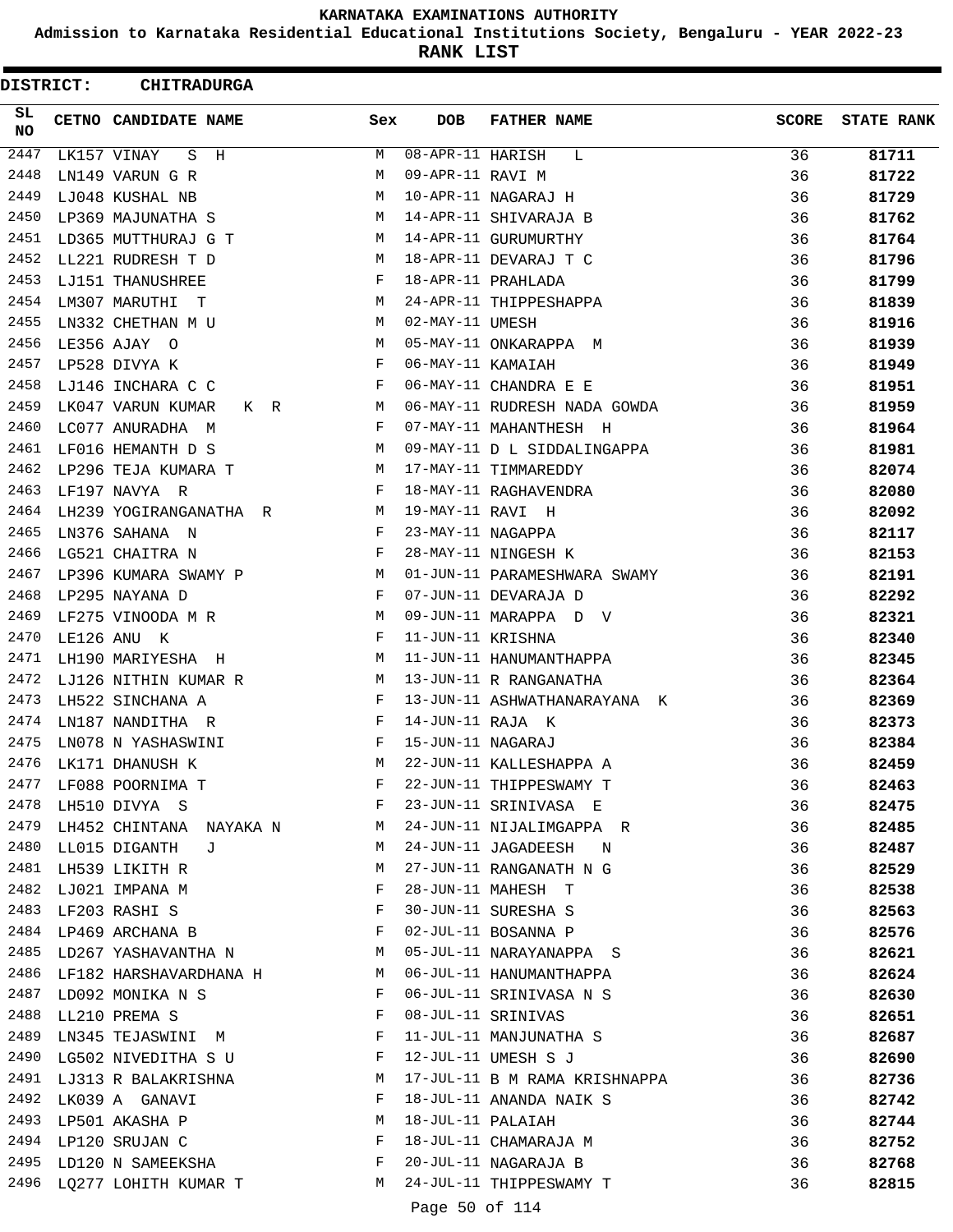**Admission to Karnataka Residential Educational Institutions Society, Bengaluru - YEAR 2022-23**

**RANK LIST**

Е

| <b>DISTRICT:</b> | <b>CHITRADURGA</b>                                                          |              |                   |                                                                                                                                                                                                                                |              |                   |
|------------------|-----------------------------------------------------------------------------|--------------|-------------------|--------------------------------------------------------------------------------------------------------------------------------------------------------------------------------------------------------------------------------|--------------|-------------------|
| SL.<br><b>NO</b> | <b>CETNO CANDIDATE NAME</b>                                                 | Sex          | <b>DOB</b>        | <b>FATHER NAME</b>                                                                                                                                                                                                             | <b>SCORE</b> | <b>STATE RANK</b> |
| 2497             | LH040 SIDDAMMA B                                                            | F            |                   | 26-JUL-11 BASAVARAJA R                                                                                                                                                                                                         | 36           | 82843             |
| 2498             | LH304 DARSHAN C                                                             | M            |                   | 27-JUL-11 CHANDRASHEKAR N                                                                                                                                                                                                      | 36           | 82848             |
| 2499             | LM723 KSHAMIKA S G                                                          | F            |                   | 04-AUG-11 GURUPRASAD S N                                                                                                                                                                                                       | 36           | 82945             |
| 2500             | LF210 POORNIMA L                                                            | F            |                   | 04-AUG-11 LAKSHMANA                                                                                                                                                                                                            | 36           | 82948             |
| 2501             | LM724 POORVIKA S G                                                          | F            |                   | 04-AUG-11 GURUPRASAD S N                                                                                                                                                                                                       | 36           | 82949             |
| 2502             | LG062 DEEKSHITHA A                                                          | F            |                   | 17-AUG-11 ANJANAPPA NAYAK                                                                                                                                                                                                      | 36           | 83047             |
| 2503             | LK210 HEMAVATHI L                                                           | F            |                   | 17-AUG-11 LAKKAPPA T                                                                                                                                                                                                           | 36           | 83048             |
| 2504             | LN190 CHARANRAJ M                                                           | M            |                   | 18-AUG-11 MANJAPPA                                                                                                                                                                                                             | 36           | 83054             |
| 2505             | LM478 SUSHMA                                                                | F            |                   | 25-AUG-11 NAGARAJA K                                                                                                                                                                                                           | 36           | 83113             |
| 2506             | LP149 MADUMATHI M R                                                         | F            |                   | 29-AUG-11 RAMANJINAPP A M                                                                                                                                                                                                      | 36           | 83143             |
| 2507             | $\mathbf{F}$<br>LF062 PRAKRUTHI P S                                         |              |                   | 31-AUG-11 SHIVASHANKAR S P                                                                                                                                                                                                     | 36           | 83162             |
| 2508             | LP187 BHAGYAMMA                                                             | F            | 01-SEP-11 BABU    |                                                                                                                                                                                                                                | 36           | 83166             |
| 2509             | LH139 DHANUSH G                                                             | M            |                   | 07-SEP-11 GOVINDAPPA                                                                                                                                                                                                           | 36           | 83211             |
| 2510             | LJ038 SHREEYA S                                                             | F            |                   | 10-SEP-11 SHIVAKUMAR B                                                                                                                                                                                                         | 36           | 83242             |
| 2511             | LN341 AMULYA B S                                                            | F            |                   | 17-SEP-11 SATHEESH B K                                                                                                                                                                                                         | 36           | 83288             |
| 2512             | LG398 RANJITHA H                                                            | F            |                   | 17-SEP-11 HANUMANTHA Y                                                                                                                                                                                                         | 36           | 83292             |
| 2513             | LH189 GNANESH H D                                                           | M            |                   | 21-SEP-11 DHANANJAYA                                                                                                                                                                                                           | 36           | 83316             |
| 2514             | LG516 SUCHITHRA B M                                                         | F            |                   | 30-SEP-11 MYLARAPPA                                                                                                                                                                                                            | 36           | 83387             |
| 2515             | LH169 YASHAVANTHA T                                                         | M            |                   | 02-OCT-11 THIPPESWAMY                                                                                                                                                                                                          | 36           | 83400             |
| 2516             | LG409 BRUNDA L NAIK                                                         | F            |                   | 03-OCT-11 LAKSHMANA V                                                                                                                                                                                                          | 36           | 83403             |
| 2517             | LM060 GANAVI P                                                              | F            |                   | 07-OCT-11 PRAKASH S                                                                                                                                                                                                            | 36           | 83424             |
| 2518             | LJ128 SWATHI                                                                | F            |                   | 13-OCT-11 DEVARAJ A                                                                                                                                                                                                            | 36           | 83471             |
| 2519             | M<br>LM328 MARUTHI T B                                                      |              | 17-OCT-11 BASAPPA |                                                                                                                                                                                                                                | 36           | 83491             |
| 2520             | LP234 P AMRUTHA                                                             | $_{\rm F}$   |                   | 20-OCT-11 M PALAIAH                                                                                                                                                                                                            | 36           | 83516             |
| 2521             | LL134 SHYLU S O                                                             | F            |                   | 01-NOV-11 OBALESHA                                                                                                                                                                                                             | 36           | 83606             |
| 2522             | LD062 VEERESHA Y                                                            | M            |                   | 07-NOV-11 YARRANNA M                                                                                                                                                                                                           | 36           | 83640             |
| 2523             | LN351 JEEVAN S                                                              | M            |                   | 08-NOV-11 L SURESH                                                                                                                                                                                                             | 36           | 83645             |
| 2524             | LG109 HARSHITHA  S V                                                        | F            |                   | 15-NOV-11 VASANTHAKUMARA S M                                                                                                                                                                                                   | 36           | 83704             |
| 2525             | LF146 BHAVANA G P                                                           | F            |                   | 28-NOV-11 PRAHLADA N                                                                                                                                                                                                           | 36           | 83779             |
|                  | 2526 LN294 VARSHA K                                                         | $\mathbf{F}$ | 09-DEC-11 KUMAR   |                                                                                                                                                                                                                                | 36           | 83835             |
|                  |                                                                             |              |                   | M 16-DEC-11 LOKESH G<br>2528 LL051 ARCHANA B N F 17-DEC-11 NINGARAJAPPA<br>2529 LD382 SNEHA P F 21-DEC-11 DRAFT----                                                                                                            | 36           | 83868             |
|                  |                                                                             |              |                   |                                                                                                                                                                                                                                | 36           | 83870             |
|                  |                                                                             |              |                   |                                                                                                                                                                                                                                |              | 83893             |
|                  |                                                                             |              |                   | 2530 LN031 MARUTHI B M 26-DEC-11 BASAVARAJU V 36                                                                                                                                                                               |              | 83923             |
|                  | 2531 LF282 HINDU V F 27-DEC-11 VIREESH                                      |              |                   |                                                                                                                                                                                                                                | 36           |                   |
|                  |                                                                             |              |                   |                                                                                                                                                                                                                                |              | 83927             |
|                  |                                                                             |              |                   | 2532 LM140 RANGANATH K                         M   01-JAN-12 KRISHNAMURTHI H                             36<br>2533 LD028 LIKHITHA   S                             F   04-JAN-12 SHIVARAJA KUMAR M  S                       36 |              | 83964             |
|                  |                                                                             |              |                   | 2534 LM327 ANUSHREE CHARANRAJ C F 22-JAN-12 CHARANRAJ N 36                                                                                                                                                                     |              | 83974             |
|                  |                                                                             |              |                   |                                                                                                                                                                                                                                |              | 83995             |
|                  | 2536 LE048 MANIKANTA R<br>2536 LE048 MANIKANTA R<br>M 05-MAR-12 RAGHAVENDRA |              |                   | 2535 LQ135 SAKKENA BANU M $F$ 14-FEB-12 MAHABOOB BASHA K 36                                                                                                                                                                    |              | 84027             |
|                  |                                                                             |              |                   |                                                                                                                                                                                                                                | 36           | 84047             |
|                  |                                                                             |              |                   | 2537 LD021 B M VATHSAN KUMAR M 28-MAR-12 MANJUNATHA R 36                                                                                                                                                                       |              | 84059             |
|                  |                                                                             |              |                   | 2538 LF255 SHWETHA S THE RESERVE SHREERAM H                                                                                                                                                                                    |              | 84065             |
|                  | 2539 LD430 DIVYA                                                            |              |                   | F 30-JAN-10 MAHANTHESH                                                                                                                                                                                                         | 35           | 84161             |
|                  |                                                                             |              |                   | 2540 LF293 VEENA V<br>F 07-MAR-10 VEERABHADRAPPA                                                                                                                                                                               | 35           | 84185             |
|                  |                                                                             |              |                   | 2541 LN378 VINAY N A 18-APR-10 ANANDAPPA N C 35                                                                                                                                                                                |              | 84219             |
|                  | 2542 LP458 KARTHIKA Y M 21-APR-10 YARRISWAMY                                |              |                   |                                                                                                                                                                                                                                | 35           | 84223             |
|                  | 2543 LH553 BHARATH K M 24-JUL-10 KENCHAPPA J                                |              |                   | 35                                                                                                                                                                                                                             |              | 84336             |
|                  |                                                                             |              |                   | 2544 LH408 BHUVAN GONCHIKAR K N M 25-JUL-10 NARENDRA K V                                                                                                                                                                       | 35           | 84339             |
|                  | 2545 LG175 VINUTHA B A B F 05-AUG-10 AMRUTHESH                              |              |                   |                                                                                                                                                                                                                                | 35           | 84364             |
|                  | 2546 LN096 NITHUN NAIK MARIK MARING-10 SHIVA NAIK                           |              |                   |                                                                                                                                                                                                                                | 35           | 84383             |

Page 51 of 114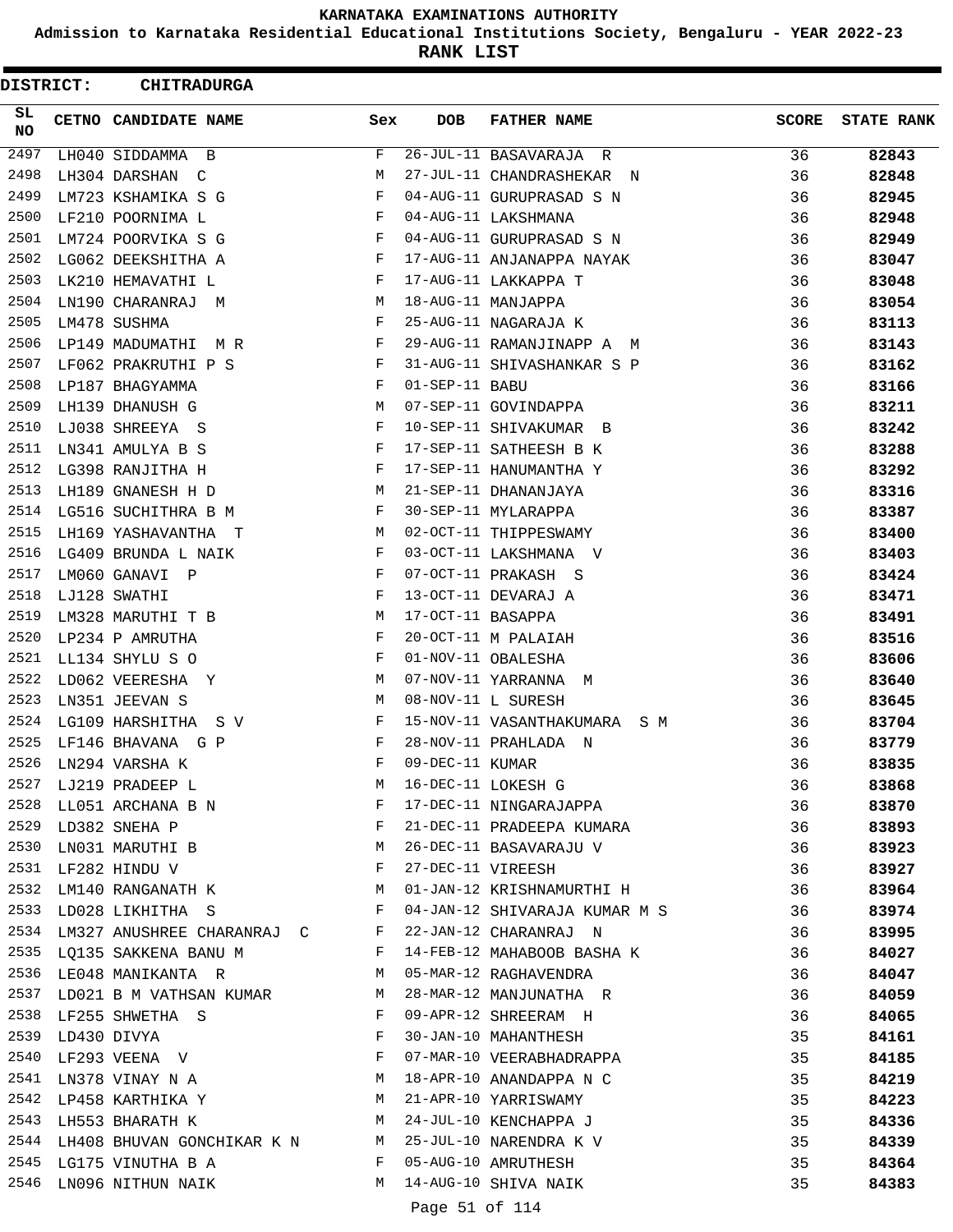**Admission to Karnataka Residential Educational Institutions Society, Bengaluru - YEAR 2022-23**

**RANK LIST**

| DISTRICT:        |             | <b>CHITRADURGA</b>          |     |                   |                           |              |                   |
|------------------|-------------|-----------------------------|-----|-------------------|---------------------------|--------------|-------------------|
| SL.<br><b>NO</b> |             | CETNO CANDIDATE NAME        | Sex | <b>DOB</b>        | <b>FATHER NAME</b>        | <b>SCORE</b> | <b>STATE RANK</b> |
| 2547             |             | LG082 KOLLAMMA E            | F   | 01-SEP-10 EERESHA |                           | 35           | 84427             |
| 2548             |             | LH072 HARSHITH              | F   |                   | 03-SEP-10 VEERABHADRAPPA  | 35           | 84434             |
| 2549             |             | LN177 KEERTHANA S           | F   |                   | 03-SEP-10 SRINIVASA B L   | 35           | 84435             |
| 2550             |             | LM633 HEMANTH KUMAR D       | M   |                   | 06-SEP-10 DHANANJAYA E    | 35           | 84443             |
| 2551             |             | LD200 RASHMITHA A           | F   |                   | 04-OCT-10 AJJANNA H       | 35           | 84551             |
| 2552             |             | LM100 ANJALI M              | F   | 06-OCT-10 MARUTHI |                           | 35           | 84562             |
| 2553             |             | LJ105 KHALEEM M S           | M   |                   | 12-NOV-10 SHAIRAJ M A     | 35           | 84733             |
| 2554             |             | LM730 LOHITHA K V           | M   |                   | 16-NOV-10 VEERUPAKSHAPPA  | 35           | 84757             |
| 2555             |             | LH487 DHANUSH E             | M   | 17-NOV-10 ERAPPA  |                           | 35           | 84762             |
| 2556             |             | LM551 CHINMAY Y             | F   | 22-NOV-10 YOGESH  |                           | 35           | 84782             |
| 2557             |             | LD111 NANDINI GB            | F   |                   | 04-DEC-10 BASAVARAJU GK   | 35           | 84831             |
| 2558             |             | LG401 SAI SHREYA N          | F   |                   | 07-DEC-10 NAGAPPA K       | 35           | 84849             |
| 2559             | LK195 UDAY  | G N                         | M   | 09-DEC-10 NAGARAJ | C<br>G                    | 35           | 84864             |
| 2560             |             | LJ054 VIIKAS<br>HG          | М   |                   | 17-DEC-10 GANGADHARA      | 35           | 84902             |
| 2561             |             | LP497 SUDEEP M              | M   | 19-DEC-10 MALLESH |                           | 35           | 84906             |
| 2562             |             | LQ104 M T RAMESHA           | M   |                   | 23-DEC-10 THIPPESWAMY     | 35           | 84922             |
| 2563             |             | LN088 ARPITHA R             | F   | 05-JAN-11 RAMAPPA |                           | 35           | 85056             |
| 2564             |             | LN082 SANJURR               | М   | 06-JAN-11 RAMESHA |                           | 35           | 85065             |
| 2565             |             | LF177 MANASA D              | F   | 11-JAN-11 DADAIAH |                           | 35           | 85095             |
| 2566             |             | LD286 SONIYA R              | F   | 09-FEB-11 RAJANNA |                           | 35           | 85282             |
| 2567             |             | LK002 KIRAN O               | М   |                   | 13-FEB-11 ONKARAPPA       | 35           | 85303             |
| 2568             |             | LG217 PRAJWAL B T           | М   |                   | 20-FEB-11 THIPPESWAMY B R | 35           | 85352             |
| 2569             |             | LM637 NETHRAVATHI<br>$\Box$ | F   |                   | 25-FEB-11 BHUVANESHWARA   | 35           | 85394             |
| 2570             |             | LF259 CHAITHRA G            | F   |                   | 27-FEB-11 GANGADHARA      | 35           | 85405             |
| 2571             |             | LC178 MANVITHA B            | F   | 01-MAR-11 BORAIAH |                           | 35           | 85420             |
| 2572             |             | LM381 DEEKSHITH K           | F   |                   | 08-MAR-11 KUMARASWAMY KG  | 35           | 85477             |
| 2573             |             | LM570 KARTHIK BN            | M   |                   | 12-MAR-11 NAGARAJU BJ     | 35           | 85508             |
| 2574             | LQ156 UMA S |                             | F   |                   | 12-MAR-11 NAGARAJA        | 35           | 85514             |
| 2575             |             | LJ167 SPOORTHI              | F   |                   | 14-MAR-11 MALLIKARJUNA K  | 35           | 85534             |
| 2576             |             | LK159 NIKIL DS              | M   |                   | 15-MAR-11 SATHISH D Y     | 35           | 85545             |
| 2577             |             | LN215 DHARANEESH R          | М   | 17-MAR-11 RAJAPPA |                           | 35           | 85558             |
| 2578             |             | LH529 BHOOMIKA N            | F   |                   | 27-MAR-11 NAGARAJA R      | 35           | 85659             |
| 2579             |             | LN113 NITHIN RAJ C          | M   |                   | 28-MAR-11 CHARAN G        | 35           | 85672             |
| 2580             |             | LF286 DILEEP R              | М   |                   | 06-APR-11 L RAJANEESH     | 35           | 85749             |
| 2581             |             | LQ091 SANJANA N             | F   |                   | 10-APR-11 NUNKESH S       | 35           | 85786             |
| 2582             |             | LD063 SRUJAN R              | М   |                   | 12-APR-11 RANGASWAMY      | 35           | 85810             |
| 2583             |             | LM180 MANYA O               | F   |                   | 15-APR-11 ONKARAPPA       | 35           | 85842             |
| 2584             |             | LC265 YUVARAJ K T           | M   |                   | 21-APR-11 THIPPESH        | 35           | 85888             |
|                  |             | 2585 LF027 KEERTANA B       | F   | 23-APR-11 BORESHA |                           | 35           | 85898             |
| 2586             |             | LN211 SHARATH K N           | M   |                   | 26-APR-11 NINGARAJU M     | 35           | 85935             |
| 2587             |             | LE090 SHRAVANTH M           | M   |                   | 27-APR-11 MADAYYA C       | 35           | 85946             |
|                  |             | 2588 LQ182 G DIVYASHREE     | F   | 08-MAY-11 M GOPI  |                           | 35           | 86035             |
| 2589             |             | LM395 MANOJ D               | М   |                   | 11-MAY-11 DANANJAYA M     | 35           | 86074             |
| 2590             |             | LD138 MANOJ B S             | М   |                   | 11-MAY-11 SHANTHARAJU B   | 35           | 86075             |
| 2591             |             | LK141 RASHMITHA L           | F   |                   | 15-MAY-11 LAKSHMIPATHI B  | 35           | 86111             |
| 2592             |             | LF098 THANUSRI B            | F   |                   | 21-MAY-11 BAJJANNA S      | 35           | 86160             |
| 2593             |             | LH559 SANJAY NAIK Y         | M   |                   | 25-MAY-11 YOGESH NAIK G   | 35           | 86203             |
| 2594             |             | LC253 SUPRIYA S             | F   |                   | 25-MAY-11 SHEKHARAPPA B   | 35           | 86207             |
| 2595             |             | LM270 SAANIKA MS            | F   |                   | 26-MAY-11 SHIVAKUMAR      | 35           | 86212             |
| 2596             |             | LG608 LOKESHA B             | М   |                   | 31-MAY-11 BALARAJA M      | 35           | 86258             |
|                  |             |                             |     |                   |                           |              |                   |

Page 52 of 114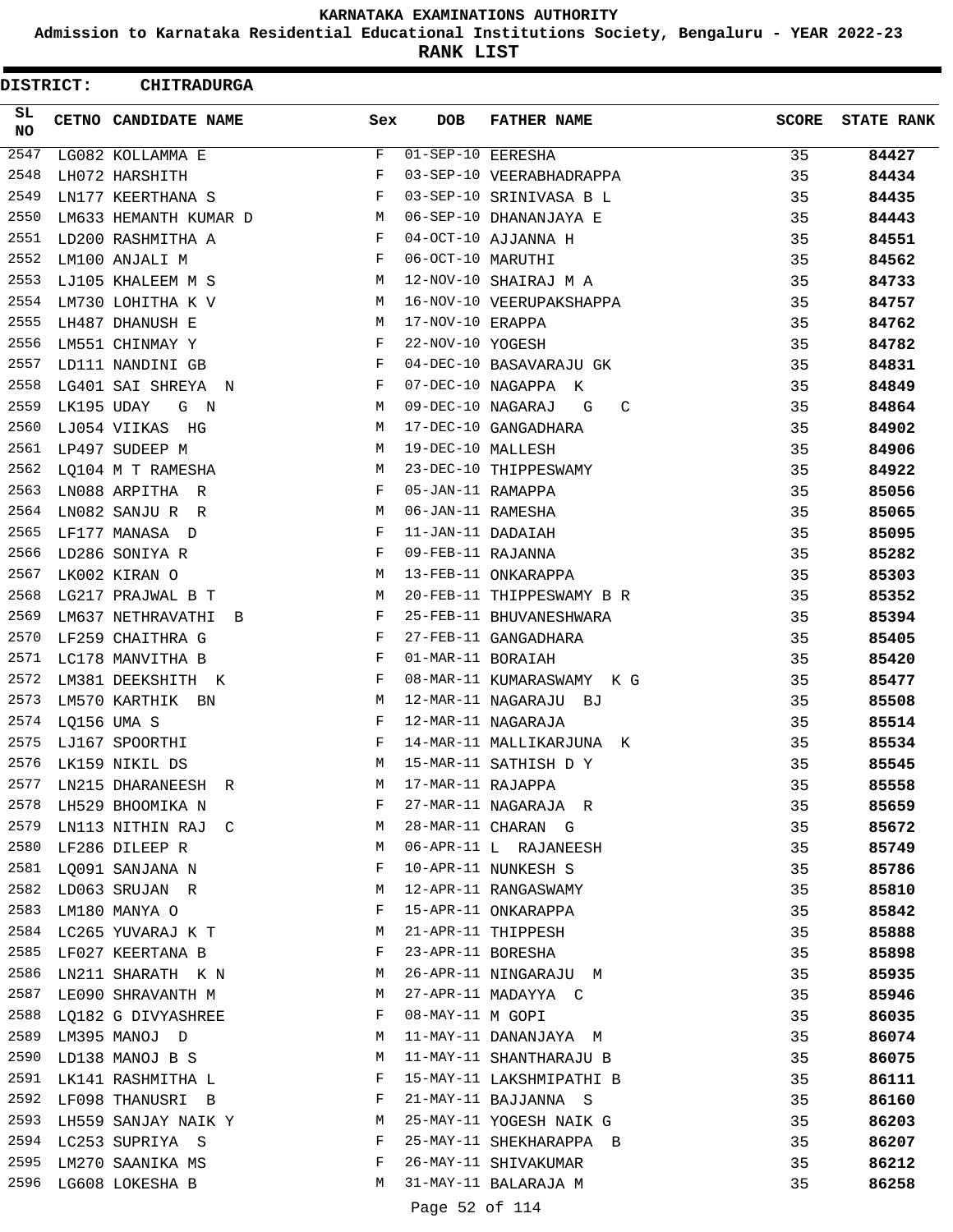**Admission to Karnataka Residential Educational Institutions Society, Bengaluru - YEAR 2022-23**

**RANK LIST**

 $\blacksquare$ 

| DISTRICT:        | <b>CHITRADURGA</b>                                                                                                                                                                                                                                     |     |                   |                                                           |              |                   |
|------------------|--------------------------------------------------------------------------------------------------------------------------------------------------------------------------------------------------------------------------------------------------------|-----|-------------------|-----------------------------------------------------------|--------------|-------------------|
| SL.<br><b>NO</b> | <b>CETNO CANDIDATE NAME</b>                                                                                                                                                                                                                            | Sex | DOB               | <b>FATHER NAME</b>                                        | <b>SCORE</b> | <b>STATE RANK</b> |
| 2597             | LG195 SPANDANA R                                                                                                                                                                                                                                       | F   |                   | 02-JUN-11 RAGHAVENDRA B H                                 | 35           | 86302             |
| 2598             | LG609 THANUSHREE R                                                                                                                                                                                                                                     | F   |                   | 02-JUN-11 RAGHAVENDRA T                                   | 35           | 86304             |
| 2599             | LM092 VARSHINI G O                                                                                                                                                                                                                                     | F   |                   | 02-JUN-11 ONKAR MURTHY K B                                | 35           | 86306             |
| 2600             | LM181 VINUTH KUMAR A                                                                                                                                                                                                                                   | M   |                   | 02-JUN-11 AMBAREESH NAIK B                                | 35           | 86311             |
| 2601             | LL049 KARTHIK<br>P T                                                                                                                                                                                                                                   | M   |                   | 03-JUN-11 THIMMARAYA P T                                  | 35           | 86314             |
| 2602             | LC132 SOUPARNIKA O                                                                                                                                                                                                                                     | F   |                   | 03-JUN-11 OBALESHA                                        | 35           | 86321             |
| 2603             | LJ163 VIJAYALAKSHMI C                                                                                                                                                                                                                                  | F   |                   | 03-JUN-11 CHIKKEGOWDA                                     | 35           | 86324             |
| 2604             | LK031 ANITHA R                                                                                                                                                                                                                                         | F   |                   | 07-JUN-11 RANGASWAMY                                      | 35           | 86365             |
| 2605             | LC325 MADAN KUMAR M                                                                                                                                                                                                                                    | M   |                   | 08-JUN-11 MAHALINGAPPA L                                  | 35           | 86381             |
| 2606             | LG042 PREETHAM P<br>S                                                                                                                                                                                                                                  | М   |                   | 10-JUN-11 SHASHIDHARA K                                   | 35           | 86407             |
| 2607             | LP180 SANJAY C                                                                                                                                                                                                                                         | M   |                   | 21-JUN-11 CHANNANAYAK                                     | 35           | 86509             |
| 2608             | LH336 SEVANTHI K                                                                                                                                                                                                                                       | F   |                   | 22-JUN-11 KRISHNAPPA                                      | 35           | 86517             |
| 2609             | LQ263 KISHORA S                                                                                                                                                                                                                                        | M   |                   | 24-JUN-11 SHIVANNA                                        | 35           | 86532             |
| 2610             | LD277 V SANDESHA                                                                                                                                                                                                                                       | М   |                   | 24-JUN-11 VIJAYAKUMARA                                    | 35           | 86540             |
| 2611             | LL185 DEEKSHITHA G N                                                                                                                                                                                                                                   | F   |                   | 25-JUN-11 NAGARAJ G K                                     | 35           | 86545             |
| 2612             | LG324 KEERTHANA M                                                                                                                                                                                                                                      | F   |                   | 30-JUN-11 MAHALINGAPPA                                    | 35           | 86605             |
| 2613             | LH176 HARSHITHA HC                                                                                                                                                                                                                                     | F   |                   | 03-JUL-11 CHIDANANDH S                                    | 35           | 86637             |
| 2614             | LQ132 HARSHITHA A                                                                                                                                                                                                                                      | F   |                   | 03-JUL-11 ASHOK M G                                       | 35           | 86638             |
| 2615             | LL177 APOORVA TM                                                                                                                                                                                                                                       | F   |                   | 05-JUL-11 MANJUNATHA TS                                   | 35           | 86663             |
| 2616             | LM022 SANJANAL L                                                                                                                                                                                                                                       | F   |                   | 05-JUL-11 LOKESHAPPA                                      | 35           | 86674             |
| 2617             | LM178 AKASHA J                                                                                                                                                                                                                                         | M   | 07-JUL-11 JAYAPPA |                                                           | 35           | 86693             |
| 2618             | LJ082 BHANU R                                                                                                                                                                                                                                          | F   |                   | 15-JUL-11 RANGASWAMY D V                                  | 35           | 86789             |
| 2619             | LC311 AMRUTHA G                                                                                                                                                                                                                                        | F   |                   | 20-JUL-11 GOWRISH M                                       | 35           | 86852             |
| 2620             | LM534 HITHESH B R                                                                                                                                                                                                                                      | М   |                   | 29-JUL-11 RAVI B R                                        | 35           | 86940             |
| 2621             | LM680 PALLAVI D S                                                                                                                                                                                                                                      | F   |                   | 03-AUG-11 SHREESHAILAPPA                                  | 35           | 86986             |
| 2622             | LP106 N LAKSHMI                                                                                                                                                                                                                                        | F   |                   | 07-AUG-11 NAGARAJA                                        | 35           | 87019             |
| 2623             | LK020 MAHALAKSHMI B                                                                                                                                                                                                                                    | F   |                   | 12-AUG-11 BASAVARAJAPPA                                   | 35           | 87064             |
| 2624             | LL137 ANILKUMARA S                                                                                                                                                                                                                                     | M   |                   | 16-AUG-11 SHANTHAKUMARA                                   | 35           | 87099             |
| 2625             | LJ135 DEEKSHITHA K S                                                                                                                                                                                                                                   | F   |                   | 17-AUG-11 SHIVANNA                                        | 35           | 87110             |
| 2626             | LE345 LOHITH R U                                                                                                                                                                                                                                       | M   | 20-AUG-11 UMESH O |                                                           | 35           | 87145             |
|                  | 2627 LJ060 ARUN KUMAR V                                                                                                                                                                                                                                | M   |                   | 22-AUG-11 VEERA KARIYAPPA                                 | 35           | 87166             |
| 2628             | $\mathbb F$ . The set of the set of the set of the set of the set of the set of the set of the set of the set of the set of the set of the set of the set of the set of the set of the set of the set of the set of the set of the<br>LK081 CHANADAN R |     |                   | 25-AUG-11 RANGASWAMY J R                                  | 35           | 87195             |
|                  |                                                                                                                                                                                                                                                        |     |                   | 2629 LH202 RAGHUDEEKSHITH K V M 25-AUG-11 VISHWANATHA K N | 35           | 87200             |
| 2630             | LJ085 SHREEDHARA C<br>M <sub>1</sub>                                                                                                                                                                                                                   |     |                   | 28-AUG-11 CHIDANANDA S                                    | 35           | 87220             |
| 2631             | LP259 HARISHA D                                                                                                                                                                                                                                        | M   |                   | 29-AUG-11 DHANANJAYA                                      | 35           |                   |
| 2632             | LM473 RAMYA P                                                                                                                                                                                                                                          | F   |                   | 03-SEP-11 PUTTARANGAPPA                                   | 35           | 87223<br>87261    |
|                  |                                                                                                                                                                                                                                                        | M   |                   | 04-SEP-11 YARISWAMY                                       |              |                   |
|                  | 2633 LP127 NARASIMHA Y                                                                                                                                                                                                                                 | F   |                   |                                                           | 35           | 87269             |
|                  | 2634 LH192 YASHODA S                                                                                                                                                                                                                                   |     |                   | 05-SEP-11 SHANTAKUMAR                                     | 35           | 87279             |
|                  | 2635 LG202 AMBIKA L<br>2636 LE064 DEEPIKA B R F                                                                                                                                                                                                        | F   |                   | 12-SEP-11 LOKESHVARAPPA                                   | 35           | 87330             |
|                  |                                                                                                                                                                                                                                                        |     |                   | 13-SEP-11 RANGASWAMY B                                    | 35           | 87343             |
|                  | 2637 LJ217 DHANUSH M C                                                                                                                                                                                                                                 |     |                   | M 17-SEP-11 CHIDANANDA B                                  | 35           | 87371             |
| 2638             | LP400 MANJUNATHA M<br>$\mathbb M$                                                                                                                                                                                                                      |     |                   | 25-SEP-11 MARISWAMY                                       | 35           | 87436             |
| 2639             | LL173 MANOJ KUMAR M B                                                                                                                                                                                                                                  | M   |                   | 26-SEP-11 BASAVARAJAPPA M                                 | 35           | 87445             |
| 2640             | LE253 PRARTHANA R                                                                                                                                                                                                                                      | F   |                   | 28-SEP-11 RADHASWAMY A S                                  | 35           | 87452             |
|                  | 2641 LF176 JAYANTH K M                                                                                                                                                                                                                                 | M   |                   | 05-OCT-11 KARIYANNA                                       | 35           | 87493             |
| 2642             | LN285 MANJUNATH M                                                                                                                                                                                                                                      | M   |                   | 06-OCT-11 MAHESHWARAPPA B                                 | 35           | 87498             |
|                  | 2643 LC055 SONIYA O                                                                                                                                                                                                                                    | F   |                   | 07-OCT-11 OBALESHA N                                      | 35           | 87510             |
|                  | $\mathbf{F}$ and $\mathbf{F}$ and $\mathbf{F}$<br>2644 LJ231 K SANDYA                                                                                                                                                                                  |     |                   | 10-OCT-11 KARIYANNA                                       | 35           | 87522             |
| 2645             | LM547 GURUPRASAD K                                                                                                                                                                                                                                     | M   |                   | 12-OCT-11 KUMARAPPA N                                     | 35           | 87537             |
| 2646             | LQ276 GOVINDA S P                                                                                                                                                                                                                                      | M   |                   | 13-OCT-11 SANNA BORAIAH                                   | 35           | 87545             |

Page 53 of 114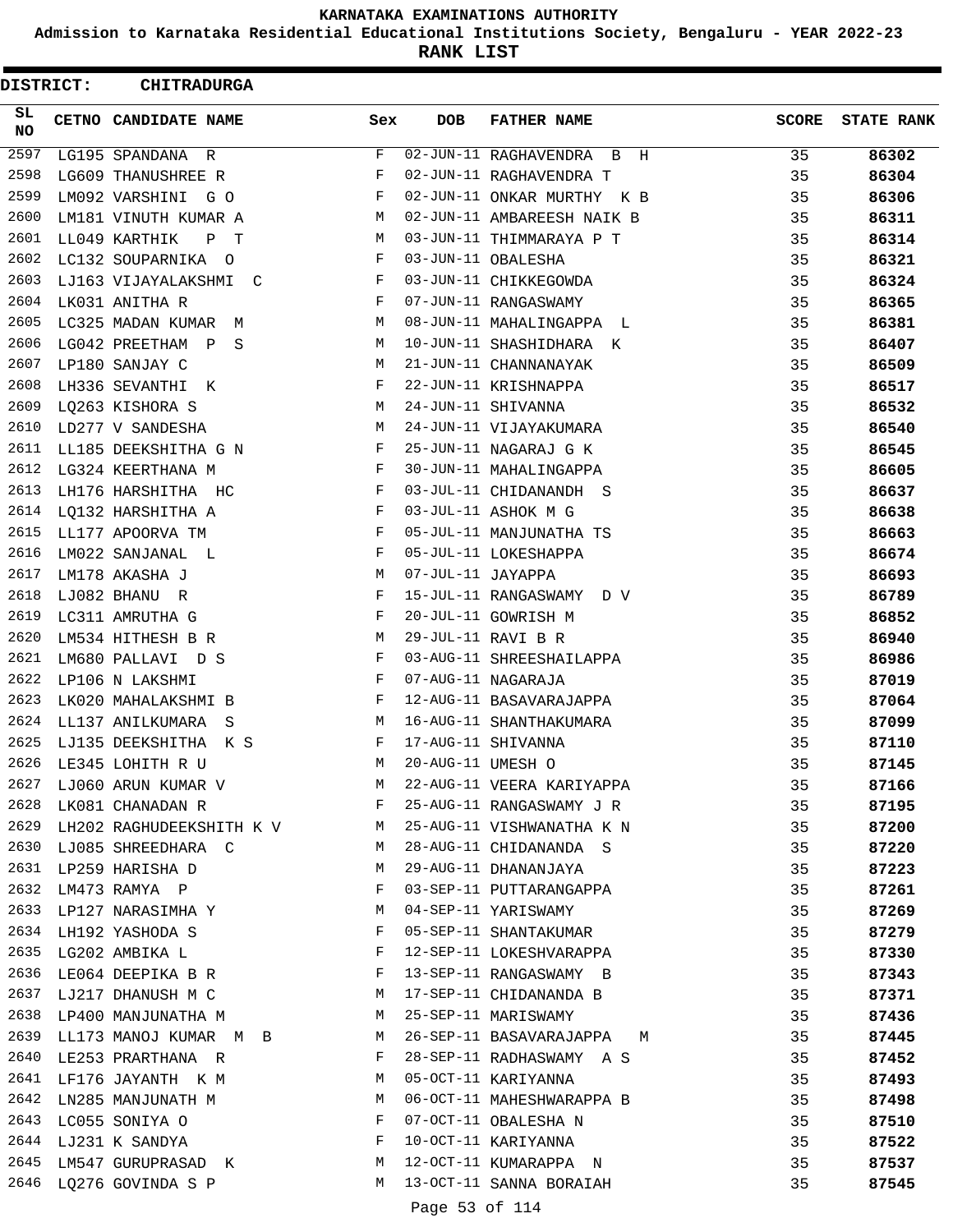**Admission to Karnataka Residential Educational Institutions Society, Bengaluru - YEAR 2022-23**

**RANK LIST**

ı

| DISTRICT:       | <b>CHITRADURGA</b>               |                               |                   |                               |              |                   |
|-----------------|----------------------------------|-------------------------------|-------------------|-------------------------------|--------------|-------------------|
| SL<br><b>NO</b> | CETNO CANDIDATE NAME             | Sex                           | <b>DOB</b>        | <b>FATHER NAME</b>            | <b>SCORE</b> | <b>STATE RANK</b> |
| 2647            | LH423 POOJASREE<br>M             | F                             |                   | 14-OCT-11 MANJUNATHA          | 35           | 87556             |
| 2648            | LM238 MAYURA K Y                 | M                             |                   | 22-OCT-11 YUVARAJA B E        | 35           | 87614             |
| 2649            | LG328 RAJENDRA A H               | M                             |                   | 26-OCT-11 HANUMANTHAREDDY A R | 35           | 87645             |
| 2650            | LE222 GOUTHAM                    | M                             | 02-NOV-11 ESHWAR  |                               | 35           | 87678             |
| 2651            | LM237 JADEESH K NAIK             | М                             |                   | 02-NOV-11 KIRAN KUMAR N       | 35           | 87680             |
| 2652            | LL182 GAGANA S                   | M                             |                   | 04-NOV-11 SRINIVAS R          | 35           | 87690             |
| 2653            | LN163 PUTTAMMA Y                 | F                             |                   | 04-NOV-11 YALLAPPA            | 35           | 87693             |
| 2654            | LK064 DHRUVA N                   | M                             |                   | 07-NOV-11 NAGARAJA            | 35           | 87709             |
| 2655            | LP397 RAJESHA                    | М                             | 08-NOV-11 PAPANNA |                               | 35           | 87717             |
| 2656            | LE250 VARUN KUMAR B              | M                             |                   | 12-NOV-11 BASAVARAJA G        | 35           | 87743             |
| 2657            | LM459 KRUTHIKA J                 | F                             |                   | 14-NOV-11 JAGADEESHA T        | 35           | 87754             |
| 2658            | LN394 MANOJ<br>A L               | M                             |                   | 15-NOV-11 LAKSHMANA           | 35           | 87765             |
| 2659            | LN239 HEMANTHA C                 | М                             |                   | 16-NOV-11 CHANDRAPPA ME       | 35           | 87770             |
| 2660            | LN220 SHARATH M B                | M                             |                   | 17-NOV-11 BASAVARAJAPPA M D   | 35           | 87780             |
| 2661            | LN083 VIKAS NAIK H R             | M                             |                   | 24-NOV-11 RAMESH NAIK         | 35           | 87824             |
| 2662            | LG379 SHALINI K R                | F                             |                   | 29-NOV-11 RAJASHEKHARA K      | 35           | 87858             |
| 2663            | LH491 LAVA J                     | М                             |                   | 01-DEC-11 JALADI VEERENDRA H  | 35           | 87873             |
| 2664            | LN321 SHREENIVASA H              | M                             |                   | 03-DEC-11 HANUMANTHAPPA       | 35           | 87887             |
| 2665            | LG273 CHARAN N                   | M                             |                   | 05-DEC-11 NAGENDRAPPA G M     | 35           | 87890             |
| 2666            | LM114 POOJA S                    | F                             |                   | 13-DEC-11 SHIVALINGAPPA       | 35           | 87934             |
| 2667            | LH221 LAKSHMI N                  | F                             | 16-DEC-11 NAGARAJ |                               | 35           | 87949             |
| 2668            | LM503 LAKSHMIDEVI L              | F                             |                   | 16-DEC-11 LAKKAPPA            | 35           | 87950             |
| 2669            | LK234 PAVANKALYANKUMAR           | M                             |                   | 18-DEC-11 SHIVAKUMAR          | 35           | 87966             |
| 2670            | LH275 SIDDESH O                  | M                             |                   | 19-DEC-11 OBALESHA            | 35           | 87973             |
| 2671            | LF284 DARSHAN M S                | М                             |                   | 27-DEC-11 MANJUNATHA          | 35           | 88011             |
| 2672            | LP288 DEEKSHA A M                | F                             |                   | 31-DEC-11 KRISHNAMURTHY A T   | 35           | 88026             |
| 2673            | LP143 DHANUSH N H                | M                             |                   | 31-DEC-11 HONNAREDDY          | 35           | 88027             |
| 2674            | LD270 SRUSTI S                   | F                             |                   | 31-DEC-11 SHANKARAPPA         | 35           | 88030             |
| 2675            | LP519 VIJAYALAKSHMI M            | F                             | 06-JAN-12 MARANNA |                               | 35           | 88061             |
| 2676            | LC084 SHASHANK N R               | M                             |                   | 24-FEB-12 RAJANNA K           | 35           | 88124             |
| 2677            | LQ041 ADARSHA B                  | М                             |                   | 18-MAR-12 BASAVARAJA N T      | 35           | 88137             |
|                 | 2678 LC081 LAKSHMIPRIYA D        | F                             |                   | 25-MAR-12 DHANANJAY N         | 35           | 88140             |
| 2679            | LM261 ANUSH B                    | $\mathbf{F}$ and $\mathbf{F}$ |                   | 11-MAR-09 BASAVARAJU          | 34           | 88188             |
|                 | 2680 LC292 MANOJA L              | M                             |                   | 27-APR-09 LAKSHMANA H         | 34           | 88193             |
| 2681            | LH578 POOJA H                    | $\mathbb{F}$ .                |                   | 02-MAR-10 HARALAIN H          | 34           | 88315             |
| 2682            | LE044 VIJAY KUMARA O M           |                               |                   | 08-MAR-10 OBAIAH B            | 34           | 88324             |
| 2683            | LJ169 SUBRAMANI<br>R             | M                             |                   | 22-MAR-10 RANGANATHA C        | 34           | 88340             |
|                 | 2684 LH131 HONNE GOWDA P H M     |                               |                   | 12-JUL-10 HARISH E P          | 34           | 88478             |
|                 | 2685 LD334 SOUPARNIKA R F        |                               |                   | 18-JUL-10 RAJANNA S K         | 34           | 88486             |
| 2686            | LN385 SRUJAN P                   | M                             |                   | 29-JUL-10 PARAMESHWARAPPA R   | 34           | 88513             |
| 2687            | LP040 GURUSWAMY N N W M          |                               |                   | 01-AUG-10 NUNKESHA N N        | 34           | 88515             |
|                 | 2688 LK134 KOUSHIK R             | M                             |                   | 08-AUG-10 RAVIKUMAR T         | 34           | 88528             |
| 2689            | LQ253 NAGALAKSHMI                | F                             |                   | 10-AUG-10 PARASHURAMA         | 34           | 88534             |
| 2690            | LN123 GAGANDEEP K R              | М                             |                   | 24-AUG-10 RAJASHEKSRA K       | 34           | 88570             |
| 2691            | LF149 SPANDANA J F               |                               | 31-AUG-10 JAYANNA |                               | 34           | 88591             |
|                 | 2692 LL203 P J ANITHA F          |                               |                   | 05-SEP-10 JAYAKUMAR P G       | 34           | 88601             |
| 2693            | LP209 RAVI G<br>M <sub>N</sub>   |                               |                   | 08-OCT-10 GURUSWAMY           | 34           | 88723             |
|                 | 2694 LH287 NAVEEN KUMAR R NAIK M |                               |                   | 11-OCT-10 RANGASWAMY H        | 34           | 88742             |
| 2695            | LN221 BHARATHKUMAR B M M         |                               |                   | 09-NOV-10 MARUTHESHA B G      | 34           | 88887             |
|                 | 2696 LF226 BOMMALINGA P          | M                             |                   | 09-NOV-10 PRAHLADA            | 34           | 88888             |
|                 |                                  |                               | Page 54 of 114    |                               |              |                   |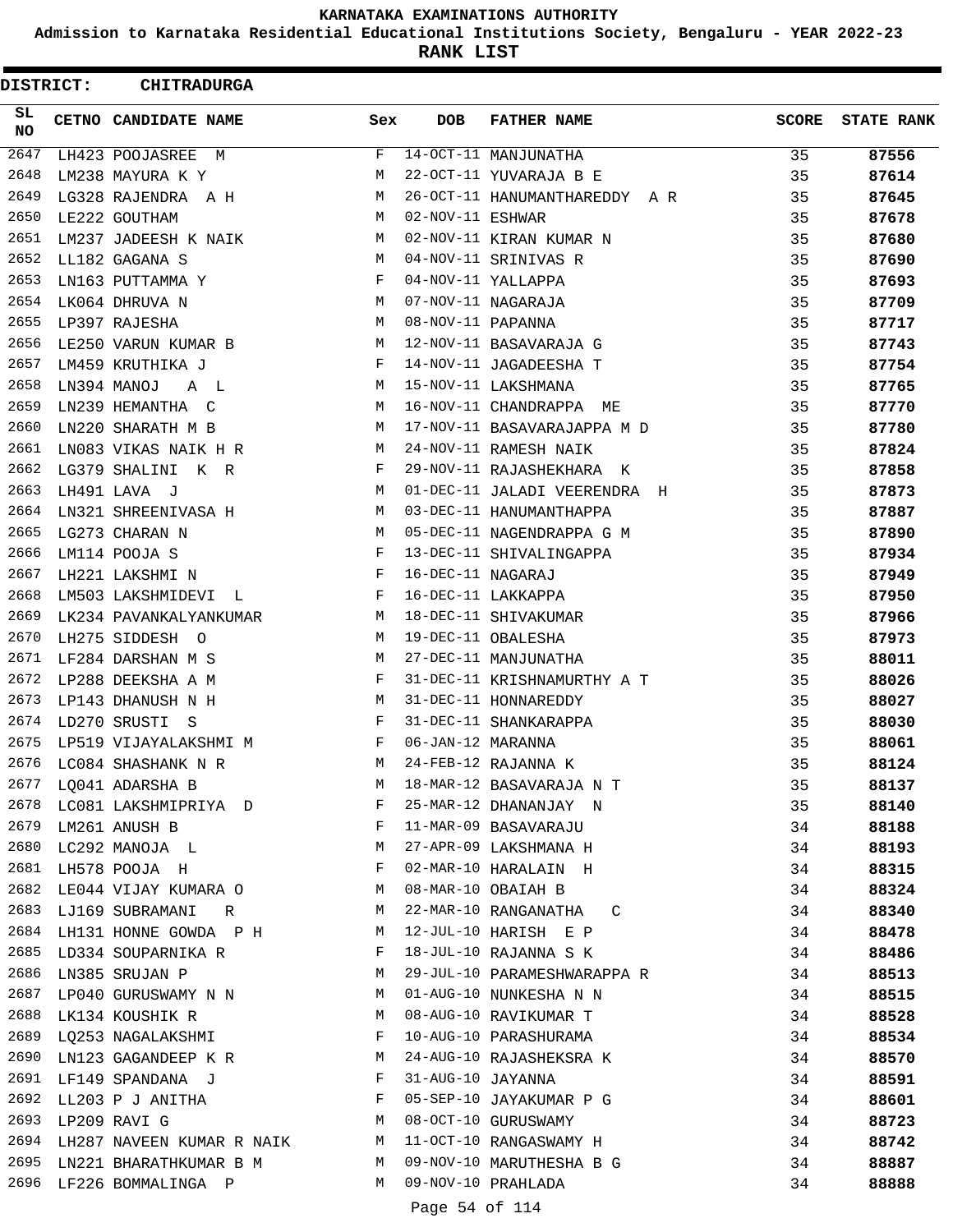**Admission to Karnataka Residential Educational Institutions Society, Bengaluru - YEAR 2022-23**

**RANK LIST**

|          | DISTRICT: | <b>CHITRADURGA</b>        |     |                     |                              |              |                   |
|----------|-----------|---------------------------|-----|---------------------|------------------------------|--------------|-------------------|
| SL<br>NO |           | CETNO CANDIDATE NAME      | Sex | <b>DOB</b>          | <b>FATHER NAME</b>           | <b>SCORE</b> | <b>STATE RANK</b> |
| 2697     |           | LG094 PREETHAM B R        | M   | $22-NOV-10$ REVANNA |                              | 34           | 88960             |
| 2698     |           | LG160 CHENNAPPA U         | M   | 09-DEC-10 HULAPPA   |                              | 34           | 89050             |
| 2699     |           | LM260 SAGAR<br>N          | M   |                     | 13-DEC-10 NAGARAJA NAIK<br>B | 34           | 89082             |
| 2700     |           | LK198 JEEVAN<br>R         | М   |                     | 16-DEC-10 RAGHAVENDRA<br>К   | 34           | 89104             |
| 2701     |           | LN232 ARPITHA D           | F   |                     | 18-DEC-10 DHANAPALA          | 34           | 89113             |
| 2702     |           | LO087 JEEVANA Y           | F   |                     | 18-DEC-10 YALLAPPA           | 34           | 89116             |
| 2703     |           | LM573 VIDHYA M            | F   |                     | 19-DEC-10 MALLIKARJUNA K     | 34           | 89122             |
| 2704     |           | LN010 PREETHI<br>M        | F   |                     | 21-DEC-10 MANJUNATHA S       | 34           | 89129             |
| 2705     |           | LL071 SMITHA D            | F   |                     | 28-DEC-10 DASAPPA N          | 34           | 89175             |
| 2706     |           | LE304 AKSHITHA Y          | F   |                     | 01-JAN-11 YARISWAMY          | 34           | 89193             |
| 2707     |           | LG299 BHAVANI S           | F   |                     | 01-JAN-11 SHASHIDHARA G      | 34           | 89202             |
| 2708     |           | LQ196 RAHUL               | М   |                     | 01-JAN-11 BOMMANNA           | 34           | 89238             |
| 2709     |           | LN126 PRIYA L             | F   |                     | 02-JAN-11 LAKSHMANANAIK      | 34           | 89265             |
| 2710     |           | LG546 AKASH               | М   |                     | 15-JAN-11 VEERAIAH C         | 34           | 89346             |
| 2711     |           | LN198 PAVAN NAIK T        | M   |                     | 24-JAN-11 THIPPESH NAIK      | 34           | 89406             |
| 2712     |           | LM025 NUTHAN J            | М   |                     | 29-JAN-11 JAYASWAMY M        | 34           | 89431             |
| 2713     |           | LC172 SHARATH BABU M      | M   |                     | 30-JAN-11 MAHANTHESH M       | 34           | 89441             |
| 2714     |           | LM487 GOUTHAM M           | М   |                     | 03-FEB-11 MANJAPPA<br>N      | 34           | 89459             |
| 2715     |           | LN095 B CHETHAN           | М   |                     | 09-FEB-11 BALESHA NAIK       | 34           | 89496             |
| 2716     |           | LN374 KEERTHANA G         | F   | 10-FEB-11 GIRISH    |                              | 34           | 89508             |
| 2717     |           | LH512 LIKITHRAJ S R       | М   |                     | 10-FEB-11 RAMESHA S          | 34           | 89511             |
| 2718     |           | LP390 PALLAVI M           | F   | 16-FEB-11 MUKAPPA   |                              | 34           | 89558             |
| 2719     |           | LE368 MONIKA B            | F   |                     | 18-FEB-11 BASAVARAJA B       | 34           | 89583             |
| 2720     |           | LH494 RAVITEJA H          | М   |                     | 22-FEB-11 HANUMANTHAPPA B    | 34           | 89609             |
| 2721     |           | LF045 NAGENDRA B          | M   |                     | 23-FEB-11 BORAIAH D          | 34           | 89615             |
| 2722     |           | LJ117 AJAY KUMAR L        | M   |                     | 01-MAR-11 LOKESH E           | 34           | 89663             |
| 2723     |           | LP345 GAGANA K            | F   |                     | 04-MAR-11 KOLLANNA H K       | 34           | 89691             |
| 2724     |           | LE271 SANDHYA G           | F   |                     | 06-MAR-11 GATTAPPA K         | 34           | 89715             |
| 2725     |           | LG285 SHASHIDHARA K       | М   |                     | 08-MAR-11 KRISHNAMURTHY K    | 34           | 89734             |
| 2726     |           | LH518 VARSHINI K          | F   |                     | 08-MAR-11 KRISHNAMURTHI      | 34           | 89736             |
| 2727     |           | LN167 ABHI T J            | М   |                     | 11-MAR-11 JAYAPPA NAIK       | 34           | 89749             |
| 2728     |           | LD026 AISHWARYA G         | F   |                     | 11-MAR-11 GANGADHARA H       | 34           | 89750             |
| 2729     |           | LK257 VARUNG T            | M   |                     | 12-MAR-11 THIPPESH G C       | 34           | 89761             |
| 2730     |           | LG290 R SUJAN KUMAR YADAV | M   |                     | 16-MAR-11 T RAJAPPA          | 34           | 89786             |
| 2731     |           | LM717 MANYA N S           | F   |                     | 19-MAR-11 SHRINIVASA N G     | 34           | 89817             |
| 2732     |           | LJ262 PRAJWAL V           | M   |                     | 21-MAR-11 VEERESH K          | 34           | 89838             |
| 2733     |           | LJ228 AMBIKA M T          | F   |                     | 23-MAR-11 TIMMANNA           | 34           | 89856             |
| 2734     |           | LP128 NAVEENKUMAR T N     | M   |                     | 24-MAR-11 NAGARAJA D T       | 34           | 89867             |
| 2735     |           | LK168 GOWTHAM KUMAR H V   | M   |                     | 03-APR-11 VIJAYA KUMAR H E   | 34           | 89964             |
| 2736     |           | LD331 INDRAJITH J S       | M   |                     | 04-APR-11 JAGADEESHA         | 34           | 89975             |
| 2737     |           | LH324 AKSHITHA M          | F   |                     | 05-APR-11 MANJUNATHA D       | 34           | 89982             |
| 2738     |           | LJ218 VARALAKSHMI U       | F   |                     | 08-APR-11 UMESHA N           | 34           | 90009             |
| 2739     |           | LC332 KUMARASWAMI S       | M   |                     | 10-APR-11 SHRIPATHI S        | 34           | 90029             |
| 2740     |           | LJ369 HARSHINI P          | F   |                     | 11-APR-11 PARAMESHWARA       | 34           | 90042             |
| 2741     |           | LE335 KRUSHNAMURTHI N     | M   |                     | 11-APR-11 NINGANNA           | 34           | 90045             |
| 2742     |           | LN140 SANJAY R R          | M   |                     | 16-APR-11 RANGASWAMY M M     | 34           | 90093             |
| 2743     |           | LN242 RAKESH K            | M   |                     | 18-APR-11 KAMSAGARAPPA       | 34           | 90108             |
| 2744     |           | LG387 THEJAS K            | М   |                     | 20-APR-11 KATAYYA M          | 34           |                   |
| 2745     |           |                           | М   |                     | 24-APR-11 KENCHAVEERAPPA     |              | 90128             |
| 2746     |           | LL206 CHETHAN K           | M   |                     | N<br>26-APR-11 CHITHAPPA     | 34           | 90154             |
|          |           | LM089 GAGANA C            |     |                     |                              | 34           | 90182             |
|          |           |                           |     | Page 55 of 114      |                              |              |                   |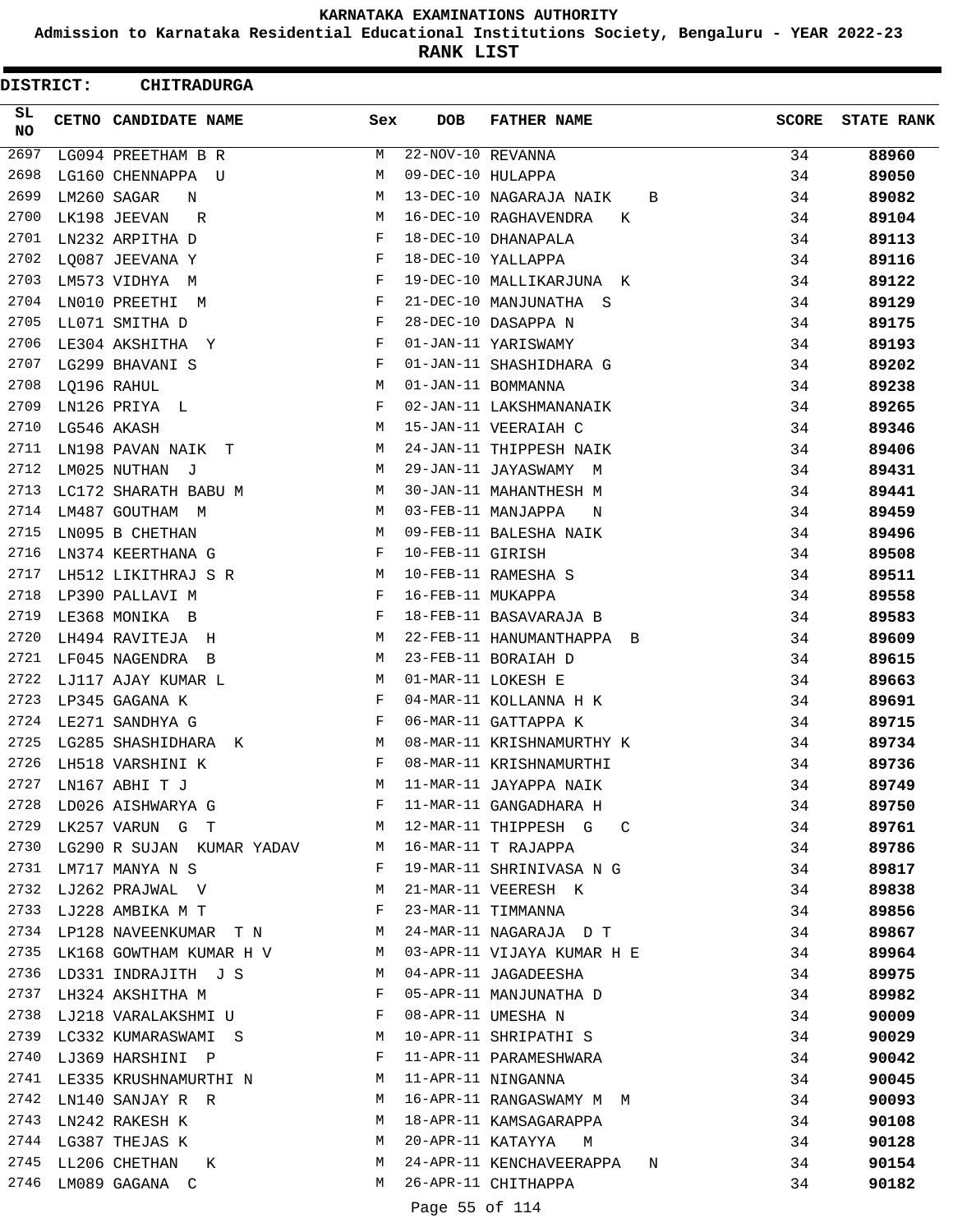**Admission to Karnataka Residential Educational Institutions Society, Bengaluru - YEAR 2022-23**

**RANK LIST**

 $\blacksquare$ 

| <b>DISTRICT:</b> | <b>CHITRADURGA</b>        |     |                   |                                |              |                   |
|------------------|---------------------------|-----|-------------------|--------------------------------|--------------|-------------------|
| SL<br>NO.        | CETNO CANDIDATE NAME      | Sex | <b>DOB</b>        | <b>FATHER NAME</b>             | <b>SCORE</b> | <b>STATE RANK</b> |
| 2747             | LK082 PRUTHVIRAJ S        | М   |                   | 28-APR-11 SURESH M             | 34           | 90202             |
| 2748             | LK011 SRUSHTI M B         | F   |                   | 28-APR-11 BANASHANKRI<br>M C   | 34           | 90207             |
| 2749             | LC217 DHANUSHRI S         | F   |                   | 30-APR-11 SAMPATHKUMAR V R     | 34           | 90216             |
| 2750             | LE091 VENKATESHA K S      | M   |                   | 06-MAY-11 SHIVANNA K           | 34           | 90289             |
| 2751             | LG319 KAVERI C            | F   |                   | 07-MAY-11 CHIDANANDA B         | 34           | 90294             |
| 2752             | LE261 NAVEEN B            | М   |                   | 07-MAY-11 BHOJARAJA            | 34           | 90295             |
| 2753             | LE329 MALLIKARJUNA B      | M   |                   | 16-MAY-11 BASAVARAJA           | 34           | 90384             |
| 2754             | LP241 BHARGAVI            | F   |                   | 20-MAY-11 PRABHAKARA REDDY D R | 34           | 90420             |
| 2755             | LF298 JAYALAKSHMI R       | F   |                   | 22-MAY-11 RAJANNANAIK          | 34           | 90441             |
| 2756             | LC050 SANDEEPA S O        | М   |                   | 25-MAY-11 OBALESH T            | 34           | 90479             |
| 2757             | LG253 HEMANTH T           | M   |                   | 06-JUN-11 THIMMAYYA            | 34           | 90620             |
| 2758             | LD105 SHIVANANDA D        | M   |                   | 07-JUN-11 DINESHA R            | 34           | 90638             |
| 2759             | LN292 MANU K              | М   |                   | 09-JUN-11 KUMARAPPA            | 34           | 90654             |
| 2760             | LM229 KOWSHIK YADAV V     | М   |                   | 10-JUN-11 VEDAMURTHY           | 34           | 90664             |
| 2761             | LP041 MAHALAKSHMI         | F   |                   | 10-JUN-11 C GANGADHARA         | 34           | 90665             |
| 2762             | LM239 VENKATESH T         | М   |                   | 11-JUN-11 THIMMANNA            | 34           | 90691             |
| 2763             | LK256 SANJANA R           | F   |                   | 12-JUN-11 RUDRANAIK            | 34           | 90696             |
| 2764             | LM436 ANJALI N            | F   | 13-JUN-11 NAGARAJ |                                | 34           | 90699             |
| 2765             | LH002 ANUSHA              | F   |                   | 13-JUN-11 SRINIVAS             | 34           | 90700             |
| 2766             | LK185 JEEVAN N M          | М   |                   | 18-JUN-11 MURIGESH N B         | 34           | 90747             |
| 2767             | LG142 SUNIL D V           | M   |                   | 22-JUN-11 VENKATESH D          | 34           | 90800             |
| 2768             | LC294 RAGINI M            | F   |                   | 26-JUN-11 MAHESHA P            | 34           | 90843             |
| 2769             | LG499 LAVANYA P           | F   |                   | 27-JUN-11 PURUSHOTHAMA C       | 34           | 90849             |
| 2770             | LJ051 VIDHYASHREE H       | F   |                   | 29-JUN-11 HANUMANTHARAYAPPA    | 34           | 90869             |
| 2771             | LG476 MITHUN NAIK MS      | M   |                   | 05-JUL-11 MURTHY NAIK          | 34           | 90939             |
| 2772             | LL172 SUCHITRA<br>K       | F   |                   | 05-JUL-11 KUBERAPPA            | 34           | 90944             |
| 2773             | LF299 MADHUPRIYA S        | F   |                   | 08-JUL-11 SANNANARASIMHAPPA    | 34           | 90973             |
| 2774             | LP093 TANUSHREE R         | F   |                   | 08-JUL-11 RAMESHA R G          | 34           | 90984             |
| 2775             | LE234 NIRANJAN B H        | М   |                   | 13-JUL-11 HANUMANTHAPPA        | 34           | 91042             |
| 2776             | LO201 MANJUNATHA J N      | M   |                   | 15-JUL-11 NAGARAJU             | 34           | 91064             |
| 2777             | LM336 SHREYA P            | F   |                   | 16-JUL-11 PARAMESHWARAPPA B    | 34           | 91082             |
| 2778             | LN271 SANDHYA P           | F   |                   | 18-JUL-11 PRAKASH K M          | 34           | 91106             |
| 2779             | LK097 MANASA P O          | F   |                   | 19-JUL-11 OBAIAH P B           | 34           | 91114             |
| 2780             | LH114 SUSHANTH TD         | M   |                   | 19-JUL-11 THULASIDAS           | 34           | 91121             |
|                  | 2781 LP167 DIVYA JYOTHI T | F   |                   | 20-JUL-11 THIPPESWAMY          | 34           | 91126             |
| 2782             | LE220 RAVIKUMARA S        | М   |                   | 21-JUL-11 SHIVALINGA           | 34           | 91144             |
| 2783             | LN041 BHUMIKA K B         | F   |                   | 24-JUL-11 KANTHARAJA NAIK      | 34           | 91171             |
| 2784             | LM004 KAVANA G            | F   |                   | 27-JUL-11 GANGADHARAPPA        | 34           | 91207             |
| 2785             | LM575 SUHAS B R           | M   |                   | 28-JUL-11 RAVICHANDRA T        | 34           | 91223             |
| 2786             | LN135 PRAKASH M           | M   |                   | 04-AUG-11 MYLARAPPA C K        | 34           | 91287             |
| 2787             | LM362 RAKSHITHA N K       | F   |                   | 05-AUG-11 KUMARAPPA N S        | 34           | 91293             |
|                  | 2788 LG342 MAHESH B N     | M   |                   | 09-AUG-11 NAGARAJAPPA          | 34           | 91325             |
| 2789             | LM355 YASHASVINI T        | F   |                   | 09-AUG-11 THIPPESWAMY          | 34           | 91329             |
| 2790             | LL184 SHAMITH GOWDA V     | M   |                   | 12-AUG-11 VENKATARAMAPPA       | 34           | 91372             |
| 2791             | LH493 GANESHA M           | M   |                   | 14-AUG-11 MANJUNATHA K         | 34           | 91380             |
| 2792             | LP252 RAKESHA R           | M   |                   | 15-AUG-11 RAMANJINEYA P C      | 34           | 91395             |
| 2793             | LG250 SURAJ               | M   |                   | 16-AUG-11 LOKESHNAIK           | 34           | 91410             |
| 2794             | LK160 THYAGARAJA D        | M   |                   | 18-AUG-11 DHANANJAYA C         | 34           | 91427             |
| 2795             | LK188 ERAMMA E            | F   |                   | 19-AUG-11 ERAPPA E             | 34           | 91432             |
| 2796             | LF101 LATHASHRI S         | F   |                   | 20-AUG-11 SRINIVASA G          | 34           | 91439             |
|                  |                           |     |                   |                                |              |                   |

Page 56 of 114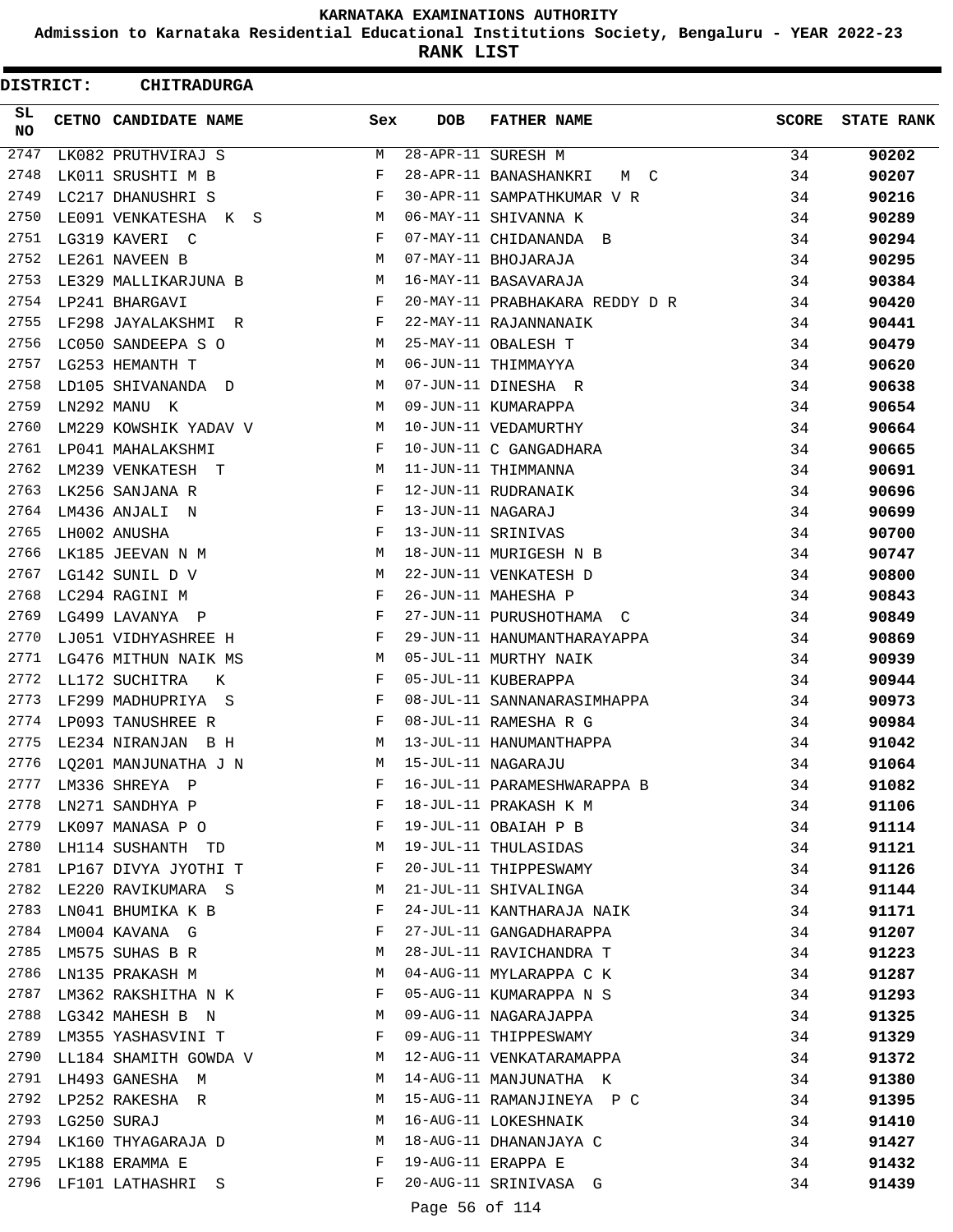**Admission to Karnataka Residential Educational Institutions Society, Bengaluru - YEAR 2022-23**

**RANK LIST**

|          | <b>DISTRICT:</b> | <b>CHITRADURGA</b>                     |                               |                   |                              |              |                   |
|----------|------------------|----------------------------------------|-------------------------------|-------------------|------------------------------|--------------|-------------------|
| SL<br>NO |                  | CETNO CANDIDATE NAME                   | Sex                           | <b>DOB</b>        | <b>FATHER NAME</b>           | <b>SCORE</b> | <b>STATE RANK</b> |
| 2797     |                  | LP417 DHANALAKSHMI V                   | F                             |                   | 27-AUG-11 VENKATESHA B       | 34           | 91487             |
| 2798     |                  | LN375 PRAVEENA U                       | М                             | 27-AUG-11 UMESH   |                              | 34           | 91492             |
| 2799     |                  | LF311 MONIKA H N                       | F                             |                   | 29-AUG-11 NAGARAJA H         | 34           | 91510             |
| 2800     |                  | LJ265 SANDHYA K                        | $_{\rm F}$                    |                   | 01-SEP-11 KRISHNARAJA        | 34           | 91542             |
| 2801     |                  | LG165 SINCHANA O                       | F                             |                   | 05-SEP-11 OBALESHI S B       | 34           | 91578             |
| 2802     |                  | LE336 BHARGAVI K G                     | F                             |                   | 06-SEP-11 GOVINDARAJU K B    | 34           | 91581             |
| 2803     |                  | LP161 VIJAYAKUMAR T                    | М                             |                   | 11-SEP-11 THIPPESWAMY M      | 34           | 91633             |
| 2804     |                  | LJ199 DEEPIKA M                        | F                             |                   | 13-SEP-11 MAHALINGAPPA       | 34           | 91643             |
| 2805     |                  | LD100 SANJANA J H                      | F                             |                   | 15-SEP-11 HANUMANTHAPPA      | 34           | 91661             |
| 2806     |                  | LK250 KARIYAPPA G R                    | М                             |                   | 16-SEP-11 RAMESH G K         | 34           | 91673             |
| 2807     |                  | LM285 ULLAS M                          | M                             |                   | 18-SEP-11 MANJUNATHA N       | 34           | 91694             |
| 2808     |                  | LJ306 C KEERTHANA                      | F                             |                   | 20-SEP-11 CHANDRAPPA         | 34           | 91701             |
| 2809     |                  | LF009 SAIRAM L                         | М                             |                   | 23-SEP-11 LAKSHMANAREDDY C S | 34           | 91730             |
| 2810     |                  | LP033 MAHESH S                         | М                             |                   | 29-SEP-11 SHIVAPPA           | 34           | 91775             |
| 2811     |                  | LQ175 MENIKA M                         | F                             |                   | 01-OCT-11 MARESHA K          | 34           | 91793             |
| 2812     |                  | LG489 BHARATH K T                      | M                             |                   | 03-OCT-11 THIPPESWAMY K P    | 34           | 91817             |
| 2813     |                  | LM257 SWETHA M                         | F                             |                   | 07-OCT-11 MANJUNATHA G R     | 34           | 91855             |
| 2814     |                  | LD093 SPANDANA K                       | F                             |                   | 09-OCT-11 KANTHARAJA A G     | 34           | 91872             |
| 2815     |                  | LP398 DARSHAN GOWDA M S                | $\mathbb{M}$ and $\mathbb{M}$ |                   | 11-OCT-11 SHIVA MURTHY G     | 34           | 91882             |
| 2816     |                  | LJ285 VINAY YADAV P                    | M                             |                   | 16-OCT-11 PANDURANGAPPA K    | 34           | 91921             |
| 2817     |                  |                                        | F                             |                   |                              |              |                   |
|          |                  | LC288 KAVYA                            |                               |                   | 18-OCT-11 THIPPESWAMY        | 34           | 91931             |
| 2818     |                  | LN182 SWETHA G M                       | $_{\rm F}$                    |                   | 19-OCT-11 MANJAPPA           | 34           | 91949             |
| 2819     |                  | LH266 SHRUTHI M                        | F                             |                   | 25-OCT-11 MANJUANTH D R      | 34           | 91999             |
| 2820     |                  | LM274 YASHASVINI L                     | F                             |                   | 30-OCT-11 LOKESHAPPA         | 34           | 92036             |
| 2821     |                  | LK165 YOGISH T                         | M                             |                   | 31-OCT-11 THIMMARAJU T       | 34           | 92044             |
| 2822     |                  | LH584 NEELAKANTA<br>B                  | М                             |                   | 03-NOV-11 BASAVARAJA<br>S    | 34           | 92068             |
| 2823     |                  | LP104 DHANYASHREE G S                  | F                             |                   | 06-NOV-11 SHIVAKUMAR G S     | 34           | 92096             |
| 2824     |                  | LH475 VENKATESH B                      | М                             |                   | 08-NOV-11 BASAVARAJA A       | 34           | 92117             |
| 2825     |                  | LP199 NAGENDRA N                       | M                             |                   | 10-NOV-11 NAGARAJA N         | 34           | 92122             |
| 2826     |                  | LP275 USHA S B                         |                               |                   | 12-NOV-11 SANNA BORAIAH      | 34           | 92134             |
| 2827     |                  | LQ204 D SUPRITH KUMAR                  | M                             |                   | 13-NOV-11 DURUGESHA          | 34           | 92139             |
| 2828     |                  | LM374 KAVANA C                         | $\mathbf{F}$                  |                   | 13-NOV-11 CHANDRAPPA         | 34           | 92140             |
| 2829     |                  | LE055 AJITHA V                         | M <sub>N</sub>                |                   | 15-NOV-11 VIJAYAKUMARA       | 34           | 92155             |
| 2830     |                  | LH137 SIDDESH N<br><b>Example 19</b> M |                               |                   | 16-NOV-11 NAGARAJA           | 34           | 92169             |
| 2831     |                  | LL102 MANYASHREE G                     | F                             |                   | 19-NOV-11 JNANESH G K        | 34           | 92190             |
|          |                  | 2832 LQ013 SWATHI M C                  | $\mathbf{F}$                  |                   | 20-NOV-11 CHITHAIAH M K      | 34           | 92203             |
| 2833     |                  | LK265 PAVITRA D R                      | $\mathbf{F}$                  |                   | 21-NOV-11 RAMASWAMY          | 34           | 92206             |
| 2834     |                  | LH237 SUMANTHA S T M                   |                               |                   | 29-NOV-11 THIPPESWAMY N      | 34           | 92275             |
| 2835     |                  | LH561 RANJITHA P                       | F                             |                   | 03-DEC-11 PATHALINGAYYA      | 34           | 92290             |
| 2836     |                  | LP534 SHIVA GANESHA REDDY M            |                               |                   | 03-DEC-11 HANUMANTHA REDDY   | 34           | 92293             |
|          |                  | 2837 LF064 HANUMANTHARAYA K M          |                               |                   | 06-DEC-11 KARIYANNA D        | 34           | 92304             |
| 2838     |                  | LH308 LAXSHMANA K G                    | M                             |                   | 08-DEC-11 GIRISHA S          | 34           | 92316             |
| 2839     |                  | LG611 O PRIYANKA                       | F                             | 13-DEC-11 OBANNA  |                              | 34           | 92351             |
| 2840     |                  | LH439 HEMALATHA B V                    | $\mathbf{F}$                  |                   | 14-DEC-11 VASANTHA KUMAR C   | 34           | 92358             |
|          |                  | 2841 LC093 MEGHANATHA S                | M                             |                   | 16-DEC-11 SADASHIVA H        | 34           | 92373             |
| 2842     |                  | LM541 RAMYA V                          | F                             |                   | 19-DEC-11 VASANTHAKUMARA D   | 34           | 92394             |
| 2843     |                  | LJ068 RENUKADEVI R                     | F                             |                   | 19-DEC-11 RAJANIKANTH Y      | 34           | 92395             |
|          |                  | 2844 LM156 NAVYA E                     | F                             | 21-DEC-11 EARAPPA |                              | 34           | 92407             |
| 2845     |                  | LL061 VISHWANATHA R                    | M                             |                   | 29-DEC-11 RANGAPPA H         | 34           | 92445             |
| 2846     |                  | LK189 M KAVANA                         | M                             | 30-DEC-11 MANOHAR |                              | 34           | 92449             |
|          |                  |                                        |                               |                   |                              |              |                   |
|          |                  |                                        |                               | Page 57 of 114    |                              |              |                   |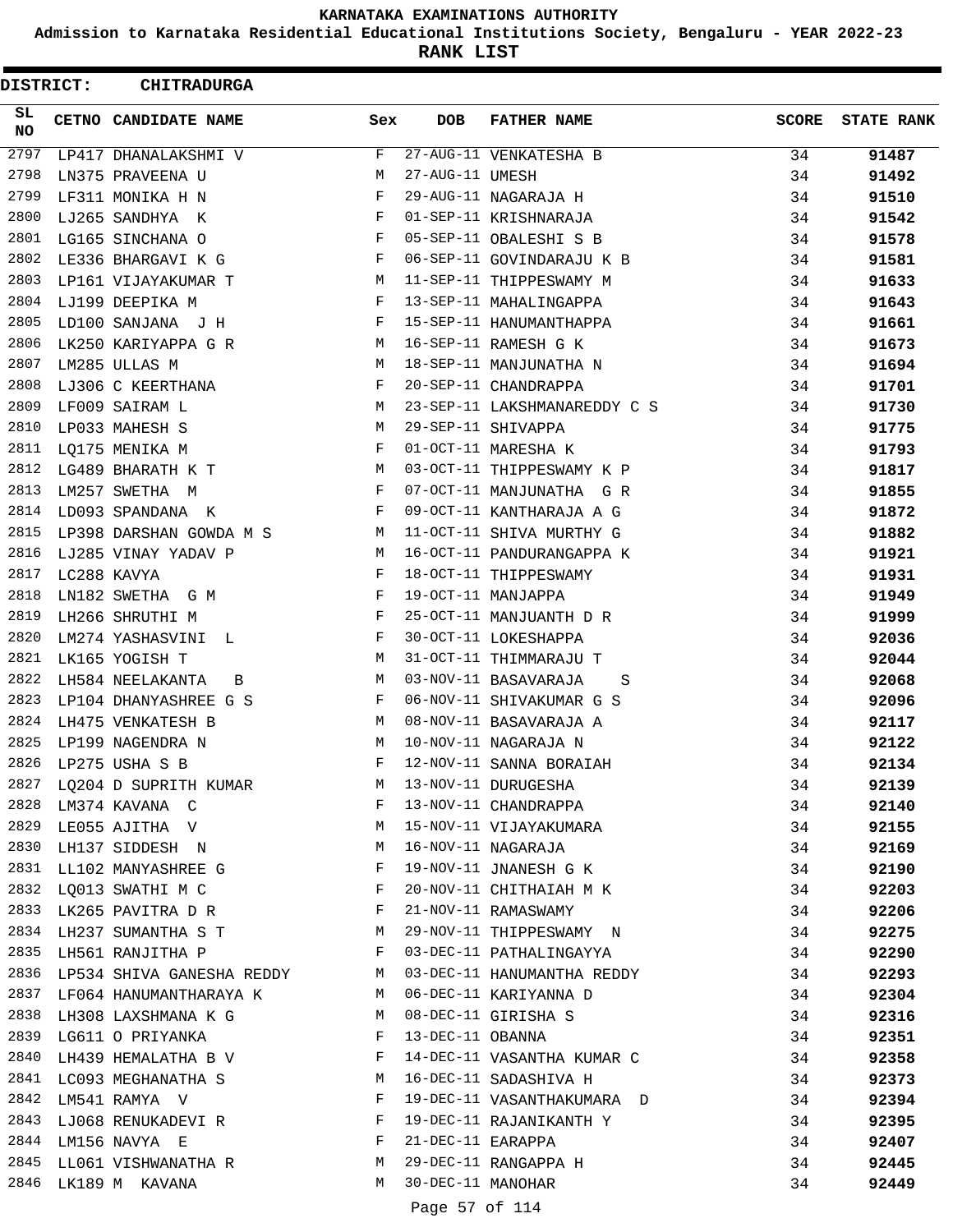**Admission to Karnataka Residential Educational Institutions Society, Bengaluru - YEAR 2022-23**

**RANK LIST**

ı

 $\blacksquare$ 

| DISTRICT:  | <b>CHITRADURGA</b>          |              |                   |                                          |              |                   |
|------------|-----------------------------|--------------|-------------------|------------------------------------------|--------------|-------------------|
| SL.<br>NO. | CETNO CANDIDATE NAME        | Sex          | <b>DOB</b>        | <b>FATHER NAME</b>                       | <b>SCORE</b> | <b>STATE RANK</b> |
| 2847       | LL110 PRAJJWAL<br>т         | М            |                   | 30-DEC-11 THIPPESWAMY H                  | 34           | 92452             |
| 2848       | LQ172 SHREELAKSHMI D S      | F            |                   | 04-JAN-12 SHYAMASUNDAR D N               | 34           | 92492             |
| 2849       | LP188 SYEDA ALISHA          | F            |                   | 09-MAR-12 SYED SAKLAIN                   | 34           | 92575             |
| 2850       | LF047 BASAVARAJ L           | М            |                   | 28-MAR-12 LINGARAJ                       | 34           | 92589             |
| 2851       | LN408 RAMESH K              | М            |                   | 25-AUG-07 KODI KARIYAPPA K               | 33           | 92628             |
| 2852       | LF141 BOMMAKKA              | F            |                   | 03-AUG-09 THIPPESWAMY B                  | 33           | 92661             |
| 2853       | LL026 NITHYA<br>S           | F            |                   | 14-DEC-09 SANTHOSH<br>N                  | 33           | 92696             |
| 2854       | LG620 PRASHANTH R           | М            |                   | 21-DEC-09 RAVINAIK T                     | 33           | 92701             |
| 2855       | LL194 YADUNANDAN K          | M            |                   | 07-FEB-10 KUMARNAIK                      | 33           | 92762             |
| 2856       | LG009 VIJAYA LAKSHMI        | F            | 01-MAR-10 SIDDESH |                                          | 33           | 92782             |
| 2857       | LP279 PRATHIBHA O           | F            |                   | 02-APR-10 OBANNA B                       | 33           | 92812             |
| 2858       | LM297 MANOJ D               | М            |                   | 14-JUL-10 DEVARAJA                       | 33           | 92955             |
| 2859       | LM142 PRASHANTH E           | М            |                   | 14-AUG-10 ESHWARAPPA S                   | 33           | 93025             |
| 2860       | LJ380 NAGARAJA K            | М            |                   | 18-AUG-10 KANTHARAJU M                   | 33           | 93036             |
| 2861       | LP380 SUPRITHA N            | F            |                   | 04-SEP-10 NAGARAJA K                     | 33           | 93089             |
| 2862       | LQ158 GAGANA SHREE K        | F            |                   | 08-SEP-10 KUMARA SWAMY                   | 33           | 93098             |
| 2863       | LP153 PUSHPA R              | F            |                   | 10-SEP-10 RAVICHANDRA                    | 33           | 93114             |
| 2864       | LG258 JEEVAN M              | М            |                   | 19-SEP-10 MANJUNATHA K                   | 33           | 93149             |
| 2865       | LC191 PREMA K               | F            |                   | 08-OCT-10 KRISHNAPPA H                   | 33           | 93227             |
| 2866       | LE269 AKSHAYA P P           | F            | 14-OCT-10 PALAIAH |                                          | 33           | 93256             |
| 2867       | LE071 PATEL RANGE GOWDA D G | M            |                   | 29-OCT-10 THIPPESWAMY                    | 33           | 93331             |
| 2868       | LE029 SHILPA S              | F            |                   | 31-OCT-10 SIDDAPPA                       | 33           | 93346             |
| 2869       | LK123 PUNITH GOWDA          | М            |                   | 14-NOV-10 BASAVARAJAPPA                  | 33           | 93426             |
| 2870       | LM172 NAGAVENI K            | F            |                   | 22-NOV-10 KARIYANAIK                     | 33           | 93460             |
| 2871       | LP036 MYTHRI E              | F            |                   | 15-DEC-10 VIRUPAKSHI B                   | 33           | 93591             |
| 2872       | LG012 PRASHANTH S           | М            |                   | 19-DEC-10 SURESH S                       | 33           | 93613             |
| 2873       | LJ097 CHETURAM T            | М            |                   | 23-DEC-10 THIMMESH                       | 33           | 93640             |
| 2874       | LE195 NITHIN T              | М            |                   | 01-JAN-11 THIMMAPPA G                    | 33           | 93738             |
| 2875       | LD190 SHARADA B             | F            | 01-JAN-11 BORESHA |                                          | 33           | 93753             |
| 2876       | LM013 VAISHNAVI B           | F            |                   | 11-JAN-11 BEEMAPPA                       | 33           | 93843             |
| 2877       | LC270 PRATIBHA T            | F            |                   | 13-JAN-11 THIPPESHA                      | 33           | 93857             |
|            | 2878 LE263 VINUTH TEJA M    | M            |                   | 15-JAN-11 MANJUNATHA                     | 33           | 93875             |
| 2879       | LM420 Y VAISHNAVI           | F            |                   | 17-JAN-11 R V YOGESH                     | 33           | 93885             |
|            | 2880 LE152 VIJETHA D        | M            |                   | 24-JAN-11 DYAVANNA S                     | 33           | 93932             |
| 2881       | LM435 KAVANA D D            | $\mathbf{F}$ |                   | 25-JAN-11 DEVARAJA                       | 33           | 93935             |
| 2882       | LN298 BHARGAVA M Y          | М            |                   | 01-FEB-11 YOGESHAPPA M                   | 33           | 93986             |
| 2883       | LP387 YASHODHA D P          | F            |                   | 01-FEB-11 PALAYYA                        | 33           | 93994             |
|            | 2884 LC353 K MANUPRIYA      | F            |                   | 02-FEB-11 D KALLESHAPPA                  | 33           | 93996             |
|            | 2885 LD369 KOTESHA L        | M            |                   | 15-FEB-11 LOKESHA D                      | 33           | 94105             |
|            | 2886 LC257 SHIRISHA R       | F            |                   | 03-MAR-11 RAMESHA M                      | 33           | 94223             |
| 2887       | LH562 DEEPIKA R             | F            | 06-MAR-11 RAJANNA |                                          | 33           | 94247             |
|            | 2888 LN079 AKASHA J         | M            |                   | 10-MAR-11 JAYAPPA B                      | 33           | 94287             |
|            | 2889 LC274 DARSHAN KUMAR H  | M            |                   | 12-MAR-11 HANUMANTHARAYA N               | 33           | 94308             |
| 2890       | LL164 SANJAN S              | М            |                   | 13-MAR-11 SHASHIDAR C                    | 33           | 94314             |
| 2891       | LL100 KAVYA J               | F            |                   | 14-MAR-11 JAGADESH                       | 33           | 94319             |
|            | 2892 LM036 KESHAVA M        | М            |                   | 14-MAR-11 MAHESHVARAPPA M                | 33           | 94321             |
|            | 2893 LK054 SPOORTHI S       | F            |                   | 15-MAR-11 SHIVANNA                       | 33           | 94334             |
|            | 2894 LJ316 MEGHA M          | F            |                   | 18-MAR-11 MANJUNATHA C                   | 33           | 94360             |
|            | 2895 LQ161 NARASIMHA R M    |              |                   | 18-MAR-11 RAJESH S E SOMAGUDDI ERANNA 33 |              | 94363             |
|            | 2896 LC258 MANISAGAR R      |              | M 19-MAR-11 RAGHU |                                          | 33           | 94367             |
|            |                             |              |                   |                                          |              |                   |

Page 58 of 114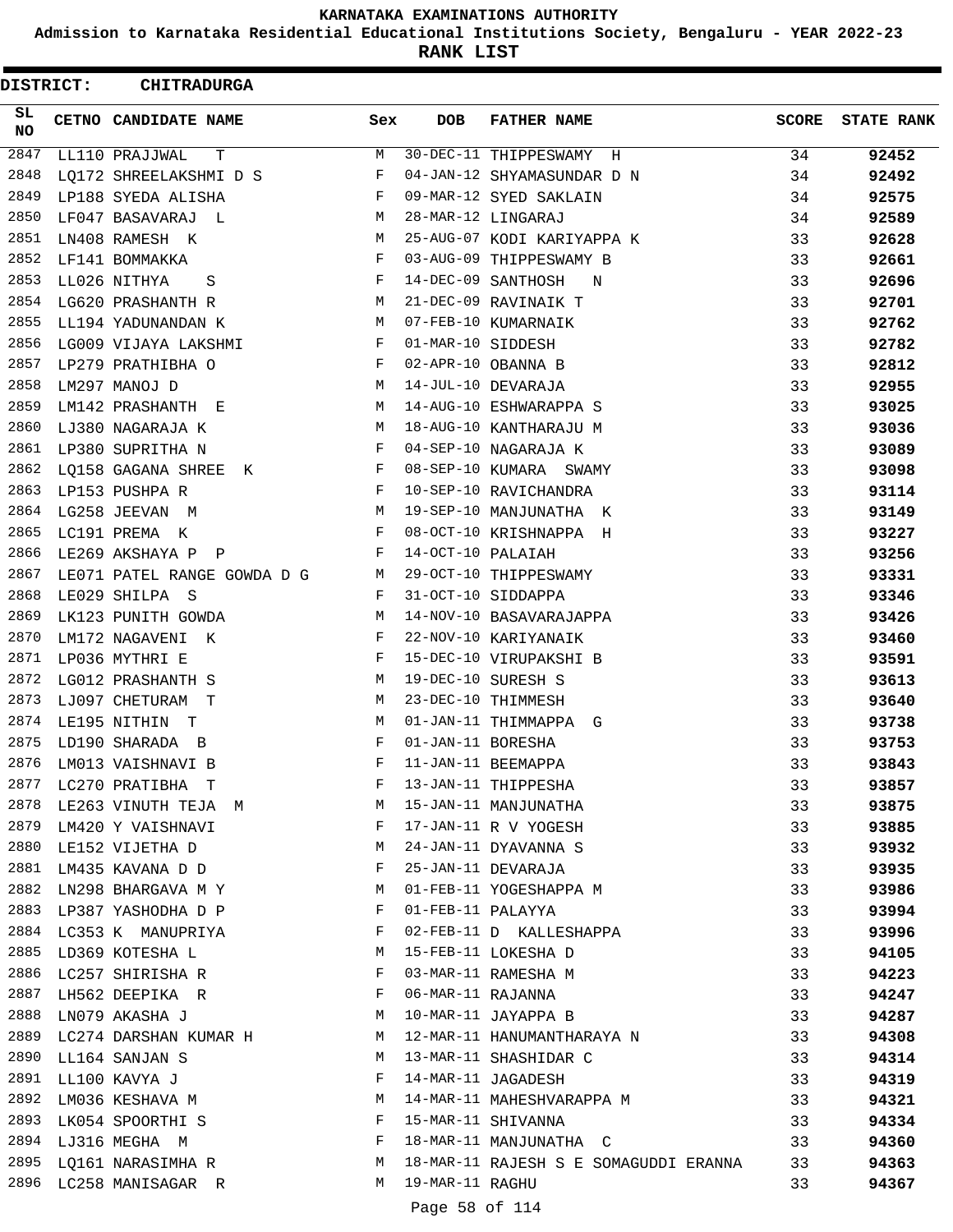**Admission to Karnataka Residential Educational Institutions Society, Bengaluru - YEAR 2022-23**

**RANK LIST**

 $\blacksquare$ 

| <b>DISTRICT:</b> | <b>CHITRADURGA</b>                       |              |                   |                            |       |                   |
|------------------|------------------------------------------|--------------|-------------------|----------------------------|-------|-------------------|
| SL.<br>NO.       | CETNO CANDIDATE NAME                     | Sex          | <b>DOB</b>        | <b>FATHER NAME</b>         | SCORE | <b>STATE RANK</b> |
| 2897             | LN197 TANUJA                             | F            |                   | 22-MAR-11 MANJUNATHA       | 33    | 94399             |
| 2898             | LH585 BHOOTHESHA<br>R                    | М            |                   | 24-MAR-11 RAJANAIK         | 33    | 94415             |
| 2899             | LG018 INCHARA CHANDRAKALADHARA           | F            |                   | 25-MAR-11 CHANDRAKALADHARA | 33    | 94428             |
| 2900             | LF325 BALUPRASADA M                      | M            | 26-MAR-11 MARAJJA |                            | 33    | 94435             |
| 2901             | LM024 SAHANA L                           | F            |                   | 31-MAR-11 LAKSHMAN S       | 33    | 94498             |
| 2902             | LF266 SUSHMITHA R                        | $\mathbf{F}$ | 31-MAR-11 REVANNA |                            | 33    | 94501             |
| 2903             | LC153 SAHANA D                           | F            |                   | 01-APR-11 DEVENDRAPPA S R  | 33    | 94516             |
| 2904             | LP416 DHANUSH V SARODE M                 |              |                   | 03-APR-11 SARODE VIJAY     | 33    | 94538             |
| 2905             | LL078 DHANUSREE R                        | $\mathbf{F}$ |                   | 03-APR-11 RAJAPPA B        | 33    | 94539             |
| 2906             | LK014 KEERTHANA<br>M                     | $\mathbf{F}$ |                   | 10-APR-11 MANJAPPA<br>Е    | 33    | 94624             |
| 2907             | LM176 NAGAMMA K                          | F            |                   | 15-APR-11 KARIYAPPA C      | 33    | 94678             |
| 2908             | LP581 PAVAN KUMAR KR<br><b>M</b>         |              | 17-APR-11 RAJU KM |                            | 33    | 94690             |
| 2909             | LD110 ABHISHEK O<br><b>M</b>             |              |                   | 20-APR-11 OBANAYAKA D      | 33    | 94714             |
| 2910             | LQ219 R AISHWARYA                        | $\mathbf{F}$ | 20-APR-11 RAJANNA |                            | 33    | 94719             |
| 2911             | LC080 HARSHITHA S                        | F            |                   | 24-APR-11 SHIVAPRAKASH T   | 33    | 94768             |
| 2912             | LN310 SANJAY KUMAR G R<br><b>M</b>       |              |                   | 28-APR-11 RAJAPPA B N      | 33    | 94812             |
| 2913             | LP352 YASHAVANTHA H<br>$\mathbf{M}$      |              |                   | 01-MAY-11 HONNURASWAMY T   | 33    | 94843             |
| 2914             | LL038 ARCHANA M D                        | $\mathbf{F}$ |                   | 05-MAY-11 DEVARAJA D       | 33    | 94878             |
| 2915             | LE192 VIDHYASHREE M                      | F            |                   | 05-MAY-11 MAHANTESH        | 33    | 94892             |
| 2916             | LQ145 HARSHITHA C<br>$\mathbf{F}$        |              |                   | 06-MAY-11 CHANDRANNA       | 33    | 94898             |
| 2917             | M<br>LP466 VARUN K                       |              |                   | 06-MAY-11 KUMARASWAMY C    | 33    | 94901             |
| 2918             | LM667 PRIYA O                            | $\mathbf{F}$ |                   | 07-MAY-11 ONKARAPPA        | 33    | 94913             |
| 2919             | LC220 KOUSHIK NAYAKA Y<br>M <sub>1</sub> |              |                   | 09-MAY-11 YUVARAJA J       | 33    | 94929             |
| 2920             | LF081 RAKESHA N G                        | M            |                   | 11-MAY-11 NAGARAJA M       | 33    | 94949             |
| 2921             | LC023 PURNIMA T                          | F            |                   | 18-MAY-11 THAMMAIAH        | 33    | 95022             |
| 2922             | LM556 TEJAS R                            | M            | 18-MAY-11 RAJAPPA |                            | 33    | 95024             |
| 2923             | LD379 NOOTHAN GOWDA R M                  |              |                   | 19-MAY-11 RAGHUNATHA E     | 33    | 95033             |
| 2924             | LK071 PAVANRAJ N                         | M            |                   | 20-MAY-11 NAGARAJA P B     | 33    | 95047             |
| 2925             | LD421 SHREYA V                           | F            | 23-MAY-11 VIJAYA  |                            | 33    | 95083             |
| 2926             | LM641 NIRANJAN M                         | M            |                   | 24-MAY-11 MANJUNATHA H     | 33    | 95094             |
| 2927             | LH430 GAGANA                             | F            |                   | 25-MAY-11 DURGANNA         | 33    | 95097             |
| 2928             | LF306 DILEEPAGOWDA N                     | М            |                   | 26-MAY-11 NAGARAJA B       | 33    | 95108             |
| 2929             | LC073 SANJANA                            | F            |                   | 26-MAY-11 JADIYAPPA B      | 33    | 95109             |
| 2930             | LD161 YASHWANTH M                        | М            |                   | 01-JUN-11 MALLIKARJUNA S   | 33    | 95199             |
| 2931             | LP549 T GAJENDARA                        | М            |                   | 02-JUN-11 THIPPESWAMY      | 33    | 95209             |
| 2932             | LJ084 KEERTHANA S                        | F            |                   | 04-JUN-11 SHAMANNA         | 33    | 95231             |
| 2933             | LM496 GURUMURTHY O                       | М            |                   | 06-JUN-11 ONKARAPPA R      | 33    | 95260             |
| 2934             | LD395 MANVITH T                          | М            |                   | 07-JUN-11 THIPPESWAMY      | 33    | 95278             |
| 2935             | LF065 PRIYAMANI M                        | F            |                   | 10-JUN-11 MAHANTHESHA      | 33    | 95325             |
| 2936             | LH345 NARASIMHAMURTHY E                  | M            | 14-JUN-11 ERANNA  |                            | 33    | 95363             |
| 2937             | LP046 TRIVENI S P                        | F            |                   | 14-JUN-11 SANNA PALAYYA    | 33    | 95371             |
| 2938             | LP131 YASHAVANTHA R                      | М            |                   | 14-JUN-11 RAMESHA K        | 33    | 95372             |
| 2939             | LN144 HARSHA HB                          | М            |                   | 19-JUN-11 BASAVARAJ H      | 33    | 95417             |
| 2940             | LL072 GOWTHAMI M                         | F            |                   | 21-JUN-11 MANJA NAIK S     | 33    | 95450             |
| 2941             | LJ050 SARASWATHI S                       | F            |                   | 22-JUN-11 SHRIRAMA         | 33    | 95474             |
| 2942             | LF087 DHANUSH G                          | М            |                   | 25-JUN-11 GORINTLAPPA Y    | 33    | 95500             |
| 2943             | LL122 DHANUSHREE M                       | F            |                   | 25-JUN-11 MANJUNATHA       | 33    | 95501             |
| 2944             | LF184 KEERTHANA J                        | F            |                   | 27-JUN-11 JAGANNATHA M     | 33    | 95525             |
| 2945             | LP042 AKSHITHA                           | F            |                   | 01-JUL-11 DANAVENDRA       | 33    | 95568             |
| 2946             | LP531 PAVITRA V                          | F            |                   | 01-JUL-11 VENKATESHA       | 33    | 95579             |
|                  |                                          |              |                   |                            |       |                   |

Page 59 of 114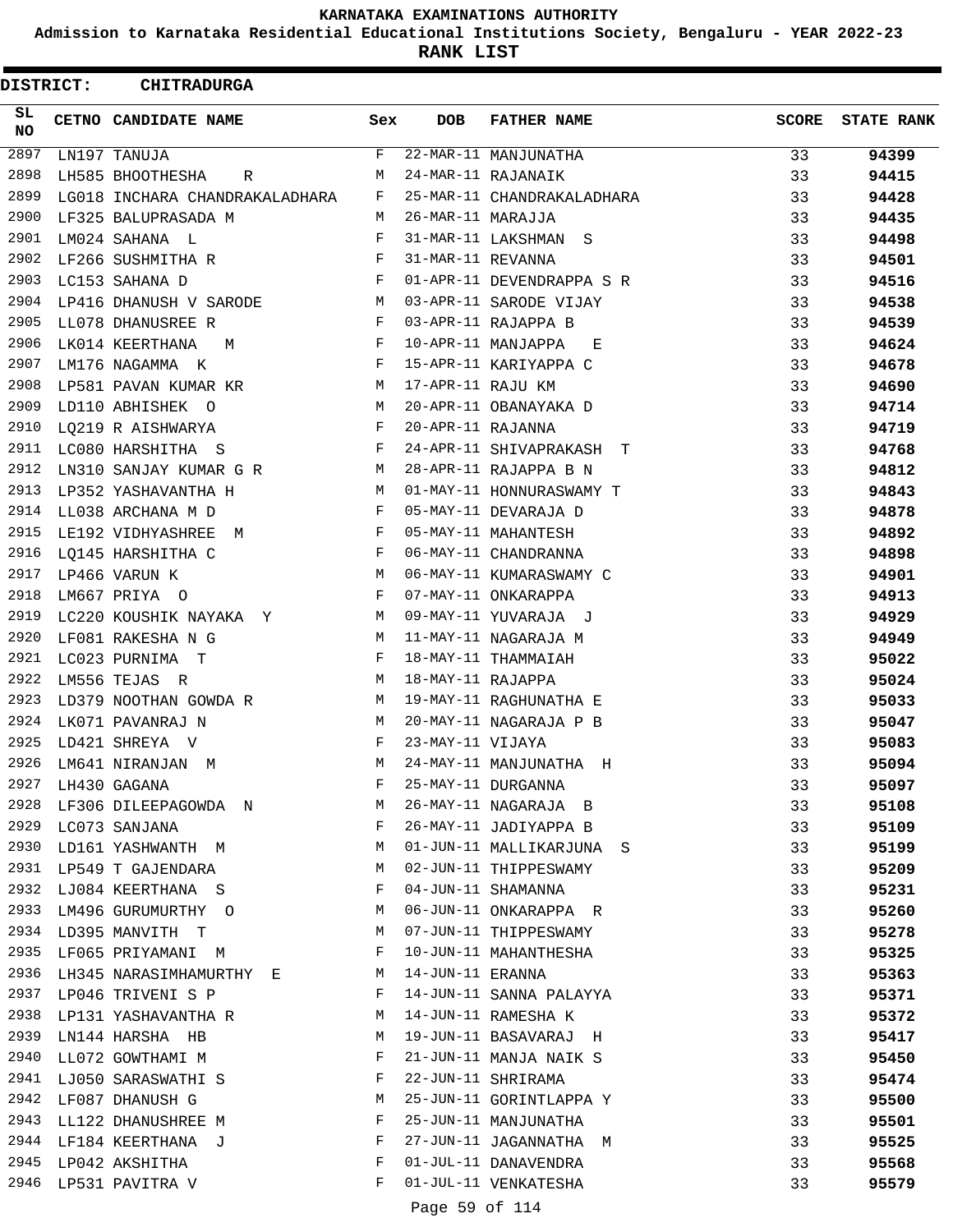**Admission to Karnataka Residential Educational Institutions Society, Bengaluru - YEAR 2022-23**

**RANK LIST**

| DISTRICT: | <b>CHITRADURGA</b>             |              |                   |                                |              |                   |
|-----------|--------------------------------|--------------|-------------------|--------------------------------|--------------|-------------------|
| SL<br>NO  | CETNO CANDIDATE NAME           | Sex          | <b>DOB</b>        | <b>FATHER NAME</b>             | <b>SCORE</b> | <b>STATE RANK</b> |
| 2947      | LJ165 HEMANTHKUMAR T           | М            |                   | 03-JUL-11 THIMMAIH B           | 33           | 95600             |
| 2948      | LC326 POOJA S                  | F            | 03-JUL-11 SURESH  |                                | 33           | 95606             |
| 2949      | LK029 PRIYADARSHINI S          | F            |                   | 04-JUL-11 SATHISH P            | 33           | 95615             |
| 2950      | LF154 MANJUNATHA B S           | М            |                   | 05-JUL-11 SHIVAKUMAR R         | 33           | 95629             |
| 2951      | LO097 SOUNDARYA B              | F            | 09-JUL-11 BORANNA |                                | 33           | 95678             |
| 2952      | LF001 PRAJWAL R                | М            |                   | 11-JUL-11 RANGAPPA             | 33           | 95708             |
| 2953      | LD078 KALPANA E                | F            |                   | 12-JUL-11 ERANNA H             | 33           | 95714             |
| 2954      | LK176 MANU K                   | М            |                   | 13-JUL-11 KUMARA A             | 33           | 95728             |
| 2955      | LG057 DHANUSH M                | М            |                   | 15-JUL-11 PARUSHURAMA M        | 33           | 95748             |
| 2956      | LF227 LAKSHMIKANTH P           | М            |                   | 15-JUL-11 PALAIAH R            | 33           | 95751             |
| 2957      | LK093 SUMANTH N S              | М            |                   | 18-JUL-11 SOMANATHA N S        | 33           | 95779             |
| 2958      | LG223 DARSHINI S               | F            |                   | 20-JUL-11 M SREEDHAR           | 33           | 95793             |
| 2959      | LJ008 KEERTHANA K              | F            |                   | 25-JUL-11 KANTHARAJA           | 33           | 95854             |
| 2960      | LJ326 CHANDRAMMA L             | F            |                   | 01-AUG-11 LAKSHMIPATHI         | 33           | 95936             |
| 2961      | LH477 PUNITH M                 | М            |                   | 04-AUG-11 MARUTHI M            | 33           | 95971             |
| 2962      | LJ140 GOUTHAM N                | М            |                   | 06-AUG-11 EAKANTHAIHYA S H     | 33           | 95988             |
| 2963      | LG204 CHINMAYI A               | М            |                   | 08-AUG-11 ANJANEYA T           | 33           | 96013             |
| 2964      | LG569 ANKITHA N                | F            | 12-AUG-11 NAGARAJ |                                | 33           | 96045             |
| 2965      | LM031 DEEKSHITH GOWDA S        | M            |                   | 18-AUG-11 SHASHIDHARA T B      | 33           | 96103             |
| 2966      | LM578 MARUTHI NAYAK T L        | М            |                   | 20-AUG-11 LOKESHNAIKA          | 33           | 96116             |
| 2967      | LP031 ARCHANA<br>A             | F            |                   | 26-AUG-11 ANJANEYA V           | 33           | 96172             |
| 2968      | LN161 KEERTHANA G              | F            |                   | 26-AUG-11 GOPALAPPA            | 33           | 96174             |
| 2969      | LP551 DINESHA M                | М            |                   | 27-AUG-11 MALLIKARJUNAPPA K    | 33           | 96181             |
| 2970      | LQ093 HARSHA M                 | М            |                   | 27-AUG-11 MARANNA N            | 33           | 96182             |
| 2971      | LG504 MANYA K S                | F            | 29-AUG-11 KUMAR O |                                | 33           | 96199             |
| 2972      | LH234 NANDINI K                | F            |                   | 04-SEP-11 KARIYAPPA            | 33           | 96264             |
| 2973      | LM084 NUTHAN<br>M              | М            |                   | 04-SEP-11 MANJUNATH M          | 33           | 96271             |
| 2974      | LE244 YASHASH<br>E             | М            |                   | 05-SEP-11 ESHWARAPPA MR        | 33           | 96279             |
| 2975      | LH140 GAGANA P                 | М            |                   | 10-SEP-11 PARAMESHA            | 33           | 96318             |
| 2976      | LP256 PRAKRUTHI M              |              |                   | 10-SEP-11 MURTHI S H           | 33           | 96323             |
| 2977      | LF015 PUSHPA J                 | F            |                   | 12-SEP-11 JAYARAMA             | 33           | 96339             |
| 2978      | LH116 GANGADHARA R             | М            | 18-SEP-11 RAJANNA |                                | 33           | 96384             |
| 2979      | LH227 PAVAN GOWDA N            | M            |                   | 26-SEP-11 NARENDRAPPA G        | 33           | 96440             |
| 2980      | LC243 RAMU T                   | М            |                   | 28-SEP-11 THIPPESWAMY          | 33           | 96457             |
| 2981      | LP413 PRAGATHI N               | F            |                   | 29-SEP-11 NAGESH N             | 33           | 96463             |
| 2982      | LH076 NANDITHA M               | $\mathbf{F}$ |                   | 01-OCT-11 MANJANNA T           | 33           | 96481             |
| 2983      | LE065 JYOTHI<br>E              | F            |                   | 04-OCT-11 ESHWARAPPA           | 33           | 96500             |
| 2984      | LK017 MANAVI K                 | F            |                   | 05-OCT-11 KUBENDRA NAIK V      | 33           | 96510             |
| 2985      | LM306 DIGANTH R                | М            |                   | 10-OCT-11 RAGHAVENDRA B        | 33           | 96550             |
|           | 2986 LL224 DEEPAKKUMAR D A     | M            |                   | 11-OCT-11 AJJAPPA H            | 33           | 96567             |
|           | 2987 LJ253 HRUTHWIKGOWDA       | M            |                   | 21-OCT-11 ABHINAYGOWDA         | 33           | 96655             |
| 2988      | LD335 VINDYA E                 | F            |                   | 21-OCT-11 ESHWARAPPA C         | 33           | 96661             |
| 2989      | LG447 MAHESH                   | M            | 22-OCT-11 VEERESH |                                | 33           | 96667             |
|           | 2990 LG544 PUNEETHKUMAR P M    |              |                   | 24-OCT-11 PARASHURAMA D        | 33           | 96690             |
| 2991      | LN074 DURGESH K                | M            |                   | 27-OCT-11 KUMAR C              | 33           | 96706             |
| 2992      | LK038 THARUN R                 | М            | 27-OCT-11 RAGHU H |                                | 33           | 96713             |
| 2993      | LM042 MOHAMMED FAIZAN          | М            |                   | 29-OCT-11 MOHAMMED RIYAZ       | 33           | 96720             |
|           | 2994 LC242 ANANTH BARGAV D T M |              |                   | 01-NOV-11 THAGARAJA GUPTHA D N | 33           | 96746             |
|           | 2995 LH057 PURUSHOTHAM A       | M            |                   | 04-NOV-11 ANAND V              | 33           | 96781             |
| 2996      | LK213 SIDDESH S                | M            |                   | 06-NOV-11 SHIVANNA             | 33           | 96804             |
|           |                                |              | Page 60 of 114    |                                |              |                   |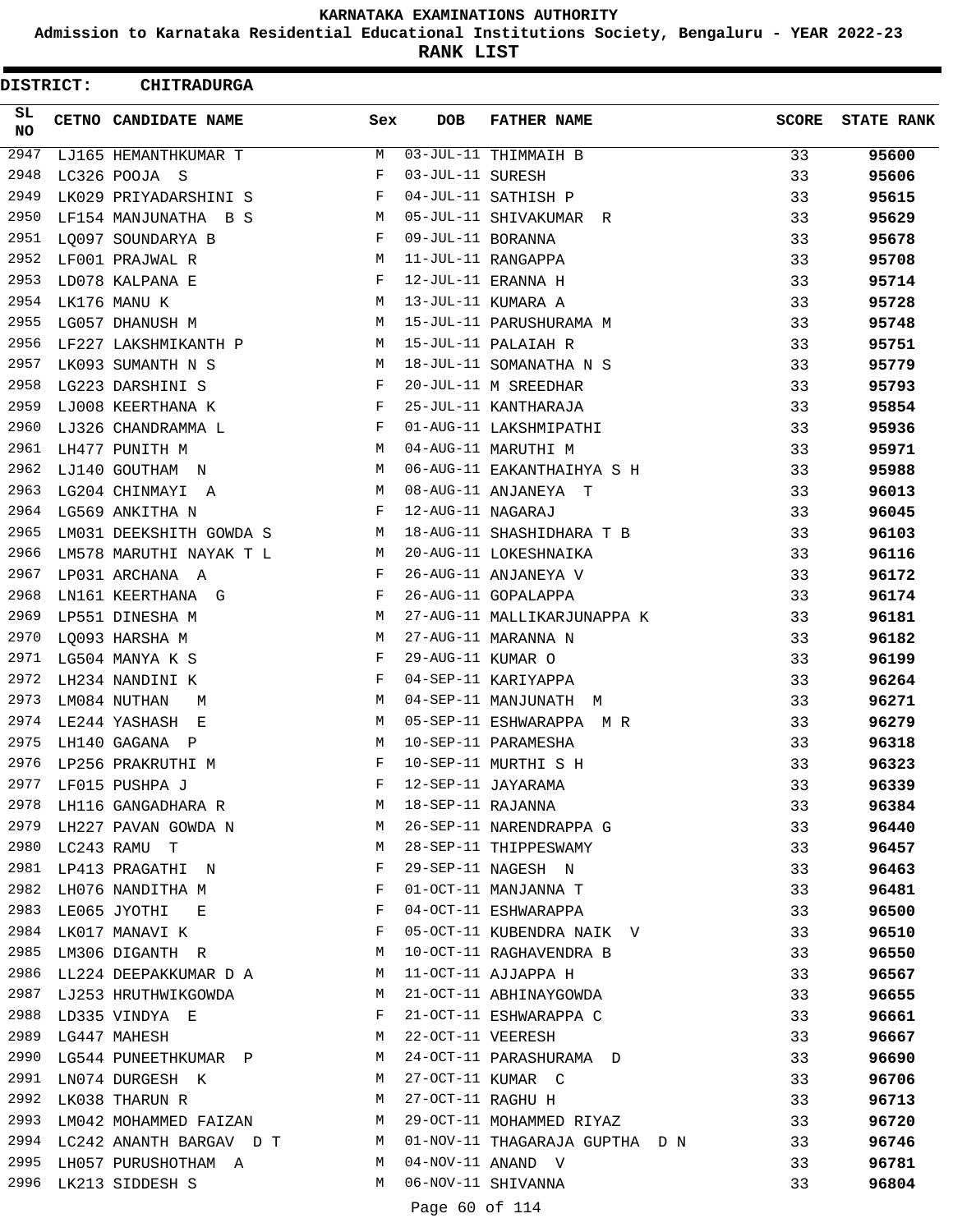**Admission to Karnataka Residential Educational Institutions Society, Bengaluru - YEAR 2022-23**

**RANK LIST**

| DISTRICT:    | <b>CHITRADURGA</b>                                                                |              |                   |                                               |              |                   |
|--------------|-----------------------------------------------------------------------------------|--------------|-------------------|-----------------------------------------------|--------------|-------------------|
| SL<br>NO.    | CETNO CANDIDATE NAME                                                              | Sex          | <b>DOB</b>        | <b>FATHER NAME</b>                            | <b>SCORE</b> | <b>STATE RANK</b> |
| 2997         | LD208 T RAMAKUMARA                                                                | M            |                   | 07-NOV-11 THIPPESWAMY                         | 33           | 96815             |
| 2998         | LD317 CHANDU S K                                                                  | F            |                   | 08-NOV-11 KAVALAYYA R                         | 33           | 96819             |
| 2999         | LG037 PRARTHANA M                                                                 | F            |                   | 17-NOV-11 MANJUNATHA                          | 33           | 96895             |
| 3000         | LH586 MANASA T                                                                    | F            |                   | 18-NOV-11 THIMMARAYAPPA K T                   | 33           | 96900             |
| 3001         | LJ081 MANOJKUMARA T                                                               | М            |                   | 20-NOV-11 THIPPESWAMY K B                     | 33           | 96917             |
| 3002         | LH011 SHARATH G                                                                   | М            |                   | 22-NOV-11 GUDDADAIAH                          | 33           | 96930             |
| 3003         | LG237 NITEESH<br>$\mathbf{T}$                                                     | M            |                   | 25-NOV-11 THIPPESWAMY                         | 33           | 96954             |
| 3004         | LP487 AKASHA R S                                                                  | М            |                   | 29-NOV-11 RAMESHA T                           | 33           | 96976             |
| 3005         | LH379 VITAL C                                                                     | М            |                   | 29-NOV-11 CHANDRAPPA                          | 33           | 96984             |
| 3006         | LH377 KHUSHI R                                                                    | F            |                   | 01-DEC-11 RAGHAVENDRA                         | 33           | 96995             |
| 3007         | LP454 M VAMSHI                                                                    | M            |                   | 02-DEC-11 DODDA MARANNA                       | 33           | 97002             |
| 3008         | LJ174 CHANDANA O                                                                  | F            |                   | 03-DEC-11 ONKARAPPA B                         | 33           | 97006             |
| 3009         | LP500 TANUJA M                                                                    | F            |                   | 07-DEC-11 MARUTHI P                           | 33           | 97026             |
| 3010         | LG558 SOUNDARYA<br>$\mathbf{T}$                                                   | $_{\rm F}$   |                   | 09-DEC-11 THIPPESWAMY N                       | 33           | 97039             |
| 3011         | LD036 DEEKSHA R                                                                   | F            | 19-DEC-11 RAJA O  |                                               | 33           | 97102             |
| 3012         | LQ178 PRUTHVIRAJ H R                                                              | M            |                   | 19-DEC-11 REVANNA P B                         | 33           | 97106             |
| 3013         | LJ312 RAHUL SN                                                                    | М            |                   | 20-DEC-11 NIRANJANA MURTHY SV                 | 33           | 97108             |
| 3014         | LP470 SHIVATHEJ O                                                                 | М            |                   | 21-DEC-11 OBANNA P                            | 33           | 97114             |
| 3015         | LH296 REKHA R                                                                     | F            | 22-DEC-11 RAMESHA |                                               | 33           | 97122             |
| 3016         | LP562 HARSHITHA VAGGAR                                                            | F            |                   | 01-JAN-12 SANNA TAMAPPA VAGGAR                | 33           | 97194             |
| 3017         | LQ187 CHANDANA A V                                                                | F            |                   | 13-JAN-12 VEERASHAIAHSWAMY A                  | 33           | 97240             |
| 3018         | LC260 MAHESHA M                                                                   | М            |                   | 20-JAN-12 MANJUNAHA                           | 33           | 97253             |
| 3019         | LC038 VARALAKSHMI K                                                               | F            |                   | 29-JAN-12 KRISHNAMURTHI B                     | 33           | 97268             |
| 3020         | LM532 LOHITH KUMAR N                                                              | М            |                   | 01-FEB-12 NAGARAJAPPA N                       | 33           | 97270             |
| 3021         | LD140 GAGAN NAIK                                                                  | М            |                   | 21-FEB-12 SHIVASHANKARANAIK L                 | 33           | 97296             |
| 3022         | LM287 SEVANTHI HE                                                                 | F            | 21-MAR-12 ELUKOTI |                                               | 33           | 97316             |
| 3023         | LG039 SYEDA FAYAZA FATHIMA                                                        | F            |                   | 06-APR-12 SYED HAMEED                         | 33           | 97329             |
| 3024         | LN201 GIRISH L                                                                    | M            |                   | 10-APR-10 LAKSHMANA                           | 32           | 97549             |
| 3025         | LF055 KARTHIK K                                                                   | М            | 22-APR-10 KOTI    |                                               | 32           | 97568             |
| 3026         | LM553 GAGANA Y N                                                                  | M            |                   | 04-JUN-10 NAGENDRAPPA T                       | 32           | 97622             |
| 3027         | LE270 THANUSHREE M                                                                | F            | 11-JUL-10 MARESHA |                                               | 32           | 97691             |
| 3028         | LK152 SONU R                                                                      | M            |                   | 24-AUG-10 H RAMESH                            | 32           | 97786             |
| 3029         | LE040 PREETHAM YADAV R M                                                          |              |                   | 09-OCT-10 RAVIKUMAR D                         | 32           | 97950             |
|              | 3030 LG543 THANU P M                                                              | $\mathbf{F}$ |                   | 10-OCT-10 MANJUNATHA P K                      | 32           | 97961             |
|              | 3031 LP422 SHIREESHA                                                              | F            |                   | 16-OCT-10 DURUGESHA                           | 32           | 97996             |
| 3032         | $\mathbf{F}$ and the contract of the contract of $\mathbf{F}$<br>LM561 GANAVI B R |              |                   | 19-OCT-10 RAMESH B T                          | 32           | 98011             |
| 3033         | LD229 NAYANA K                                                                    | F            |                   | 22-OCT-10 KAMARAJA                            | 32           | 98022             |
|              | $\mathbf{F}$<br>3034 LE047 PAVITHRA K                                             |              |                   | 04-NOV-10 KOLLARAPPA T                        | 32           | 98096             |
|              | 3035 LQ252 MAHAMMAD ANEEF D M                                                     |              |                   | 09-NOV-10 DASTHAGIR H                         | 32           | 98119             |
|              | 3036 LM629 YASHODHA M                                                             | $\mathbf{F}$ |                   | 18-NOV-10 MODALA GIRIYAPPA                    | 32           |                   |
|              | 3037 LJ235 SAHANA G<br>$\mathbf{F}$ and $\mathbf{F}$ and $\mathbf{F}$             |              |                   | 25-NOV-10 GANGARAJU                           | 32           | 98171             |
|              |                                                                                   |              |                   | 28-NOV-10 RAMANAIKA                           | 32           | 98211<br>98226    |
|              | 3038 LH014 CHANDANA SREE R F                                                      | F            |                   |                                               |              |                   |
| 3039<br>3040 | LG478 SHOBHA V<br>LH499 DIVYASHREE N                                              | F            |                   | 10-DEC-10 VIRUPAKSHAPPA<br>15-DEC-10 NINGANNA | 32           | 98311             |
|              |                                                                                   |              |                   |                                               | 32           | 98336             |
| 3041         | LE354 APEKSHA J C                                                                 | F            |                   | 18-DEC-10 CHANNAKESHAVAIAH J B                | 32           | 98350             |
| 3042         | LE086 KEERTHI D                                                                   | F            |                   | 21-DEC-10 DHANANJAY C                         | 32           | 98364             |
| 3043         | LN392 HEMANTH M                                                                   | М            |                   | 23-DEC-10 MALLESHAPPA R                       | 32           | 98373             |
|              | 3044 LE118 ISHWARYA H                                                             | F            |                   | 01-JAN-11 HANUMANTHARAYA                      | 32           | 98461             |
|              | 3045 LC017 NIRCHITHA V                                                            | $\mathbf{F}$ |                   | 03-JAN-11 VENKATESH G                         | 32           | 98532             |
|              | 3046 LC141 SINCHANA S                                                             | F            |                   | 03-JAN-11 SURESHANAIK P                       | 32           | 98536             |
|              |                                                                                   |              | Page 61 of 114    |                                               |              |                   |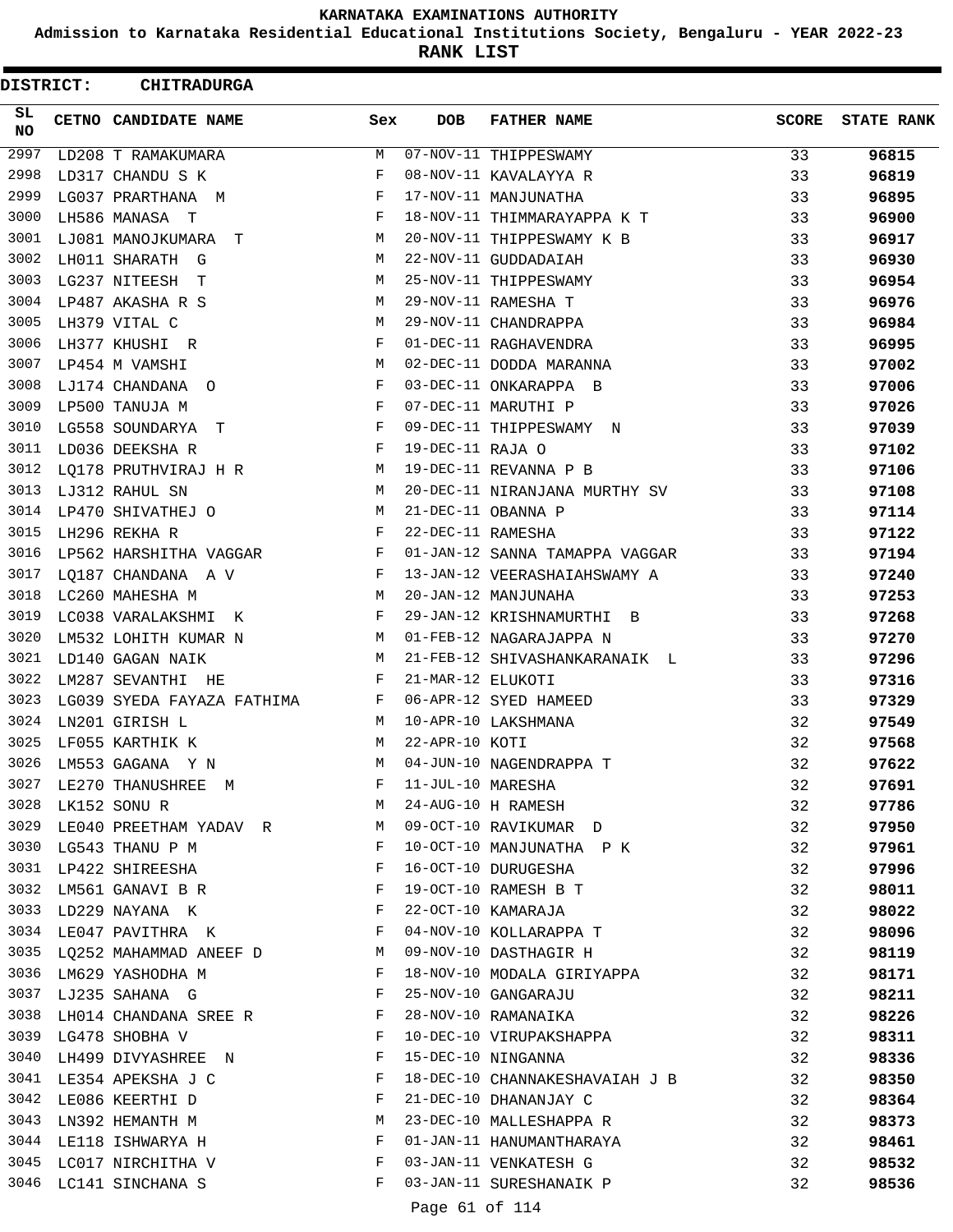**Admission to Karnataka Residential Educational Institutions Society, Bengaluru - YEAR 2022-23**

**RANK LIST**

| DISTRICT:        | <b>CHITRADURGA</b>       |     |                   |                             |              |                   |
|------------------|--------------------------|-----|-------------------|-----------------------------|--------------|-------------------|
| SL.<br><b>NO</b> | CETNO CANDIDATE NAME     | Sex | <b>DOB</b>        | <b>FATHER NAME</b>          | <b>SCORE</b> | <b>STATE RANK</b> |
| 3047             | LQ004 REKHA B            | F   | 07-JAN-11 BORAIAH |                             | 32           | 98577             |
| 3048             | LK142 DARSHAN K S        | М   |                   | 10-JAN-11 SHEKARAPPA K R    | 32           | 98596             |
| 3049             | LP242 MANASA B           | F   |                   | 16-JAN-11 BASAVARAJA M D    | 32           | 98647             |
| 3050             | LF314 MAHESH BABU        | М   |                   | 25-JAN-11 S NARENDRA BABU   | 32           | 98708             |
| 3051             | LF300 RAHUL BN           | M   |                   | 25-JAN-11 NAGARAJA          | 32           | 98713             |
| 3052             | LC216 PATHALINGA S       | М   | 02-FEB-11 SURESHA |                             | 32           | 98774             |
| 3053             | LC269 SWATHI L           | F   | 05-FEB-11 LOKESHA |                             | 32           | 98791             |
| 3054             | LM310 DILEEP R           | M   |                   | 07-FEB-11 RANGANATHA T      | 32           | 98800             |
| 3055             | LM029 CHAITHRA A U       | F   |                   | 08-FEB-11 UMESHAPPA T       | 32           | 98806             |
| 3056             | LN106 SPANDANA C         | F   |                   | 10-FEB-11 CHANDRAPPA        | 32           | 98820             |
| 3057             | LH535 ADEEP<br>S         | M   | 12-FEB-11 BHARATH |                             | 32           | 98835             |
| 3058             | LH097 BRUNDA H           | F   |                   | 13-FEB-11 HANUMANTHARAYA    | 32           | 98846             |
| 3059             | LN393 KAMSAGARAPPA N     | M   |                   | 16-FEB-11 NAGARAJU N        | 32           | 98877             |
| 3060             | LC314 DEEKSHITH R        | М   | 17-FEB-11 RAJANNA | Α                           | 32           | 98880             |
| 3061             | LP115 HAMPESH B          | M   | 17-FEB-11 BORAIAH |                             | 32           | 98883             |
| 3062             | LG553 THAVIR B           | М   |                   | 19-FEB-11 BASAVARAJ         | 32           | 98906             |
| 3063             | LF028 PRAVEEN KUMAR B    | М   |                   | 20-FEB-11 BANGARI BORAIAH   | 32           | 98915             |
| 3064             | LP418 KARTHIKA T         | M   |                   | 25-FEB-11 THIPPESWMY        | 32           | 98944             |
| 3065             | LM083 SINDHU R           | F   |                   | 04-MAR-11 RAMESH A          | 32           | 99001             |
| 3066             | LP340 SUSHMITHA G        | F   |                   | 05-MAR-11 GANGANNA T        | 32           | 99016             |
| 3067             | LD157 SIDDESH S          | M   |                   | 06-MAR-11 Y SHARATH         | 32           | 99023             |
| 3068             | LQ165 KRISHNAMURTHI K    | M   |                   | 08-MAR-11 KARIBASAVA        | 32           | 99043             |
| 3069             | LH205 SINCHALA Y         | F   |                   | 10-MAR-11 YARAGUNTAPPA      | 32           | 99072             |
| 3070             | LG053 VISHWAS P          | М   |                   | 12-MAR-11 PARUSHURAMA H M   | 32           | 99091             |
| 3071             | LC264 ANKITHA B          | F   |                   | 15-MAR-11 BOMMALINGAPPA T   | 32           | 99114             |
| 3072             | LP203 DHANUSH R          | М   |                   | 15-MAR-11 RAVI T K          | 32           | 99118             |
| 3073             | LD117 AVINASH B K        | M   |                   | 17-MAR-11 BASAVARAJAPPA C   | 32           | 99138             |
| 3074             | LM043 KRUTHIK            | М   |                   | 19-MAR-11 MUDSLAGIRIYAPPA G | 32           | 99170             |
| 3075             | LM277 R PAVAN            | М   | 21-MAR-11 RAJANNA |                             | 32           | 99190             |
| 3076             | LN199 RAMESHA<br>B       | M   | 21-MAR-11 BIMAPPA |                             | 32           | 99191             |
| 3077             | LC346 AJAY C             | М   |                   | 26-MAR-11 CHIKKANNA         | 32           | 99237             |
| 3078             | LN021 SANDESH R          | М   |                   | 04-APR-11 RANGAPPA          | 32           | 99349             |
| 3079             | LF043 SRUJAN D           | М   |                   | 04-APR-11 DYAMANNA H        | 32           | 99352             |
|                  | 3080 LM111 CHANDANA      | F   |                   | 05-APR-11 GAVIRANGAPPA      | 32           | 99355             |
|                  | 3081 LQ183 DEEKSHITHA S  | F   |                   | 05-APR-11 SIDDANNA          | 32           | 99359             |
| 3082             | LC296 MADESHA T          | M   |                   | 07-APR-11 THIMMANNA         | 32           | 99387             |
| 3083             | LE098 NAYANA N           | F   |                   | 07-APR-11 NAGARAJA E        | 32           | 99388             |
|                  | 3084 LC088 KRUPADEVI T S | F   |                   | 10-APR-11 SHIVAKUMAR B T    | 32           | 99417             |
| 3085             | LK244 KOMALA P           | F   | 11-APR-11 PAPANNA |                             | 32           | 99424             |
| 3086             | LM048 SHAILA K           | F   |                   | 12-APR-11 KARIYAPPA         | 32           | 99438             |
| 3087             | LN270 SAHANA K B         | F   |                   | 14-APR-11 BHAIRAPPA K S     | 32           | 99460             |
|                  | 3088 LG230 BHARAT NM     | M   |                   | 22-APR-11 MALLESHAPPA P     | 32           | 99524             |
| 3089             | LF011 MANIKANTA T C      | M   |                   | 23-APR-11 CHANDRANNA T P    | 32           | 99541             |
| 3090             | LK055 JESHTA D           | М   |                   | 25-APR-11 DINESH B S        | 32           | 99562             |
| 3091             | LK009 PREETHAM M         | М   |                   | 25-APR-11 MAHESH NAYAK      | 32           | 99565             |
| 3092             | LH059 UDAY V             | M   |                   | 26-APR-11 VARADARAJA        | 32           | 99576             |
| 3093             | LC090 SEVANTHI J         | F   |                   | 29-APR-11 JAYAPRAKASH       | 32           | 99601             |
| 3094             | LF095 SHREYA M           | F   |                   | 29-APR-11 MANJUNATHA        | 32           | 99602             |
|                  | 3095 LG359 SHARATH S     | М   |                   | 30-APR-11 SHIVAKUMAR T      | 32           | 99610             |
|                  | 3096 LM094 SAGAR K       | M   |                   | 13-MAY-11 KENCHAPPA         | 32           | 99757             |
|                  |                          |     |                   |                             |              |                   |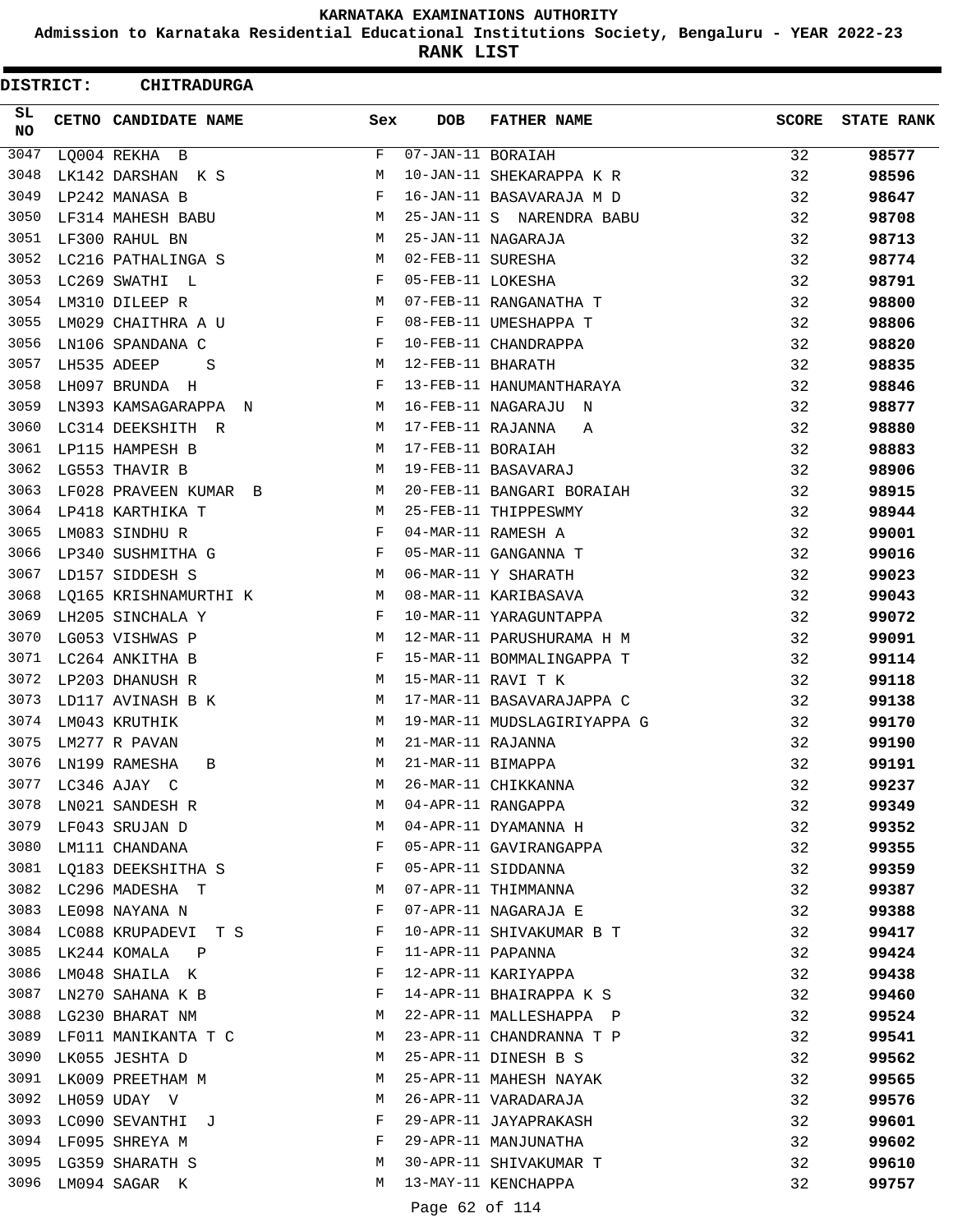**Admission to Karnataka Residential Educational Institutions Society, Bengaluru - YEAR 2022-23**

**RANK LIST**

ı

 $\blacksquare$ 

| <b>DISTRICT:</b> | <b>CHITRADURGA</b>      |     |                   |                              |              |                   |
|------------------|-------------------------|-----|-------------------|------------------------------|--------------|-------------------|
| SL<br><b>NO</b>  | CETNO CANDIDATE NAME    | Sex | <b>DOB</b>        | <b>FATHER NAME</b>           | <b>SCORE</b> | <b>STATE RANK</b> |
| 3097             | LH476 POOJA             | F   |                   | 14-MAY-11 THIMMANNA          | 32           | 99765             |
| 3098             | LJ353 THARUN L S        | М   |                   | 16-MAY-11 SWAMYNATH          | 32           | 99792             |
| 3099             | LM607 BHAVYA S G        | F   |                   | 18-MAY-11 GANGADHARA         | 32           | 99804             |
| 3100             | LG147 NAVEENA S         | M   |                   | 18-MAY-11 SHIVANNA E         | 32           | 99807             |
| 3101             | LF261 AJITH YADAV R     | M   |                   | 19-MAY-11 RAJAPPA K G        | 32           | 99815             |
| 3102             | LM169 DARSHAN H         | М   | 23-MAY-11 HEMAPPA |                              | 32           | 99859             |
| 3103             | LH091 SHARATHGOWDA BN   | М   |                   | 23-MAY-11 NAGARAJ PS         | 32           | 99869             |
| 3104             | LD292 MAHESH S          | М   |                   | 25-MAY-11 SURALINGAIAH       | 32           | 99887             |
| 3105             | LK237 SANTHOSH<br>N S   | М   |                   | 25-MAY-11 SHIVAKUMAR N S     | 32           | 99892             |
| 3106             | LM651 SOUNDARYA N       | F   |                   | 25-MAY-11 NANDEESH NAIKA     | 32           | 99895             |
| 3107             | LH530 CHETHANGOWDA      | M   |                   | 27-MAY-11 MANJUNATHA R       | 32           | 99916             |
| 3108             | LE031 CHIRANTH S A      | M   |                   | 29-MAY-11 ANIL S M           | 32           | 99933             |
| 3109             | LC160 DHANUSH C         | M   |                   | 29-MAY-11 CHOWDAPPA O        | 32           | 99935             |
| 3110             | LJ127 RAVI V            | М   |                   | 30-MAY-11 VEERESHA           | 32           | 99956             |
| 3111             | LF013 LOHITH S          | М   |                   | 31-MAY-11 SATHYANARAYANA R   | 32           | 99966             |
| 3112             | LK066 PRUTHVIRAJ<br>K L | М   |                   | 31-MAY-11 LINGARAJU<br>G B   | 32           | 99967             |
| 3113             | LG503 UMA R             | F   | 01-JUN-11 RAVI H  |                              | 32           | 100004            |
| 3114             | LL086 DIVYA O           | F   | 06-JUN-11 OBAJJA  |                              | 32           | 100063            |
| 3115             | LE074 MURULI S          | М   |                   | 07-JUN-11 SHIVARUDRA         | 32           | 100085            |
| 3116             | LJ292 NISARGA M         | F   |                   | 07-JUN-11 MANJUNATHA N P     | 32           | 100086            |
| 3117             | LJ130 MANYA R           | F   |                   | 09-JUN-11 RANGANATHA P O     | 32           | 100116            |
| 3118             | LN283 HRUTHVIK S K      | М   |                   | 11-JUN-11 KARIYAPPA S        | 32           | 100152            |
| 3119             | LL091 SHARATH D         | М   |                   | 17-JUN-11 DEVARAJA           | 32           | 100241            |
| 3120             | LE160 JASHWANTH P V     | М   |                   | 18-JUN-11 VENKATESH          | 32           | 100252            |
| 3121             | LP350 SNEHA H           | F   |                   | 20-JUN-11 HONNURAPPA         | 32           | 100285            |
| 3122             | LG464 SRUJAN S          | М   |                   | 21-JUN-11 SRINIVASA          | 32           | 100294            |
| 3123             | LM365 M Y SAHANA        | F   |                   | 23-JUN-11 YASHODHARA         | 32           | 100310            |
| 3124             | LN139 RAKSHITHA R       | F   | 23-JUN-11 RAMESH  |                              | 32           | 100315            |
| 3125             | LM235 DEEKSHITH P       | М   |                   | 24-JUN-11 PRADEEPA S N       | 32           | 100322            |
| 3126             | LP543 KAVERI S          | F   |                   | 25-JUN-11 SHANMUKA           | 32           | 100342            |
| 3127             | LD067 SANJANABAI B P    | F   |                   | 25-JUN-11 PAMPAPATHI NAIK    | 32           | 100347            |
| 3128             | LM639 BHUVAN SAGAR A    | M   |                   | 26-JUN-11 ANJANAPPA          | 32           | 100356            |
| 3129             | LM124 ARCHANA G         | F   |                   | 27-JUN-11 GOVINDARAJU        | 32           | 100376            |
| 3130             | LM027 KALPANA P         | F   |                   | 30-JUN-11 PRASANNA KUMAR K G | 32           | 100404            |
| 3131             | LE349 MANASA N          | F   |                   | 30-JUN-11 NAGARAJA N B       | 32           | 100409            |
| 3132             | LP058 MANOOJA N         | М   |                   | 01-JUL-11 NAGARAJA D         | 32           | 100421            |
| 3133             | LG416 PRUTHVIKA R       | F   |                   | 04-JUL-11 RAVIKUMARA V       | 32           | 100469            |
|                  | 3134 LC246 RANJITHA C   | F   |                   | 09-JUL-11 CHINNAPPA D        | 32           | 100527            |
| 3135             | LK255 NITHYA D          | F   |                   | 11-JUL-11 DEVENDRAPPA C      | 32           | 100555            |
| 3136             | LN053 CHANDAN R V       | M   |                   | 12-JUL-11 VISHWA NAIK N      | 32           | 100564            |
| 3137             | LC037 MAMATHA C         | F   |                   | 12-JUL-11 CHITHAIAH          | 32           | 100568            |
|                  | 3138 LG602 YOGEESH M R  | M   |                   | 13-JUL-11 RUDRESH T          | 32           | 100592            |
| 3139             | LF153 JEEVITHA          | F   |                   | 15-JUL-11 JAYARAMA           | 32           | 100603            |
| 3140             | LE028 MAHALAKSHMI J     | F   |                   | 15-JUL-11 JAYYANNA           | 32           | 100606            |
| 3141             | LC231 SANJITHA B        | F   | 15-JUL-11 BORAIAH |                              | 32           | 100616            |
| 3142             | LE300 NITHIN Y          | M   |                   | 20-JUL-11 YERRISWAMMY        | 32           | 100686            |
| 3143             | LM426 DHANUJAA M S      | F   |                   | 21-JUL-11 MAILARALINGA P     | 32           | 100694            |
| 3144             | LM263 DEVARAJA L        | M   |                   | 23-JUL-11 LAKSHMANA          | 32           | 100712            |
| 3145             | LH121 NITINKUMAR N J    | M   |                   | 23-JUL-11 NARAYANAKUMAR EN   | 32           | 100716            |
| 3146             | LF170 INDUSHRI E        | F   |                   | 29-JUL-11 ESHWARAPPA H       | 32           | 100786            |
|                  |                         |     |                   |                              |              |                   |

Page 63 of 114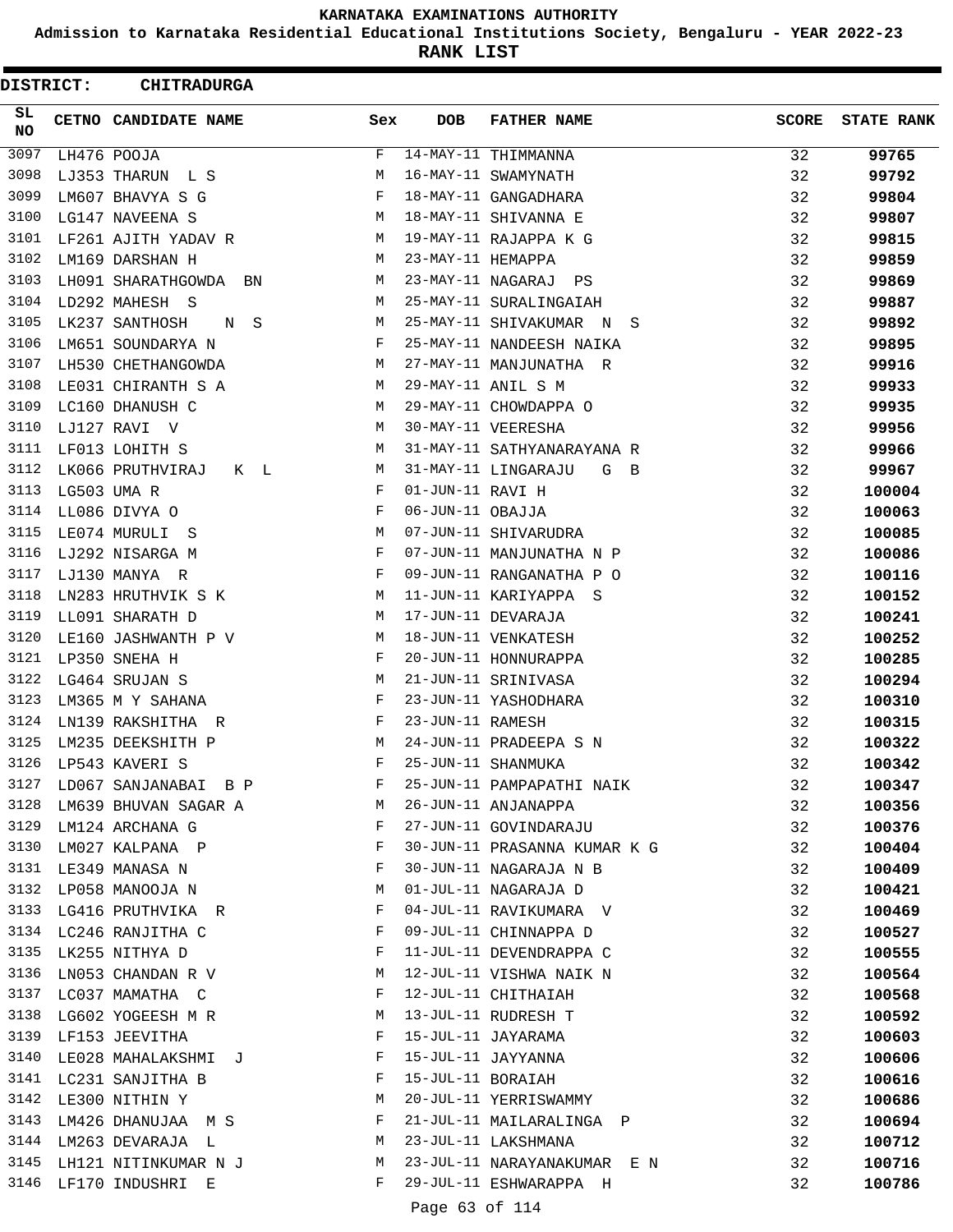**Admission to Karnataka Residential Educational Institutions Society, Bengaluru - YEAR 2022-23**

**RANK LIST**

ı

| DISTRICT:        |             | <b>CHITRADURGA</b>         |     |                   |                               |              |                   |
|------------------|-------------|----------------------------|-----|-------------------|-------------------------------|--------------|-------------------|
| SL.<br><b>NO</b> |             | CETNO CANDIDATE NAME       | Sex | <b>DOB</b>        | <b>FATHER NAME</b>            | <b>SCORE</b> | <b>STATE RANK</b> |
| 3147             |             | LE200 KARTHIK V            | M   |                   | 30-JUL-11 VEERESH M           | 32           | 100796            |
| 3148             |             | LD045 MANASVI R            | F   |                   | 01-AUG-11 RAVIKUMAR           | 32           | 100819            |
| 3149             |             | LH264 SIDDESH J            | М   |                   | 02-AUG-11 JAGANNATHA          | 32           | 100840            |
| 3150             |             | LK005 PRAKRUTHI T          | F   |                   | 03-AUG-11 THIPPESWAMI T M     | 32           | 100847            |
| 3151             |             | LM642 PRUTHVIK S           | M   |                   | 05-AUG-11 SATHISH N           | 32           | 100864            |
| 3152             |             | LE228 MALLESHWARI S        | F   |                   | 06-AUG-11 SOORAIAH            | 32           | 100874            |
| 3153             |             | LG376 BINDU V              | F   |                   | 10-AUG-11 VENKATESH H         | 32           | 100932            |
| 3154             |             | LP348 SANDHYA S            | F   |                   | 15-AUG-11 SHANKARAPPA K S     | 32           | 100998            |
| 3155             |             | LH440 DEEPTHI S            | F   |                   | 16-AUG-11 SRINIVAS A          | 32           | 101002            |
| 3156             |             | LP367 RAMULAMMA            | F   |                   | 16-AUG-11 PAMPANNA            | 32           | 101004            |
| 3157             |             | LF281 NAGABHUSHAN T        | M   |                   | 18-AUG-11 THIPPESWAMY A       | 32           | 101028            |
| 3158             |             | LP440 VARUN M M            | M   |                   | 23-AUG-11 MALLIKARJUNA M S    | 32           | 101074            |
| 3159             |             | LN253 GOWTHAMI P R         | F   | 30-AUG-11 RAJAPPA |                               | 32           | 101137            |
| 3160             |             | LF316 BHASKARA G M         | M   |                   | 06-SEP-11 MANJUNATHA          | 32           | 101206            |
| 3161             |             | LD122 DEEKSHA K S          | F   |                   | 07-SEP-11 SRINIVASA B C       | 32           | 101211            |
| 3162             |             | LQ243 R DEEKSHA            | F   | 07-SEP-11 RAJA    |                               | 32           | 101215            |
| 3163             |             | LC105 TIPPESWAMY R         | М   |                   | 07-SEP-11 RAGHAVENDRA         | 32           | 101217            |
| 3164             |             | LM696 JYOTHIBAI R          | F   |                   | 09-SEP-11 RAVINAIK            | 32           | 101224            |
| 3165             |             | LJ079 NAVEEN KUMAR L       | М   |                   | 09-SEP-11 LAKSHMIKANTH P      | 32           | 101226            |
| 3166             |             | LK172 RENUKA<br>C          | F   |                   | 19-SEP-11 CHANDRASHEKARAPPA K | 32           | 101306            |
| 3167             |             | LE053 BABU S D             | М   |                   | 20-SEP-11 DURUGESHI M         | 32           | 101310            |
| 3168             |             | LH252 HAREESH T            | M   |                   | 23-SEP-11 POOJARA THIMMAPPA   | 32           | 101352            |
| 3169             |             | LH047 MAITREE<br>$\Box$    | F   |                   | 26-SEP-11 DEVARAJ M           | 32           | 101374            |
| 3170             |             | LN043 RENUKAMMA T          | F   |                   | 30-SEP-11 THIMMANNA           | 32           | 101419            |
| 3171             |             | LK127 VISHNU T             | М   |                   | 03-OCT-11 THIMMAPPA K         | 32           | 101450            |
| 3172             |             | LK037 SUCHITHRA S          | F   |                   | 10-OCT-11 SHEKARAPPA          | 32           | 101507            |
| 3173             |             | LK032 RAKESH R C           | М   |                   | 16-OCT-11 RAVIKUMAR           | 32           | 101548            |
| 3174             |             | LP316 SPURTHI              | F   | 17-OCT-11 UMESHA  |                               | 32           | 101560            |
| 3175             |             | LJ381 MANU R               | M   |                   | 22-OCT-11 RAMESHA M C         | 32           | 101589            |
| 3176             |             | LG574 SANDESHA M T         | M   |                   | 30-OCT-11 MANJUNATHA          | 32           | 101651            |
| 3177             |             | LM544 YATHISH C V          | М   |                   | 31-OCT-11 VARADARAJU          | 32           | 101665            |
| 3178             |             | LE369 CHETHANA T           | F   |                   | 01-NOV-11 THIPPESWAMY K B     | 32           | 101668            |
| 3179             |             | LG287 TEJU B               | М   |                   | 10-NOV-11 BHOMMALINGAPPA      | 32           | 101741            |
| 3180             | LH498 NAVYA |                            | F   | 13-NOV-11 MURTHY  |                               | 32           | 101761            |
| 3181             |             | LC250 VIVITH T             | M   |                   | 13-NOV-11 THIPPESWAMY         | 32           | 101764            |
| 3182             |             | LH341 KAVYASHREE H R       | F   | 14-NOV-11 RAJANNA |                               | 32           | 101769            |
| 3183             |             | LM244 UDAYA K              | М   |                   | 14-NOV-11 KARIYAPPA           | 32           | 101772            |
|                  |             | 3184 LJ194 VIDYA S         | F   |                   | 14-NOV-11 SRINIVASA T V       | 32           | 101773            |
| 3185             |             | LG076 OBALESHA C           | M   |                   | 17-NOV-11 CHANDRAPPA          | 32           | 101796            |
| 3186             |             | LE379 HARSHA<br>B V        | М   |                   | 20-NOV-11 VEERESHA B N        | 32           | 101821            |
| 3187             |             | LG028 BHANUPRIYA H         | F   |                   | 22-NOV-11 HARISH R            | 32           | 101836            |
|                  |             | 3188 LJ383 SANGEETHA D     | F   |                   | 22-NOV-11 DEVARAJA            | 32           | 101851            |
| 3189             |             | LP022 SUDEEPA L            | M   |                   | 22-NOV-11 DASARA LAKSHMANA    | 32           | 101852            |
| 3190             |             | LH069 RAMYASHREE S         | F   |                   | 24-NOV-11 SIDDESHA Y          | 32           | 101859            |
| 3191             |             | LF319 GURUPRASADA G        | M   |                   | 25-NOV-11 GIRISHA M           | 32           | 101861            |
| 3192             |             | LN355 YASHAVANTH T         | М   |                   | 27-NOV-11 THIPPESWAMY         | 32           | 101883            |
| 3193             |             | LN381 DHANALAKSHMI K       | F   |                   | 28-NOV-11 KRISHNAMURTHY       | 32           | 101889            |
|                  |             | 3194 LE305 JAYANTH KUMAR R | M   |                   | 01-DEC-11 RAVI KUMAR B R      | 32           | 101924            |
| 3195             |             | LL127 MANDARA S            | F   |                   | 02-DEC-11 SHARABANNA          | 32           | 101934            |
| 3196             |             | LF172 PREETHI C            | F   |                   | 02-DEC-11 CHITRAGIRI C        | 32           | 101936            |
|                  |             |                            |     | Page 64 of 114    |                               |              |                   |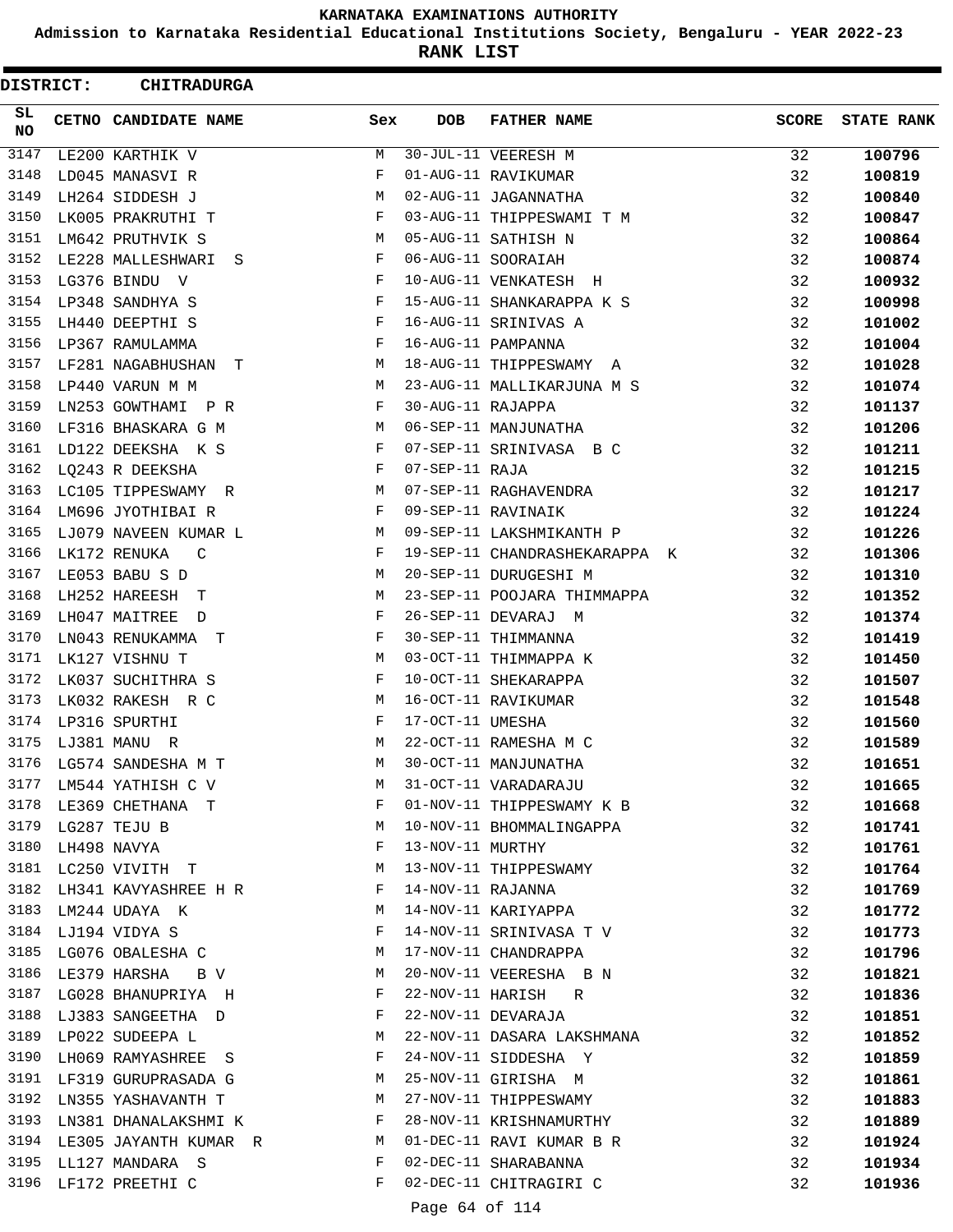**Admission to Karnataka Residential Educational Institutions Society, Bengaluru - YEAR 2022-23**

**RANK LIST**

ı

| <b>DISTRICT:</b> | <b>CHITRADURGA</b>      |             |                   |                             |              |                   |
|------------------|-------------------------|-------------|-------------------|-----------------------------|--------------|-------------------|
| SL<br><b>NO</b>  | CETNO CANDIDATE NAME    | Sex         | <b>DOB</b>        | <b>FATHER NAME</b>          | <b>SCORE</b> | <b>STATE RANK</b> |
| 3197             | LJ188 DEEPIKA P         | F           |                   | 04-DEC-11 PARAMESH H        | 32           | 101943            |
| 3198             | LK260 VINAY R           | M           | 11-DEC-11 RAVI    |                             | 32           | 101986            |
| 3199             | LM659 VISHNUDAYAL S     | М           |                   | 11-DEC-11 SHIVAMURTHY K     | 32           | 101987            |
| 3200             | LD291 ANKUSHA T         | F           |                   | 12-DEC-11 THIPPESWAMY       | 32           | 101988            |
| 3201             | LE265 CHARAN B          | М           |                   | 12-DEC-11 BASAVARAJ         | 32           | 101991            |
| 3202             | LM719 KANCHANA<br>M     | F           |                   | 12-DEC-11 MANJUNATHA G      | 32           | 101992            |
| 3203             | LM008 SINCHANA<br>K     | F           |                   | 14-DEC-11 KODIKARIYAPPA     | 32           | 102010            |
| 3204             | LM198 VARSHINI<br>- S   | F           |                   | 14-DEC-11 SHIVAMURTHAPPA    | 32           | 102011            |
| 3205             | LM576 THARUNA A         | М           |                   | 17-DEC-11 ASHOKA R          | 32           | 102030            |
| 3206             | LD279 R PUNEETHKUMAR    | M           |                   | 18-DEC-11 RAVIKUMARA G      | 32           | 102037            |
| 3207             | LL090 PRUTHVI C         | M           |                   | 19-DEC-11 CHANNAKESHAVA C   | 32           | 102040            |
| 3208             | LJ037 PUSHPALATHA R     | F           |                   | 19-DEC-11 RAGHAVENDRA       | 32           | 102041            |
| 3209             | LF179 SHAILU C          | F           |                   | 19-DEC-11 CHITHRALINGAIAH   | 32           | 102043            |
| 3210             | LE355 PRAKRUTHI R       | F           |                   | 20-DEC-11 RANGASWAMY N G    | 32           | 102046            |
| 3211             | LH382 NIKITHA R         | F           |                   | 22-DEC-11 RAMESH E          | 32           | 102055            |
| 3212             | LF077 JAGAN M           | М           |                   | 27-DEC-11 MALLESHI          | 32           | 102082            |
| 3213             | LF151 GOWTHAM V         | М           |                   | 28-DEC-11 VEERESH G         | 32           | 102092            |
| 3214             | LE235 THARUN M          | М           |                   | 29-DEC-11 MANJUNATHA B      | 32           | 102101            |
| 3215             | LD328 AMRUTA S N        | F           |                   | 01-JAN-12 NAGESHA H M       | 32           | 102119            |
| 3216             | LG300 VIKAS G T         | M           |                   | 01-JAN-12 THIPPESWAMY G S   | 32           | 102136            |
| 3217             | LN359 VIJAY T           | M           |                   | 10-JAN-12 THIMMAPPA E       | 32           | 102160            |
| 3218             | LE182 GOWTHAMI<br>- S   | F           |                   | 25-JAN-12 SHIVANNA V        | 32           | 102191            |
| 3219             | LP002 MOHAMMED AZIB M Z | M           |                   | 26-JAN-12 ZABIULLA M R      | 32           | 102192            |
| 3220             | LM128 NAYANA P          | F           |                   | 28-JAN-12 PANDAPPA          | 32           | 102197            |
| 3221             | LK273 LOHITKUMAR B C    | М           |                   | 26-MAR-12 CHIDANANDAPPA B R | 32           | 102245            |
| 3222             | LH580 KESHAVA MURTHI J  | M           |                   | 27-APR-12 JAYARAMAPPA       | 32           | 102256            |
| 3223             | LJ297 SIDDARTH N        | M           |                   | 06-MAY-12 NAGARAJA          | 32           | 102259            |
| 3224             | LH023 YATHISH KUMAR M   | M           |                   | 05-JUN-12 MOHAN KUMAR K     | 32           | 102264            |
| 3225             | LN107 USHA S            | F           |                   | 24-FEB-10 SHEKARAPPA        | 31           | 102415            |
| 3226             | LG004 BHAGYALAKSHMI     | $\mathbf F$ | 01-MAR-10 SIDDESH |                             | 31           | 102420            |
| 3227             | LE316 ARCHANA T         | F           |                   | 08-MAR-10 THIPPESWAMY A K   | 31           | 102425            |
| 3228             | LP155 SIDDARTHA J       | M           | 28-MAR-10 JAYANNA |                             | 31           | 102440            |
| 3229             | LC008 SRINIVASA T       | M           |                   | 22-MAY-10 THIMMANNA         | 31           | 102512            |
| 3230             | LQ028 SHOBHA G T        | F           |                   | 29-JUN-10 GURUSWAMY G T     | 31           | 102579            |
| 3231             | LF035 SANTHOSHA G       | M           |                   | 11-JUL-10 GUNDAPPA S B      | 31           | 102603            |
| 3232             | LG386 YOGESH B          | М           |                   | 12-JUL-10 BHEEMAIAH S T     | 31           | 102608            |
| 3233             | LM088 KARUNE K          | М           |                   | 20-JUL-10 KARIYAPPA K       | 31           | 102622            |
|                  | 3234 LG531 MANIKGOUDA   | M           | 24-JUL-10 RAJA M  |                             | 31           | 102626            |
| 3235             | LF230 PALLAVI SO        | F           |                   | 13-AUG-10 OBAIAH O          | 31           |                   |
| 3236             | LF224 THEJASWINI G O    | F           |                   | 22-SEP-10 OBASWAMY G B      | 31           | 102687            |
| 3237             | LK076 SINCHANA N V      | F           |                   | 15-OCT-10 VIJAYA NAIK       | 31           | 102819            |
| 3238             |                         | F           |                   | 12-NOV-10 SHIVAKUMARA B     |              | 102935            |
| 3239             | LH087 SHOBITHA S        |             | 23-NOV-10 OBANNA  |                             | 31           | 103070            |
|                  | LQ222 SUDEEP O          | M           |                   |                             | 31           | 103119            |
| 3240<br>3241     | LQ202 TEJASWINI G S     | F           |                   | 04-DEC-10 SANJEEVA H        | 31           | 103178            |
|                  | LK143 NAVEEN S          | М           |                   | 10-DEC-10 SRINIVASA K       | 31           | 103216            |
| 3242             | LQ066 ARPITHA B         | F           |                   | 20-DEC-10 BASAVARAJA S      | 31           | 103276            |
| 3243             | LG173 PRATHIBA A        | F           |                   | 23-DEC-10 ANJINAPPA H       | 31           | 103298            |
|                  | 3244 LL183 HEMANTH G M  | M           |                   | 24-DEC-10 MANJAPPA G S      | 31           | 103304            |
| 3245             | LG336 SATHISH P         | М           |                   | 01-JAN-11 PAKIRNAIKA        | 31           | 103416            |
| 3246             | LG167 KEERTHANA K U     | F           | 10-JAN-11 UMESH H |                             | 31           | 103496            |
|                  |                         |             | Page 65 of 114    |                             |              |                   |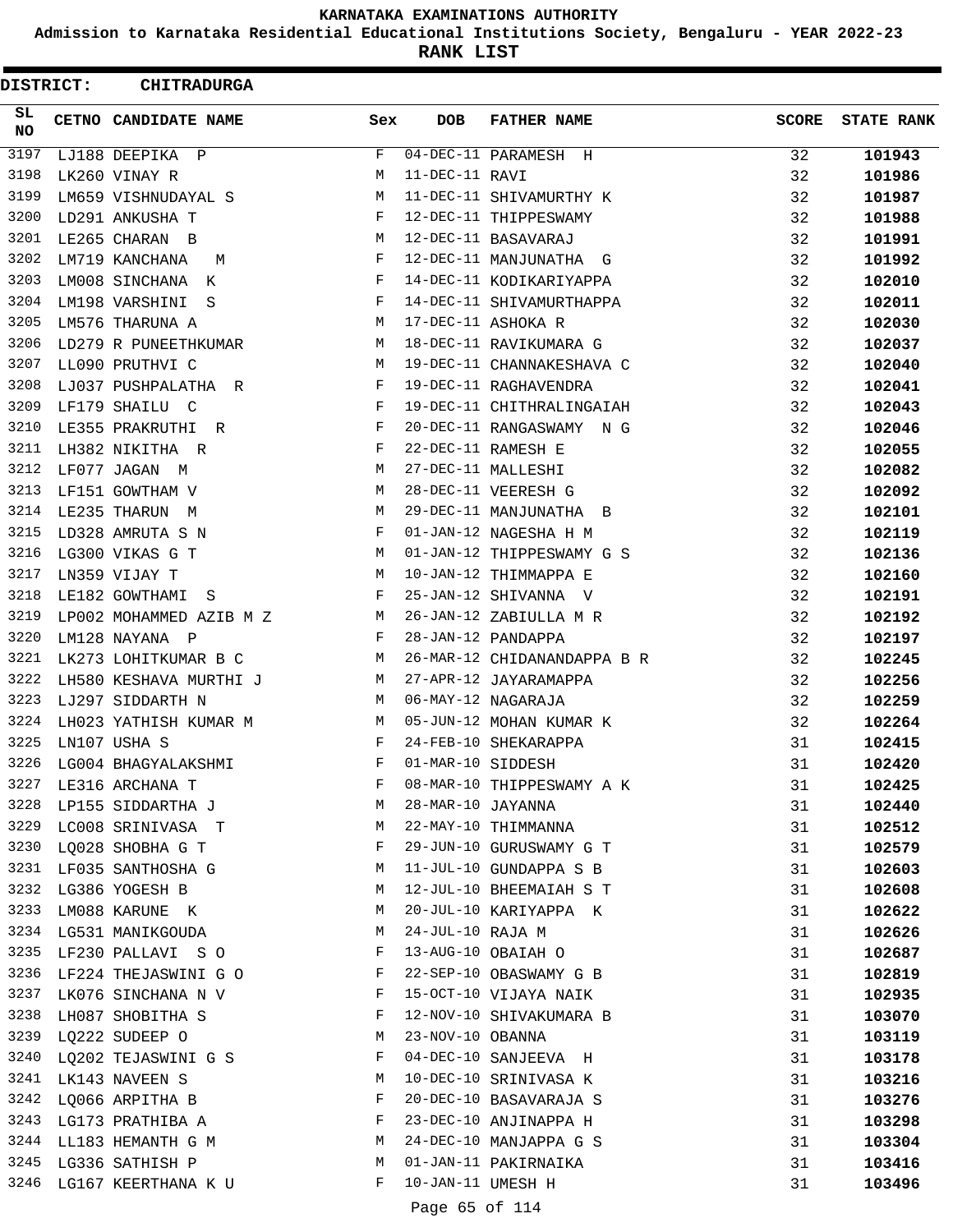**Admission to Karnataka Residential Educational Institutions Society, Bengaluru - YEAR 2022-23**

**RANK LIST**

ı

| <b>DISTRICT:</b> |                 | <b>CHITRADURGA</b>                                                                                  |                |                   |                            |              |                   |
|------------------|-----------------|-----------------------------------------------------------------------------------------------------|----------------|-------------------|----------------------------|--------------|-------------------|
| SL<br>NO         |                 | CETNO CANDIDATE NAME                                                                                | Sex            | <b>DOB</b>        | <b>FATHER NAME</b>         | <b>SCORE</b> | <b>STATE RANK</b> |
| 3247             |                 | LG225 KEERTHANA A                                                                                   | F              | 17-JAN-11 ANNAPPA |                            | 31           | 103535            |
| 3248             |                 | LC241 VARSHINI<br>- S                                                                               | F              |                   | 30-JAN-11 SATHEESH K T     | 31           | 103631            |
| 3249             |                 | LC358 BALAKRUSHNA V                                                                                 | М              | 10-FEB-11 VEERESH |                            | 31           | 103703            |
| 3250             |                 | LN191 MANJUNATHA M                                                                                  | M              |                   | 11-FEB-11 MUDDAPPA         | 31           | 103720            |
| 3251             |                 | LE069 DEELIP B                                                                                      | М              |                   | 20-FEB-11 BHEEMAPPA M      | 31           | 103796            |
| 3252             |                 | LJ356 LOKESH K                                                                                      | M              |                   | 20-FEB-11 KRISHNAPPA D     | 31           | 103799            |
| 3253             |                 | LQ163 SUMANTHA R L                                                                                  | M              |                   | 21-FEB-11 ROOPANNA K B     | 31           | 103808            |
| 3254             |                 | LE148 RAKESH B                                                                                      | М              |                   | 22-FEB-11 BOOSAIYYA        | 31           | 103822            |
| 3255             |                 | LN366 RAKESHA M P                                                                                   | M              | 22-FEB-11 PARAPPA |                            | 31           | 103823            |
| 3256             |                 | LE127 DEEPIKA N                                                                                     | F              |                   | 26-FEB-11 NAGARAJA R       | 31           | 103860            |
| 3257             |                 | LP274 POOJA S                                                                                       | F              |                   | 28-FEB-11 SHARANAPPA       | 31           | 103885            |
| 3258             |                 | LG482 JEEVAN C                                                                                      | М              |                   | 01-MAR-11 CHANDRAPPA       | 31           | 103890            |
| 3259             |                 | LF006 AISHWARYA G                                                                                   | F              |                   | 03-MAR-11 GURUMURTHY       | 31           | 103904            |
| 3260             |                 | LK103 SPARSHA RAM R                                                                                 | F              |                   | 03-MAR-11 RAMESH V         | 31           | 103914            |
| 3261             |                 | LG552 SANJAY N                                                                                      | М              |                   | 04-MAR-11 NAGARAJA         | 31           | 103922            |
| 3262             |                 | LG510 SAMPREETHA M P                                                                                | F              |                   | 05-MAR-11 PARASHURAMAPPA   | 31           | 103931            |
| 3263             |                 | LM741 SHIVALINGA P                                                                                  | M              |                   | 07-MAR-11 PRAKASHA         | 31           | 103951            |
| 3264             |                 | LF304 ANJALI N                                                                                      | F              |                   | 12-MAR-11 NAGARAJA H       | 31           | 103984            |
| 3265             |                 | LG274 VISHNU M                                                                                      | М              |                   | 12-MAR-11 MARUTHI T        | 31           | 103994            |
| 3266             |                 | LC276 RATHANSAGAR S                                                                                 | M              |                   | 13-MAR-11 SATHISHKUMAR G K | 31           | 104005            |
| 3267             |                 | LH394 KEERTHANA R                                                                                   | F              |                   | 14-MAR-11 RAVICHANDRA S    | 31           | 104011            |
| 3268             |                 | LP111 SANTHOSH B S                                                                                  | M              |                   | 14-MAR-11 SHIVAPRASAD B    | 31           | 104014            |
| 3269             |                 | LH402 HEMANTH S S                                                                                   | M              |                   | 15-MAR-11 SIDDESWARA S G   | 31           | 104024            |
| 3270             |                 | LC271 SANJAY S                                                                                      | М              |                   | 15-MAR-11 SURESH J         | 31           | 104030            |
| 3271             |                 | LE083 BHAVANI T                                                                                     | F              |                   | 19-MAR-11 THIPPESWAMY B    | 31           | 104053            |
| 3272             |                 | LM182 PRUTHVIRAJ B M                                                                                | M              |                   | 21-MAR-11 MANJUNATHA B N   | 31           | 104072            |
| 3273             |                 | LH321 KANAKA N                                                                                      | F              |                   | 22-MAR-11 NAGARAJA B       | 31           | 104079            |
| 3274             |                 | LP197 RANJITHA S                                                                                    | F              |                   | 22-MAR-11 SURESHA K M      | 31           | 104084            |
| 3275             |                 | LP393 JAGANMURTHY Y                                                                                 | M              |                   | 26-MAR-11 YALLAPPA         | 31           | 104123            |
| 3276             |                 | LJ382 PRIYA K                                                                                       | F              |                   | 03-APR-11 KANUMAPPA        | 31           | 104211            |
| 3277             |                 | LL018 CHANDHAN A J                                                                                  | M              |                   | 05-APR-11 JAYAPPA S        | 31           | 104239            |
| 3278             |                 | LF225 NITHIN G N                                                                                    | M              |                   | 06-APR-11 NAGARAJA S T     | 31           | 104255            |
| 3279             |                 | LD247 OMKARAMURTHY R                                                                                | M              |                   | 07-APR-11 RAMADAS E        | 31           | 104261            |
|                  | 3280 LM430 USHA |                                                                                                     | F              |                   | 07-APR-11 SRINIVASA        | 31           | 104266            |
| 3281             |                 | LN400 KAVYA K R                                                                                     | F              | 11-APR-11 RAMESH  |                            | 31           | 104317            |
| 3282             |                 | LP271 HARIKRISHNA G                                                                                 | M              |                   | 15-APR-11 GANGADHARA R     | 31           | 104357            |
| 3283             |                 | LE004 HANUMANTHA S                                                                                  | M              |                   | 16-APR-11 SIDDESHA         | 31           | 104366            |
|                  |                 | 3284 LQ168 PAPANNA S B                                                                              | M              |                   | 16-APR-11 SANNA BORANNA    | 31           | 104369            |
| 3285             |                 | LE149 LAVANYA S R                                                                                   | F              |                   | 22-APR-11 H RAVI KUMAR     | 31           | 104440            |
| 3286             |                 | LH363 DHANUSH R                                                                                     | M              | 23-APR-11 RAJANNA |                            | 31           | 104448            |
| 3287             |                 | LH258 SHASHANK N                                                                                    | <b>M</b>       |                   | 25-APR-11 NARAYANA D       | 31           | 104478            |
|                  |                 | 3288 LK030 SHARATH KUMAR T M                                                                        |                |                   | 28-APR-11 THIPPERUDRAPPA   | 31           | 104504            |
| 3289             |                 | LM468 SWATHI R                                                                                      | F              |                   | 29-APR-11 RANGANATH NAIK   | 31           | 104519            |
| 3290             |                 | LG347 SANJANA S                                                                                     | F              |                   | 02-MAY-11 SURESHA B        | 31           | 104544            |
| 3291             |                 | LE032 PRAKRUTHI P F                                                                                 |                |                   | 06-MAY-11 PRADEEP D        | 31           | 104587            |
| 3292             |                 | $\begin{array}{lll} \texttt{LK170 RUDRAKSHIBAI} & \texttt{N} & \end{array} \hspace{2cm} \texttt{F}$ |                |                   | 14-MAY-11 NAGARAJANAIK     | 31           | 104690            |
| 3293             |                 | LH273 PRAJWAL S N                                                                                   | M <sub>N</sub> |                   | 15-MAY-11 NAGARAJU G       | 31           | 104696            |
|                  |                 | 3294 LH219 RAKESH R                                                                                 | M              |                   | 15-MAY-11 RAVICHANDRA A    | 31           | 104699            |
| 3295             |                 | LE243 ROHITH KUMAR D                                                                                | M              |                   | 16-MAY-11 DEVAREDDY T      | 31           | 104714            |
| 3296             |                 | LD011 LAKSHMICHANDU N                                                                               | M              |                   | 17-MAY-11 NAGABHUSHANA B   | 31           | 104720            |
|                  |                 |                                                                                                     |                | Page 66 of 114    |                            |              |                   |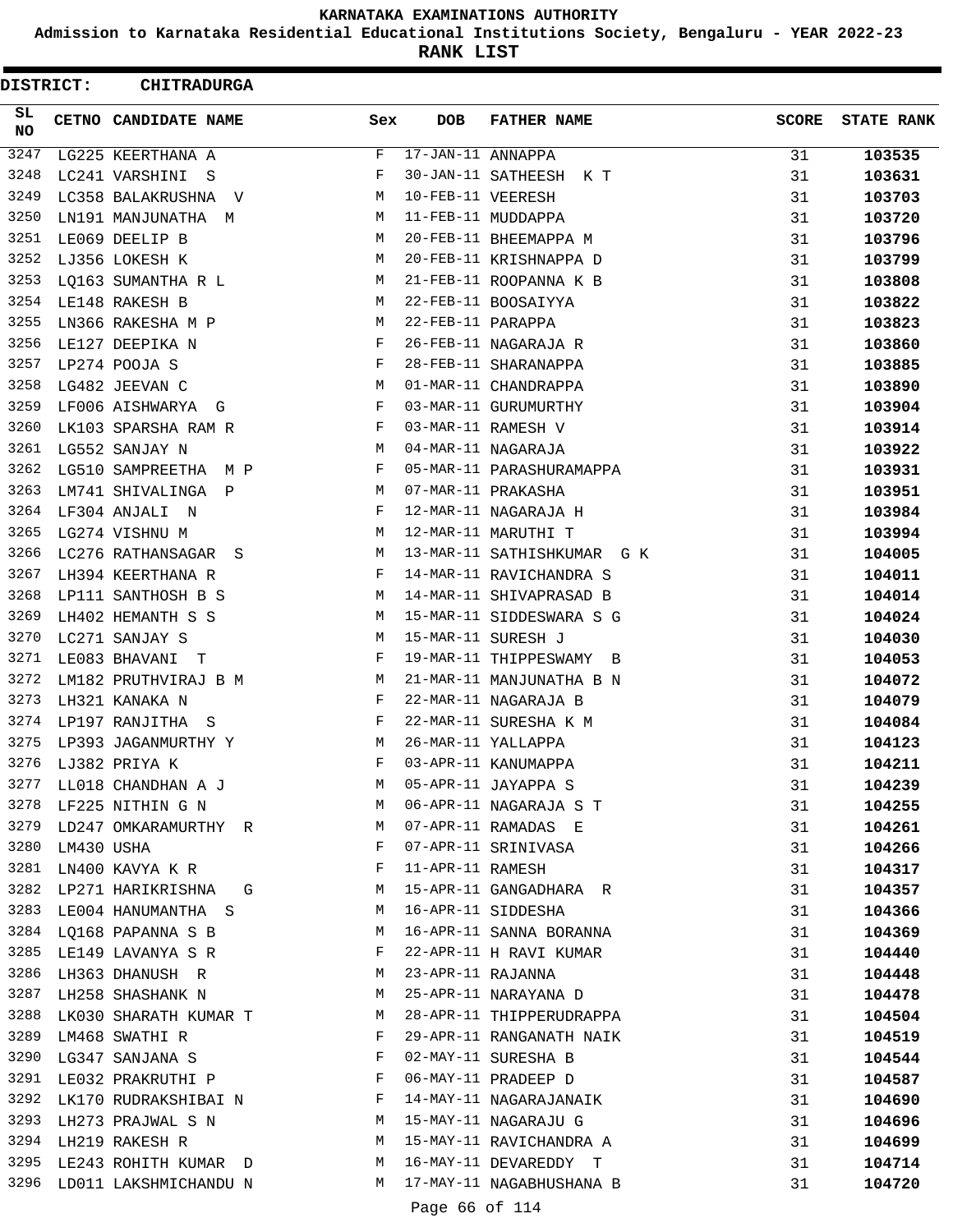**Admission to Karnataka Residential Educational Institutions Society, Bengaluru - YEAR 2022-23**

**RANK LIST**

ı

| DISTRICT:       | <b>CHITRADURGA</b>       |              |                   |                              |              |                   |
|-----------------|--------------------------|--------------|-------------------|------------------------------|--------------|-------------------|
| SL<br><b>NO</b> | CETNO CANDIDATE NAME     | Sex          | <b>DOB</b>        | <b>FATHER NAME</b>           | <b>SCORE</b> | <b>STATE RANK</b> |
| 3297            | LP484 ABHISHEKA B        | М            | 19-MAY-11 BORANNA |                              | 31           | 104738            |
| 3298            | LH006 THARUNKUMAR K      | M            |                   | 20-MAY-11 KARIYANNA S        | 31           | 104765            |
| 3299            | LL138 GIRISH P V         | М            |                   | 26-MAY-11 VENKATESHA P K     | 31           | 104829            |
| 3300            | LL103 CHINMAYI M         | F            |                   | 28-MAY-11 MANJUNATHA Y       | 31           | 104850            |
| 3301            | LM502 DILEEP<br>КJ       | M            |                   | 28-MAY-11 JAGADEESHNAIK      | 31           | 104851            |
| 3302            | LN388 KUSHAL B A         | M            |                   | 04-JUN-11 ANAND KUMAR B K    | 31           | 104969            |
| 3303            | LG456 DILEEP R S         | М            |                   | 05-JUN-11 REVANASIDDAPPA H R | 31           | 104980            |
| 3304            | LG423 AKASHA             | M            |                   | 06-JUN-11 RAVIKUMARA         | 31           | 105000            |
| 3305            | LE288 KANCHANA M         | F            |                   | 10-JUN-11 MANJANNA           | 31           | 105069            |
| 3306            | LH472 POOJA GS           | F            |                   | 10-JUN-11 GURUSIDDAPPA D     | 31           | 105075            |
| 3307            | LQ235 SANDHYA G M        | F            |                   | 11-JUN-11 MALLAIAH           | 31           | 105094            |
| 3308            | LQ060 MUTTHURAJ HEGADE L | M            |                   | 12-JUN-11 LAKSHMIKANTH L     | 31           | 105101            |
| 3309            | LF159 BHAVANI E          | F            | 13-JUN-11 ERANNA  |                              | 31           | 105113            |
| 3310            | LJ100 TEJASWINI K        | F            |                   | 13-JUN-11 KENCHAPPA          | 31           | 105121            |
| 3311            | LP341 NAVEENKUMAR N      | M            |                   | 14-JUN-11 NAGARAJA T         | 31           | 105131            |
| 3312            | LM676 SANDYA V           | F            |                   | 14-JUN-11 VENKATARAMAPPA T   | 31           | 105138            |
| 3313            | LP024 YASHODA B          | F            |                   | 15-JUN-11 D BASANNA          | 31           | 105152            |
| 3314            | LN028 DEEPIKA R          | F            |                   | 17-JUN-11 RAJAPPA H          | 31           | 105166            |
| 3315            | LJ230 JEEVAN N           | М            |                   | 18-JUN-11 NAGARAJU           | 31           | 105177            |
| 3316            | LE187 SHASHI G           | M            |                   | 21-JUN-11 LATE GURUSWAMY     | 31           | 105210            |
| 3317            | LQ160 SUPRIYA E          | F            |                   | 21-JUN-11 ESHWARAPPA S       | 31           | 105215            |
| 3318            | LP251 ARCHANA P          | F            | 24-JUN-11 PALAIAH |                              | 31           | 105242            |
| 3319            | LH307 SNEHA R            | F            |                   | 26-JUN-11 RANGASWAMY         | 31           | 105280            |
| 3320            | LE151 AKSHAYKUMAR T      | М            |                   | 28-JUN-11 THIPPESWAMY        | 31           | 105295            |
| 3321            | LC030 SINDHU C           | F            |                   | 29-JUN-11 H CHANDRAPPA       | 31           | 105317            |
| 3322            | LH466 MANASA K           | F            |                   | 05-JUL-11 KAREGOWDA G        | 31           | 105395            |
| 3323            | LD069 MUNIRAJ R          | М            |                   | 05-JUL-11 RANGANATHA D       | 31           | 105399            |
| 3324            | LJ208 MANOJKUMAR A M     | М            |                   | 06-JUL-11 EKANTHA R          | 31           | 105419            |
| 3325            | LP116 SANJAY K B         | M            |                   | 07-JUL-11 BASANNA K P        | 31           | 105439            |
| 3326            | LF111 ARCHANA A          | F            |                   | 12-JUL-11 ANJINEYA           | 31           | 105493            |
| 3327            | LH172 YOGESH GOWDA H S   | М            |                   | 12-JUL-11 NARENDRA H K       | 31           | 105504            |
| 3328            | LE252 SANJANA S          | F            |                   | 18-JUL-11 SHIVANNA           | 31           | 105582            |
| 3329            | LJ014 MAANYA N           | F            |                   | 19-JUL-11 NAGARAJA           | 31           | 105590            |
| 3330            | LJ245 SHREEDEVI S        | $\mathbf{F}$ |                   | 21-JUL-11 SOMASHEKHARA M     | 31           | 105622            |
| 3331            | LE109 CHANDANA N         | F            |                   | 22-JUL-11 NUNKESHA N         | 31           | 105628            |
| 3332            | LM247 CHETHAN N          | М            |                   | 23-JUL-11 NAGARAJ R          | 31           | 105641            |
| 3333            | LN057 LAVANYA N          | F            |                   | 23-JUL-11 NAGARAJA           | 31           | 105643            |
|                 | 3334 LP174 MAHENDRA U    | М            | 25-JUL-11 UMESHA  |                              | 31           | 105661            |
| 3335            | LD409 N UMASHREE         | F            |                   | 25-JUL-11 NAGARAJA N         | 31           | 105662            |
| 3336            | LN217 SIDDESHA O         | M            |                   | 27-JUL-11 OBALESHA S         | 31           | 105697            |
| 3337            | LG244 VENKATESHA T       | M            |                   | 28-JUL-11 THIPPESWAMY D A    | 31           | 105714            |
|                 | 3338 LP001 K M PRAJWAL   | M            |                   | 04-AUG-11 K MANJANNA         | 31           | 105780            |
| 3339            | LD168 BHUVAN P           | M            |                   | 05-AUG-11 PRAKASHA           | 31           | 105794            |
| 3340            | LD214 PAVANDEEP N S      | M            |                   | 10-AUG-11 SANDEEP K S        | 31           | 105868            |
| 3341            | LG124 CHARAN A P         | M            |                   | 18-AUG-11 PARAMESHSWARAPPA C | 31           | 105954            |
| 3342            | LM415 JYOTHI LAKSHMI H   | F            |                   | 19-AUG-11 HANUMANTHAPPA R    | 31           | 105966            |
| 3343            | LD059 ARUN KUMAR T       | M            |                   | 25-AUG-11 R THIPPESH         | 31           | 106019            |
| 3344            | LD202 K B MANIDHEEP      | M            |                   | 28-AUG-11 K G BHEEMAYYA      | 31           | 106047            |
| 3345            | LL135 MEGHANA S          | F            | 28-AUG-11 SATISHA |                              | 31           | 106049            |
| 3346            | LL219 HARSHITHA S        | F            |                   | 30-AUG-11 SRINIVAS N K       | 31           | 106063            |
|                 |                          |              | Page 67 of 114    |                              |              |                   |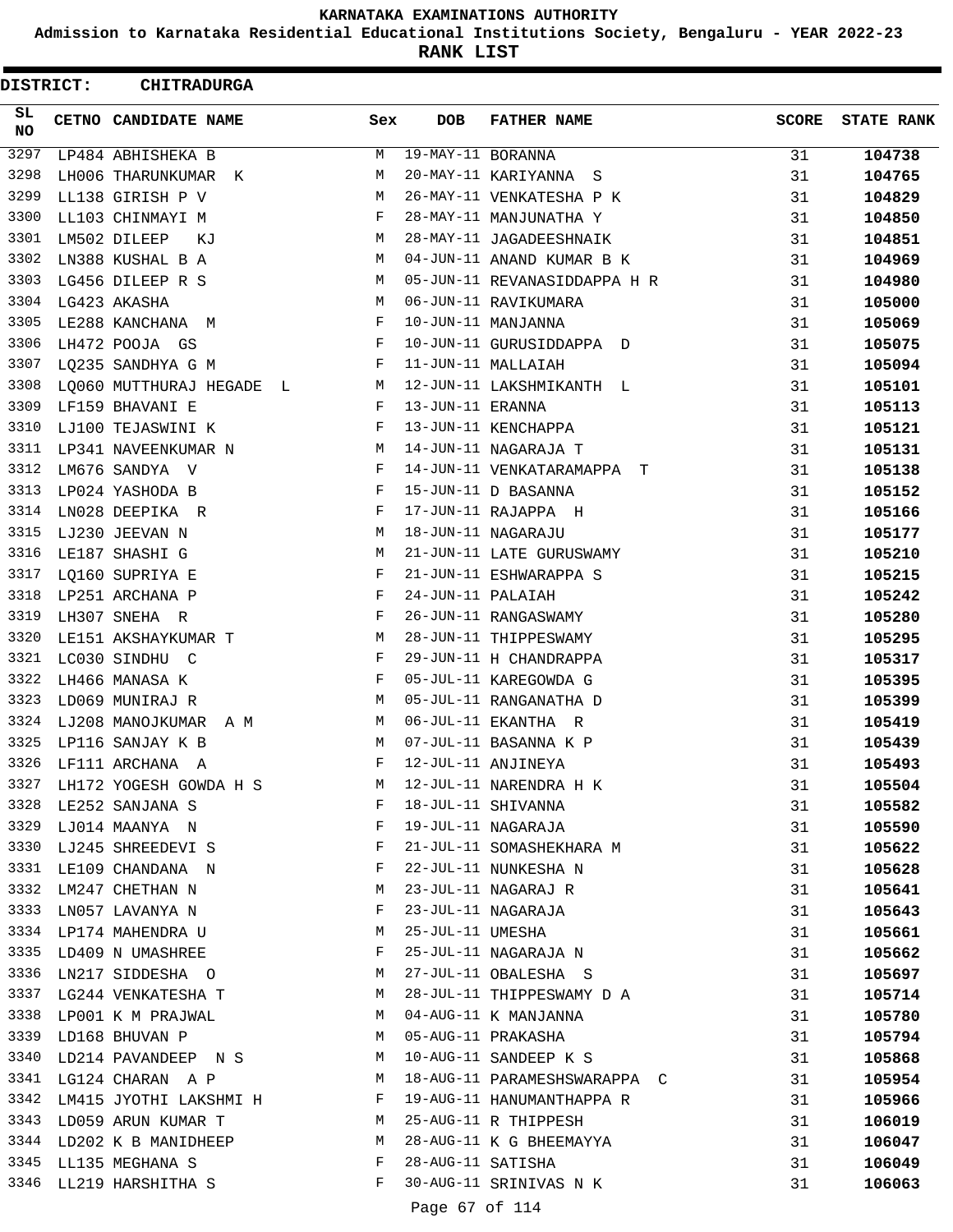**Admission to Karnataka Residential Educational Institutions Society, Bengaluru - YEAR 2022-23**

**RANK LIST**

 $\blacksquare$ 

| DISTRICT:        | <b>CHITRADURGA</b>          |            |                            |                             |              |                   |
|------------------|-----------------------------|------------|----------------------------|-----------------------------|--------------|-------------------|
| SL.<br><b>NO</b> | CETNO CANDIDATE NAME        | Sex        | <b>DOB</b>                 | <b>FATHER NAME</b>          | <b>SCORE</b> | <b>STATE RANK</b> |
| 3347             | LH050 ANITA P               | F          |                            | 01-SEP-11 PRASANNAKUMAR     | 31           | 106077            |
| 3348             | LJ040 ASHA C                | F          |                            | 05-SEP-11 CHANADRAPPA E     | 31           | 106116            |
| 3349             | LF053 MUTTU B               | M          | 05-SEP-11 BABU             |                             | 31           | 106122            |
| 3350             | LG541 SHAFID D              | М          |                            | 06-SEP-11 DADAPEER          | 31           | 106138            |
| 3351             | LJ056 ANUSHREE P H          | F          |                            | 07-SEP-11 HANUMANTHARAYA N  | 31           | 106143            |
| 3352             | LL155 KIRANKUMAR A          | М          | 09-SEP-11 ANNESHA          |                             | 31           | 106162            |
| 3353             | LK191 LAVANYA<br>Ρ          | F          |                            | 09-SEP-11 PARAMESHWARAPPA   | 31           | 106163            |
| 3354             | LH018 MANYA N               | F          |                            | 09-SEP-11 NARASIMHASWAMY P  | 31           | 106164            |
| 3355             | LG495 PRITHI                | F          |                            | 14-SEP-11 VENKATESH         | 31           | 106217            |
| 3356             | LM341 PANDURANGAVITALA D    | M          | 21-SEP-11 DASAPPA          |                             | 31           | 106283            |
| 3357             | LH004 SWAPNA M              | F          |                            | 29-SEP-11 MANJUNATHA T      | 31           | 106353            |
| 3358             | LM222 GANAVI L              | $_{\rm F}$ |                            | 08-OCT-11 LOKESH S          | 31           | 106430            |
| 3359             | LP240 ABHISHEKA K S         | М          |                            | 14-OCT-11 SURENDRA          | 31           | 106471            |
| 3360             | LM458 J S NANDITHA          | F          | 21-OCT-11 JAYAPPA          |                             | 31           | 106521            |
| 3361             | LF124 MANOJ S               | M          |                            | 21-OCT-11 SANNAPALAIAH      | 31           | 106524            |
| 3362             | LN170 ISHWARYA D            | F          |                            | 23-OCT-11 DURGAPPA L        | 31           | 106539            |
| 3363             | LM366 MANDHARA H            | F          |                            | 24-OCT-11 HANUMANTHAPPA G   | 31           | 106546            |
| 3364             | LC133 THIPPESH P            | М          |                            | 27-OCT-11 PRAKASHA T        | 31           | 106568            |
| 3365             | LH381 CHETHANA H R          | F          |                            | 29-OCT-11 RANGASWAMY        | 31           | 106577            |
| 3366             | LH099 RAJU T                | М          |                            | 31-OCT-11 THIPPESWAMY R     | 31           | 106602            |
| 3367             | LL002 BHUMIKA A             | F          |                            | 01-NOV-11 ANILKUMAR         | 31           | 106606            |
| 3368             | LL074 SRUJAN P N            | М          | 01-NOV-11 ANIL             |                             | 31           | 106614            |
| 3369             | LM538 JEEVAN S              | M          |                            | 02-NOV-11 SANNAKARIYAPPA    | 31           | 106618            |
| 3370             | LJ104 BRUNDA R              | F          |                            | 03-NOV-11 RAJANNA P         | 31           | 106627            |
| 3371             | LM015 GANESH S              | М          |                            | 04-NOV-11 SHANKARAPPA       | 31           | 106633            |
| 3372             | LC154 SEVANTHI<br>D         | F          |                            | 05-NOV-11 DEVARAJA K        | 31           | 106647            |
| 3373             | LM136 SPOORTHI M            | F          |                            | 06-NOV-11 MANJUNATHA        | 31           | 106657            |
| 3374             | LD025 SWETHA G              | F          |                            | 08-NOV-11 GANESHA R         | 31           | 106678            |
| 3375             | LP270 JAGAN H               | M          |                            | 24-NOV-11 HONNURA SWAMY     | 31           | 106795            |
| 3376             | LM032 DEEPA R               | F          |                            | 03-DEC-11 RAJASHEKHARAPPA   | 31           | 106862            |
| 3377             | LC334 HARSHAVARDHANA B      | M          |                            | 10-DEC-11 BOPPANNA M        | 31           | 106912            |
|                  | 3378 LP257 KEERTHANA L      | F          |                            | 12-DEC-11 LOKESH B          | 31           | 106924            |
| 3379             | LD068 NANDAKISHOR V G       | M          |                            | 12-DEC-11 GOPAL V G         | 31           | 106925            |
| 3380             | LQ027 RAJA H                | M          |                            | 12-DEC-11 HANUMANTHAPPA H   | 31           | 106926            |
|                  | 3381 LL162 HARSHA T M       | M          |                            | 13-DEC-11 MAHESHWARAPPA T S | 31           | 106935            |
| 3382             | LG270 TEJAS S               | M          |                            | 20-DEC-11 SUNDRA NAIK S     | 31           | 106982            |
| 3383             | LJ028 CHANDANA L            | F          |                            | 21-DEC-11 LINGARAJU M       | 31           | 106985            |
| 3384             | LG007 RAM PRASAD T          | M          |                            | 21-DEC-11 THIMMA BHOVI T    | 31           | 106989            |
| 3385             | LD276 PRATHEEKA R           | F          | 25-DEC-11 N RAVI           |                             | 31           | 107026            |
| 3386             | LC046 ROOPA T               | F          |                            | 01-JAN-12 THIPPESHI         | 31           | 107078            |
| 3387             | LQ166 CHAITRA S             | F          |                            | 05-JAN-12 SOMASHEKHARA      | 31           | 107096            |
| 3388             | LE021 KEERTHI J             | F          |                            | 21-FEB-12 JAGADEESHA N      | 31           | 107157            |
|                  | 3389 LL149 VIKAS T          | М          |                            | 28-MAR-12 THIMMESH HR       | 31           | 107182            |
| 3390             | LP525 PUNITHA O             | M          |                            | 16-APR-12 OBALESHA L        | 31           | 107191            |
| 3391             | LN128 SANDYA                | F          |                            | 10-SEP-09 SHIVANNA          | 30           | 107271            |
| 3392             | LP415 DODDA NARASIMHA R M   |            |                            | 19-JAN-10 RUDRAPPA          | 30           | 107345            |
|                  | 3393 LJ164 THARUN KUMAR B S | M          |                            | 05-FEB-10 SUDHAKARA J       | 30           | 107365            |
| 3394             | LK201 CHETHAN N             | M          |                            | 18-MAR-10 NAGARAJ S T       | 30           | 107396            |
| 3395             | LH570 MAMATHA T             | F          |                            | 21-MAY-10 THIMMAIAH Y       | 30           | 107483            |
| 3396             | LF236 THARUN RAO D T M      |            |                            | 26-MAY-10 THIPPOJI RAO K    | 30           | 107491            |
|                  |                             |            | $D = -2$ $C = 0$ $C = 114$ |                             |              |                   |

Page 68 of 114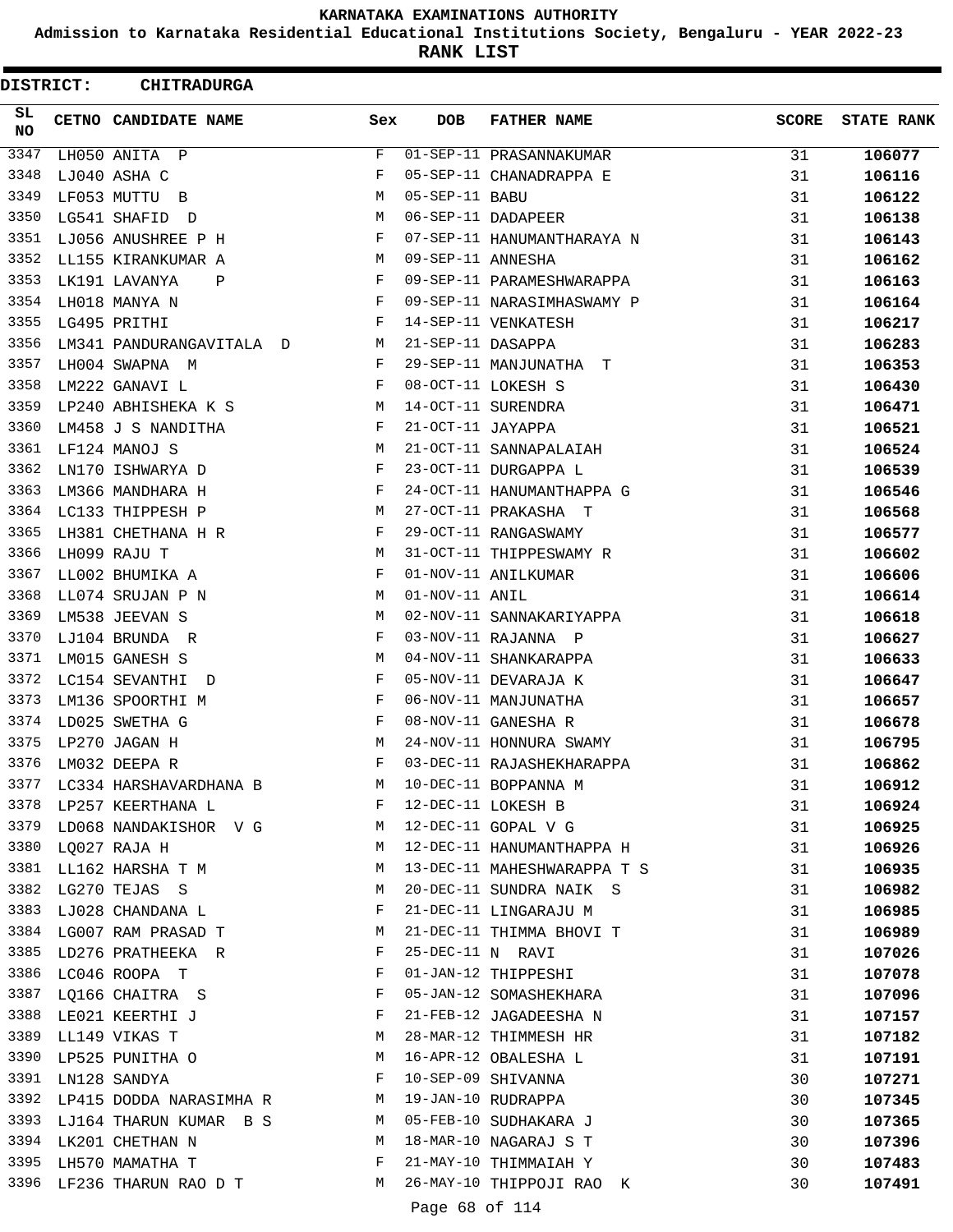**Admission to Karnataka Residential Educational Institutions Society, Bengaluru - YEAR 2022-23**

**RANK LIST**

 $\blacksquare$ 

| DISTRICT:       | <b>CHITRADURGA</b>                                                           |              |                   |                              |              |                   |
|-----------------|------------------------------------------------------------------------------|--------------|-------------------|------------------------------|--------------|-------------------|
| SL<br><b>NO</b> | CETNO CANDIDATE NAME                                                         | Sex          | <b>DOB</b>        | <b>FATHER NAME</b>           | <b>SCORE</b> | <b>STATE RANK</b> |
| 3397            | LE241 VAMSHI<br>P N                                                          | М            |                   | 11-JUN-10 NARASIMAHA P       | 30           | 107524            |
| 3398            | LM693 HARSHITHA B                                                            | F            |                   | 15-JUN-10 BASAVARAJ          | 30           | 107535            |
| 3399            | LC161 SANDESHA S                                                             | М            |                   | 01-SEP-10 SATHISHA S         | 30           | 107725            |
| 3400            | LD007 HEMANTH R                                                              | М            | 05-SEP-10 RAJANNA |                              | 30           | 107738            |
| 3401            | LF018 RUDRESH NAIK                                                           | М            |                   | 12-SEP-10 RAMESHANAYKA       | 30           | 107769            |
| 3402            | LD261 BHANUPRIYA                                                             | F            |                   | 16-SEP-10 MAHESH R           | 30           | 107784            |
| 3403            | LG140 DHANUSH S                                                              | М            |                   | 04-OCT-10 SHRINIVASA S       | 30           | 107858            |
| 3404            | LG436 BHARGAVA H D                                                           | M            |                   | 13-OCT-10 DEVENDRAPPA K N    | 30           | 107908            |
| 3405            | LM382 DHANUSH<br>C                                                           | М            |                   | 14-OCT-10 CHANDRASHEKARAPPA  | 30           | 107912            |
| 3406            | LG581 DURGESH B                                                              | М            |                   | 24-OCT-10 BHIMESH G T        | 30           | 107968            |
| 3407            | LQ280 MALLAMMA S M                                                           | F            |                   | 24-OCT-10 SANNAMALLAIAH      | 30           | 107971            |
| 3408            | LH386 AKASHA B R                                                             | М            |                   | 25-OCT-10 RAGHAVENDRA R      | 30           | 107973            |
| 3409            | LH557 ASHOK KUMAR A                                                          | М            |                   | 28-OCT-10 ANANTHARAJU K      | 30           | 108002            |
| 3410            | LM099 AMRUTHA K M                                                            | F            |                   | 22-NOV-10 MAHESHWARAPPA K E  | 30           | 108157            |
| 3411            | LM657 MARUTHI M                                                              | М            |                   | 30-NOV-10 MUDALAGIRIYAPPA    | 30           | 108195            |
| 3412            | LK173 TANU S                                                                 | F            |                   | 06-DEC-10 SHIVAKUMAR D       | 30           | 108241            |
| 3413            | LP533 BHAVANI H                                                              | F            |                   | 08-DEC-10 HONNURAPPA         | 30           | 108249            |
| 3414            | LL146 JEEVITHA P                                                             | F            |                   | 10-DEC-10 PRASANNA KUMAR M H | 30           | 108265            |
| 3415            | LG479 SINCHANA N S                                                           | F            | 20-DEC-10 NAGARAJ |                              | 30           | 108331            |
| 3416            | LQ220 RAVITEJA E                                                             | М            | 27-DEC-10 ESWARA  |                              | 30           | 108379            |
| 3417            | LG577 AJAYA U                                                                | М            | 01-JAN-11 UMESH N |                              | 30           | 108398            |
| 3418            | LM332 BHARATH B                                                              | M            |                   | 01-JAN-11 BASAVARAJU<br>S    | 30           | 108413            |
| 3419            | LC185 NAVEEN A                                                               | M            |                   | 01-JAN-11 AJJAIAH K          | 30           | 108448            |
| 3420            | LL197 YASHWANTH G A                                                          | М            |                   | 03-JAN-11 ASHOK G M          | 30           | 108507            |
| 3421            | LP456 B VIJAYA KUMARA                                                        | M            |                   | 16-JAN-11 BASAVARAJA         | 30           | 108601            |
| 3422            | LP554 DILEEPA S                                                              | M            |                   | 16-JAN-11 SIDDAIAH S B       | 30           | 108602            |
| 3423            | LM075 TILAK B Y                                                              | М            |                   | 22-JAN-11 YASHAVATH T        | 30           | 108642            |
| 3424            | LN207 NAYANA S                                                               | F            |                   | 29-JAN-11 SHIVANNA K         | 30           | 108693            |
| 3425            | LC221 YASHAVANTHA<br>R K                                                     | M            |                   | 31-JAN-11 KALLESHA<br>R      | 30           | 108707            |
| 3426            | LE297 PREETHAM P                                                             | M            |                   | 11-FEB-11 PAPAIAH O          | 30           | 108797            |
| 3427            | LE340 S P SOUJANYA                                                           | F            |                   | 15-FEB-11 SURYA PRAKASH K C  | 30           | 108831            |
| 3428            | M <sub>1</sub><br>LN349 RAKESH O                                             |              |                   | 17-FEB-11 OMKARAMURTHI A M   | 30           | 108845            |
| 3429            | $\mathbf{F}$ and $\mathbf{F}$ are the set of $\mathbf{F}$<br>LQ045 MANJULA B |              | 18-FEB-11 BORAIAH |                              | 30           | 108855            |
|                 | 3430 LJ149 ANANTHAKUMAR V M 19-FEB-11 VEERESHA G K                           |              |                   |                              | 30           | 108862            |
| 3431            | LD108 TARUNSAGAR T                                                           |              |                   | M 22-FEB-11 THIPPESWAMY H    | 30           | 108890            |
| 3432            | LK065 THEERTHA PRASAD G R M                                                  |              |                   | 24-FEB-11 RAGHUPATHI G R     | 30           | 108903            |
| 3433            | LM082 NITHIN A                                                               | M            |                   | 25-FEB-11 ANNAPPA G          | 30           | 108910            |
| 3434            | LM414 RAKESHA V                                                              | М            |                   | 01-MAR-11 VENKATESHA         | 30           | 108953            |
|                 | 3435 LJ015 SHASHANKGOWDA GS M                                                |              |                   | 02-MAR-11 SHANTHARAJ P       | 30           | 108957            |
| 3436            | LH098 HARSHITHA K                                                            | F            |                   | 04-MAR-11 KENCHAPPA          | 30           | 108975            |
| 3437            | LK177 ESHWARI A                                                              | F            |                   | 07-MAR-11 R ANNAPPA          | 30           | 109004            |
|                 | 3438 LP407 SUPRAJA                                                           | $\mathbf{F}$ |                   | 10-MAR-11 NINGAREDDY H       | 30           | 109044            |
| 3439            | LG313 PRAJWAL Y                                                              | M            |                   | 11-MAR-11 YOGESH M P         | 30           | 109051            |
| 3440            | LN391 SAMPATHKUMAR S                                                         | M            |                   | 11-MAR-11 SHIVANNA           | 30           | 109053            |
| 3441            | LE185 SANJANA B                                                              | F            |                   | 17-MAR-11 BASAVARAJA H       | 30           | 109108            |
| 3442            | LH556 TARUN R                                                                | M            |                   | 21-MAR-11 RAMACHANDRAPPA R   | 30           | 109155            |
| 3443            | LD236 ROHITH B                                                               | M            |                   | 22-MAR-11 BHIMAREDDY D       | 30           | 109162            |
| 3444            | LQ251 VARSHINI M                                                             |              |                   | 26-MAR-11 MANJUNATHA M       | 30           | 109201            |
| 3445            | LF142 DILEEPKUMAR M L M 27-MAR-11 MANJUNATHA R                               |              |                   |                              | 30           | 109209            |
|                 | 3446 LJ152 DHANUSH POOJARI R M 02-APR-11 RANGAIAH S O                        |              |                   |                              | 30           | 109272            |

Page 69 of 114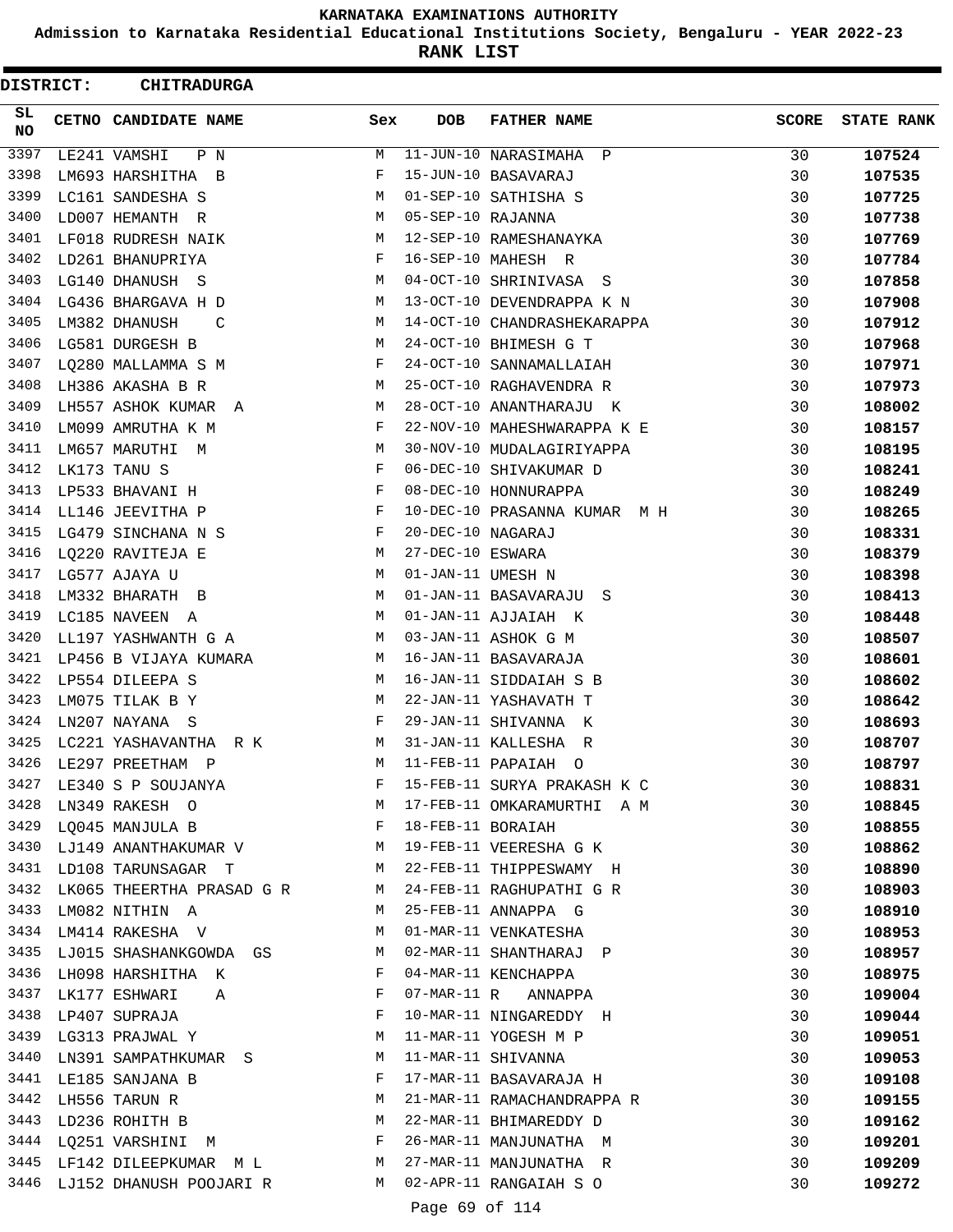**Admission to Karnataka Residential Educational Institutions Society, Bengaluru - YEAR 2022-23**

**RANK LIST**

| SL<br>CETNO CANDIDATE NAME<br>Sex<br><b>DOB</b><br><b>FATHER NAME</b><br><b>SCORE</b><br><b>STATE RANK</b><br>NO<br>3447<br>F<br>05-APR-11 HARISH B J<br>30<br>109294<br>LM722 CHANDANA B H<br>3448<br>07-APR-11 THIPPESWAMY R<br>30<br>LG248 INCHARA T<br>F<br>109315<br>3449<br>LN276 HAMSAVENI<br>F<br>12-APR-11 SHEKARAPPA N<br>30<br>109357<br>S<br>3450<br>22-APR-11 KAMPALAIAH<br>LF070 K YASHAVANTHA<br>М<br>30<br>109456<br>3451<br>М<br>22-APR-11 GOVINDARAJU D<br>30<br>LN131 MANIKANTA G<br>109457<br>3452<br>LH111 SUNILKUMAR K<br>М<br>22-APR-11 KRISHNANAIK L<br>30<br>109458<br>3453<br>LC063 AJAY KUMAR<br>М<br>23-APR-11 CHIDANANDA<br>30<br>109461<br>C<br>M<br>3454<br>26-APR-11 RANGASWAMI G<br>LL192 SHIVAKUMARA R<br>М<br>30<br>109502<br>3455<br>LH127 SUKANYA POOJARI S<br>F<br>28-APR-11 N SIDDAPPA<br>30<br>109532<br>3456<br>29-APR-11 PAPANAYAKA S<br>LP085 MADHUSUDHANA P<br>М<br>30<br>109542<br>3457<br>LG571 CHETHANA H<br>01-MAY-11 HANUMANTHAPPA D<br>30<br>109558<br>М<br>3458<br>03-MAY-11 MANJUNATH T<br>LF264 LIKHITHA PRIYA<br>F<br>30<br>109592<br>3459<br>F<br>LG100 MANASA S<br>03-MAY-11 SIRIYANNA S<br>30<br>109593<br>3460<br>LP216 KEERTHI<br>F<br>06-MAY-11 YERRISWAMY<br>30<br>109623<br>Y<br>3461<br>LJ355 NIHARIKA B<br>F<br>06-MAY-11 BHUTHAYA<br>30<br>109627<br>3462<br>07-MAY-11 MAHANTHESHA M<br>LE278 MALLIKA M<br>F<br>30<br>109640<br>3463<br>LN354 RANJITHA B<br>F<br>08-MAY-11 BASAVARAJAPPA<br>30<br>109654<br>3464<br>LK013 AKASH<br>М<br>09-MAY-11 VASANTHA NAIK<br>30<br>109657<br>V<br>3465<br>LP523 GANGOTHRI<br>F<br>13-MAY-11 RAMANJANEYYA<br>30<br>109706<br>R<br>3466<br>17-MAY-11 SATHEESHA<br>LE036 KIRANA S<br>М<br>30<br>109755<br>3467<br>LF294 SANDHYA<br>F<br>18-MAY-11 ERANNA S<br>30<br>Е<br>109764<br>3468<br>LQ270 MANASA N<br>F<br>19-MAY-11 NAGENDRAPPA H<br>30<br>109771<br>3469<br>LE179 SANTHOSHA T<br>М<br>25-MAY-11 THIMMAPPA<br>30<br>109836<br>3470<br>LM072 SUMANTH<br>М<br>25-MAY-11 HEMACHANDRA A<br>30<br>109846<br>H<br>3471<br>LQ246 SPOORTHI G<br>F<br>26-MAY-11 GIRISHRAJA<br>30<br>109861<br>3472<br>LM159 CHANDANA J K<br>F<br>30-MAY-11 JAGADEESHA N<br>30<br>109904<br>3473<br>LC138 RAMESHA G<br>М<br>31-MAY-11 GOVINDAPPA<br>30<br>109922<br>3474<br>LL065 VINODA<br>М<br>31-MAY-11 NARASHIHAMURTHY<br>30<br>109926<br>G<br>$\mathbb N$<br>3475<br>01-JUN-11 ANANADA A<br>LP305 DEVARAJA A<br>М<br>30<br>109939<br>01-JUN-11 KARIYAPPA<br>3476<br>LJ268 MANI K<br>М<br>30<br>109955<br>3477<br>02-JUN-11 BASAVARAJA P<br>LG075 VISHNU B<br>30<br>109987<br>М<br>3478<br>03-JUN-11 REVANNA E<br>30<br>LD319 KAVANA R<br>F<br>109998<br>3479<br>06-JUN-11 RAJANNA<br>LP201 GIREESH R<br>М<br>30<br>110041<br>3480<br>06-JUN-11 JAGADEESHA<br>LC056 PRAKRUTHI J<br>F<br>30<br>110047<br>3481<br>06-JUN-11 RAJANNA<br>LC072 PREETHAM R<br>30<br>M<br>110049<br>3482<br>07-JUN-11 RANGASWAMY<br>LL031 ARCHANA R<br>F<br>30<br>110054<br>3483<br>LN148 MANYA KS<br>F<br>08-JUN-11 SRINIVASAMURTHY H<br>30<br>110073<br>3484<br>08-JUN-11 OBENDRA<br>LP108 SANDEEPA O<br>М<br>30<br>110078<br>3485<br>10-JUN-11 RAJU R<br>LH020 PRUTHVI R<br>M<br>30<br>110111<br>3486<br>12-JUN-11 CITRAYA<br>LQ143 DIKSHA C<br>F<br>30<br>110130<br>3487<br>LL204 DASAPPA G<br>M<br>14-JUN-11 GOVINDARAJU<br>30<br>110145<br>3488<br>LM720 CHINMAYI S<br>F<br>15-JUN-11 SHIVA NAIK<br>30<br>110160<br>3489<br>16-JUN-11 MALLIKARJUNA<br>LP079 YASHWANTH GOUDA G M<br>30<br>M<br>110185<br>3490<br>LP427 JAGADEESHA G<br>M<br>18-JUN-11 GURUMURTHY S<br>30<br>110206<br>3491<br>LG169 GURUKIRAN K<br>20-JUN-11 KRISHNAMURTHY<br>30<br>M<br>110234<br>3492<br>21-JUN-11 ERANNA N H<br>LG488 SHWETHA E<br>F<br>30<br>110256<br>3493<br>24-JUN-11 HONNURASWAMY<br>LP460 NAGESHA B H<br>M<br>30<br>110293<br>3494<br>27-JUN-11 KOLLESHA T<br>LG277 HARSHAVARDANA G K<br>M<br>30<br>110333<br>3495<br>LP266 B SANDHYA<br>F<br>29-JUN-11 BASAVARAJA K<br>30<br>110363<br>3496<br>LE052 THIPPESWAMY B<br>M<br>29-JUN-11 BHIMANNA D S<br>30<br>110371<br>Page 70 of 114 | <b>DISTRICT:</b> | <b>CHITRADURGA</b> |  |  |  |
|----------------------------------------------------------------------------------------------------------------------------------------------------------------------------------------------------------------------------------------------------------------------------------------------------------------------------------------------------------------------------------------------------------------------------------------------------------------------------------------------------------------------------------------------------------------------------------------------------------------------------------------------------------------------------------------------------------------------------------------------------------------------------------------------------------------------------------------------------------------------------------------------------------------------------------------------------------------------------------------------------------------------------------------------------------------------------------------------------------------------------------------------------------------------------------------------------------------------------------------------------------------------------------------------------------------------------------------------------------------------------------------------------------------------------------------------------------------------------------------------------------------------------------------------------------------------------------------------------------------------------------------------------------------------------------------------------------------------------------------------------------------------------------------------------------------------------------------------------------------------------------------------------------------------------------------------------------------------------------------------------------------------------------------------------------------------------------------------------------------------------------------------------------------------------------------------------------------------------------------------------------------------------------------------------------------------------------------------------------------------------------------------------------------------------------------------------------------------------------------------------------------------------------------------------------------------------------------------------------------------------------------------------------------------------------------------------------------------------------------------------------------------------------------------------------------------------------------------------------------------------------------------------------------------------------------------------------------------------------------------------------------------------------------------------------------------------------------------------------------------------------------------------------------------------------------------------------------------------------------------------------------------------------------------------------------------------------------------------------------------------------------------------------------------------------------------------------------------------------------------------------------------------------------------------------------------------------------------------------------------------------------------------------------------------------------------------------------------------------------------------------------------------------------------------------------------------------------------------------------------------------------------------------------------------------------------------------------------------------------------------------------------------------------------------|------------------|--------------------|--|--|--|
|                                                                                                                                                                                                                                                                                                                                                                                                                                                                                                                                                                                                                                                                                                                                                                                                                                                                                                                                                                                                                                                                                                                                                                                                                                                                                                                                                                                                                                                                                                                                                                                                                                                                                                                                                                                                                                                                                                                                                                                                                                                                                                                                                                                                                                                                                                                                                                                                                                                                                                                                                                                                                                                                                                                                                                                                                                                                                                                                                                                                                                                                                                                                                                                                                                                                                                                                                                                                                                                                                                                                                                                                                                                                                                                                                                                                                                                                                                                                                                                                                                                    |                  |                    |  |  |  |
|                                                                                                                                                                                                                                                                                                                                                                                                                                                                                                                                                                                                                                                                                                                                                                                                                                                                                                                                                                                                                                                                                                                                                                                                                                                                                                                                                                                                                                                                                                                                                                                                                                                                                                                                                                                                                                                                                                                                                                                                                                                                                                                                                                                                                                                                                                                                                                                                                                                                                                                                                                                                                                                                                                                                                                                                                                                                                                                                                                                                                                                                                                                                                                                                                                                                                                                                                                                                                                                                                                                                                                                                                                                                                                                                                                                                                                                                                                                                                                                                                                                    |                  |                    |  |  |  |
|                                                                                                                                                                                                                                                                                                                                                                                                                                                                                                                                                                                                                                                                                                                                                                                                                                                                                                                                                                                                                                                                                                                                                                                                                                                                                                                                                                                                                                                                                                                                                                                                                                                                                                                                                                                                                                                                                                                                                                                                                                                                                                                                                                                                                                                                                                                                                                                                                                                                                                                                                                                                                                                                                                                                                                                                                                                                                                                                                                                                                                                                                                                                                                                                                                                                                                                                                                                                                                                                                                                                                                                                                                                                                                                                                                                                                                                                                                                                                                                                                                                    |                  |                    |  |  |  |
|                                                                                                                                                                                                                                                                                                                                                                                                                                                                                                                                                                                                                                                                                                                                                                                                                                                                                                                                                                                                                                                                                                                                                                                                                                                                                                                                                                                                                                                                                                                                                                                                                                                                                                                                                                                                                                                                                                                                                                                                                                                                                                                                                                                                                                                                                                                                                                                                                                                                                                                                                                                                                                                                                                                                                                                                                                                                                                                                                                                                                                                                                                                                                                                                                                                                                                                                                                                                                                                                                                                                                                                                                                                                                                                                                                                                                                                                                                                                                                                                                                                    |                  |                    |  |  |  |
|                                                                                                                                                                                                                                                                                                                                                                                                                                                                                                                                                                                                                                                                                                                                                                                                                                                                                                                                                                                                                                                                                                                                                                                                                                                                                                                                                                                                                                                                                                                                                                                                                                                                                                                                                                                                                                                                                                                                                                                                                                                                                                                                                                                                                                                                                                                                                                                                                                                                                                                                                                                                                                                                                                                                                                                                                                                                                                                                                                                                                                                                                                                                                                                                                                                                                                                                                                                                                                                                                                                                                                                                                                                                                                                                                                                                                                                                                                                                                                                                                                                    |                  |                    |  |  |  |
|                                                                                                                                                                                                                                                                                                                                                                                                                                                                                                                                                                                                                                                                                                                                                                                                                                                                                                                                                                                                                                                                                                                                                                                                                                                                                                                                                                                                                                                                                                                                                                                                                                                                                                                                                                                                                                                                                                                                                                                                                                                                                                                                                                                                                                                                                                                                                                                                                                                                                                                                                                                                                                                                                                                                                                                                                                                                                                                                                                                                                                                                                                                                                                                                                                                                                                                                                                                                                                                                                                                                                                                                                                                                                                                                                                                                                                                                                                                                                                                                                                                    |                  |                    |  |  |  |
|                                                                                                                                                                                                                                                                                                                                                                                                                                                                                                                                                                                                                                                                                                                                                                                                                                                                                                                                                                                                                                                                                                                                                                                                                                                                                                                                                                                                                                                                                                                                                                                                                                                                                                                                                                                                                                                                                                                                                                                                                                                                                                                                                                                                                                                                                                                                                                                                                                                                                                                                                                                                                                                                                                                                                                                                                                                                                                                                                                                                                                                                                                                                                                                                                                                                                                                                                                                                                                                                                                                                                                                                                                                                                                                                                                                                                                                                                                                                                                                                                                                    |                  |                    |  |  |  |
|                                                                                                                                                                                                                                                                                                                                                                                                                                                                                                                                                                                                                                                                                                                                                                                                                                                                                                                                                                                                                                                                                                                                                                                                                                                                                                                                                                                                                                                                                                                                                                                                                                                                                                                                                                                                                                                                                                                                                                                                                                                                                                                                                                                                                                                                                                                                                                                                                                                                                                                                                                                                                                                                                                                                                                                                                                                                                                                                                                                                                                                                                                                                                                                                                                                                                                                                                                                                                                                                                                                                                                                                                                                                                                                                                                                                                                                                                                                                                                                                                                                    |                  |                    |  |  |  |
|                                                                                                                                                                                                                                                                                                                                                                                                                                                                                                                                                                                                                                                                                                                                                                                                                                                                                                                                                                                                                                                                                                                                                                                                                                                                                                                                                                                                                                                                                                                                                                                                                                                                                                                                                                                                                                                                                                                                                                                                                                                                                                                                                                                                                                                                                                                                                                                                                                                                                                                                                                                                                                                                                                                                                                                                                                                                                                                                                                                                                                                                                                                                                                                                                                                                                                                                                                                                                                                                                                                                                                                                                                                                                                                                                                                                                                                                                                                                                                                                                                                    |                  |                    |  |  |  |
|                                                                                                                                                                                                                                                                                                                                                                                                                                                                                                                                                                                                                                                                                                                                                                                                                                                                                                                                                                                                                                                                                                                                                                                                                                                                                                                                                                                                                                                                                                                                                                                                                                                                                                                                                                                                                                                                                                                                                                                                                                                                                                                                                                                                                                                                                                                                                                                                                                                                                                                                                                                                                                                                                                                                                                                                                                                                                                                                                                                                                                                                                                                                                                                                                                                                                                                                                                                                                                                                                                                                                                                                                                                                                                                                                                                                                                                                                                                                                                                                                                                    |                  |                    |  |  |  |
|                                                                                                                                                                                                                                                                                                                                                                                                                                                                                                                                                                                                                                                                                                                                                                                                                                                                                                                                                                                                                                                                                                                                                                                                                                                                                                                                                                                                                                                                                                                                                                                                                                                                                                                                                                                                                                                                                                                                                                                                                                                                                                                                                                                                                                                                                                                                                                                                                                                                                                                                                                                                                                                                                                                                                                                                                                                                                                                                                                                                                                                                                                                                                                                                                                                                                                                                                                                                                                                                                                                                                                                                                                                                                                                                                                                                                                                                                                                                                                                                                                                    |                  |                    |  |  |  |
|                                                                                                                                                                                                                                                                                                                                                                                                                                                                                                                                                                                                                                                                                                                                                                                                                                                                                                                                                                                                                                                                                                                                                                                                                                                                                                                                                                                                                                                                                                                                                                                                                                                                                                                                                                                                                                                                                                                                                                                                                                                                                                                                                                                                                                                                                                                                                                                                                                                                                                                                                                                                                                                                                                                                                                                                                                                                                                                                                                                                                                                                                                                                                                                                                                                                                                                                                                                                                                                                                                                                                                                                                                                                                                                                                                                                                                                                                                                                                                                                                                                    |                  |                    |  |  |  |
|                                                                                                                                                                                                                                                                                                                                                                                                                                                                                                                                                                                                                                                                                                                                                                                                                                                                                                                                                                                                                                                                                                                                                                                                                                                                                                                                                                                                                                                                                                                                                                                                                                                                                                                                                                                                                                                                                                                                                                                                                                                                                                                                                                                                                                                                                                                                                                                                                                                                                                                                                                                                                                                                                                                                                                                                                                                                                                                                                                                                                                                                                                                                                                                                                                                                                                                                                                                                                                                                                                                                                                                                                                                                                                                                                                                                                                                                                                                                                                                                                                                    |                  |                    |  |  |  |
|                                                                                                                                                                                                                                                                                                                                                                                                                                                                                                                                                                                                                                                                                                                                                                                                                                                                                                                                                                                                                                                                                                                                                                                                                                                                                                                                                                                                                                                                                                                                                                                                                                                                                                                                                                                                                                                                                                                                                                                                                                                                                                                                                                                                                                                                                                                                                                                                                                                                                                                                                                                                                                                                                                                                                                                                                                                                                                                                                                                                                                                                                                                                                                                                                                                                                                                                                                                                                                                                                                                                                                                                                                                                                                                                                                                                                                                                                                                                                                                                                                                    |                  |                    |  |  |  |
|                                                                                                                                                                                                                                                                                                                                                                                                                                                                                                                                                                                                                                                                                                                                                                                                                                                                                                                                                                                                                                                                                                                                                                                                                                                                                                                                                                                                                                                                                                                                                                                                                                                                                                                                                                                                                                                                                                                                                                                                                                                                                                                                                                                                                                                                                                                                                                                                                                                                                                                                                                                                                                                                                                                                                                                                                                                                                                                                                                                                                                                                                                                                                                                                                                                                                                                                                                                                                                                                                                                                                                                                                                                                                                                                                                                                                                                                                                                                                                                                                                                    |                  |                    |  |  |  |
|                                                                                                                                                                                                                                                                                                                                                                                                                                                                                                                                                                                                                                                                                                                                                                                                                                                                                                                                                                                                                                                                                                                                                                                                                                                                                                                                                                                                                                                                                                                                                                                                                                                                                                                                                                                                                                                                                                                                                                                                                                                                                                                                                                                                                                                                                                                                                                                                                                                                                                                                                                                                                                                                                                                                                                                                                                                                                                                                                                                                                                                                                                                                                                                                                                                                                                                                                                                                                                                                                                                                                                                                                                                                                                                                                                                                                                                                                                                                                                                                                                                    |                  |                    |  |  |  |
|                                                                                                                                                                                                                                                                                                                                                                                                                                                                                                                                                                                                                                                                                                                                                                                                                                                                                                                                                                                                                                                                                                                                                                                                                                                                                                                                                                                                                                                                                                                                                                                                                                                                                                                                                                                                                                                                                                                                                                                                                                                                                                                                                                                                                                                                                                                                                                                                                                                                                                                                                                                                                                                                                                                                                                                                                                                                                                                                                                                                                                                                                                                                                                                                                                                                                                                                                                                                                                                                                                                                                                                                                                                                                                                                                                                                                                                                                                                                                                                                                                                    |                  |                    |  |  |  |
|                                                                                                                                                                                                                                                                                                                                                                                                                                                                                                                                                                                                                                                                                                                                                                                                                                                                                                                                                                                                                                                                                                                                                                                                                                                                                                                                                                                                                                                                                                                                                                                                                                                                                                                                                                                                                                                                                                                                                                                                                                                                                                                                                                                                                                                                                                                                                                                                                                                                                                                                                                                                                                                                                                                                                                                                                                                                                                                                                                                                                                                                                                                                                                                                                                                                                                                                                                                                                                                                                                                                                                                                                                                                                                                                                                                                                                                                                                                                                                                                                                                    |                  |                    |  |  |  |
|                                                                                                                                                                                                                                                                                                                                                                                                                                                                                                                                                                                                                                                                                                                                                                                                                                                                                                                                                                                                                                                                                                                                                                                                                                                                                                                                                                                                                                                                                                                                                                                                                                                                                                                                                                                                                                                                                                                                                                                                                                                                                                                                                                                                                                                                                                                                                                                                                                                                                                                                                                                                                                                                                                                                                                                                                                                                                                                                                                                                                                                                                                                                                                                                                                                                                                                                                                                                                                                                                                                                                                                                                                                                                                                                                                                                                                                                                                                                                                                                                                                    |                  |                    |  |  |  |
|                                                                                                                                                                                                                                                                                                                                                                                                                                                                                                                                                                                                                                                                                                                                                                                                                                                                                                                                                                                                                                                                                                                                                                                                                                                                                                                                                                                                                                                                                                                                                                                                                                                                                                                                                                                                                                                                                                                                                                                                                                                                                                                                                                                                                                                                                                                                                                                                                                                                                                                                                                                                                                                                                                                                                                                                                                                                                                                                                                                                                                                                                                                                                                                                                                                                                                                                                                                                                                                                                                                                                                                                                                                                                                                                                                                                                                                                                                                                                                                                                                                    |                  |                    |  |  |  |
|                                                                                                                                                                                                                                                                                                                                                                                                                                                                                                                                                                                                                                                                                                                                                                                                                                                                                                                                                                                                                                                                                                                                                                                                                                                                                                                                                                                                                                                                                                                                                                                                                                                                                                                                                                                                                                                                                                                                                                                                                                                                                                                                                                                                                                                                                                                                                                                                                                                                                                                                                                                                                                                                                                                                                                                                                                                                                                                                                                                                                                                                                                                                                                                                                                                                                                                                                                                                                                                                                                                                                                                                                                                                                                                                                                                                                                                                                                                                                                                                                                                    |                  |                    |  |  |  |
|                                                                                                                                                                                                                                                                                                                                                                                                                                                                                                                                                                                                                                                                                                                                                                                                                                                                                                                                                                                                                                                                                                                                                                                                                                                                                                                                                                                                                                                                                                                                                                                                                                                                                                                                                                                                                                                                                                                                                                                                                                                                                                                                                                                                                                                                                                                                                                                                                                                                                                                                                                                                                                                                                                                                                                                                                                                                                                                                                                                                                                                                                                                                                                                                                                                                                                                                                                                                                                                                                                                                                                                                                                                                                                                                                                                                                                                                                                                                                                                                                                                    |                  |                    |  |  |  |
|                                                                                                                                                                                                                                                                                                                                                                                                                                                                                                                                                                                                                                                                                                                                                                                                                                                                                                                                                                                                                                                                                                                                                                                                                                                                                                                                                                                                                                                                                                                                                                                                                                                                                                                                                                                                                                                                                                                                                                                                                                                                                                                                                                                                                                                                                                                                                                                                                                                                                                                                                                                                                                                                                                                                                                                                                                                                                                                                                                                                                                                                                                                                                                                                                                                                                                                                                                                                                                                                                                                                                                                                                                                                                                                                                                                                                                                                                                                                                                                                                                                    |                  |                    |  |  |  |
|                                                                                                                                                                                                                                                                                                                                                                                                                                                                                                                                                                                                                                                                                                                                                                                                                                                                                                                                                                                                                                                                                                                                                                                                                                                                                                                                                                                                                                                                                                                                                                                                                                                                                                                                                                                                                                                                                                                                                                                                                                                                                                                                                                                                                                                                                                                                                                                                                                                                                                                                                                                                                                                                                                                                                                                                                                                                                                                                                                                                                                                                                                                                                                                                                                                                                                                                                                                                                                                                                                                                                                                                                                                                                                                                                                                                                                                                                                                                                                                                                                                    |                  |                    |  |  |  |
|                                                                                                                                                                                                                                                                                                                                                                                                                                                                                                                                                                                                                                                                                                                                                                                                                                                                                                                                                                                                                                                                                                                                                                                                                                                                                                                                                                                                                                                                                                                                                                                                                                                                                                                                                                                                                                                                                                                                                                                                                                                                                                                                                                                                                                                                                                                                                                                                                                                                                                                                                                                                                                                                                                                                                                                                                                                                                                                                                                                                                                                                                                                                                                                                                                                                                                                                                                                                                                                                                                                                                                                                                                                                                                                                                                                                                                                                                                                                                                                                                                                    |                  |                    |  |  |  |
|                                                                                                                                                                                                                                                                                                                                                                                                                                                                                                                                                                                                                                                                                                                                                                                                                                                                                                                                                                                                                                                                                                                                                                                                                                                                                                                                                                                                                                                                                                                                                                                                                                                                                                                                                                                                                                                                                                                                                                                                                                                                                                                                                                                                                                                                                                                                                                                                                                                                                                                                                                                                                                                                                                                                                                                                                                                                                                                                                                                                                                                                                                                                                                                                                                                                                                                                                                                                                                                                                                                                                                                                                                                                                                                                                                                                                                                                                                                                                                                                                                                    |                  |                    |  |  |  |
|                                                                                                                                                                                                                                                                                                                                                                                                                                                                                                                                                                                                                                                                                                                                                                                                                                                                                                                                                                                                                                                                                                                                                                                                                                                                                                                                                                                                                                                                                                                                                                                                                                                                                                                                                                                                                                                                                                                                                                                                                                                                                                                                                                                                                                                                                                                                                                                                                                                                                                                                                                                                                                                                                                                                                                                                                                                                                                                                                                                                                                                                                                                                                                                                                                                                                                                                                                                                                                                                                                                                                                                                                                                                                                                                                                                                                                                                                                                                                                                                                                                    |                  |                    |  |  |  |
|                                                                                                                                                                                                                                                                                                                                                                                                                                                                                                                                                                                                                                                                                                                                                                                                                                                                                                                                                                                                                                                                                                                                                                                                                                                                                                                                                                                                                                                                                                                                                                                                                                                                                                                                                                                                                                                                                                                                                                                                                                                                                                                                                                                                                                                                                                                                                                                                                                                                                                                                                                                                                                                                                                                                                                                                                                                                                                                                                                                                                                                                                                                                                                                                                                                                                                                                                                                                                                                                                                                                                                                                                                                                                                                                                                                                                                                                                                                                                                                                                                                    |                  |                    |  |  |  |
|                                                                                                                                                                                                                                                                                                                                                                                                                                                                                                                                                                                                                                                                                                                                                                                                                                                                                                                                                                                                                                                                                                                                                                                                                                                                                                                                                                                                                                                                                                                                                                                                                                                                                                                                                                                                                                                                                                                                                                                                                                                                                                                                                                                                                                                                                                                                                                                                                                                                                                                                                                                                                                                                                                                                                                                                                                                                                                                                                                                                                                                                                                                                                                                                                                                                                                                                                                                                                                                                                                                                                                                                                                                                                                                                                                                                                                                                                                                                                                                                                                                    |                  |                    |  |  |  |
|                                                                                                                                                                                                                                                                                                                                                                                                                                                                                                                                                                                                                                                                                                                                                                                                                                                                                                                                                                                                                                                                                                                                                                                                                                                                                                                                                                                                                                                                                                                                                                                                                                                                                                                                                                                                                                                                                                                                                                                                                                                                                                                                                                                                                                                                                                                                                                                                                                                                                                                                                                                                                                                                                                                                                                                                                                                                                                                                                                                                                                                                                                                                                                                                                                                                                                                                                                                                                                                                                                                                                                                                                                                                                                                                                                                                                                                                                                                                                                                                                                                    |                  |                    |  |  |  |
|                                                                                                                                                                                                                                                                                                                                                                                                                                                                                                                                                                                                                                                                                                                                                                                                                                                                                                                                                                                                                                                                                                                                                                                                                                                                                                                                                                                                                                                                                                                                                                                                                                                                                                                                                                                                                                                                                                                                                                                                                                                                                                                                                                                                                                                                                                                                                                                                                                                                                                                                                                                                                                                                                                                                                                                                                                                                                                                                                                                                                                                                                                                                                                                                                                                                                                                                                                                                                                                                                                                                                                                                                                                                                                                                                                                                                                                                                                                                                                                                                                                    |                  |                    |  |  |  |
|                                                                                                                                                                                                                                                                                                                                                                                                                                                                                                                                                                                                                                                                                                                                                                                                                                                                                                                                                                                                                                                                                                                                                                                                                                                                                                                                                                                                                                                                                                                                                                                                                                                                                                                                                                                                                                                                                                                                                                                                                                                                                                                                                                                                                                                                                                                                                                                                                                                                                                                                                                                                                                                                                                                                                                                                                                                                                                                                                                                                                                                                                                                                                                                                                                                                                                                                                                                                                                                                                                                                                                                                                                                                                                                                                                                                                                                                                                                                                                                                                                                    |                  |                    |  |  |  |
|                                                                                                                                                                                                                                                                                                                                                                                                                                                                                                                                                                                                                                                                                                                                                                                                                                                                                                                                                                                                                                                                                                                                                                                                                                                                                                                                                                                                                                                                                                                                                                                                                                                                                                                                                                                                                                                                                                                                                                                                                                                                                                                                                                                                                                                                                                                                                                                                                                                                                                                                                                                                                                                                                                                                                                                                                                                                                                                                                                                                                                                                                                                                                                                                                                                                                                                                                                                                                                                                                                                                                                                                                                                                                                                                                                                                                                                                                                                                                                                                                                                    |                  |                    |  |  |  |
|                                                                                                                                                                                                                                                                                                                                                                                                                                                                                                                                                                                                                                                                                                                                                                                                                                                                                                                                                                                                                                                                                                                                                                                                                                                                                                                                                                                                                                                                                                                                                                                                                                                                                                                                                                                                                                                                                                                                                                                                                                                                                                                                                                                                                                                                                                                                                                                                                                                                                                                                                                                                                                                                                                                                                                                                                                                                                                                                                                                                                                                                                                                                                                                                                                                                                                                                                                                                                                                                                                                                                                                                                                                                                                                                                                                                                                                                                                                                                                                                                                                    |                  |                    |  |  |  |
|                                                                                                                                                                                                                                                                                                                                                                                                                                                                                                                                                                                                                                                                                                                                                                                                                                                                                                                                                                                                                                                                                                                                                                                                                                                                                                                                                                                                                                                                                                                                                                                                                                                                                                                                                                                                                                                                                                                                                                                                                                                                                                                                                                                                                                                                                                                                                                                                                                                                                                                                                                                                                                                                                                                                                                                                                                                                                                                                                                                                                                                                                                                                                                                                                                                                                                                                                                                                                                                                                                                                                                                                                                                                                                                                                                                                                                                                                                                                                                                                                                                    |                  |                    |  |  |  |
|                                                                                                                                                                                                                                                                                                                                                                                                                                                                                                                                                                                                                                                                                                                                                                                                                                                                                                                                                                                                                                                                                                                                                                                                                                                                                                                                                                                                                                                                                                                                                                                                                                                                                                                                                                                                                                                                                                                                                                                                                                                                                                                                                                                                                                                                                                                                                                                                                                                                                                                                                                                                                                                                                                                                                                                                                                                                                                                                                                                                                                                                                                                                                                                                                                                                                                                                                                                                                                                                                                                                                                                                                                                                                                                                                                                                                                                                                                                                                                                                                                                    |                  |                    |  |  |  |
|                                                                                                                                                                                                                                                                                                                                                                                                                                                                                                                                                                                                                                                                                                                                                                                                                                                                                                                                                                                                                                                                                                                                                                                                                                                                                                                                                                                                                                                                                                                                                                                                                                                                                                                                                                                                                                                                                                                                                                                                                                                                                                                                                                                                                                                                                                                                                                                                                                                                                                                                                                                                                                                                                                                                                                                                                                                                                                                                                                                                                                                                                                                                                                                                                                                                                                                                                                                                                                                                                                                                                                                                                                                                                                                                                                                                                                                                                                                                                                                                                                                    |                  |                    |  |  |  |
|                                                                                                                                                                                                                                                                                                                                                                                                                                                                                                                                                                                                                                                                                                                                                                                                                                                                                                                                                                                                                                                                                                                                                                                                                                                                                                                                                                                                                                                                                                                                                                                                                                                                                                                                                                                                                                                                                                                                                                                                                                                                                                                                                                                                                                                                                                                                                                                                                                                                                                                                                                                                                                                                                                                                                                                                                                                                                                                                                                                                                                                                                                                                                                                                                                                                                                                                                                                                                                                                                                                                                                                                                                                                                                                                                                                                                                                                                                                                                                                                                                                    |                  |                    |  |  |  |
|                                                                                                                                                                                                                                                                                                                                                                                                                                                                                                                                                                                                                                                                                                                                                                                                                                                                                                                                                                                                                                                                                                                                                                                                                                                                                                                                                                                                                                                                                                                                                                                                                                                                                                                                                                                                                                                                                                                                                                                                                                                                                                                                                                                                                                                                                                                                                                                                                                                                                                                                                                                                                                                                                                                                                                                                                                                                                                                                                                                                                                                                                                                                                                                                                                                                                                                                                                                                                                                                                                                                                                                                                                                                                                                                                                                                                                                                                                                                                                                                                                                    |                  |                    |  |  |  |
|                                                                                                                                                                                                                                                                                                                                                                                                                                                                                                                                                                                                                                                                                                                                                                                                                                                                                                                                                                                                                                                                                                                                                                                                                                                                                                                                                                                                                                                                                                                                                                                                                                                                                                                                                                                                                                                                                                                                                                                                                                                                                                                                                                                                                                                                                                                                                                                                                                                                                                                                                                                                                                                                                                                                                                                                                                                                                                                                                                                                                                                                                                                                                                                                                                                                                                                                                                                                                                                                                                                                                                                                                                                                                                                                                                                                                                                                                                                                                                                                                                                    |                  |                    |  |  |  |
|                                                                                                                                                                                                                                                                                                                                                                                                                                                                                                                                                                                                                                                                                                                                                                                                                                                                                                                                                                                                                                                                                                                                                                                                                                                                                                                                                                                                                                                                                                                                                                                                                                                                                                                                                                                                                                                                                                                                                                                                                                                                                                                                                                                                                                                                                                                                                                                                                                                                                                                                                                                                                                                                                                                                                                                                                                                                                                                                                                                                                                                                                                                                                                                                                                                                                                                                                                                                                                                                                                                                                                                                                                                                                                                                                                                                                                                                                                                                                                                                                                                    |                  |                    |  |  |  |
|                                                                                                                                                                                                                                                                                                                                                                                                                                                                                                                                                                                                                                                                                                                                                                                                                                                                                                                                                                                                                                                                                                                                                                                                                                                                                                                                                                                                                                                                                                                                                                                                                                                                                                                                                                                                                                                                                                                                                                                                                                                                                                                                                                                                                                                                                                                                                                                                                                                                                                                                                                                                                                                                                                                                                                                                                                                                                                                                                                                                                                                                                                                                                                                                                                                                                                                                                                                                                                                                                                                                                                                                                                                                                                                                                                                                                                                                                                                                                                                                                                                    |                  |                    |  |  |  |
|                                                                                                                                                                                                                                                                                                                                                                                                                                                                                                                                                                                                                                                                                                                                                                                                                                                                                                                                                                                                                                                                                                                                                                                                                                                                                                                                                                                                                                                                                                                                                                                                                                                                                                                                                                                                                                                                                                                                                                                                                                                                                                                                                                                                                                                                                                                                                                                                                                                                                                                                                                                                                                                                                                                                                                                                                                                                                                                                                                                                                                                                                                                                                                                                                                                                                                                                                                                                                                                                                                                                                                                                                                                                                                                                                                                                                                                                                                                                                                                                                                                    |                  |                    |  |  |  |
|                                                                                                                                                                                                                                                                                                                                                                                                                                                                                                                                                                                                                                                                                                                                                                                                                                                                                                                                                                                                                                                                                                                                                                                                                                                                                                                                                                                                                                                                                                                                                                                                                                                                                                                                                                                                                                                                                                                                                                                                                                                                                                                                                                                                                                                                                                                                                                                                                                                                                                                                                                                                                                                                                                                                                                                                                                                                                                                                                                                                                                                                                                                                                                                                                                                                                                                                                                                                                                                                                                                                                                                                                                                                                                                                                                                                                                                                                                                                                                                                                                                    |                  |                    |  |  |  |
|                                                                                                                                                                                                                                                                                                                                                                                                                                                                                                                                                                                                                                                                                                                                                                                                                                                                                                                                                                                                                                                                                                                                                                                                                                                                                                                                                                                                                                                                                                                                                                                                                                                                                                                                                                                                                                                                                                                                                                                                                                                                                                                                                                                                                                                                                                                                                                                                                                                                                                                                                                                                                                                                                                                                                                                                                                                                                                                                                                                                                                                                                                                                                                                                                                                                                                                                                                                                                                                                                                                                                                                                                                                                                                                                                                                                                                                                                                                                                                                                                                                    |                  |                    |  |  |  |
|                                                                                                                                                                                                                                                                                                                                                                                                                                                                                                                                                                                                                                                                                                                                                                                                                                                                                                                                                                                                                                                                                                                                                                                                                                                                                                                                                                                                                                                                                                                                                                                                                                                                                                                                                                                                                                                                                                                                                                                                                                                                                                                                                                                                                                                                                                                                                                                                                                                                                                                                                                                                                                                                                                                                                                                                                                                                                                                                                                                                                                                                                                                                                                                                                                                                                                                                                                                                                                                                                                                                                                                                                                                                                                                                                                                                                                                                                                                                                                                                                                                    |                  |                    |  |  |  |
|                                                                                                                                                                                                                                                                                                                                                                                                                                                                                                                                                                                                                                                                                                                                                                                                                                                                                                                                                                                                                                                                                                                                                                                                                                                                                                                                                                                                                                                                                                                                                                                                                                                                                                                                                                                                                                                                                                                                                                                                                                                                                                                                                                                                                                                                                                                                                                                                                                                                                                                                                                                                                                                                                                                                                                                                                                                                                                                                                                                                                                                                                                                                                                                                                                                                                                                                                                                                                                                                                                                                                                                                                                                                                                                                                                                                                                                                                                                                                                                                                                                    |                  |                    |  |  |  |
|                                                                                                                                                                                                                                                                                                                                                                                                                                                                                                                                                                                                                                                                                                                                                                                                                                                                                                                                                                                                                                                                                                                                                                                                                                                                                                                                                                                                                                                                                                                                                                                                                                                                                                                                                                                                                                                                                                                                                                                                                                                                                                                                                                                                                                                                                                                                                                                                                                                                                                                                                                                                                                                                                                                                                                                                                                                                                                                                                                                                                                                                                                                                                                                                                                                                                                                                                                                                                                                                                                                                                                                                                                                                                                                                                                                                                                                                                                                                                                                                                                                    |                  |                    |  |  |  |
|                                                                                                                                                                                                                                                                                                                                                                                                                                                                                                                                                                                                                                                                                                                                                                                                                                                                                                                                                                                                                                                                                                                                                                                                                                                                                                                                                                                                                                                                                                                                                                                                                                                                                                                                                                                                                                                                                                                                                                                                                                                                                                                                                                                                                                                                                                                                                                                                                                                                                                                                                                                                                                                                                                                                                                                                                                                                                                                                                                                                                                                                                                                                                                                                                                                                                                                                                                                                                                                                                                                                                                                                                                                                                                                                                                                                                                                                                                                                                                                                                                                    |                  |                    |  |  |  |
|                                                                                                                                                                                                                                                                                                                                                                                                                                                                                                                                                                                                                                                                                                                                                                                                                                                                                                                                                                                                                                                                                                                                                                                                                                                                                                                                                                                                                                                                                                                                                                                                                                                                                                                                                                                                                                                                                                                                                                                                                                                                                                                                                                                                                                                                                                                                                                                                                                                                                                                                                                                                                                                                                                                                                                                                                                                                                                                                                                                                                                                                                                                                                                                                                                                                                                                                                                                                                                                                                                                                                                                                                                                                                                                                                                                                                                                                                                                                                                                                                                                    |                  |                    |  |  |  |
|                                                                                                                                                                                                                                                                                                                                                                                                                                                                                                                                                                                                                                                                                                                                                                                                                                                                                                                                                                                                                                                                                                                                                                                                                                                                                                                                                                                                                                                                                                                                                                                                                                                                                                                                                                                                                                                                                                                                                                                                                                                                                                                                                                                                                                                                                                                                                                                                                                                                                                                                                                                                                                                                                                                                                                                                                                                                                                                                                                                                                                                                                                                                                                                                                                                                                                                                                                                                                                                                                                                                                                                                                                                                                                                                                                                                                                                                                                                                                                                                                                                    |                  |                    |  |  |  |
|                                                                                                                                                                                                                                                                                                                                                                                                                                                                                                                                                                                                                                                                                                                                                                                                                                                                                                                                                                                                                                                                                                                                                                                                                                                                                                                                                                                                                                                                                                                                                                                                                                                                                                                                                                                                                                                                                                                                                                                                                                                                                                                                                                                                                                                                                                                                                                                                                                                                                                                                                                                                                                                                                                                                                                                                                                                                                                                                                                                                                                                                                                                                                                                                                                                                                                                                                                                                                                                                                                                                                                                                                                                                                                                                                                                                                                                                                                                                                                                                                                                    |                  |                    |  |  |  |
|                                                                                                                                                                                                                                                                                                                                                                                                                                                                                                                                                                                                                                                                                                                                                                                                                                                                                                                                                                                                                                                                                                                                                                                                                                                                                                                                                                                                                                                                                                                                                                                                                                                                                                                                                                                                                                                                                                                                                                                                                                                                                                                                                                                                                                                                                                                                                                                                                                                                                                                                                                                                                                                                                                                                                                                                                                                                                                                                                                                                                                                                                                                                                                                                                                                                                                                                                                                                                                                                                                                                                                                                                                                                                                                                                                                                                                                                                                                                                                                                                                                    |                  |                    |  |  |  |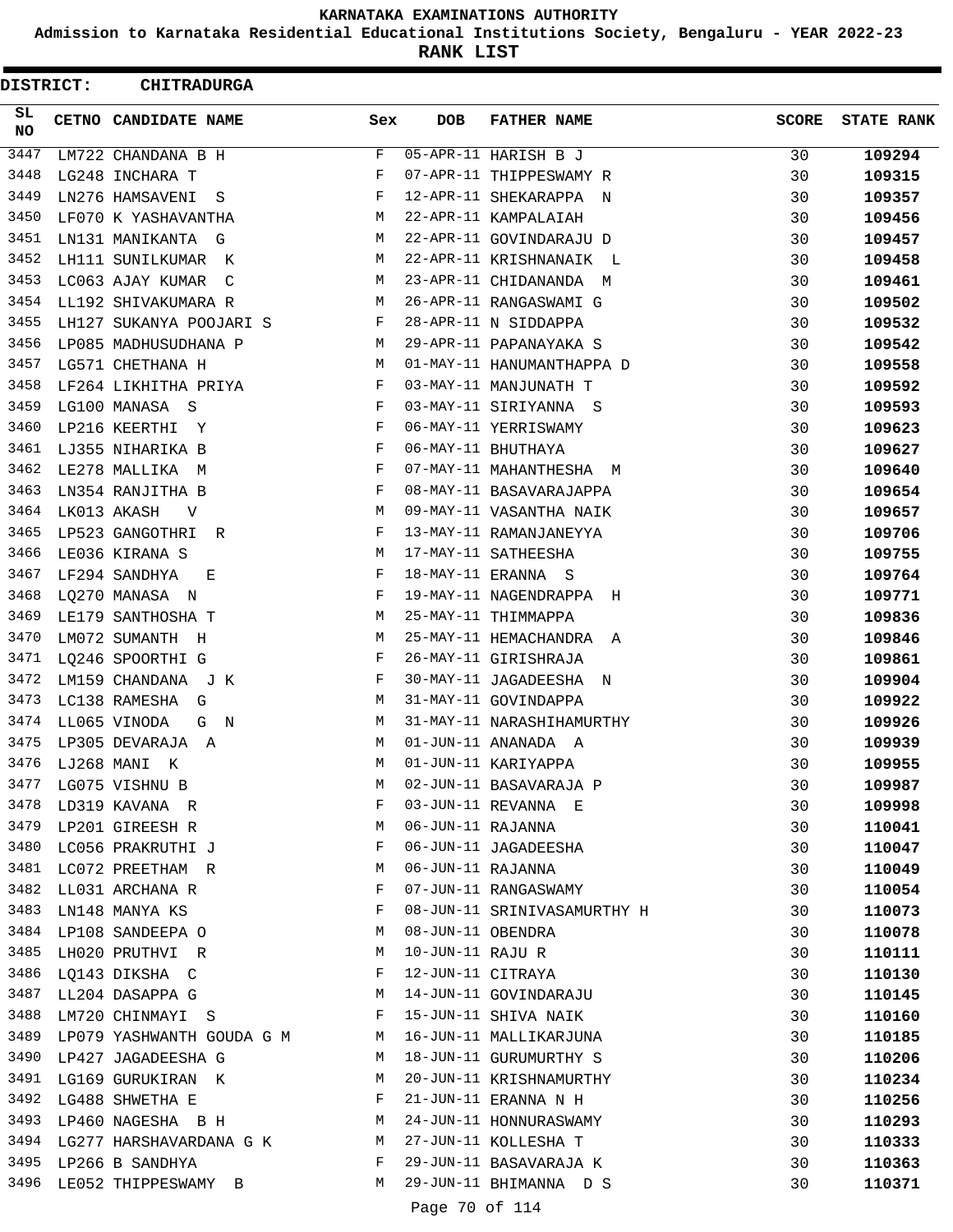**Admission to Karnataka Residential Educational Institutions Society, Bengaluru - YEAR 2022-23**

**RANK LIST**

| <b>DISTRICT:</b> | <b>CHITRADURGA</b>            |                                                |                   |                             |              |                   |
|------------------|-------------------------------|------------------------------------------------|-------------------|-----------------------------|--------------|-------------------|
| SL<br>NO.        | CETNO CANDIDATE NAME          | Sex                                            | <b>DOB</b>        | <b>FATHER NAME</b>          | <b>SCORE</b> | <b>STATE RANK</b> |
| 3497             | LG399 SANDESHA P              | М                                              |                   | 07-JUL-11 PARAMESHWARAPPA N | 30           | 110490            |
| 3498             | LP365 ABHISHEK N              | М                                              |                   | 08-JUL-11 NAGABHOOSHANA S   | 30           | 110495            |
| 3499             | LC212 TEJAS D                 | М                                              |                   | 10-JUL-11 DURUGESHAPPA S    | 30           | 110535            |
| 3500             | LG526 ANANYA V                | F                                              |                   | 12-JUL-11 VEERESH T         | 30           | 110553            |
| 3501             | LP254 NAYANA M                | F                                              |                   | 15-JUL-11 DODDA MARESHA     | 30           | 110602            |
| 3502             | LG403 PRAKRUTHI S             | F                                              |                   | 19-JUL-11 SHARANAPPA R      | 30           | 110652            |
| 3503             | LN390 SATHISH BABU R          | М                                              | 19-JUL-11 RAVI N  |                             | 30           | 110658            |
| 3504             | LE301 SANGEETHA N             | F                                              |                   | 20-JUL-11 NAGARAJA          | 30           | 110673            |
| 3505             | LJ119 SUHANA BS               | F                                              |                   | 21-JUL-11 SIKANDAR          | 30           | 110690            |
| 3506             | LJ013 ABHINAYA K R            | F                                              |                   | 23-JUL-11 RANGASWAMY K      | 30           | 110710            |
| 3507             | LL187 AKASH P                 | М                                              | 25-JUL-11 PRAKASH |                             | 30           | 110734            |
| 3508             | LC287 KAVANA R                | F                                              |                   | 30-JUL-11 RAGHAVENDRA       | 30           | 110788            |
| 3509             | LP572 ANITHAMMA M A           | F                                              |                   | 06-AUG-11 ANJENEYA          | 30           | 110873            |
| 3510             | LE383 MANASA R                | F                                              | 06-AUG-11 RAMESHA |                             | 30           | 110878            |
| 3511             | LD056 TARUNA S                | М                                              | 06-AUG-11 SURESHA |                             | 30           | 110882            |
| 3512             | LG064 SOWPARNIKA S            | F                                              |                   | 07-AUG-11 SANTHOSH          | 30           | 110894            |
| 3513             | LG477 SHANTHAKUMAR B          | М                                              |                   | 12-AUG-11 BORESHI K         | 30           | 110948            |
| 3514             | LG442 SHRAVANTHI U S          | F                                              |                   | 13-AUG-11 UMESHNAIKA        | 30           | 110957            |
| 3515             | LG073 RAVITEJA K              | М                                              |                   | 15-AUG-11 KRISHNAMURTHI     | 30           | 110980            |
| 3516             | LM431 VASANTHA B              | М                                              |                   | 22-AUG-11 BHOJARAJA         | 30           | 111057            |
| 3517             | LG458 SRUJAN B                | М                                              |                   | 25-AUG-11 BORAPPA S         | 30           | 111090            |
| 3518             | LM530 LAVANYA MK              | F                                              |                   | 26-AUG-11 KUMAR NAIK        | 30           | 111095            |
| 3519             | LG148 PRAJWAL E               | М                                              |                   | 26-AUG-11 EKANTHAPPA        | 30           | 111100            |
| 3520             | LP459 MANJANNA T              | М                                              |                   | 28-AUG-11 THIPPESWAMY B     | 30           | 111109            |
| 3521             | LJ212 MANVITHGOWDA<br>JM      | М                                              |                   | 29-AUG-11 JAYARAM K         | 30           | 111124            |
| 3522             | LJ210 VINAY B                 | М                                              |                   | 01-SEP-11 BHUTHAYYA H A     | 30           | 111155            |
| 3523             | LH136 R SANGEETHA             | F                                              | 06-SEP-11 RAJANNA |                             | 30           | 111201            |
| 3524             | LN168 ANUSHA S                | F                                              |                   | 07-SEP-11 SHIVAMURTHY       | 30           | 111207            |
| 3525             | LF186 PAVAN R                 | М                                              | 10-SEP-11 RAVI N  |                             | 30           | 111240            |
| 3526             | LG241 SAHANA G M              | F                                              |                   | 11-SEP-11 MALLESH G C       | 30           | 111246            |
|                  | 3527 LM394 KUMARASWAMY K      | M                                              |                   | 21-SEP-11 KARIYAPPA         | 30           | 111327            |
|                  | 3528 LN142 KEERTHANA GT       | F                                              |                   | 24-SEP-11 THIPPESWAMY       | 30           | 111357            |
|                  | 3529 LH298 PRATHIBA R         | $\mathbf{F}$ and $\mathbf{F}$ and $\mathbf{F}$ |                   | 28-SEP-11 RAMESHA R         | 30           | 111388            |
|                  | 3530 LF118 KESHAVA V K        | M                                              |                   | 29-SEP-11 VEERANNA B O      | 30           | 111398            |
|                  | 3531 LJ041 TRISHA H T         | F                                              |                   | 30-SEP-11 THIPPESWAMY H N   | 30           | 111413            |
| 3532             | LH453 DIVYA S                 | $\mathbf{F}$                                   |                   | 01-OCT-11 SATHISH S         | 30           | 111416            |
| 3533             | LF307 YASHODHA                | F                                              |                   | 02-OCT-11 MARANNA N P       | 30           | 111437            |
|                  | 3534 LH207 HEMANTH P          | M                                              | 05-OCT-11 PRABHU  |                             | 30           | 111457            |
|                  | 3535 LE130 SEVANTHI T         | $\mathbf{F}$                                   |                   | 09-OCT-11 THIPPESHI         | 30           | 111480            |
|                  | 3536 LK224 SPANDANA TK        | F                                              |                   | 09-OCT-11 KENCHAPPA T       | 30           | 111484            |
|                  | 3537 LD231 SEVANTHI B         | F                                              |                   | 11-OCT-11 BADAOBIAH         | 30           | 111517            |
|                  | 3538 LM204 MANU S             | M                                              |                   | 14-OCT-11 SHIVANNA          | 30           | 111545            |
|                  | 3539 LD187 SRUSTI R           | F                                              |                   | 20-OCT-11 RAGAVENDRA H      | 30           | 111598            |
| 3540             | LM010 MEGHANA K N             | F                                              |                   | 23-OCT-11 NAGARAJAPPA H     | 30           | 111625            |
| 3541             | LG071 MOKSHAVATHI S           | F                                              |                   | 24-OCT-11 SHIVANNA M        | 30           | 111628            |
|                  | 3542 LF071 PRAKRUTHI R        | $\mathbf{F}$                                   | 24-OCT-11 RAVI    |                             | 30           | 111631            |
|                  | 3543 LH305 MANU R             | M                                              |                   | 27-OCT-11 RAMAKRISHANA      | 30           | 111667            |
|                  | 3544 LD300 NIRMALA M          | F                                              |                   | 29-OCT-11 MANJUNATHA        | 30           | 111684            |
|                  | 3545 LH464 NAVYASREE P F      |                                                |                   | 30-OCT-11 PANDURANGAIAH S   | 30           | 111689            |
|                  | 3546 LC234 R P AKASH PRASAD M |                                                | 01-NOV-11 PRAKASH |                             | 30           | 111697            |
|                  |                               |                                                | Page 71 of 114    |                             |              |                   |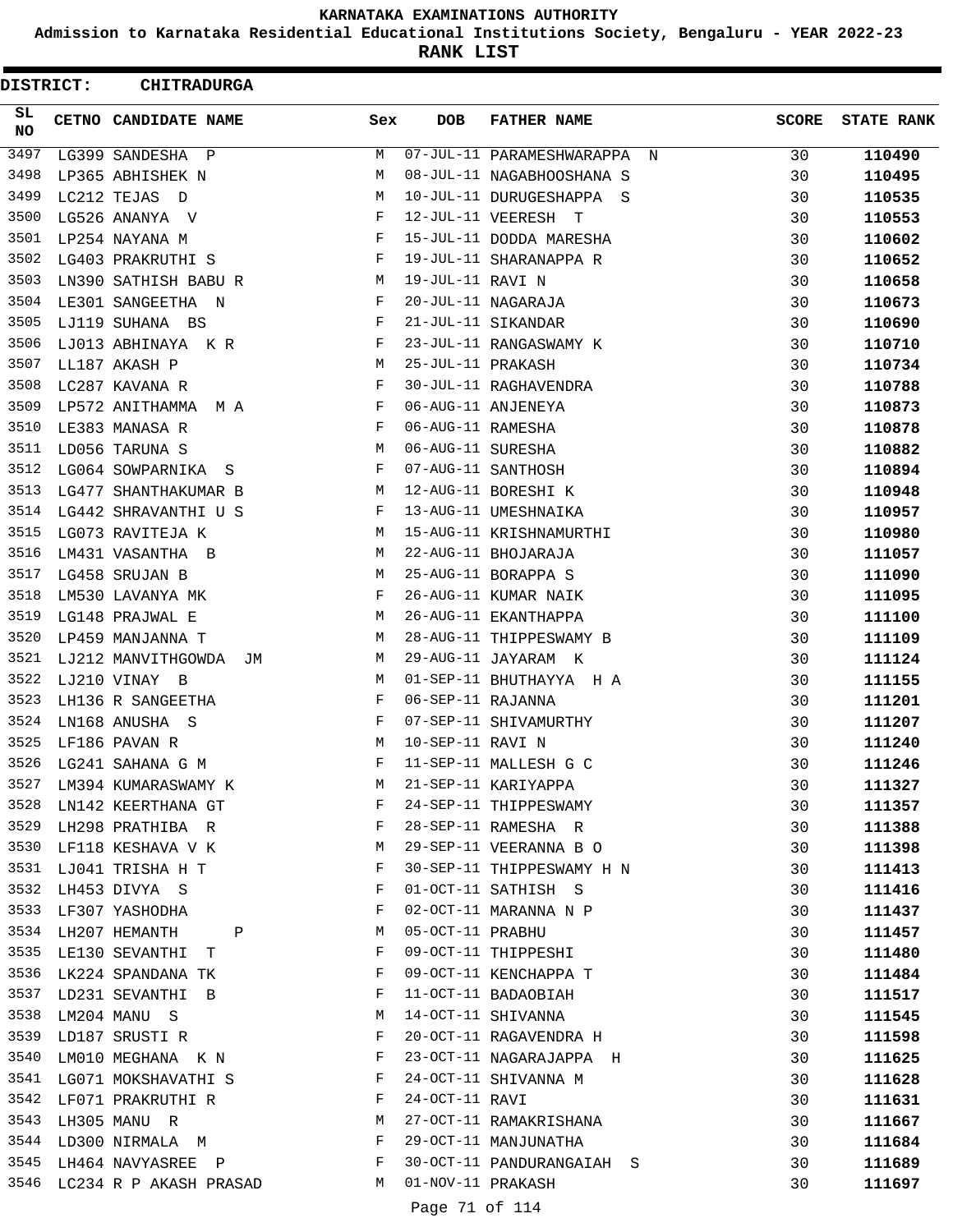**Admission to Karnataka Residential Educational Institutions Society, Bengaluru - YEAR 2022-23**

**RANK LIST**

ı

| DISTRICT:        |             | <b>CHITRADURGA</b>                                                               |                                                                  |                   |                             |              |                   |
|------------------|-------------|----------------------------------------------------------------------------------|------------------------------------------------------------------|-------------------|-----------------------------|--------------|-------------------|
| SL.<br><b>NO</b> |             | CETNO CANDIDATE NAME                                                             | Sex                                                              | <b>DOB</b>        | <b>FATHER NAME</b>          | <b>SCORE</b> | <b>STATE RANK</b> |
| 3547             |             | LM434 GUNASHREE N K                                                              | F                                                                |                   | 03-NOV-11 KAMSAGARAPPA      | 30           | 111715            |
| 3548             |             | LG345 DEEPA M                                                                    | F                                                                |                   | 06-NOV-11 MAHANTHESH        | 30           | 111742            |
| 3549             |             | LP086 NIKHITA S                                                                  | F                                                                |                   | 10-NOV-11 SATHISHA          | 30           | 111783            |
| 3550             |             | LM233 ANANYA BP                                                                  | F                                                                |                   | 11-NOV-11 PRAKASH R         | 30           | 111787            |
| 3551             |             | LL181 LAKSHMIDEVI Y                                                              | F                                                                |                   | 11-NOV-11 YUVARAJ G         | 30           | 111798            |
| 3552             |             | LH115 KEERTHANA                                                                  | F                                                                |                   | 14-NOV-11 NAGABHUSHANA      | 30           | 111829            |
| 3553             |             | LE063 RACHANAPATIL M                                                             | F                                                                | 23-NOV-11 MADHU R |                             | 30           | 111911            |
| 3554             |             | LE273 JANMITHA T                                                                 | F                                                                |                   | 26-NOV-11 THIPPESWAMY A     | 30           | 111938            |
| 3555             |             | LD308 BHUVANESHWARI T                                                            | F                                                                |                   | 27-NOV-11 THIPPESWAMY       | 30           | 111949            |
| 3556             |             | LC340 LAVANYA D                                                                  | F                                                                |                   | 30-NOV-11 DHANANJAYA        | 30           | 111969            |
| 3557             |             | LC158 BHAVYA C                                                                   | F                                                                |                   | 10-DEC-11 CHANDRAPPA        | 30           | 112038            |
| 3558             |             | LN006 TEJASWINI H R                                                              | F                                                                |                   | 13-DEC-11 RAVI H M          | 30           | 112059            |
| 3559             |             | LL227 RENUKA V S                                                                 | F                                                                |                   | 15-DEC-11 VENKATESHA        | 30           | 112070            |
| 3560             |             | LQ273 MANOJ R                                                                    | M                                                                | 16-DEC-11 REVANNA |                             | 30           | 112076            |
| 3561             | LN055 MANOJ |                                                                                  | М                                                                |                   | 18-DEC-11 SRINIVASNAIKA     | 30           | 112088            |
| 3562             |             | LG278 NANDINI K M                                                                | F                                                                |                   | 18-DEC-11 MARUTHESHA K N    | 30           | 112089            |
| 3563             |             | LM127 DANUSH<br>DH                                                               | М                                                                |                   | 21-DEC-11 HANUMANTHAPPA     | 30           | 112110            |
| 3564             |             | LL229 RAKSHITHA BAI R                                                            | F                                                                |                   | 21-DEC-11 RAJA NAIK         | 30           | 112116            |
| 3565             |             | LJ269 YASHAS C                                                                   | М                                                                |                   | 21-DEC-11 CHANNAKESHAVA H M | 30           | 112120            |
| 3566             |             | LN012 MANASA K                                                                   | F                                                                |                   | 24-DEC-11 KUMARASWAMY       | 30           | 112135            |
| 3567             |             | LM566 SMITHA T                                                                   | F                                                                |                   | 25-DEC-11 THIPPESH          | 30           | 112141            |
| 3568             |             | LM063 BHOOMIKA H                                                                 | F                                                                |                   | 26-DEC-11 HANUMANTHAPPA G   | 30           | 112144            |
| 3569             |             | LF329 BANU PRIYA S                                                               | F                                                                | 27-DEC-11 SATHISH |                             | 30           | 112152            |
| 3570             |             | LF295 LOKESH N                                                                   | М                                                                |                   | 27-DEC-11 NARASIMHAMURTHY O | 30           | 112153            |
| 3571             |             | LN068 SPANDANA N                                                                 | F                                                                |                   | 28-DEC-11 NILAKHANTAIAH SN  | 30           | 112162            |
| 3572             |             | LE259 BHUVAN GIRI N                                                              | M                                                                |                   | 18-JAN-12 NINGANNA          | 30           | 112244            |
| 3573             |             | LE018 PRIYANKA M                                                                 | F                                                                | 19-FEB-12 MALLESH |                             | 30           | 112287            |
| 3574             |             | LN249 POORVI K                                                                   | F                                                                |                   | 11-MAR-12 KUMARASWAMY B R   | 30           | 112309            |
| 3575             |             | LP322 AJJAYYA T                                                                  | M                                                                |                   | 06-APR-12 THIPPESWAMY       | 30           | 112320            |
| 3576             |             | LP126 H N BHARATH KUMAR                                                          | M                                                                | 20-JUL-12 NAGARAJ |                             | 30           | 112347            |
| 3577             |             | LP004 GOWTHAM CHANDU T                                                           | M                                                                |                   | 28-OCT-09 THIPPESWAMY       | 29           | 112417            |
|                  |             | 3578 LH039 THRIVENI                                                              | F                                                                |                   | 01-JAN-10 MUDLAPPA          | 29           | 112483            |
| 3579             |             | LG565 SAKAMMA R F                                                                |                                                                  | 20-JAN-10 RAMESHA |                             | 29           | 112501            |
| 3580             |             | LG385 VINUTHA BR                                                                 | $\mathbb{F}^{\mathbb{Z}}$ . The set of $\mathbb{F}^{\mathbb{Z}}$ |                   | 01-FEB-10 RAJAPPA BS        | 29           | 112510            |
| 3581             |             | LN386 CHARAN KUMAR M                                                             |                                                                  |                   | 18-FEB-10 MURTY T G         | 29           | 112529            |
| 3582             |             | LE171 LOKAMMA S<br>$\mathbf{F}$ and the contract of the contract of $\mathbf{F}$ |                                                                  |                   | 21-FEB-10 SHIVANNA          | 29           | 112534            |
| 3583             |             | LD042 ARJUN ROKATH R N M                                                         |                                                                  |                   | 23-MAY-10 NAGARAJ R C       | 29           | 112646            |
|                  |             | 3584 LG306 DEEKSHITHA R                                                          | F                                                                |                   | 03-JUL-10 RANGANAYKA D      | 29           | 112717            |
|                  |             | 3585 LK243 CHANDANA C                                                            | F                                                                |                   | 07-AUG-10 CHANDRAPPA        | 29           | 112797            |
| 3586             |             | LG226 RAGHAVENDRA G M M                                                          |                                                                  |                   | 16-AUG-10 MAHESH G B        | 29           | 112828            |
|                  |             | 3587 LP215 GOWTHAM M J                                                           | M                                                                |                   | 24-AUG-10 JAYANNA B         | 29           | 112852            |
|                  |             | 3588 LH285 SUJAN V                                                               | М                                                                |                   | 25-AUG-10 VIRUPAKSHA        | 29           | 112857            |
| 3589             |             | LQ120 PRIYADARSHINI A                                                            | F                                                                |                   | 10-SEP-10 ANJANEYA H H      | 29           | 112921            |
| 3590             |             | LC331 T DHANUSH                                                                  | M                                                                |                   | 14-OCT-10 THIPPESWAMY M     | 29           | 113060            |
| 3591             |             | LJ123 LOKESHWARA J                                                               | M                                                                |                   | 24-OCT-10 JAGANNATHA S      | 29           | 113104            |
|                  |             | 3592 LG259 KEERTHANA N                                                           | F                                                                |                   | 01-NOV-10 NAGALINGAPPA B    | 29           | 113145            |
|                  |             | 3593 LG530 JANAVI O                                                              | F                                                                |                   | 12-NOV-10 ONKARAPPA M       | 29           | 113213            |
|                  |             | 3594 LP579 BINDHU M                                                              | F                                                                |                   | 16-NOV-10 MANJANNA          | 29           | 113235            |
|                  |             | 3595 LC047 BORESHA R                                                             | M                                                                |                   | 19-DEC-10 RUDRAIAH          | 29           | 113434            |
| 3596             |             | LN323 PRATHAPA L                                                                 | M                                                                |                   | 24-DEC-10 LAKSHMANA A       | 29           | 113483            |
|                  |             |                                                                                  |                                                                  | Page 72 of 114    |                             |              |                   |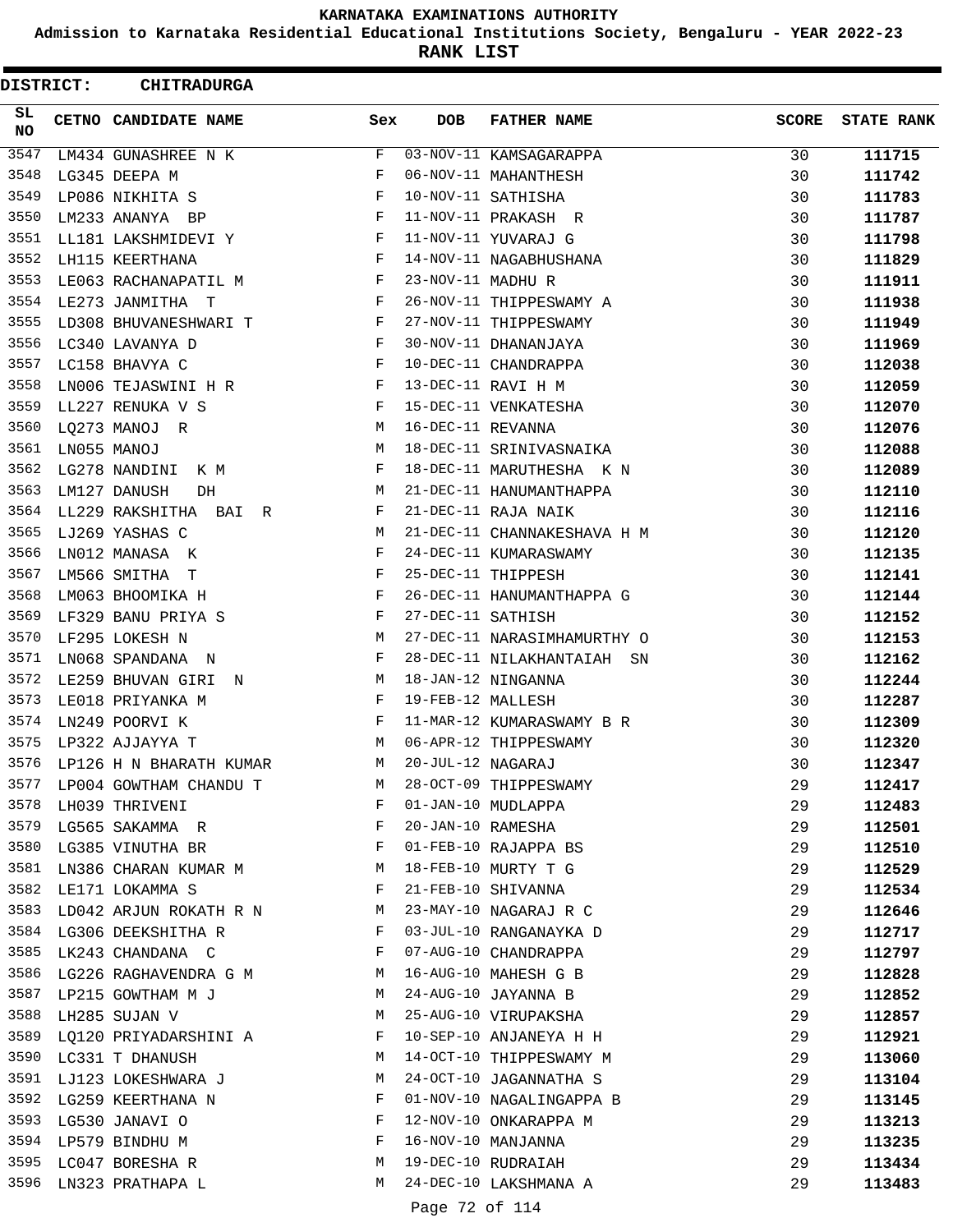**Admission to Karnataka Residential Educational Institutions Society, Bengaluru - YEAR 2022-23**

**RANK LIST**

| DISTRICT: | <b>CHITRADURGA</b>                                                                 |              |                   |                                |              |                   |
|-----------|------------------------------------------------------------------------------------|--------------|-------------------|--------------------------------|--------------|-------------------|
| SL.<br>NO | CETNO CANDIDATE NAME                                                               | Sex          | <b>DOB</b>        | <b>FATHER NAME</b>             | <b>SCORE</b> | <b>STATE RANK</b> |
| 3597      | LP150 NAGAVENI C                                                                   | F            |                   | 28-DEC-10 CHINNAGA             | 29           | 113512            |
| 3598      | LD170 PREETHAM K P                                                                 | М            |                   | 29-DEC-10 PRAKASH K S          | 29           | 113519            |
| 3599      | LN329 ANJANAPPA K S                                                                | М            |                   | 31-DEC-10 SIDDARAMAPPA         | 29           | 113530            |
| 3600      | LL193 HEMANTHA P R                                                                 | M            |                   | 26-JAN-11 RAJAPPA P T          | 29           | 113835            |
| 3601      | LL008 RAKSHA G T                                                                   | F            |                   | 27-JAN-11 THIMMAPPA R          | 29           | 113850            |
| 3602      | LG154 GEETHA Y                                                                     | F            |                   | 03-FEB-11 YOGESH M             | 29           | 113911            |
| 3603      | LN325 GOWTHAM PS                                                                   | M            |                   | 04-FEB-11 SHASHI KUMAR         | 29           | 113922            |
| 3604      | LG212 KALLESHA B P                                                                 | M            |                   | 16-FEB-11 PRASANNA B K         | 29           | 114034            |
| 3605      | LH315 MYLARALINGESHWARA B                                                          | M            |                   | 02-MAR-11 BASAVARAJU H         | 29           | 114165            |
| 3606      | LM268 PARTHA R                                                                     | M            |                   | 02-MAR-11 RANGABHOVI           | 29           | 114166            |
| 3607      | LN284 SHREYAS NADIGA H U                                                           | М            |                   | 02-MAR-11 UMESH H M            | 29           | 114169            |
| 3608      | LG561 SAVITA L                                                                     | F            | 04-MAR-11 LOKESH  |                                | 29           | 114184            |
| 3609      | LP524 K DEEPIKA                                                                    | F            | 06-MAR-11 KALESHA |                                | 29           | 114202            |
| 3610      | LG206 SANDHYA T                                                                    | F            |                   | 10-MAR-11 THIPPESWAMY T        | 29           | 114255            |
| 3611      | LN289 KENCHAMMA<br>$\Box$                                                          | F            |                   | 12-MAR-11 BASAVARAJAPPA D      | 29           | 114269            |
| 3612      | LK069 HEMANTH J                                                                    | M            |                   | 16-MAR-11 JAGADEESHNAIK        | 29           | 114313            |
| 3613      | LE030 SOUNDARYA<br>К                                                               | F            |                   | 16-MAR-11 KRISHNAPPA           | 29           | 114319            |
| 3614      | LL190 AKASH M                                                                      | М            |                   | 18-MAR-11 MANJUNATHA           | 29           | 114330            |
| 3615      | LM129 S PRERANA                                                                    | F            |                   | 20-MAR-11 SRIDHARA             | 29           | 114355            |
| 3616      | LF232 THIPPESH D                                                                   | М            |                   | 21-MAR-11 DODDA HANUMANNA      | 29           | 114366            |
| 3617      | LK021 VINUTHA<br>M                                                                 | F            |                   | 22-MAR-11 MANJUNATHA           | 29           | 114381            |
| 3618      | LG107 THEJAS T                                                                     | М            |                   | 23-MAR-11 THIMMANNA T          | 29           | 114391            |
| 3619      | LG188 ANU K                                                                        | F            |                   | 02-APR-11 M KUMARA             | 29           | 114485            |
| 3620      | LN371 AJJAYYA R                                                                    | М            |                   | 08-APR-11 RANGANATHA           | 29           | 114549            |
| 3621      | LG337 KAVYA R                                                                      | F            |                   | 10-APR-11 RUDRESH NAIK B       | 29           | 114577            |
| 3622      | LM077 ARCHITHA                                                                     | F            |                   | 11-APR-11 REVANNA D            | 29           | 114589            |
| 3623      | LH213 HEMANTH R                                                                    | М            |                   | 12-APR-11 RAGHAVENDRA P        | 29           | 114605            |
| 3624      | LN272 SANJANA K B                                                                  | F            |                   | 14-APR-11 BHAIRAPPA K S        | 29           | 114643            |
| 3625      | LQ198 PRUTHVI B                                                                    | M            |                   | 16-APR-11 BORAIAH B            | 29           | 114666            |
| 3626      | LC338 SHREYA N                                                                     | F            |                   | 26-APR-11 NARASIMHA K          | 29           | 114776            |
|           | 3627 LG308 DHANUSH K L                                                             | M            |                   | 30-APR-11 LAKSHMI NARAYANA K S | 29           | 114812            |
|           | 3628 LM397 SRUSHTI R                                                               | F            | 30-APR-11 RAJAPPA |                                | 29           | 114821            |
|           | 3629 LL054 ABHISHEKH Y M                                                           |              |                   | 05-MAY-11 YOGESH R             | 29           | 114875            |
|           | 3630 LE035 LOKESH                                                                  | M            |                   | 05-MAY-11 KARIYANNA            | 29           | 114882            |
|           | 3631 LF130 SHALINI S                                                               | $\mathbf{F}$ |                   | 07-MAY-11 SIDDALINGAIAH T      | 29           | 114912            |
| 3632      | LE155 JEEVAN V N                                                                   |              |                   | 09-MAY-11 VIRUPAKSHI P R       | 29           | 114929            |
| 3633      | LM525 KRUTHIKA M                                                                   | F            |                   | 09-MAY-11 MANJUNATH            | 29           | 114930            |
|           | 3634 LH105 MANJUNATH G N                                                           | M            |                   | 13-MAY-11 NAVEEN KUMAR N       | 29           | 114982            |
|           | 3635 LL167 THEJAS P                                                                | M            | 17-MAY-11 PRAKASH |                                | 29           | 115038            |
|           | 3636 LE111 INDRESH S                                                               | М            |                   | 19-MAY-11 SHADAKSHARAPPA       | 29           | 115054            |
|           | 3637 LE376 YAMUNA M<br>$\mathbf{F}$ . The contract of the contract of $\mathbf{F}$ |              |                   | 19-MAY-11 MARUTHI B            | 29           | 115062            |
|           | 3638 LJ057 SATHYASHREE N<br>$\mathbf{F}$ and $\mathbf{F}$ and $\mathbf{F}$         |              | 23-MAY-11 NATESH  |                                | 29           | 115097            |
|           | 3639 LN145 GAJENDRA NR                                                             | M            |                   | 24-MAY-11 RANGASWAMY           | 29           | 115105            |
| 3640      | LM216 GIRISH V                                                                     | M            |                   | 24-MAY-11 VARADARAJA N         | 29           | 115108            |
| 3641      | LD307 BINDU J                                                                      | F            |                   | 26-MAY-11 JAGADISH B           | 29           | 115140            |
|           | $\mathbf{F}$ and $\mathbf{F}$ and $\mathbf{F}$<br>3642 LG579 CHAITRA E             |              | 29-MAY-11 ERANNA  |                                | 29           | 115169            |
|           | 3643 LC006 ARUNAKSHI R                                                             | $\mathbb F$  |                   | $25 - 11$ RAMESH H             | 29           | 115181            |
|           | 3644 LG468 SUMANTHA KUMARA R S P M                                                 |              | 01-JUN-11 REVANNA |                                | 29           | 115238            |
|           | 3645 LC174 SANJAY PUTHRA S M M                                                     |              |                   | 02-JUN-11 SUPUTHRAPPA M        | 29           | 115249            |
|           | 3646 LD313 KIRANA M                                                                | $\mathbf{F}$ |                   | 03-JUN-11 MANJANNA             | 29           | 115259            |
|           |                                                                                    |              | Page 73 of 114    |                                |              |                   |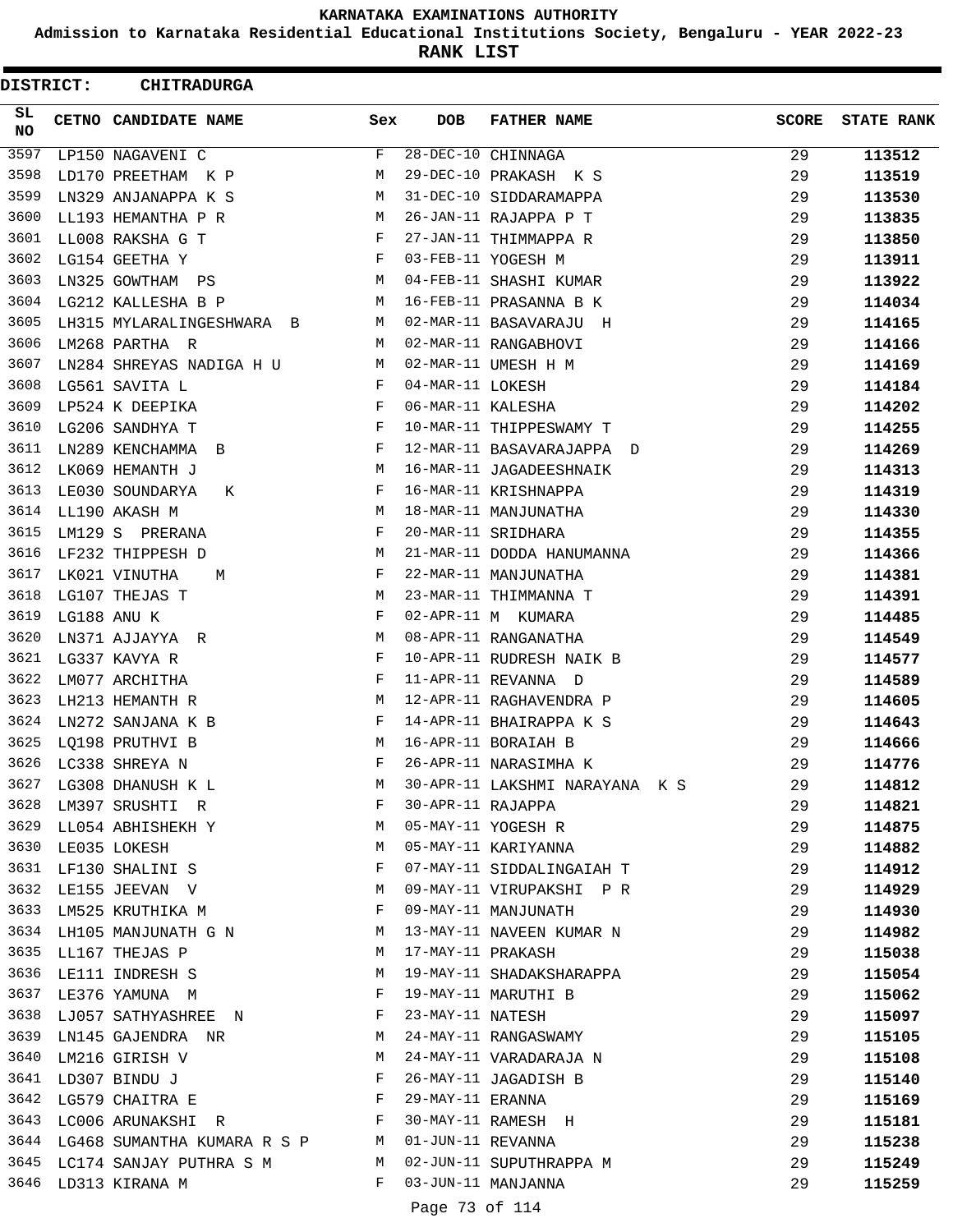**Admission to Karnataka Residential Educational Institutions Society, Bengaluru - YEAR 2022-23**

**RANK LIST**

| DISTRICT:        | <b>CHITRADURGA</b>          |              |                   |                           |              |                   |
|------------------|-----------------------------|--------------|-------------------|---------------------------|--------------|-------------------|
| SL.<br><b>NO</b> | <b>CETNO CANDIDATE NAME</b> | Sex          | DOB               | <b>FATHER NAME</b>        | <b>SCORE</b> | <b>STATE RANK</b> |
| 3647             | LH074 ANJAN KUMAR M         | M            |                   | 05-JUN-11 MANJAPPA        | 29           | 115286            |
| 3648             | LK203 MEGHANA Y             | F            |                   | 09-JUN-11 YOGISH P        | 29           | 115361            |
| 3649             | LQ042 AMBIKA T              | F            |                   | 10-JUN-11 THIPPESWAMY     | 29           | 115369            |
| 3650             | LG576 SAKAMMA T             | F            |                   | 10-JUN-11 THIPPESWAMY G A | 29           | 115385            |
| 3651             | LG472 AKASH A               | M            |                   | 11-JUN-11 ANJINAPPA       | 29           | 115387            |
| 3652             | LG524 ROHAN N S             | M            |                   | 12-JUN-11 NAGARAJA S      | 29           | 115407            |
| 3653             | LN398 YASHASWINI D          | F            |                   | 16-JUN-11 DASABHOVI       | 29           | 115477            |
| 3654             | LM319 BHAVANA B             | F            |                   | 18-JUN-11 BHUVANESHA      | 29           | 115485            |
| 3655             | LC149 SANJAY YADAV S        | M            |                   | 18-JUN-11 SHIVAMURTHY C   | 29           | 115495            |
| 3656             | LC205 G SHRAVANTH           | M            |                   | 19-JUN-11 GURUSIDDAPPA    | 29           | 115505            |
| 3657             | LD259 ANJANEYA S            | М            |                   | 21-JUN-11 SURESH NAYKA    | 29           | 115537            |
| 3658             | LE327 LAKSHMI<br>ဒ          | F            |                   | 21-JUN-11 SHIVANNA        | 29           | 115540            |
| 3659             | LH288 DEEKSHITHA R          | F            |                   | 22-JUN-11 RAMESHA B       | 29           | 115552            |
| 3660             | LL202 DELEEP P S            | M            | 24-JUN-11 PRAKASH | G V                       | 29           | 115578            |
| 3661             | LP324 DHANUSH L N           | М            |                   | 24-JUN-11 NAGABUSHNA L P  | 29           | 115580            |
| 3662             | LE338 SHUBHASHREE B         | F            |                   | 24-JUN-11 THIPPESWAMY B   | 29           | 115594            |
| 3663             | LD199 ARCHANNA KC           | F            |                   | 25-JUN-11 CHANDRAHASA KM  | 29           | 115600            |
| 3664             | LF157 CHAITHANYA P          | F            |                   | 25-JUN-11 PREMANATHA E    | 29           | 115601            |
| 3665             | LP144 DIVYA O L             | F            | 27-JUN-11 OBANNA  |                           | 29           | 115637            |
| 3666             | LG529 VARSHINI              | F            |                   | 29-JUN-11 SURESH S        | 29           | 115669            |
| 3667             | LD008 BHUBAN BORESH M S     | M            |                   | 02-JUL-11 SIDDANNA M      | 29           | 115709            |
| 3668             | LN308 NISCHITA M            | F            |                   | 06-JUL-11 MALLIKARJUN K C | 29           | 115782            |
| 3669             | LM195 HARSHAVARDANA M       | М            |                   | 09-JUL-11 MARUTHI K T     | 29           | 115813            |
| 3670             | LL011 KIRAN KC              | M            |                   | 09-JUL-11 CHANDRAPPA K    | 29           | 115814            |
| 3671             | LD130 RAMYA R               | F            | 09-JUL-11 RAJANNA |                           | 29           | 115816            |
| 3672             | LD260 MALLESHWARI K         | $\mathbf{F}$ |                   | 15-JUL-11 KRUSHNAPPA      | 29           | 115882            |
| 3673             | LG418 ARJUNA A              | М            |                   | 16-JUL-11 ANJINAPPA       | 29           | 115889            |
| 3674             | LE322 ABHINAYA S            | F            |                   | 18-JUL-11 SHIVANNA        | 29           | 115912            |
| 3675             | LJ006 SHIVARAJ P            | M            |                   | 18-JUL-11 PATHALINGAPPA K | 29           | 115919            |
| 3676             | LJ239 BINDU N C             | F            |                   | 19-JUL-11 CHITRALINGAPPA  | 29           | 115923            |
| 3677             | LL063 JHENKAR M R           | М            |                   | 21-JUL-11 RAGHAVENDRA L M | 29           | 115955            |
| 3678             | LH318 RAKSHITHA J           | F            | 22-JUL-11 JAYANNA |                           | 29           | 115978            |
| 3679             | LM171 KEERTANA P            | F            |                   | 24-JUL-11 PRAHLADA        | 29           | 115994            |
| 3680             | LG382 KAVANA B              | F            | 27-JUL-11 BABU H  |                           | 29           | 116031            |
| 3681             | LK077 VIKRAM S              | М            |                   | 27-JUL-11 SURESH S        | 29           | 116042            |
| 3682             | LD372 PUNITH G              | M            |                   | 03-AUG-11 GURUMURTHY S R  | 29           | 116134            |
| 3683             | LP318 PREMKUMAR T           | М            |                   | 05-AUG-11 THIPPESWAMY K   | 29           | 116155            |
| 3684             | LH071 SHALINI J C           | F            |                   | 07-AUG-11 CHIDANANDA      | 29           | 116179            |
| 3685             | LH029 DHANUSH S             | M            |                   | 10-AUG-11 SHRIRANGA       | 29           | 116207            |
| 3686             | LN130 MADHAN T              | М            |                   | 11-AUG-11 THIMMESH N      | 29           | 116219            |
| 3687             | LM318 RAKESH E              | M            |                   | 12-AUG-11 ESHWARAPPA      | 29           | 116235            |
| 3688             | LC359 RAGHAVENDRA K         | M            |                   | 14-AUG-11 KRUSHNAMURTHI   | 29           | 116260            |
| 3689             | LE113 PRARTHANA V           | F            |                   | 15-AUG-11 VIRUPAKSHA      | 29           | 116270            |
| 3690             | LH426 SARITHA R             | F            |                   | 18-AUG-11 RANGANATHA G    | 29           | 116304            |
| 3691             | LD268 MANASA D              | F            |                   | 21-AUG-11 DEVARAJ D       | 29           | 116336            |
| 3692             | LJ131 VISHWAS M             | M            |                   | 23-AUG-11 MODALAGIRIYAPPA | 29           | 116366            |
| 3693             | LM351 SANJAY C              | M            |                   | 26-AUG-11 CHIKKAPPA       | 29           | 116404            |
| 3694             | LN248 DHANUSH A V           | M            |                   | 28-AUG-11 UMESHA A M      | 29           | 116415            |
| 3695             | LM253 DILEEP H O            | М            |                   | 28-AUG-11 ONKARAPPA R     | 29           | 116416            |
| 3696             | LG015 MADHUSUDHANA V        | M            | 28-AUG-11 VIJAY   |                           | 29           | 116418            |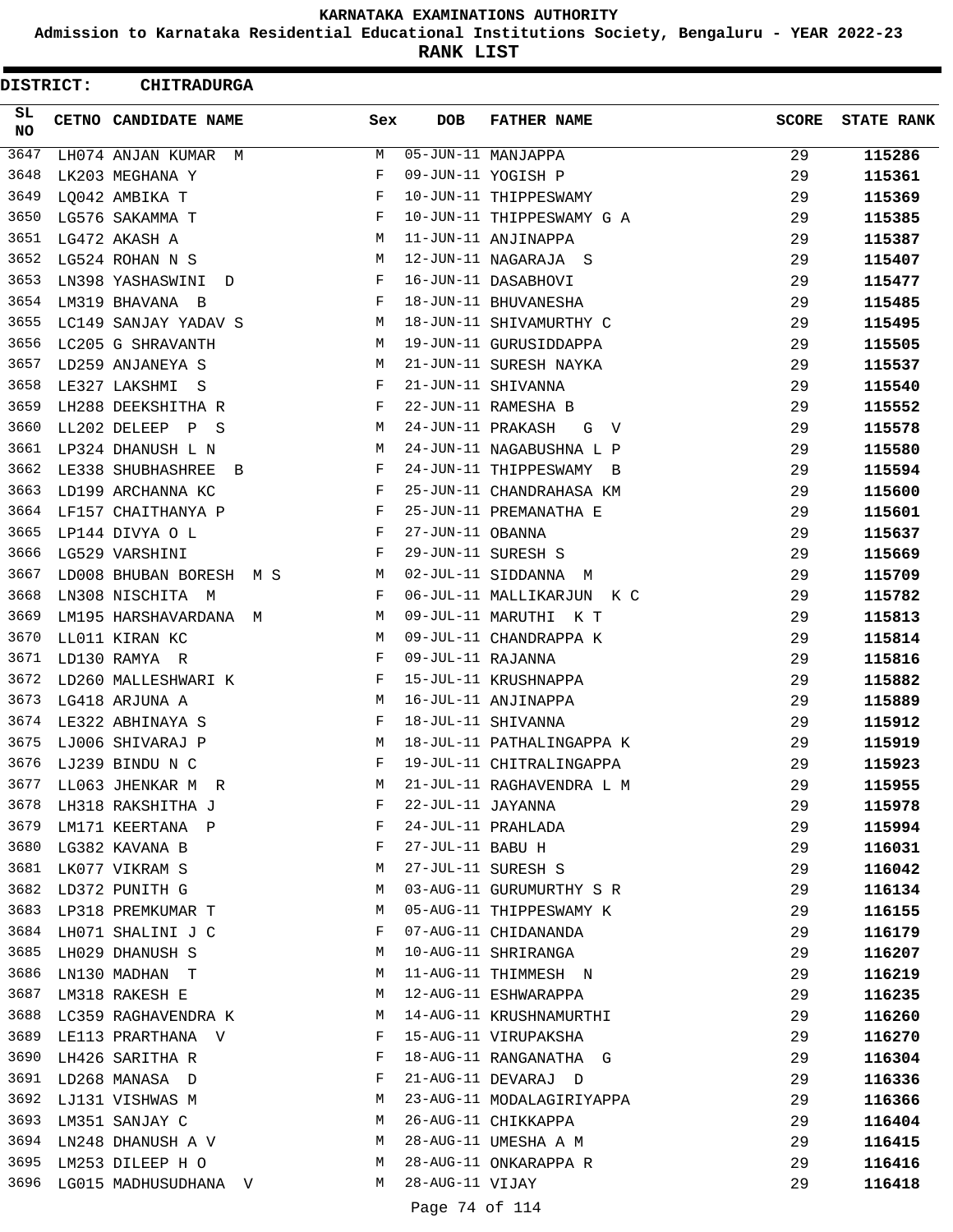**Admission to Karnataka Residential Educational Institutions Society, Bengaluru - YEAR 2022-23**

**RANK LIST**

 $\blacksquare$ 

| <b>DISTRICT:</b> |                 | <b>CHITRADURGA</b>                |              |                   |                                  |              |                   |
|------------------|-----------------|-----------------------------------|--------------|-------------------|----------------------------------|--------------|-------------------|
| SL.<br><b>NO</b> |                 | <b>CETNO CANDIDATE NAME</b>       | Sex          | <b>DOB</b>        | <b>FATHER NAME</b>               | <b>SCORE</b> | <b>STATE RANK</b> |
| 3697             |                 | LD366 T MADAN NAYAKA              | M            |                   | 29-AUG-11 D THIPPESWAMY          | 29           | 116440            |
| 3698             |                 | LQ061 ANANDA O                    | М            |                   | 30-AUG-11 OBANNA D               | 29           | 116443            |
| 3699             |                 | LK144 MADHU U N                   | M            |                   | 30-AUG-11 NATARAJA               | 29           | 116448            |
| 3700             |                 | LD354 SUDEEPA NAYAKA Y M          |              |                   | 05-SEP-11 YARRISWAMY Y           | 29           | 116523            |
| 3701             |                 | LM360 BHARATH B                   | M            | 07-SEP-11 BHYRESH |                                  | 29           | 116537            |
| 3702             |                 | LN189 JEEVAN M L                  | M            |                   | 08-SEP-11 LINGARAJA              | 29           | 116552            |
| 3703             |                 | LN180 JIVAN R                     | M            |                   | 08-SEP-11 RAGHAVENDRA            | 29           | 116553            |
| 3704             |                 | LP078 LIKHITHA                    | F            |                   | 08-SEP-11 BASAVARAJA             | 29           | 116555            |
| 3705             |                 | LP320 KALPANA D                   | F            | 09-SEP-11 DANAPPA |                                  | 29           | 116562            |
| 3706             |                 | LG384 PRAVEEN R<br>M <sub>1</sub> |              |                   | 09-SEP-11 RAMESH Y               | 29           | 116563            |
| 3707             |                 | LC310 GANAPRIYA N                 | F            |                   | 10-SEP-11 NAGARAJA S             | 29           | 116567            |
| 3708             |                 | $LG444$ PUSHPALATHA M K F         |              |                   | 12-SEP-11 MUDDAL AKYASAIAH       | 29           | 116599            |
| 3709             |                 | LG249 SAHANA S M                  | F            |                   | 12-SEP-11 MANJAPPA R             | 29           | 116600            |
| 3710             |                 | LG117 CHIRANJEEVI B M             |              |                   | 15-SEP-11 BASAPPA H              | 29           | 116628            |
| 3711             |                 | LP537 NETRA P                     | F            |                   | 15-SEP-11 PAPANAYAKA             | 29           | 116629            |
| 3712             |                 | LD426 GOWTHAM H                   | M            | 24-SEP-11 HEMADRI |                                  | 29           | 116708            |
|                  |                 | 3713 LP264 SOWMYA S               | F            |                   | 29-SEP-11 SHIVAPUTRA B T         | 29           | 116758            |
| 3714             |                 | LH201 RANGASWAMY R                | M            |                   | 05-OCT-11 RAMACHANDRA M T        | 29           | 116813            |
| 3715             |                 | LL042 SHRAVANTHI H                | F            |                   | 07-OCT-11 HANUMANTHAPPA          | 29           | 116829            |
| 3716             |                 | LK016 SINCHANA R                  | F            |                   | 09-OCT-11 RAGHU NAIK             | 29           | 116850            |
|                  |                 | 3717 LC181 BANNI P B              | М            |                   | 11-OCT-11 BOSAIAH P M            | 29           | 116868            |
| 3718             |                 | LL022 LOHITH<br>-S                | М            |                   | 14-OCT-11 SRINIVASAPPA           | 29           | 116901            |
| 3719             | LJ249 VINAY     |                                   | М            |                   | 17-OCT-11 BEERALINGAPPA          | 29           | 116949            |
| 3720             |                 | LF051 VEENA D                     | F            |                   | 18-OCT-11 DINESHA K T            | 29           | 116956            |
|                  |                 | 3721 LP192 AKASH B                | М            |                   | 23-OCT-11 BASAVARAJA B           | 29           | 116998            |
| 3722             |                 | LK262 PAVITHRA R                  | F            |                   | 26-OCT-11 RAJA NAIK              | 29           | 117029            |
| 3723             |                 | LJ136 ROHITH KUMAR P              | M            |                   | 26-OCT-11 PARAMESHWARA S M       | 29           | 117034            |
| 3724             |                 | LK099 DEEPIKA R                   | F            |                   | 27-OCT-11 RUDRESH K              | 29           | 117039            |
| 3725             |                 | LP371 K M THULASI                 | $\mathbf{F}$ |                   | 28-OCT-11 K H MAHANTHESHA        | 29           | 117047            |
| 3726             |                 | LJ283 PRIYADARSHINI P             | F            |                   | 28-OCT-11 PRASANNA M             | 29           | 117049            |
|                  |                 | 3727 LQ285 SHREEKUMAR H           | M            |                   | 30-OCT-11 DASARA HANUMANTHAPPA   | 29           | 117067            |
|                  |                 | 3728 LC134 VENKATESHA H           | M            |                   | 02-NOV-11 H HANUMESH             | 29           | 117096            |
|                  |                 | 3729 LH344 CHINCHANA S            | F            |                   | 09-NOV-11 SRIDHARA               | 29           | 117158            |
| 3730             |                 | LH161 VARUN V                     | М            |                   | 11-NOV-11 VENKATESH K T          | 29           | 117191            |
| 3731             |                 | LH398 HARSHAVARDHAN K S           | M            |                   | 18-NOV-11 KANTHARAJ T            | 29           | 117242            |
| 3732             |                 | LJ045 RANJEETHKUMAR S             | M            |                   | 20-NOV-11 SHIVANNA S             | 29           | 117263            |
|                  |                 | 3733 LH128 VAISHNAVI S            | F            |                   | 20-NOV-11 SANNAKARIYANNA         | 29           | 117265            |
|                  | 3734 LC016 RAVI |                                   | М            |                   | 24-NOV-11 MANJUNATHA REDDY       | 29           | 117288            |
| 3735             |                 | LN162 MANU M                      | М            |                   | 26-NOV-11 MANJUNATHA             | 29           | 117300            |
|                  |                 | 3736 LM674 SANDESH M              | M            |                   | 03-DEC-11 MANJUNATHA L           | 29           | 117347            |
|                  |                 | 3737 LC076 CHARAN KUMAR B T       | M            |                   | 05-DEC-11 THAMMAYYA B            | 29           | 117360            |
| 3738             |                 | LM167 AMRUTHA K                   | F            |                   | 07-DEC-11 KODIKARIYAPPA          | 29           | 117373            |
| 3739             |                 | LG361 SAHANA                      | F            |                   | 09-DEC-11 GOPALANAIKA            | 29           | 117391            |
| 3740             |                 | LJ175 GAJA R                      | М            |                   | 13-DEC-11 RANGANATHA             | 29           | 117413            |
|                  |                 | 3741 LM406 ABHINAYA KB            | F            |                   | 15-DEC-11 BALAKRISHNA K          | 29           | 117425            |
| 3742             |                 | LK235 MANJUNATHA S S              | M            |                   | 15-DEC-11 SHANTHAPPA             | 29           | 117433            |
|                  |                 | 3743 LH265 HARSHITHA L            | F            |                   | 19-DEC-11 LAKSHMI NARASHIMIAAH D | 29           | 117467            |
|                  |                 | 3744 LM677 N NIKHIL               | M            |                   | 31-DEC-11 NAGARAJA K             | 29           | 117561            |
|                  |                 | 3745 LG439 ABHISHEK L             | М            |                   | 01-JAN-12 LOKESHNAIKA            | 29           | 117562            |
| 3746             |                 | LM715 NAYANA K S                  | F            |                   | 09-JAN-12 SHIVAMOORTHY K         | 29           | 117606            |

Page 75 of 114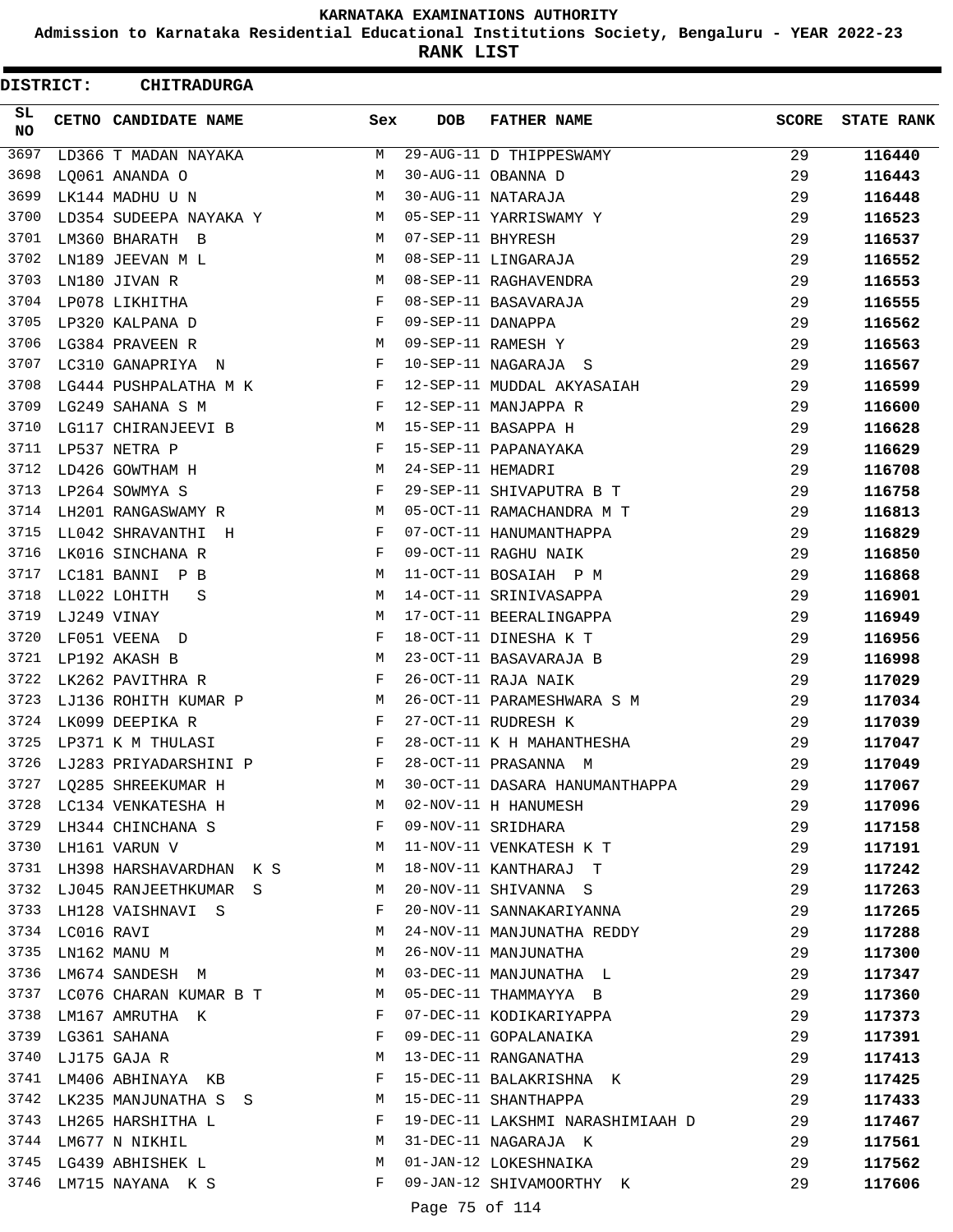**Admission to Karnataka Residential Educational Institutions Society, Bengaluru - YEAR 2022-23**

**RANK LIST**

| <b>DISTRICT:</b> | <b>CHITRADURGA</b>                                                  |              |                   |                              |              |                   |
|------------------|---------------------------------------------------------------------|--------------|-------------------|------------------------------|--------------|-------------------|
| SL<br><b>NO</b>  | CETNO CANDIDATE NAME                                                | Sex          | <b>DOB</b>        | <b>FATHER NAME</b>           | <b>SCORE</b> | <b>STATE RANK</b> |
| 3747             | LC285 ARUNKUMARA T                                                  | М            |                   | 16-JAN-12 THIPPESWAMY P      | 29           | 117624            |
| 3748             | LC273 PUNITHA N                                                     | М            |                   | 02-FEB-12 NAGENDAPPA         | 29           | 117666            |
| 3749             | LQ233 O BHARATH                                                     | М            | 21-MAY-12 OBANNA  |                              | 29           | 117739            |
| 3750             | LP506 A DIVAKARA                                                    | M            |                   | 03-DEC-09 ANJINAPPA          | 28           | 117836            |
| 3751             | LP335 MANJUNATHA S R                                                | M            |                   | 01-JAN-10 SRINIVASA S M      | 28           | 117861            |
| 3752             | LC107 AJITHA A                                                      | М            |                   | 21-JAN-10 ANANDA K           | 28           | 117905            |
| 3753             | LD359 RAGHU T                                                       | М            |                   | 25-JAN-10 THIMMANNA T        | 28           | 117907            |
| 3754             | LG068 CHIRANJEEVI K S                                               | M            |                   | 10-FEB-10 SHANMUKHAPPA       | 28           | 117927            |
| 3755             | LC013 PRAJWAL M                                                     | M            |                   | 19-FEB-10 MANJUNATHA L       | 28           | 117941            |
| 3756             | LG070 PREM KUMAR S                                                  | M            |                   | 02-MAR-10 SIDDESH V          | 28           | 117954            |
| 3757             | LC164 VIVAN SAVRABH ACHAR                                           | M            |                   | 15-MAR-10 NAGABUSHANA CHARY  | 28           | 117973            |
| 3758             | LK114 ANJINI D                                                      | M            | 22-MAR-10 DASAPPA |                              | 28           | 117980            |
| 3759             | LJ078 PUSHPALATA R                                                  | F            |                   | 28-MAR-10 RAJAPPA K          | 28           | 117990            |
| 3760             | LP034 O SNEHA                                                       | F            |                   | 16-APR-10 OBALESHAPPA        | 28           | 118010            |
| 3761             | LG430 MANOJ<br>$\mathbf V$                                          | M            |                   | 24-APR-10 VISHWANATHA R      | 28           | 118020            |
| 3762             | LH075 KARIYAPPA R                                                   | M            |                   | 28-APR-10 RAMESHA H          | 28           | 118026            |
| 3763             | LL099 VISHNU H                                                      | М            |                   | 04-MAY-10 HARISH S           | 28           | 118039            |
| 3764             | LM068 RAMESH K                                                      | M            |                   | 24-JUL-10 KARIYAPPA          | 28           | 118163            |
| 3765             | LF290 JEEVITHA H                                                    | F            |                   | 26-JUL-10 HANUMANTHARAYA T   | 28           | 118165            |
| 3766             | LK132 PAVAN M                                                       | M            |                   | 12-AUG-10 MAHESHWAR NAIK     | 28           | 118210            |
| 3767             | LC201 NARASIMHA N                                                   | М            |                   | 13-AUG-10 NARASIMHA MURTHY G | 28           | 118213            |
| 3768             | LQ283 YASHODAMMA S                                                  | F            |                   | 19-AUG-10 SHIVANNA           | 28           | 118230            |
| 3769             | LP220 RAMESHA M                                                     | М            |                   | 20-AUG-10 SANNA MARANNA      | 28           | 118233            |
| 3770             | LF134 RAJA K                                                        | М            |                   | 23-AUG-10 KRISHNAPPA P       | 28           | 118240            |
| 3771             | LM500 MANYA P                                                       | F            |                   | 01-SEP-10 PUTTANAIK G        | 28           | 118265            |
| 3772             | LD113 LEKHANA                                                       | F            | 22-SEP-10 OBANNA  |                              | 28           | 118352            |
| 3773             | LG157 CHETHAN KUMAR N                                               | M            |                   | 25-SEP-10 NAGYA NAIK         | 28           | 118362            |
| 3774             | LP366 KUMARA SWAMY O                                                | M            | 30-SEP-10 OBANNA  |                              | 28           | 118373            |
| 3775             | LN109 ARCHANA M                                                     | F            |                   | 18-OCT-10 MANJUNATHA K       | 28           | 118472            |
| 3776             | LH481 DEELIP K                                                      | M            |                   | 18-OCT-10 KARIYANNA          | 28           | 118473            |
| 3777             | LL034 SANDESH G S                                                   | M            |                   | 19-OCT-10 SRINIVAS A         | 28           | 118484            |
|                  | 3778 LG481 DEVARAJ M                                                | M            |                   | 22-OCT-10 MANJAPPA E         | 28           | 118501            |
|                  | 3779 LP443 MANIKANTA S M                                            |              |                   | 27-OCT-10 SANNAMALLAIAH SM   | 28           | 118518            |
|                  | 3780 LK073 R KANTHARAJA                                             | M            | 20-NOV-10 RAMAPPA |                              | 28           | 118641            |
| 3781             | LQ107 MEGANATHA A S                                                 | M            |                   | 28-NOV-10 SHIVANNA A G       | 28           | 118667            |
| 3782             | LM617 ANIL R                                                        | М            |                   | 06-DEC-10 RANGAPPA           | 28           | 118709            |
| 3783             | LQ054 ANJALI K N                                                    | F            |                   | 08-DEC-10 NINGANNA K M       | 28           | 118722            |
|                  | 3784 LF121 PALLAVI T                                                | $\mathbf{F}$ |                   | 10-DEC-10 THIPPESWAMY        | 28           | 118738            |
|                  | 3785 LP260 DUSHANTH KUMAR O M                                       |              |                   | 14-DEC-10 OBANNA N           | 28           | 118766            |
|                  | 3786 LP542 KAVANA P U<br>$\mathbf{F}$ and the set of $\mathbf{F}$ . |              |                   | 14-DEC-10 PRAHALADA G P      | 28           | 118769            |
|                  | $M_{\rm H}$<br>3787 LK202 ROHITH S D                                |              |                   | 30-DEC-10 H DEVARAJ CHARI    | 28           | 118875            |
|                  | 3788 LM232 PRUTHVI V                                                | M            |                   | 01-JAN-11 VENKATESH          | 28           | 118943            |
| 3789             | LD246 AJITH KUMAR R                                                 | M            |                   | 03-JAN-11 RAVI KUMAR         | 28           | 118992            |
| 3790             | LQ055 ISHWARYA D H                                                  | F            |                   | 05-JAN-11 THIPPESWAMY D      | 28           | 119015            |
|                  | 3791 LC356 AJAY P                                                   | М            |                   | 07-JAN-11 PRAKASHA S         | 28           | 119022            |
|                  | 3792 LP419 M SURESHA                                                | М            |                   | 07-JAN-11 P MANJANNA         | 28           | 119028            |
|                  | 3793 LC162 SINDHUJA E                                               | F            |                   | 11-JAN-11 EKANTHAPPA R       | 28           | 119060            |
|                  | 3794 LC137 AVINASHA M                                               | M            |                   | 15-JAN-11 MALLIKARJUNA M     | 28           | 119082            |
|                  | 3795 LJ182 ESHWARI N                                                | F            |                   | 16-JAN-11 NAGARAJA S         | 28           | 119089            |
| 3796             | LN383 G RANGASWAMY                                                  | M            |                   | 19-JAN-11 GAVIRANGAPPA       | 28           | 119110            |
|                  |                                                                     |              | Page 76 of 114    |                              |              |                   |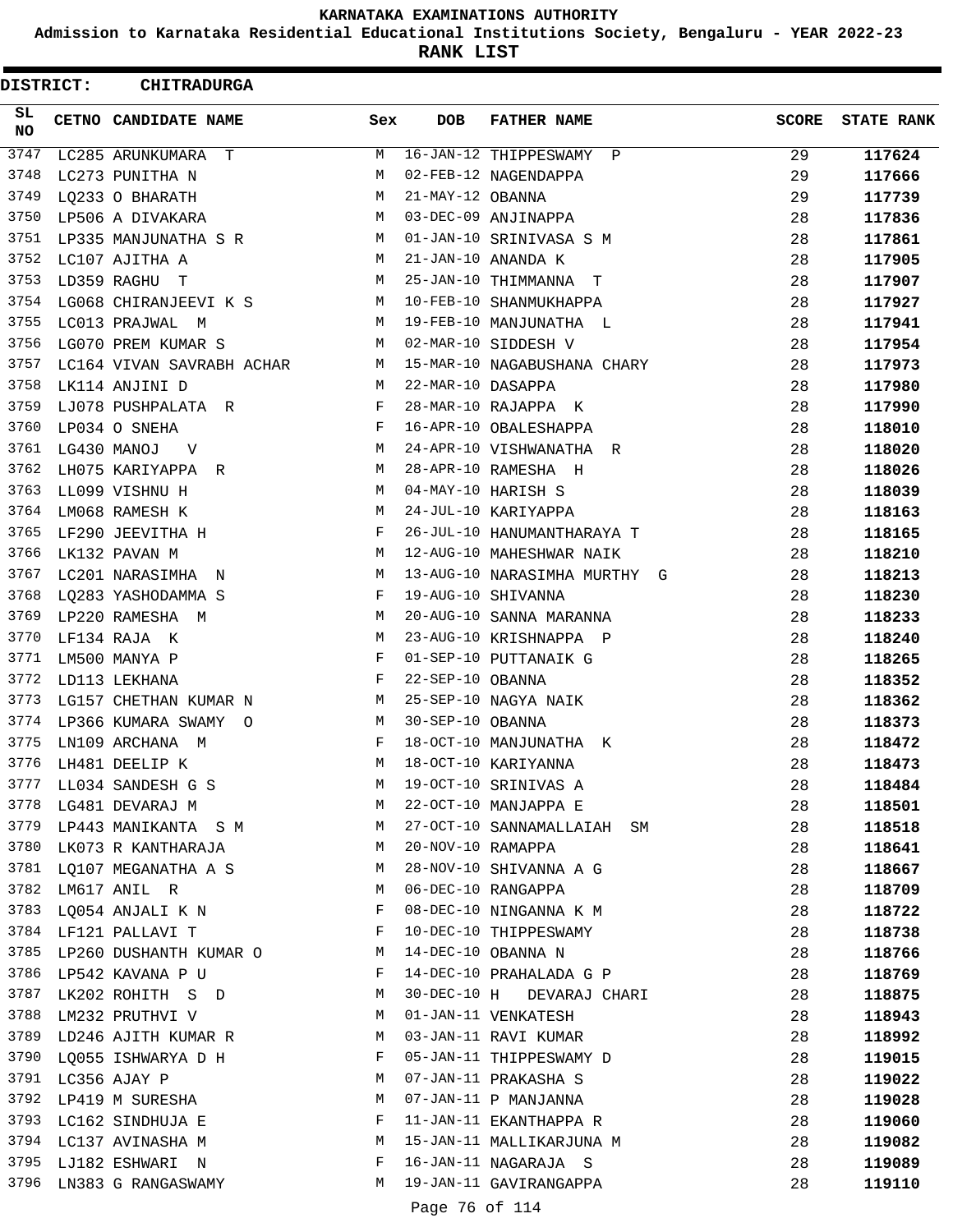**Admission to Karnataka Residential Educational Institutions Society, Bengaluru - YEAR 2022-23**

**RANK LIST**

ı

| SL<br>CETNO CANDIDATE NAME<br>Sex<br><b>DOB</b><br><b>FATHER NAME</b><br><b>SCORE</b><br><b>STATE RANK</b><br><b>NO</b><br>3797<br>21-JAN-11 RAMANAIK<br>LN194 CHARANKUMAR<br>M<br>28<br>119128<br>KR.<br>3798<br>31-JAN-11 SHIVASHANKAR T<br>28<br>M<br>119200<br>LN384 YASHAWANTHA G S<br>3799<br>28<br>01-FEB-11 KARIBASAPPA<br>119211<br>LQ284 PRAJWAL K<br>М<br>3800<br>F<br>LP237 K V GAYITHRI<br>04-FEB-11 D VENKATESHA<br>28<br>119231<br>3801<br>LE275 VARUNA T<br>М<br>09-FEB-11 THIPPAIAH M<br>28<br>119271<br>3802<br>LG601 LAVANYA N<br>F<br>10-FEB-11 NAGARAJA<br>28<br>119272<br>3803<br>28<br>LD405 RAVITEJA C<br>13-FEB-11 CHANDRAPPA D<br>119293<br>М<br>3804<br>LG523 PRAJWAL N<br>14-FEB-11 NAGARAJAPPA<br>28<br>119301<br>М<br>3805<br>15-FEB-11 THIMMAPPA<br>28<br>LM377 SHREEDEVI<br>F<br>119307<br>т<br>3806<br>LG421 SHREYA P O<br>F<br>16-FEB-11 OBAIAH P T<br>28<br>119314<br>3807<br>28<br>LP505 ROOPA B<br>F<br>18-FEB-11 BASAVARAJA T<br>119325<br>3808<br>LN090 NIKHIL R<br>M<br>24-FEB-11 RAMESH<br>28<br>119374<br>3809<br>LM645 DHANUSH R J<br>М<br>28-FEB-11 JAGADEESH J<br>28<br>119408<br>3810<br>LM350 MEGHA L P<br>F<br>03-MAR-11 PARAMESHWARAPPA<br>28<br>119445<br>3811<br>28<br>LP148 KIRTANA H<br>F<br>06-MAR-11 HULUGAPPA<br>119478<br>3812<br>06-MAR-11 DEVIKARIYAPPA KM<br>LM358 SRIKANTHA D<br>M<br>28<br>119481<br>3813<br>14-MAR-11 ASHOK<br>LL195 KUMARASWAMY<br>28<br>119569<br>М<br>A<br>3814<br>LQ194 DARSHAN T<br>M<br>15-MAR-11 THIPPESWAMY<br>28<br>119577<br>3815<br>28<br>LQ025 ASHOKA B<br>М<br>16-MAR-11 BOMMAREDDY<br>119588<br>3816<br>F<br>LE154 SANDHYA M<br>17-MAR-11 MUKUNDA G K<br>28<br>119598<br>3817<br>20-MAR-11 D B PRAKASHA<br>LD163 P SHRAVANI<br>F<br>28<br>119618<br>3818<br>01-APR-11 SHANKARA V<br>LJ093 MAHALAKSHMI<br>F<br>28<br>119733<br>S<br>3819<br>03-APR-11 ANJANAPPA<br>28<br>LM183 ANITHA A<br>F<br>119760<br>3820<br>03-APR-11 B RAGHUNAIK<br>LM470 PREETHAM R NAIK<br>28<br>119767<br>М<br>3821<br>04-APR-11 MANJANAIK<br>LE140 LAVANYA M<br>F<br>28<br>119779<br>3822<br>06-APR-11 RAMESH D<br>M<br>28<br>LH194 ABHAY R<br>119795<br>3823<br>06-APR-11 NAGESHA P<br>LE367 LAVANYA K N<br>F<br>28<br>119804<br>3824<br>LN365 MOHITH H S<br>07-APR-11 SIDRAMAPPA H M<br>М<br>28<br>119820<br>3825<br>11-APR-11 NAGARAJA<br>28<br>LE283 HARSHITH N<br>М<br>119866<br>3826<br>13-APR-11 BASAVARAJA<br>28<br>LP455 TARUN B<br>M<br>119894<br>3827<br>14-APR-11 SADASHIVAPPA<br>28<br>119904<br>LM481 RAGHU S<br>М<br>3828<br>16-APR-11 SHRINAVAS T<br>LJ141 KAVYA SHRI<br>28<br>F<br>119927<br>3829<br>17-APR-11 DHANANJAYA V<br>28<br>LD387 SUNIL V<br>М<br>119945<br>3830<br>18-APR-11 CHANDRANNA T<br>28<br>LE132 SUDEEP C<br>М<br>119949<br>3831<br>26-APR-11 HANUMANTHAPPA<br>28<br>LG446 MARUTHI H<br>М<br>120023<br>3832<br>30-APR-11 RAJANAIK<br>LG046 SHARATH R<br>28<br>120062<br>М<br>3833<br>02-MAY-11 SHRINIVASA P<br>28<br>LH295 LIKHITA S<br>F<br>120077<br>3834<br>03-MAY-11 VENKATESHA<br>LL151 LAVANYA V<br>F<br>28<br>120079<br>3835<br>28<br>LE330 ABHISHEK R<br>04-MAY-11 RAJANNA A<br>M<br>120086<br>3836<br>LH271 ABHISHEK T<br>05-MAY-11 THAMMAYYA<br>28<br>M<br>120102<br>3837<br>05-MAY-11 SURESHA<br>LM671 ABIJITH N S<br>28<br>M<br>120103<br>3838<br>05-MAY-11 KANTHARAJ B<br>LP362 ARUN B K<br>М<br>28<br>120104<br>3839<br>06-MAY-11 ASHOKA<br>28<br>LJ109 VANITA A<br>F<br>120121<br>3840<br>10-MAY-11 KAREGOWDA<br>LH130 ROHITH GOWDA K<br>28<br>120174<br>M<br>3841<br>15-MAY-11 BASAVARAJA<br>28<br>LQ048 ANJALI B<br>F<br>120213<br>3842<br>16-MAY-11 ANJANEYA K<br>LE084 SOUJANYA GA<br>F<br>28<br>120233<br>3843<br>LC289 SUSHMITHA T<br>16-MAY-11 THIMMANNA<br>28<br>F<br>120234<br>3844 LC229 NAVEEN KUMAR KO<br>17-MAY-11 OBAMMA<br>28<br>M<br>120236<br>3845<br>19-MAY-11 GOVINDRAJ<br>LM346 YASHWANTH G<br>28<br>M<br>120269<br>3846<br>20-MAY-11 CHANDRANNA<br>F<br>28<br>LP550 VIJAYALAKSHMI<br>120288<br>Page 77 of 114 | <b>DISTRICT:</b> | <b>CHITRADURGA</b> |  |  |  |
|-------------------------------------------------------------------------------------------------------------------------------------------------------------------------------------------------------------------------------------------------------------------------------------------------------------------------------------------------------------------------------------------------------------------------------------------------------------------------------------------------------------------------------------------------------------------------------------------------------------------------------------------------------------------------------------------------------------------------------------------------------------------------------------------------------------------------------------------------------------------------------------------------------------------------------------------------------------------------------------------------------------------------------------------------------------------------------------------------------------------------------------------------------------------------------------------------------------------------------------------------------------------------------------------------------------------------------------------------------------------------------------------------------------------------------------------------------------------------------------------------------------------------------------------------------------------------------------------------------------------------------------------------------------------------------------------------------------------------------------------------------------------------------------------------------------------------------------------------------------------------------------------------------------------------------------------------------------------------------------------------------------------------------------------------------------------------------------------------------------------------------------------------------------------------------------------------------------------------------------------------------------------------------------------------------------------------------------------------------------------------------------------------------------------------------------------------------------------------------------------------------------------------------------------------------------------------------------------------------------------------------------------------------------------------------------------------------------------------------------------------------------------------------------------------------------------------------------------------------------------------------------------------------------------------------------------------------------------------------------------------------------------------------------------------------------------------------------------------------------------------------------------------------------------------------------------------------------------------------------------------------------------------------------------------------------------------------------------------------------------------------------------------------------------------------------------------------------------------------------------------------------------------------------------------------------------------------------------------------------------------------------------------------------------------------------------------------------------------------------------------------------------------------------------------------------------------------------------------------------------------------------------------------------------------------------------------------------|------------------|--------------------|--|--|--|
|                                                                                                                                                                                                                                                                                                                                                                                                                                                                                                                                                                                                                                                                                                                                                                                                                                                                                                                                                                                                                                                                                                                                                                                                                                                                                                                                                                                                                                                                                                                                                                                                                                                                                                                                                                                                                                                                                                                                                                                                                                                                                                                                                                                                                                                                                                                                                                                                                                                                                                                                                                                                                                                                                                                                                                                                                                                                                                                                                                                                                                                                                                                                                                                                                                                                                                                                                                                                                                                                                                                                                                                                                                                                                                                                                                                                                                                                                                                                                             |                  |                    |  |  |  |
|                                                                                                                                                                                                                                                                                                                                                                                                                                                                                                                                                                                                                                                                                                                                                                                                                                                                                                                                                                                                                                                                                                                                                                                                                                                                                                                                                                                                                                                                                                                                                                                                                                                                                                                                                                                                                                                                                                                                                                                                                                                                                                                                                                                                                                                                                                                                                                                                                                                                                                                                                                                                                                                                                                                                                                                                                                                                                                                                                                                                                                                                                                                                                                                                                                                                                                                                                                                                                                                                                                                                                                                                                                                                                                                                                                                                                                                                                                                                                             |                  |                    |  |  |  |
|                                                                                                                                                                                                                                                                                                                                                                                                                                                                                                                                                                                                                                                                                                                                                                                                                                                                                                                                                                                                                                                                                                                                                                                                                                                                                                                                                                                                                                                                                                                                                                                                                                                                                                                                                                                                                                                                                                                                                                                                                                                                                                                                                                                                                                                                                                                                                                                                                                                                                                                                                                                                                                                                                                                                                                                                                                                                                                                                                                                                                                                                                                                                                                                                                                                                                                                                                                                                                                                                                                                                                                                                                                                                                                                                                                                                                                                                                                                                                             |                  |                    |  |  |  |
|                                                                                                                                                                                                                                                                                                                                                                                                                                                                                                                                                                                                                                                                                                                                                                                                                                                                                                                                                                                                                                                                                                                                                                                                                                                                                                                                                                                                                                                                                                                                                                                                                                                                                                                                                                                                                                                                                                                                                                                                                                                                                                                                                                                                                                                                                                                                                                                                                                                                                                                                                                                                                                                                                                                                                                                                                                                                                                                                                                                                                                                                                                                                                                                                                                                                                                                                                                                                                                                                                                                                                                                                                                                                                                                                                                                                                                                                                                                                                             |                  |                    |  |  |  |
|                                                                                                                                                                                                                                                                                                                                                                                                                                                                                                                                                                                                                                                                                                                                                                                                                                                                                                                                                                                                                                                                                                                                                                                                                                                                                                                                                                                                                                                                                                                                                                                                                                                                                                                                                                                                                                                                                                                                                                                                                                                                                                                                                                                                                                                                                                                                                                                                                                                                                                                                                                                                                                                                                                                                                                                                                                                                                                                                                                                                                                                                                                                                                                                                                                                                                                                                                                                                                                                                                                                                                                                                                                                                                                                                                                                                                                                                                                                                                             |                  |                    |  |  |  |
|                                                                                                                                                                                                                                                                                                                                                                                                                                                                                                                                                                                                                                                                                                                                                                                                                                                                                                                                                                                                                                                                                                                                                                                                                                                                                                                                                                                                                                                                                                                                                                                                                                                                                                                                                                                                                                                                                                                                                                                                                                                                                                                                                                                                                                                                                                                                                                                                                                                                                                                                                                                                                                                                                                                                                                                                                                                                                                                                                                                                                                                                                                                                                                                                                                                                                                                                                                                                                                                                                                                                                                                                                                                                                                                                                                                                                                                                                                                                                             |                  |                    |  |  |  |
|                                                                                                                                                                                                                                                                                                                                                                                                                                                                                                                                                                                                                                                                                                                                                                                                                                                                                                                                                                                                                                                                                                                                                                                                                                                                                                                                                                                                                                                                                                                                                                                                                                                                                                                                                                                                                                                                                                                                                                                                                                                                                                                                                                                                                                                                                                                                                                                                                                                                                                                                                                                                                                                                                                                                                                                                                                                                                                                                                                                                                                                                                                                                                                                                                                                                                                                                                                                                                                                                                                                                                                                                                                                                                                                                                                                                                                                                                                                                                             |                  |                    |  |  |  |
|                                                                                                                                                                                                                                                                                                                                                                                                                                                                                                                                                                                                                                                                                                                                                                                                                                                                                                                                                                                                                                                                                                                                                                                                                                                                                                                                                                                                                                                                                                                                                                                                                                                                                                                                                                                                                                                                                                                                                                                                                                                                                                                                                                                                                                                                                                                                                                                                                                                                                                                                                                                                                                                                                                                                                                                                                                                                                                                                                                                                                                                                                                                                                                                                                                                                                                                                                                                                                                                                                                                                                                                                                                                                                                                                                                                                                                                                                                                                                             |                  |                    |  |  |  |
|                                                                                                                                                                                                                                                                                                                                                                                                                                                                                                                                                                                                                                                                                                                                                                                                                                                                                                                                                                                                                                                                                                                                                                                                                                                                                                                                                                                                                                                                                                                                                                                                                                                                                                                                                                                                                                                                                                                                                                                                                                                                                                                                                                                                                                                                                                                                                                                                                                                                                                                                                                                                                                                                                                                                                                                                                                                                                                                                                                                                                                                                                                                                                                                                                                                                                                                                                                                                                                                                                                                                                                                                                                                                                                                                                                                                                                                                                                                                                             |                  |                    |  |  |  |
|                                                                                                                                                                                                                                                                                                                                                                                                                                                                                                                                                                                                                                                                                                                                                                                                                                                                                                                                                                                                                                                                                                                                                                                                                                                                                                                                                                                                                                                                                                                                                                                                                                                                                                                                                                                                                                                                                                                                                                                                                                                                                                                                                                                                                                                                                                                                                                                                                                                                                                                                                                                                                                                                                                                                                                                                                                                                                                                                                                                                                                                                                                                                                                                                                                                                                                                                                                                                                                                                                                                                                                                                                                                                                                                                                                                                                                                                                                                                                             |                  |                    |  |  |  |
|                                                                                                                                                                                                                                                                                                                                                                                                                                                                                                                                                                                                                                                                                                                                                                                                                                                                                                                                                                                                                                                                                                                                                                                                                                                                                                                                                                                                                                                                                                                                                                                                                                                                                                                                                                                                                                                                                                                                                                                                                                                                                                                                                                                                                                                                                                                                                                                                                                                                                                                                                                                                                                                                                                                                                                                                                                                                                                                                                                                                                                                                                                                                                                                                                                                                                                                                                                                                                                                                                                                                                                                                                                                                                                                                                                                                                                                                                                                                                             |                  |                    |  |  |  |
|                                                                                                                                                                                                                                                                                                                                                                                                                                                                                                                                                                                                                                                                                                                                                                                                                                                                                                                                                                                                                                                                                                                                                                                                                                                                                                                                                                                                                                                                                                                                                                                                                                                                                                                                                                                                                                                                                                                                                                                                                                                                                                                                                                                                                                                                                                                                                                                                                                                                                                                                                                                                                                                                                                                                                                                                                                                                                                                                                                                                                                                                                                                                                                                                                                                                                                                                                                                                                                                                                                                                                                                                                                                                                                                                                                                                                                                                                                                                                             |                  |                    |  |  |  |
|                                                                                                                                                                                                                                                                                                                                                                                                                                                                                                                                                                                                                                                                                                                                                                                                                                                                                                                                                                                                                                                                                                                                                                                                                                                                                                                                                                                                                                                                                                                                                                                                                                                                                                                                                                                                                                                                                                                                                                                                                                                                                                                                                                                                                                                                                                                                                                                                                                                                                                                                                                                                                                                                                                                                                                                                                                                                                                                                                                                                                                                                                                                                                                                                                                                                                                                                                                                                                                                                                                                                                                                                                                                                                                                                                                                                                                                                                                                                                             |                  |                    |  |  |  |
|                                                                                                                                                                                                                                                                                                                                                                                                                                                                                                                                                                                                                                                                                                                                                                                                                                                                                                                                                                                                                                                                                                                                                                                                                                                                                                                                                                                                                                                                                                                                                                                                                                                                                                                                                                                                                                                                                                                                                                                                                                                                                                                                                                                                                                                                                                                                                                                                                                                                                                                                                                                                                                                                                                                                                                                                                                                                                                                                                                                                                                                                                                                                                                                                                                                                                                                                                                                                                                                                                                                                                                                                                                                                                                                                                                                                                                                                                                                                                             |                  |                    |  |  |  |
|                                                                                                                                                                                                                                                                                                                                                                                                                                                                                                                                                                                                                                                                                                                                                                                                                                                                                                                                                                                                                                                                                                                                                                                                                                                                                                                                                                                                                                                                                                                                                                                                                                                                                                                                                                                                                                                                                                                                                                                                                                                                                                                                                                                                                                                                                                                                                                                                                                                                                                                                                                                                                                                                                                                                                                                                                                                                                                                                                                                                                                                                                                                                                                                                                                                                                                                                                                                                                                                                                                                                                                                                                                                                                                                                                                                                                                                                                                                                                             |                  |                    |  |  |  |
|                                                                                                                                                                                                                                                                                                                                                                                                                                                                                                                                                                                                                                                                                                                                                                                                                                                                                                                                                                                                                                                                                                                                                                                                                                                                                                                                                                                                                                                                                                                                                                                                                                                                                                                                                                                                                                                                                                                                                                                                                                                                                                                                                                                                                                                                                                                                                                                                                                                                                                                                                                                                                                                                                                                                                                                                                                                                                                                                                                                                                                                                                                                                                                                                                                                                                                                                                                                                                                                                                                                                                                                                                                                                                                                                                                                                                                                                                                                                                             |                  |                    |  |  |  |
|                                                                                                                                                                                                                                                                                                                                                                                                                                                                                                                                                                                                                                                                                                                                                                                                                                                                                                                                                                                                                                                                                                                                                                                                                                                                                                                                                                                                                                                                                                                                                                                                                                                                                                                                                                                                                                                                                                                                                                                                                                                                                                                                                                                                                                                                                                                                                                                                                                                                                                                                                                                                                                                                                                                                                                                                                                                                                                                                                                                                                                                                                                                                                                                                                                                                                                                                                                                                                                                                                                                                                                                                                                                                                                                                                                                                                                                                                                                                                             |                  |                    |  |  |  |
|                                                                                                                                                                                                                                                                                                                                                                                                                                                                                                                                                                                                                                                                                                                                                                                                                                                                                                                                                                                                                                                                                                                                                                                                                                                                                                                                                                                                                                                                                                                                                                                                                                                                                                                                                                                                                                                                                                                                                                                                                                                                                                                                                                                                                                                                                                                                                                                                                                                                                                                                                                                                                                                                                                                                                                                                                                                                                                                                                                                                                                                                                                                                                                                                                                                                                                                                                                                                                                                                                                                                                                                                                                                                                                                                                                                                                                                                                                                                                             |                  |                    |  |  |  |
|                                                                                                                                                                                                                                                                                                                                                                                                                                                                                                                                                                                                                                                                                                                                                                                                                                                                                                                                                                                                                                                                                                                                                                                                                                                                                                                                                                                                                                                                                                                                                                                                                                                                                                                                                                                                                                                                                                                                                                                                                                                                                                                                                                                                                                                                                                                                                                                                                                                                                                                                                                                                                                                                                                                                                                                                                                                                                                                                                                                                                                                                                                                                                                                                                                                                                                                                                                                                                                                                                                                                                                                                                                                                                                                                                                                                                                                                                                                                                             |                  |                    |  |  |  |
|                                                                                                                                                                                                                                                                                                                                                                                                                                                                                                                                                                                                                                                                                                                                                                                                                                                                                                                                                                                                                                                                                                                                                                                                                                                                                                                                                                                                                                                                                                                                                                                                                                                                                                                                                                                                                                                                                                                                                                                                                                                                                                                                                                                                                                                                                                                                                                                                                                                                                                                                                                                                                                                                                                                                                                                                                                                                                                                                                                                                                                                                                                                                                                                                                                                                                                                                                                                                                                                                                                                                                                                                                                                                                                                                                                                                                                                                                                                                                             |                  |                    |  |  |  |
|                                                                                                                                                                                                                                                                                                                                                                                                                                                                                                                                                                                                                                                                                                                                                                                                                                                                                                                                                                                                                                                                                                                                                                                                                                                                                                                                                                                                                                                                                                                                                                                                                                                                                                                                                                                                                                                                                                                                                                                                                                                                                                                                                                                                                                                                                                                                                                                                                                                                                                                                                                                                                                                                                                                                                                                                                                                                                                                                                                                                                                                                                                                                                                                                                                                                                                                                                                                                                                                                                                                                                                                                                                                                                                                                                                                                                                                                                                                                                             |                  |                    |  |  |  |
|                                                                                                                                                                                                                                                                                                                                                                                                                                                                                                                                                                                                                                                                                                                                                                                                                                                                                                                                                                                                                                                                                                                                                                                                                                                                                                                                                                                                                                                                                                                                                                                                                                                                                                                                                                                                                                                                                                                                                                                                                                                                                                                                                                                                                                                                                                                                                                                                                                                                                                                                                                                                                                                                                                                                                                                                                                                                                                                                                                                                                                                                                                                                                                                                                                                                                                                                                                                                                                                                                                                                                                                                                                                                                                                                                                                                                                                                                                                                                             |                  |                    |  |  |  |
|                                                                                                                                                                                                                                                                                                                                                                                                                                                                                                                                                                                                                                                                                                                                                                                                                                                                                                                                                                                                                                                                                                                                                                                                                                                                                                                                                                                                                                                                                                                                                                                                                                                                                                                                                                                                                                                                                                                                                                                                                                                                                                                                                                                                                                                                                                                                                                                                                                                                                                                                                                                                                                                                                                                                                                                                                                                                                                                                                                                                                                                                                                                                                                                                                                                                                                                                                                                                                                                                                                                                                                                                                                                                                                                                                                                                                                                                                                                                                             |                  |                    |  |  |  |
|                                                                                                                                                                                                                                                                                                                                                                                                                                                                                                                                                                                                                                                                                                                                                                                                                                                                                                                                                                                                                                                                                                                                                                                                                                                                                                                                                                                                                                                                                                                                                                                                                                                                                                                                                                                                                                                                                                                                                                                                                                                                                                                                                                                                                                                                                                                                                                                                                                                                                                                                                                                                                                                                                                                                                                                                                                                                                                                                                                                                                                                                                                                                                                                                                                                                                                                                                                                                                                                                                                                                                                                                                                                                                                                                                                                                                                                                                                                                                             |                  |                    |  |  |  |
|                                                                                                                                                                                                                                                                                                                                                                                                                                                                                                                                                                                                                                                                                                                                                                                                                                                                                                                                                                                                                                                                                                                                                                                                                                                                                                                                                                                                                                                                                                                                                                                                                                                                                                                                                                                                                                                                                                                                                                                                                                                                                                                                                                                                                                                                                                                                                                                                                                                                                                                                                                                                                                                                                                                                                                                                                                                                                                                                                                                                                                                                                                                                                                                                                                                                                                                                                                                                                                                                                                                                                                                                                                                                                                                                                                                                                                                                                                                                                             |                  |                    |  |  |  |
|                                                                                                                                                                                                                                                                                                                                                                                                                                                                                                                                                                                                                                                                                                                                                                                                                                                                                                                                                                                                                                                                                                                                                                                                                                                                                                                                                                                                                                                                                                                                                                                                                                                                                                                                                                                                                                                                                                                                                                                                                                                                                                                                                                                                                                                                                                                                                                                                                                                                                                                                                                                                                                                                                                                                                                                                                                                                                                                                                                                                                                                                                                                                                                                                                                                                                                                                                                                                                                                                                                                                                                                                                                                                                                                                                                                                                                                                                                                                                             |                  |                    |  |  |  |
|                                                                                                                                                                                                                                                                                                                                                                                                                                                                                                                                                                                                                                                                                                                                                                                                                                                                                                                                                                                                                                                                                                                                                                                                                                                                                                                                                                                                                                                                                                                                                                                                                                                                                                                                                                                                                                                                                                                                                                                                                                                                                                                                                                                                                                                                                                                                                                                                                                                                                                                                                                                                                                                                                                                                                                                                                                                                                                                                                                                                                                                                                                                                                                                                                                                                                                                                                                                                                                                                                                                                                                                                                                                                                                                                                                                                                                                                                                                                                             |                  |                    |  |  |  |
|                                                                                                                                                                                                                                                                                                                                                                                                                                                                                                                                                                                                                                                                                                                                                                                                                                                                                                                                                                                                                                                                                                                                                                                                                                                                                                                                                                                                                                                                                                                                                                                                                                                                                                                                                                                                                                                                                                                                                                                                                                                                                                                                                                                                                                                                                                                                                                                                                                                                                                                                                                                                                                                                                                                                                                                                                                                                                                                                                                                                                                                                                                                                                                                                                                                                                                                                                                                                                                                                                                                                                                                                                                                                                                                                                                                                                                                                                                                                                             |                  |                    |  |  |  |
|                                                                                                                                                                                                                                                                                                                                                                                                                                                                                                                                                                                                                                                                                                                                                                                                                                                                                                                                                                                                                                                                                                                                                                                                                                                                                                                                                                                                                                                                                                                                                                                                                                                                                                                                                                                                                                                                                                                                                                                                                                                                                                                                                                                                                                                                                                                                                                                                                                                                                                                                                                                                                                                                                                                                                                                                                                                                                                                                                                                                                                                                                                                                                                                                                                                                                                                                                                                                                                                                                                                                                                                                                                                                                                                                                                                                                                                                                                                                                             |                  |                    |  |  |  |
|                                                                                                                                                                                                                                                                                                                                                                                                                                                                                                                                                                                                                                                                                                                                                                                                                                                                                                                                                                                                                                                                                                                                                                                                                                                                                                                                                                                                                                                                                                                                                                                                                                                                                                                                                                                                                                                                                                                                                                                                                                                                                                                                                                                                                                                                                                                                                                                                                                                                                                                                                                                                                                                                                                                                                                                                                                                                                                                                                                                                                                                                                                                                                                                                                                                                                                                                                                                                                                                                                                                                                                                                                                                                                                                                                                                                                                                                                                                                                             |                  |                    |  |  |  |
|                                                                                                                                                                                                                                                                                                                                                                                                                                                                                                                                                                                                                                                                                                                                                                                                                                                                                                                                                                                                                                                                                                                                                                                                                                                                                                                                                                                                                                                                                                                                                                                                                                                                                                                                                                                                                                                                                                                                                                                                                                                                                                                                                                                                                                                                                                                                                                                                                                                                                                                                                                                                                                                                                                                                                                                                                                                                                                                                                                                                                                                                                                                                                                                                                                                                                                                                                                                                                                                                                                                                                                                                                                                                                                                                                                                                                                                                                                                                                             |                  |                    |  |  |  |
|                                                                                                                                                                                                                                                                                                                                                                                                                                                                                                                                                                                                                                                                                                                                                                                                                                                                                                                                                                                                                                                                                                                                                                                                                                                                                                                                                                                                                                                                                                                                                                                                                                                                                                                                                                                                                                                                                                                                                                                                                                                                                                                                                                                                                                                                                                                                                                                                                                                                                                                                                                                                                                                                                                                                                                                                                                                                                                                                                                                                                                                                                                                                                                                                                                                                                                                                                                                                                                                                                                                                                                                                                                                                                                                                                                                                                                                                                                                                                             |                  |                    |  |  |  |
|                                                                                                                                                                                                                                                                                                                                                                                                                                                                                                                                                                                                                                                                                                                                                                                                                                                                                                                                                                                                                                                                                                                                                                                                                                                                                                                                                                                                                                                                                                                                                                                                                                                                                                                                                                                                                                                                                                                                                                                                                                                                                                                                                                                                                                                                                                                                                                                                                                                                                                                                                                                                                                                                                                                                                                                                                                                                                                                                                                                                                                                                                                                                                                                                                                                                                                                                                                                                                                                                                                                                                                                                                                                                                                                                                                                                                                                                                                                                                             |                  |                    |  |  |  |
|                                                                                                                                                                                                                                                                                                                                                                                                                                                                                                                                                                                                                                                                                                                                                                                                                                                                                                                                                                                                                                                                                                                                                                                                                                                                                                                                                                                                                                                                                                                                                                                                                                                                                                                                                                                                                                                                                                                                                                                                                                                                                                                                                                                                                                                                                                                                                                                                                                                                                                                                                                                                                                                                                                                                                                                                                                                                                                                                                                                                                                                                                                                                                                                                                                                                                                                                                                                                                                                                                                                                                                                                                                                                                                                                                                                                                                                                                                                                                             |                  |                    |  |  |  |
|                                                                                                                                                                                                                                                                                                                                                                                                                                                                                                                                                                                                                                                                                                                                                                                                                                                                                                                                                                                                                                                                                                                                                                                                                                                                                                                                                                                                                                                                                                                                                                                                                                                                                                                                                                                                                                                                                                                                                                                                                                                                                                                                                                                                                                                                                                                                                                                                                                                                                                                                                                                                                                                                                                                                                                                                                                                                                                                                                                                                                                                                                                                                                                                                                                                                                                                                                                                                                                                                                                                                                                                                                                                                                                                                                                                                                                                                                                                                                             |                  |                    |  |  |  |
|                                                                                                                                                                                                                                                                                                                                                                                                                                                                                                                                                                                                                                                                                                                                                                                                                                                                                                                                                                                                                                                                                                                                                                                                                                                                                                                                                                                                                                                                                                                                                                                                                                                                                                                                                                                                                                                                                                                                                                                                                                                                                                                                                                                                                                                                                                                                                                                                                                                                                                                                                                                                                                                                                                                                                                                                                                                                                                                                                                                                                                                                                                                                                                                                                                                                                                                                                                                                                                                                                                                                                                                                                                                                                                                                                                                                                                                                                                                                                             |                  |                    |  |  |  |
|                                                                                                                                                                                                                                                                                                                                                                                                                                                                                                                                                                                                                                                                                                                                                                                                                                                                                                                                                                                                                                                                                                                                                                                                                                                                                                                                                                                                                                                                                                                                                                                                                                                                                                                                                                                                                                                                                                                                                                                                                                                                                                                                                                                                                                                                                                                                                                                                                                                                                                                                                                                                                                                                                                                                                                                                                                                                                                                                                                                                                                                                                                                                                                                                                                                                                                                                                                                                                                                                                                                                                                                                                                                                                                                                                                                                                                                                                                                                                             |                  |                    |  |  |  |
|                                                                                                                                                                                                                                                                                                                                                                                                                                                                                                                                                                                                                                                                                                                                                                                                                                                                                                                                                                                                                                                                                                                                                                                                                                                                                                                                                                                                                                                                                                                                                                                                                                                                                                                                                                                                                                                                                                                                                                                                                                                                                                                                                                                                                                                                                                                                                                                                                                                                                                                                                                                                                                                                                                                                                                                                                                                                                                                                                                                                                                                                                                                                                                                                                                                                                                                                                                                                                                                                                                                                                                                                                                                                                                                                                                                                                                                                                                                                                             |                  |                    |  |  |  |
|                                                                                                                                                                                                                                                                                                                                                                                                                                                                                                                                                                                                                                                                                                                                                                                                                                                                                                                                                                                                                                                                                                                                                                                                                                                                                                                                                                                                                                                                                                                                                                                                                                                                                                                                                                                                                                                                                                                                                                                                                                                                                                                                                                                                                                                                                                                                                                                                                                                                                                                                                                                                                                                                                                                                                                                                                                                                                                                                                                                                                                                                                                                                                                                                                                                                                                                                                                                                                                                                                                                                                                                                                                                                                                                                                                                                                                                                                                                                                             |                  |                    |  |  |  |
|                                                                                                                                                                                                                                                                                                                                                                                                                                                                                                                                                                                                                                                                                                                                                                                                                                                                                                                                                                                                                                                                                                                                                                                                                                                                                                                                                                                                                                                                                                                                                                                                                                                                                                                                                                                                                                                                                                                                                                                                                                                                                                                                                                                                                                                                                                                                                                                                                                                                                                                                                                                                                                                                                                                                                                                                                                                                                                                                                                                                                                                                                                                                                                                                                                                                                                                                                                                                                                                                                                                                                                                                                                                                                                                                                                                                                                                                                                                                                             |                  |                    |  |  |  |
|                                                                                                                                                                                                                                                                                                                                                                                                                                                                                                                                                                                                                                                                                                                                                                                                                                                                                                                                                                                                                                                                                                                                                                                                                                                                                                                                                                                                                                                                                                                                                                                                                                                                                                                                                                                                                                                                                                                                                                                                                                                                                                                                                                                                                                                                                                                                                                                                                                                                                                                                                                                                                                                                                                                                                                                                                                                                                                                                                                                                                                                                                                                                                                                                                                                                                                                                                                                                                                                                                                                                                                                                                                                                                                                                                                                                                                                                                                                                                             |                  |                    |  |  |  |
|                                                                                                                                                                                                                                                                                                                                                                                                                                                                                                                                                                                                                                                                                                                                                                                                                                                                                                                                                                                                                                                                                                                                                                                                                                                                                                                                                                                                                                                                                                                                                                                                                                                                                                                                                                                                                                                                                                                                                                                                                                                                                                                                                                                                                                                                                                                                                                                                                                                                                                                                                                                                                                                                                                                                                                                                                                                                                                                                                                                                                                                                                                                                                                                                                                                                                                                                                                                                                                                                                                                                                                                                                                                                                                                                                                                                                                                                                                                                                             |                  |                    |  |  |  |
|                                                                                                                                                                                                                                                                                                                                                                                                                                                                                                                                                                                                                                                                                                                                                                                                                                                                                                                                                                                                                                                                                                                                                                                                                                                                                                                                                                                                                                                                                                                                                                                                                                                                                                                                                                                                                                                                                                                                                                                                                                                                                                                                                                                                                                                                                                                                                                                                                                                                                                                                                                                                                                                                                                                                                                                                                                                                                                                                                                                                                                                                                                                                                                                                                                                                                                                                                                                                                                                                                                                                                                                                                                                                                                                                                                                                                                                                                                                                                             |                  |                    |  |  |  |
|                                                                                                                                                                                                                                                                                                                                                                                                                                                                                                                                                                                                                                                                                                                                                                                                                                                                                                                                                                                                                                                                                                                                                                                                                                                                                                                                                                                                                                                                                                                                                                                                                                                                                                                                                                                                                                                                                                                                                                                                                                                                                                                                                                                                                                                                                                                                                                                                                                                                                                                                                                                                                                                                                                                                                                                                                                                                                                                                                                                                                                                                                                                                                                                                                                                                                                                                                                                                                                                                                                                                                                                                                                                                                                                                                                                                                                                                                                                                                             |                  |                    |  |  |  |
|                                                                                                                                                                                                                                                                                                                                                                                                                                                                                                                                                                                                                                                                                                                                                                                                                                                                                                                                                                                                                                                                                                                                                                                                                                                                                                                                                                                                                                                                                                                                                                                                                                                                                                                                                                                                                                                                                                                                                                                                                                                                                                                                                                                                                                                                                                                                                                                                                                                                                                                                                                                                                                                                                                                                                                                                                                                                                                                                                                                                                                                                                                                                                                                                                                                                                                                                                                                                                                                                                                                                                                                                                                                                                                                                                                                                                                                                                                                                                             |                  |                    |  |  |  |
|                                                                                                                                                                                                                                                                                                                                                                                                                                                                                                                                                                                                                                                                                                                                                                                                                                                                                                                                                                                                                                                                                                                                                                                                                                                                                                                                                                                                                                                                                                                                                                                                                                                                                                                                                                                                                                                                                                                                                                                                                                                                                                                                                                                                                                                                                                                                                                                                                                                                                                                                                                                                                                                                                                                                                                                                                                                                                                                                                                                                                                                                                                                                                                                                                                                                                                                                                                                                                                                                                                                                                                                                                                                                                                                                                                                                                                                                                                                                                             |                  |                    |  |  |  |
|                                                                                                                                                                                                                                                                                                                                                                                                                                                                                                                                                                                                                                                                                                                                                                                                                                                                                                                                                                                                                                                                                                                                                                                                                                                                                                                                                                                                                                                                                                                                                                                                                                                                                                                                                                                                                                                                                                                                                                                                                                                                                                                                                                                                                                                                                                                                                                                                                                                                                                                                                                                                                                                                                                                                                                                                                                                                                                                                                                                                                                                                                                                                                                                                                                                                                                                                                                                                                                                                                                                                                                                                                                                                                                                                                                                                                                                                                                                                                             |                  |                    |  |  |  |
|                                                                                                                                                                                                                                                                                                                                                                                                                                                                                                                                                                                                                                                                                                                                                                                                                                                                                                                                                                                                                                                                                                                                                                                                                                                                                                                                                                                                                                                                                                                                                                                                                                                                                                                                                                                                                                                                                                                                                                                                                                                                                                                                                                                                                                                                                                                                                                                                                                                                                                                                                                                                                                                                                                                                                                                                                                                                                                                                                                                                                                                                                                                                                                                                                                                                                                                                                                                                                                                                                                                                                                                                                                                                                                                                                                                                                                                                                                                                                             |                  |                    |  |  |  |
|                                                                                                                                                                                                                                                                                                                                                                                                                                                                                                                                                                                                                                                                                                                                                                                                                                                                                                                                                                                                                                                                                                                                                                                                                                                                                                                                                                                                                                                                                                                                                                                                                                                                                                                                                                                                                                                                                                                                                                                                                                                                                                                                                                                                                                                                                                                                                                                                                                                                                                                                                                                                                                                                                                                                                                                                                                                                                                                                                                                                                                                                                                                                                                                                                                                                                                                                                                                                                                                                                                                                                                                                                                                                                                                                                                                                                                                                                                                                                             |                  |                    |  |  |  |
|                                                                                                                                                                                                                                                                                                                                                                                                                                                                                                                                                                                                                                                                                                                                                                                                                                                                                                                                                                                                                                                                                                                                                                                                                                                                                                                                                                                                                                                                                                                                                                                                                                                                                                                                                                                                                                                                                                                                                                                                                                                                                                                                                                                                                                                                                                                                                                                                                                                                                                                                                                                                                                                                                                                                                                                                                                                                                                                                                                                                                                                                                                                                                                                                                                                                                                                                                                                                                                                                                                                                                                                                                                                                                                                                                                                                                                                                                                                                                             |                  |                    |  |  |  |
|                                                                                                                                                                                                                                                                                                                                                                                                                                                                                                                                                                                                                                                                                                                                                                                                                                                                                                                                                                                                                                                                                                                                                                                                                                                                                                                                                                                                                                                                                                                                                                                                                                                                                                                                                                                                                                                                                                                                                                                                                                                                                                                                                                                                                                                                                                                                                                                                                                                                                                                                                                                                                                                                                                                                                                                                                                                                                                                                                                                                                                                                                                                                                                                                                                                                                                                                                                                                                                                                                                                                                                                                                                                                                                                                                                                                                                                                                                                                                             |                  |                    |  |  |  |
|                                                                                                                                                                                                                                                                                                                                                                                                                                                                                                                                                                                                                                                                                                                                                                                                                                                                                                                                                                                                                                                                                                                                                                                                                                                                                                                                                                                                                                                                                                                                                                                                                                                                                                                                                                                                                                                                                                                                                                                                                                                                                                                                                                                                                                                                                                                                                                                                                                                                                                                                                                                                                                                                                                                                                                                                                                                                                                                                                                                                                                                                                                                                                                                                                                                                                                                                                                                                                                                                                                                                                                                                                                                                                                                                                                                                                                                                                                                                                             |                  |                    |  |  |  |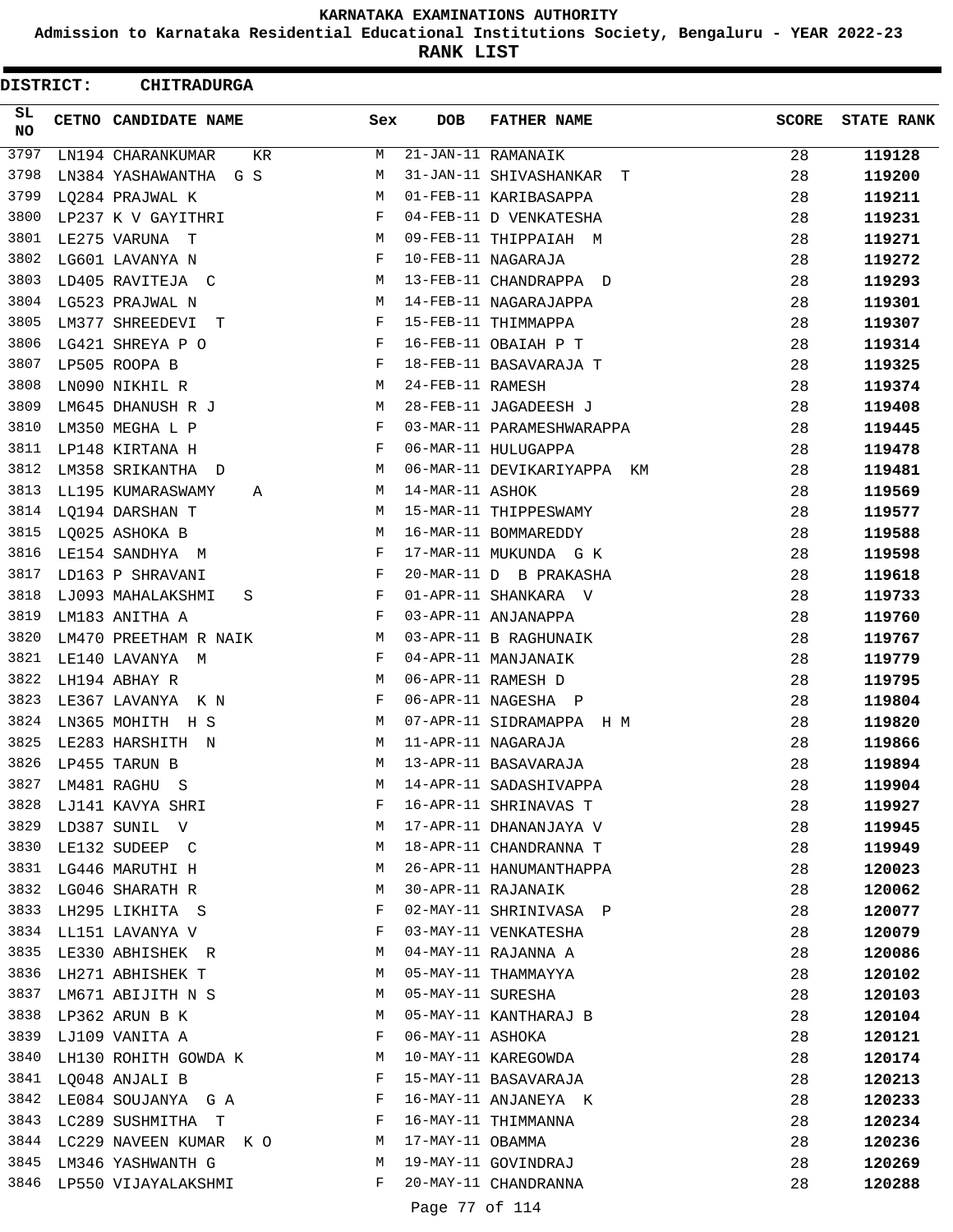**Admission to Karnataka Residential Educational Institutions Society, Bengaluru - YEAR 2022-23**

**RANK LIST**

| DISTRICT:       | <b>CHITRADURGA</b>                 |                               |                   |                             |              |                   |
|-----------------|------------------------------------|-------------------------------|-------------------|-----------------------------|--------------|-------------------|
| SL<br><b>NO</b> | <b>CETNO CANDIDATE NAME</b>        | Sex                           | DOB               | <b>FATHER NAME</b>          | <b>SCORE</b> | <b>STATE RANK</b> |
| 3847            | LF263 PAVAN G M                    | M                             |                   | 23-MAY-11 MAHESHA G V       | 28           | 120312            |
| 3848            | LP236 SAVITRI S                    | F                             | 23-MAY-11 SURESHA |                             | 28           | 120314            |
| 3849            | LQ076 GIRISHA M                    | M                             |                   | 24-MAY-11 MANJUNATHA        | 28           | 120318            |
| 3850            | LK035 SHREYA                       | F                             |                   | 27-MAY-11 SANTHOSH          | 28           | 120362            |
| 3851            | LG182 LIKHITHA A                   | F                             | 30-MAY-11 AJJAYYA |                             | 28           | 120385            |
| 3852            | LN291 ADARSH R                     | M                             |                   | 02-JUN-11 RANGANATH T       | 28           | 120449            |
| 3853            | LC021 HEMANTH K                    | М                             |                   | 02-JUN-11 KALANAIK          | 28           | 120450            |
| 3854            | LJ278 YASHVANTH B                  | M                             |                   | 04-JUN-11 BALARAMA T        | 28           | 120484            |
| 3855            | LM451 BHUMIKA V                    | F                             |                   | 05-JUN-11 VISHWANATHA NAYAK | 28           | 120486            |
| 3856            | LP066 HARIKRUSHNA C                | M                             |                   | 05-JUN-11 CHITHHAPPA        | 28           | 120487            |
| 3857            | LM256 MANASA E                     | F                             |                   | 08-JUN-11 ESHWARAPPA        | 28           | 120541            |
| 3858            | LG474 POORNIMA V                   | F                             |                   | 12-JUN-11 VIRUPAKSHA R      | 28           | 120600            |
| 3859            | LE085 SINDHU C                     | F                             |                   | 13-JUN-11 CHIDANANDA        | 28           | 120615            |
| 3860            | LP381 THARUN KUMAR S               | M                             |                   | 13-JUN-11 SHIVAYYA          | 28           | 120619            |
| 3861            | LK118 NAGENDRA C                   | M                             |                   | 14-JUN-11 CHANDRASHEKAR     | 28           | 120628            |
| 3862            | LC116 YATHEESH S                   | M                             |                   | 15-JUN-11 SHIVAKUMAR        | 28           | 120653            |
| 3863            | LE286 MANU M                       | M                             |                   | 23-JUN-11 MALLESHAPPA       | 28           | 120755            |
| 3864            | LH534 SPOORTHI S                   | F                             |                   | 23-JUN-11 SURESH K          | 28           | 120762            |
| 3865            | LQ140 ANU Y                        | F                             |                   | 24-JUN-11 YUVARAJA          | 28           | 120767            |
| 3866            | LN152 SINCHANA R                   | F                             |                   | 25-JUN-11 RAVICHANDRA       | 28           | 120791            |
| 3867            | LM367 CHIRANTH C                   | M                             |                   | 26-JUN-11 CHIDANAND         | 28           | 120798            |
| 3868            | LD114 SANIKA G                     | F                             |                   | 28-JUN-11 GURUMURTHY        | 28           | 120832            |
| 3869            | LC354 KALPANA A                    | F                             | 03-JUL-11 ANANDA  |                             | 28           | 120885            |
| 3870            | LM702 KRUTHIKA A                   | F                             |                   | 04-JUL-11 AJJAYYA J         | 28           | 120904            |
| 3871            | LQ205 MOHAN M M                    | M                             |                   | 06-JUL-11 MAHANTHESHA M T   | 28           | 120937            |
| 3872            | LD128 HAREESHA H                   | М                             |                   | 08-JUL-11 HANUMANTHAPPA M B | 28           | 120967            |
| 3873            | LH412 SRUSHTI K                    | F                             |                   | 09-JUL-11 KARIYAPPA S       | 28           | 120993            |
| 3874            | LE089 RAJESHA T                    | М                             |                   | 10-JUL-11 M THIPPESWAMY     | 28           | 121003            |
| 3875            | LG355 ARAVIND H                    | M                             | 14-JUL-11 HALESH  |                             | 28           | 121046            |
| 3876            | LH531 BHUVANACHANDRA<br>Т          | M                             |                   | 14-JUL-11 THIPPESWAMY D B   | 28           | 121049            |
| 3877            | LJ223 JEEVAN ARYA V                | M                             |                   | 16-JUL-11 VENKATESHA        | 28           | 121081            |
| 3878            | LN120 SRINIVASA L                  | M                             | 16-JUL-11 LOKESHA |                             | 28           | 121094            |
|                 | 3879 LF313 BHUVANA S               | M                             |                   | 17-JUL-11 SHRINIVASA Y      | 28           | 121098            |
| 3880            | LQ248 TEJASWINI N                  | $\mathbf{F}$                  |                   | 22-JUL-11 NAGARAJA Y M      | 28           | 121166            |
| 3881            | LH433 SHRUSTI T                    | F                             |                   | 24-JUL-11 THIPPESWAMY R     | 28           | 121196            |
| 3882            | LM001 N VARUN KUMAR                | M                             |                   | 28-JUL-11 NARAYANASWAMY     | 28           | 121247            |
| 3883            | LD280 HARSHA K                     | M                             |                   | 30-JUL-11 KRUSHNAMURTHY     | 28           | 121271            |
| 3884            | LN127 MARUTHI V                    | M                             |                   | 01-AUG-11 VARADARAJA        | 28           | 121304            |
| 3885            | LP214 B VIJAYAKUMARA               | M                             |                   | 02-AUG-11 BASAVARAJA        | 28           | 121310            |
| 3886            | LQ032 KANCHANA P                   | F                             | 02-AUG-11 PALANNA |                             | 28           | 121312            |
|                 | 3887 LG419 THIPPESWAMY             | M                             |                   | 06-AUG-11 GOWRANNA          | 28           | 121364            |
| 3888            | LJ187 NANDINI N                    | F                             |                   | 08-AUG-11 NAGARAJA          | 28           | 121377            |
| 3889            | LD012 NITHIN R                     | М                             | 08-AUG-11 RAJANNA |                             | 28           | 121379            |
| 3890            | LM116 AMRUTHA G                    | F                             | 09-AUG-11 GIRISH  |                             | 28           | 121389            |
| 3891            | LE380 THIPPESWAMY R                | М                             |                   | 14-AUG-11 RANGASWAMY H      | 28           | 121460            |
| 3892            | LN067 RAKESH CM                    | M                             |                   | 18-AUG-11 MANJUNATHA        | 28           |                   |
| 3893            | LF030 SUHAS C C                    | M                             |                   | 19-AUG-11 CHANDRAPPA        | 28           | 121518            |
| 3894            |                                    | $\mathbf{F}$ and $\mathbf{F}$ |                   | 21-AUG-11 HAREESH K T       | 28           | 121538            |
| 3895            | LM737 MOHANA PRIYA H               | M                             |                   | 25-AUG-11 JAYANNA B         | 28           | 121555            |
| 3896            | LG512 RAKESHA J<br>LD364 MAMATHA B | F                             | 29-AUG-11 BALARAJ |                             |              | 121593            |
|                 |                                    |                               |                   |                             | 28           | 121655            |
|                 |                                    |                               | Page 78 of 114    |                             |              |                   |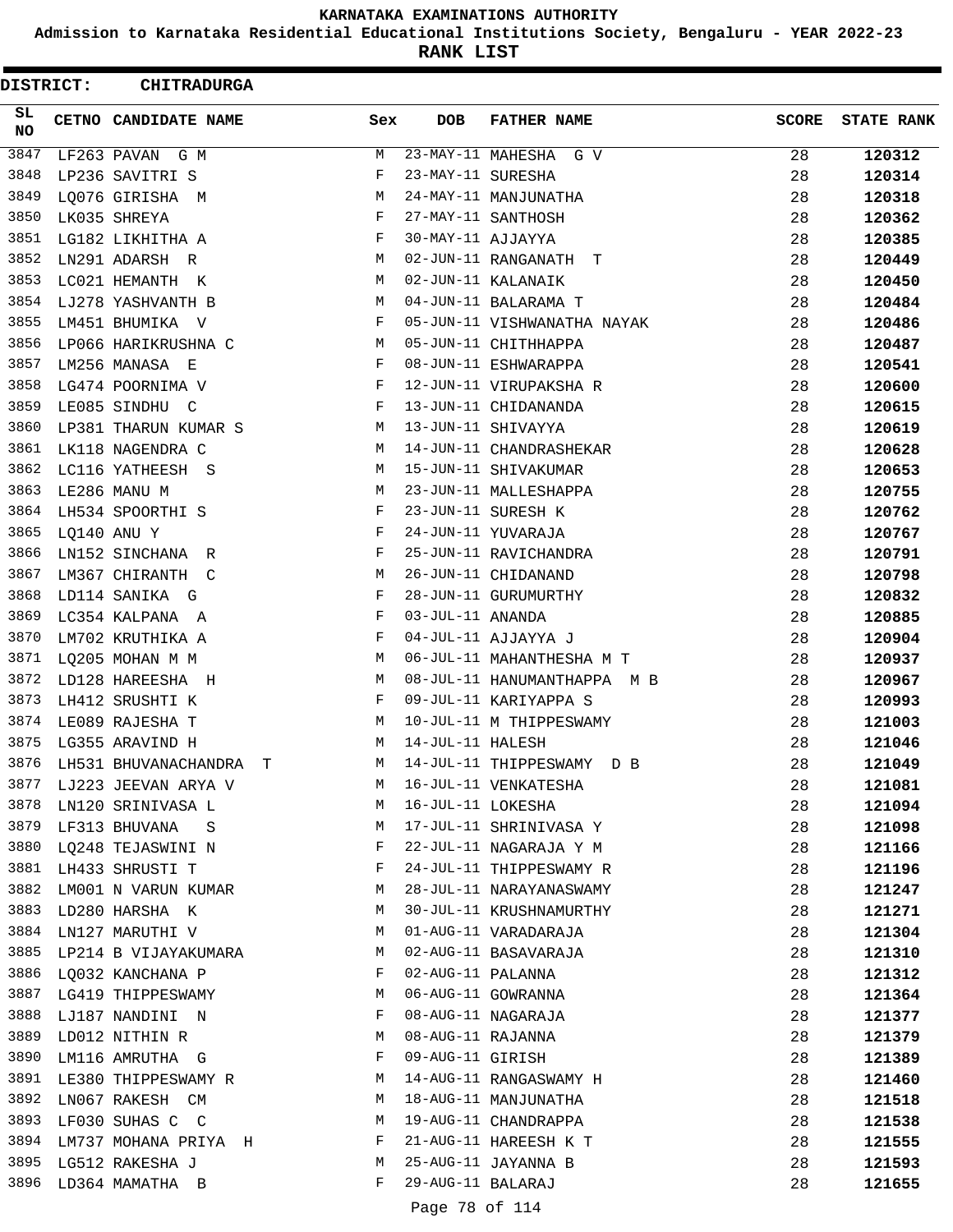**Admission to Karnataka Residential Educational Institutions Society, Bengaluru - YEAR 2022-23**

**RANK LIST**

 $\blacksquare$ 

| <b>DISTRICT:</b> | <b>CHITRADURGA</b>                                                                   |              |                   |                               |              |                   |
|------------------|--------------------------------------------------------------------------------------|--------------|-------------------|-------------------------------|--------------|-------------------|
| SL.<br><b>NO</b> | CETNO CANDIDATE NAME                                                                 | Sex          | <b>DOB</b>        | <b>FATHER NAME</b>            | <b>SCORE</b> | <b>STATE RANK</b> |
| 3897             | LJ156 RASHMITHA P                                                                    | F            |                   | 29-AUG-11 PRAKASH B           | 28           | 121657            |
| 3898             | LP023 AKSHAY T O                                                                     | М            |                   | 31-AUG-11 OBAIAH N T          | 28           | 121678            |
| 3899             | LE282 GRYCY RAMAY C                                                                  | F            |                   | 31-AUG-11 CHANNAPPA           | 28           | 121680            |
| 3900             | LH089 BHANUPRIYA J                                                                   | F            |                   | 07-SEP-11 JAYASHANKARA D      | 28           | 121746            |
| 3901             | LJ092 SANJITHNAYAKA B N M                                                            |              |                   | 11-SEP-11 NARASIMHANAYAKA B T | 28           | 121797            |
| 3902             | LK034 SHAYANA B G                                                                    | $\mathbf{F}$ | 14-SEP-11 GIRISH  |                               | 28           | 121819            |
| 3903             | LK102 CHETHANA M H                                                                   | M            |                   | 15-SEP-11 HALESHAPPA M        | 28           | 121821            |
| 3904             | LK008 CHANDANA G A                                                                   | F            |                   | 17-SEP-11 GIRISH N            | 28           | 121836            |
| 3905             | LP535 UMESH T                                                                        | М            |                   | 19-SEP-11 TIMMANNA            | 28           | 121856            |
| 3906             | LM335 KIRAN R                                                                        | М            | 20-SEP-11 RAJAPPA |                               | 28           | 121864            |
| 3907             | LG045 RACHANA B                                                                      | $_{\rm F}$   |                   | 28-SEP-11 BASAVARAJ           | 28           | 121954            |
| 3908             | LH281 REVATHI K                                                                      | F            | 01-OCT-11 KUMAR   |                               | 28           | 121988            |
| 3909             | LL005 YAMUNA M                                                                       | F            |                   | 02-OCT-11 MANJUNATHA A L      | 28           | 121998            |
| 3910             | LF033 BALAJI T                                                                       | M            |                   | 05-OCT-11 THIPPESWAMY R       | 28           | 122018            |
| 3911             | LM466 SANDEEPA SM                                                                    | М            |                   | 11-OCT-11 MAHANTESHA          | 28           | 122080            |
| 3912             | LH448 BHAGYALAKSHMI R                                                                | F            |                   | 13-OCT-11 RAGHAVENDRA         | 28           | 122093            |
| 3913             | LN397 NANDEESH Y                                                                     | М            |                   | 21-OCT-11 YOGEESH N C         | 28           | 122180            |
| 3914             | LQ125 VINAY KUMAR M                                                                  | М            |                   | 21-OCT-11 MARKANDAIAH M       | 28           | 122188            |
| 3915             | LF017 VIDYASHRI S B                                                                  | F            |                   | 22-OCT-11 SANNA BASANNA       | 28           | 122198            |
| 3916             | LK269 MANYA N                                                                        | F            |                   | 24-OCT-11 NARASIHMAPPA        | 28           | 122209            |
| 3917             | LG612 APSARA K                                                                       | F            |                   | 25-OCT-11 KUMARA T M          | 28           | 122218            |
| 3918             | LD145 SRINIVASA V                                                                    | М            |                   | 26-OCT-11 VENKTESHA           | 28           | 122241            |
| 3919             | LL159 RAHUL S                                                                        | M            |                   | 29-OCT-11 SHIVARAJ N          | 28           | 122266            |
| 3920             | LK180 RAKSHITHA N                                                                    | F            |                   | 29-OCT-11 NARASIMHAMURTHY     | 28           | 122267            |
| 3921             | LD400 PRAVEEN KUMAR T                                                                | М            |                   | 30-OCT-11 THIPPESWAMY S       | 28           | 122271            |
| 3922             | LG378 YASHASWINI R S                                                                 | F            |                   | 30-OCT-11 SANTHOSH KUMAR M R  | 28           | 122276            |
| 3923             | LG372 BALAKRISHNA C                                                                  | M            |                   | 01-NOV-11 CHITTHAPPA          | 28           | 122286            |
| 3924             | LD155 DHANUSHREE T                                                                   | F            |                   | 04-NOV-11 TAKURSINGH NAIK K B | 28           | 122322            |
| 3925             | LP360 KAVERI R                                                                       | F            |                   | 04-NOV-11 RAGHA VENDRA        | 28           | 122327            |
| 3926             | LF023 KAVYA S                                                                        | F            |                   | 09-NOV-11 SANJEEVAPPA         | 28           | 122366            |
| 3927             | LN084 NITHIN P                                                                       | М            |                   | 13-NOV-11 PARAMESHWARAPPA     | 28           | 122403            |
|                  | 3928 LF234 SATHEESH T                                                                | M            |                   | 15-NOV-11 THIMMAYYA S         | 28           | 122431            |
|                  | 3929 LK222 ANJINI T                                                                  | M            |                   | 18-NOV-11 THIPPESWAMI         | 28           | 122448            |
| 3930             | LG132 VENKATESH R                                                                    | M            | 21-NOV-11 RAMESH  |                               | 28           | 122473            |
| 3931             | LQ239 THARUN KUMAR G P                                                               | M            |                   | 24-NOV-11 PALAIAH             | 28           | 122496            |
| 3932             | LQ012 NAVEENA A                                                                      | М            | 25-NOV-11 ANANDA  |                               | 28           | 122504            |
|                  | 3933 LD422 MANASA H                                                                  | F            |                   | 01-DEC-11 HEMANNA M           | 28           | 122560            |
|                  | 3934 LG613 HEMANTH M                                                                 | M            |                   | 05-DEC-11 MANJA NAIK          | 28           | 122584            |
|                  | 3935 LE325 AMRUTHA N N                                                               | F            |                   | 09-DEC-11 NAGARAJU            | 28           | 122613            |
|                  | 3936 LP473 G MENAKA                                                                  | F            |                   | 10-DEC-11 GURUVAIAH           | 28           | 122619            |
|                  | 3937 LG353 VINAYAKUMAR O                                                             | M            |                   | 10-DEC-11 ONKARAPPA H         | 28           | 122624            |
| 3938             | LP255 MANJUNATHA K N                                                                 | M            |                   | 16-DEC-11 NAGENDRA N          | 28           | 122657            |
| 3939             | LJ132 GANASHREE P                                                                    | F            |                   | 21-DEC-11 PRAKASHA            | 28           | 122694            |
| 3940             | LH168 THARUNA R                                                                      | М            |                   | 21-DEC-11 RAJASHEKAR          | 28           | 122701            |
|                  | 3941 LJ236 SHASHIKALA                                                                | F            |                   | 28-DEC-11 PUTTALINGAPPA       | 28           | 122752            |
| 3942             | LM353 AKSHITHA G S                                                                   | F            |                   | 31-DEC-11 SREESHAILA          | 28           | 122771            |
|                  | 3943 LK247 NAGAVENI R<br>$\mathbf{F}$ . The contract of the contract of $\mathbf{F}$ |              |                   | 01-JAN-12 RANGAPPA D          | 28           | 122802            |
|                  | 3944 LQ238 SUMANTH KUMARA B H M                                                      |              |                   | 12-JAN-12 HANUMAREDDY B T     | 28           | 122847            |
|                  | 3945 LG168 CHINMAYI M                                                                | F            |                   | 31-JAN-12 MANJUNATHA          | 28           | 122891            |
| 3946             | LE164 AJAY R                                                                         | М            | 13-FEB-12 RAVI H  |                               | 28           | 122907            |
|                  |                                                                                      |              |                   |                               |              |                   |

# Page 79 of 114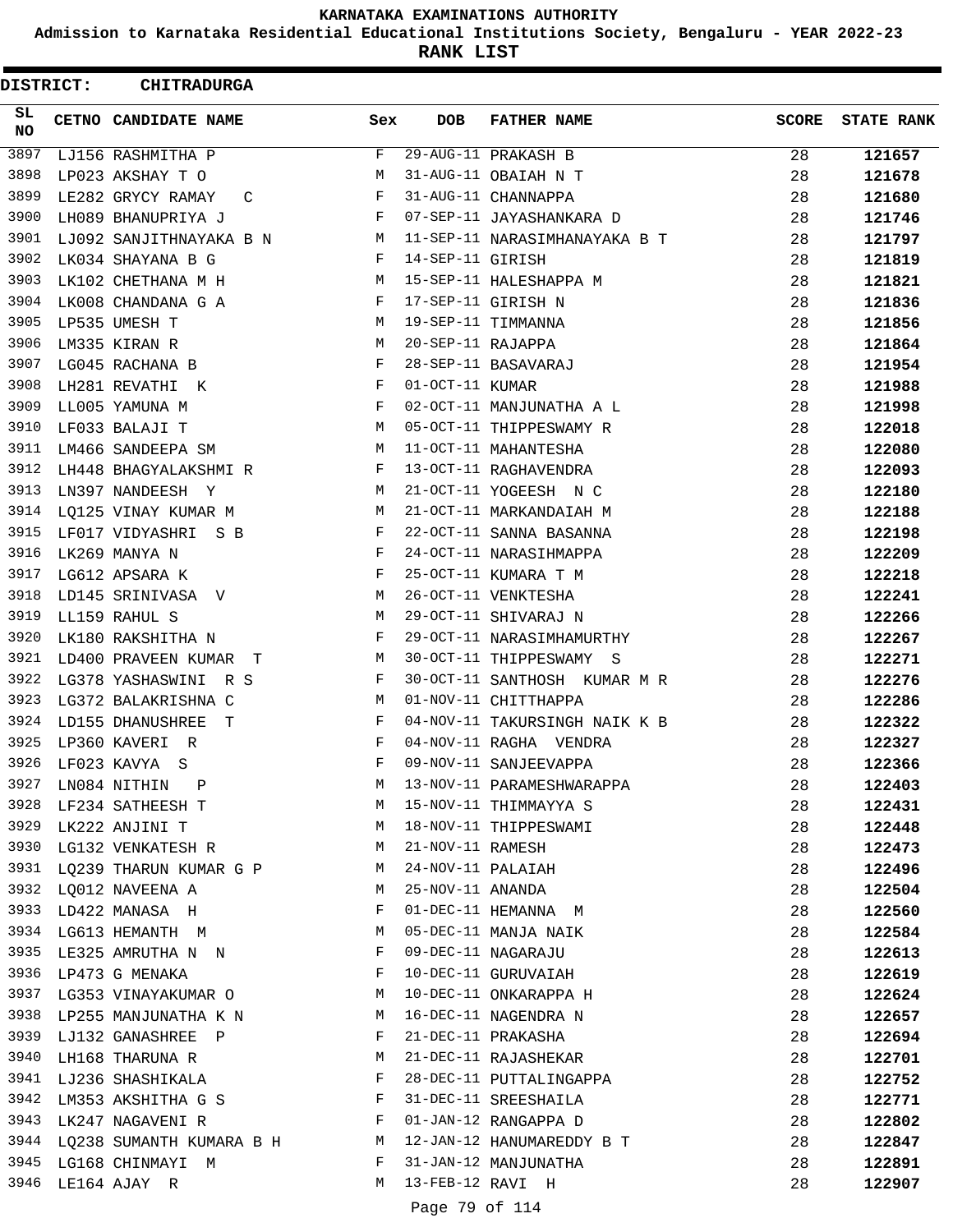**Admission to Karnataka Residential Educational Institutions Society, Bengaluru - YEAR 2022-23**

**RANK LIST**

 $\blacksquare$ 

| DISTRICT:        |            | <b>CHITRADURGA</b>             |              |                     |                              |              |                   |
|------------------|------------|--------------------------------|--------------|---------------------|------------------------------|--------------|-------------------|
| SL.<br><b>NO</b> |            | CETNO CANDIDATE NAME           | Sex          | <b>DOB</b>          | <b>FATHER NAME</b>           | <b>SCORE</b> | <b>STATE RANK</b> |
| 3947             |            | $\rm S$<br>LC324 MOUNIKA       | F            |                     | 02-MAY-12 SRINIVASA<br>т     | 28           | 122961            |
| 3948             |            | LE364 MANIPRIYA R T            | F            |                     | 09-JUN-12 THIPPESWAMY R      | 28           | 122977            |
| 3949             |            | LM701 DILIP B V                | М            |                     | 15-DEC-12 VISHWANATH         | 28           | 122992            |
| 3950             |            | LG047 LAKSHMIBAI M             | F            |                     | 25-OCT-09 MANJUNAIK          | 27           | 123056            |
| 3951             |            | LG029 PREETHAM K A S           | М            |                     | 26-FEB-10 SRIDHARACHARY M    | 27           | 123177            |
| 3952             |            | LF249 MADHU T                  | M            |                     | 27-FEB-10 THIMMARAJU         | 27           | 123178            |
| 3953             |            | LP134 ARCHANA N                | F            |                     | 19-APR-10 NAGARAJA S M       | 27           | 123237            |
| 3954             |            | LF103 THIMMAIAH N              | M            |                     | 14-MAY-10 NARASIMHAPPA T     | 27           | 123267            |
| 3955             |            | LD072 SANDHYA P                | F            |                     | 02-AUG-10 PRAKASHA D         | 27           | 123400            |
| 3956             |            | LO124 SHANTAMMA                | F            |                     | 02-AUG-10 CHANDRANNA         | 27           | 123402            |
| 3957             |            | LF084 VARUN S                  | М            |                     | 16-SEP-10 SIDDALINGAPPA      | 27           | 123554            |
| 3958             |            | LP225 GRUHA LAKSHMI            | F            |                     | 28-SEP-10 HEMA ANNA          | 27           | 123599            |
| 3959             |            | LQ123 NANDINI                  | F            | 28-SEP-10 UMESHA    |                              | 27           | 123601            |
| 3960             |            | LC079 MURALIVIJAY S            | М            |                     | 06-OCT-10 SAMADAPPA          | 27           | 123635            |
| 3961             |            | LG191 HARISHA P R              | M            |                     | 22-OCT-10 RANGASWAMY P H     | 27           | 123727            |
| 3962             |            | LG008 THANUSHREE G             | F            |                     | 08-NOV-10 GANGADHAR          | 27           | 123840            |
| 3963             |            | LG563 JEEVITHA K S             | F            |                     | 11-NOV-10 SANTHOSHKUMAR K B  | 27           | 123854            |
| 3964             |            | LH104 SOUNDRYA H               | F            |                     | 20-DEC-10 HANUMANTHAPPA B    | 27           | 124074            |
| 3965             |            | LG033 MANOJ KUMAR M            | M            |                     | 27-DEC-10 MANJUNATHA M S     | 27           | 124120            |
| 3966             |            | LC254 NAYANA T                 | F            |                     | 01-JAN-11 THIPPESWAMY V      | 27           | 124203            |
| 3967             |            | LG177 NIVEDITHA N              | F            | 01-JAN-11 NIRANJAN  |                              | 27           | 124207            |
| 3968             |            | LP358 PRAVEENA                 | M            |                     | 01-JAN-11 SANNA OBAIAH       | 27           | 124215            |
| 3969             |            | LG380 YOGESHA K                | M            |                     | 02-JAN-11 KUMARA J B         | 27           | 124265            |
| 3970             |            | LM189 CHIKKANNA<br>$\mathbb N$ | M            |                     | 21-JAN-11 NEELAKANTAPPA      | 27           | 124401            |
| 3971             | LN389 MANU | М                              | М            |                     | 24-JAN-11 MUDALAGIRIYAPPA    | 27           | 124421            |
| 3972             |            | LN295 PRARTHANA A E            | F            |                     | 24-JAN-11 ESWARAPPA          | 27           | 124424            |
| 3973             |            | LJ202 NALINAKSHI M T           | F            |                     | 28-JAN-11 THIPPESWAMY M      | 27           | 124451            |
| 3974             |            | LM071 BHARATH J R              | М            |                     | 01-FEB-11 RAMESH N K         | 27           | 124474            |
| 3975             |            | LP477 BHUVANESHWARI            | F<br>Т       |                     | 01-FEB-11 THIMMAREDDY GP     | 27           | 124477            |
| 3976             |            | LP438 TARUN N                  | М            |                     | 02-FEB-11 NARASIMHAPPA M     | 27           | 124492            |
|                  |            | 3977 LG595 GAGANA S O          | F            |                     | 03-FEB-11 OBALESH S T        | 27           | 124495            |
| 3978             |            | LN327 HARSHA TC                | M            |                     | 16-FEB-11 CHANDRANAIKA       | 27           | 124608            |
| 3979             |            | LM152 KARTHIK R                | M            | 26-FEB-11 RAJAPPA   |                              | 27           | 124692            |
|                  |            | 3980 LG332 SAHANA R B          | $\mathbf{F}$ |                     | 04-MAR-11 BASAVARAJ R P      | 27           | 124754            |
|                  |            | 3981 LD332 LAVANYA T           | F            |                     | 09-MAR-11 THIPPESWAMY P      | 27           | 124811            |
| 3982             |            | LN183 INCHARA K S              | F            |                     | 11-MAR-11 SHIVANNA C         | 27           | 124826            |
| 3983             |            | LE075 SUNANDAMMA K             | F            |                     | 11-MAR-11 SANNA KARIYAPPA    | 27           | 124832            |
|                  |            | 3984 LP048 THANUSHREE K        | F            |                     | 11-MAR-11 KARIYANNA K        | 27           | 124833            |
|                  |            | 3985 LD031 VIJAY S V           | M            |                     | 12-MAR-11 VENKATESHA S D     | 27           | 124843            |
| 3986             |            | LH235 PRASANNA R               | M            | 14-MAR-11 RAMAIAH   |                              | 27           | 124861            |
| 3987             |            | LF036 MADESHA B                | $M_{\rm H}$  |                     | 16-MAR-11 BOMMAIAH           | 27           | 124876            |
|                  |            | 3988 LG340 MAMATHA P G         | F            |                     | 18-MAR-11 GADRISWAMY P B     | 27           | 124893            |
| 3989             |            | LM175 REVATHI S                | $\mathbf{F}$ |                     | 18-MAR-11 SRINIVASA K        | 27           | 124900            |
| 3990             |            | LQ208 CHETHAN KUMAR N          | M            |                     | 19-MAR-11 NAGARAJA E         | 27           | 124904            |
| 3991             |            | LM396 PRATHEEKSHA C<br>F       |              |                     | 19-MAR-11 CHANDRASHEKAR      | 27           | 124907            |
| 3992             |            | LM259 RAJANI H K               | M            | 20-MAR-11 KUMAR     |                              | 27           | 124914            |
|                  |            | 3993 LJ025 YAMUNA SHREE        | F            |                     | 26-MAR-11 ODA MARAPPA        | 27           | 124977            |
|                  |            | 3994 LE242 MAYAMMA D           | $\mathbf{F}$ | 31-MAR-11 DADAIAH   |                              | 27           | 125013            |
| 3995             |            | LD378 DEEPAK T                 | M            |                     | 02-APR-11 T C THIPPERUDRAPPA | 27           | 125034            |
|                  |            | 3996 LG229 AJITH R             | M            |                     | 03-APR-11 RAVINDRA M N       | 27           | 125045            |
|                  |            |                                |              | $D = 00 - 00 + 114$ |                              |              |                   |

Page 80 of 114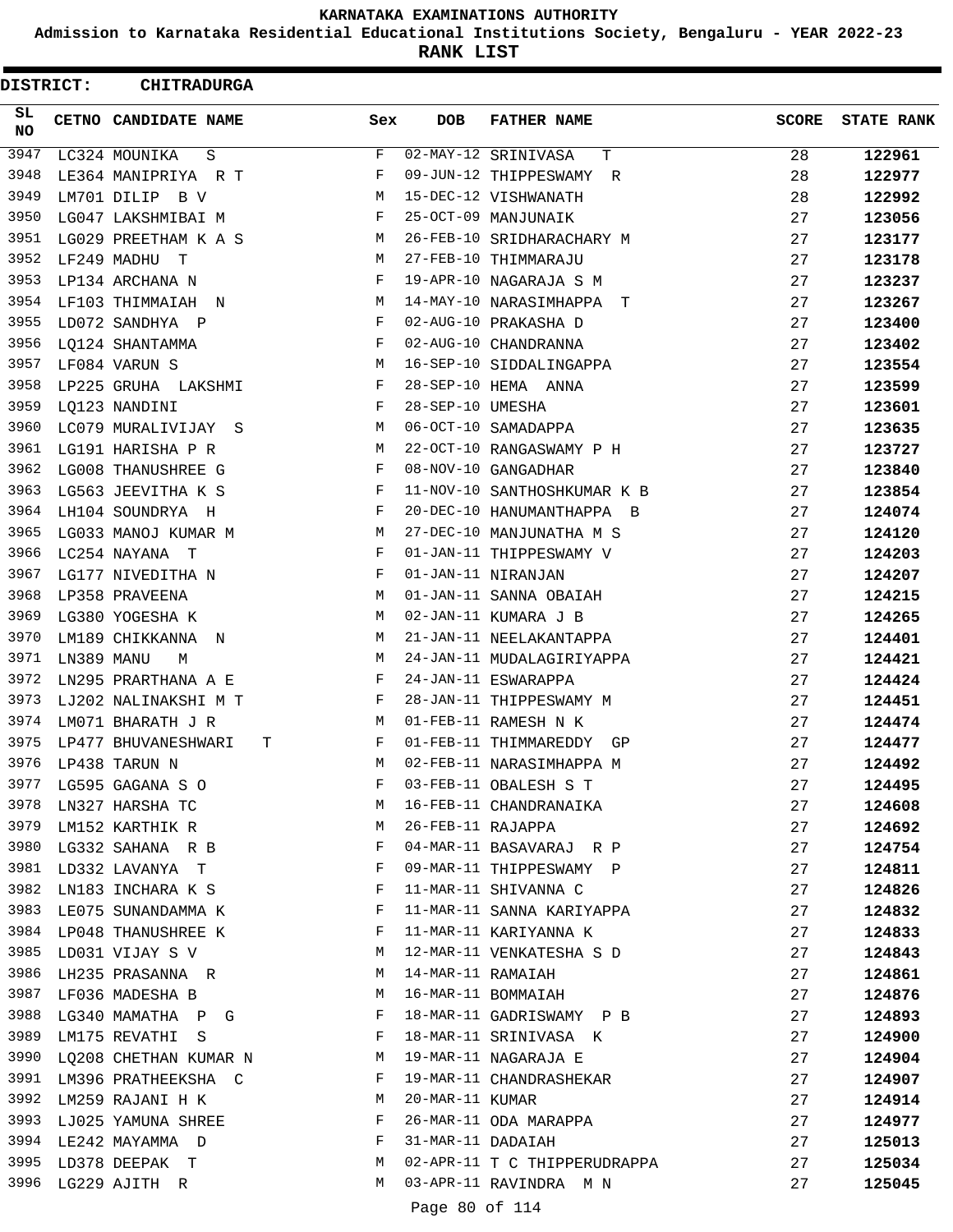**Admission to Karnataka Residential Educational Institutions Society, Bengaluru - YEAR 2022-23**

**RANK LIST**

ı

| DISTRICT:       |             | <b>CHITRADURGA</b>                       |     |                   |                                                 |              |                   |
|-----------------|-------------|------------------------------------------|-----|-------------------|-------------------------------------------------|--------------|-------------------|
| SL<br><b>NO</b> |             | CETNO CANDIDATE NAME                     | Sex | <b>DOB</b>        | <b>FATHER NAME</b>                              | <b>SCORE</b> | <b>STATE RANK</b> |
| 3997            |             | LP196 MANASA                             | F   |                   | 05-APR-11 NAGENDRAPPA                           | 27           | 125076            |
| 3998            |             | LG496 SHOBHA R                           | F   |                   | 05-APR-11 RAJAPPA K                             | 27           | 125080            |
| 3999            |             | LH524 CHAYA GOWRAMMA B S                 | F   |                   | 11-APR-11 SIDDESH A                             | 27           | 125138            |
| 4000            |             | LC061 PALLAVI S                          | F   |                   | 15-APR-11 SHIVAPUTRA                            | 27           | 125190            |
| 4001            |             | LQ224 ARAVINDA O                         | М   |                   | 16-APR-11 OBALESHAPPA                           | 27           | 125199            |
| 4002            |             | LM630 PRAJWAL KM                         | М   |                   | 17-APR-11 MANJUNATHA KR                         | 27           | 125209            |
| 4003            |             | LP299 V BINDHU<br>V                      | F   |                   | 20-APR-11 VEERANNA KT K                         | 27           | 125247            |
| 4004            |             | LP105 SANTHOSHA R                        | M   | 24-APR-11 RAJANNA |                                                 | 27           | 125293            |
| 4005            |             | LN058 CHARAN RAJ S                       | М   |                   | 02-MAY-11 SHASHIDHAR R                          | 27           | 125378            |
| 4006            |             | LQ195 KRUTIKA                            | F   |                   | 02-MAY-11 DHANANJAYA                            | 27           | 125382            |
| 4007            |             | LM425 VEDHIKA<br>M                       | F   |                   | 05-MAY-11 MURTHY O                              | 27           | 125427            |
| 4008            |             | LN387 VEENA V R                          | F   |                   | 05-MAY-11 VENKATESH NAIK                        | 27           | 125428            |
| 4009            |             | LC104 JEEVAN N                           | М   |                   | 09-MAY-11 NAGENDHRAPPA                          | 27           | 125471            |
| 4010            |             | LQ108 GADILINGA H                        | М   |                   | 10-MAY-11 HANUMANTHAPPA                         | 27           | 125480            |
| 4011            |             | LM033 MARUTHI K                          | М   | 10-MAY-11 KUMAR D |                                                 | 27           | 125484            |
| 4012            |             | LP096 PALAMMA B                          | F   | 14-MAY-11 BORANNA |                                                 | 27           | 125540            |
| 4013            |             | LE332 SAI PAVAN KUMAR                    | М   |                   | 15-MAY-11 LINGARAJ                              | 27           | 125549            |
| 4014            |             | LG550 MITHUN S                           | М   |                   | 18-MAY-11 SHIVAKUMAR R                          | 27           | 125579            |
| 4015            |             | LN251 AKASH M                            | М   |                   | 19-MAY-11 MANJAPPA T                            | 27           | 125586            |
| 4016            |             | LJ166 MARIYESHA K                        | M   |                   | 19-MAY-11 KRISHNAPPA M                          | 27           | 125592            |
| 4017            |             | LE061 VIDYA R A                          | F   |                   | 19-MAY-11 ANANDA R S                            | 27           | 125597            |
| 4018            |             | LM718 YASHAVANTHA T                      | М   |                   | 19-MAY-11 THIPPESWAMY HC                        | 27           | 125598            |
| 4019            |             | LQ119 INDHUSHREE R                       | F   | 21-MAY-11 RAVI    | A                                               | 27           | 125618            |
| 4020            |             | LH526 SHILPA SHREE V                     | F   |                   | 23-MAY-11 VISHAVANTHA S                         | 27           | 125649            |
| 4021            |             | LC165 BHEEMANAYAKA D                     | М   |                   | 27-MAY-11 DEVARAJA H                            | 27           | 125690            |
| 4022            |             | LP293 DHANUSHRI P                        | F   |                   | 27-MAY-11 PRAKASHA G H                          | 27           | 125691            |
| 4023            |             | LH468 BINDHU G S                         | F   |                   | 31-MAY-11 GANESH R                              | 27           | 125742            |
| 4024            |             | LN401 MANIKANTHA N                       | М   |                   | 01-JUN-11 NARASIMHAMURTHY                       | 27           | 125767            |
| 4025            | LP175 SNEHA |                                          | F   |                   | 01-JUN-11 BOMMANNA D Y                          | 27           | 125785            |
| 4026            |             | LK251 SANJU S                            | М   |                   | 02-JUN-11 SREENIVASA KN                         | 27           | 125808            |
| 4027            |             | LK120 DARSHAN T                          | M   |                   | 03-JUN-11 THIMMESH L                            | 27           | 125816            |
|                 |             | 4028 LP356 ABHISHEKA B                   | М   |                   | 04-JUN-11 BASAVARAJA K                          | 27           | 125826            |
|                 |             | 4029 LQ036 KARTHIK M                     | М   |                   | 04-JUN-11 MARANNA D                             | 27           | 125831            |
|                 |             | 4030 LG431 MEGHANA U                     | F   |                   | 08-JUN-11 UMESH S                               | 27           | 125890            |
|                 |             | 4031 LM347 MOHANKUMAR                    | М   |                   | 08-JUN-11 SHEKHARAPPA                           | 27           | 125891            |
| 4032            |             | LD258 LAKSHMI R                          | F   | 10-JUN-11 RAJANNA |                                                 | 27           | 125921            |
|                 |             | 4033 LP467 ANUSHA                        | F   |                   | 15-JUN-11 ANJINEYYA                             | 27           | 125977            |
|                 |             | 4034 LP338 SHANTHAMMA H                  | F   |                   | 15-JUN-11 HANUMANTHAPPA B                       | 27           | 125986            |
|                 |             | 4035 LD109 SANNA BOMMAYYA                | M   |                   | 16-JUN-11 BOMMALINGAYYA                         | 27           | 126000            |
|                 |             | 4036 LM512 DHANUSH G P                   | M   |                   | 17-JUN-11 PRASHANTH KUMAR B S                   | 27           | 126008            |
| 4037            |             | LM313 YATHISHA R                         | M   |                   | 20-JUN-11 RANGAPPA                              | 27           | 126065            |
|                 |             | 4038 LH001 DHANUSH R                     | М   | 24-JUN-11 RAMESH  |                                                 | 27           | 126103            |
|                 |             | 4039 LG368 CHAITRA H                     | F   |                   | 25-JUN-11 HARSHAVARDANA B R                     | 27           | 126121            |
| 4040            |             |                                          | М   |                   | 01-JUL-11 MAHANTESH                             | 27           |                   |
| 4041            |             | LG181 GOWTHAM M<br>LH291 AKSHAYKUMAR M P | M   |                   | 02-JUL-11 MANJUNATHA G R                        | 27           | 126192            |
|                 |             | 4042 LG588 KAVYA R                       | F   |                   | 02-JUL-11 RAGHAVENDRA P                         | 27           | 126207            |
|                 |             | 4043 LD235 SAGAR L                       | М   |                   |                                                 | 27           | 126213            |
|                 |             |                                          | F   |                   | 03-JUL-11 LAKSHMINARAYANAPPA K N                |              | 126227            |
|                 |             | 4044 LP285 SUNITHA D                     | M   |                   | 03-JUL-11 DURGANNA                              | 27           | 126230            |
|                 |             | 4045 LH153 MADAN V                       | М   |                   | 04-JUL-11 VISHWANATH N<br>06-JUL-11 RANGAPPA MS | 27           | 126237            |
|                 |             | 4046 LM640 THIMMESHA MR                  |     |                   |                                                 | 27           | 126285            |
|                 |             |                                          |     | Page 81 of 114    |                                                 |              |                   |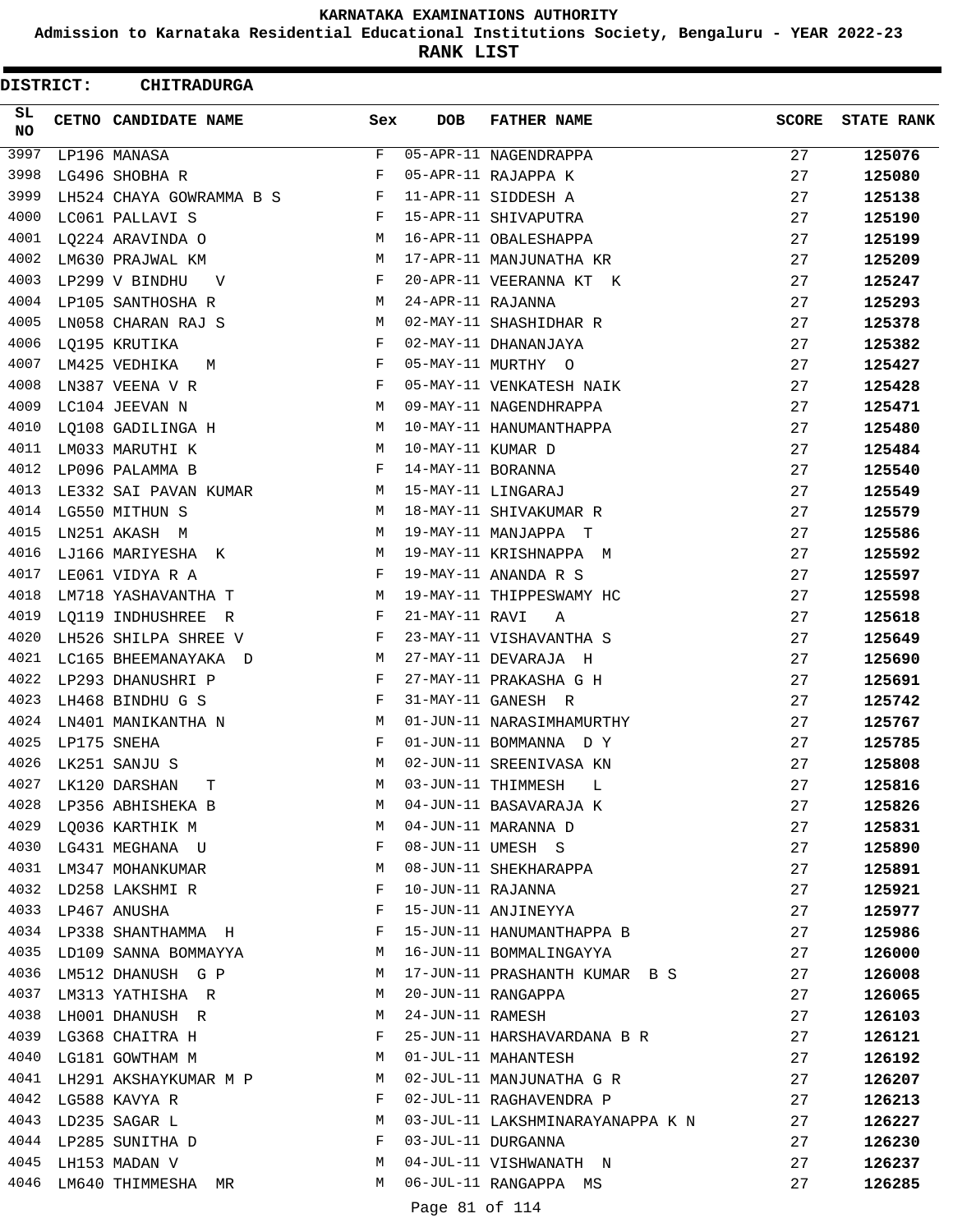**Admission to Karnataka Residential Educational Institutions Society, Bengaluru - YEAR 2022-23**

**RANK LIST**

ı

 $\blacksquare$ 

| <b>DISTRICT:</b> | <b>CHITRADURGA</b>         |     |                   |                             |              |                   |
|------------------|----------------------------|-----|-------------------|-----------------------------|--------------|-------------------|
| SL<br>NO.        | CETNO CANDIDATE NAME       | Sex | <b>DOB</b>        | <b>FATHER NAME</b>          | <b>SCORE</b> | <b>STATE RANK</b> |
| 4047             | LF126 BHUMIKA R            | F   | 09-JUL-11 RAJANNA |                             | 27           | 126323            |
| 4048             | LC252 RAGINI K             | F   | 09-JUL-11 KATAIAH |                             | 27           | 126332            |
| 4049             | LP359 VENKATESHA Y         | М   |                   | 14-JUL-11 YUVARAJA V        | 27           | 126408            |
| 4050             | LC078 JAYAMALA E           | F   |                   | 17-JUL-11 ERANNA O          | 27           | 126437            |
| 4051             | LM046 JALAJAKSHI R         | F   |                   | 18-JUL-11 RAMACHANDRAPPA    | 27           | 126448            |
| 4052             | LJ334 SNEEHA M T           | F   |                   | 19-JUL-11 THIPPESWAMY H     | 27           | 126469            |
| 4053             | LE041 SURYA KIRAN M C      | M   |                   | 19-JUL-11 MANJUNATHA<br>S P | 27           | 126470            |
| 4054             | LD127 DEEKSHITHA H         | F   |                   | 20-JUL-11 HANUMESHA         | 27           | 126473            |
| 4055             | LC341 SHAILAJA V           | F   |                   | 24-JUL-11 VIJAY KUMARA R    | 27           | 126534            |
| 4056             | LG232 HEMAVATHI T          | F   |                   | 27-JUL-11 THIMMESH R        | 27           | 126571            |
| 4057             | LD198 RAKSHITHA<br>G       | F   |                   | 27-JUL-11 GOVINDAPPA        | 27           | 126581            |
| 4058             | LH230 HARSHITHA J          | F   |                   | 28-JUL-11 JAYARAMA          | 27           | 126594            |
| 4059             | LQ162 HEMANTHARAJA G       | М   |                   | 29-JUL-11 GANGANNA          | 27           | 126604            |
| 4060             | LP223 TRIVENI P            | F   |                   | 01-AUG-11 PARAMESHI         | 27           | 126652            |
| 4061             | LJ171 RENUKABAI D          | F   |                   | 02-AUG-11 DAYAMANAIK        | 27           | 126662            |
| 4062             | LN362 RAMESHA H            | М   |                   | 03-AUG-11 HALLESHAPPA C     | 27           | 126674            |
| 4063             | LM133 AKASH H              | М   |                   | 09-AUG-11 HANUMANTHAPPA     | 27           | 126751            |
| 4064             | LH573 RAJINI SAGARA S      | М   |                   | 10-AUG-11 SHIVAMURTHI M     | 27           | 126768            |
| 4065             | LE105 DHANYASHREE G S      | F   |                   | 13-AUG-11 SHIVARAJU O       | 27           | 126793            |
| 4066             | LQ152 PRAVEENKUMAR B       | М   |                   | 20-AUG-11 BASAVARAJ         | 27           | 126865            |
| 4067             | LP411 AMRUTHA J            | F   |                   | 26-AUG-11 JAYADEVAPPA B     | 27           | 126920            |
| 4068             | LC118 MANJUNATHA GOWDA G R | M   |                   | 02-SEP-11 RAJAKUMARA G T    | 27           | 126997            |
| 4069             | LD297 SINDHU S             | F   |                   | 04-SEP-11 SRINIVASA         | 27           | 127016            |
| 4070             | LH563 JYOTHI G S           | F   |                   | 09-SEP-11 SOMASHEKHARA NAIK | 27           | 127069            |
| 4071             | LQ174 MANOJ R              | М   |                   | 09-SEP-11 RAMANJINI         | 27           | 127071            |
| 4072             | LG222 DHANUSH N            | М   |                   | 15-SEP-11 N NARASIMHAMURTHY | 27           | 127130            |
| 4073             | LE128 HEMALATHA V          | F   |                   | 18-SEP-11 VEERENDRA B       | 27           | 127160            |
| 4074             | LD254 PRUTHVIRAJ N         | M   |                   | 18-SEP-11 NAVEENKUMAR K L   | 27           | 127161            |
| 4075             | LQ101 RAMACHARANA THEJ     | М   |                   | 23-SEP-11 HANUMAIAH J       | 27           | 127208            |
| 4076             | LG551 RANGASWAMY M         | M   | 24-SEP-11 MARUTHI |                             | 27           | 127224            |
| 4077             | LN269 RAKSHITHA            | F   |                   | 30-SEP-11 KENCHAPPA         | 27           | 127281            |
| 4078             | LP282 KAVERI N             | F   |                   | 01-OCT-11 NAGABHUSHANA H M  | 27           | 127287            |
|                  | 4079 LJ066 NAYANA S        | F   |                   | 02-OCT-11 SATHISH N         | 27           | 127297            |
|                  | 4080 LG316 SHASHANK G C    | М   |                   | 06-OCT-11 CHANDRE GOWDA     | 27           | 127350            |
|                  | 4081 LH035 BEBIKALA        | F   |                   | 11-OCT-11 MARUTHESHA        | 27           | 127391            |
| 4082             | LM079 AJAY M               | М   |                   | 12-OCT-11 MYLARI K          | 27           | 127400            |
| 4083             | LH036 MANJUNATHA C         | M   |                   | 12-OCT-11 CHITTAPPA         | 27           | 127402            |
|                  | 4084 LG091 LAKSHMIDEVI S R | F   |                   | 18-OCT-11 RAMACHANDRA S T   | 27           | 127470            |
|                  | 4085 LH124 PAVAN R         | М   |                   | 20-OCT-11 RANGA SWAMY       | 27           | 127493            |
| 4086             | LC091 T VINUTHA            | F   |                   | 20-OCT-11 S THIPPESWAMY     | 27           | 127496            |
| 4087             | LC029 PUSHPA<br>$\Box$     | F   | 25-OCT-11 DEVARAJ |                             | 27           | 127533            |
|                  | 4088 LK245 VEERESH S       | M   |                   | 02-NOV-11 SHIVAPPA          | 27           | 127611            |
| 4089             | LH497 GURUSHANKAR K R      | M   |                   | 03-NOV-11 RAGHAVENDRA R     | 27           | 127615            |
| 4090             | LH359 SUPRIYA<br>Ρ         | F   |                   | 06-NOV-11 PANDURANGAPPA K   | 27           | 127641            |
| 4091             | LM484 KIRAN KUMAR B        | M   |                   | 07-NOV-11 BASAVARAJA        | 27           | 127652            |
|                  | 4092 LE375 PRAVEENA P      | М   | 12-NOV-11 PAPANNA |                             | 27           | 127693            |
|                  | 4093 LG497 VARSHA G        | F   |                   | 12-NOV-11 GANGANNA          | 27           | 127697            |
|                  | 4094 LG185 HEMANTHA R      | M   |                   | 18-NOV-11 RAVICHANDRA S     | 27           | 127754            |
| 4095             | LM498 VIKKI M              | M   |                   | 18-NOV-11 MAHANTHESHA       | 27           | 127759            |
| 4096             | LM086 MADAN KUMAR T        | М   |                   | 20-NOV-11 THIPPESWAMY       | 27           | 127766            |
|                  |                            |     |                   |                             |              |                   |

Page 82 of 114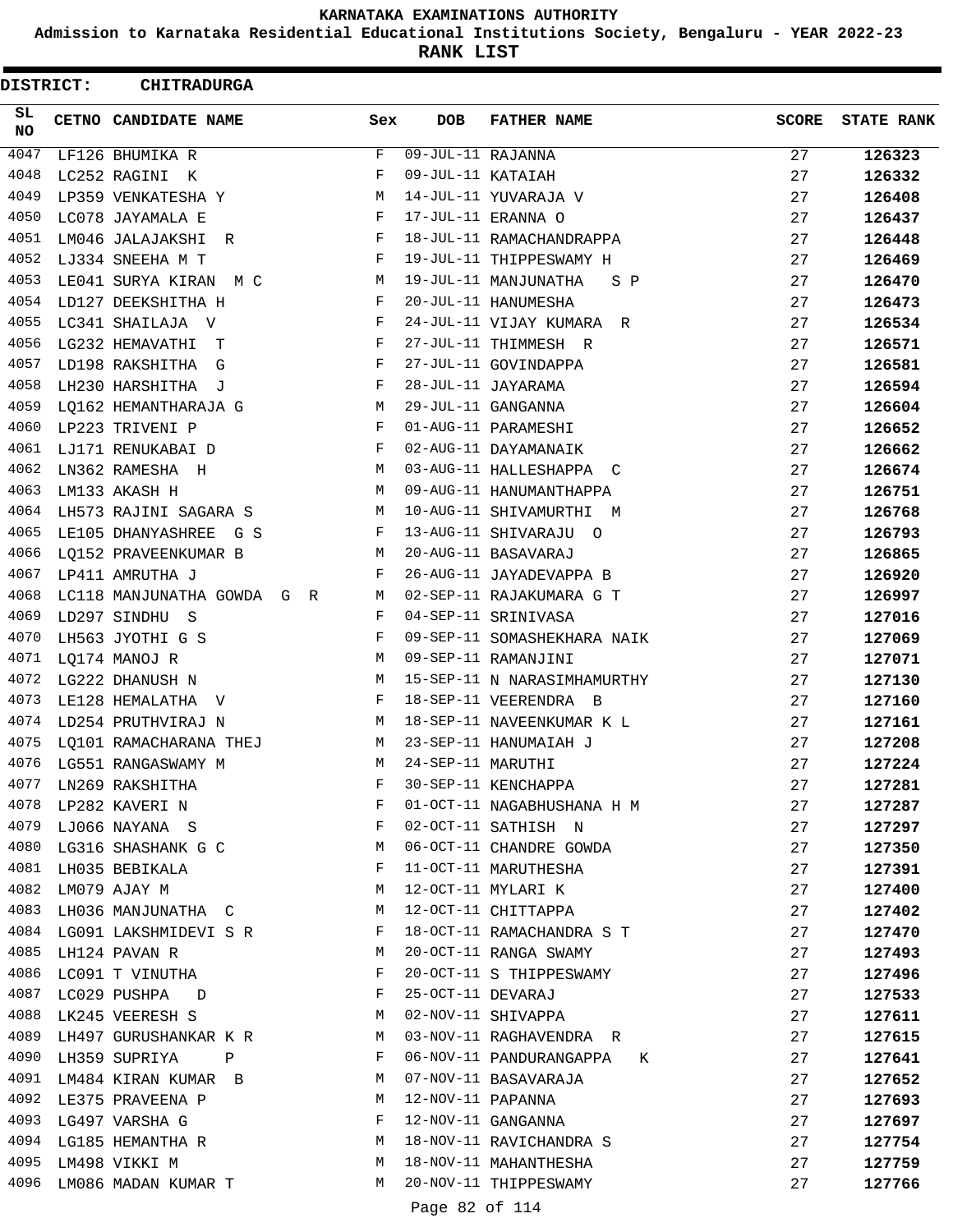**Admission to Karnataka Residential Educational Institutions Society, Bengaluru - YEAR 2022-23**

**RANK LIST**

 $\blacksquare$ 

| <b>DISTRICT:</b> |         | <b>CHITRADURGA</b>         |            |                   |                               |              |                   |
|------------------|---------|----------------------------|------------|-------------------|-------------------------------|--------------|-------------------|
| SL.<br><b>NO</b> |         | CETNO CANDIDATE NAME       | Sex        | <b>DOB</b>        | <b>FATHER NAME</b>            | <b>SCORE</b> | <b>STATE RANK</b> |
| 4097             |         | LM269 PRUTHVI K            | М          |                   | 23-NOV-11 KARIYAPPA           | 27           | 127790            |
| 4098             |         | LC327 NAVYA S              | F          |                   | 26-NOV-11 SHANKARAPPA V       | 27           | 127813            |
| 4099             |         | LO007 GOUTHAMA R           | M          |                   | 27-NOV-11 RAGHAVEDRA K S      | 27           | 127822            |
| 4100             | LK116 S | DHANUSHREE                 | F          | 30-NOV-11 R       | SHASHIKUMAR                   | 27           | 127862            |
| 4101             |         | LN016 C N USHARANI         | F          |                   | 04-DEC-11 NATARAJA            | 27           | 127889            |
| 4102             |         | LM392 S PREETHAM           | M          |                   | 06-DEC-11 SURESH NAYAK        | 27           | 127908            |
| 4103             |         | LG508 SHARATH S            | M          | 10-DEC-11 SURESH  |                               | 27           | 127938            |
| 4104             |         | LG370 ARYA J K J K         | М          |                   | 11-DEC-11 KRISHNAMURTHY O     | 27           | 127947            |
| 4105             |         | LM398 MADHU HM             | М          |                   | 11-DEC-11 MALLIKARJUNA        | 27           | 127950            |
| 4106             |         | LM661 ANIL M               | М          |                   | 12-DEC-11 MUDALAGIRIYAPPA     | 27           | 127954            |
| 4107             |         | LN230 CHETHANA K           | F          |                   | 12-DEC-11 C R KENCHANNA       | 27           | 127956            |
| 4108             |         | LC147 AHALYA L             | F          |                   | 13-DEC-11 LINGARAJU S         | 27           | 127965            |
| 4109             |         | LP233 MYLARI N             | М          |                   | 16-DEC-11 NAGARAJA            | 27           | 127990            |
| 4110             |         | LM316 SONA M               | F          |                   | 19-DEC-11 MANJUNATH M         | 27           | 128012            |
| 4111             |         | LE208 MONIKA               | F          |                   | 21-DEC-11 MAHANTESH           | 27           | 128024            |
| 4112             |         | LG017 NANDA KISHORA R      | M          |                   | 23-DEC-11 RAGHAVENDRA         | 27           | 128032            |
| 4113             |         | LP249 PALLAVI M            | F          |                   | 26-DEC-11 MANJANNA P          | 27           | 128055            |
| 4114             |         | LJ170 SANDHESH M           | М          |                   | 30-DEC-11 MURTHYNAIK T        | 27           | 128079            |
| 4115             |         | LH179 SRIVENKATESHPRASAD S | M          |                   | 30-DEC-11 SHASHIDHARA B       | 27           | 128082            |
| 4116             |         | LQ288 DIGANTH A M          | М          |                   | 31-DEC-11 A T KRISHNAMURTHY   | 27           | 128085            |
| 4117             |         | LK249 SHREYA VH            | F          |                   | 01-JAN-12 HEMANTHRAJU         | 27           | 128115            |
| 4118             |         | LN402 RAJESHA S            | М          |                   | 06-JAN-12 SIDDESHA            | 27           | 128130            |
| 4119             |         | LH470 GOWTHAM VEER         | M          |                   | 21-FEB-12 VERESH NAYAK        | 27           | 128208            |
| 4120             |         | LE026 ANKITHA T            | F          |                   | 22-FEB-12 THIPPESWAMY         | 27           | 128209            |
| 4121             |         | LC226 ESHWAR K             | М          |                   | 13-APR-12 KRUSHNAMURTHY P     | 27           | 128242            |
| 4122             |         | LQ072 SRUSTHI D H          | F          |                   | 06-JUN-12 HANUMANTHAPPA D     | 27           | 128261            |
| 4123             |         | LQ241 BINDUSHREE N G       | F          |                   | 13-JAN-10 GURULINGAPPA G N    | 26           | 128393            |
| 4124             |         | LE266 CHIRANJIVI H         | M          |                   | 10-MAR-10 HONNURSWAMY         | 26           | 128453            |
| 4125             |         | LJ243 RAGHAVENDRA R        | М          |                   | 24-MAR-10 RANGANATH           | 26           | 128471            |
| 4126             |         | LC193 MADAN R              | M          | 28-MAR-10 RAVI R  |                               | 26           | 128474            |
| 4127             |         | LN003 HANUMANTHA D         | М          |                   | 18-MAY-10 DHARANESHAPPA H     | 26           | 128520            |
| 4128             |         | LF042 KAVYA M              | F          |                   | 04-AUG-10 MAHALINGAPPA E      | 26           | 128662            |
| 4129             |         | LQ186 ASHA B S             | F          |                   | 07-AUG-10 SURESHA D B         | 26           | 128670            |
| 4130             |         | LC111 SWAMY K              | M          |                   | 17-AUG-10 KUMARA G            | 26           | 128697            |
|                  |         | 4131 LE309 YASHAVANTH T    | М          |                   | 28-AUG-10 THIPPAREDDY         | 26           | 128729            |
| 4132             |         | LH422 CHANDU H S           | М          |                   | 25-SEP-10 SHIVANNA            | 26           | 128813            |
| 4133             |         | LD133 VAARNIKA R           | F          | 10-OCT-10 RAMESHA |                               | 26           | 128893            |
| 4134             |         | LD074 CHETHAN R            | M          |                   | 17-OCT-10 RANGANATHASWAMY P A | 26           | 128922            |
| 4135             |         | LJ325 SANJAY KUMAR G K     | М          |                   | 19-OCT-10 KENCHAPPA           | 26           | 128935            |
| 4136             |         | LE227 JAGADISHA M          | M          |                   | 21-OCT-10 MALLIKARJUNA        | 26           | 128951            |
| 4137             |         | LJ205 BINDAS               | М          |                   | 11-NOV-10 RANGANATH           | 26           | 129040            |
| 4138             |         | LM117 GAGAN A              | M          |                   | 13-NOV-10 AJJANNA C           | 26           | 129058            |
| 4139             |         | LD416 DEVIKA M             | $_{\rm F}$ |                   | 22-NOV-10 MANJUNATHA S B      | 26           | 129123            |
| 4140             |         | LE143 JEEVAN R             | М          |                   | 24-NOV-10 RUDRAMUNI           | 26           | 129132            |
| 4141             |         | LJ233 MURLIDHAR J R        | М          |                   | 27-NOV-10 RAGHAVENDRA J       | 26           | 129158            |
| 4142             |         | LH223 JANARDHANA G         | M          |                   | 10-DEC-10 GUMMANNA            | 26           | 129229            |
| 4143             |         | LF244 MANOJ B              | М          | 25-DEC-10 BABU H  |                               | 26           | 129323            |
| 4144             |         | LP548 SANJAY S             | М          |                   | 27-DEC-10 SHIVAMURTHY         | 26           | 129334            |
| 4145             |         | LP529 MAHENDRA G           | М          |                   | 01-JAN-11 GURUSWAMY B         | 26           | 129405            |
| 4146             |         | LM650 NOOTHAN K            | М          |                   | 01-JAN-11 KRUSHNA NAIK        | 26           | 129419            |
|                  |         |                            |            |                   |                               |              |                   |

Page 83 of 114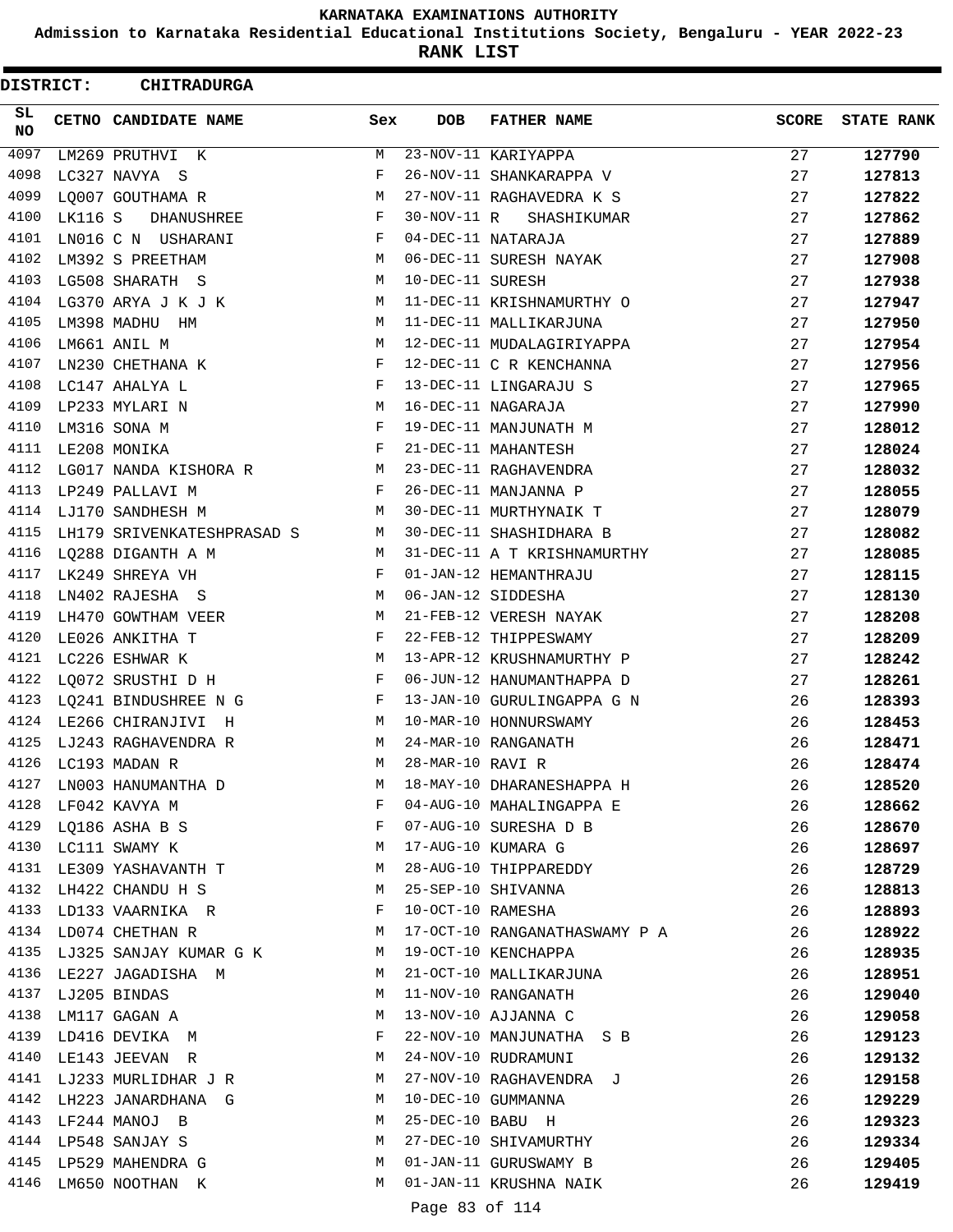**Admission to Karnataka Residential Educational Institutions Society, Bengaluru - YEAR 2022-23**

**RANK LIST**

 $\blacksquare$ 

| <b>DISTRICT:</b> | <b>CHITRADURGA</b>                   |                                                |                   |                                |              |                   |
|------------------|--------------------------------------|------------------------------------------------|-------------------|--------------------------------|--------------|-------------------|
| SL<br>NO.        | CETNO CANDIDATE NAME                 | Sex                                            | <b>DOB</b>        | <b>FATHER NAME</b>             | <b>SCORE</b> | <b>STATE RANK</b> |
| 4147             | LJ247 MURULI S                       | М                                              |                   | 03-JAN-11 SANNA TIMANNA        | 26           | 129480            |
| 4148             | LO037 JEEVITHA K M                   | F                                              |                   | 05-JAN-11 MANJUNATHA K S       | 26           | 129491            |
| 4149             | LD099 GOVINDARAJU G                  | М                                              |                   | 06-JAN-11 GURULINGAPPA G       | 26           | 129495            |
| 4150             | LN344 CHETHAN L                      | М                                              |                   | 13-JAN-11 LOHITH E K           | 26           | 129545            |
| 4151             | LC337 PALLAVI P                      | F                                              |                   | 25-JAN-11 PRAHLAD S            | 26           | 129637            |
| 4152             | LD024 PREM KUMAR D                   | М                                              |                   | 28-JAN-11 DHANJAYA             | 26           | 129665            |
| 4153             | LJ248 YOGESH L                       | М                                              |                   | 29-JAN-11 LAKSHAMANA           | 26           | 129677            |
| 4154             | LD146 VEENA E                        | F                                              | 03-FEB-11 ERANNA  |                                | 26           | 129713            |
| 4155             | LM252 BALU T                         | М                                              |                   | 09-FEB-11 THIPPESHA            | 26           | 129758            |
| 4156             | LL043 YASHVANTH G                    | M                                              |                   | 12-FEB-11 GUTHYAPPA T          | 26           | 129781            |
| 4157             | LG514 APEKSHA G T                    | F                                              |                   | 13-FEB-11 THIPPESWAMY          | 26           | 129783            |
| 4158             | LH537 KEERTHI PRASAD A               | M                                              |                   | 15-FEB-11 ANJANIPRASAD         | 26           | 129799            |
| 4159             | LL236 AISHWARYA K N                  | F                                              |                   | 17-FEB-11 NAGARAJA<br>M S      | 26           | 129811            |
| 4160             | LL171 MANU A                         | M                                              |                   | 18-FEB-11 AJJAPPA T            | 26           | 129826            |
| 4161             | LG103 THEJAS M B                     | М                                              | 23-FEB-11 DASAPPA |                                | 26           | 129875            |
| 4162             | LK044 TILAK K                        | М                                              |                   | 23-FEB-11 KUBERA M             | 26           | 129876            |
| 4163             | LM514 ASHWIN KUMAR K A               | M                                              |                   | 27-FEB-11 ANILKUMAR K          | 26           | 129898            |
| 4164             | LJ270 DHANUSH G N                    | M                                              | 06-MAR-11 NAGARAJ |                                | 26           | 129959            |
| 4165             | LE193 AFREENA<br>S                   | F                                              |                   | 07-MAR-11 SHAIK SAB            | 26           | 129965            |
| 4166             | LG414 KAVITHA S                      | F                                              |                   | 13-MAR-11 SRINIVASA G          | 26           | 130027            |
| 4167             | LH378 SHARATH K                      | М                                              |                   | 15-MAR-11 KRISHNAPPA           | 26           | 130056            |
| 4168             | LK043 ARUN KUMAR<br>M L              | М                                              | 16-MAR-11 LOKESHI | H N                            | 26           | 130063            |
| 4169             | LH199 PRUTHVIRAJ<br>PМ               | М                                              |                   | 20-MAR-11 MANJUNATHA PR        | 26           | 130114            |
| 4170             | LC290 CHAITHRA R                     | F                                              | 23-MAR-11 RAMESH  |                                | 26           | 130131            |
| 4171             | LD112 BINDUSHREE N                   | F                                              |                   | 25-MAR-11 NAGARAJA R           | 26           | 130149            |
| 4172             | LJ009 YASHWANTH M H                  | M                                              |                   | 25-MAR-11 HONNURSWAMY          | 26           | 130161            |
| 4173             | LL216 JEEVAN<br>$H$ B                | М                                              |                   | 28-MAR-11 BASAVARAJAPPA<br>H N | 26           | 130187            |
| 4174             | LK242 SHRAVANTHI B                   | F                                              |                   | 29-MAR-11 BASAVARAJA M         | 26           | 130201            |
| 4175             | LM363 VIKESHA D V                    | М                                              |                   | 02-APR-11 VENKATESHABHOVI      | 26           | 130235            |
| 4176             | LF034 VIJAYALAKSHMI M                | F                                              |                   | 06-APR-11 MANJUNATHA S B       | 26           | 130275            |
| 4177             | LM305 ANNAPPASWAMY G R               |                                                |                   | M 13-APR-11 RAGHAVENDRA        | 26           | 130358            |
| 4178             |                                      |                                                |                   |                                | 26           | 130366            |
|                  | 4179 LG002 KAVANA S                  | $\mathbf{F}$ and $\mathbf{F}$ and $\mathbf{F}$ |                   | 14-APR-11 SHRINIVASA           | 26           | 130370            |
|                  | 4180 LN208 SIDDESH N                 | M                                              |                   | 16-APR-11 NAGARAJA H           | 26           | 130405            |
|                  | 4181 LC103 BHAVYA J                  | F                                              |                   | 20-APR-11 JAMPANNA N           | 26           | 130430            |
| 4182             | LH100 SRUSHTI P K                    | F                                              |                   | 20-APR-11 KANTHARAJ R          | 26           | 130449            |
| 4183             | LM219 YASHAVANTHA D                  | M                                              |                   | 21-APR-11 DEVARAJU KM          | 26           | 130462            |
|                  | 4184 LM745 NUTAN M                   | М                                              |                   | 26-APR-11 MAHESH M             | 26           | 130508            |
|                  | 4185 LD142 DEEKSHITHA DT             | F                                              |                   | 29-APR-11 DODDATHIMMAYYA T     | 26           | 130532            |
| 4186             | LM331 MANIKANTA<br>$S \qquad \qquad$ | M                                              |                   | 30-APR-11 SHIVAPPA             | 26           | 130545            |
|                  | 4187 LP313 NAGAVENI M                | F                                              |                   | 02-MAY-11 MADDANAPPA           | 26           | 130574            |
|                  | 4188 LD148 VASANTH KUMAR M           |                                                |                   | 04-MAY-11 MANJANNA             | 26           | 130604            |
|                  | 4189 LP516 V ASHOKA                  | M                                              |                   | 06-MAY-11 VENKATESHA           | 26           | 130621            |
| 4190             | LN273 VIKAS K H                      | М                                              |                   | 06-MAY-11 HEMANTHKUMAR K V     | 26           | 130622            |
| 4191             | LN364 KRUTHIKA H R                   | F                                              |                   | 07-MAY-11 HALESH H             | 26           | 130625            |
| 4192             | LK182 ANKITHA M                      | F                                              | 16-MAY-11 MOUNESH |                                | 26           | 130729            |
|                  | 4193 LQ086 NANDAN S                  | M                                              | 17-MAY-11 SURESH  |                                | 26           | 130743            |
|                  | 4194 LH467 NARESH R                  | M                                              |                   | 18-MAY-11 RAJESH H             | 26           | 130753            |
|                  | 4195 LM359 JEEVAN G P                | M                                              |                   | 22-MAY-11 PANCHAKSHARI G M     | 26           | 130792            |
|                  | 4196 LG264 PRAJWAL N                 | M                                              |                   | 25-MAY-11 NAGARAJA             | 26           | 130819            |
|                  |                                      |                                                |                   |                                |              |                   |

Page 84 of 114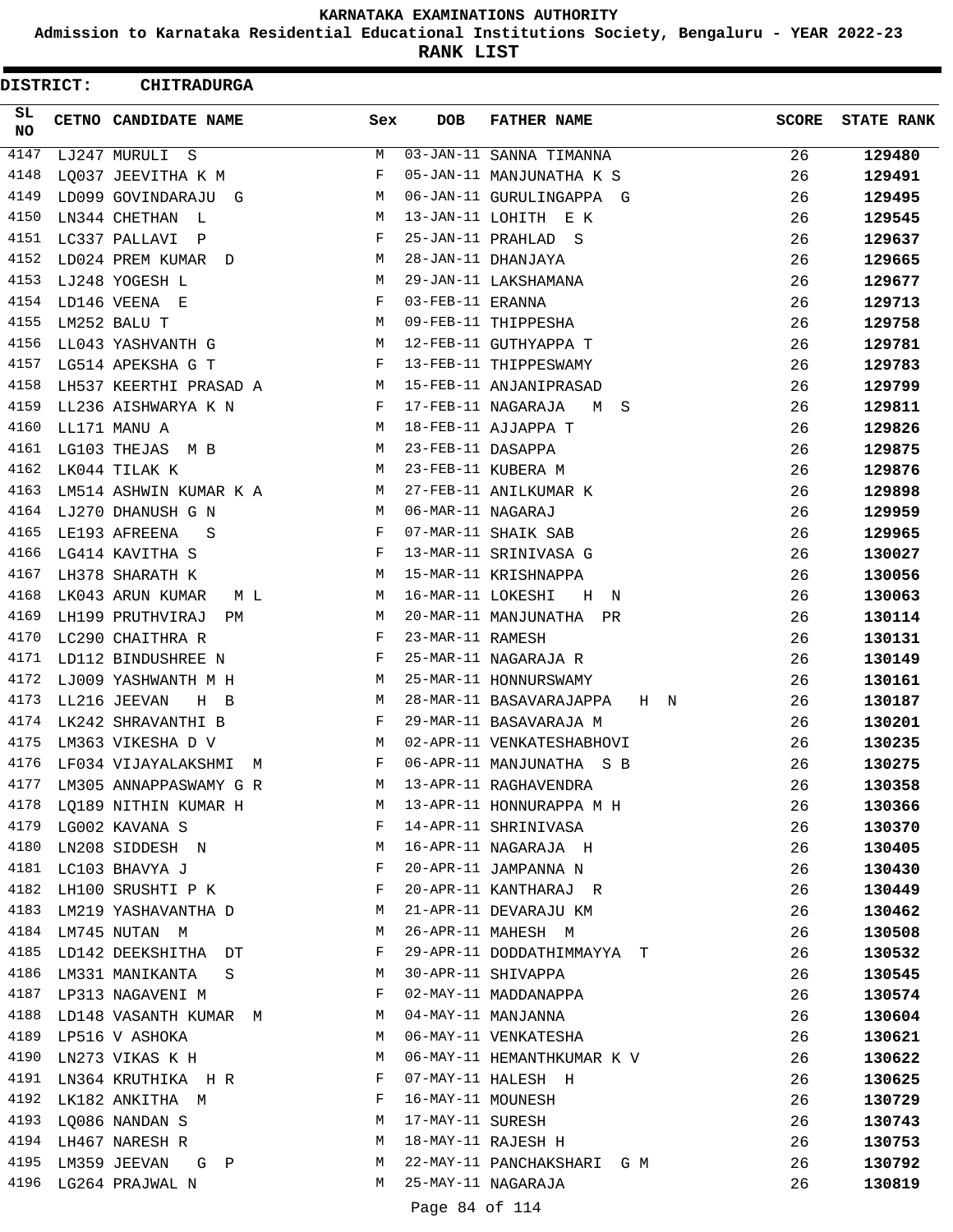**Admission to Karnataka Residential Educational Institutions Society, Bengaluru - YEAR 2022-23**

**RANK LIST**

| DISTRICT:        | <b>CHITRADURGA</b>                   |     |                   |                             |              |                   |
|------------------|--------------------------------------|-----|-------------------|-----------------------------|--------------|-------------------|
| SL.<br><b>NO</b> | CETNO CANDIDATE NAME                 | Sex | <b>DOB</b>        | <b>FATHER NAME</b>          | <b>SCORE</b> | <b>STATE RANK</b> |
| 4197             | LG199 CHETHAN V NAIK                 | M   |                   | 28-MAY-11 VASANTH KUMAR V   | 26           | 130855            |
| 4198             | LE138 SANJU P                        | F   |                   | 31-MAY-11 PRASHANTHA P      | 26           | 130901            |
| 4199             | LF140 SINCHANA N                     | F   |                   | 02-JUN-11 NAGANAIK L        | 26           | 130949            |
| 4200             | LL057 CHANDANA N                     | F   |                   | 04-JUN-11 NAGARAJA          | 26           | 130964            |
| 4201             | LP404 DIVYA T                        | F   |                   | 07-JUN-11 THIPPESWAMY       | 26           | 131013            |
| 4202             | LP021 PREETHAM K R                   | M   | 10-JUN-11 RAVI    |                             | 26           | 131065            |
| 4203             | LF221 THEJAS S O                     | M   | 13-JUN-11 OBANNA  |                             | 26           | 131106            |
| 4204             | LD288 LAKSHMI R                      | F   |                   | 14-JUN-11 RAMESHA N         | 26           | 131111            |
| 4205             | LM187 RAMESHA N                      | M   |                   | 15-JUN-11 NAGARAJA          | 26           | 131126            |
| 4206             | LK128 NITHIN R                       | М   | 17-JUN-11 RAJAPPA |                             | 26           | 131152            |
| 4207             | LG170 INDRARAVIVARMA M               | M   |                   | 18-JUN-11 MAHANTHESH        | 26           | 131160            |
| 4208             | LG110 SNEHA S                        | F   |                   | 19-JUN-11 SRINIVASA S M     | 26           | 131180            |
| 4209             | LM744 JYANSI YM                      | F   |                   | 23-JUN-11 MAHENDRA C        | 26           | 131227            |
| 4210             | LC031 T DHANUSH                      | М   |                   | 24-JUN-11 THIPPESWAMY       | 26           | 131243            |
| 4211             | LP070 NARESHA B                      | M   |                   | 25-JUN-11 BASAVARAJA        | 26           | 131250            |
| 4212             | LK058 ANJALI M                       | F   |                   | 26-JUN-11 MANJAPPA          | 26           | 131260            |
| 4213             | LG209 MANU C                         | M   |                   | 26-JUN-11 CHANNAKESHAVA C   | 26           | 131267            |
| 4214             | LP378 RAHUL T                        | М   |                   | 29-JUN-11 THIPPESWAMY S     | 26           | 131304            |
| 4215             | LK098 KIRANA K                       | М   |                   | 30-JUN-11 KENCHAPPA         | 26           | 131312            |
| 4216             | LC053 RAMESHA M                      | М   |                   | 01-JUL-11 MURTAPPA          | 26           | 131332            |
| 4217             | LE181 DIGANTH P                      | M   |                   | 02-JUL-11 PRASANNA O        | 26           | 131338            |
| 4218             | LF076 ABHI N                         | M   |                   | 04-JUL-11 NAGARAJA          | 26           | 131360            |
| 4219             | LM474 DEEKSHITA R                    | F   | 04-JUL-11 RAMESH  |                             | 26           | 131364            |
| 4220             | LL208 MEGHARAJ M                     | М   | 05-JUL-11 MARUTHI |                             | 26           | 131384            |
| 4221             | LN404 SIDDESH K                      | M   |                   | 06-JUL-11 KODIKARIYAPPA     | 26           | 131406            |
| 4222             | LG272 AJAY KUMAR B                   | M   |                   | 07-JUL-11 BHYRAPPA S        | 26           | 131409            |
| 4223             | LE136 BHUVAN M A                     | M   |                   | 13-JUL-11 ARUN KUMAR J      | 26           | 131499            |
| 4224             | LQ190 MOHAMMED SAMEER D M            |     |                   | 13-JUL-11 MOHAMMED DADAPEER | 26           | 131503            |
| 4225             | LD175 BHAVANA A                      | F   | 14-JUL-11 ANNESHA |                             | 26           | 131517            |
| 4226             | LG486 NIJAGUNI S                     | F   |                   | 16-JUL-11 SHIVAMURTHI       | 26           | 131550            |
| 4227             | LN372 ANILKUMAR R                    | M   |                   | 18-JUL-11 RAJAPPA Y         | 26           | 131577            |
| 4228             | LK061 SHALINI L                      | F   | 21-JUL-11 LOKESH  |                             | 26           | 131629            |
|                  | 4229 LG238 ERESHA T                  | M   |                   | 22-JUL-11 THIPPESWAMY A     | 26           | 131637            |
| 4230             | LG044 BHARTHSAJJAL S                 | M   |                   | 23-JUL-11 SHARANESHI S T    | 26           | 131648            |
| 4231             | LD075 NIKIL S                        | M   |                   | 26-JUL-11 SHIVAKUMAR R      | 26           | 131687            |
| 4232             | LE027 C LEKHITA                      | F   |                   | 27-JUL-11 CHANDRAPPA        | 26           | 131692            |
| 4233             | LE255 M H BRUNDHA                    | F   |                   | 30-JUL-11 M HANUMANTHARAYA  | 26           | 131742            |
|                  | 4234 LE226 ANUSHA B                  | F   |                   | 31-JUL-11 BASANNA BM        | 26           | 131752            |
| 4235             | LM574 PRIYANKA P                     | F   |                   | 01-AUG-11 PARAMESHWARAPPA R | 26           | 131773            |
|                  | 4236 LQ197 RAVI P<br>$M_{\rm H}$     |     | 01-AUG-11 PALESHA |                             | 26           | 131774            |
|                  | 4237 LK106 H R ROHITH                | M   |                   | 05-AUG-11 RAJAPPA           | 26           | 131823            |
| 4238             | LD197 MANJUNATHA M                   |     |                   |                             | 26           |                   |
| 4239             |                                      |     |                   | 06-AUG-11 MALLIKARJUNA      |              | 131839            |
| 4240             | LH160 RAGINI M N<br>$\mathbf{F}$     | F   |                   | 06-AUG-11 NAGARAJU          | 26           | 131841            |
|                  | LL007 ANUSHA R                       |     | 10-AUG-11 BORAIAH | 10-AUG-11 RAMESH NAIK       | 26           | 131878            |
|                  | 4241 LQ049 MAHABALESHWARA NAYAKA B M |     |                   |                             | 26           | 131883            |
| 4242             | LK124 KEERTHILATHA H                 | F   |                   | 11-AUG-11 HANUMANTHAPPA     | 26           | 131896            |
| 4243             | LK018 JEEVAN K P                     | M   |                   | 12-AUG-11 PRAKASH R         | 26           | 131906            |
|                  | 4244 LD150 KRUSHNA N<br><b>M</b>     |     |                   | 12-AUG-11 NAGARAJA K        | 26           | 131908            |
| 4245             | LK113 AMITH A                        | M   | 14-AUG-11 AJJAPPA |                             | 26           | 131930            |
| 4246             | LJ080 ASHWINI S                      | F   |                   | 21-AUG-11 SHIVARAJ J        | 26           | 132005            |
|                  |                                      |     | Page 85 of 114    |                             |              |                   |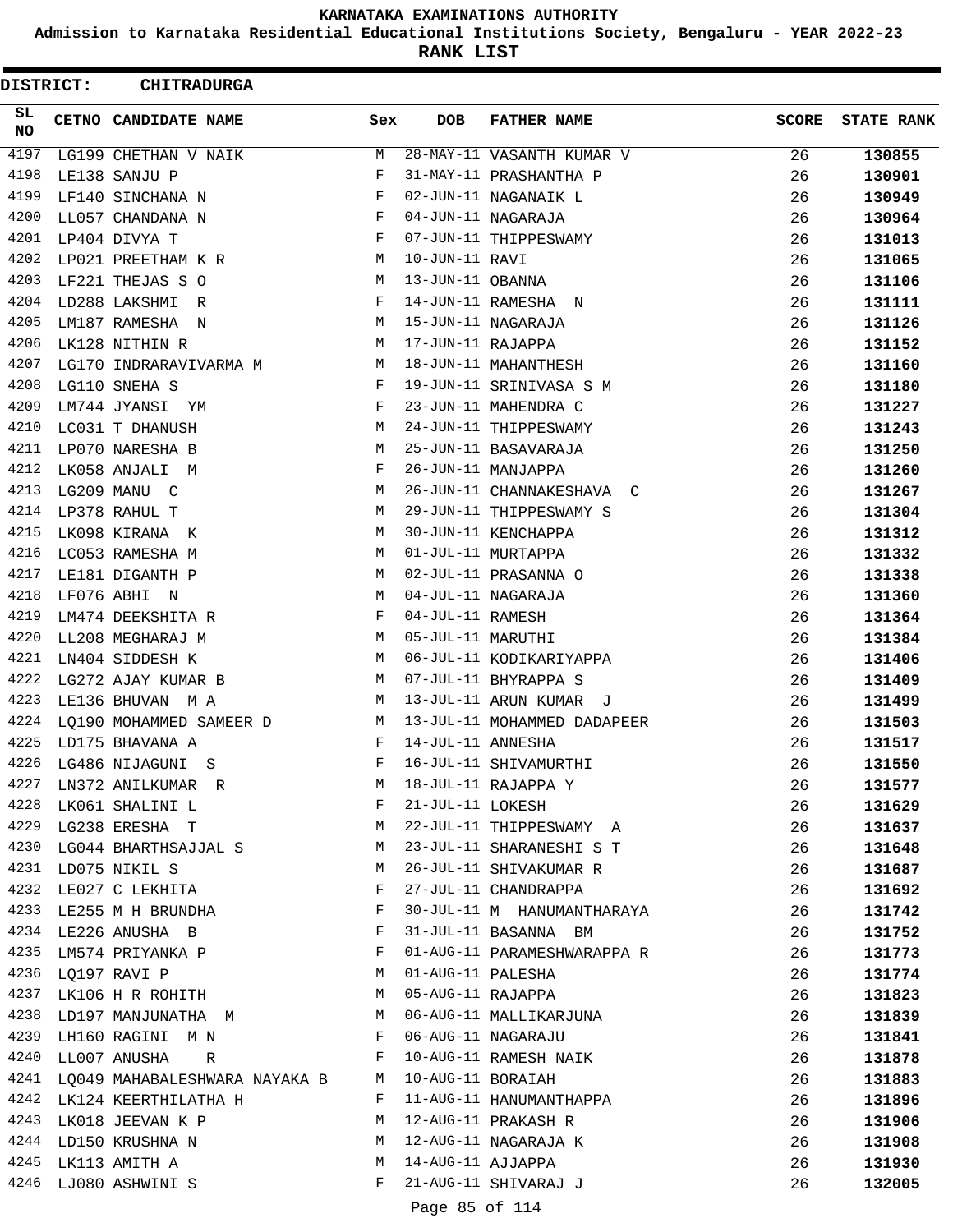**Admission to Karnataka Residential Educational Institutions Society, Bengaluru - YEAR 2022-23**

**RANK LIST**

 $\blacksquare$ 

| DISTRICT: |                  | <b>CHITRADURGA</b>                                                                                                                      |              |                   |                              |              |                   |
|-----------|------------------|-----------------------------------------------------------------------------------------------------------------------------------------|--------------|-------------------|------------------------------|--------------|-------------------|
| SL<br>NO. |                  | CETNO CANDIDATE NAME                                                                                                                    | Sex          | <b>DOB</b>        | <b>FATHER NAME</b>           | <b>SCORE</b> | <b>STATE RANK</b> |
| 4247      |                  | LP146 HEMALATHA N                                                                                                                       | F            | 26-AUG-11 NAGESHA |                              | 26           | 132048            |
| 4248      |                  | LN403 SANIHA R                                                                                                                          | F            |                   | 27-AUG-11 RAJAPPA B E        | 26           | 132066            |
| 4249      |                  | LH109 SIDDESH N                                                                                                                         | М            |                   | 28-AUG-11 NAGARAJ S          | 26           | 132079            |
| 4250      |                  | LE348 MANASA G                                                                                                                          | F            |                   | 29-AUG-11 GURUMURTHY O       | 26           | 132085            |
| 4251      |                  | LJ259 YASHWANTH GOWDA S                                                                                                                 | М            |                   | 05-SEP-11 SHIVAMURTHY        | 26           | 132168            |
| 4252      |                  | LM211 SAKSHI M                                                                                                                          | F            |                   | 09-SEP-11 MALLESHAPPA K      | 26           | 132207            |
| 4253      |                  | LG425 KAVERI L                                                                                                                          | F            | 21-SEP-11 LOKAPPA |                              | 26           | 132325            |
| 4254      |                  | LK268 PARASHURAMA B                                                                                                                     | М            |                   | 24-SEP-11 BASAVARAJA H       | 26           | 132346            |
| 4255      |                  | LG072 POORNIMA V                                                                                                                        | F            |                   | 28-SEP-11 VENKATESH<br>K     | 26           | 132388            |
| 4256      |                  | LQ044 KRISHNA C                                                                                                                         | M            |                   | 29-SEP-11 CHANDRANNA         | 26           | 132398            |
| 4257      |                  | LP308 THANOJ KUMAR R                                                                                                                    | М            |                   | 30-SEP-11 R BASAVARAJU       | 26           | 132420            |
| 4258      |                  | LP035 SHASHIDHARA N                                                                                                                     | M            |                   | 06-OCT-11 NARASIMHAPPA       | 26           | 132478            |
| 4259      |                  | LP355 N DILIP                                                                                                                           | М            |                   | 11-OCT-11 NAGARAJA B         | 26           | 132522            |
| 4260      |                  | LH443 SANTHOSHA K                                                                                                                       | M            |                   | 16-OCT-11 KENCHAPPA          | 26           | 132557            |
| 4261      |                  | LE197 MEGHANA D                                                                                                                         | F            |                   | 21-OCT-11 DEVARAJA           | 26           | 132596            |
| 4262      |                  | LQ281 THYAGARAJA B                                                                                                                      | М            |                   | 25-OCT-11 BASANNA S B        | 26           | 132641            |
| 4263      |                  | LQ217 NITHIN G                                                                                                                          | М            |                   | 26-OCT-11 GOVINDA S          | 26           | 132646            |
| 4264      |                  | LG013 CHAITRA S                                                                                                                         | F            |                   | 31-OCT-11 SHIVAPPA           | 26           | 132681            |
| 4265      |                  | LM581 DEEKSHITHA KS                                                                                                                     | F            |                   | 06-NOV-11 SIDDARAMAPPA       | 26           | 132736            |
| 4266      |                  | LG122 CHETHANA T R                                                                                                                      | F            |                   | 09-NOV-11 RAMESHA T          | 26           | 132757            |
| 4267      |                  | LH326 BHAVYASHREE P                                                                                                                     | F            |                   | 11-NOV-11 PATHESH K          | 26           | 132777            |
| 4268      |                  | LG607 LAKSHMESHWARA P S                                                                                                                 | M            |                   | 11-NOV-11 SHIVANNA P R       | 26           | 132780            |
| 4269      |                  | LF093 AJAY KUMAR G B                                                                                                                    | M            |                   | 14-NOV-11 BORAIAH G B        | 26           | 132804            |
| 4270      |                  | LN379 ANJALI S                                                                                                                          | F            |                   | 17-NOV-11 SRINIVASA          | 26           | 132827            |
| 4271      |                  | LG314 MAHANTHESH N                                                                                                                      | М            |                   | 19-NOV-11 NAGARAJA D         | 26           | 132853            |
| 4272      |                  | LQ154 S ARCHANA                                                                                                                         | F            |                   | 24-NOV-11 H SHANMUKAPPA      | 26           | 132902            |
| 4273      |                  | LD091 THANUJA R                                                                                                                         | F            |                   | 24-NOV-11 RAVEESHA N         | 26           | 132906            |
| 4274      |                  | LG133 NAYANA N                                                                                                                          | F            |                   | 26-NOV-11 NAGARAJA J         | 26           | 132922            |
| 4275      |                  | LN225 DIVYA GS                                                                                                                          | F            |                   | 29-NOV-11 SANTHOSHKUMAR      | 26           | 132946            |
| 4276      |                  | LH461 SUCHITHA P                                                                                                                        | F            |                   | 29-NOV-11 PANDURANGAIAH N    | 26           | 132954            |
|           |                  | 4277 LH554 HARSHA R                                                                                                                     | M            |                   | 04-DEC-11 RAVEESHA           | 26           | 132987            |
|           |                  | 4278 LP139 BASAVARAJA GOWDA J S M                                                                                                       |              |                   | 14-DEC-11 JAYANNA G          | 26           | 133054            |
|           |                  | 4279 LJ153 B R NAVYA                                                                                                                    | F            | 23-DEC-11 RAMESHA |                              | 26           | 133109            |
| 4280      |                  | LM281 NAMITH D                                                                                                                          | M            |                   | 23-DEC-11 DEVARAJ R          | 26           | 133111            |
|           |                  | 4281 LD194 T NAYANA                                                                                                                     | $\mathbf{F}$ |                   | 25-DEC-11 THIPPASWAMY        | 26           | 133134            |
| 4282      |                  | LE248 SAKSHIPRIYA R F                                                                                                                   |              |                   | 30-DEC-11 T RAMANNA          | 26           | 133174            |
|           |                  | 4283 LG349 LAVANYA S<br><b>Example 200</b> in the second state of the second state of the second state of the second state $\mathbf{F}$ |              |                   | 01-JAN-12 SHANKARAPPA        | 26           | 133197            |
|           |                  | 4284 LP119 KIRAN KUMAR V                                                                                                                | M            |                   | 04-FEB-12 VENKATESHA         | 26           | 133306            |
|           | 4285 LE059 CHAYA |                                                                                                                                         | F            |                   | 10-FEB-12 NAGARAJA           | 26           | 133313            |
|           |                  | 4286 LQ116 SHAILAJA S                                                                                                                   |              |                   | 16-JUL-12 SURI PAPAIAH       | 26           | 133381            |
|           |                  | 4287 LP017 YASHKUMAR GANDHI M                                                                                                           |              |                   | 26-AUG-12 NAGARAJ C N        | 26           | 133384            |
|           |                  | 4288 LC156 NAVEEN N S                                                                                                                   | M            |                   | 26-FEB-10 SHIVANNA           | 25           | 133548            |
|           |                  | 4289 LP089 NEERAJ V                                                                                                                     | M            |                   | 03-APR-10 B VASANTH KUMAR B  | 25           | 133581            |
| 4290      |                  | LJ304 HARSHAVARDHANA N                                                                                                                  | M            |                   | 04-APR-10 NARASHIMAMURTHY YH | 25           | 133583            |
| 4291      |                  | LG275 NAKUL YADAV P                                                                                                                     | M            |                   | 30-APR-10 PRAKASH T          | 25           | 133620            |
|           |                  | 4292 LG176 PRASHANTH HK                                                                                                                 | M            |                   | 16-MAY-10 HANUMANTHAPPA K    | 25           | 133646            |
|           |                  | 4293 LQ058 NITHYASHREE N F                                                                                                              |              |                   | 05-JUL-10 NUNKAPPA S         | 25           | 133717            |
|           |                  | 4294 LH442 JEEVAN H<br><b>M</b>                                                                                                         |              |                   | 26-JUL-10 HANUMANTAPPA T     | 25           | 133746            |
|           |                  | 4295 LP392 THIPPERUDRA K S M                                                                                                            |              |                   | 26-JUL-10 SIDDANNA K         | 25           | 133750            |
|           |                  | 4296 LP569 MANIKANTA P                                                                                                                  | M            |                   | 30-JUL-10 PADMARAJ V         | 25           | 133754            |
|           |                  |                                                                                                                                         |              |                   |                              |              |                   |

Page 86 of 114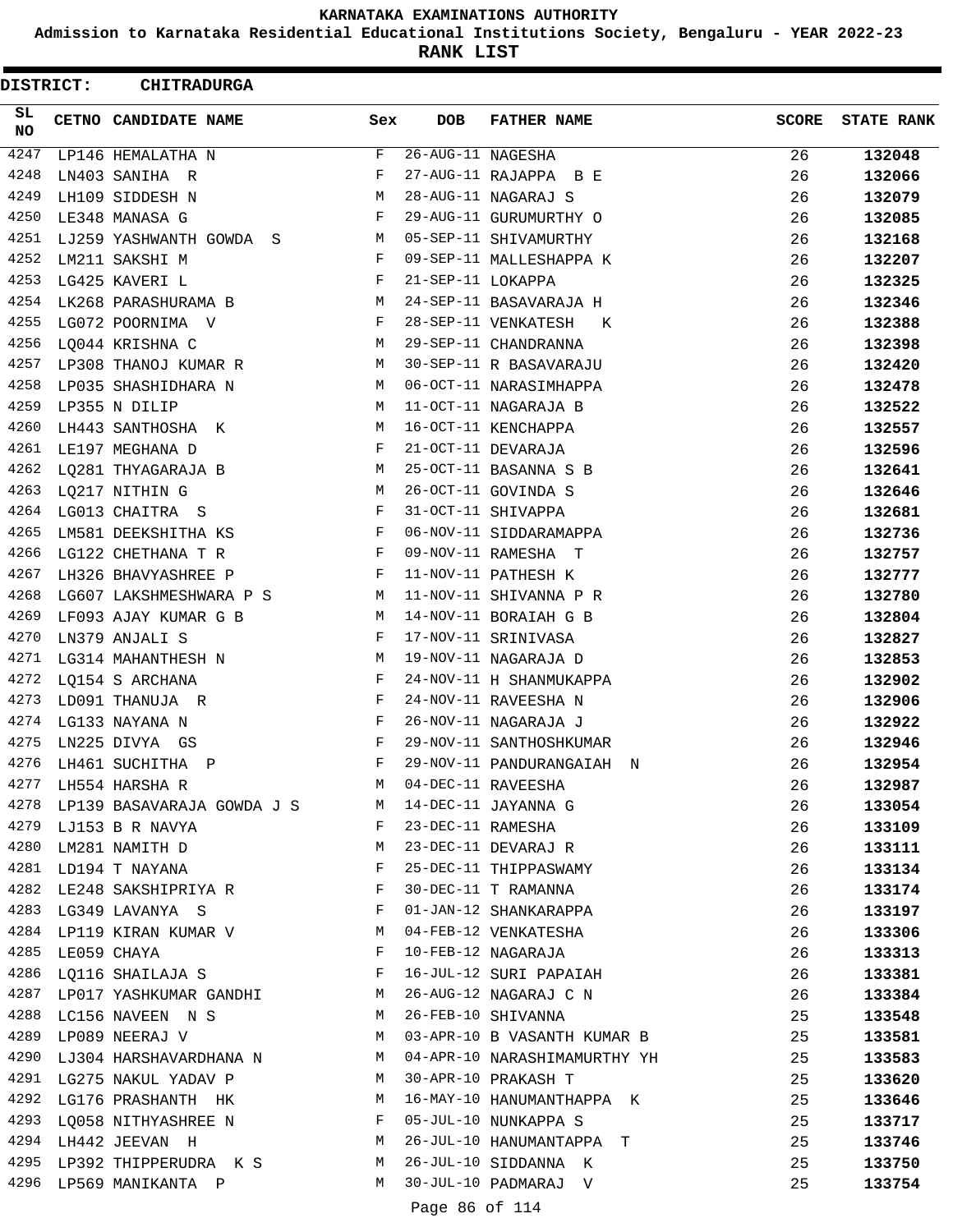**Admission to Karnataka Residential Educational Institutions Society, Bengaluru - YEAR 2022-23**

**RANK LIST**

| DISTRICT: | <b>CHITRADURGA</b>              |     |                                        |                              |              |                   |
|-----------|---------------------------------|-----|----------------------------------------|------------------------------|--------------|-------------------|
| SL<br>NO. | CETNO CANDIDATE NAME            | Sex | <b>DOB</b>                             | <b>FATHER NAME</b>           | <b>SCORE</b> | <b>STATE RANK</b> |
| 4297      | LE100 VISWAS U                  | M   |                                        | 18-AUG-10 UMESH T            | 25           | 133806            |
| 4298      | LM107 SRIRAM G R                | М   |                                        | 24-AUG-10 RAMAKRISHNA        | 25           | 133822            |
| 4299      | LC329 VARSHITHA<br>т            | F   |                                        | 20-SEP-10 THIPPESWAMY T      | 25           | 133924            |
| 4300      | LM019 DEEPIKA B                 | F   |                                        | 23-SEP-10 BASAVARAJAPPA      | 25           | 133933            |
| 4301      | LF251 R ANUSHA                  | F   | 02-OCT-10 RAMAPPA                      |                              | 25           | 133969            |
| 4302      | LO245 SANDEEPA D                | M   |                                        | 03-NOV-10 DURUGESHI          | 25           | 134138            |
| 4303      | LP189 SRUSTI K                  | F   |                                        | 09-NOV-10 KAMPALAIAH         | 25           | 134166            |
| 4304      | LM023 SHWETHA K                 | F   |                                        | 12-NOV-10 KARIYAPPA          | 25           | 134176            |
| 4305      | LG186 ANJALI T                  | F   |                                        | 17-NOV-10 THIPPESWAMY H S    | 25           | 134200            |
| 4306      | LD417 DEEPIKA M                 | F   |                                        | 22-NOV-10 MANJUNATHA S B     | 25           | 134236            |
| 4307      | LM258 DHANUSH KOTY VARDHANA G V | М   |                                        | 29-NOV-10 VARADARAJA K       | 25           | 134263            |
| 4308      | LE317 KAILAS R                  | М   |                                        | 15-DEC-10 RANGANATHA         | 25           | 134347            |
| 4309      | LE078 LAKSHIMI S                | F   |                                        | 30-DEC-10 SHIVANNA           | 25           | 134420            |
| 4310      | LP212 THIPPESWAMY               | M   |                                        | 01-JAN-11 YERRISWAMY T       | 25           | 134531            |
| 4311      | LP439 VEDAVATHI C               | F   |                                        | 01-JAN-11 CHANDRANNA M       | 25           | 134535            |
| 4312      | LP457 HANUMANTHA N              | М   |                                        | 08-JAN-11 NIGAPPA J H        | 25           | 134595            |
| 4313      | LF257 SHEVAG G                  | M   |                                        | 13-JAN-11 GOVINDAPPA MR      | 25           | 134636            |
| 4314      | LM582 MANUDEEKSHITH S M         | M   |                                        | 21-JAN-11 MANJAPPA S R       | 25           | 134688            |
| 4315      | LG065 NAVAKOTI IHOLE B M        | М   |                                        | 29-JAN-11 MANJUNATHA B H     | 25           | 134738            |
| 4316      | LJ301 GIRISH N                  | М   |                                        | 04-FEB-11 NAGARAJU           | 25           | 134789            |
| 4317      | LG494 LOHITH G H                | M   |                                        | 08-FEB-11 HALABASAPPA G M    | 25           | 134829            |
| 4318      | LG280 JAYASHREE M               | F   | 09-FEB-11 MARANNA                      |                              | 25           | 134838            |
| 4319      | LL191 SINDHUSHREE R             | F   |                                        | 09-FEB-11 RAMESH P           | 25           | 134844            |
| 4320      | LG198 KIRAN KUMAR R             | М   |                                        | 14-FEB-11 RAJAPPA G K        | 25           | 134874            |
| 4321      | LF019 AISHWARYA K               | F   |                                        | 17-FEB-11 KANTHANNA S        | 25           | 134894            |
| 4322      | LM583 PRATHIBHA R               | F   |                                        | 20-FEB-11 RAVI KUMAR         | 25           | 134915            |
| 4323      | LP575 RAKESHA T                 | М   |                                        | 01-MAR-11 THIPPESWAMY        | 25           | 134987            |
| 4324      | LG297 GANESH P R                | М   |                                        | 03-MAR-11 RUDRAMUNI T        | 25           | 134999            |
| 4325      | LF037 SEVANTHI B                | F   | 03-MAR-11 BORANNA                      |                              | 25           | 135005            |
| 4326      | LK246 SANJEEVAN C V             | М   |                                        | 04-MAR-11 CHANDRASHEKHARAPPA | 25           | 135016            |
|           | 4327 LQ078 MANASA P             | F   | 09-MAR-11 PRATHAP                      |                              | 25           | 135058            |
|           | 4328 LF114 SHRAVANTHI           | F   |                                        | 15-MAR-11 GOVINDAPPA         | 25           |                   |
|           | 4329 LE142 DEEKSHITHA S         | F   |                                        |                              |              | 135131            |
|           |                                 | F   | 03-APR-11 SURESHA<br>05-APR-11 ASHWATH |                              | 25           | 135301            |
|           | 4330 LK179 SIREESHA             |     |                                        |                              | 25           | 135336            |
|           | 4331 LH162 NANDANA R            | M   |                                        | 08-APR-11 RAVICHANDRA        | 25           | 135364            |
|           | 4332 LE281 S KIRAN              | M   |                                        | 09-APR-11 SIDDALINGAPPA      | 25           | 135381            |
|           | 4333 LG597 VENKATESH J          | M   |                                        | 09-APR-11 JAYARAMA G         | 25           | 135385            |
|           | 4334 LJ189 MADAN S N            | М   |                                        | 14-APR-11 NAGARAJAPPA        | 25           | 135422            |
|           | 4335 LM067 PREETHI C            | F   |                                        | 18-APR-11 CHOWDAPPA          | 25           | 135466            |
|           | 4336 LH175 DIVYA S              | F   |                                        | 20-APR-11 MENAPPA S          | 25           | 135479            |
|           | 4337 LJ168 YASHAVANTHA M        | M   |                                        | 21-APR-11 MALAYYA C          | 25           | 135493            |
|           | 4338 LJ298 MITHUN V             | M   |                                        | 22-APR-11 VENKATESH          | 25           | 135498            |
|           | 4339 LM464 BHAVANA N            | F   |                                        | 25-APR-11 NAGARAJ NAIK       | 25           | 135533            |
|           | 4340 LF334 DIGANTH N            | М   |                                        | 28-APR-11 NAGARAJA G         | 25           | 135568            |
| 4341      | LL082 RAKESH N                  | М   |                                        | 28-APR-11 NARASIMHA MURTHY K | 25           | 135573            |
|           | 4342 LQ266 BHARATH B            | М   | 30-APR-11 BORANNA                      |                              | 25           | 135588            |
|           | 4343 LP465 VISHWAS P S          | M   |                                        | 03-MAY-11 SHIVARUDRAPPA      | 25           | 135630            |
|           | 4344 LM618 CHANDANA R           | F   |                                        | 05-MAY-11 RANGASWAMY T       | 25           | 135645            |
|           | 4345 LD060 INDRAJITH S K        | M   |                                        | 07-MAY-11 SHARANAPPA         | 25           | 135666            |
|           | 4346 LP069 INDHU M              | F   | 10-MAY-11 MARANNA                      |                              | 25           | 135700            |
|           |                                 |     | Page 87 of 114                         |                              |              |                   |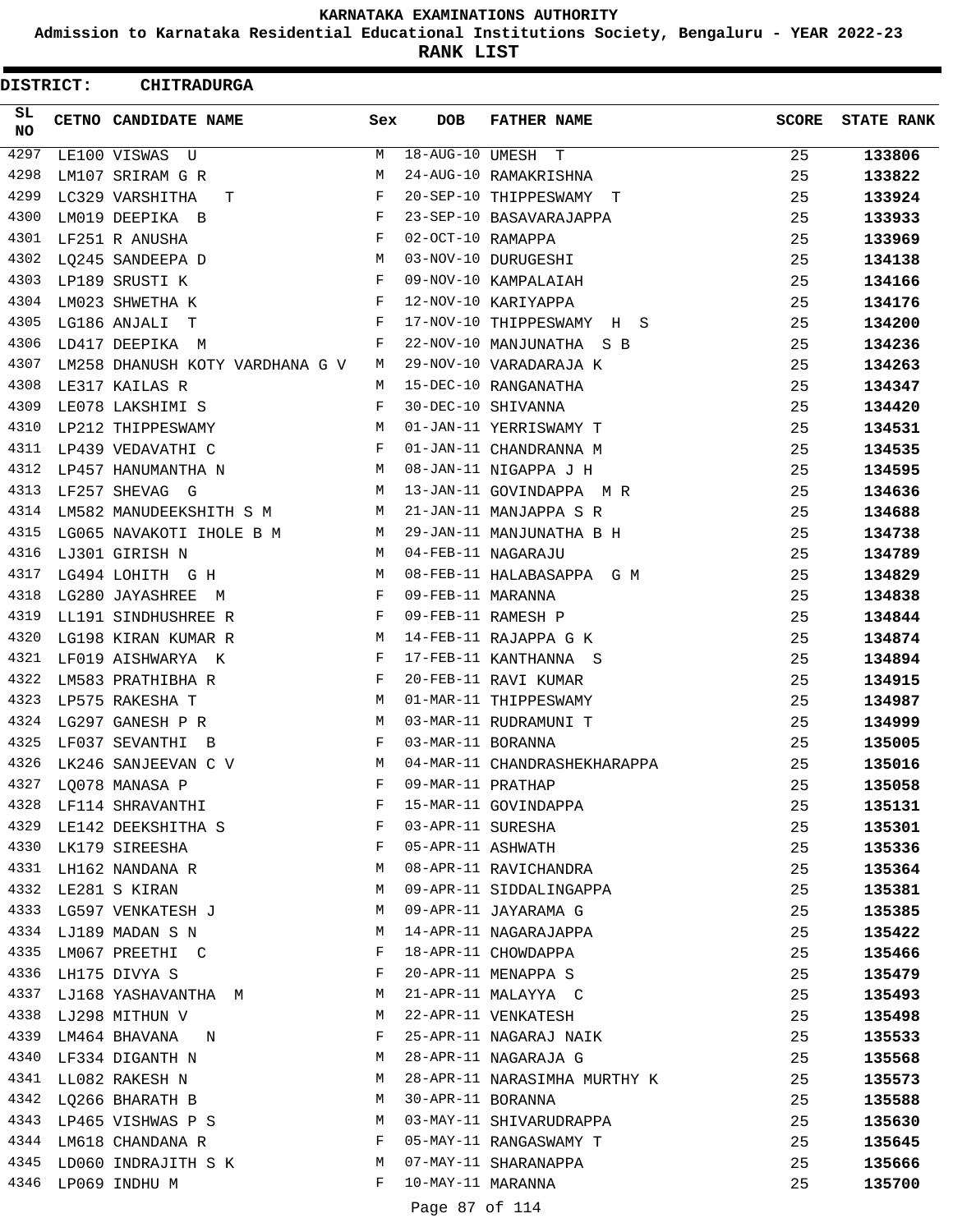**Admission to Karnataka Residential Educational Institutions Society, Bengaluru - YEAR 2022-23**

**RANK LIST**

ı

| DISTRICT:       | <b>CHITRADURGA</b>                           |              |                   |                                                |              |                   |
|-----------------|----------------------------------------------|--------------|-------------------|------------------------------------------------|--------------|-------------------|
| SL<br><b>NO</b> | CETNO CANDIDATE NAME                         | Sex          | <b>DOB</b>        | <b>FATHER NAME</b>                             | <b>SCORE</b> | <b>STATE RANK</b> |
| 4347            | LN103 PUNITH GR                              | М            |                   | 14-MAY-11 RAMESH P                             | 25           | 135746            |
| 4348            | LQ207 YASHAVANTHA M                          | М            |                   | 19-MAY-11 MAHANTESHA O                         | 25           | 135792            |
| 4349            | LN133 BANU P                                 | F            |                   | 21-MAY-11 PARAMESH                             | 25           | 135807            |
| 4350            | LJ061 CHIRU C                                | М            |                   | 28-MAY-11 CHANDRAPPA                           | 25           | 135880            |
| 4351            | LL056 DHANUSH M R                            | М            | 28-MAY-11 RAVI R  |                                                | 25           | 135881            |
| 4352            | LL046 LAVANYA B M                            | F            |                   | 30-MAY-11 MANJAPPA<br>B R                      | 25           | 135903            |
| 4353            | LG580 ABHIGNA C A                            | F            |                   | 31-MAY-11 ANIL KUMAR                           | 25           | 135908            |
| 4354            | LD081 R SINDHU                               | F            |                   | 02-JUN-11 RAJASHEKHARA                         | 25           | 135951            |
| 4355            | LM511 HARSHA L S                             | M            |                   | 06-JUN-11 LAKSHMIPATHI B S                     | 25           | 135999            |
| 4356            | LD018 PALLAVI L                              | F            | 08-JUN-11 LOKESHA |                                                | 25           | 136025            |
| 4357            | LG393 HANUMANTHA<br>CN                       | M            |                   | 11-JUN-11 NAGARAJA                             | 25           | 136064            |
| 4358            | LP071 PAVITRA S                              | F            |                   | 11-JUN-11 SHIVALINGAPPA                        | 25           | 136068            |
| 4359            | LQ242 MENAKA T                               | F            |                   | 12-JUN-11 THIPPESWAMY                          | 25           | 136083            |
| 4360            | LG180 THEJAS D K                             | М            |                   | 13-JUN-11 DHANANJAYA S B                       | 25           | 136099            |
| 4361            | LG532 NIKIL R                                | M            |                   | 14-JUN-11 RAMACHANDRAPPA                       | 25           | 136111            |
| 4362            | LG471 SANDESHA B H                           | М            |                   | 14-JUN-11 HEMANNA T                            | 25           | 136113            |
| 4363            | LM110 BASAVARAJU T                           | М            |                   | 16-JUN-11 THIMMABHOVI R                        | 25           | 136128            |
| 4364            | LK146 BHOOMIKA T                             | F            |                   | 17-JUN-11 THIMMAYYA H                          | 25           | 136145            |
| 4365            | LH215 DARANESH B T                           | M            |                   | 17-JUN-11 THIPPESWAMY L                        | 25           | 136147            |
| 4366            | LH456 SUCHITRA C M                           | F            |                   | 19-JUN-11 MANJUNATHA                           | 25           | 136177            |
| 4367            | LG105 GURURAJ G                              | М            |                   | 22-JUN-11 GOPALSWAMY K                         | 25           | 136208            |
| 4368            | LJ246 SHONIKA D                              | F            |                   | 22-JUN-11 DEVEGOWDA                            | 25           | 136214            |
| 4369            | LG405 RADHA T                                | F            |                   | 24-JUN-11 THIMMARAJU H                         | 25           | 136234            |
| 4370            | LD124 B CHIDANANDA                           | М            |                   | 25-JUN-11 BOMMAIAH                             | 25           | 136241            |
| 4371            | LH289 DEEKSHITHA                             | F            | 25-JUN-11 VEERESH |                                                | 25           | 136245            |
| 4372            | LG257 AMRUTHA<br>S                           | F            | 26-JUN-11 SWAMY   | K B                                            | 25           | 136255            |
| 4373            | LC223 TIPPESH N                              | М            |                   | 26-JUN-11 NINGANNA                             | 25           | 136270            |
| 4374            | LL089 LOHITH<br>М                            | М            |                   | 27-JUN-11 MALLIKARJUNA                         | 25           | 136280            |
| 4375            | LP388 VAMSHI KRISHNA H                       | M            |                   | 29-JUN-11 HULIYAPPA                            | 25           | 136311            |
| 4376            | LM455 KARTHIK P                              | M            |                   | 30-JUN-11 PRAKASH M                            | 25           | 136316            |
|                 | 4377 LQ147 KEERTHANA B                       | F            |                   | 30-JUN-11 BASAVARAJA                           | 25           | 136317            |
|                 | 4378 LG470 TARUN P                           | M            |                   | 30-JUN-11 PUTTAPA R                            | 25           | 136324            |
|                 | 4379 LG395 KARTEEK H R M                     |              |                   | 02-JUL-11 RAMESHA H M                          | 25           | 136347            |
|                 | 4380 LN099 TANUJA MS                         | $\mathbf{F}$ |                   | 07-JUL-11 SHEKHARAPPA M                        | 25           | 136422            |
|                 | 4381 LH134 DHRUVAKUMAR E                     | M            | 08-JUL-11 ERAPPA  |                                                | 25           | 136427            |
|                 | 4382 LQ216 MAHALAKSHMI A                     | F            |                   | 08-JUL-11 ASHOKA S                             | 25           | 136429            |
|                 | 4383 LP518 MAHENDRA T                        | M            |                   | 08-JUL-11 THIPPESWAMY T                        | 25           | 136430            |
|                 | 4384 LF086 KARTHIKA H                        | M            |                   | 11-JUL-11 HANUMANTHAPPA                        | 25           | 136473            |
|                 | 4385 LD143 JAYALAKSHMI                       | F            |                   | 12-JUL-11 GIRIYANNA                            | 25           | 136484            |
|                 | 4386 LL237 S V VENKATESH                     | M            |                   | 12-JUL-11 SANJEEVMURTHY                        | 25           | 136490            |
| 4387            | LH025 BHANDAVI P NAIK                        | F            |                   | 13-JUL-11 PRAKASH NAIK C                       | 25           | 136497            |
|                 | 4388 LP406 RAKESHA B                         | M            | 17-JUL-11 BASANNA |                                                | 25           | 136553            |
|                 | 4389 LC349 SINCHANA S                        | F            |                   | 20-JUL-11 SUDARSHAN KUMAR                      | 25           | 136595            |
|                 | 4390 LP204 AKSHAYA U                         | F            |                   | 22-JUL-11 UMESHA P                             | 25           | 136620            |
| 4391            | LM101 CHIRANJEEVI M                          | M            |                   | 22-JUL-11 MUNISEKHAR REDDY                     | 25           | 136623            |
|                 | 4392 LF260 UMA R                             | F            |                   | 26-JUL-11 RUDRAMUNI                            | 25           | 136669            |
|                 | 4393 LM054 VIKAS Y                           | М            |                   | 26-JUL-11 YOGESHAPPA                           | 25           | 136675            |
|                 | 4394 LQ177 AJAYKUMAR E                       | M            | 28-JUL-11 ERANNA  |                                                | 25           | 136695            |
|                 | 4395 LL019 M KISHOR<br>4396 LK158 ANJANEYA N | М<br>M       |                   | 29-JUL-11 H MANJUNATHA<br>31-JUL-11 NAGARAJA G | 25<br>25     | 136717            |
|                 |                                              |              |                   |                                                |              | 136732            |
|                 |                                              |              | Page 88 of 114    |                                                |              |                   |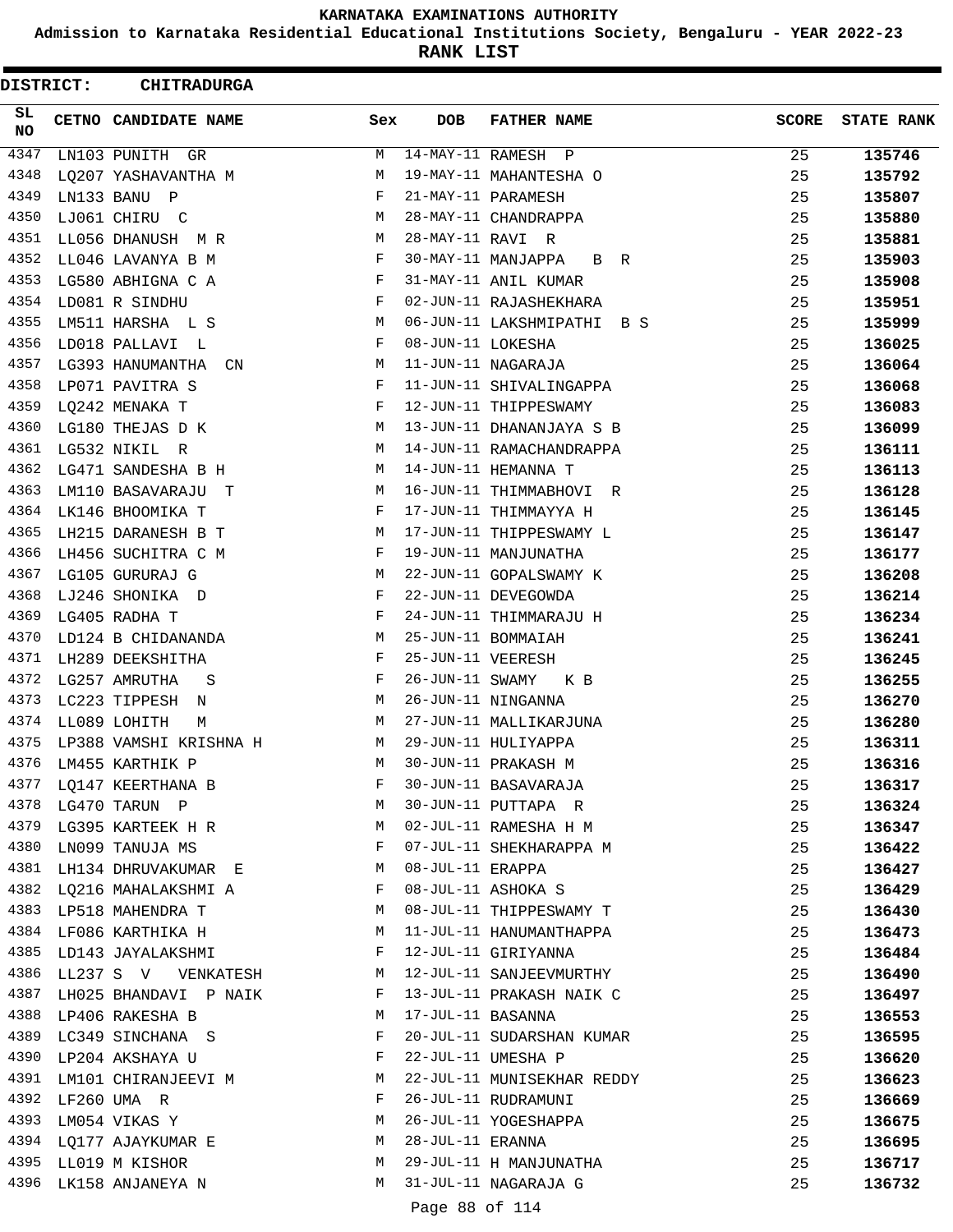**Admission to Karnataka Residential Educational Institutions Society, Bengaluru - YEAR 2022-23**

**RANK LIST**

| DISTRICT:        | <b>CHITRADURGA</b>          |     |                   |                               |              |                   |
|------------------|-----------------------------|-----|-------------------|-------------------------------|--------------|-------------------|
| SL.<br><b>NO</b> | <b>CETNO CANDIDATE NAME</b> | Sex | <b>DOB</b>        | <b>FATHER NAME</b>            | <b>SCORE</b> | <b>STATE RANK</b> |
| 4397             | LL148 PRATHIBHA D           | F   |                   | 05-AUG-11 DURUGESH N          | 25           | 136795            |
| 4398             | LE231 SHILPA B              | F   | 05-AUG-11 BOSAIAH |                               | 25           | 136799            |
| 4399             | LE307 BINDUSHRI B           | F   |                   | 06-AUG-11 BASAVARAJA M        | 25           | 136802            |
| 4400             | LJ377 RAGHAVENDRA H T       | М   |                   | 07-AUG-11 TYAGARAJA           | 25           | 136821            |
| 4401             | LH009 NAGARAJA M            | M   |                   | 08-AUG-11 MARIYESHA           | 25           | 136827            |
| 4402             | LH120 J YOGESH              | M   |                   | 09-AUG-11 JAGANNATHA Y        | 25           | 136838            |
| 4403             | LG210 BHAVANA T             | F   |                   | 11-AUG-11 THIPPESWAMY         | 25           | 136853            |
| 4404             | LL098 NEETHU V              | F   |                   | 14-AUG-11 VENKATESHA          | 25           | 136881            |
| 4405             | LG228 SAROJA T              | F   |                   | 15-AUG-11 THIMMAIAH           | 25           | 136893            |
| 4406             | LJ071 VENKATESHA T          | M   |                   | 15-AUG-11 THIMMAIAH C         | 25           | 136901            |
| 4407             | LE033 NIHAL U               | М   |                   | 17-AUG-11 UMESHA J            | 25           | 136921            |
| 4408             | LQ057 SANDHYA S             | F   |                   | 25-AUG-11 SANTOSH KUMAR       | 25           | 137018            |
| 4409             | LD034 SHIVALINGA U          | M   |                   | 27-AUG-11 UMESHA K            | 25           | 137036            |
| 4410             | LL080 MANOJ H T             | M   |                   | 30-AUG-11 TIPPESWAMY H R      | 25           | 137056            |
| 4411             | LE239 HARSHAKUMAR           | М   |                   | 03-SEP-11 HANUMANTHARAYA      | 25           | 137089            |
| 4412             | LF089 SANGEETHA S           | F   |                   | 03-SEP-11 SHIVAKUMARA N       | 25           | 137097            |
| 4413             | LH148 JYOTHI B              | F   | 07-SEP-11 BABU K  |                               | 25           | 137141            |
| 4414             | LK229 BHOOMIKA R            | F   |                   | 08-SEP-11 RAGHU NAIK D D      | 25           | 137150            |
| 4415             | LH495 SHIVARAJ E            | M   | 09-SEP-11 EERANNA |                               | 25           | 137170            |
| 4416             | LK208 SPANDANA SR           | F   |                   | 09-SEP-11 RAVI KUMAR KC       | 25           | 137171            |
| 4417             | LM003 GOUTHAM D             | M   |                   | 10-SEP-11 DORESWAMY           | 25           | 137178            |
| 4418             | LH093 SUJITHNAYAKA B N      | М   |                   | 11-SEP-11 NARASIMHANAYAKA B T | 25           | 137198            |
| 4419             | LJ172 JAYALAKSHMI R         | F   | 13-SEP-11 RAJU R  |                               | 25           | 137212            |
| 4420             | LN380 DARSHAN S J           | M   |                   | 14-SEP-11 JAYANNA S           | 25           | 137223            |
| 4421             | LN125 LAKSHMI PATEL M G     | F   |                   | 15-SEP-11 MOTILALGIRI M G     | 25           | 137236            |
| 4422             | LN280 LOHITH R              | M   |                   | 16-SEP-11 RANGANATHA N D      | 25           | 137249            |
| 4423             | LG205 REKHA S               | F   |                   | 20-SEP-11 SIDDAPPA Y          | 25           | 137283            |
| 4424             | LJ177 RANJITHA V            | F   |                   | 21-SEP-11 VEERESHA            | 25           | 137290            |
| 4425             | LG131 TEJAS H               | M   |                   | 21-SEP-11 HANUMANTHAPPA       | 25           | 137292            |
| 4426             | LH566 MANOHAR<br>S          | M   | 26-SEP-11 SATISH  |                               | 25           | 137322            |
| 4427             | LC115 SHREENIDHI B          | M   |                   | 29-SEP-11 BORAIAH B T         | 25           | 137359            |
| 4428             | LE284 DIGANTH R NAIK M      |     |                   | 30-SEP-11 RAJA NAIK           | 25           | 137362            |
|                  | 4429 LM585 K VIJAYALAKSHMI  | F   |                   | 05-OCT-11 KALANAIK            | 25           | 137403            |
| 4430             | LD165 SHRIKAR D S           | M   |                   | 06-OCT-11 D H SWAMY           | 25           | 137411            |
| 4431             | LQ113 S SHRUSHTI            | F   |                   | 08-OCT-11 SHIVANNA N          | 25           | 137430            |
| 4432             | LH459 DHANUSH M             | М   |                   | 10-OCT-11 MANJUNATHA D        | 25           | 137447            |
|                  | 4433 LP091 CHIDANANDA M     | М   | 13-OCT-11 MARANNA |                               | 25           | 137476            |
| 4434             | LH222 TRIVENI N             | F   |                   | 13-OCT-11 NIRANJANA<br>M      | 25           | 137482            |
| 4435             | LC211 RAMANJANEYA T         | M   |                   | 14-OCT-11 THIPPESWAMY B       | 25           | 137492            |
| 4436             | LM519 NIVAS H V             | M   |                   | 24-OCT-11 VISHWANATHA         | 25           | 137585            |
| 4437             | LD282 SANIHA T              | F   |                   | 26-OCT-11 THIPPESWAMY         | 25           | 137603            |
| 4438             | LG366 SINCHANA              | F   |                   | 05-NOV-11 G N ANJINAPPA       | 25           | 137669            |
| 4439             | LP273 ANNAPOORNA B          | F   |                   | 11-NOV-11 BORANNA O           | 25           | 137718            |
| 4440             | LP511 KRISHNA O             | М   |                   | 12-NOV-11 SANNA OBANNA        | 25           | 137728            |
|                  | 4441 LP253 GOWTHAM L        | M   |                   | 18-NOV-11 G LOKESHA           | 25           | 137772            |
| 4442             | LJ032 YASHAVANTHA R         | M   |                   | 26-NOV-11 RAVIKUMARA          | 25           | 137837            |
| 4443             | LM704 YASHVANTH<br>$S \sim$ | M   |                   | 27-NOV-11 SHASHIKUMAR S N     | 25           | 137850            |
| 4444             | LM407 MANASA P              | F   |                   | 30-NOV-11 PARAMESHWARAPPA D K | 25           | 137866            |
|                  | 4445 LJ086 SHARATH H S      | M   |                   | 02-DEC-11 SIDDAPPA            | 25           | 137884            |
| 4446             | LM061 SWARNAGOWRI M         | F   |                   | 02-DEC-11 MARULASIDDAPPA      | 25           | 137887            |
|                  |                             |     | Page 89 of 114    |                               |              |                   |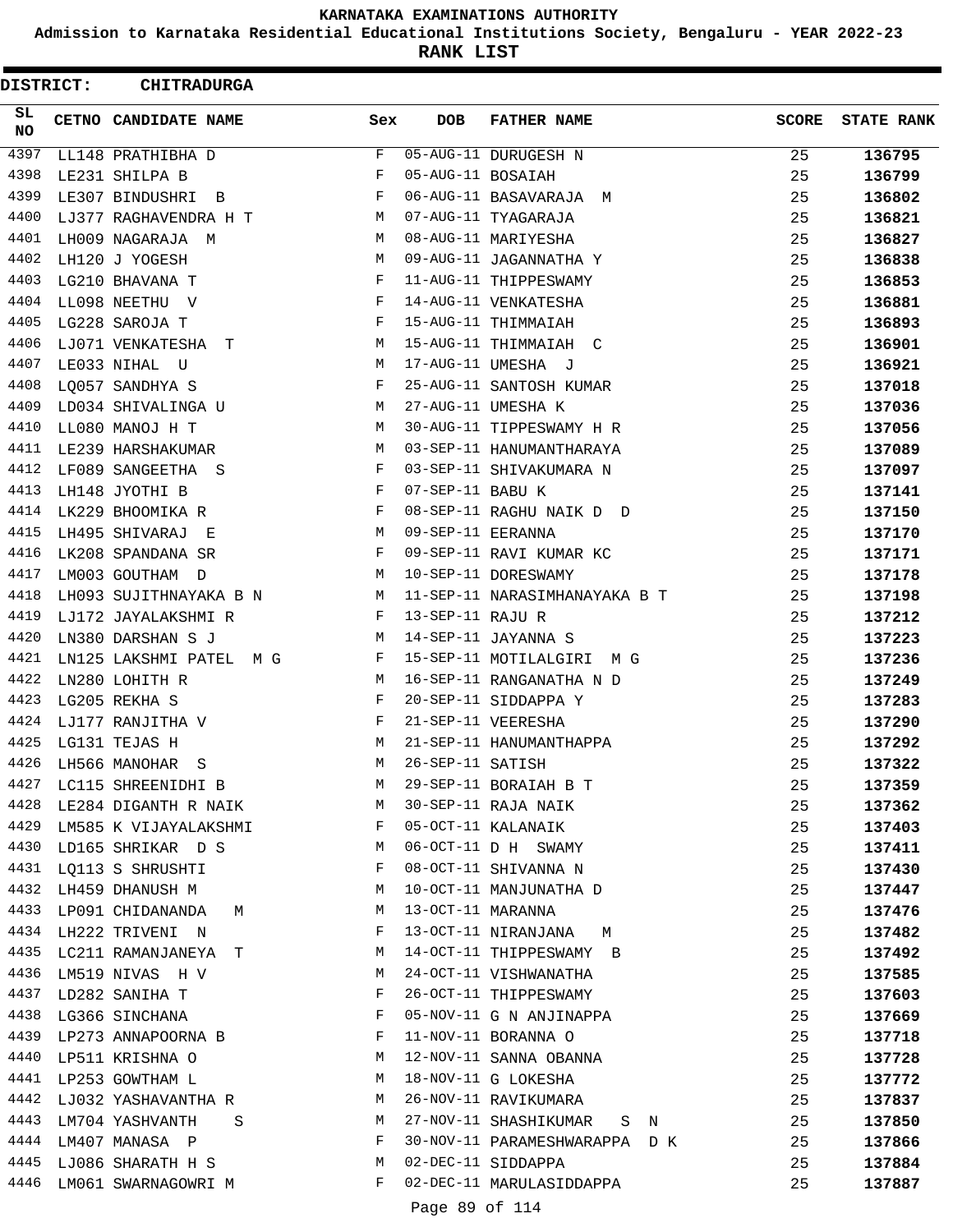**Admission to Karnataka Residential Educational Institutions Society, Bengaluru - YEAR 2022-23**

**RANK LIST**

 $\blacksquare$ 

| DISTRICT: | <b>CHITRADURGA</b>               |                  |                   |                              |              |                   |
|-----------|----------------------------------|------------------|-------------------|------------------------------|--------------|-------------------|
| SL<br>NO. | CETNO CANDIDATE NAME             | Sex              | <b>DOB</b>        | <b>FATHER NAME</b>           | <b>SCORE</b> | <b>STATE RANK</b> |
| 4447      | LP159 LAVANYA S                  | F                |                   | 07-DEC-11 SHIVAPRAKASH R     | 25           | 137924            |
| 4448      | LQ010 M ARUN KUMARA              | М                |                   | 08-DEC-11 M MACHENDRAPPA     | 25           | 137930            |
| 4449      | LG445 VINAY KUMAR K T            | М                |                   | 09-DEC-11 THIPPESWAMY B S    | 25           | 137941            |
| 4450      | LN296 DHUTHESH L                 | М                |                   | 11-DEC-11 LAKSHMANA D        | 25           | 137954            |
| 4451      | LM326 VINAY T                    | М                |                   | 11-DEC-11 THIPPESWAMY        | 25           | 137961            |
| 4452      | LJ254 AKSHAY<br>т                | М                |                   | 13-DEC-11 THIMMANAIK         | 25           | 137971            |
| 4453      | LE296 MURULI S                   | M                |                   | 16-DEC-11 SHIVAKUMARA        | 25           | 137993            |
| 4454      | LP468 SANDEEP KUMARA G           | М                |                   | 17-DEC-11 VENKATESHA         | 25           | 138001            |
| 4455      | LD084 DILEEP T                   | М                |                   | 18-DEC-11 B TIPPESWAMY       | 25           | 138005            |
| 4456      | LP027 MEGHANA                    | F                |                   | 22-DEC-11 NAGARAIAH          | 25           | 138027            |
| 4457      | LH424 SARIKA G                   | F                | 28-DEC-11 GIREESH |                              | 25           | 138072            |
| 4458      | LP583 BHAVANI T                  | F                |                   | 01-JAN-12 THAMMANNA          | 25           | 138096            |
| 4459      | LM655 DIVYA                      | F                |                   | 01-JAN-12 KUMARANAIKA        | 25           | 138101            |
| 4460      | LE101 LAKSHIMI K                 | F                |                   | 01-JAN-12 KRISHNAPPA E       | 25           | 138103            |
| 4461      | LM457 MARUTHI M                  | M                |                   | 01-JAN-12 MAHALINGAPPA       | 25           | 138105            |
| 4462      | LE328 VARSHINI S N               | F                |                   | 01-JAN-12 NAGESHA H M        | 25           | 138110            |
| 4463      | LL201 DILEEP YADAV<br>S          | М                |                   | 11-JAN-12 SHIVAMURTHY<br>C   | 25           | 138148            |
| 4464      | LP578 AMRUTHA H                  | F                |                   | 17-JAN-12 HANUMANTHAREDDY    | 25           | 138161            |
| 4465      | LG102 THIPPESWAMY<br>$\mathbb N$ | М                |                   | 22-FEB-12 R NAGESHA          | 25           | 138225            |
| 4466      | LP327 SAMRUDH BABU A             | М                |                   | 23-APR-12 ASHOK REDDY        | 25           | 138261            |
| 4467      | LM246 PRARTHANA S M              | F                |                   | 02-MAY-12 N MALLIKARJUNAIAH  | 25           | 138267            |
| 4468      | LG466 DHRUTHIK B                 | М                |                   | 04-SEP-12 BASAVARAJU J G     | 25           | 138292            |
| 4469      | LJ281 YASHVANTH P                | М                |                   | 26-NOV-12 PANDURANGAPPA      | 25           | 138299            |
| 4470      | LE326 SUDHA E                    | F                | 14-DEC-12 ERANNA  |                              | 25           | 138300            |
| 4471      | LM627 PAVAN P                    | М                | 03-SEP-09 PRAKASH |                              | 24           | 138343            |
| 4472      | LP100 BOMMANNA H R               | М                |                   | 16-NOV-09 RAMANJENEYA        | 24           | 138365            |
| 4473      | LM087 HARISH P Y                 | M                |                   | 06-DEC-09 YOGESHA P T        | 24           | 138369            |
| 4474      | LP476 VENKATESHA T               | М                |                   | 01-MAY-10 THIMMAPPA          | 24           | 138500            |
| 4475      | LC333 TEJAS YADAV R              | М                | 26-MAY-10 RAJANNA |                              | 24           | 138522            |
| 4476      | LG584 BHARATH R R                | M                |                   | 05-JUL-10 RUDRESH B B        | 24           | 138578            |
|           | 4477 LD301 SANDESHKUMAR          | М                |                   | 11-AUG-10 THIPPESWAMY        | 24           | 138632            |
|           | 4478 LM273 SINCHANA K            | F                |                   |                              | 24           | 138667            |
|           | 4479 LC272 PRARTHANA E           | F                |                   | 25-AUG-10 KRISHNAPPA         | 24           | 138686            |
|           | 4480 LN318 HEMANTH G R M         |                  | 05-SEP-10 RAMESH  |                              | 24           | 138691            |
|           | 4481 LP125 YASH K S              | М                |                   | 15-SEP-10 SOMASHEKHARAPPA A  | 24           | 138734            |
| 4482      | LG572 GANESHA M                  | M                |                   | 20-SEP-10 MALLIKARJUNA       | 24           | 138752            |
| 4483      | LM276 SPANDHANA T                | F                |                   | 21-SEP-10 THIMMESHA N        | 24           | 138756            |
|           | 4484 LP243 OBALESHA B            | M                |                   | 06-OCT-10 BOMMAIAH T         | 24           | 138825            |
|           | 4485 LH204 SREENIVASA N M        |                  |                   | 19-OCT-10 NAGARAJA N         | 24           | 138894            |
|           | 4486 LN293 AJJAIAH J             | M                | 23-OCT-10 JAYANNA |                              | 24           | 138911            |
|           | 4487 LQ106 SHILPA N              | <b>Example 2</b> |                   | 26-OCT-10 NAGESHA            | 24           | 138933            |
|           | 4488 LF079 SUSHANTHA O M         |                  | 01-NOV-10 OBANNA  |                              | 24           | 138969            |
|           | 4489 LC119 BRUNDA N              | $\mathbf{F}$     |                   | 09-NOV-10 NINGANNA           | 24           | 139008            |
| 4490      | LM227 PUNITH KUMAR H R M         |                  |                   | 01-DEC-10 RANGHASWAMY H B    | 24           | 139100            |
|           | 4491 LQ142 DEEPA B               | F                | 06-DEC-10 BORANNA |                              | 24           | 139126            |
|           | 4492 LP354 SAIYAD MANSOOR ALI M  |                  |                   | $23-\text{DEC}-10$ HASEN B P | 24           | 139220            |
|           | 4493 LG088 HEMALATHA R           | $\mathbf{F}$     | 24-DEC-10 RAVI    |                              | 24           | 139223            |
|           | 4494 LG360 PAVITRA P C F         |                  |                   | 28-DEC-10 CHANDRAPPA E B     | 24           | 139240            |
|           | 4495 LP052 EKANTHAMMA M F        |                  | 01-JAN-11 MARANNA |                              | 24           | 139272            |
|           | 4496 LE366 THIPPESWAMY GO M      |                  |                   | 07-JAN-11 OBAIAH T           | 24           | 139372            |
|           |                                  |                  |                   |                              |              |                   |

Page 90 of 114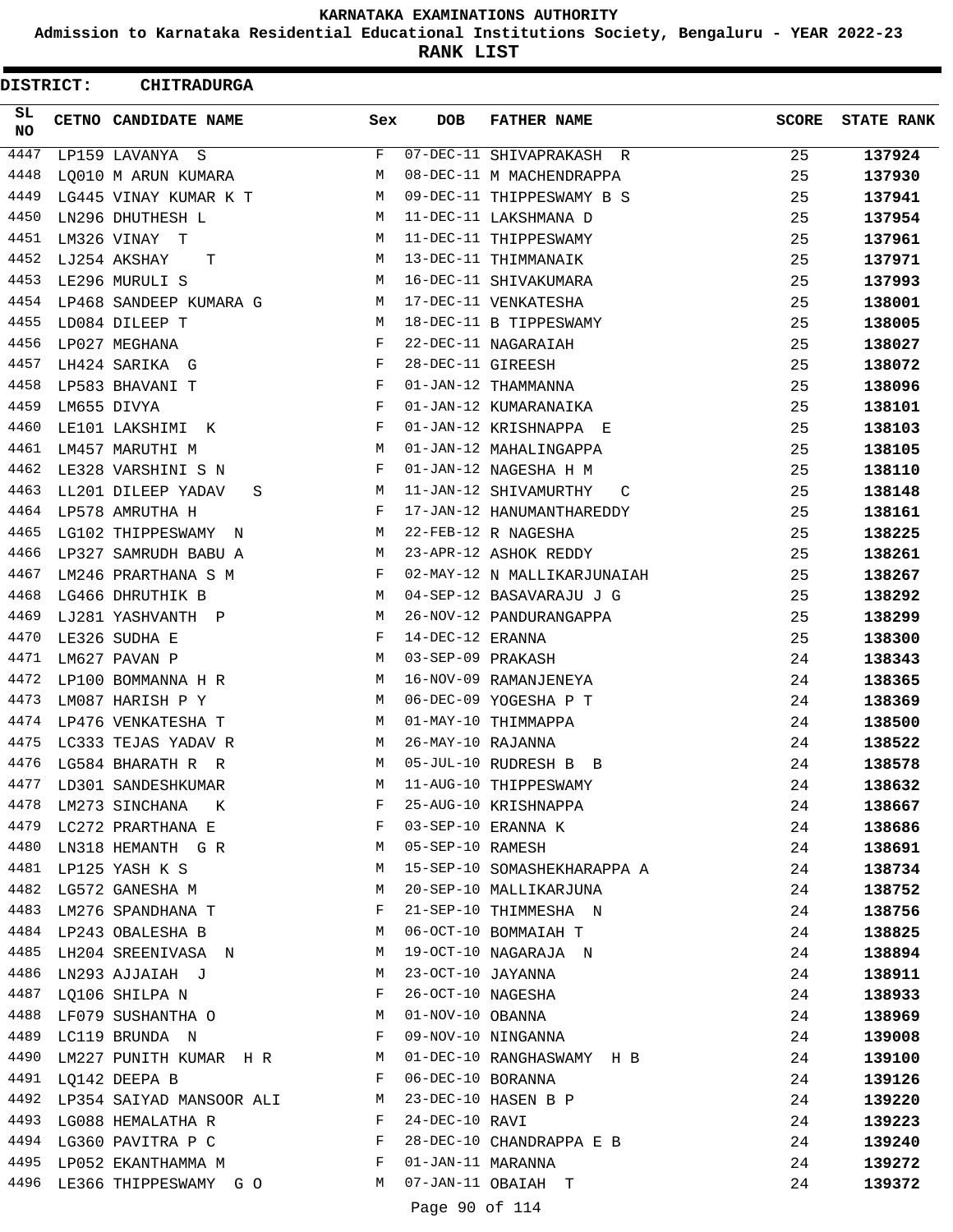**Admission to Karnataka Residential Educational Institutions Society, Bengaluru - YEAR 2022-23**

**RANK LIST**

| DISTRICT: | <b>CHITRADURGA</b>        |              |                   |                           |              |                   |
|-----------|---------------------------|--------------|-------------------|---------------------------|--------------|-------------------|
| SL<br>NO. | CETNO CANDIDATE NAME      | Sex          | <b>DOB</b>        | <b>FATHER NAME</b>        | <b>SCORE</b> | <b>STATE RANK</b> |
| 4497      | LG343 DIVYA S             | F            |                   | 12-JAN-11 SHANKARNAIK L   | 24           | 139396            |
| 4498      | LH164 MANJUNATH B S       | М            |                   | 12-JAN-11 SUDHAKARA J     | 24           | 139397            |
| 4499      | LG519 AKASH J             | М            |                   | 13-JAN-11 JAGDISH R       | 24           | 139400            |
| 4500      | LJ271 KEERTANA D          | F            |                   | 17-JAN-11 DIVAKARA        | 24           | 139431            |
| 4501      | LH191 SUMA HM             | F            |                   | 18-JAN-11 MAHESHA HD      | 24           | 139441            |
| 4502      | LM028 GEETHA H S          | F            |                   | 20-JAN-11 SHIVANNA        | 24           | 139453            |
| 4503      | LJ059 RANJEETHA S         | F            |                   | 21-FEB-11 SHIVANNA        | 24           | 139641            |
| 4504      | LF075 YASH T              | М            |                   | 25-FEB-11 THIPPESWAMY R   | 24           | 139673            |
| 4505      | LP008 GOWTHAM H           | М            |                   | 02-MAR-11 HANUMANTHA      | 24           | 139704            |
| 4506      | LP307 SRISHANTH YADAV     | М            |                   | 02-MAR-11 M T VENKATESHA  | 24           | 139712            |
| 4507      | LH546 GURUKIRAN R         | M            |                   | 03-MAR-11 RAGHUNATHA H R  | 24           | 139718            |
| 4508      | LD345 ASHWINI R           | F            | 09-MAR-11 RAMESHA |                           | 24           | 139756            |
| 4509      | LP077 S B SHARONI         | F            |                   | 10-MAR-11 SANNA BORAIAH   | 24           | 139771            |
| 4510      | LK266 SINCHANA J          | F            |                   | 11-MAR-11 JAYAPPA H       | 24           | 139783            |
| 4511      | LQ221 SANJAY S            | М            |                   | 23-MAR-11 SURANNA S       | 24           | 139876            |
| 4512      | LL121 SINDHU V            | F            |                   | 23-MAR-11 VENKATESHA D    | 24           | 139878            |
| 4513      | LH122 JEEVAN J            | М            |                   | 29-MAR-11 JAYANNA M       | 24           | 139918            |
| 4514      | LL093 RANGASWAMY U        | М            | 29-MAR-11 UMESH   |                           | 24           | 139924            |
| 4515      | LC019 SANJAY M            | М            |                   | 29-MAR-11 MANJUNATHA      | 24           | 139927            |
| 4516      | LH500 SANTHOSH R          | M            |                   | 01-APR-11 RAGHUNATHA G    | 24           | 139959            |
| 4517      | LG411 DHRUVA R            | M            | 02-APR-11 RAGHU T |                           | 24           | 139969            |
| 4518      | LG449 HARSHA M            | М            |                   | 09-APR-11 MANJAPPA        | 24           | 140032            |
| 4519      | LN312 PANKAJ NAIK<br>C    | M            |                   | 11-APR-11 CHANDRA NAIK    | 24           | 140057            |
| 4520      | LJ213 YASHAVANTH R        | M            |                   | 12-APR-11 RAGHAVENDRA P   | 24           | 140073            |
| 4521      | LP045 MAHESHA S P         | M            |                   | 13-APR-11 SANNA PAPAIAH   | 24           | 140076            |
| 4522      | LH421 MANASA S            | $\mathbf{F}$ |                   | 14-APR-11 SIDDAPPA B      | 24           | 140087            |
| 4523      | LE360 AJJAYYA KUMAR O     | M            | 15-APR-11 OBANNA  |                           | 24           | 140092            |
| 4524      | LF256 ASHWINI R           | F            |                   | 15-APR-11 RANGASWAMI      | 24           | 140093            |
| 4525      | LM536 SPANDANA G P        | F            |                   | 15-APR-11 PATHAPPA        | 24           | 140101            |
| 4526      | LO069 MAHANTHESHA R       | М            |                   | 20-APR-11 RAMANJANEYA     | 24           | 140126            |
| 4527      | LM572 SHWETHA S           | F            |                   | 26-APR-11 SHIVAMURTHY K   | 24           | 140186            |
| 4528      | LQ223 YASHVANTH O         | M            |                   | 27-APR-11 LATE OBANNA     | 24           | 140199            |
|           | 4529 LQ275 SOUJANYA M     | F            |                   | 28-APR-11 MANJANNA E B    | 24           | 140213            |
|           | 4530 LN313 SPANDANA M     | F            |                   | 28-APR-11 MANJUNATHA C    | 24           | 140214            |
|           | 4531 LH054 JAYANKAR M     | M            |                   | 30-APR-11 MANJUNATHA      | 24           |                   |
|           | 4532 LC145 SHREYAS T      | М            |                   | 03-MAY-11 THIPPESWAMY R   | 24           | 140231            |
| 4533      | LM342 ANUSHA B K          | F            |                   | 04-MAY-11 KARIYAPPA       | 24           | 140274<br>140277  |
|           |                           | F            |                   |                           |              |                   |
|           | 4534 LQ059 SHRAVANI S     |              |                   | 06-MAY-11 SHIVANNA E      | 24           | 140306            |
|           | 4535 LF272 SWAPNA K       | F            |                   | 07-MAY-11 KUMAR K S       | 24           | 140313            |
|           | 4536 LH142 KUMARA R       | M            |                   | 08-MAY-11 RANGASWAMY R    | 24           | 140320            |
| 4537      | LM603 PANDURANGAPPA V M   |              |                   | 08-MAY-11 VEERANAGAPPA    | 24           | 140323            |
|           | 4538 LL112 KARUNAKARA P   | M            |                   | 10-MAY-11 PUTTAPPA R      | 24           | 140345            |
|           | 4539 LG375 RANJITA M      | F            |                   | 11-MAY-11 MANJUNATHA S    | 24           | 140363            |
| 4540      | LH229 BHUVANESHWARI       | F            | 21-MAY-11 MAHESHA |                           | 24           | 140447            |
| 4541      | LN022 SHREENIVASA M       | М            |                   | 21-MAY-11 MAHANTHESHA T   | 24           | 140453            |
|           | 4542 LE184 SUPRITHA T     | F            |                   | 22-MAY-11 THIPPESWAMY E   | 24           | 140464            |
|           | 4543 LN193 MANYASHREE G L | F            |                   | 23-MAY-11 GANGADHARA T    | 24           | 140471            |
|           | 4544 LQ021 MEHAK TAJ      | F            |                   | 01-JUN-11 IBRAMHIM M      | 24           | 140569            |
|           | 4545 LD368 VINUTHA        | F            |                   | 02-JUN-11 KIRITAPPA       | 24           | 140605            |
|           | 4546 LG527 VISMAYA P T    | F            |                   | 02-JUN-11 THIPPESWAMY P N | 24           | 140606            |
|           |                           |              | Page 91 of 114    |                           |              |                   |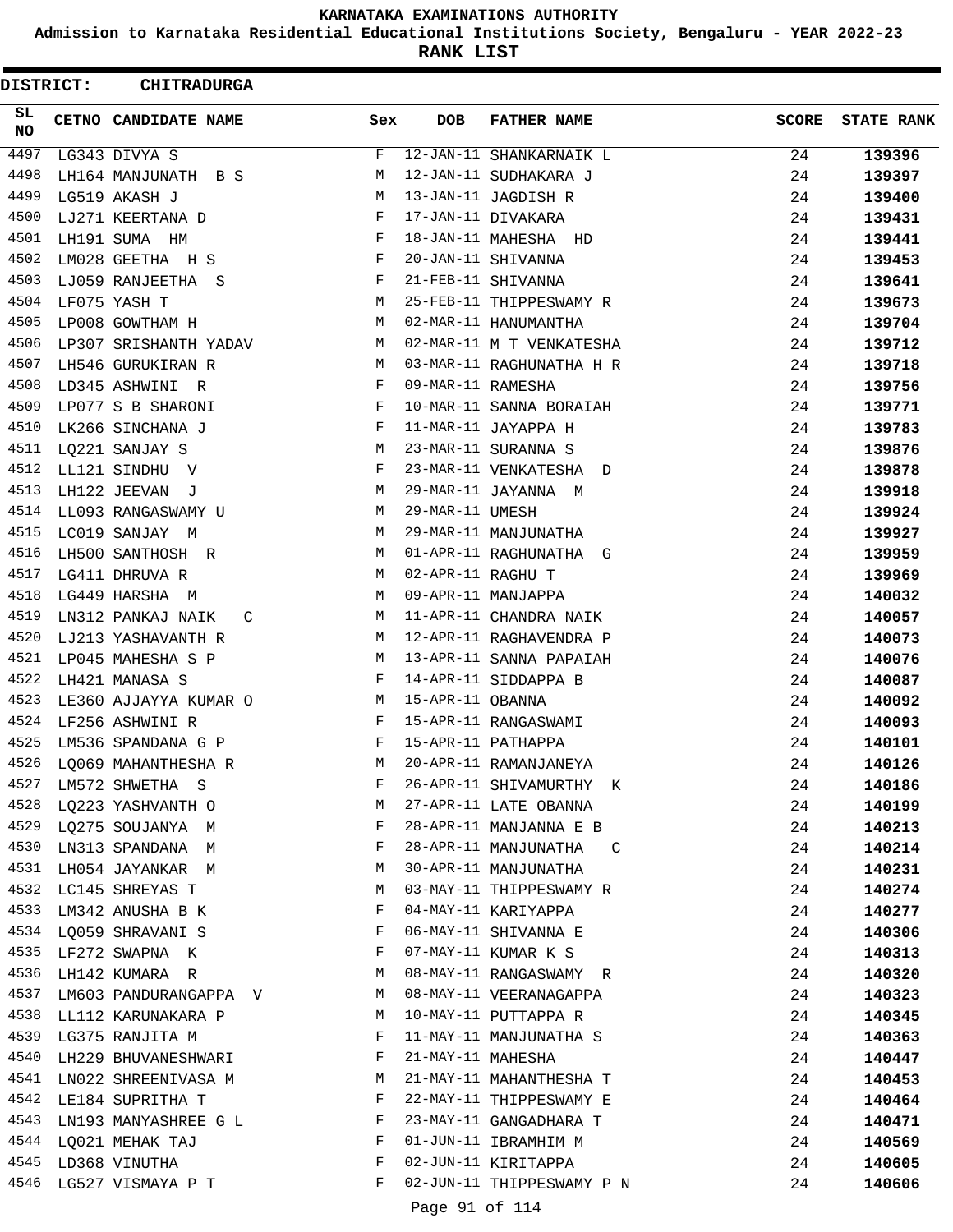**Admission to Karnataka Residential Educational Institutions Society, Bengaluru - YEAR 2022-23**

**RANK LIST**

 $\blacksquare$ 

| DISTRICT: | <b>CHITRADURGA</b>                                    |     |                   |                              |              |                   |
|-----------|-------------------------------------------------------|-----|-------------------|------------------------------|--------------|-------------------|
| SL<br>NO. | CETNO CANDIDATE NAME                                  | Sex | <b>DOB</b>        | <b>FATHER NAME</b>           | <b>SCORE</b> | <b>STATE RANK</b> |
| 4547      | LH263 BHARTH M                                        | М   |                   | 04-JUN-11 MARULASIDDESH M    | 24           | 140620            |
| 4548      | LH282 KARNA B                                         | М   |                   | 04-JUN-11 BHIMANNA H         | 24           | 140624            |
| 4549      | LD141 KOUSHIKA<br>$\mathbf{T}$                        | М   |                   | 04-JUN-11 THIPPESWAMY L      | 24           | 140626            |
| 4550      | LG424 AKSHATHA T                                      | F   |                   | 06-JUN-11 THIPPESWAMY        | 24           | 140644            |
| 4551      | LD311 BHARATH T                                       | M   |                   | 06-JUN-11 THIMANNA J         | 24           | 140649            |
| 4552      | LQ105 HONNURASWAMY O                                  | M   | 06-JUN-11 OBANNA  |                              | 24           | 140654            |
| 4553      | LN343 SAHANA G M                                      | F   |                   | 10-JUN-11 MALLESHAPPA        | 24           | 140727            |
| 4554      | LP114 NAYANA H                                        | F   |                   | 12-JUN-11 HONNURAPPA H       | 24           | 140750            |
| 4555      | LM112 HARIPRASAD J K                                  | М   |                   | 16-JUN-11 KARIYAPPA          | 24           | 140787            |
| 4556      | LE221 MANIKANTHA H                                    | М   |                   | 16-JUN-11 HANUMANTHAPPA      | 24           | 140789            |
| 4557      | LE229 SHIREESHA K                                     | F   |                   | 16-JUN-11 KATALINGAIAH       | 24           | 140795            |
| 4558      | LG400 KASHINATHA E                                    | М   |                   | 17-JUN-11 ESHWARAPPA M       | 24           | 140804            |
| 4559      | LM543 VINEESHA M                                      | M   |                   | 21-JUN-11 MUDALAGIRIYAPPA    | 24           | 140845            |
| 4560      | LE308 CHITTAIAH N                                     | M   | 23-JUN-11 NAGARAJ |                              | 24           | 140865            |
| 4561      | LJ264 DARSHAN P                                       | М   |                   | 24-JUN-11 PRAKASH K J        | 24           | 140875            |
| 4562      | LG005 DHANUSH D                                       | М   |                   | 24-JUN-11 DEVENDRAPPA        | 24           | 140877            |
| 4563      | LQ102 MARUTHI K                                       | М   |                   | 26-JUN-11 KARIYANNA          | 24           | 140911            |
| 4564      | LD125 THIPPESHA C                                     | M   |                   | 28-JUN-11 CHENNAIAH          | 24           | 140934            |
| 4565      | LG027 SUSHMITA D                                      | F   |                   | 04-JUL-11 DEVARAJU H         | 24           | 140997            |
| 4566      | LC001 KEERTHANA D R                                   | F   |                   | 05-JUL-11 RUDRESHA           | 24           | 141005            |
| 4567      | LF209 MANOJ C                                         | М   |                   | 06-JUL-11 CHANNAIAH B        | 24           | 141022            |
| 4568      | LG450 POORVIKA G K                                    | F   |                   | 06-JUL-11 KANTHARAJ G O      | 24           | 141025            |
| 4569      | LM185 PARAMESHA T                                     | М   |                   | 07-JUL-11 THIPPESHA B        | 24           | 141030            |
| 4570      | LP047 OBALESHA O                                      | М   |                   | 08-JUL-11 S OBAIAH           | 24           | 141044            |
| 4571      | LQ153 ROOJA M                                         | F   |                   | 08-JUL-11 MAHANTESHA T       | 24           | 141048            |
| 4572      | LG434 RANJITHA P R                                    | F   |                   | 09-JUL-11 PUTTASWAMY         | 24           | 141059            |
| 4573      | LF123 RUDRASHA A                                      | M   |                   | 09-JUL-11 ANJINAPPA          | 24           | 141060            |
| 4574      | LQ260 CHARAN R                                        | M   |                   | 12-JUL-11 RUDRESH R          | 24           | 141085            |
| 4575      | LM040 VEERESH G A                                     | М   | 12-JUL-11 ASHOK   |                              | 24           | 141093            |
| 4576      | LM234 JEEVAN S                                        | М   |                   | 15-JUL-11 SURESH C           | 24           | 141125            |
|           | 4577 LE237 PRAVEEN N S                                | М   |                   | 15-JUL-11 SHIVALINGAPPA N    | 24           | 141129            |
|           | 4578 LG413 SINCHANA C                                 | F   |                   | 15-JUL-11 CHANNAPPA V        | 24           | 141133            |
|           | 4579 LD343 SINCHANA T                                 |     |                   | 17-JUL-11 THIPPESWAMY M      | 24           | 141150            |
|           | 4580 LG520 GOWTHAM C                                  |     |                   | M 18-JUL-11 CHANDRAPPA B     | 24           | 141157            |
|           | 4581 LG162 PRUTHVIRAJ NAIK U M 18-JUL-11 UMESH NAIK C |     |                   |                              | 24           | 141161            |
|           | 4582 LC170 MAHANTHESHA G B M                          |     |                   | 19-JUL-11 BORAIAH G          | 24           | 141167            |
|           | 4583 LF067 SOWPARNIKA T                               | F   |                   | 19-JUL-11 THIPPESWAMY NAIK H | 24           | 141172            |
|           | 4584 LH444 DHANALAXMI S                               | F   |                   | 20-JUL-11 SIDDESH            | 24           | 141180            |
|           | 4585 LN051 POORVI B C                                 | F   |                   | 20-JUL-11 CHANDRAPPA P       | 24           | 141182            |
|           | 4586 LC003 NAMITHA BR                                 | F   |                   | 24-JUL-11 RAGHAVENDRA B      | 24           | 141223            |
|           | 4587 LJ357 UDAYAKUMARA R                              | M   |                   | 25-JUL-11 RANGANAIKA         | 24           | 141239            |
|           | 4588 LP289 MANOJA S                                   | M   | 26-JUL-11 SURESHA |                              | 24           | 141251            |
|           | 4589 LC199 VIJAYAKUMARA T                             | M   |                   | 26-JUL-11 THIMMAREDDY        | 24           | 141255            |
| 4590      | LQ256 PENNOBALAIAH L                                  | M   |                   | 28-JUL-11 LAKSHMANA          | 24           | 141278            |
|           | 4591 LE264 RAMESHA K                                  | M   |                   | 29-JUL-11 KAILASA            | 24           | 141288            |
|           | 4592 LD180 UMABHARATHI                                | F   |                   | 30-JUL-11 SHIVANNA           | 24           | 141299            |
|           | 4593 LC335 VEERESH N                                  | M   |                   | 01-AUG-11 NAGARAJA P         | 24           | 141327            |
|           | 4594 LM559 SANGEETHA M                                | F   |                   | 03-AUG-11 MALLIKARJUNA MR    | 24           | 141349            |
|           | 4595 LG066 YESHVANTH S                                | M   | 10-AUG-11 SURESHA |                              | 24           | 141424            |
|           | 4596 LF021 AKASHA C                                   | M   |                   | 11-AUG-11 CHANDRAPPA T       | 24           | 141426            |
|           |                                                       |     |                   |                              |              |                   |

Page 92 of 114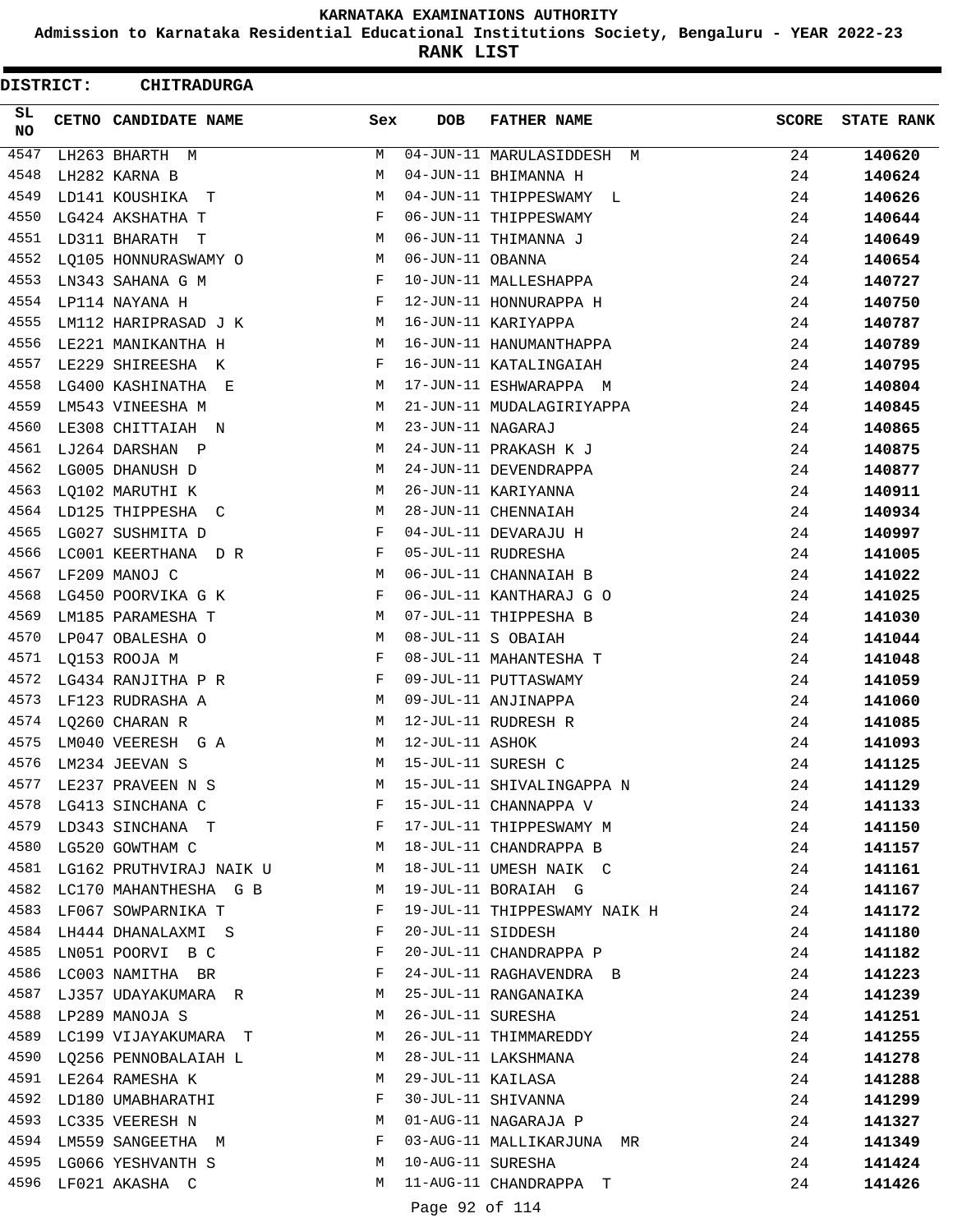**Admission to Karnataka Residential Educational Institutions Society, Bengaluru - YEAR 2022-23**

**RANK LIST**

 $\blacksquare$ 

| SL.<br><b>DOB</b><br><b>FATHER NAME</b><br><b>SCORE</b><br><b>STATE RANK</b><br>CETNO CANDIDATE NAME<br>Sex<br>NO<br>4597<br>11-AUG-11 MANJUNATHA<br>M<br>141429<br>LG507 JAISURYA M S<br>24<br>4598<br>13-AUG-11 ANJINAPPA<br>24<br>LL220 SANDHYA<br>F<br>141448<br>N A<br>H<br>4599<br>19-AUG-11 ASHOKA L<br>LN073 LAKSHMIDEVI A<br>F<br>24<br>141508<br>4600<br>LM272 SANJANA P<br>23-AUG-11 PARAMESHWARAPPA NL<br>$\mathbf{F}$<br>24<br>141533<br>4601<br>24-AUG-11 OMKARAPPA S<br>LH101 VEDAVATHI G O<br>$\mathbf{F}$<br>24<br>141553<br>4602<br>25-AUG-11 GIRISHA<br>24<br>LH462 PRUTHVI G<br>M<br>141560<br>4603<br>26-AUG-11 RANGANNA RANGANNA<br>LF181 R SIDDAYYA<br>M<br>24<br>141575<br>4604<br>27-AUG-11 MANJUNATHA K V<br>LQ050 ARCHANA M<br>F<br>24<br>141577<br>4605<br>27-AUG-11 THIPPESWAMY<br>М<br>24<br>LG491 NARASIMHA T<br>141580<br>4606<br>F<br>24<br>LD179 REKHA M O<br>02-SEP-11 OBALESHA M R<br>141618<br>4607<br>LN104 THEJASWINI M<br>03-SEP-11 MANJUNATHA<br>F<br>24<br>141632<br>4608<br>06-SEP-11 THIPPESWAMY<br>LF074 SACHIN T<br>M<br>24<br>141659<br>4609<br>08-SEP-11 THIPPESWAMY K<br>LH195 RANGASWAMY R T<br>M<br>24<br>141682<br>4610<br>09-SEP-11 BASAVARAJ C<br>LG041 CHETHAN B<br>M<br>24<br>141688<br>4611<br>16-SEP-11 NAGARAJU G K<br>LH015 LAVANYA G N<br>F<br>24<br>141759<br>4612<br>23-SEP-11 THIPPESWAMY P<br>LG052 AKSHATA<br>F<br>24<br>141830<br>T<br>4613<br>28-SEP-11 NIRANJAN B<br>M<br>24<br>LE272 PRAJWAL N R<br>141859<br>4614<br>LF211 VISHNU M M<br>М<br>30-SEP-11 MAHANTHESHA T<br>24<br>141889<br>4615<br>F<br>LQ184 NAYANA G B<br>02-OCT-11 BORAIAH M<br>24<br>141900<br>$\mathbf{F}$ and the set of $\mathbf{F}$<br>4616<br>04-OCT-11 INDRESHA M<br>LD249 BHAVANI I<br>24<br>141910<br>4617<br>04-OCT-11 M B RAVIKUMARA<br>LF156 MANU R<br>M<br>24<br>141912<br>4618<br>06-OCT-11 RAGHAVENDRA<br>LH405 SHIVAKUMAR R<br>M<br>24<br>141932<br>4619<br>F<br>06-OCT-11 JAYANNA<br>LJ351 SONY J<br>24<br>141933<br>4620<br>08-OCT-11 CHANDRANAIK<br>LG346 BHUMIKA C<br>F<br>24<br>141941<br>4621<br>$\mathbf{F}$<br>13-OCT-11 MANJUNATHA<br>LH208 M CHANDANA<br>24<br>141986<br>4622<br>F<br>20-OCT-11 LINGARAJU<br>24<br>LH544 AMRUTHA L<br>142032<br>4623<br>20-OCT-11 DURUGESHA O D<br>LF127 DIGANTHA T<br>M<br>24<br>142033<br>4624<br>21-OCT-11 RAMESHA<br>LG390 ARUNKUMARA J R<br>M<br>24<br>142040<br>4625<br>M<br>22-OCT-11 SANNA PALAIAH<br>24<br>LP445 JEEVAN S P<br>142046<br>4626<br>F<br>28-OCT-11 GURURAJA T<br>24<br>LF187 THRISHANKA G<br>142086<br>4627<br>02-NOV-11 THIPPESWAMY<br>LD340 MANJUNATHA T<br>24<br>142128<br>M<br>4628<br>LN254 MARUTHESH<br>04-NOV-11 CHANDRAPPA<br>M<br>24<br>142147<br>4629 LD006 SAIKUMAR B<br>04-NOV-11 BHEEMANNA B<br>24<br>M<br>142148<br>4630<br>08-NOV-11 BHEEMAIAH B<br>24<br>LJ133 MANIKANTTA B<br>M<br>142168<br>4631<br>09-NOV-11 JAYANNA<br>LP244 RAJU J<br>M<br>24<br>142177<br>4632<br>LD020 ANUSHA S<br>10-NOV-11 SRIKANTHA G<br>24<br>F<br>142179<br>4633<br>10-NOV-11 THIPPESWAMY R<br>24<br>LF117 LINGARAJ T<br>М<br>142185<br>4634 LP094 KAVYA N<br>F<br>15-NOV-11 NAGENDRAPPA D C<br>24<br>142230<br>LP560 MANJUNATHA N S<br>4635<br>15-NOV-11 SATISHA N B<br>M<br>24<br>142232<br>4636<br>17-NOV-11 PENNOBALI<br>LD177 JEEVITHA P<br>F<br>24<br>142248<br>4637 LE104 PAVANI N<br>17-NOV-11 NAGARAJA N<br>F<br>24<br>142253<br>4638<br>18-NOV-11 MUDALAGIRIYAPPA<br>LH261 MARUTHI M<br>М<br>24<br>142261<br>4639<br>18-NOV-11 KUMARASWAMY S J<br>LH360 MOHAN S K<br>М<br>24<br>142262<br>4640<br>20-NOV-11 SUNIL B<br>LP510 BHAVANA S<br>F<br>24<br>142275<br>4641 LG323 ARCHANA R<br>05-DEC-11 RAJAIAH<br>F<br>24<br>142395<br>4642<br>05-DEC-11 MAHANTHESHA<br>24<br>LM115 SHASHI M<br>М<br>142404<br>4643<br>LN121 HEMALATHA GC<br>F<br>06-DEC-11 CHANDRAPPA<br>24<br>142411<br>4644 LC218 NEELAMMA H<br>08-DEC-11 HANUMANTHARAYA T<br>F<br>24<br>142424<br>4645 LF202 THIPPESH O<br>09-DEC-11 OBANNA T<br>M<br>24<br>142434<br>4646<br>14-DEC-11 THIMMANNA T<br>F<br>24<br>LE358 CHANDHANA T<br>142464 | DISTRICT: | <b>CHITRADURGA</b> |  |  |  |
|-------------------------------------------------------------------------------------------------------------------------------------------------------------------------------------------------------------------------------------------------------------------------------------------------------------------------------------------------------------------------------------------------------------------------------------------------------------------------------------------------------------------------------------------------------------------------------------------------------------------------------------------------------------------------------------------------------------------------------------------------------------------------------------------------------------------------------------------------------------------------------------------------------------------------------------------------------------------------------------------------------------------------------------------------------------------------------------------------------------------------------------------------------------------------------------------------------------------------------------------------------------------------------------------------------------------------------------------------------------------------------------------------------------------------------------------------------------------------------------------------------------------------------------------------------------------------------------------------------------------------------------------------------------------------------------------------------------------------------------------------------------------------------------------------------------------------------------------------------------------------------------------------------------------------------------------------------------------------------------------------------------------------------------------------------------------------------------------------------------------------------------------------------------------------------------------------------------------------------------------------------------------------------------------------------------------------------------------------------------------------------------------------------------------------------------------------------------------------------------------------------------------------------------------------------------------------------------------------------------------------------------------------------------------------------------------------------------------------------------------------------------------------------------------------------------------------------------------------------------------------------------------------------------------------------------------------------------------------------------------------------------------------------------------------------------------------------------------------------------------------------------------------------------------------------------------------------------------------------------------------------------------------------------------------------------------------------------------------------------------------------------------------------------------------------------------------------------------------------------------------------------------------------------------------------------------------------------------------------------------------------------------------------------------------------------------------------------------------------------------------------------------------------------------------------------------------------------------------------------------------------------------------------------------------------------------------------------------------------------------------------------------------------------------|-----------|--------------------|--|--|--|
|                                                                                                                                                                                                                                                                                                                                                                                                                                                                                                                                                                                                                                                                                                                                                                                                                                                                                                                                                                                                                                                                                                                                                                                                                                                                                                                                                                                                                                                                                                                                                                                                                                                                                                                                                                                                                                                                                                                                                                                                                                                                                                                                                                                                                                                                                                                                                                                                                                                                                                                                                                                                                                                                                                                                                                                                                                                                                                                                                                                                                                                                                                                                                                                                                                                                                                                                                                                                                                                                                                                                                                                                                                                                                                                                                                                                                                                                                                                                                                                                                                           |           |                    |  |  |  |
|                                                                                                                                                                                                                                                                                                                                                                                                                                                                                                                                                                                                                                                                                                                                                                                                                                                                                                                                                                                                                                                                                                                                                                                                                                                                                                                                                                                                                                                                                                                                                                                                                                                                                                                                                                                                                                                                                                                                                                                                                                                                                                                                                                                                                                                                                                                                                                                                                                                                                                                                                                                                                                                                                                                                                                                                                                                                                                                                                                                                                                                                                                                                                                                                                                                                                                                                                                                                                                                                                                                                                                                                                                                                                                                                                                                                                                                                                                                                                                                                                                           |           |                    |  |  |  |
|                                                                                                                                                                                                                                                                                                                                                                                                                                                                                                                                                                                                                                                                                                                                                                                                                                                                                                                                                                                                                                                                                                                                                                                                                                                                                                                                                                                                                                                                                                                                                                                                                                                                                                                                                                                                                                                                                                                                                                                                                                                                                                                                                                                                                                                                                                                                                                                                                                                                                                                                                                                                                                                                                                                                                                                                                                                                                                                                                                                                                                                                                                                                                                                                                                                                                                                                                                                                                                                                                                                                                                                                                                                                                                                                                                                                                                                                                                                                                                                                                                           |           |                    |  |  |  |
|                                                                                                                                                                                                                                                                                                                                                                                                                                                                                                                                                                                                                                                                                                                                                                                                                                                                                                                                                                                                                                                                                                                                                                                                                                                                                                                                                                                                                                                                                                                                                                                                                                                                                                                                                                                                                                                                                                                                                                                                                                                                                                                                                                                                                                                                                                                                                                                                                                                                                                                                                                                                                                                                                                                                                                                                                                                                                                                                                                                                                                                                                                                                                                                                                                                                                                                                                                                                                                                                                                                                                                                                                                                                                                                                                                                                                                                                                                                                                                                                                                           |           |                    |  |  |  |
|                                                                                                                                                                                                                                                                                                                                                                                                                                                                                                                                                                                                                                                                                                                                                                                                                                                                                                                                                                                                                                                                                                                                                                                                                                                                                                                                                                                                                                                                                                                                                                                                                                                                                                                                                                                                                                                                                                                                                                                                                                                                                                                                                                                                                                                                                                                                                                                                                                                                                                                                                                                                                                                                                                                                                                                                                                                                                                                                                                                                                                                                                                                                                                                                                                                                                                                                                                                                                                                                                                                                                                                                                                                                                                                                                                                                                                                                                                                                                                                                                                           |           |                    |  |  |  |
|                                                                                                                                                                                                                                                                                                                                                                                                                                                                                                                                                                                                                                                                                                                                                                                                                                                                                                                                                                                                                                                                                                                                                                                                                                                                                                                                                                                                                                                                                                                                                                                                                                                                                                                                                                                                                                                                                                                                                                                                                                                                                                                                                                                                                                                                                                                                                                                                                                                                                                                                                                                                                                                                                                                                                                                                                                                                                                                                                                                                                                                                                                                                                                                                                                                                                                                                                                                                                                                                                                                                                                                                                                                                                                                                                                                                                                                                                                                                                                                                                                           |           |                    |  |  |  |
|                                                                                                                                                                                                                                                                                                                                                                                                                                                                                                                                                                                                                                                                                                                                                                                                                                                                                                                                                                                                                                                                                                                                                                                                                                                                                                                                                                                                                                                                                                                                                                                                                                                                                                                                                                                                                                                                                                                                                                                                                                                                                                                                                                                                                                                                                                                                                                                                                                                                                                                                                                                                                                                                                                                                                                                                                                                                                                                                                                                                                                                                                                                                                                                                                                                                                                                                                                                                                                                                                                                                                                                                                                                                                                                                                                                                                                                                                                                                                                                                                                           |           |                    |  |  |  |
|                                                                                                                                                                                                                                                                                                                                                                                                                                                                                                                                                                                                                                                                                                                                                                                                                                                                                                                                                                                                                                                                                                                                                                                                                                                                                                                                                                                                                                                                                                                                                                                                                                                                                                                                                                                                                                                                                                                                                                                                                                                                                                                                                                                                                                                                                                                                                                                                                                                                                                                                                                                                                                                                                                                                                                                                                                                                                                                                                                                                                                                                                                                                                                                                                                                                                                                                                                                                                                                                                                                                                                                                                                                                                                                                                                                                                                                                                                                                                                                                                                           |           |                    |  |  |  |
|                                                                                                                                                                                                                                                                                                                                                                                                                                                                                                                                                                                                                                                                                                                                                                                                                                                                                                                                                                                                                                                                                                                                                                                                                                                                                                                                                                                                                                                                                                                                                                                                                                                                                                                                                                                                                                                                                                                                                                                                                                                                                                                                                                                                                                                                                                                                                                                                                                                                                                                                                                                                                                                                                                                                                                                                                                                                                                                                                                                                                                                                                                                                                                                                                                                                                                                                                                                                                                                                                                                                                                                                                                                                                                                                                                                                                                                                                                                                                                                                                                           |           |                    |  |  |  |
|                                                                                                                                                                                                                                                                                                                                                                                                                                                                                                                                                                                                                                                                                                                                                                                                                                                                                                                                                                                                                                                                                                                                                                                                                                                                                                                                                                                                                                                                                                                                                                                                                                                                                                                                                                                                                                                                                                                                                                                                                                                                                                                                                                                                                                                                                                                                                                                                                                                                                                                                                                                                                                                                                                                                                                                                                                                                                                                                                                                                                                                                                                                                                                                                                                                                                                                                                                                                                                                                                                                                                                                                                                                                                                                                                                                                                                                                                                                                                                                                                                           |           |                    |  |  |  |
|                                                                                                                                                                                                                                                                                                                                                                                                                                                                                                                                                                                                                                                                                                                                                                                                                                                                                                                                                                                                                                                                                                                                                                                                                                                                                                                                                                                                                                                                                                                                                                                                                                                                                                                                                                                                                                                                                                                                                                                                                                                                                                                                                                                                                                                                                                                                                                                                                                                                                                                                                                                                                                                                                                                                                                                                                                                                                                                                                                                                                                                                                                                                                                                                                                                                                                                                                                                                                                                                                                                                                                                                                                                                                                                                                                                                                                                                                                                                                                                                                                           |           |                    |  |  |  |
|                                                                                                                                                                                                                                                                                                                                                                                                                                                                                                                                                                                                                                                                                                                                                                                                                                                                                                                                                                                                                                                                                                                                                                                                                                                                                                                                                                                                                                                                                                                                                                                                                                                                                                                                                                                                                                                                                                                                                                                                                                                                                                                                                                                                                                                                                                                                                                                                                                                                                                                                                                                                                                                                                                                                                                                                                                                                                                                                                                                                                                                                                                                                                                                                                                                                                                                                                                                                                                                                                                                                                                                                                                                                                                                                                                                                                                                                                                                                                                                                                                           |           |                    |  |  |  |
|                                                                                                                                                                                                                                                                                                                                                                                                                                                                                                                                                                                                                                                                                                                                                                                                                                                                                                                                                                                                                                                                                                                                                                                                                                                                                                                                                                                                                                                                                                                                                                                                                                                                                                                                                                                                                                                                                                                                                                                                                                                                                                                                                                                                                                                                                                                                                                                                                                                                                                                                                                                                                                                                                                                                                                                                                                                                                                                                                                                                                                                                                                                                                                                                                                                                                                                                                                                                                                                                                                                                                                                                                                                                                                                                                                                                                                                                                                                                                                                                                                           |           |                    |  |  |  |
|                                                                                                                                                                                                                                                                                                                                                                                                                                                                                                                                                                                                                                                                                                                                                                                                                                                                                                                                                                                                                                                                                                                                                                                                                                                                                                                                                                                                                                                                                                                                                                                                                                                                                                                                                                                                                                                                                                                                                                                                                                                                                                                                                                                                                                                                                                                                                                                                                                                                                                                                                                                                                                                                                                                                                                                                                                                                                                                                                                                                                                                                                                                                                                                                                                                                                                                                                                                                                                                                                                                                                                                                                                                                                                                                                                                                                                                                                                                                                                                                                                           |           |                    |  |  |  |
|                                                                                                                                                                                                                                                                                                                                                                                                                                                                                                                                                                                                                                                                                                                                                                                                                                                                                                                                                                                                                                                                                                                                                                                                                                                                                                                                                                                                                                                                                                                                                                                                                                                                                                                                                                                                                                                                                                                                                                                                                                                                                                                                                                                                                                                                                                                                                                                                                                                                                                                                                                                                                                                                                                                                                                                                                                                                                                                                                                                                                                                                                                                                                                                                                                                                                                                                                                                                                                                                                                                                                                                                                                                                                                                                                                                                                                                                                                                                                                                                                                           |           |                    |  |  |  |
|                                                                                                                                                                                                                                                                                                                                                                                                                                                                                                                                                                                                                                                                                                                                                                                                                                                                                                                                                                                                                                                                                                                                                                                                                                                                                                                                                                                                                                                                                                                                                                                                                                                                                                                                                                                                                                                                                                                                                                                                                                                                                                                                                                                                                                                                                                                                                                                                                                                                                                                                                                                                                                                                                                                                                                                                                                                                                                                                                                                                                                                                                                                                                                                                                                                                                                                                                                                                                                                                                                                                                                                                                                                                                                                                                                                                                                                                                                                                                                                                                                           |           |                    |  |  |  |
|                                                                                                                                                                                                                                                                                                                                                                                                                                                                                                                                                                                                                                                                                                                                                                                                                                                                                                                                                                                                                                                                                                                                                                                                                                                                                                                                                                                                                                                                                                                                                                                                                                                                                                                                                                                                                                                                                                                                                                                                                                                                                                                                                                                                                                                                                                                                                                                                                                                                                                                                                                                                                                                                                                                                                                                                                                                                                                                                                                                                                                                                                                                                                                                                                                                                                                                                                                                                                                                                                                                                                                                                                                                                                                                                                                                                                                                                                                                                                                                                                                           |           |                    |  |  |  |
|                                                                                                                                                                                                                                                                                                                                                                                                                                                                                                                                                                                                                                                                                                                                                                                                                                                                                                                                                                                                                                                                                                                                                                                                                                                                                                                                                                                                                                                                                                                                                                                                                                                                                                                                                                                                                                                                                                                                                                                                                                                                                                                                                                                                                                                                                                                                                                                                                                                                                                                                                                                                                                                                                                                                                                                                                                                                                                                                                                                                                                                                                                                                                                                                                                                                                                                                                                                                                                                                                                                                                                                                                                                                                                                                                                                                                                                                                                                                                                                                                                           |           |                    |  |  |  |
|                                                                                                                                                                                                                                                                                                                                                                                                                                                                                                                                                                                                                                                                                                                                                                                                                                                                                                                                                                                                                                                                                                                                                                                                                                                                                                                                                                                                                                                                                                                                                                                                                                                                                                                                                                                                                                                                                                                                                                                                                                                                                                                                                                                                                                                                                                                                                                                                                                                                                                                                                                                                                                                                                                                                                                                                                                                                                                                                                                                                                                                                                                                                                                                                                                                                                                                                                                                                                                                                                                                                                                                                                                                                                                                                                                                                                                                                                                                                                                                                                                           |           |                    |  |  |  |
|                                                                                                                                                                                                                                                                                                                                                                                                                                                                                                                                                                                                                                                                                                                                                                                                                                                                                                                                                                                                                                                                                                                                                                                                                                                                                                                                                                                                                                                                                                                                                                                                                                                                                                                                                                                                                                                                                                                                                                                                                                                                                                                                                                                                                                                                                                                                                                                                                                                                                                                                                                                                                                                                                                                                                                                                                                                                                                                                                                                                                                                                                                                                                                                                                                                                                                                                                                                                                                                                                                                                                                                                                                                                                                                                                                                                                                                                                                                                                                                                                                           |           |                    |  |  |  |
|                                                                                                                                                                                                                                                                                                                                                                                                                                                                                                                                                                                                                                                                                                                                                                                                                                                                                                                                                                                                                                                                                                                                                                                                                                                                                                                                                                                                                                                                                                                                                                                                                                                                                                                                                                                                                                                                                                                                                                                                                                                                                                                                                                                                                                                                                                                                                                                                                                                                                                                                                                                                                                                                                                                                                                                                                                                                                                                                                                                                                                                                                                                                                                                                                                                                                                                                                                                                                                                                                                                                                                                                                                                                                                                                                                                                                                                                                                                                                                                                                                           |           |                    |  |  |  |
|                                                                                                                                                                                                                                                                                                                                                                                                                                                                                                                                                                                                                                                                                                                                                                                                                                                                                                                                                                                                                                                                                                                                                                                                                                                                                                                                                                                                                                                                                                                                                                                                                                                                                                                                                                                                                                                                                                                                                                                                                                                                                                                                                                                                                                                                                                                                                                                                                                                                                                                                                                                                                                                                                                                                                                                                                                                                                                                                                                                                                                                                                                                                                                                                                                                                                                                                                                                                                                                                                                                                                                                                                                                                                                                                                                                                                                                                                                                                                                                                                                           |           |                    |  |  |  |
|                                                                                                                                                                                                                                                                                                                                                                                                                                                                                                                                                                                                                                                                                                                                                                                                                                                                                                                                                                                                                                                                                                                                                                                                                                                                                                                                                                                                                                                                                                                                                                                                                                                                                                                                                                                                                                                                                                                                                                                                                                                                                                                                                                                                                                                                                                                                                                                                                                                                                                                                                                                                                                                                                                                                                                                                                                                                                                                                                                                                                                                                                                                                                                                                                                                                                                                                                                                                                                                                                                                                                                                                                                                                                                                                                                                                                                                                                                                                                                                                                                           |           |                    |  |  |  |
|                                                                                                                                                                                                                                                                                                                                                                                                                                                                                                                                                                                                                                                                                                                                                                                                                                                                                                                                                                                                                                                                                                                                                                                                                                                                                                                                                                                                                                                                                                                                                                                                                                                                                                                                                                                                                                                                                                                                                                                                                                                                                                                                                                                                                                                                                                                                                                                                                                                                                                                                                                                                                                                                                                                                                                                                                                                                                                                                                                                                                                                                                                                                                                                                                                                                                                                                                                                                                                                                                                                                                                                                                                                                                                                                                                                                                                                                                                                                                                                                                                           |           |                    |  |  |  |
|                                                                                                                                                                                                                                                                                                                                                                                                                                                                                                                                                                                                                                                                                                                                                                                                                                                                                                                                                                                                                                                                                                                                                                                                                                                                                                                                                                                                                                                                                                                                                                                                                                                                                                                                                                                                                                                                                                                                                                                                                                                                                                                                                                                                                                                                                                                                                                                                                                                                                                                                                                                                                                                                                                                                                                                                                                                                                                                                                                                                                                                                                                                                                                                                                                                                                                                                                                                                                                                                                                                                                                                                                                                                                                                                                                                                                                                                                                                                                                                                                                           |           |                    |  |  |  |
|                                                                                                                                                                                                                                                                                                                                                                                                                                                                                                                                                                                                                                                                                                                                                                                                                                                                                                                                                                                                                                                                                                                                                                                                                                                                                                                                                                                                                                                                                                                                                                                                                                                                                                                                                                                                                                                                                                                                                                                                                                                                                                                                                                                                                                                                                                                                                                                                                                                                                                                                                                                                                                                                                                                                                                                                                                                                                                                                                                                                                                                                                                                                                                                                                                                                                                                                                                                                                                                                                                                                                                                                                                                                                                                                                                                                                                                                                                                                                                                                                                           |           |                    |  |  |  |
|                                                                                                                                                                                                                                                                                                                                                                                                                                                                                                                                                                                                                                                                                                                                                                                                                                                                                                                                                                                                                                                                                                                                                                                                                                                                                                                                                                                                                                                                                                                                                                                                                                                                                                                                                                                                                                                                                                                                                                                                                                                                                                                                                                                                                                                                                                                                                                                                                                                                                                                                                                                                                                                                                                                                                                                                                                                                                                                                                                                                                                                                                                                                                                                                                                                                                                                                                                                                                                                                                                                                                                                                                                                                                                                                                                                                                                                                                                                                                                                                                                           |           |                    |  |  |  |
|                                                                                                                                                                                                                                                                                                                                                                                                                                                                                                                                                                                                                                                                                                                                                                                                                                                                                                                                                                                                                                                                                                                                                                                                                                                                                                                                                                                                                                                                                                                                                                                                                                                                                                                                                                                                                                                                                                                                                                                                                                                                                                                                                                                                                                                                                                                                                                                                                                                                                                                                                                                                                                                                                                                                                                                                                                                                                                                                                                                                                                                                                                                                                                                                                                                                                                                                                                                                                                                                                                                                                                                                                                                                                                                                                                                                                                                                                                                                                                                                                                           |           |                    |  |  |  |
|                                                                                                                                                                                                                                                                                                                                                                                                                                                                                                                                                                                                                                                                                                                                                                                                                                                                                                                                                                                                                                                                                                                                                                                                                                                                                                                                                                                                                                                                                                                                                                                                                                                                                                                                                                                                                                                                                                                                                                                                                                                                                                                                                                                                                                                                                                                                                                                                                                                                                                                                                                                                                                                                                                                                                                                                                                                                                                                                                                                                                                                                                                                                                                                                                                                                                                                                                                                                                                                                                                                                                                                                                                                                                                                                                                                                                                                                                                                                                                                                                                           |           |                    |  |  |  |
|                                                                                                                                                                                                                                                                                                                                                                                                                                                                                                                                                                                                                                                                                                                                                                                                                                                                                                                                                                                                                                                                                                                                                                                                                                                                                                                                                                                                                                                                                                                                                                                                                                                                                                                                                                                                                                                                                                                                                                                                                                                                                                                                                                                                                                                                                                                                                                                                                                                                                                                                                                                                                                                                                                                                                                                                                                                                                                                                                                                                                                                                                                                                                                                                                                                                                                                                                                                                                                                                                                                                                                                                                                                                                                                                                                                                                                                                                                                                                                                                                                           |           |                    |  |  |  |
|                                                                                                                                                                                                                                                                                                                                                                                                                                                                                                                                                                                                                                                                                                                                                                                                                                                                                                                                                                                                                                                                                                                                                                                                                                                                                                                                                                                                                                                                                                                                                                                                                                                                                                                                                                                                                                                                                                                                                                                                                                                                                                                                                                                                                                                                                                                                                                                                                                                                                                                                                                                                                                                                                                                                                                                                                                                                                                                                                                                                                                                                                                                                                                                                                                                                                                                                                                                                                                                                                                                                                                                                                                                                                                                                                                                                                                                                                                                                                                                                                                           |           |                    |  |  |  |
|                                                                                                                                                                                                                                                                                                                                                                                                                                                                                                                                                                                                                                                                                                                                                                                                                                                                                                                                                                                                                                                                                                                                                                                                                                                                                                                                                                                                                                                                                                                                                                                                                                                                                                                                                                                                                                                                                                                                                                                                                                                                                                                                                                                                                                                                                                                                                                                                                                                                                                                                                                                                                                                                                                                                                                                                                                                                                                                                                                                                                                                                                                                                                                                                                                                                                                                                                                                                                                                                                                                                                                                                                                                                                                                                                                                                                                                                                                                                                                                                                                           |           |                    |  |  |  |
|                                                                                                                                                                                                                                                                                                                                                                                                                                                                                                                                                                                                                                                                                                                                                                                                                                                                                                                                                                                                                                                                                                                                                                                                                                                                                                                                                                                                                                                                                                                                                                                                                                                                                                                                                                                                                                                                                                                                                                                                                                                                                                                                                                                                                                                                                                                                                                                                                                                                                                                                                                                                                                                                                                                                                                                                                                                                                                                                                                                                                                                                                                                                                                                                                                                                                                                                                                                                                                                                                                                                                                                                                                                                                                                                                                                                                                                                                                                                                                                                                                           |           |                    |  |  |  |
|                                                                                                                                                                                                                                                                                                                                                                                                                                                                                                                                                                                                                                                                                                                                                                                                                                                                                                                                                                                                                                                                                                                                                                                                                                                                                                                                                                                                                                                                                                                                                                                                                                                                                                                                                                                                                                                                                                                                                                                                                                                                                                                                                                                                                                                                                                                                                                                                                                                                                                                                                                                                                                                                                                                                                                                                                                                                                                                                                                                                                                                                                                                                                                                                                                                                                                                                                                                                                                                                                                                                                                                                                                                                                                                                                                                                                                                                                                                                                                                                                                           |           |                    |  |  |  |
|                                                                                                                                                                                                                                                                                                                                                                                                                                                                                                                                                                                                                                                                                                                                                                                                                                                                                                                                                                                                                                                                                                                                                                                                                                                                                                                                                                                                                                                                                                                                                                                                                                                                                                                                                                                                                                                                                                                                                                                                                                                                                                                                                                                                                                                                                                                                                                                                                                                                                                                                                                                                                                                                                                                                                                                                                                                                                                                                                                                                                                                                                                                                                                                                                                                                                                                                                                                                                                                                                                                                                                                                                                                                                                                                                                                                                                                                                                                                                                                                                                           |           |                    |  |  |  |
|                                                                                                                                                                                                                                                                                                                                                                                                                                                                                                                                                                                                                                                                                                                                                                                                                                                                                                                                                                                                                                                                                                                                                                                                                                                                                                                                                                                                                                                                                                                                                                                                                                                                                                                                                                                                                                                                                                                                                                                                                                                                                                                                                                                                                                                                                                                                                                                                                                                                                                                                                                                                                                                                                                                                                                                                                                                                                                                                                                                                                                                                                                                                                                                                                                                                                                                                                                                                                                                                                                                                                                                                                                                                                                                                                                                                                                                                                                                                                                                                                                           |           |                    |  |  |  |
|                                                                                                                                                                                                                                                                                                                                                                                                                                                                                                                                                                                                                                                                                                                                                                                                                                                                                                                                                                                                                                                                                                                                                                                                                                                                                                                                                                                                                                                                                                                                                                                                                                                                                                                                                                                                                                                                                                                                                                                                                                                                                                                                                                                                                                                                                                                                                                                                                                                                                                                                                                                                                                                                                                                                                                                                                                                                                                                                                                                                                                                                                                                                                                                                                                                                                                                                                                                                                                                                                                                                                                                                                                                                                                                                                                                                                                                                                                                                                                                                                                           |           |                    |  |  |  |
|                                                                                                                                                                                                                                                                                                                                                                                                                                                                                                                                                                                                                                                                                                                                                                                                                                                                                                                                                                                                                                                                                                                                                                                                                                                                                                                                                                                                                                                                                                                                                                                                                                                                                                                                                                                                                                                                                                                                                                                                                                                                                                                                                                                                                                                                                                                                                                                                                                                                                                                                                                                                                                                                                                                                                                                                                                                                                                                                                                                                                                                                                                                                                                                                                                                                                                                                                                                                                                                                                                                                                                                                                                                                                                                                                                                                                                                                                                                                                                                                                                           |           |                    |  |  |  |
|                                                                                                                                                                                                                                                                                                                                                                                                                                                                                                                                                                                                                                                                                                                                                                                                                                                                                                                                                                                                                                                                                                                                                                                                                                                                                                                                                                                                                                                                                                                                                                                                                                                                                                                                                                                                                                                                                                                                                                                                                                                                                                                                                                                                                                                                                                                                                                                                                                                                                                                                                                                                                                                                                                                                                                                                                                                                                                                                                                                                                                                                                                                                                                                                                                                                                                                                                                                                                                                                                                                                                                                                                                                                                                                                                                                                                                                                                                                                                                                                                                           |           |                    |  |  |  |
|                                                                                                                                                                                                                                                                                                                                                                                                                                                                                                                                                                                                                                                                                                                                                                                                                                                                                                                                                                                                                                                                                                                                                                                                                                                                                                                                                                                                                                                                                                                                                                                                                                                                                                                                                                                                                                                                                                                                                                                                                                                                                                                                                                                                                                                                                                                                                                                                                                                                                                                                                                                                                                                                                                                                                                                                                                                                                                                                                                                                                                                                                                                                                                                                                                                                                                                                                                                                                                                                                                                                                                                                                                                                                                                                                                                                                                                                                                                                                                                                                                           |           |                    |  |  |  |
|                                                                                                                                                                                                                                                                                                                                                                                                                                                                                                                                                                                                                                                                                                                                                                                                                                                                                                                                                                                                                                                                                                                                                                                                                                                                                                                                                                                                                                                                                                                                                                                                                                                                                                                                                                                                                                                                                                                                                                                                                                                                                                                                                                                                                                                                                                                                                                                                                                                                                                                                                                                                                                                                                                                                                                                                                                                                                                                                                                                                                                                                                                                                                                                                                                                                                                                                                                                                                                                                                                                                                                                                                                                                                                                                                                                                                                                                                                                                                                                                                                           |           |                    |  |  |  |
|                                                                                                                                                                                                                                                                                                                                                                                                                                                                                                                                                                                                                                                                                                                                                                                                                                                                                                                                                                                                                                                                                                                                                                                                                                                                                                                                                                                                                                                                                                                                                                                                                                                                                                                                                                                                                                                                                                                                                                                                                                                                                                                                                                                                                                                                                                                                                                                                                                                                                                                                                                                                                                                                                                                                                                                                                                                                                                                                                                                                                                                                                                                                                                                                                                                                                                                                                                                                                                                                                                                                                                                                                                                                                                                                                                                                                                                                                                                                                                                                                                           |           |                    |  |  |  |
|                                                                                                                                                                                                                                                                                                                                                                                                                                                                                                                                                                                                                                                                                                                                                                                                                                                                                                                                                                                                                                                                                                                                                                                                                                                                                                                                                                                                                                                                                                                                                                                                                                                                                                                                                                                                                                                                                                                                                                                                                                                                                                                                                                                                                                                                                                                                                                                                                                                                                                                                                                                                                                                                                                                                                                                                                                                                                                                                                                                                                                                                                                                                                                                                                                                                                                                                                                                                                                                                                                                                                                                                                                                                                                                                                                                                                                                                                                                                                                                                                                           |           |                    |  |  |  |
|                                                                                                                                                                                                                                                                                                                                                                                                                                                                                                                                                                                                                                                                                                                                                                                                                                                                                                                                                                                                                                                                                                                                                                                                                                                                                                                                                                                                                                                                                                                                                                                                                                                                                                                                                                                                                                                                                                                                                                                                                                                                                                                                                                                                                                                                                                                                                                                                                                                                                                                                                                                                                                                                                                                                                                                                                                                                                                                                                                                                                                                                                                                                                                                                                                                                                                                                                                                                                                                                                                                                                                                                                                                                                                                                                                                                                                                                                                                                                                                                                                           |           |                    |  |  |  |
|                                                                                                                                                                                                                                                                                                                                                                                                                                                                                                                                                                                                                                                                                                                                                                                                                                                                                                                                                                                                                                                                                                                                                                                                                                                                                                                                                                                                                                                                                                                                                                                                                                                                                                                                                                                                                                                                                                                                                                                                                                                                                                                                                                                                                                                                                                                                                                                                                                                                                                                                                                                                                                                                                                                                                                                                                                                                                                                                                                                                                                                                                                                                                                                                                                                                                                                                                                                                                                                                                                                                                                                                                                                                                                                                                                                                                                                                                                                                                                                                                                           |           |                    |  |  |  |
|                                                                                                                                                                                                                                                                                                                                                                                                                                                                                                                                                                                                                                                                                                                                                                                                                                                                                                                                                                                                                                                                                                                                                                                                                                                                                                                                                                                                                                                                                                                                                                                                                                                                                                                                                                                                                                                                                                                                                                                                                                                                                                                                                                                                                                                                                                                                                                                                                                                                                                                                                                                                                                                                                                                                                                                                                                                                                                                                                                                                                                                                                                                                                                                                                                                                                                                                                                                                                                                                                                                                                                                                                                                                                                                                                                                                                                                                                                                                                                                                                                           |           |                    |  |  |  |
|                                                                                                                                                                                                                                                                                                                                                                                                                                                                                                                                                                                                                                                                                                                                                                                                                                                                                                                                                                                                                                                                                                                                                                                                                                                                                                                                                                                                                                                                                                                                                                                                                                                                                                                                                                                                                                                                                                                                                                                                                                                                                                                                                                                                                                                                                                                                                                                                                                                                                                                                                                                                                                                                                                                                                                                                                                                                                                                                                                                                                                                                                                                                                                                                                                                                                                                                                                                                                                                                                                                                                                                                                                                                                                                                                                                                                                                                                                                                                                                                                                           |           |                    |  |  |  |
|                                                                                                                                                                                                                                                                                                                                                                                                                                                                                                                                                                                                                                                                                                                                                                                                                                                                                                                                                                                                                                                                                                                                                                                                                                                                                                                                                                                                                                                                                                                                                                                                                                                                                                                                                                                                                                                                                                                                                                                                                                                                                                                                                                                                                                                                                                                                                                                                                                                                                                                                                                                                                                                                                                                                                                                                                                                                                                                                                                                                                                                                                                                                                                                                                                                                                                                                                                                                                                                                                                                                                                                                                                                                                                                                                                                                                                                                                                                                                                                                                                           |           |                    |  |  |  |
|                                                                                                                                                                                                                                                                                                                                                                                                                                                                                                                                                                                                                                                                                                                                                                                                                                                                                                                                                                                                                                                                                                                                                                                                                                                                                                                                                                                                                                                                                                                                                                                                                                                                                                                                                                                                                                                                                                                                                                                                                                                                                                                                                                                                                                                                                                                                                                                                                                                                                                                                                                                                                                                                                                                                                                                                                                                                                                                                                                                                                                                                                                                                                                                                                                                                                                                                                                                                                                                                                                                                                                                                                                                                                                                                                                                                                                                                                                                                                                                                                                           |           |                    |  |  |  |
|                                                                                                                                                                                                                                                                                                                                                                                                                                                                                                                                                                                                                                                                                                                                                                                                                                                                                                                                                                                                                                                                                                                                                                                                                                                                                                                                                                                                                                                                                                                                                                                                                                                                                                                                                                                                                                                                                                                                                                                                                                                                                                                                                                                                                                                                                                                                                                                                                                                                                                                                                                                                                                                                                                                                                                                                                                                                                                                                                                                                                                                                                                                                                                                                                                                                                                                                                                                                                                                                                                                                                                                                                                                                                                                                                                                                                                                                                                                                                                                                                                           |           |                    |  |  |  |
|                                                                                                                                                                                                                                                                                                                                                                                                                                                                                                                                                                                                                                                                                                                                                                                                                                                                                                                                                                                                                                                                                                                                                                                                                                                                                                                                                                                                                                                                                                                                                                                                                                                                                                                                                                                                                                                                                                                                                                                                                                                                                                                                                                                                                                                                                                                                                                                                                                                                                                                                                                                                                                                                                                                                                                                                                                                                                                                                                                                                                                                                                                                                                                                                                                                                                                                                                                                                                                                                                                                                                                                                                                                                                                                                                                                                                                                                                                                                                                                                                                           |           |                    |  |  |  |

Page 93 of 114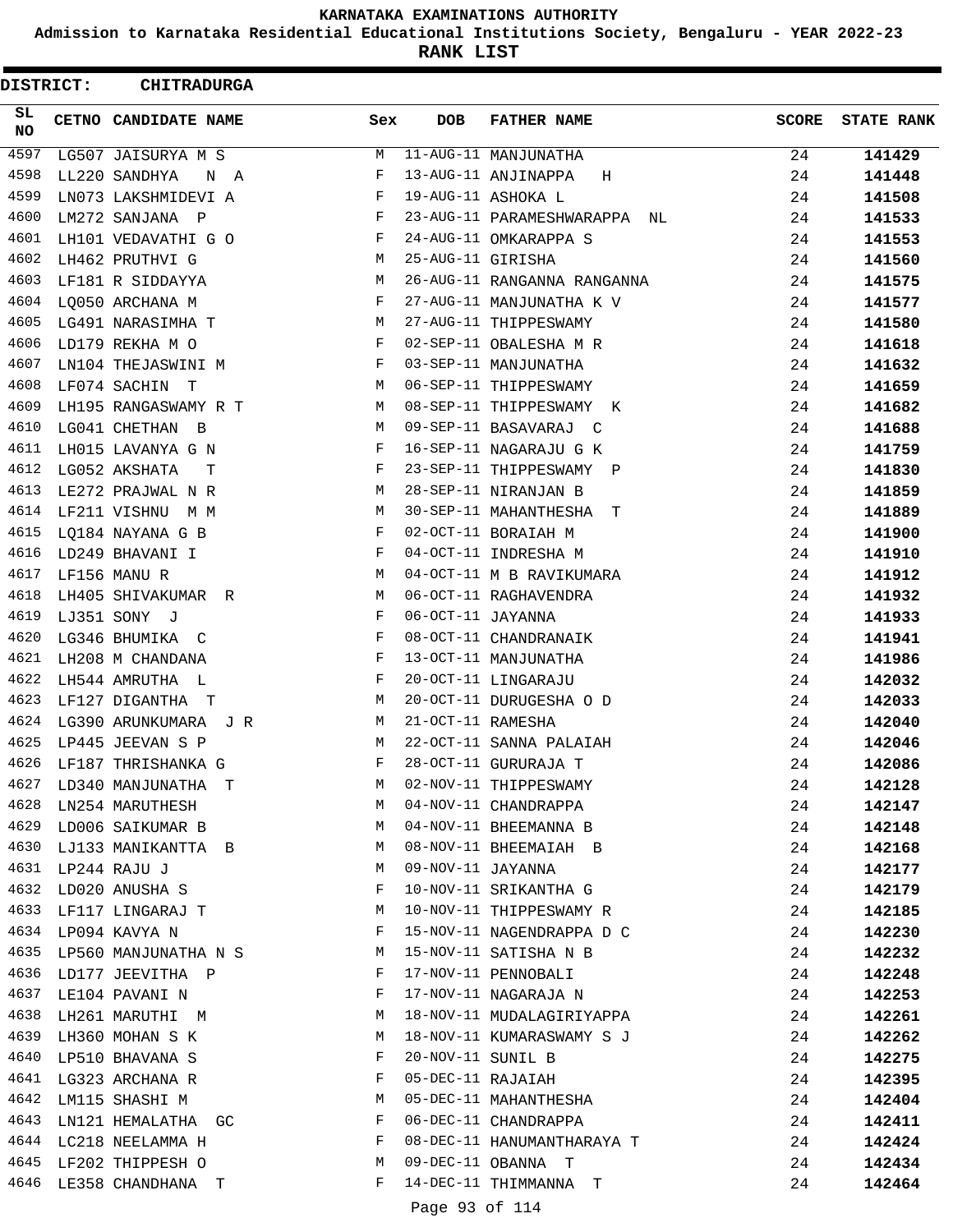**Admission to Karnataka Residential Educational Institutions Society, Bengaluru - YEAR 2022-23**

**RANK LIST**

| <b>DISTRICT:</b> | <b>CHITRADURGA</b>                    |     |                   |                                                    |       |                   |
|------------------|---------------------------------------|-----|-------------------|----------------------------------------------------|-------|-------------------|
| SL.<br><b>NO</b> | CETNO CANDIDATE NAME                  | Sex | <b>DOB</b>        | <b>FATHER NAME</b>                                 | SCORE | <b>STATE RANK</b> |
| 4647             | LE174 HARSHITH S M                    | F   |                   | 14-DEC-11 SHIVAKUMARASWAMY T                       | 24    | 142465            |
| 4648             | LM728 R HEMANTH                       | М   |                   | 14-DEC-11 C RANGANATHA                             | 24    | 142467            |
| 4649             | LM485 SAHANA M                        | F   |                   | 14-DEC-11 MALLESHA H                               | 24    | 142468            |
| 4650             | LF041 ANUSHREE C                      | F   |                   | 15-DEC-11 CHALIMESHA K                             | 24    | 142472            |
| 4651             | LE070 HANUMANTHAPPA G M               |     |                   | 28-DEC-11 GURUMURTHY H                             | 24    | 142555            |
| 4652             | LH463 SPANDANA K                      | F   | 28-DEC-11 KUMARA  |                                                    | 24    | 142558            |
| 4653             | LP585 GOWTHAMI T                      | F   |                   | 01-JAN-12 THAMMANNA                                | 24    | 142584            |
| 4654             | LC067 MANEETHA A                      | М   |                   | 15-JAN-12 ANIL KUMAR                               | 24    | 142636            |
| 4655             | LD013 ABHILASH S                      | M   |                   | 21-JAN-12 SUBRAMANI H                              | 24    | 142644            |
| 4656             | LJ176 JAYANTH KUMAR Y                 | M   |                   | 22-JAN-12 YALLAPPA Y                               | 24    | 142648            |
| 4657             | LK205 DEEPA M                         | F   |                   | 29-JAN-12 MANJUNATH                                | 24    | 142661            |
| 4658             | $\mathbf{F}$<br>LD131 SINCHANA        |     |                   | 27-FEB-12 PARAMESHWARAPPA                          | 24    | 142684            |
| 4659             | LF220 SATHISH C                       |     |                   | M 15-JUN-09 CHINNAIAH C S                          | 23    | 142764            |
| 4660             | LM620 MUDALAGIRI E                    | M   |                   | 25-JAN-10 ESHWARAPPA                               | 23    | 142835            |
| 4661             | LM495 YASHAVANTHKUMAR C               | M   |                   | 03-APR-10 CHIDANANDA                               | 23    | 142878            |
| 4662             | LK101 ROHET<br>J                      | M   | 28-APR-10 JAYAPPA |                                                    | 23    | 142899            |
| 4663             | LD315 TARUN KUMAR R                   | M   |                   | 23-JUN-10 RANGANATHA R                             | 23    | 142968            |
| 4664             | LK240 PAVAN<br>S                      | M   |                   | 29-AUG-10 SIDDAPPA<br>M                            | 23    | 143075            |
| 4665             | LG622 ANUSHA ABDUL RAZZAQ BAGWAN F    |     |                   | 30-AUG-10 ABDUL RAZZAQ DONGRE SAB<br><b>BAGWAN</b> | 23    | 143076            |
| 4666             | LG318 SHUBHASH G                      | М   |                   | 20-SEP-10 GOVINDAPPA                               | 23    | 143145            |
| 4667             | LC188 BHUVAN KUMAR T                  | M   |                   | 11-NOV-10 THIPPESWAMY D                            | 23    | 143311            |
| 4668             | LG111 BALU G T                        | M   |                   | 07-DEC-10 THIPPESWAMY G H                          | 23    | 143412            |
| 4669             | LC015 KUSUMA R                        | F   |                   | 24-DEC-10 T RAJANNA                                | 23    | 143483            |
| 4670             | LD299 DINESH M                        | M   | 25-DEC-10 MARANNA |                                                    | 23    | 143488            |
| 4671             | LQ062 SHAILAJA P                      | F   |                   | 26-DEC-10 PARAMESHWARAPPA D                        | 23    | 143500            |
| 4672             | LG438 GANESH S                        | М   |                   | 01-JAN-11 SIDDAPPA                                 | 23    | 143547            |
| 4673             | LG621 CHETHAN L                       | М   | 13-JAN-11 LOKESH  |                                                    | 23    | 143683            |
| 4674             | LQ141 C VEENA                         | F   |                   | 16-JAN-11 CHANDRANNA                               | 23    | 143704            |
| 4675             | LM388 SANJAYA K N                     | М   |                   | 23-JAN-11 NARASIMHAPPA                             | 23    | 143752            |
| 4676             | LL047 JANAVI<br>T.                    | F   |                   | 03-FEB-11 THIMMA NAIK T                            | 23    | 143808            |
|                  | 4677 LG187 NAYANA M                   | F   |                   | 03-FEB-11 MANJAPPA                                 | 23    | 143813            |
|                  | 4678 LJ287 GURUSIDDAPPA               | M   |                   | 04-FEB-11 PARAMESHWARAPPA                          | 23    | 143820            |
|                  | 4679 LD196 VEERAMADAKARI S            | M   |                   | 06-FEB-11 SIDDESH R                                | 23    | 143828            |
|                  | 4680 LF107 SRIKANTHA G                | M   | 11-FEB-11 GURANNA |                                                    | 23    | 143861            |
|                  | 4681 LD325 VARUN S                    | M   |                   | 12-FEB-11 SURESHA H                                | 23    | 143867            |
| 4682             | LE094 KUMAR P                         | М   |                   | 14-FEB-11 SANNA PALAIAH                            | 23    | 143875            |
| 4683             | LP003 THEJASHWINI K P                 | F   |                   | 23-FEB-11 PARAMESHWARAPPA K O                      | 23    | 143924            |
| 4684             | LG194 MADAN M                         | M   | 24-FEB-11 MURTHY  |                                                    | 23    | 143926            |
| 4685             | LK070 PAVANA D T                      | М   |                   | 27-FEB-11 THIMMAPPA D T                            | 23    | 143947            |
| 4686             | LQ192 VENKATESHA S                    | M   |                   | 27-FEB-11 SHIVANNA                                 | 23    | 143949            |
| 4687             | LE009 BINDUSHREE                      | F   | 28-FEB-11 MAHESHA |                                                    | 23    | 143951            |
|                  | $\mathbf{F}$<br>4688 LQ017 S M HASINI |     |                   | 07-MAR-11 SANNA MARANNA                            | 23    | 144007            |
|                  | 4689 LM579 NINGARAJU S                | M   |                   | 10-MAR-11 SHIVAMURTHY N                            | 23    | 144029            |
| 4690             | LJ043 KRISHNAMURTHY R                 | M   |                   | 15-MAR-11 RAJAPPA P T                              | 23    | 144063            |
| 4691             | LM540 RAMESHA GY                      | M   |                   | 16-MAR-11 YOGISH GL                                | 23    | 144072            |
| 4692             | LF106 AISHWARYA B                     | F   |                   | 18-MAR-11 BOMMAJJA                                 | 23    | 144085            |
|                  | 4693 LF215 G MANJULA                  | F   |                   | 22-MAR-11 GURUMURTHI                               | 23    | 144122            |
|                  | 4694 LL032 VENKATESH N                | M   |                   | 23-MAR-11 NAGARAJAPPA                              | 23    | 144138            |
|                  | 4695 LE198 RENUKA B                   | F   |                   | 24-MAR-11 BASAVARAJA G                             | 23    | 144145            |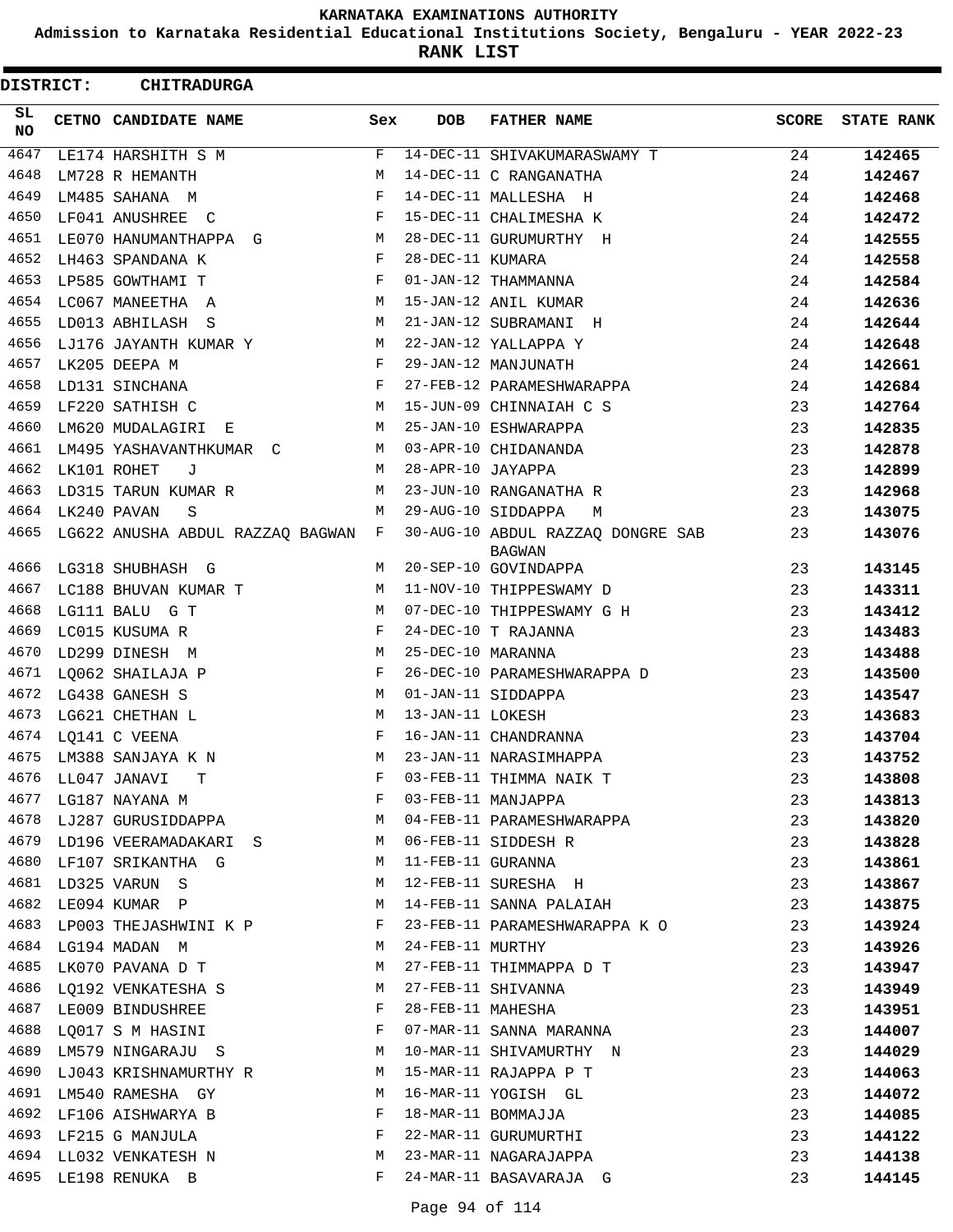**Admission to Karnataka Residential Educational Institutions Society, Bengaluru - YEAR 2022-23**

**RANK LIST**

| DISTRICT:        |                  | <b>CHITRADURGA</b>                          |                       |                   |                              |              |                   |
|------------------|------------------|---------------------------------------------|-----------------------|-------------------|------------------------------|--------------|-------------------|
| SL.<br><b>NO</b> |                  | CETNO CANDIDATE NAME                        | Sex                   | <b>DOB</b>        | <b>FATHER NAME</b>           | <b>SCORE</b> | <b>STATE RANK</b> |
| 4696             |                  | LH010 YUVARAJ M H                           | M                     |                   | 25-MAR-11 HONNURSWAMY P      | 23           | 144152            |
| 4697             |                  | LM390 PANKAJA H                             | М                     |                   | 27-MAR-11 HUCHHAPPA          | 23           | 144162            |
| 4698             |                  | LG465 BRUNDA N                              | F                     |                   | 28-MAR-11 NAGARAJA           | 23           | 144170            |
| 4699             |                  | LN169 GOWTHAM K                             | М                     |                   | 29-MAR-11 KARIYAPPA          | 23           | 144181            |
| 4700             |                  | LP570 LAKSHMI NARASIMHA H                   | M                     |                   | 08-APR-11 HONNURAPPA         | 23           | 144259            |
| 4701             |                  | LD316 APEKSHA H                             | F                     |                   | 09-APR-11 HANUMANTHARAYA N   | 23           | 144270            |
| 4702             |                  | LH108 LAKSHMI V                             | F                     |                   | 09-APR-11 VENUGOPALA         | 23           | 144275            |
| 4703             |                  | LG090 HARSHAVARDHAN S                       | М                     |                   | 11-APR-11 SHIVAKUMAR T       | 23           | 144287            |
| 4704             |                  | LG149 PRAJWAL<br>$\mathbf{T}$               | М                     |                   | 16-APR-11 THIPPESWAMY N      | 23           | 144323            |
| 4705             |                  | LF198 SHWETHA<br>$\mathbf{T}$               | F                     |                   | 04-MAY-11 THIPPESHA          | 23           | 144473            |
| 4706             |                  | LM690 UMESHA M T                            | М                     |                   | 05-MAY-11 THIPPESHAPPA       | 23           | 144485            |
| 4707             |                  | LG304 ROHITH U N                            | М                     | 07-MAY-11 UMESH   |                              | 23           | 144508            |
| 4708             |                  | LJ279 ANITHA E                              | $\mathbf{F}$          |                   | 12-MAY-11 ERAMUDDANNA C      | 23           | 144546            |
| 4709             |                  | LQ026 JAYALAKSHMI M                         | $\mathbf{F}$          |                   | 20-MAY-11 MUTTHAIAH          | 23           | 144609            |
| 4710             |                  | LD342 SHARATH S                             | М                     |                   | 23-MAY-11 SATHEESH KUMAR D K | 23           | 144634            |
| 4711             |                  | LL095 RUDRESH A S                           | М                     | 25-MAY-11 SIDDESH |                              | 23           | 144654            |
| 4712             |                  | LM433 NANDINI B                             | F                     |                   | 29-MAY-11 BASAVARAJA NAIKA   | 23           | 144688            |
| 4713             |                  | LE002 JYOTHI T                              | F                     |                   | 01-JUN-11 THIPPESWAMY M      | 23           | 144724            |
| 4714             |                  | LP227 VARSHINI G T                          | F                     |                   | 02-JUN-11 THIPPESWAMY G B    | 23           | 144755            |
| 4715             |                  | LG457 DIVYA SHREE O                         | F                     |                   | 04-JUN-11 OBALESHA B         | 23           | 144772            |
| 4716             |                  | LG500 HEMANTHKUMAR K B                      | M                     |                   | 06-JUN-11 KRISHNAPPA T       | 23           | 144800            |
| 4717             |                  | LP448 GOWTHAMI G                            | F                     |                   | 07-JUN-11 GANGANNA           | 23           | 144813            |
| 4718             |                  | LP205 KARTHIKA M                            | M                     |                   | 07-JUN-11 MANJANNA           | 23           | 144814            |
| 4719             |                  | LF190 VIRUPAKSHA M                          | M                     |                   | 07-JUN-11 MAHANTHESHA        | 23           | 144817            |
| 4720             |                  | LQ003 DEVID KUMARA A                        | M                     |                   | 11-JUN-11 ANJANEYA G         | 23           | 144855            |
| 4721             |                  | LF216 BHARGAVA J                            | М                     | 17-JUN-11 JAYARAM |                              | 23           | 144917            |
| 4722             |                  | LG276 SHOBHA DN                             | F                     |                   | 18-JUN-11 NAGARAJA P         | 23           | 144931            |
| 4723             |                  | LJ070 CHIRANTH M                            | М                     |                   | 25-JUN-11 MAHESH T           | 23           | 144993            |
| 4724             |                  | LE285 CHARAN T                              | М                     |                   | 26-JUN-11 THIPPESWAMY        | 23           | 145004            |
|                  |                  | 4725 LQ237 NEELA H                          | F                     |                   | 26-JUN-11 HANUMANTHA P       | 23           | 145013            |
|                  |                  | 4726 LJ288 ARUN KUMAR S                     | M                     |                   | 28-JUN-11 SRINIVASA M        | 23           | 145032            |
|                  | 4727 LG261 KRUPA |                                             | F                     |                   | 30-JUN-11 NAGARAJU           | 23           | 145055            |
|                  |                  | 4728 LQ286 TYAGARAJA T                      |                       |                   | 03-JUL-11 THIPPESWAMY        | 23           | 145089            |
|                  |                  | 4729 LN185 SANGEETHA K                      | $\mathbf{F}$          |                   | 05-JUL-11 KARIYAPPA          | 23           | 145105            |
|                  |                  | 4730 LM422 S PRUTHVIRAJ                     | M                     |                   | 07-JUL-11 SHASHIDHARA NAIK   | 23           | 145123            |
|                  |                  | 4731 LQ211 TRISHYA N                        | F                     |                   | 07-JUL-11 NAGARAJA P         | 23           | 145126            |
|                  |                  | 4732 LD096 PALAIAH R T                      | M                     |                   | 10-JUL-11 THIPPESWAMY R      | 23           | 145152            |
|                  |                  | 4733 LP156 THARUNA                          | M                     |                   | 10-JUL-11 NAGESHA            | 23           | 145162            |
|                  |                  | 4734 LM218 T AKSHAY KUMAR M                 |                       |                   | 11-JUL-11 G THIPPESWAMY      | 23           | 145170            |
|                  |                  | 4735 LE247 SAGARA G<br>M 13-JUL-11 GOWRANNA |                       |                   |                              | 23           | 145190            |
|                  |                  | 4736 LP136 JYOTHIKARANI P R F               |                       |                   | 18-JUL-11 RAMESH KUMAR P G   | 23           | 145228            |
|                  |                  | 4737 LQ231 JYOTHI M                         | $\mathbf{F}$          |                   | 20-JUL-11 MAHANTHESHA        | 23           | 145250            |
|                  |                  | 4738 LC316 KUSUMITHA S                      | $\mathbb{F}^{\times}$ |                   | 20-JUL-11 SHAILAPPA C        | 23           | 145251            |
|                  |                  | 4739 LK223 MOUNIKA A F                      |                       |                   | $02$ -AUG-11 S ANANDA        | 23           | 145375            |
|                  |                  | 4740 LG309 AJAIKUMARA P M                   |                       |                   | 03-AUG-11 PAPESHA T          | 23           | 145381            |
|                  |                  | 4741 LH183 LIKHITH SAGAR G M                |                       |                   | 03-AUG-11 GOVINDARAJU T      | 23           | 145382            |
|                  |                  | 4742 LN151 KAVYA K R                        | F                     |                   | 11-AUG-11 RAMACHANDRAPPA P   | 23           | 145443            |
|                  | 4743 LH369 RIYAN |                                             | M                     |                   | 15-AUG-11 SUBANULLA          | 23           | 145474            |
|                  |                  | 4744 LD284 PRAKRUTHI F                      |                       | 16-AUG-11 OBANNA  |                              | 23           | 145484            |
|                  |                  | 4745 LN047 SANJAY K                         | M                     |                   | 29-AUG-11 KARIYAPPA          | 23           | 145595            |
|                  |                  |                                             |                       | Page 95 of 114    |                              |              |                   |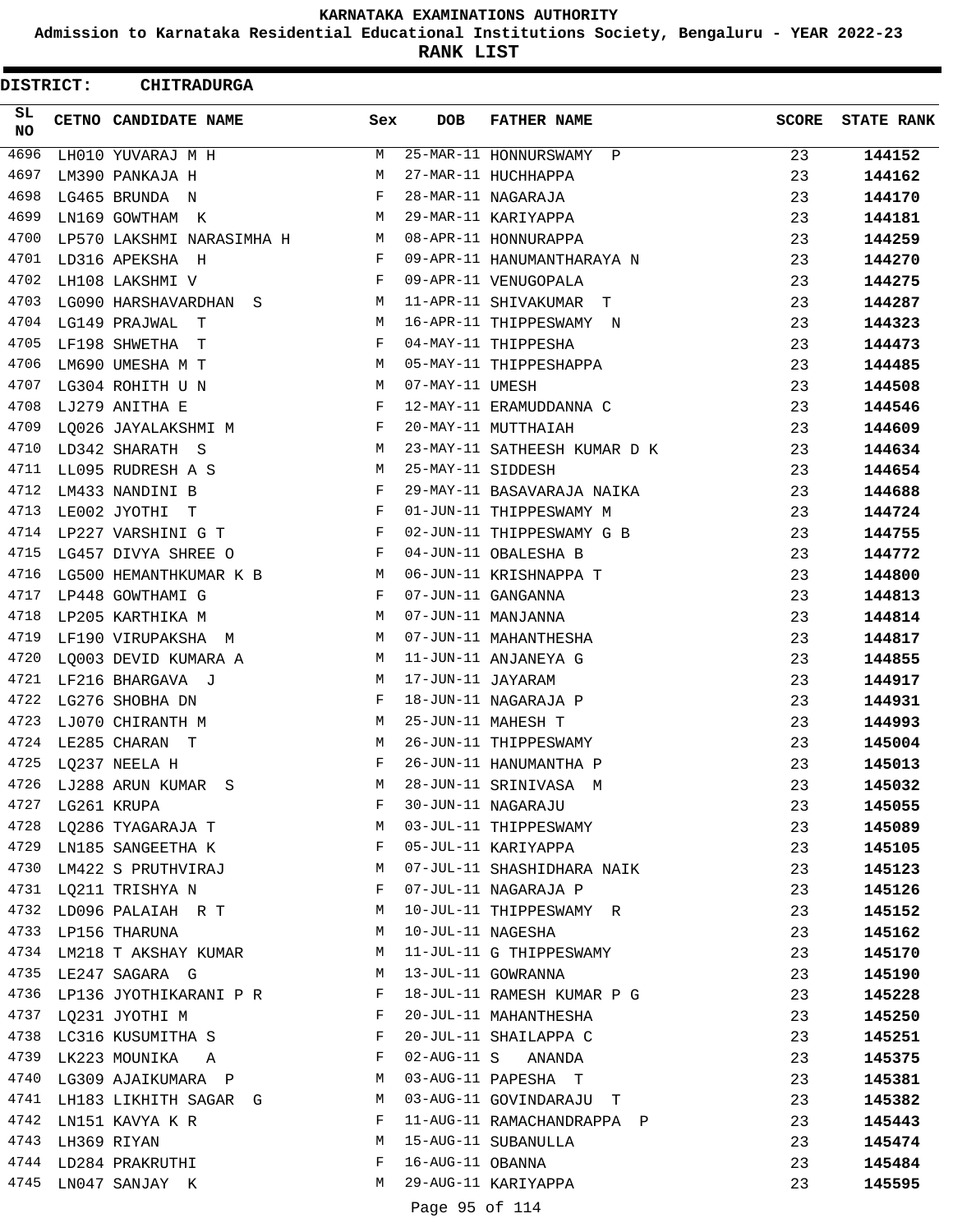**Admission to Karnataka Residential Educational Institutions Society, Bengaluru - YEAR 2022-23**

**RANK LIST**

ı

| DISTRICT: |             | <b>CHITRADURGA</b>         |              |                   |                             |              |                   |
|-----------|-------------|----------------------------|--------------|-------------------|-----------------------------|--------------|-------------------|
| SL<br>NO. |             | CETNO CANDIDATE NAME       | Sex          | <b>DOB</b>        | <b>FATHER NAME</b>          | <b>SCORE</b> | <b>STATE RANK</b> |
| 4746      |             | LL198 MANJUNATHA<br>U      | М            |                   | 30-AUG-11 UMESH NAIK        | 23           | 145604            |
| 4747      |             | LJ067 PAVANKUMAR D         | М            |                   | 31-AUG-11 DEVARAJA NAIK     | 23           | 145609            |
| 4748      |             | LQ144 GOVINDAMMA N         | F            |                   | 01-SEP-11 NAGARAJA G        | 23           | 145612            |
| 4749      |             | LE210 G R NITHIN           | М            |                   | 03-SEP-11 C RAJANNA         | 23           | 145631            |
| 4750      | LD337 BABY  |                            | F            |                   | 06-SEP-11 DAYANANDA         | 23           | 145655            |
| 4751      |             | LC018 JEEVAN P             | М            |                   | 08-SEP-11 PARASHURAM K      | 23           | 145684            |
| 4752      |             | LG014 KOTI N               | М            |                   | 08-SEP-11 NINGAPPA          | 23           | 145686            |
| 4753      |             | LQ084 RAMYA H              | F            |                   | 10-SEP-11 HONNURASWAMY H    | 23           | 145707            |
| 4754      |             | LE209 NAGARAJA B           | М            |                   | 12-SEP-11 BORAIAH O         | 23           | 145720            |
| 4755      |             | LP478 DRAKSHAYINI N        | $\mathbf{F}$ |                   | 13-SEP-11 M NAGESHA         | 23           | 145723            |
| 4756      |             | LQ193 P DEEKSHA            | F            | 13-SEP-11 PALAIAH |                             | 23           | 145726            |
| 4757      |             | LH449 CHAITHANYA U         | F            | 15-SEP-11 UMESHA  |                             | 23           | 145745            |
| 4758      |             | LK267 PRAJWAL V            | M            |                   | 15-SEP-11 VENKATESH         | 23           | 145746            |
| 4759      |             | LL179 VARSHINI B           | F            |                   | 17-SEP-11 BASAVARAJ         | 23           | 145761            |
| 4760      |             | LJ335 RAKESHA V            | M            |                   | 28-SEP-11 VENKATESHA T      | 23           | 145829            |
| 4761      |             | LJ069 KISHORE G            | М            |                   | 29-SEP-11 GIRISWAMY H       | 23           | 145837            |
| 4762      |             | LC120 DHARANESHA C K       | M            |                   | 05-OCT-11 KUBERAPPA N T     | 23           | 145889            |
| 4763      |             | LQ139 VIJAY BHASKAR K M    | M            |                   | 06-OCT-11 MALLI KARJUNA K T | 23           | 145901            |
| 4764      |             | LH317 DHANUSHREE K         | F            |                   | 10-OCT-11 KANTHARAJU        | 23           | 145928            |
| 4765      |             | LK042 S R DHANU            | M            |                   | 10-OCT-11 R SIDDAPPA        | 23           | 145936            |
| 4766      |             | LQ117 AKSHAYA M            | F            |                   | 11-OCT-11 MARANNA O         | 23           | 145939            |
| 4767      |             | LF252 SWAMY T              | M            |                   | 12-OCT-11 THIPPESWAMY       | 23           | 145954            |
| 4768      |             | LD044 VIDYASHREE N         | F            |                   | 16-OCT-11 B NAGARAJA        | 23           | 145981            |
| 4769      |             | LL189 RANGASWAMI M         | М            |                   | 17-OCT-11 MANJAPPA T        | 23           | 145985            |
| 4770      |             | LG055 AKASH C              | М            |                   | 18-OCT-11 CHITRALINGAPPA H  | 23           | 145988            |
| 4771      |             | LG396 PRAKRUTHI T          | F            |                   | 21-OCT-11 THIMMESHI         | 23           | 146013            |
| 4772      | LG095 REKHA |                            | F            |                   | 21-OCT-11 GURUMURTHY        | 23           | 146014            |
| 4773      |             | LK140 RAMYA<br>Α           | F            |                   | 26-OCT-11 ANJINAPPA H       | 23           | 146041            |
| 4774      |             | LC297 PRIYADARSHINI N      | F            |                   | 29-OCT-11 NAGENDRA P        | 23           | 146063            |
|           |             | 4775 LQ264 JAGADEESHWARI K | F            | 02-NOV-11 KRISHNA |                             | 23           | 146088            |
| 4776      |             | LM621 SANDEEPA R           | М            |                   | 02-NOV-11 RAMABHOVI         | 23           | 146092            |
| 4777      |             | LC360 ASHOKA R             | М            |                   | 10-NOV-11 RAJANNA N         | 23           | 146138            |
| 4778      |             | LF110 GURIKIRAN C          | М            |                   | 12-NOV-11 CHANDRANNA        | 23           | 146162            |
| 4779      |             | LG357 ESHWARGOWDA          | М            |                   | 13-NOV-11 SHANMUKAPPA       | 23           | 146167            |
| 4780      |             | LH361 NIJALINGAPPA C       | М            |                   | 13-NOV-11 CHITTAYYA         | 23           | 146172            |
| 4781      |             | LN231 C SAHANA             | F            |                   | 16-NOV-11 M N CHIKKAPPA     | 23           | 146187            |
| 4782      |             | LH152 AKSHY KUMAR S        | M            |                   | 17-NOV-11 SOMESHWARA T      | 23           | 146193            |
| 4783      |             | LH316 KAVANA N K           | F            | 20-NOV-11 KODAPPA |                             | 23           | 146217            |
|           |             | 4784 LD314 DEEKSHITH S     | M            |                   | 22-NOV-11 SRINIVASA S       | 23           | 146230            |
| 4785      |             | LK209 JEEVITHA G           | F            |                   |                             |              |                   |
| 4786      |             |                            | F            |                   | 27-NOV-11 GOVINDAPPA R      | 23           | 146270            |
| 4787      |             | LE145 T BINDHU             |              |                   | 27-NOV-11 C R THIMMAIAH     | 23           | 146274            |
|           |             | LG203 BHARATH D            | M            |                   | 28-NOV-11 DUGGAPPA          | 23           | 146277            |
| 4788      |             | LD275 SANDEEP G            | М            |                   | 28-NOV-11 GURUSIDDAPPA C    | 23           | 146281            |
| 4789      |             | LC086 RAJESH P V           | M            |                   | 03-DEC-11 VEERESH P S       | 23           | 146317            |
| 4790      |             | LG312 THANUSHREE K         | F            | 03-DEC-11 KUMAR   |                             | 23           | 146318            |
| 4791      |             | LL176 SHIVAKUMARA<br>E     | M            |                   | 10-DEC-11 ESHWARAPPA<br>S   | 23           | 146352            |
|           |             | 4792 LH095 VIJAYA KUMAR    | M            |                   | 10-DEC-11 SHIVARUDRAPPA     | 23           | 146354            |
| 4793      |             | LF204 VINEESH A            | M            |                   | 10-DEC-11 ANJINAPPA K       | 23           | 146355            |
| 4794      |             | LM301 MADHU SHREE S        | F            |                   | 16-DEC-11 SUNDAR NAIK       | 23           | 146392            |
| 4795      |             | LE072 YASHAVANTHA N        | M            |                   | 24-DEC-11 NAGARAJAPPA       | 23           | 146431            |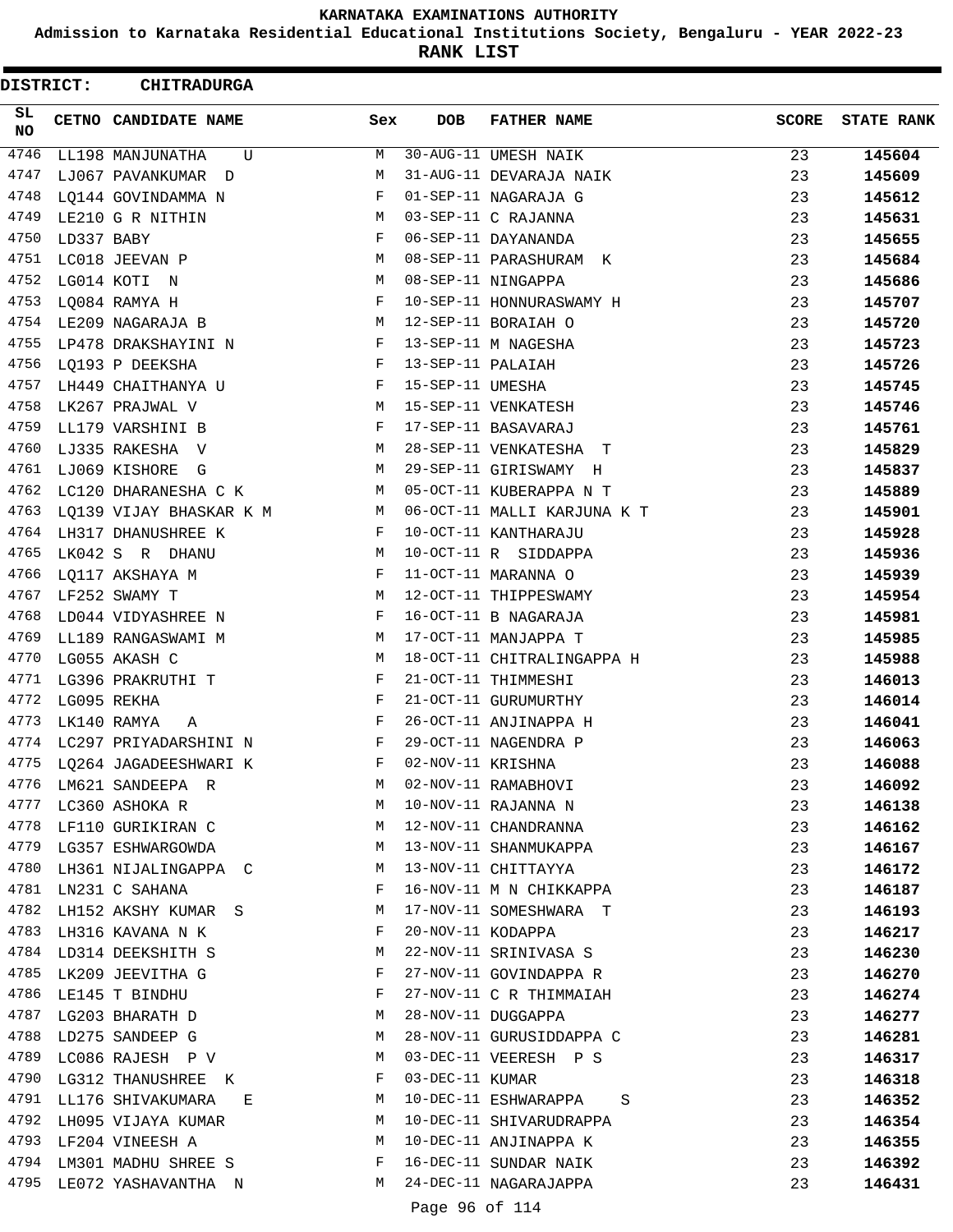**Admission to Karnataka Residential Educational Institutions Society, Bengaluru - YEAR 2022-23**

**RANK LIST**

 $\blacksquare$ 

| <b>DISTRICT:</b> | <b>CHITRADURGA</b>                                                 |                                                                 |                   |                            |              |                   |
|------------------|--------------------------------------------------------------------|-----------------------------------------------------------------|-------------------|----------------------------|--------------|-------------------|
| SL.<br>NO.       | CETNO CANDIDATE NAME                                               | Sex                                                             | <b>DOB</b>        | <b>FATHER NAME</b>         | <b>SCORE</b> | <b>STATE RANK</b> |
| 4796             | LL028 JAGDESHA K                                                   | M                                                               |                   | 26-DEC-11 KUBERAPPA        | 23           | 146441            |
| 4797             | LH549 SUNIL KUMAR S                                                | М                                                               |                   | 26-DEC-11 SHIVANNA         | 23           | 146443            |
| 4798             | LK003 DHANUSH N                                                    | М                                                               |                   | 31-DEC-11 NINGAPPA K       | 23           | 146474            |
| 4799             | LD239 MAHESHA T                                                    | М                                                               |                   | 02-JAN-12 THIPPESH         | 23           | 146497            |
| 4800             | LG452 GANESH R                                                     | М                                                               |                   | 23-JAN-12 RAVIKUMAR R      | 23           | 146533            |
| 4801             | LL239 MANOJ K                                                      | М                                                               | 01-FEB-10 KUMAR B |                            | 22           | 146720            |
| 4802             | LP530 PAVITRA P                                                    | F                                                               |                   | 05-MAR-10 PAMPAPATHI       | 22           | 146742            |
| 4803             | LC005 NAVEENA KUMARA T                                             | M                                                               |                   | 24-APR-10 THIPPERUDRA      | 22           | 146776            |
| 4804             | LG138 KAVYA H                                                      | F                                                               |                   | 09-JUN-10 HANUMANTHAPPA    | 22           | 146835            |
| 4805             | LP221 S BHAVANI                                                    | F                                                               |                   | 22-AUG-10 SHIKRAIAH        | 22           | 146927            |
| 4806             | LG427 RAGHAVENDRA M                                                | M                                                               |                   | 10-OCT-10 MARUTHI BR       | 22           | 147053            |
| 4807             | LG428 RAJENDRA M                                                   | М                                                               |                   | 10-OCT-10 MARUTHI BR       | 22           | 147054            |
| 4808             | LM090 KARTHIK D                                                    | M                                                               |                   | 27-OCT-10 DHANANJAYA       | 22           | 147115            |
| 4809             | LG021 DEEKSHITH RAJ                                                | M                                                               |                   | 17-NOV-10 RAMESH N R       | 22           | 147179            |
| 4810             | LQ008 MALLIKARJUNA J                                               | M                                                               |                   | 21-NOV-10 SUDHAKARA J      | 22           | 147191            |
| 4811             | LD228 MAHESHA N                                                    | M                                                               |                   | 04-DEC-10 NALLAJARUVAIAH   | 22           | 147236            |
| 4812             | LN382 DHANUSHREE K                                                 | F                                                               |                   | 06-DEC-10 KALLAPPA<br>H K  | 22           | 147246            |
| 4813             | LC098 BHARATHAMMA PS A                                             | $\mathbf{F}$                                                    |                   | 25-DEC-10 ANJANEYA B       | 22           | 147305            |
| 4814             | LF265 BHANU PRAKASH R G<br><b>M</b>                                |                                                                 |                   | 02-JAN-11 GIREESHA O       | 22           | 147414            |
| 4815             | LP474 MANOJ H                                                      | М                                                               |                   | 21-JAN-11 HANUMANTHARAYA H | 22           | 147505            |
| 4816             | LM135 PRAJWAL T                                                    | M                                                               |                   | 25-JAN-11 THIPPESHAPPA N   | 22           | 147526            |
| 4817             | LP030 VIJAYA KUMARA B R                                            | M                                                               |                   | 25-JAN-11 REVANNA B        | 22           | 147530            |
| 4818             | LM208 BHAVANI R                                                    | F                                                               |                   | 30-JAN-11 RUDRASWAMY M     | 22           | 147552            |
| 4819             | LP218 OBALESHA M                                                   | М                                                               |                   | 05-FEB-11 MANJUNATHA       | 22           | 147588            |
| 4820             | LG443 NEERAJ R                                                     | М                                                               |                   | 08-FEB-11 RANGASWAMY       | 22           | 147602            |
| 4821             | LQ073 SPANDANA G                                                   | F                                                               |                   | 12-FEB-11 GANGAPPA         | 22           | 147628            |
| 4822             | LE010 RASHMI                                                       | F                                                               | 22-FEB-11 NAGARAJ |                            | 22           | 147687            |
| 4823             | LM186 SANJAY<br>SK                                                 | М                                                               |                   | 03-MAR-11 SHIVAMURTHY      | 22           | 147739            |
| 4824             | LN333 DASHARATHA R                                                 | М                                                               |                   | 06-MAR-11 RANGAIAH         | 22           | 147754            |
| 4825             | LK041 T NAGAVENI                                                   | F                                                               |                   | 08-MAR-11 THIMMAIAH T      | 22           | 147769            |
| 4826             | LG598 LALITH KISHOR P K                                            | M                                                               |                   | 09-MAR-11 KARIYAPPA P G    | 22           | 147772            |
| 4827             | LM703 VIDHYA R                                                     | F                                                               | 10-MAR-11 RAMAPPA |                            | 22           | 147786            |
| 4828             | LG549 KOMALA H                                                     | $\mathbf{F}$ and $\mathbf{F}$ and $\mathbf{F}$ and $\mathbf{F}$ |                   | 15-MAR-11 HULUGAPPA        | 22           | 147817            |
| 4829             | $\mathbf{F}$ and $\mathbf{F}$ and $\mathbf{F}$<br>LD037 N T HASINI |                                                                 |                   | 15-MAR-11 THIPPESWAMI      | 22           | 147819            |
| 4830             | LD232 GAGANA V                                                     | M                                                               |                   | 18-MAR-11 VIRUPAKSHA G     | 22           | 147835            |
| 4831             | LK033 MADAN PATIL K L                                              | M                                                               |                   | 19-MAR-11 K B LOHITH       | 22           | 147842            |
| 4832             | LJ227 PRUTHWI K N                                                  | M                                                               |                   | 21-MAR-11 NAGARAJU K       | 22           | 147855            |
| 4833             | LK219 SUSHMITHA G H                                                | F                                                               |                   | 21-MAR-11 HALASWAMY        | 22           | 147858            |
|                  | 4834 LF099 NAVEEN M                                                | M                                                               |                   | 24-MAR-11 MANJANNA         | 22           | 147883            |
| 4835             | LH272 LIKHITH KUMAR R K                                            | M                                                               |                   | 05-APR-11 KUMARAPPA D      | 22           | 147961            |
| 4836             | LP020 DIVYA M                                                      | F                                                               |                   | 10-APR-11 MANJUNATHA       | 22           | 148004            |
|                  | 4837 LD047 THIPPESHA S                                             | M                                                               |                   | 11-APR-11 SURENDRA         | 22           | 148017            |
| 4838             | LG615 AKASH M                                                      | M                                                               |                   | 13-APR-11 MURTHAPPA        | 22           | 148025            |
| 4839             | LP195 INDHU N                                                      | F                                                               |                   | 14-APR-11 NAGESHA B        | 22           | 148033            |
| 4840             | LG078 sukanya o d                                                  | F                                                               |                   | 16-APR-11 oblesha k        | 22           | 148057            |
| 4841             | LM413 MUDDURAJA R                                                  | M                                                               | 04-MAY-11 RAMESHA |                            | 22           | 148186            |
|                  | 4842 LG388 SINCHANA N                                              | F                                                               | 11-MAY-11 NAGARAJ |                            | 22           | 148244            |
| 4843             | LD241 PRAJWAL B                                                    | M                                                               |                   | 13-MAY-11 BALARAJA H       | 22           | 148249            |
| 4844             | LL226 NITHIN R                                                     | M                                                               |                   | 16-MAY-11 RAGHAVENDRA      | 22           | 148267            |
| 4845             | LH021 MITHUN R                                                     | М                                                               |                   | 19-MAY-11 RANGANATH R      | 22           | 148288            |
|                  |                                                                    |                                                                 |                   |                            |              |                   |

Page 97 of 114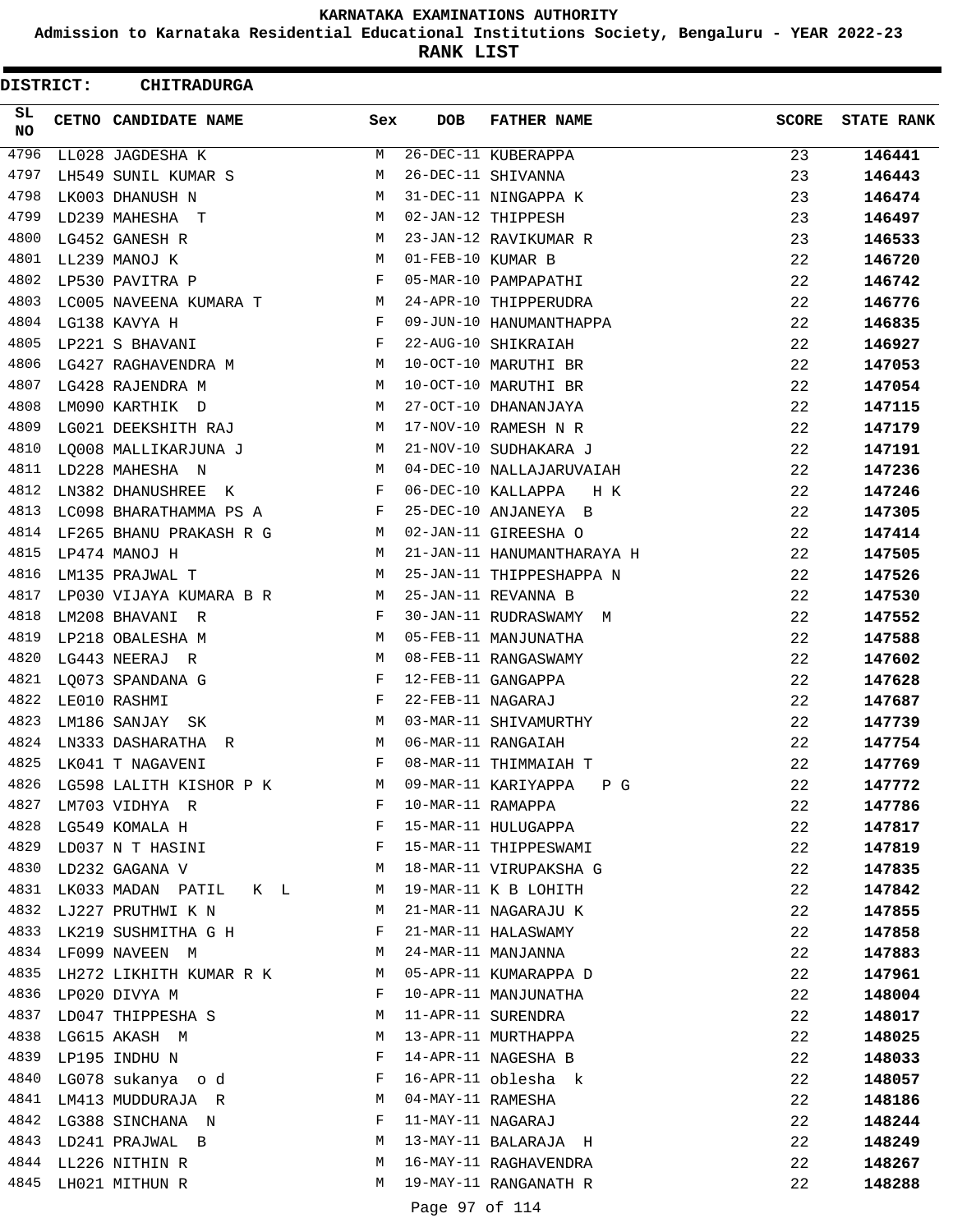**Admission to Karnataka Residential Educational Institutions Society, Bengaluru - YEAR 2022-23**

**RANK LIST**

 $\blacksquare$ 

| <b>DISTRICT:</b> |                  | <b>CHITRADURGA</b>                  |              |                   |                               |              |                   |
|------------------|------------------|-------------------------------------|--------------|-------------------|-------------------------------|--------------|-------------------|
| SL.<br>NO        |                  | <b>CETNO CANDIDATE NAME</b>         | Sex          | DOB               | <b>FATHER NAME</b>            | <b>SCORE</b> | <b>STATE RANK</b> |
| 4846             |                  | LF303 NEETHIN V                     | M            |                   | 20-MAY-11 VENKATESHNAIK       | 22           | 148305            |
| 4847             |                  | LP029 SWAPANA O                     | F            | 21-MAY-11 OBANNA  |                               | 22           | 148316            |
| 4848             |                  | LF160 MALLIKA BV                    | F            |                   | 22-MAY-11 VENKATESHA S        | 22           | 148321            |
| 4849             |                  | LH166 KEERTHANA T                   | F            |                   | 27-MAY-11 THIPPESWAMY         | 22           | 148370            |
| 4850             |                  | LG338 THIPPESWAMY B M               | M            |                   | 09-JUN-11 MANJUNATHA          | 22           | 148502            |
| 4851             |                  | LN205 SAVITHA P                     | F            |                   | 11-JUN-11 PANDURANGAPPA       | 22           | 148524            |
| 4852             |                  | LM271 SANDESHA<br>S                 | M            |                   | 12-JUN-11 SHIVANNA            | 22           | 148531            |
| 4853             |                  | LQ157 YASHODHA K B                  | F            |                   | 16-JUN-11 BORANNA K S         | 22           | 148577            |
|                  | 4854 LG234 SANJU |                                     | М            |                   | 18-JUN-11 THIPPESHI           | 22           | 148592            |
| 4855             |                  | LG441 SHILPA                        | F            |                   | 21-JUN-11 RANGASWAMY          | 22           | 148617            |
| 4856             |                  | LP062 SPURTHIPRIYA                  | F            |                   | 25-JUN-11 HANUMANNA M         | 22           | 148655            |
| 4857             |                  | LP420 MAHESHBABU M                  | M            |                   | 26-JUN-11 MAHESHA S           | 22           | 148663            |
| 4858             |                  | LJ379 SIDDARTHA J                   | М            |                   | 30-JUN-11 JAYANNA G           | 22           | 148702            |
| 4859             |                  | LJ044 BHOMIKA H                     | F            |                   | 10-JUL-11 HALAPPA K           | 22           | 148794            |
| 4860             |                  | LK216 SACHIN E                      | М            | 10-JUL-11 ERAPPA  |                               | 22           | 148800            |
| 4861             |                  | LC255 THARUN<br>B R                 | M            |                   | 10-JUL-11 RAJASHEKHARA B L    | 22           | 148805            |
| 4862             |                  | LD238 AJITH V                       | M            |                   | 14-JUL-11 VIRUPAKSHA          | 22           | 148833            |
| 4863             |                  | LM695 RAVITEJA R                    | M            |                   | 29-JUL-11 RANGAPPA            | 22           | 148961            |
| 4864             |                  | LG156 HIMASHREE M                   | F            |                   | 30-JUL-11 MANJUNATH N         | 22           | 148967            |
| 4865             |                  | LG262 MOUNIKA                       | $\mathbf{F}$ |                   | 01-AUG-11 CHANNAPPA N         | 22           | 148982            |
| 4866             |                  | LM225 ANUSHA S L                    | F            |                   | 04-AUG-11 SHASHIDHAR K        | 22           | 148998            |
| 4867             |                  | LL129 RAMYA M                       | F            |                   | 06-AUG-11 MOHANKUMAR H        | 22           | 149022            |
| 4868             |                  | LH184 MANOJ S                       | M            |                   | 09-AUG-11 SANNIRAPPA          | 22           | 149047            |
| 4869             |                  | LQ034 POOJA N                       | F            | 15-AUG-11 NAGESHA |                               | 22           | 149087            |
| 4870             |                  | LM491 DHANVI T                      | F            |                   | 23-AUG-11 THIPPESWAMY K       | 22           | 149136            |
| 4871             |                  | LN263 ISHWARYA N                    | F            | 24-AUG-11 NAGARAJ |                               | 22           | 149141            |
| 4872             |                  | LG085 SINCHANA K                    | $\mathbf{F}$ | 25-AUG-11 KOTEPPA |                               | 22           | 149156            |
| 4873             |                  | LD191 SHREE HARSHA M                | M            |                   | 26-AUG-11 MANOHARA            | 22           | 149167            |
|                  |                  | 4874 LP297 SINDHU G P               | F            |                   | 27-AUG-11 DODDA PAPAIAH G     | 22           | 149176            |
| 4875             |                  | LH126 VEERESH B G                   | M            |                   | 27-AUG-11 B J GIRISH          | 22           | 149179            |
|                  |                  | 4876 LC124 RANJITHA B               | F            |                   | 02-SEP-11 BASAVARAJ           | 22           | 149228            |
| 4877             |                  | LL131 NAYANA C                      | $\mathbf{F}$ |                   | 05-SEP-11 CHANDRA NAIK        | 22           | 149242            |
|                  |                  | 4878 LC032 PRADEEPA G P             | M            |                   | 07-SEP-11 GOVINDAPPA G P      | 22           | 149263            |
| 4879             |                  | LH279 KRUSHNA O                     | M            | 10-SEP-11 OBANNA  |                               | 22           | 149286            |
| 4880             |                  | LP032 CHANDANA H                    | F            |                   | 24-SEP-11 HANUMESHA           | 22           | 149381            |
| 4881             |                  | LL052 MEGHANA M                     | F            |                   | 25-SEP-11 MURTHY B            | 22           | 149391            |
|                  |                  | 4882 LN338 VARADARAJU L             | M            | 28-SEP-11 LOKESH  |                               | 22           | 149404            |
| 4883             |                  | LJ005 RUDRASWAMY C M                |              |                   | 29-SEP-11 CHIDANANDA          | 22           | 149414            |
|                  |                  | 4884 LF066 SINDHU M                 | F            |                   | 29-SEP-11 MAHANTHESHA A       | 22           | 149419            |
| 4885             |                  | <b>M</b><br>LH418 PANDURANGAPPA C C |              |                   | 30-SEP-11 CHITTAPPA M M       | 22           | 149423            |
|                  |                  | 4886 LG025 SHARATH KUMAR M U        | M            |                   | 30-SEP-11 UMESH R             | 22           | 149426            |
| 4887             |                  | LC057 AMRUTHA M                     | F            |                   | 03-OCT-11 MYLARI G            | 22           | 149441            |
| 4888             |                  | LL058 BHARATH P                     | M            |                   | 03-OCT-11 PARAMESHWARAPPA P H | 22           | 149442            |
| 4889             |                  | LQ052 ASHA B                        | F            |                   | 15-OCT-11 BASAVALINGAPPA      | 22           | 149515            |
|                  |                  | 4890 LE120 NAVEENA D                | M            |                   | 15-OCT-11 DURUGESHA           | 22           | 149516            |
| 4891             | LC195 KAVYA      |                                     | F            | 17-OCT-11 MAHESH  |                               | 22           | 149526            |
|                  |                  | 4892 LC224 SOUJANYA B               | F            |                   | 19-OCT-11 BHIMANNA            | 22           | 149548            |
|                  |                  | 4893 LC300 MANASA B                 | $\mathbf{F}$ | 20-OCT-11 BORAIAH |                               | 22           | 149554            |
|                  |                  | 4894 LQ071 SHALINI K M              | F            |                   | 20-OCT-11 MANJANNA K          | 22           | 149558            |
| 4895             |                  | LP272 TARUNA A                      | M            |                   | 20-OCT-11 ANJINEYA T          | 22           | 149559            |
|                  |                  |                                     |              |                   |                               |              |                   |

Page 98 of 114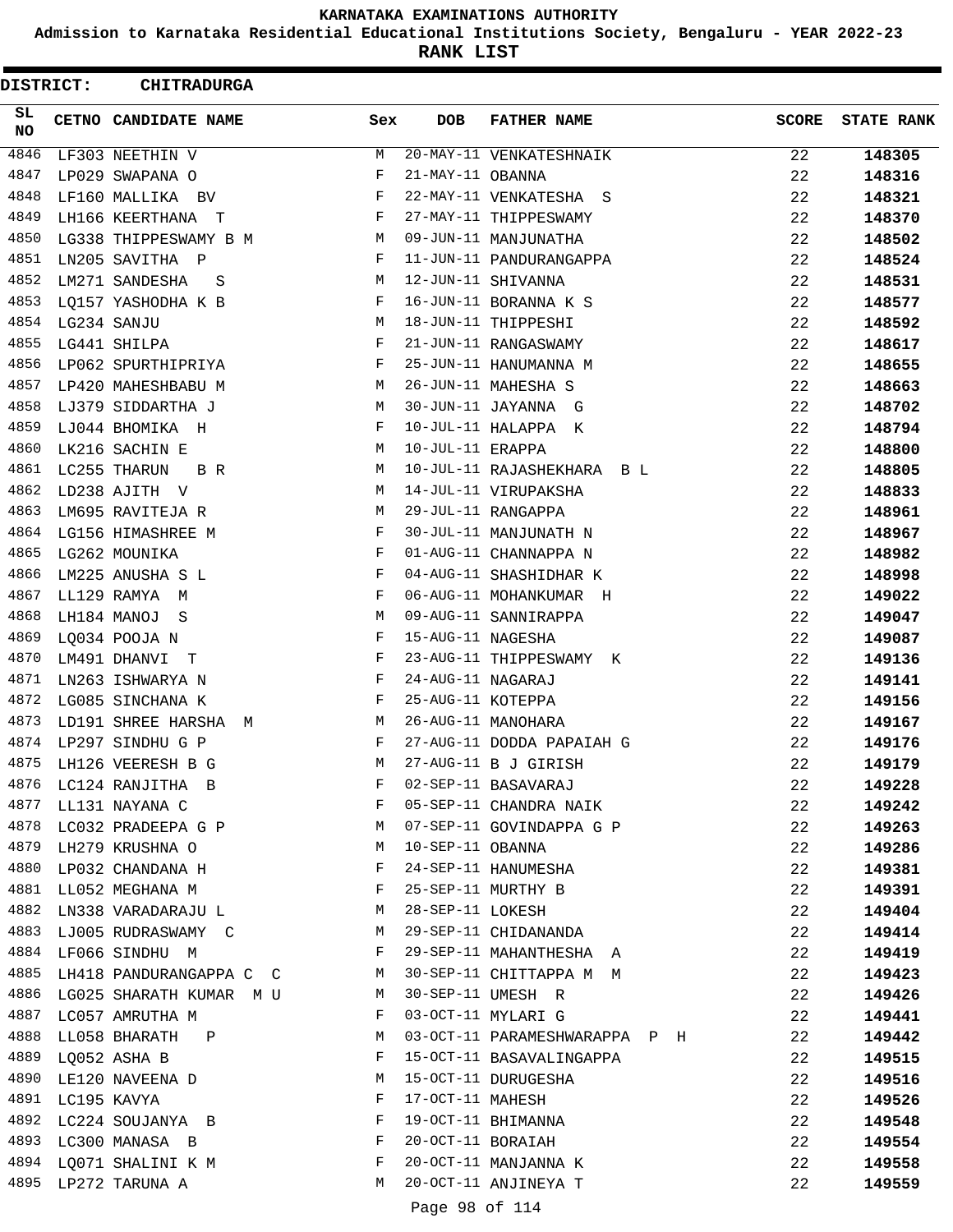**Admission to Karnataka Residential Educational Institutions Society, Bengaluru - YEAR 2022-23**

**RANK LIST**

| <b>DISTRICT:</b> | <b>CHITRADURGA</b>        |              |                   |                                   |              |                   |
|------------------|---------------------------|--------------|-------------------|-----------------------------------|--------------|-------------------|
| SL<br>NO.        | CETNO CANDIDATE NAME      | Sex          | <b>DOB</b>        | <b>FATHER NAME</b>                | <b>SCORE</b> | <b>STATE RANK</b> |
| 4896             | LH490 KAVANA P            | F            |                   | 28-OCT-11 PRAHALAD<br>$\mathbb N$ | 22           | 149609            |
| 4897             | LE341 SHARATH G M         | М            |                   | 02-NOV-11 MURTHY G T              | 22           | 149641            |
| 4898             | LF026 ARUN CHAKRAVARTHI   | М            |                   | 08-NOV-11 NAGARAJA D              | 22           | 149669            |
| 4899             | LG288 SIDDHARTHA N K      | M            |                   | 08-NOV-11 KUMARA R                | 22           | 149674            |
| 4900             | LL125 BANUPRIYA C         | F            |                   | 11-NOV-11 CHANDRAPPA G            | 22           | 149689            |
| 4901             | LG246 HEMAVATHI N         | F            |                   | 17-NOV-11 NIRANJANA N             | 22           | 149731            |
| 4902             | LM593 LAVANYA<br>M        | F            |                   | 17-NOV-11 MANJUNATHA              | 22           | 149732            |
| 4903             | LL178 BHAVANA K           | F            |                   | 25-NOV-11 KARIBASAPPA             | 22           | 149780            |
| 4904             | LC284 JEEVITHA G          | F            |                   | 29-NOV-11 GANGADHARA M            | 22           | 149811            |
| 4905             | LM600 JEEVAN P            | М            |                   | 05-DEC-11 PANDURANGA              | 22           | 149844            |
| 4906             | LG003 CHANDU E            | М            | 12-DEC-11 EERESHA |                                   | 22           | 149876            |
| 4907             | LG051 THANUJA A           | F            |                   | 13-DEC-11 AJJAYYA V               | 22           | 149885            |
| 4908             | LL033 MANOHAR V           | М            |                   | 16-DEC-11 VISHWANATH B            | 22           | 149900            |
| 4909             | LN076 SANGITHA<br>C       | F            |                   | 31-DEC-11 CHANDRAPPA              | 22           | 149977            |
| 4910             | LD264 VENKATESHA R        | M            |                   | 19-FEB-12 RANGAPPA T              | 22           | 150069            |
| 4911             | LH331 ANANYA N            | F            |                   | 26-MAR-12 NARASIMHAMURTHI         | 22           | 150089            |
| 4912             | LE176 HARSHATH P          | М            | 30-MAY-10 PALAIAH |                                   | 21           | 150307            |
| 4913             | LJ148 NAVYASHREE S        | F            |                   | 04-JUN-10 SURESHNAIKA             | 21           | 150322            |
| 4914             | LN322 THIPPESWAMY T       | M            |                   | 19-JUL-10 THIMMANNA               | 21           | 150372            |
| 4915             | LP038 RAMESHA             | М            |                   | 15-AUG-10 OBALASWAMY              | 21           | 150403            |
| 4916             | LG356 CHINMAI B T         | M            |                   | 20-AUG-10 THIPPESWAMY             | 21           | 150412            |
| 4917             | LP286 GANGLANJANEYA S L   | M            |                   | 08-SEP-10 SANNA LINGAPPA          | 21           | 150446            |
| 4918             | LD424 T AISHWRAIAH        | F            |                   | 30-SEP-10 THIPPESWAMY             | 21           | 150492            |
| 4919             | LM625 ARCHANA K           | F            |                   | 08-OCT-10 KRISHNAPPA              | 21           | 150522            |
| 4920             | LP488 LAKSHMI M           | F            |                   | 11-NOV-10 MANJANNA                | 21           | 150621            |
| 4921             | LP509 SANTHOSHA B N       | M            |                   | 18-NOV-10 NAGARAJA B O            | 21           | 150641            |
| 4922             | LJ147 YOGARAJU S N        | M            |                   | 06-DEC-10 NAGARAJA S R            | 21           | 150705            |
| 4923             | LC177 JEEVAN S            | М            |                   | 05-JAN-11 SRINIVASA               | 21           | 150883            |
| 4924             | LJ303 NANDHU B N          | М            |                   | 07-JAN-11 NARASIMHAMURTHY         | 21           | 150892            |
| 4925             | LN141 DILEEP<br>H T       | M            |                   | 11-JAN-11 TYGARAJ B               | 21           | 150909            |
|                  | 4926 LP224 OBALASWAMY H   | M            |                   | 16-JAN-11 ANJANEYA                | 21           | 150931            |
|                  | 4927 LJ272 MAHESHA K      | M            | 28-JAN-11 KRISHNA |                                   | 21           | 150966            |
|                  | 4928 LE087 KEERTHANA N    | $\mathbf{F}$ |                   | 14-FEB-11 NARAYANASWAMY           | 21           | 151035            |
|                  | 4929 LQ269 JYOTHI T       | $\mathbf{F}$ |                   | 17-FEB-11 THIMMAPPA               | 21           | 151047            |
| 4930             | LH415 PRASANNAKUMAR       | M            |                   | 01-MAR-11 DODDAIAH                | 21           | 151110            |
| 4931             | LQ099 ANKITHA T           | F            |                   | 10-MAR-11 THIPPESWAMY             | 21           | 151149            |
|                  | 4932 LQ236 SONDRAPPA      | М            |                   | 14-MAR-11 SHANKRAPPA              | 21           | 151173            |
|                  | 4933 LG460 BINDUSREE M    | F            |                   | 23-MAR-11 MALLESHA P              | 21           | 151220            |
|                  | 4934 LM679 LAKSHMI G      | F            |                   | 28-MAR-11 GOVINDAPPA              | 21           | 151244            |
|                  | 4935 LD158 CHARANKUMAR S  | M            |                   | 04-APR-11 SHIVASHANKARA M         | 21           | 151289            |
|                  | 4936 LM402 RAGINI K J     | F            | 04-APR-11 JAYAPPA |                                   | 21           | 151294            |
|                  | 4937 LG144 ARUN H         | M            |                   | 05-APR-11 HANUMANTHAPPA           | 21           | 151296            |
|                  | 4938 LM343 PAVAN KALYAN B | M            |                   | 07-APR-11 BHEEMAPPA               | 21           | 151313            |
|                  | 4939 LP384 HANUMANTHA M   | М            |                   | 16-APR-11 MALLAPPA                | 21           | 151371            |
| 4940             | LM521 PREETHAM KR         | M            |                   | 17-APR-11 RAVINAIK                | 21           | 151381            |
|                  | 4941 LL081 PRUTHVI O      | F            | 17-APR-11 OBLESH  |                                   | 21           | 151382            |
|                  | 4942 LP103 AJITHA D       | F            |                   | 24-APR-11 DEVENDRA                | 21           | 151419            |
|                  | 4943 LE262 ANURADHA B J   | F            | 26-APR-11 JAYANNA |                                   | 21           | 151437            |
|                  | 4944 LM522 SINCHANA K     | F            | 02-MAY-11 KADAPPA |                                   | 21           | 151477            |
|                  | 4945 LP423 SOONA T        | F            |                   | 10-MAY-11 THIPPESWAMY             | 21           | 151541            |
|                  |                           |              |                   |                                   |              |                   |
|                  |                           |              | Page 99 of 114    |                                   |              |                   |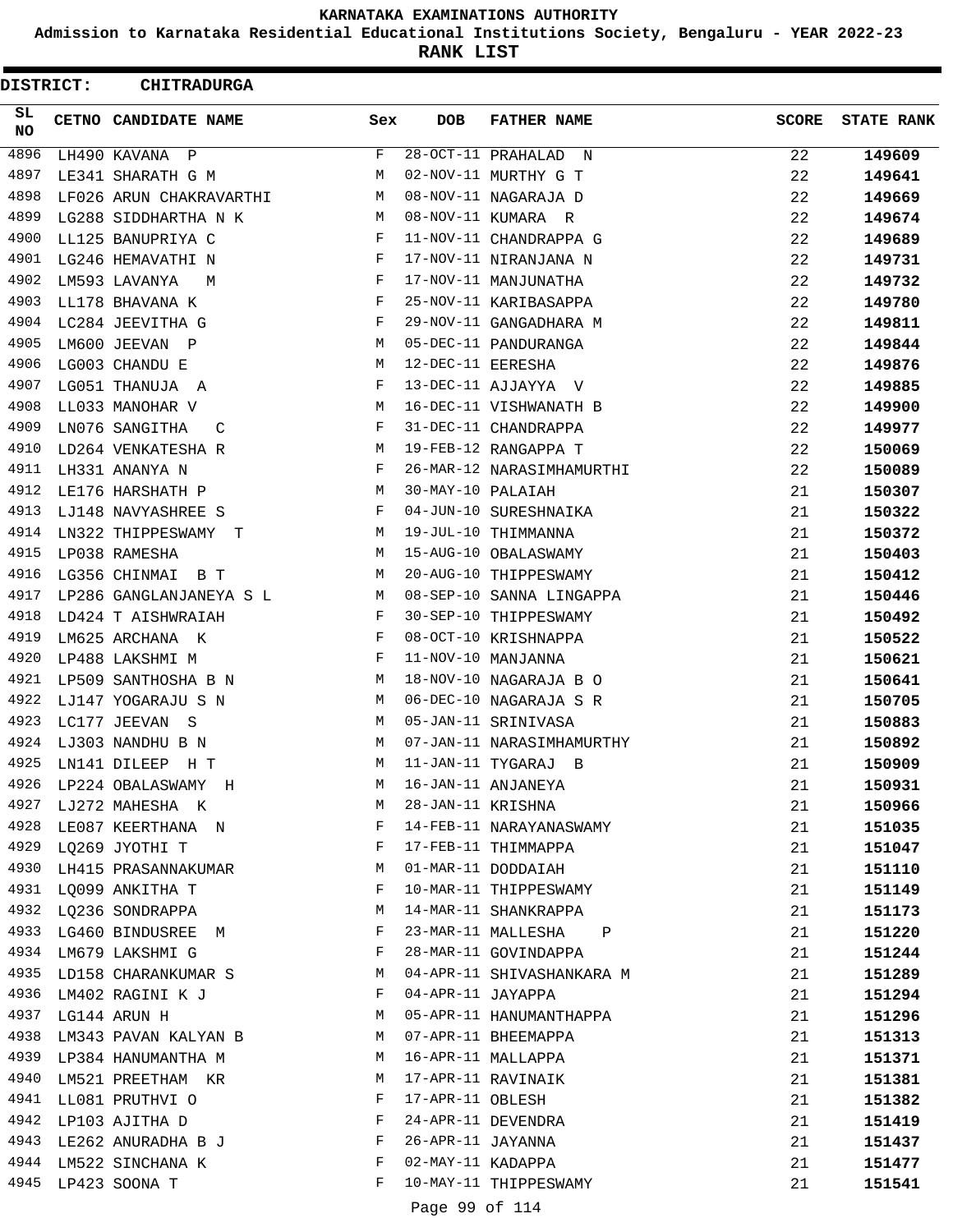**Admission to Karnataka Residential Educational Institutions Society, Bengaluru - YEAR 2022-23**

**RANK LIST**

 $\blacksquare$ 

| <b>DISTRICT:</b> |              | <b>CHITRADURGA</b>       |     |                   |                           |              |                   |
|------------------|--------------|--------------------------|-----|-------------------|---------------------------|--------------|-------------------|
| SL<br>NO.        |              | CETNO CANDIDATE NAME     | Sex | <b>DOB</b>        | <b>FATHER NAME</b>        | <b>SCORE</b> | <b>STATE RANK</b> |
| 4946             |              | LL079 THOUSHAR           | М   |                   | 12-MAY-11 MOHAN NAYIK     | 21           | 151554            |
| 4947             |              | LP508 R SWAPANA          | F   | 18-MAY-11 RAJANNA |                           | 21           | 151602            |
| 4948             |              | LE161 HARSHA R           | М   |                   | 22-MAY-11 RAJANNA P       | 21           | 151626            |
| 4949             |              | LP522 ANJALI B           | F   |                   | 28-MAY-11 BOMMANNA        | 21           | 151661            |
| 4950             |              | LM324 CHANDRASHEKHAR K M | M   |                   | 28-MAY-11 MANJUNATHA K C  | 21           | 151662            |
| 4951             |              | LJ098 MARUTHI D R        | M   |                   | 03-JUN-11 RANGANNA G      | 21           | 151721            |
| 4952             |              | LP011 ASHWINI N          | F   |                   | 04-JUN-11 NAGARAJA B      | 21           | 151728            |
| 4953             |              | LF166 MAHESH KUMAR A     | M   |                   | 04-JUN-11 AJJAIAH A S     | 21           | 151730            |
| 4954             |              | LE077 HARSHITHA K        | F   |                   | 05-JUN-11 KRISHNAMURTHI   | 21           | 151736            |
| 4955             |              | LE166 MADHU K            | М   | 07-JUN-11 KAMAIAH |                           | 21           | 151761            |
| 4956             |              | LN019 MANOJ J            | М   |                   | 08-JUN-11 JAYAKUMAR       | 21           | 151772            |
| 4957             |              | LE213 AKSHITHA M         | F   |                   | 15-JUN-11 MAHANTHESH B K  | 21           | 151821            |
| 4958             | LL115 S      | MANYA                    | F   | 18-JUN-11 R       | SHIVAMURTHY               | 21           | 151848            |
| 4959             |              | LP059 PAVAN KUMAR P      | M   |                   | 20-JUN-11 PARASHURAMA G   | 21           | 151858            |
| 4960             |              | LM145 SANJAY S           | М   |                   | 20-JUN-11 SATHISH H       | 21           | 151861            |
| 4961             |              | LP520 AMRUTHA            | F   |                   | 23-JUN-11 HANUMAIAH       | 21           | 151881            |
| 4962             |              | LG392 DEEPIKA K          | F   |                   | 23-JUN-11 KRISHMURTHY     | 21           | 151882            |
| 4963             |              | LJ142 SUDARSHANA S       | М   |                   | 23-JUN-11 SHIVANNA K      | 21           | 151888            |
| 4964             |              | LF247 SIDDESHA M         | М   |                   | 26-JUN-11 MANJUNATHA      | 21           | 151912            |
| 4965             |              | LD336 ANANYA N           | F   |                   | 02-JUL-11 NANJUNDESHA K   | 21           | 151951            |
| 4966             |              | LC339 THARUN KUMAR R     | М   |                   | 09-JUL-11 RAJANAIKA R     | 21           | 152016            |
| 4967             |              | LK145 SINCHANA<br>S      | F   |                   | 10-JUL-11 SURESH R M      | 21           | 152022            |
| 4968             |              | LJ004 MARUTHI GOWDA N V  | M   |                   | 15-JUL-11 VEERANNA GOWDA  | 21           | 152049            |
| 4969             |              | LG545 GAGAN T            | М   |                   | 18-JUL-11 THIPPESWAMY O   | 21           | 152070            |
| 4970             |              | LL128 ASHWINI H          | F   |                   | 20-JUL-11 HANUMANTHAPPA   | 21           | 152081            |
| 4971             |              | LL109 DILIP A            | М   |                   | 23-JUL-11 ANANDAMURTHY    | 21           | 152106            |
| 4972             |              | LQ215 JEEVAN K           | М   |                   | 25-JUL-11 KUMARASWAMY     | 21           | 152116            |
| 4973             |              | LG435 SANNIDHI H         | F   |                   | 25-JUL-11 HALESH B        | 21           | 152118            |
| 4974             |              | LP028 SANJANA            | F   |                   | 29-JUL-11 HANUMANTAPPA    | 21           | 152146            |
| 4975             |              | LE159 ANKITHA G          | F   |                   | 30-JUL-11 GADRIPALAIAH P  | 21           | 152152            |
| 4976             |              | LE060 LAKSHMI R          | F   |                   | 01-AUG-11 RAJU M P        | 21           | 152166            |
| 4977             |              | LG568 NISHANTH P R       | M   |                   | 07-AUG-11 RANGANATH       | 21           | 152210            |
|                  |              | 4978 LG135 THANUSHREE S  | F   | 07-AUG-11 SWAMY D |                           | 21           | 152214            |
|                  |              | 4979 LG268 THANUSREE V   | F   |                   | 07-AUG-11 VIJAYAKUMARA    | 21           | 152215            |
| 4980             |              | LG184 SANJYA T           | М   |                   | 08-AUG-11 THIPPESWAMY B   | 21           | 152223            |
| 4981             |              | LC202 BHAVYASHREE C      | F   |                   | 14-AUG-11 CHANNABASAPPA   | 21           | 152261            |
| 4982             |              | LH060 APPU E             | M   | 15-AUG-11 ERANNA  |                           | 21           | 152265            |
| 4983             |              | LH151 SUMANTH S          | M   |                   | 15-AUG-11 SRINIVASNAIK    | 21           | 152271            |
|                  |              | 4984 LF012 S SHREYA      | F   |                   | 18-AUG-11 SHIVANNA        | 21           | 152292            |
| 4985             |              | LK115 VINODA R           | F   | 23-AUG-11 RAJAPPA |                           | 21           | 152319            |
| 4986             |              | LM282 PRUTHVI L          | F   | 01-SEP-11 LOKESHA |                           | 21           | 152368            |
|                  |              | 4987 LE290 SHASHANK J    | М   |                   | 02-SEP-11 JAGADEESHA S    | 21           | 152375            |
|                  |              | 4988 LN077 KEERTHANA     | F   | 21-SEP-11 MARUTHI |                           | 21           | 152477            |
| 4989             |              | LQ210 HEMALATHA H M      | F   |                   | 23-SEP-11 MAHANTHESHA H   | 21           | 152483            |
| 4990             |              | LJ108 AJAY KUMAR R       | M   |                   | 05-OCT-11 RANGANATHA L    | 21           | 152544            |
| 4991             |              | LN407 RAGHU R            | М   |                   | 08-OCT-11 RAMESHA R       | 21           | 152565            |
|                  |              | 4992 LP191 SINDHU D      | F   |                   | 23-OCT-11 DHANANJAYA K P  | 21           | 152641            |
|                  |              | 4993 LC213 ABHIJITH S    | M   |                   | 29-OCT-11 SHIVAPUTHRA M S | 21           | 152664            |
|                  |              | 4994 LH196 NAYANA H      | F   |                   | 29-OCT-11 HANUMANTHARAYA  | 21           | 152667            |
|                  | 4995 LK048 M | SINCHANA                 | F   |                   | 08-NOV-11 MANJA NAIK      | 21           | 152730            |
|                  |              |                          |     |                   |                           |              |                   |

Page 100 of 114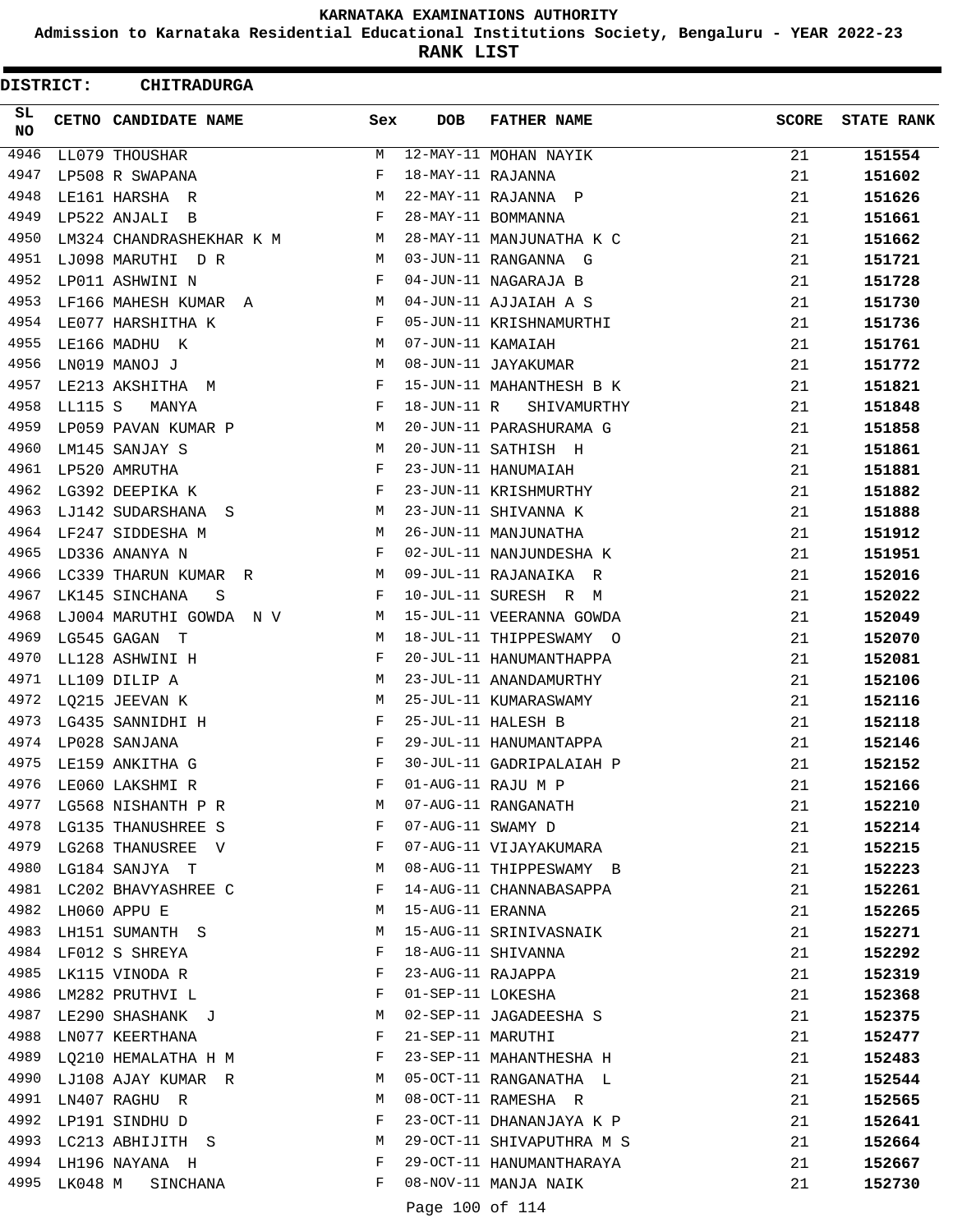**Admission to Karnataka Residential Educational Institutions Society, Bengaluru - YEAR 2022-23**

**RANK LIST**

| <b>DISTRICT:</b> | <b>CHITRADURGA</b>               |             |                   |                              |              |                   |
|------------------|----------------------------------|-------------|-------------------|------------------------------|--------------|-------------------|
| SL.<br><b>NO</b> | CETNO CANDIDATE NAME             | Sex         | <b>DOB</b>        | <b>FATHER NAME</b>           | <b>SCORE</b> | <b>STATE RANK</b> |
| 4996             | LL218 KAVANA P S                 | F           |                   | 10-NOV-11 SOMASHEKAR K       | 21           | 152743            |
| 4997             | LF038 THANU B                    | F           | 13-NOV-11 BORAIAH |                              | 21           | 152766            |
| 4998             | LG054 Harsha K                   | М           |                   | 17-NOV-11 KOLLAIAH CH        | 21           | 152785            |
| 4999             | LN396 SHARATH S                  | М           |                   | 17-NOV-11 SHANTHAMURTY       | 21           | 152787            |
| 5000             | LD273 NIKHIL T                   | М           |                   | 25-NOV-11 THIPPESWAMY Y      | 21           | 152829            |
| 5001             | LE080 BABUSAINATHA M G           | М           |                   | 28-NOV-11 MALLIKARJUNA B     | 21           | 152841            |
| 5002             | LE139 SANJAY C                   | M           |                   | 02-DEC-11 CHALIMAPPA H       | 21           | 152872            |
| 5003             | LE346 SAHANA R                   | F           |                   | 10-DEC-11 RAJANNA H          | 21           | 152912            |
| 5004             | LP526 VARSHA K S                 | F           |                   | 13-DEC-11 SIDDESHA K S       | 21           | 152928            |
| 5005             | LG125 S SRUJAN                   | М           |                   | 14-DEC-11 SRINIVASA C        | 21           | 152934            |
| 5006             | LH356 PALLAVI R                  | F           |                   | 18-DEC-11 RAGHAVENDRA H      | 21           | 152958            |
| 5007             | LC035 B ROHITH                   | М           |                   | 20-DEC-11 BANGARAIAH         | 21           | 152963            |
| 5008             | LL160 SONIKA<br>B                | F           |                   | 21-DEC-11 BASAVARAJAPPA<br>B | 21           | 152971            |
| 5009             | LP157 VARSHINI S                 | F           |                   | 28-DEC-11 SREENIVASA M       | 21           | 152994            |
| 5010             | LD039 H SUHAS                    | М           |                   | 30-DEC-11 T HANUMANTHARAYA   | 21           | 153006            |
| 5011             | LG498 SAGAR N                    | М           |                   | 01-JAN-12 NIRANJANA H        | 21           | 153035            |
| 5012             | LF175 BOMMAIAH R                 | М           |                   | 02-JAN-12 RAVI M T           | 21           | 153043            |
| 5013             | LG050 RAKSHITHA V                | F           |                   | 27-JAN-12 VENKATESH          | 21           | 153080            |
| 5014             | LG600 DEVARAJ MA                 | M           |                   | 23-MAR-12 AJAY KUMAR M J     | 21           | 153119            |
| 5015             | LQ218 OBALESHA N                 | M           |                   | 05-DEC-09 NAGARAJA A K       | 20           | 153179            |
| 5016             | LJ240 MANGALAGOWRI G M           | F           |                   | 18-FEB-10 GURUMURTY P S      | 20           | 153228            |
| 5017             | LM372 AJAY S                     | M           |                   | 17-APR-10 SHIVANNA           | 20           | 153252            |
| 5018             | LE203 SUSHMITHA Y                | F           |                   | 16-JUL-10 YERRISWAMY N       | 20           | 153317            |
| 5019             | LP283 PADMAVATHI S O             | F           |                   | 03-AUG-10 OBALESH S M        | 20           | 153332            |
| 5020             | LE310 SUDHA P                    | F           |                   | 24-AUG-10 PRAHLADA B O       | 20           | 153368            |
| 5021             | LE150 SANDEEP N                  | М           | 02-SEP-10 NAGARAJ |                              | 20           | 153379            |
| 5022             | LF192 VEENA V                    | F           |                   | 02-SEP-10 H VIRUPAKSHAPPA    | 20           | 153380            |
| 5023             | LC247 NIRMALA R                  | F           |                   | 07-NOV-10 RANGASWAMY R       | 20           | 153553            |
| 5024             | LJ220 SINDHU G T                 | F           |                   | 20-NOV-10 THIPPESWAMY        | 20           | 153597            |
| 5025             | LD086 LAKSHMI<br>$\circ$         | F           | 01-JAN-11 OBANNA  |                              | 20           | 153726            |
| 5026             | LD147 SANDYA S L                 | F           |                   | 01-JAN-11 SHRISHAILA O       | 20           | 153748            |
|                  | 5027 LH333 VEERESH GOWDA YADAV N | M           |                   | 08-JAN-11 NIJALINGAPPA D     | 20           | 153788            |
|                  | 5028 LJ282 PAVAN H               | М           |                   | 16-JAN-11 HANUMANTHARAYA     | 20           | 153810            |
|                  | 5029 LJ225 POOJA T               | F           |                   | 25-JAN-11 THIMMAPPA          | 20           | 153834            |
| 5030             | LP049 M ANU                      | F           | 27-JAN-11 MARANNA |                              | 20           | 153843            |
| 5031             | LL175 BINDU R                    | F           |                   | 31-JAN-11 RAJAPPA H          | 20           | 153857            |
| 5032             | LJ275 JOYTHI K                   | F           |                   | 31-JAN-11 KRISHNAMURTHI      | 20           | 153859            |
|                  | 5033 LC136 MEGHANA C             | F           |                   | 01-FEB-11 CHINNAIAH C        | 20           | 153864            |
|                  | 5034 LD139 HARSHITHA T           | F           |                   | 16-FEB-11 THIPPESWAMY K P    | 20           | 153914            |
|                  | 5035 LP013 SANDYA P M            | F           |                   | 17-FEB-11 MALLIKARJUNA P G   | 20           | 153918            |
|                  | 5036 LM295 GAGAN R NAIK          | M           |                   | 03-MAR-11 RUDRESH NAIK       | 20           | 153971            |
|                  | 5037 LD272 AISHWARYA H           | F           |                   | 15-MAR-11 HANUMANTHARAYA K   | 20           | 154014            |
| 5038             | LG487 S RAHUL                    | M           |                   | 21-MAR-11 SRINIVASA N T      | 20           | 154042            |
| 5039             | LC228 MAHESHA K M                | M           |                   | 23-MAR-11 KENG MALLAIAH      | 20           | 154049            |
| 5040             | LC249 G ERANNA                   | M           |                   | 27-MAR-11 GOPALAKRISHNA      | 20           | 154060            |
|                  | 5041 LH376 GIRISHNAIK K          | M           |                   | 31-MAR-11 KUMARNAIK          | 20           | 154081            |
|                  | 5042 LL035 SHARATH RAJ D N       | M           |                   | 01-APR-11 NAGARAJA C         | 20           | 154089            |
|                  | 5043 LP434 CHAITRA P R           | F           |                   | 05-APR-11 RAGHAVENDRA P M    | 20           | 154112            |
|                  | 5044 LH471 MANOJ C A             | $M_{\odot}$ |                   | 09-APR-11 ANJEENAPPA         | 20           | 154136            |
|                  | 5045 LQ121 PRIYANKA K B          | F           |                   | 16-APR-11 KARIBASAJJAYA K    | 20           | 154164            |
|                  |                                  |             | Page 101 of 114   |                              |              |                   |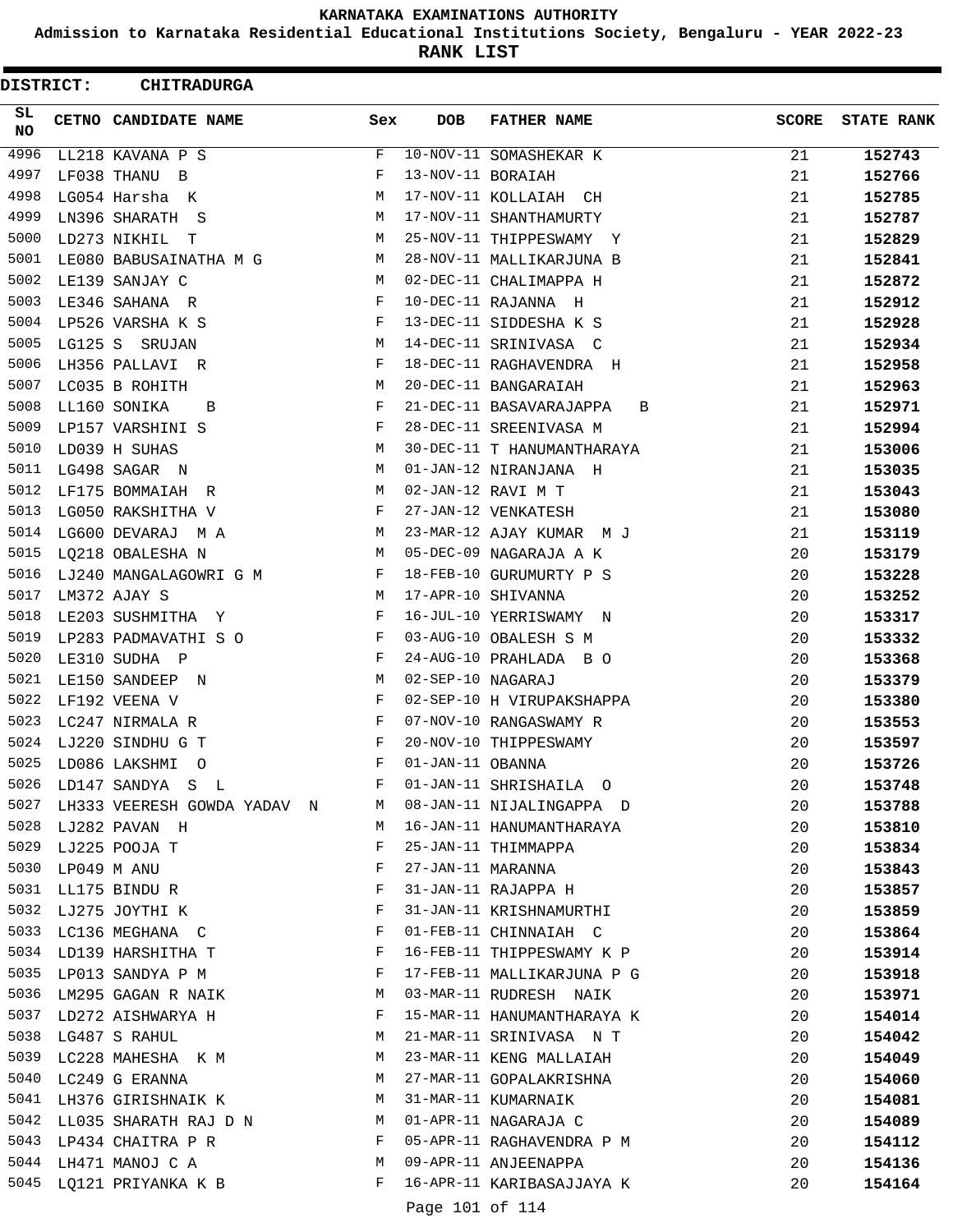**Admission to Karnataka Residential Educational Institutions Society, Bengaluru - YEAR 2022-23**

**RANK LIST**

| <b>DISTRICT:</b> | <b>CHITRADURGA</b>            |     |                   |                              |              |                   |
|------------------|-------------------------------|-----|-------------------|------------------------------|--------------|-------------------|
| SL.<br>NO        | CETNO CANDIDATE NAME          | Sex | <b>DOB</b>        | <b>FATHER NAME</b>           | <b>SCORE</b> | <b>STATE RANK</b> |
| $\frac{1}{5046}$ | LM134 GIRISHA P               | М   |                   | 18-APR-11 PRAKASHA N P       | 20           | 154169            |
| 5047             | LC048 K JEEVAN                | М   |                   | 22-APR-11 M KAMAIAHA         | 20           | 154184            |
| 5048             | LK153 ARPITHA R               | F   |                   | 23-APR-11 RAMESH M           | 20           | 154189            |
| 5049             | LK010 AJAYA K H               | М   |                   | 24-APR-11 HALESHAPPA         | 20           | 154194            |
| 5050             | LE289 RAJA K                  | M   |                   | 26-APR-11 KUMAR H            | 20           | 154216            |
| 5051             | LC024 LAKSHMI N               | F   |                   | 29-APR-11 NAGARAJA           | 20           | 154232            |
| 5052             | LP503 SUJATHA N               | F   |                   | 29-APR-11 DODDA CHITTAIAH    | 20           | 154234            |
| 5053             | LN236 ADITHYA R               | М   | 04-MAY-11 RAMESH  |                              | 20           | 154251            |
| 5054             | LG086 DEEPA M                 | F   |                   | 04-MAY-11 MYLARAPPA          | 20           | 154253            |
| 5055             | LF258 MANOJ U                 | М   |                   | 12-MAY-11 UMESHA H           | 20           | 154290            |
| 5056             | LK107 PREETHI P               | F   | 12-MAY-11 PRAKASH |                              | 20           | 154291            |
| 5057             | LG475 RAGINI                  | F   |                   | 15-MAY-11 LOKESHNAIK         | 20           | 154309            |
| 5058             | LD079 OBALESHA S              | М   |                   | 23-MAY-11 SATHISH G          | 20           | 154343            |
| 5059             | LK149 RANGASWAMY J R          | M   |                   | 27-MAY-11 RAMACHANDRAPPA     | 20           | 154367            |
| 5060             | LC209 KALPANA M               | F   | 30-MAY-11 MARAIAH |                              | 20           | 154382            |
| 5061             | LH581 NANDURAJU R             | F   | 02-JUN-11 RAJU T  |                              | 20           | 154418            |
| 5062             | LE039 C T ARPITHA             | F   |                   | 06-JUN-11 C THIPPESWAMY      | 20           | 154448            |
| 5063             | LK079 PRANATHI K              | F   |                   | 11-JUN-11 KAMBAPPA H         | 20           | 154489            |
| 5064             | LD080 THARUN KUMAR R          | M   |                   | 13-JUN-11 RAJESH T           | 20           | 154500            |
| 5065             | LD233 DHANUSH O               | М   |                   | 17-JUN-11 OBAIAH M           | 20           | 154517            |
| 5066             | LN137 DHANUSH S               | M   |                   | 17-JUN-11 SHIVANANDA S B     | 20           | 154518            |
| 5067             | LP265 THIPPESH O              | M   |                   | 19-JUN-11 OBALESHA           | 20           | 154533            |
| 5068             | LJ344 DHARMENDRANAYAKA R S    | М   |                   | 26-JUN-11 SIDDAPPA           | 20           | 154574            |
| 5069             | LM554 LIKITH                  | М   | 27-JUN-11 MALLESH |                              | 20           | 154584            |
| 5070             | LF253 KIRAN KUMAR R           | М   |                   | 30-JUN-11 RUDRAMUNI H        | 20           | 154606            |
| 5071             | LL232 RANJAN RAJASHEKAR M R   | М   |                   | 08-JUL-11 RAJASHEKARAPPA M B | 20           | 154669            |
| 5072             | LP269 BHAVANI M               | F   |                   | 15-JUL-11 MALLAIAH B         | 20           | 154705            |
| 5073             | LE046 NANDISHA S              | М   |                   | 20-JUL-11 SIRIYANNA          | 20           | 154737            |
| 5074             | LM034 CHIRANJEEVI B           | М   |                   | 23-JUL-11 BADYANAIK R        | 20           | 154754            |
| 5075             | LH579 DEELEEP T               | M   |                   | 27-JUL-11 THIMMANNA          | 20           | 154775            |
| 5076             | LE371 PAVAN G                 | M   |                   | 03-AUG-11 GURUMURTHY S R     | 20           | 154819            |
| 5077             | LP090 PALLAVI N               | F   |                   | 14-AUG-11 NAGARAJA           | 20           | 154865            |
|                  | 5078 LM438 CHANDRASHEKHAR D   | M   |                   | 18-AUG-11 DEVARAJU           | 20           | 154884            |
|                  | 5079 LF207 RASHMITHA D        | F   |                   | 21-AUG-11 DEVARAJA           | 20           | 154905            |
| 5080             | LM670 HARSHITHA D             | F   | 26-AUG-11 DEVARAJ |                              | 20           | 154931            |
| 5081             | LH119 MANASA E                | F   | 03-SEP-11 ERANNA  |                              | 20           | 154977            |
| 5082             | LL048 NIKHITHA S              | F   |                   | 04-SEP-11 SANGAPPA           | 20           | 154983            |
|                  | 5083 LJ099 SRINIVASA T        | M   |                   | 08-SEP-11 THIMMAIAH          | 20           | 155005            |
|                  | 5084 LJ161 SHREEKANTHA K      | M   |                   | 09-SEP-11 KARIYAPPA T        | 20           | 155009            |
| 5085             | LL196 GAGAN SIDDU             | M   |                   | 11-SEP-11 THIPPESWAMY        | 20           | 155015            |
|                  | 5086 LG440 ARCHIT KUMAR G K M |     |                   | 19-SEP-11 KUBENDRAPPA J      | 20           | 155056            |
|                  | 5087 LF262 ANIL KUMAR R       | M   |                   | 21-SEP-11 RAJANNA D O        | 20           | 155063            |
| 5088             | LH171 RACHANA L               | F   |                   | 22-SEP-11 LAKSHMANA          | 20           | 155073            |
| 5089             | LG281 MANASA P                | F   |                   | 24-SEP-11 PARTHESHI          | 20           | 155083            |
| 5090             | LF131 SNEHA S                 | F   |                   | 24-SEP-11 SRINIVASA P        | 20           | 155085            |
| 5091             | LM716 YASHAVANTHA K           | M   |                   | 04-OCT-11 KARIYAPPA R        | 20           | 155130            |
|                  | 5092 LD310 THANUSHREE C       | F   |                   | 10-OCT-11 CHANNAKESHAVA K    | 20           | 155159            |
|                  | 5093 LD321 NANDISHA T         | M   |                   | 14-OCT-11 THIMMANNA T        | 20           | 155175            |
|                  | 5094 LF120 NIVEDITHA D        | F   |                   | 15-OCT-11 DURUGESHA          | 20           | 155183            |
|                  | 5095 LQ134 GANGADHARA B       | М   |                   | 19-OCT-11 BOMMAIAH           | 20           | 155204            |
|                  |                               |     | Page 102 of 114   |                              |              |                   |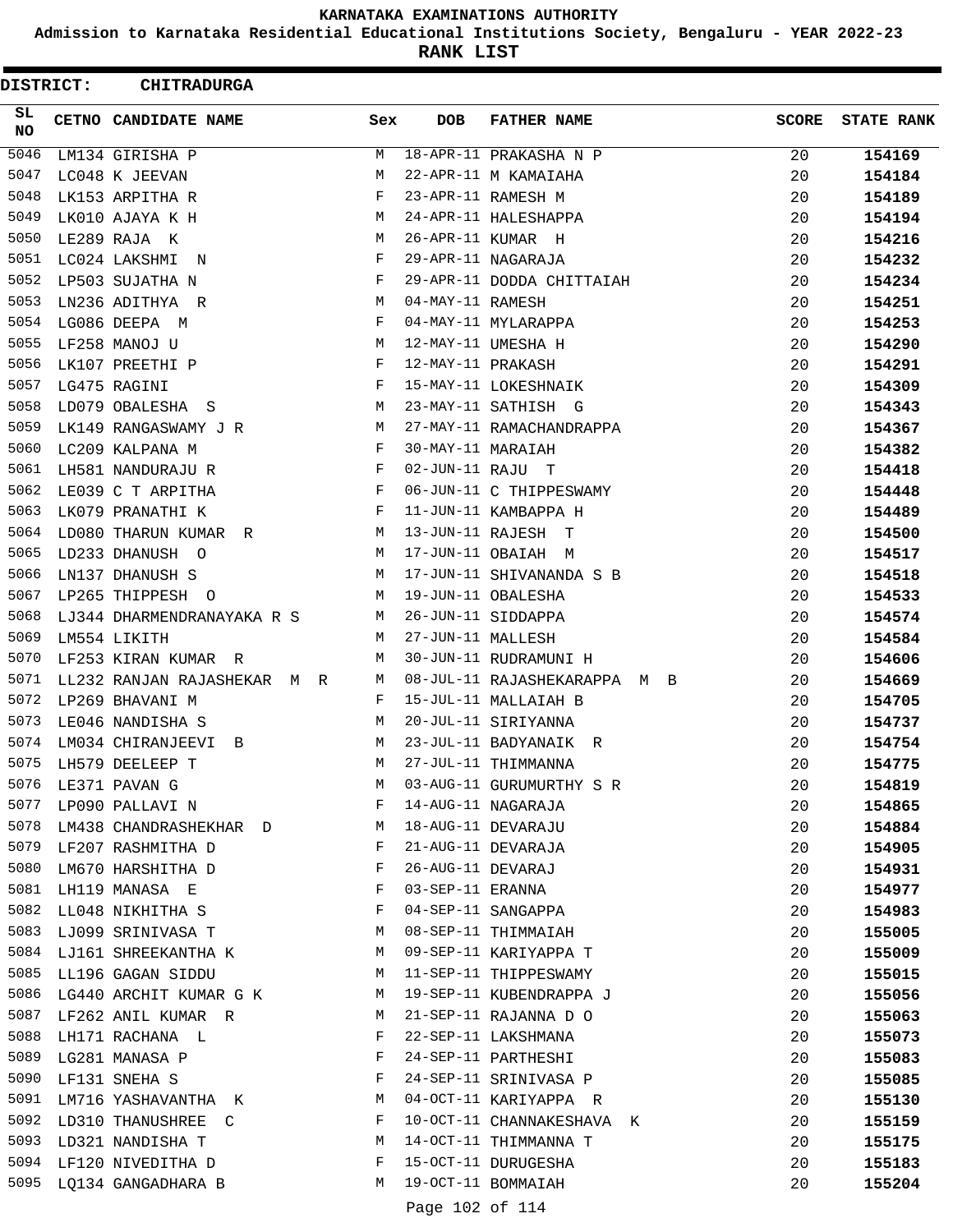**Admission to Karnataka Residential Educational Institutions Society, Bengaluru - YEAR 2022-23**

**RANK LIST**

|          | <b>DISTRICT:</b> | <b>CHITRADURGA</b>              |                                                                                                                |                   |                           |              |                   |
|----------|------------------|---------------------------------|----------------------------------------------------------------------------------------------------------------|-------------------|---------------------------|--------------|-------------------|
| SL<br>NO |                  | CETNO CANDIDATE NAME            | Sex                                                                                                            | <b>DOB</b>        | <b>FATHER NAME</b>        | <b>SCORE</b> | <b>STATE RANK</b> |
| 5096     |                  | LP449 JESY M S                  | F                                                                                                              |                   | 23-OCT-11 MALLIKARJUNA    | 20           | 155222            |
| 5097     |                  | LH177 MANJUNATHA H S            | М                                                                                                              | 01-NOV-11 SURESHA |                           | 20           | 155264            |
| 5098     |                  | LE137 NAYANA G N                | F                                                                                                              |                   | 02-NOV-11 NAGARAJA G J    | 20           | 155269            |
| 5099     |                  | LF250 SUKRUTHA T                | М                                                                                                              |                   | 06-NOV-11 THIPPESHA H     | 20           | 155288            |
| 5100     |                  | LD106 GOVINDAKIRAN T            | М                                                                                                              |                   | 08-NOV-11 THIPPANAIKA     | 20           | 155295            |
| 5101     |                  | LF273 BHANU PRASAD M            | М                                                                                                              |                   | 28-NOV-11 MANJUNATHA G    | 20           | 155391            |
| 5102     |                  | LH302 JYOTHISHREE A R           | F                                                                                                              |                   | 29-NOV-11 RAGHUNATHA R    | 20           | 155398            |
| 5103     |                  | LD053 ANUSHA D                  | F                                                                                                              |                   | 30-NOV-11 DODDARAMMANNA   | 20           | 155402            |
| 5104     |                  | LN257 MANUSHREE<br>G            | F                                                                                                              |                   | 06-DEC-11 GIRISH C        | 20           | 155433            |
| 5105     |                  | LN132 SHARATH M                 | М                                                                                                              |                   | 06-DEC-11 MANJAPPA        | 20           | 155436            |
| 5106     |                  | LJ201 LOKESH R                  | М                                                                                                              |                   | 07-DEC-11 RAMANJANAPPA    | 20           | 155437            |
| 5107     |                  | LG030 CHANDAN KUMAR K           | М                                                                                                              |                   | 13-DEC-11 KUMAR NAIK      | 20           | 155456            |
| 5108     |                  | LD367 HIMABINDU P               | F                                                                                                              |                   | 13-DEC-11 PARVATHAIAH M   | 20           | 155457            |
| 5109     |                  | LC321 NANDEESHA T               | М                                                                                                              |                   | 13-DEC-11 THIPPESWAMY     | 20           | 155458            |
| 5110     |                  | LC204 SRINIVASA V               | М                                                                                                              |                   | 15-DEC-11 VENKATESH NAYKA | 20           | 155465            |
| 5111     |                  | LQ214 DARSHANA G                | М                                                                                                              |                   | 23-DEC-11 GUNDU BORAIAH   | 20           | 155488            |
| 5112     |                  | LH159 DHANUSHREE<br>R.          | F                                                                                                              |                   | 31-DEC-11 RANGANAIKA      | 20           | 155511            |
| 5113     |                  | LM401 KRISHNAMURTHY<br>C        | М                                                                                                              |                   | 29-MAR-12 CHELAVARAJ      | 20           | 155610            |
| 5114     |                  | LG317 ABHILASH H                | М                                                                                                              |                   | 03-OCT-09 HALESH T        | 19           | 155677            |
| 5115     |                  | LC150 THIPPESHA D               | М                                                                                                              |                   | 15-JAN-10 DODD PALAIAH    | 19           | 155704            |
| 5116     |                  | LD032 GURUKIRAN P               | М                                                                                                              | 25-JUL-10 PALAIAH |                           | 19           | 155797            |
| 5117     |                  | LG079 LAKSHMISHA                | М                                                                                                              | 31-AUG-10 NAGESH  |                           | 19           | 155843            |
| 5118     |                  | LJ155 PALLAVI G L               | F                                                                                                              |                   | 27-SEP-10 LINGARAJ G K    | 19           | 155878            |
| 5119     |                  | LN243 UASHA M                   | F                                                                                                              |                   | 28-SEP-10 MANJUNATHA T    | 19           | 155880            |
| 5120     |                  | LE037 PRIYANKA K                | F                                                                                                              |                   | 05-NOV-10 KARIYANNA       | 19           | 155953            |
| 5121     |                  | LE112 BRUNDHA S                 | F                                                                                                              |                   | 21-NOV-10 SRINIVASA       | 19           | 155989            |
| 5122     |                  | LL104 JEEVAN R                  | М                                                                                                              |                   | 28-NOV-10 RANGAPPA        | 19           | 156004            |
| 5123     |                  | LQ109 ARPITHA R                 | F                                                                                                              |                   | 17-DEC-10 RAMANJINEYA     | 19           | 156064            |
|          |                  | 5124 LC305 CHANDANA H           | F                                                                                                              |                   | 12-FEB-11 HANUMANTHARAYA  | 19           |                   |
| 5125     |                  |                                 | М                                                                                                              |                   | 01-MAR-11 KALYA NAYAKA    |              | 156267            |
| 5126     |                  | LE206 AKSHAY K                  |                                                                                                                |                   |                           | 19           | 156320            |
| 5127     |                  | LQ006 SOUBHAGYA G               | F                                                                                                              |                   | 15-MAR-11 GANGADHAR       | 19           | 156368            |
|          |                  | LP300 SUBHASHINI B              | F                                                                                                              |                   | 18-MAR-11 BOMMARAJA       | 19           | 156379            |
| 5128     |                  | LK053 PRAKRUTHI S               | F                                                                                                              |                   | 16-APR-11 SATHEESH        | 19           | 156482            |
| 5129     |                  | LN154 NITHIN G Y                | M                                                                                                              |                   | 20-APR-11 R YOGAVENDRA    | 19           | 156496            |
|          |                  | 5130 LJ284 SRIDEVI G            | F                                                                                                              | 26-APR-11 GIRISHA |                           | 19           | 156523            |
|          |                  | 5131 LP217 NATARAJA N           | M                                                                                                              |                   | 28-APR-11 NINGAPPA H      | 19           | 156525            |
| 5132     |                  | LP314 PRADEEPA H                | M                                                                                                              |                   | 29-APR-11 HONNURASWAMY    | 19           | 156529            |
| 5133     |                  | LC232 JEELAN S                  | M                                                                                                              |                   | 02-MAY-11 SYED KHASIM     | 19           | 156544            |
| 5134     |                  | LM280 HARISH NAIK L             | M                                                                                                              |                   | 05-MAY-11 LOKESHA NAIK    | 19           | 156570            |
| 5135     |                  | LC130 PRAJWAL M                 | M                                                                                                              |                   | 12-MAY-11 MANJANNA        | 19           | 156604            |
| 5136     |                  | LK072 DEEPA<br>S                | F                                                                                                              |                   | 17-MAY-11 SURESH NAIK     | 19           | 156620            |
| 5137     |                  | LQ040 BHARATH KUMAR P           | M                                                                                                              | 19-MAY-11 PAPANNA |                           | 19           | 156626            |
|          |                  | 5138 LG016 YOGASHREE M          | in the state of the state of the state of the state of the state of the state of the state of the state of the |                   | 19-MAY-11 MAHESH HL       | 19           | 156632            |
|          |                  | 5139 LH435 HANUMANTHARAYA D R M |                                                                                                                |                   | 25-MAY-11 RANGASWAMY K    | 19           | 156657            |
| 5140     |                  | LQ011 BALARAJA M                | M                                                                                                              | 27-MAY-11 MARANNA |                           | 19           | 156668            |
| 5141     |                  | LG537 JHENKAR T                 | M                                                                                                              |                   | 27-MAY-11 THIPPESWAMY     | 19           | 156671            |
| 5142     |                  | LF178 PRADEEPA U                | M                                                                                                              |                   | 11-JUN-11 UMESHA B        | 19           | 156757            |
| 5143     |                  | LL004 RANGASWAMY S              | M                                                                                                              |                   | 15-JUN-11 SRINIVASA M R   | 19           | 156779            |
|          |                  | 5144 LC280 MAHENDRA VRAMA S P   | M                                                                                                              |                   | 16-JUN-11 PALLAPPA S      | 19           | 156780            |
| 5145     |                  | LF180 NAGALAKSHMI PK            | F                                                                                                              |                   | 30-JUN-11 KUBENDRA G      | 19           | 156844            |
|          |                  |                                 |                                                                                                                | Page 103 of 114   |                           |              |                   |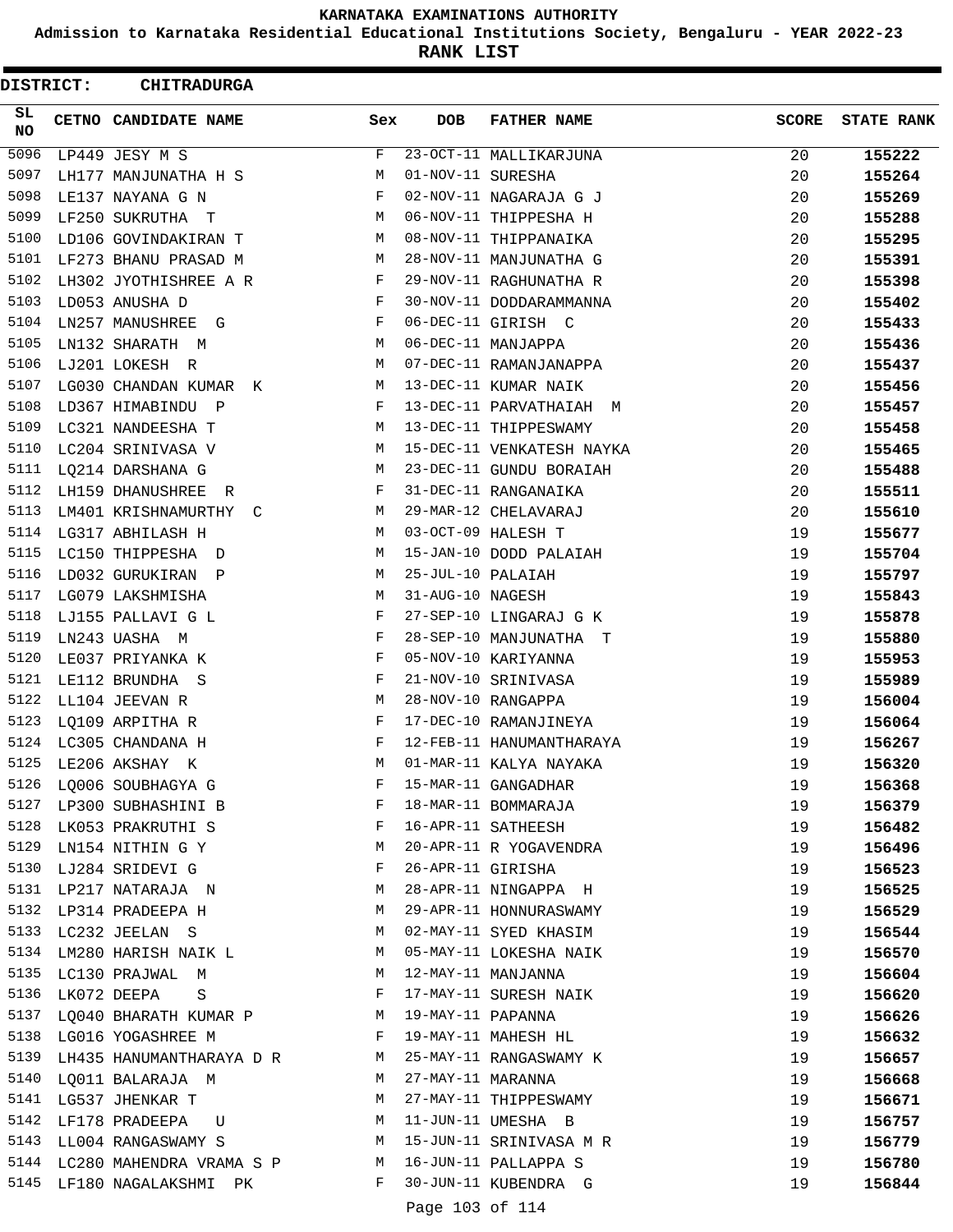**Admission to Karnataka Residential Educational Institutions Society, Bengaluru - YEAR 2022-23**

**RANK LIST**

| DISTRICT: | <b>CHITRADURGA</b>     |     |                   |                              |              |                   |
|-----------|------------------------|-----|-------------------|------------------------------|--------------|-------------------|
| SL<br>NO  | CETNO CANDIDATE NAME   | Sex | <b>DOB</b>        | <b>FATHER NAME</b>           | <b>SCORE</b> | <b>STATE RANK</b> |
| 5146      | LQ127 SANDHYA          | F   | 30-JUN-11 SURESHA |                              | 19           | 156845            |
| 5147      | LD211 SINCHANA<br>V    | F   |                   | 03-JUL-11 VEERANNA H         | 19           | 156856            |
| 5148      | LP102 THIPPESWAMY M    | М   |                   | 18-JUL-11 MANJANNA           | 19           | 156941            |
| 5149      | LG590 YASHAVANTHA N    | М   |                   | 18-JUL-11 NINGARAJ           | 19           | 156942            |
| 5150      | LE095 SAHANA M         | F   |                   | 21-JUL-11 MANJANNA           | 19           | 156957            |
| 5151      | LQ068 HEMANTH          | М   |                   | 23-JUL-11 SIDDANNA           | 19           | 156964            |
| 5152      | LH540 AJAY K           | М   |                   | 29-JUL-11 KARIYAPPA          | 19           | 156991            |
| 5153      | LJ033 DHANUSH M        | М   |                   | 01-AUG-11 MANJAPPA P K       | 19           | 157011            |
| 5154      | LE372 TIPPESWAMY B     | М   |                   | 08-AUG-11 BASAVARAJA M D     | 19           | 157057            |
| 5155      | LH373 LEKHAPRIYA S     | F   |                   | 21-AUG-11 SIDDAPPA           | 19           | 157114            |
| 5156      | LP405 NIRAJ M S        | М   |                   | 22-AUG-11 MANJANNA           | 19           | 157119            |
| 5157      | LP386 SINCHANA M       | F   |                   | 22-AUG-11 MANJUNATHA B       | 19           | 157120            |
| 5158      | LP026 GURUSWAMY H      | M   |                   | 01-SEP-11 HONNURASWAMY G     | 19           | 157170            |
| 5159      | LP281 TEJAGOWDA G M    | M   |                   | 01-SEP-11 MAHANTHESHA G P    | 19           | 157173            |
| 5160      | LM463 AMITH R          | М   |                   | 02-SEP-11 RAMESH S           | 19           | 157175            |
| 5161      | LL027 M ROHITH         | М   |                   | 02-SEP-11 MANJUNATHA         | 19           | 157177            |
| 5162      | LJ158 SINCHANA S       | F   | 07-SEP-11 SURESH  |                              | 19           | 157195            |
| 5163      | LF173 PARIMALA A M     | F   |                   | 29-SEP-11 ANJINAPPA G        | 19           | 157269            |
| 5164      | LP015 MAHALAKSHMI O    | F   |                   | 03-OCT-11 OBANNA T           | 19           | 157283            |
| 5165      | LH480 DHANALAKSHMI R   | F   |                   | 09-OCT-11 RAMANNA H O        | 19           | 157299            |
| 5166      | LP424 T NAYANA         | F   |                   | 12-OCT-11 THIPPESWAMY B      | 19           | 157318            |
| 5167      | LH542 HEMANTH E        | М   |                   | 20-OCT-11 ERANNA C           | 19           | 157345            |
| 5168      | LD290 MAHIDHAR K       | М   |                   | 23-OCT-11 DODDAKATAIAH S K   | 19           | 157358            |
| 5169      | LD269 PRAVALIKA R      | F   |                   | 25-OCT-11 RUDRANNA           | 19           | 157370            |
| 5170      | LN324 PRAMOD P         | М   |                   | 08-NOV-11 PRABHAKAR          | 19           | 157416            |
| 5171      | LL143 DILEEP K         | М   | 09-NOV-11 KUMAR R |                              | 19           | 157418            |
| 5172      | LP051 BHAVANI G M      | F   |                   | 22-NOV-11 G MALLAIAH         | 19           | 157472            |
| 5173      | LP309 AISHWARYA K B    | F   |                   | 25-NOV-11 BASAVALINGA K L    | 19           | 157483            |
| 5174      | LM509 VIJAY D          | М   |                   | 27-NOV-11 DEVENDRAPPA        | 19           | 157491            |
| 5175      | LH079 GAGANKUMAR S     | М   |                   | 02-DEC-11 SURESH S           | 19           | 157507            |
| 5176      | LM400 GURUNATHAN A     | М   | 08-DEC-11 ANANDA  |                              | 19           | 157523            |
| 5177      | LG118 NINGARAJU S      | M   |                   | 11-DEC-11 SATYAPPA           | 19           | 157546            |
| 5178      | LN235 HEMAVATHI A P    | F   |                   | 14-DEC-11 PARAMESHSWARAPPA C | 19           | 157559            |
| 5179      | LN105 DINESHYADAV S    | M   |                   | 15-DEC-11 SRIDHARA           | 19           | 157563            |
| 5180      | LM731 BHARATH S        | М   |                   | 25-DEC-11 SOMASHEKARAPPA     | 19           | 157592            |
| 5181      | LD216 REKHA V          | F   |                   | 24-JAN-12 VEERABHADRAPPA     | 19           | 157657            |
| 5182      | LN309 SANGEETHA U      | F   | 26-JAN-12 UMESH   |                              | 19           | 157659            |
| 5183      | LG557 SHASHANK K       | M   | 15-MAY-09 KATAPPA |                              | 18           | 157729            |
|           | 5184 LD281 HEMALATHA J | F   |                   | 30-JAN-10 JAYANNA H T        | 18           | 157765            |
| 5185      | LM354 RAHUL C          | M   |                   | 12-MAR-10 CHANDRAPPA         | 18           | 157774            |
| 5186      | LC259 K SHOBHA         | F   |                   | 03-JUN-10 KANUMAPPA          | 18           | 157810            |
| 5187      | LF005 SHIVU G          | М   |                   | 15-AUG-10 GUDLAIAH S         | 18           | 157867            |
| 5188      | LF165 ANITHA P         | F   | 19-SEP-10 PALAIAH |                              | 18           | 157901            |
| 5189      | LE007 RAKSHITHA T      | F   |                   | 28-OCT-10 THIPPESWAMY        | 18           | 157972            |
| 5190      | LP178 SANDYA H         | F   |                   | 14-DEC-10 HONNURAPPA         | 18           | 158061            |
| 5191      | LG163 ABISHEKA K       | М   | 01-JAN-11 KATAPPA |                              | 18           | 158094            |
|           | 5192 LG554 SRISHANTH   | М   | 01-JAN-11 UMESH   |                              | 18           | 158133            |
|           | 5193 LP395 CHANDANA R  | F   | 06-JAN-11 RAJANNA |                              | 18           | 158154            |
|           | 5194 LG166 KESHAVA N   | M   |                   | 20-JAN-11 NINGAPPA           | 18           | 158188            |
| 5195      | LJ224 MALINGAPPA S     | М   |                   | 03-FEB-11 SHIVALINGAPPA      | 18           | 158227            |
|           |                        |     | Page 104 of 114   |                              |              |                   |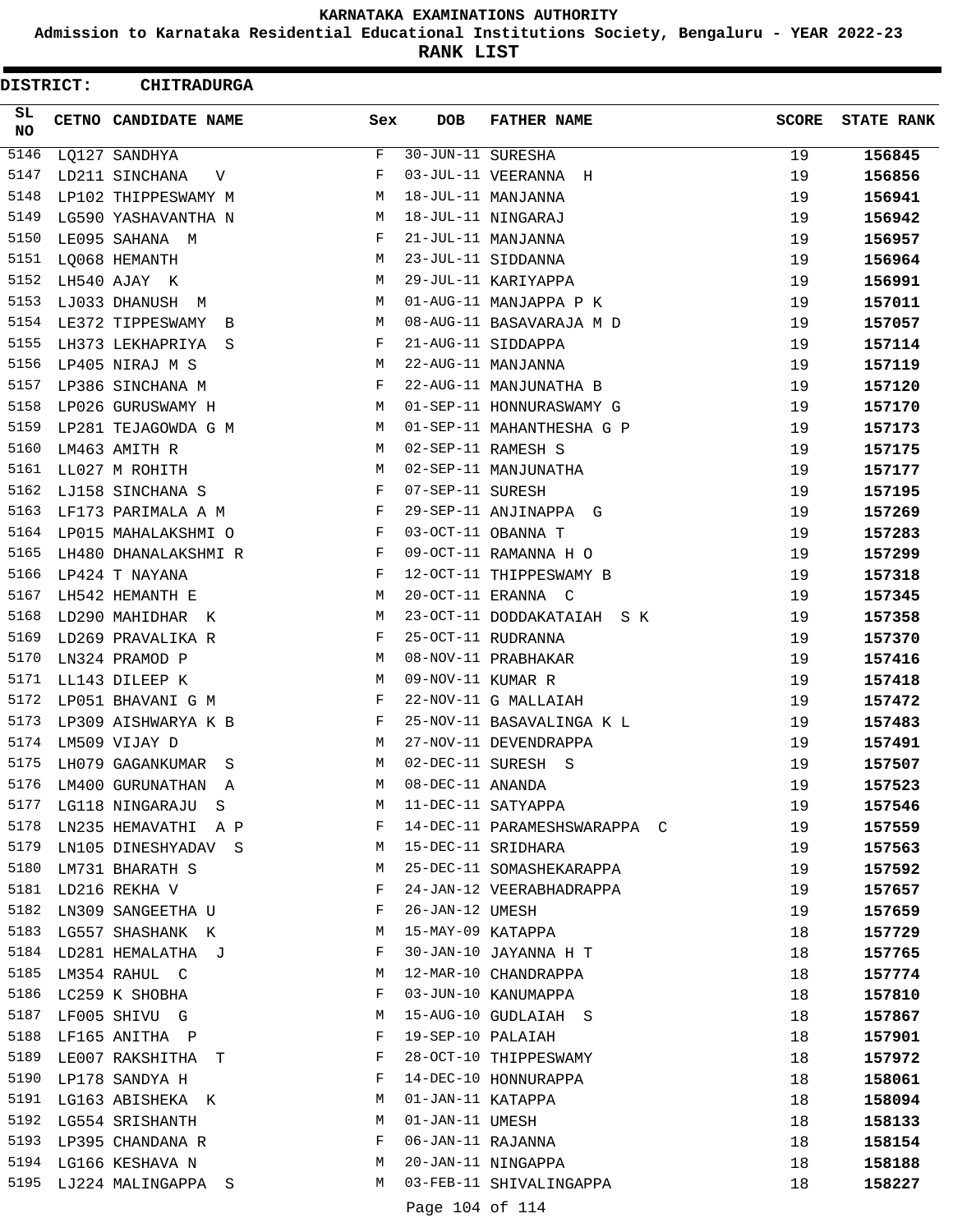**Admission to Karnataka Residential Educational Institutions Society, Bengaluru - YEAR 2022-23**

**RANK LIST**

| <b>DISTRICT:</b> | <b>CHITRADURGA</b>               |            |                   |                            |              |                   |
|------------------|----------------------------------|------------|-------------------|----------------------------|--------------|-------------------|
| SL<br><b>NO</b>  | CETNO CANDIDATE NAME             | Sex        | <b>DOB</b>        | <b>FATHER NAME</b>         | <b>SCORE</b> | <b>STATE RANK</b> |
| 5196             | LL205 TARUN K                    | M          | 06-FEB-11 KUMAR   |                            | 18           | 158240            |
| 5197             | LH064 SHANTHA BAI K              | F          |                   | 01-MAR-11 KASHIRAM NAYKA   | 18           | 158316            |
| 5198             | LP353 MOMADA JHEERAKAN           | М          | 20-MAR-11 M JAYID |                            | 18           | 158372            |
| 5199             | LG083 DEEPA P V                  | F          |                   | 04-APR-11 VEERESHA P H     | 18           | 158424            |
| 5200             | LL174 MITHUN S                   | M          |                   | 14-APR-11 SRINIVASA        | 18           | 158469            |
| 5201             | LH395 RANGEGOUDA H               | M          |                   | 16-APR-11 HANUMANTHAREDDY  | 18           | 158478            |
| 5202             | LQ149 MANJULA O                  | F          |                   | 02-MAY-11 J OBAIAH         | 18           | 158524            |
| 5203             | LF010 SHANKARAMMA B              | F          |                   | 27-MAY-11 BADAIAH D        | 18           | 158619            |
| 5204             | LE079 PAVAN R                    | М          | 30-MAY-11 RAMANNA |                            | 18           | 158629            |
| 5205             | LQ118 KARTHIKA S                 | М          |                   | 07-JUN-11 SREENIVASA M     | 18           | 158678            |
| 5206             | LC144 PAVAN A                    | М          |                   | 10-JUN-11 ANANDAPPA        | 18           | 158697            |
| 5207             | LP472 YASHWANTHA N               | M          |                   | 23-JUN-11 NAGARAJA         | 18           | 158758            |
| 5208             | LP140 AMRUTHA B R                | F          |                   | 28-JUN-11 RAMANJINI        | 18           | 158768            |
| 5209             | LP012 LOKESHA S                  | M          |                   | 28-JUN-11 SRINIVASA M      | 18           | 158771            |
| 5210             | LF223 MAHENDRA G                 | M          |                   | 29-JUN-11 GURUSWAMY        | 18           | 158776            |
| 5211             | LF243 VASUNDHARA T               | F          |                   | 29-JUN-11 THIPPESWAMY      | 18           | 158778            |
| 5212             | LM733 KESHAVA<br>K               | M          |                   | 30-JUN-11 N KENCHAPPA      | 18           | 158781            |
| 5213             | LQ258 KIRAN KUMAR N              | М          |                   | 30-JUN-11 NATARAJA         | 18           | 158782            |
| 5214             | LP391 BHARATH KUMAR K E          | M          |                   | 12-JUL-11 EKANTHAPPA       | 18           | 158845            |
| 5215             | LD132 SPANDANA G                 | F          |                   | 19-JUL-11 GOPALA M         | 18           | 158877            |
| 5216             | LG391 BORESHA R                  | М          | 03-AUG-11 RAJU C  |                            | 18           | 158945            |
| 5217             | LC143 DIVYA S                    | F          |                   | 04-AUG-11 SHIVAYYA         | 18           | 158951            |
| 5218             | LN317 PUSHPAJ P                  | М          |                   | 04-AUG-11 PRAVEENA D C     | 18           | 158953            |
| 5219             | LG469 NEETHU R                   | F          |                   | 08-AUG-11 RANGASWAMY H     | 18           | 158966            |
| 5220             | LD205 MAYA Y                     | F          |                   | 09-AUG-11 YOGANANDA O      | 18           | 158971            |
| 5221             | LQ138 MANJULA M N                | F          |                   | 17-AUG-11 NINGAIAH M B     | 18           | 159001            |
| 5222             | LO171 NAGARAJA                   | M          |                   | 01-SEP-11 KUMARASWAMY      | 18           | 159075            |
| 5223             | LJ087 INCHARA M G                | F          |                   | 18-SEP-11 MANJUNATHA S     | 18           | 159130            |
| 5224             | LP235 ROJA M                     | F          |                   | 18-SEP-11 MANDI RAMNJINEYA | 18           | 159133            |
| 5225             | LM231 T M DEELIP                 | M          |                   | 24-SEP-11 T R MALLESH NAIK | 18           | 159155            |
| 5226             | LJ375 MADHU K                    | М          |                   | 06-OCT-11 KARIYAPPA M      | 18           | 159198            |
| 5227             |                                  | М          |                   | 10-OCT-11 SHIVARUDRAPPA    | 18           |                   |
| 5228             | LH391 AJAY S S<br>LM672 BINDHU H | F          |                   | 14-OCT-11 HANUMANTHAPPA    |              | 159205            |
| 5229             |                                  | F          |                   |                            | 18           | 159221            |
|                  | LQ213 ANJALI M                   |            |                   | 16-OCT-11 MALLIKARJUNA     | 18           | 159225            |
|                  | 5230 LM095 KAVITHA T             | F          |                   | 18-OCT-11 THIMMAPPA N      | 18           | 159230            |
| 5231             | LG155 MADAN P S                  | M          |                   | 22-OCT-11 SHIVAMURTHY PU   | 18           | 159245            |
| 5232             | LP263 BHAVANI S                  | F          |                   | 30-OCT-11 SIDDANNA         | 18           | 159264            |
| 5233             | LG373 BALARAJU C                 | М          |                   | 01-NOV-11 CHITTHAPPA       | 18           | 159270            |
|                  | 5234 LD022 SAMPATH KUMAR         | M          |                   | 03-NOV-11 SHUBHAKARA R     | 18           | 159277            |
|                  | 5235 LP482 MITHUN KUMARA S       | M          |                   | 04-NOV-11 SATYAPPA R       | 18           | 159280            |
| 5236             | LG178 KARTHIKA B                 | M          |                   | 16-NOV-11 BASAVARAJAPPA    | 18           | 159319            |
| 5237             | LM039 HARSHITHA M R              | F          |                   | 17-NOV-11 M A RANGANATH    | 18           | 159322            |
|                  | 5238 LL144 SHARATH T             | M          |                   | 05-DEC-11 THIPPESWAMY      | 18           | 159386            |
| 5239             | LH506 AMRUTHA N                  | F          |                   | 06-DEC-11 NAGENDRA K       | 18           | 159387            |
| 5240             | LF240 LOKESHA T                  | M          |                   | 10-DEC-11 THIPPESWAMY      | 18           | 159401            |
| 5241             | LG453 SAHANA V                   | F          |                   | 11-DEC-11 VIJAYA G T       | 18           | 159406            |
|                  | 5242 LH067 NISHCHITA J           | $_{\rm F}$ |                   | 24-DEC-11 JAGANNATHA       | 18           | 159433            |
|                  | 5243 LP315 SHREEDHAR G           | <b>N</b>   |                   | 01-JAN-12 GURUSWAMY        | 18           | 159472            |
|                  | 5244 LD350 LAKSHMI G K           | F          |                   | 24-JAN-12 KARIYANNA GK     | 18           | 159491            |
|                  | 5245 LP186 SHIVA PRASAD M M      |            |                   | 10-MAR-12 MAHANTHESHA M M  | 18           | 159506            |
|                  |                                  |            | Page 105 of 114   |                            |              |                   |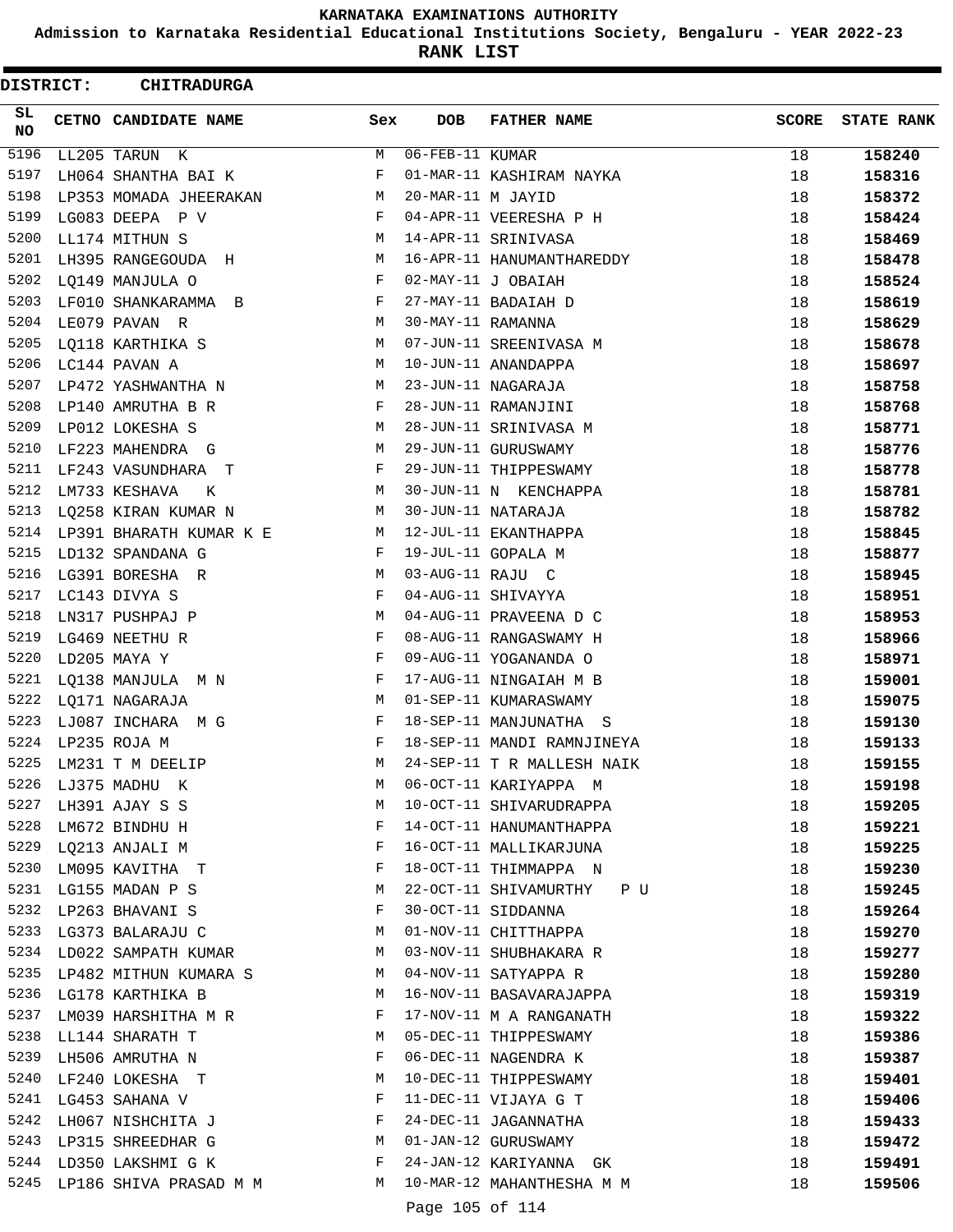**Admission to Karnataka Residential Educational Institutions Society, Bengaluru - YEAR 2022-23**

**RANK LIST**

ı

| <b>DISTRICT:</b> | <b>CHITRADURGA</b>          |     |                   |                              |              |                   |
|------------------|-----------------------------|-----|-------------------|------------------------------|--------------|-------------------|
| SL<br>NO.        | CETNO CANDIDATE NAME        | Sex | <b>DOB</b>        | <b>FATHER NAME</b>           | <b>SCORE</b> | <b>STATE RANK</b> |
| 5246             | LG455 PANDU R               | М   |                   | 02-APR-10 RAMESHA J          | 17           | 159582            |
| 5247             | LC159 NANDEESHA T           | М   |                   | 16-NOV-10 THIPPESWAMY O      | 17           | 159742            |
| 5248             | LP382 MAHESH KUMARA H       | M   | 01-JAN-11 HEMANNA |                              | 17           | 159816            |
| 5249             | LC192 SHASHI N              | M   |                   | 12-FEB-11 NARASHIMA          | 17           | 159908            |
| 5250             | LM412 GAGANA NAIK C         | M   |                   | 03-MAR-11 CHANDRA NAIK       | 17           | 159948            |
| 5251             | LE219 CHARAN KUMAR NAYAKA M | M   |                   | 08-MAR-11 MANJUNATHA B       | 17           | 159960            |
| 5252             | LE189 HEMANTH C             | M   |                   | 10-MAR-11 CHANDRAPPA         | 17           | 159967            |
| 5253             | LE344 SACHIN C              | М   |                   | 02-APR-11 CHANDRANNA N       | 17           | 160033            |
| 5254             | LM545 RAVIKUMAR T           | M   |                   | 03-APR-11 THIMMAIAH          | 17           | 160036            |
| 5255             | LQ206 SURYA KUMAR E         | M   |                   | 10-APR-11 ESHWARAPPA S       | 17           | 160057            |
| 5256             | LH260 NIKHIL N              | M   |                   | 21-APR-11 NARASIMHAMURTHY H  | 17           | 160086            |
| 5257             | LE001 R MAHESHA             | M   |                   | 29-APR-11 RUDRAMUNI          | 17           | 160115            |
| 5258             | LC039 PUNNYA M              | F   |                   | 04-MAY-11 MANJUNATHA B O     | 17           | 160130            |
| 5259             | LG260 KIRANKUMAR R          | M   |                   | 10-MAY-11 REVANASIDDAPPA     | 17           | 160148            |
| 5260             | LO279 THIPPESWAMY N         | M   |                   | 19-MAY-11 NALLAJARUVAIAH     | 17           | 160178            |
| 5261             | LN138 AKUL R                | M   |                   | 20-MAY-11 RANGANATHA         | 17           | 160179            |
| 5262             | LP336 PARASHURAMA A         | M   | 20-MAY-11 AJJANNA |                              | 17           | 160182            |
| 5263             | LC256 BHUVANESHVARI H       | F   | 16-JUN-11 SWAMY H |                              | 17           | 160280            |
| 5264             | LE038 ADITHYA P             | M   |                   | 28-JUN-11 PALAIAH A          | 17           | 160329            |
| 5265             | LG570 KUMARA E              | M   | 08-JUL-11 EERANNA |                              | 17           | 160381            |
| 5266             | LP442 ARAVINDA N            | M   |                   | 11-JUL-11 NAGESH RAO         | 17           | 160389            |
| 5267             | LH077 PUSHPALATHA M         | F   |                   | 24-JUL-11 MANOHARA N         | 17           | 160434            |
| 5268             | LP521 SWAPNA S              | F   |                   | 26-JUL-11 SANNA MARANNA      | 17           | 160443            |
| 5269             | LN001 NOORFATHIMA R         | F   | 29-JUL-11 RAMATI  |                              | 17           | 160455            |
| 5270             | LE099 M HEMA                | F   |                   | 31-JUL-11 R MAHANTHESHA      | 17           | 160460            |
| 5271             | LG307 SHRAVANI K            | F   |                   | 08-AUG-11 KUMARA K           | 17           | 160487            |
| 5272             | LH299 ROHITH M              | М   |                   | 18-AUG-11 MAHALINGAPPA       | 17           | 160527            |
| 5273             | LM726 RANGANATHA K          | М   |                   | 21-AUG-11 KARIYAPPA R        | 17           | 160537            |
| 5274             | LP258 JAYAPRASAD T          | М   |                   | 31-AUG-11 THIPPESWAMY        | 17           | 160567            |
| 5275             | LF048 DHANUSH K             | М   |                   | 21-SEP-11 KARIBASAPPA G      | 17           | 160623            |
| 5276             | LP211 HEMASHREE H M         | F   |                   | 23-SEP-11 MAHANTHESHA H      | 17           | 160627            |
| 5277             | LH090 SHAILU M              | F   |                   | 03-OCT-11 MRUTHYUNJAYA N     | 17           | 160657            |
| 5278             | LK125 S U<br>SRUJAN         | M   |                   | 23-OCT-11 UMESH S L          | 17           | 160727            |
|                  | 5279 LC222 AMRUTHA H        | F   |                   | 09-NOV-11 HEMANNA Z          | 17           | 160773            |
| 5280             | LP444 IRFAN VALI M          | M   |                   | 15-NOV-11 MAHABOOB SAB       | 17           | 160788            |
| 5281             | LP552 CHANDANA S            | F   |                   | 06-DEC-11 SHANTHA KUMARA K T | 17           | 160855            |
| 5282             | LD166 LAKSHMI M             | F   |                   | 01-JAN-12 MANJANNA           | 17           | 160918            |
|                  | 5283 LD248 B MANJUNATHA     | M   |                   | 28-JAN-12 BHORANNA S         | 17           | 160946            |
|                  | 5284 LC169 MANASA N         | F   | 04-APR-12 NAGESHA |                              | 17           | 160966            |
| 5285             | LQ039 N ASHOKA              | M   |                   | 08-MAY-10 O NUNKESHA         | 16           | 161043            |
|                  | 5286 LP337 SAHANA D S       | F   |                   | 01-AUG-10 SURESHA S          | 16           | 161073            |
|                  | 5287 LD167 BABU E           | M   |                   | 22-NOV-10 ERABALAIAH         | 16           | 161190            |
| 5288             | LQ226 N NAGENDRA            | M   |                   | 24-JAN-11 K NAGARAJA         | 16           | 161326            |
| 5289             | LL235 ANJANAKUMARA M        | M   |                   | 28-JAN-11 MUDALAGIRIYAPPA    | 16           | 161337            |
| 5290             | LK253 THANUSHREE P M        | F   |                   | 13-FEB-11 MANJUNATHA P       | 16           | 161376            |
| 5291             | LN040 SANJAY R              | M   |                   | 18-MAR-11 RANGANATH T S      | 16           | 161448            |
|                  | 5292 LD102 KUMARASWAMY T    | M   |                   | 19-MAR-11 THIPPESWAMY D      | 16           | 161451            |
|                  | 5293 LP571 SINDHU E         | F   |                   | 22-APR-11 EERESHA B B        | 16           | 161555            |
|                  | 5294 LH431 SOURABHI R       | F   |                   | 28-APR-11 RAVIKUMAR          | 16           | 161583            |
|                  | 5295 LG325 SPOORTHI P H     | F   |                   | 28-APR-11 HARISH P N         | 16           | 161584            |
|                  |                             |     | Page 106 of 114   |                              |              |                   |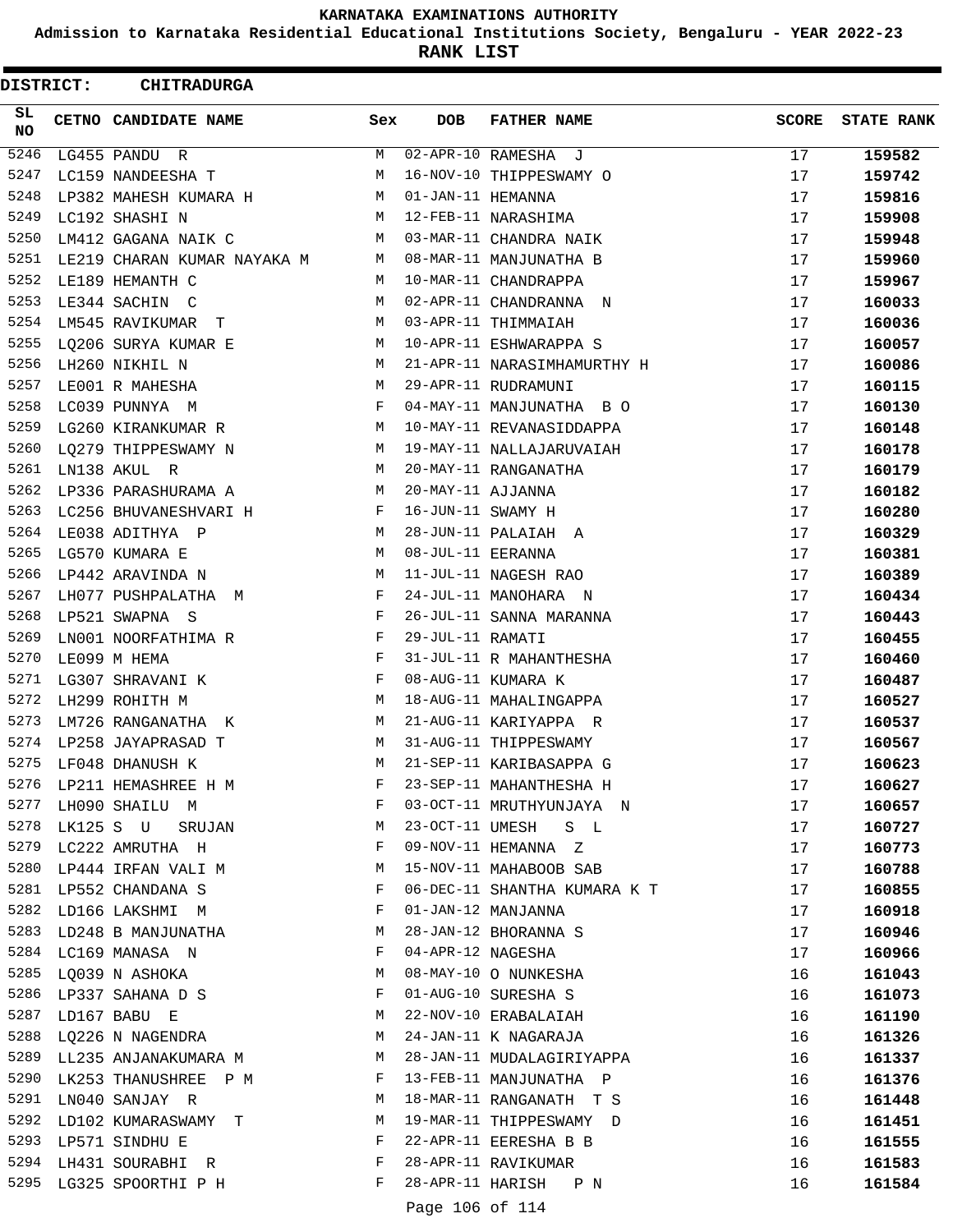**Admission to Karnataka Residential Educational Institutions Society, Bengaluru - YEAR 2022-23**

**RANK LIST**

| DISTRICT: | CHITRADURGA                                                                  |            |                   |                             |              |                   |
|-----------|------------------------------------------------------------------------------|------------|-------------------|-----------------------------|--------------|-------------------|
| SL<br>NO  | CETNO CANDIDATE NAME                                                         | Sex        | <b>DOB</b>        | <b>FATHER NAME</b>          | <b>SCORE</b> | <b>STATE RANK</b> |
| 5296      | LM311 PREETHAM<br>MR                                                         | М          |                   | 05-MAY-11 RAVI NAIK         | 16           | 161601            |
| 5297      | LG389 MANOJ BR                                                               | М          |                   | 23-MAY-11 BASAVARAJ         | 16           | 161649            |
| 5298      | LH503 DEEKSHITH H S                                                          | М          |                   | 04-JUN-11 SANJIVAPPA        | 16           | 161692            |
| 5299      | LP483 JEEVAN M                                                               | М          |                   | 21-JUN-11 MALLESHAPPA M     | 16           | 161746            |
| 5300      | LE050 PRIYANKA<br>R                                                          | F          |                   | 26-JUN-11 RAVINAIK K B      | 16           | 161758            |
| 5301      | LP202 UMESHA M                                                               | М          |                   | 28-JUN-11 MAHANTHESHA       | 16           | 161762            |
| 5302      | LD169 THIPPESH<br>R                                                          | М          | 08-JUL-11 RAMESH  |                             | 16           | 161795            |
| 5303      | LP055 ANJALI O                                                               | $_{\rm F}$ |                   | 20-JUL-11 OBALASWAMY        | 16           | 161840            |
| 5304      | LH269 KANAKA M                                                               | F          |                   | 22-JUL-11 MURTY G           | 16           | 161850            |
| 5305      | LH532 CHETHAN GOWDA<br>G U                                                   | М          |                   | 23-JUL-11 GIRISH T          | 16           | 161855            |
| 5306      | LF164 RANJITH<br>– V                                                         | М          | 25-JUL-11 ERANNA  |                             | 16           | 161861            |
| 5307      | LH357 PUNYASHREE M                                                           | F          |                   | 04-AUG-11 MOHANA K          | 16           | 161884            |
| 5308      | LG200 CHINTHANA G                                                            | F          |                   | 13-AUG-11 GUNDANAIKA        | 16           | 161916            |
| 5309      | LP194 ANKITHA S B                                                            | F          |                   | 29-AUG-11 SANNA BORAIAH     | 16           | 161966            |
| 5310      | LH082 GURUMURTHY C                                                           | М          |                   | 14-OCT-11 CHITTAYYA         | 16           | 162101            |
| 5311      | LH280 BHANU D                                                                | F          |                   | 17-OCT-11 DHANJAYA          | 16           | 162111            |
| 5312      | LC054 SNGEETHA<br>B N                                                        | F          |                   | 27-OCT-11 NAGARAJA C        | 16           | 162136            |
| 5313      | LH417 THIPPESWAMMY<br>G                                                      | М          |                   | 01-NOV-11 GOVINDAPPA D      | 16           | 162153            |
| 5314      | LF212 PRAJWAL<br>H                                                           | М          |                   | 04-DEC-11 HANUMANTHARAYA    | 16           | 162241            |
| 5315      | LJ039 VANISRI<br>S                                                           | F          |                   | 09-DEC-11 SRINIVASAMURTHI G | 16           | 162247            |
| 5316      | LH037 PREETHI R                                                              | $_{\rm F}$ | 10-DEC-11 RAJAPPA |                             | 16           | 162252            |
| 5317      | LK131 LAKSHMIDEVI K                                                          | F          |                   | 24-DEC-11 KADURAPPA         | 16           | 162282            |
| 5318      | LH371 LIKHITHA T                                                             | F          |                   | 31-JAN-12 THARANATHA<br>M   | 16           | 162336            |
| 5319      | LP333 CHANDANA R                                                             | F          | 29-AUG-10 RAJANNA |                             | 15           | 162461            |
| 5320      | LK104 ABHISHEK M                                                             | М          |                   | 23-OCT-10 MALLIKARJUN H     | 15           | 162504            |
| 5321      | LC027 AVINASH M                                                              | М          |                   | 02-NOV-10 THIPPESWAMY       | 15           | 162515            |
| 5322      | LQ234 R AJAYA                                                                | М          | 14-JAN-11 RAMAPPA |                             | 15           | 162642            |
| 5323      | LM192 PRAJWAL S                                                              | М          |                   | 28-JAN-11 SOMASHEKARA C     | 15           | 162658            |
|           | 5324 LG459 AJAY G                                                            | M          |                   | 31-JAN-11 GURUMURTHY B      | 15           | 162662            |
| 5325      | LG548 DIGANTHA K                                                             | М          |                   | 08-FEB-11 KATAIAH P         | 15           | 162675            |
| 5326      | LG292 RAKESH H N                                                             | М          |                   | 17-FEB-11 NAGARAJAPPA       | 15           | 162694            |
| 5327      | $\hbox{\tt LE081}\,\, {\tt BOMMALINGAMMA}\,\, {\tt B} \qquad \qquad {\tt F}$ |            |                   | 26-FEB-11 BORAIAH C         | 15           | 162710            |
| 5328      | LD212 DINESH K                                                               | M          |                   | 08-MAR-11 KUMAR J           | 15           | 162727            |
| 5329      | LK154 AJJAYA N                                                               | M          |                   | 20-MAR-11 NAGAPPA N         | 15           | 162751            |
| 5330      | LP246 SANKETH YADAV H                                                        | M          |                   | 04-MAY-11 HULIRAJA B        | 15           | 162863            |
| 5331      | LE092 MANOJ J                                                                | M          | 18-MAY-11 JAYANNA |                             | 15           | 162904            |
| 5332      | LD271 ARUN T                                                                 | M          |                   | 25-MAY-11 THIPPESWAMY S     | 15           | 162919            |
| 5333      | LC166 BASAVAPRABHU G T                                                       | M          |                   | 31-MAY-11 THIPPESWAMY G B   | 15           | 162937            |
| 5334      | LM334 KEERTANA K                                                             | F          |                   | 02-JUN-11 KENCHAPPA         | 15           | 162953            |
| 5335      | LJ195 SN RANGASWAMY                                                          | M          |                   | 03-JUN-11 NAGARAJA          | 15           | 162961            |
|           | 5336 LJ034 SINCHANKUMAR K R                                                  | F          |                   | 18-JUN-11 RAVIKUMAR K N     | 15           | 163011            |
| 5337      | LC099 CHANDRAMATHI K                                                         | F          |                   | 28-JUN-11 K CHANNAIAH       | 15           | 163037            |
| 5338      | LE215 CHANDANA M                                                             | F          |                   | 13-JUL-11 MANJANNA          | 15           | 163085            |
| 5339      | LG080 JEEVAN R                                                               | М          |                   | 30-JUL-11 RAVIKUMAR T       | 15           | 163129            |
| 5340      | LP165 MURTHY V                                                               | М          |                   | 14-AUG-11 VENKATESHA S B    | 15           | 163164            |
| 5341      | LF196 ARCHANA                                                                | F          |                   | 20-AUG-11 VENKATESHA        | 15           | 163184            |
| 5342      | LN203 KAVANA G S                                                             | F          |                   | 29-AUG-11 SRINIVASA D       | 15           | 163207            |
| 5343      | LG038 PRIYA H M                                                              | F          |                   | 29-AUG-11 MANJUNATH H       | 15           | 163209            |
| 5344      | LH527 YASHAS I G                                                             | M          |                   | 05-SEP-11 GANGADHARAYYA     | 15           | 163223            |
| 5345      | LJ030 DHANU C                                                                | M          | 19-SEP-11 CHANDRU |                             | 15           | 163256            |
|           |                                                                              |            | Page 107 of 114   |                             |              |                   |
|           |                                                                              |            |                   |                             |              |                   |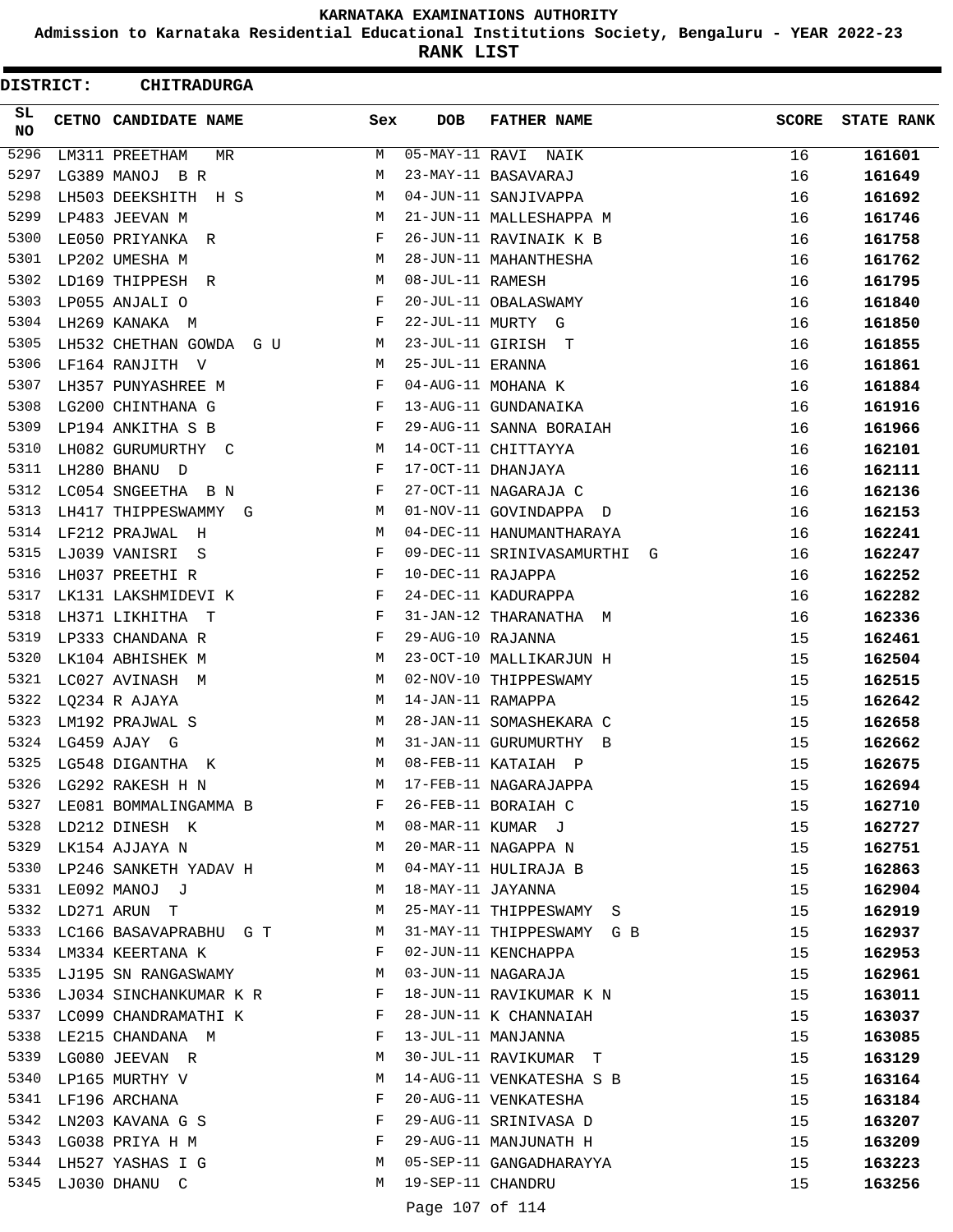**Admission to Karnataka Residential Educational Institutions Society, Bengaluru - YEAR 2022-23**

**RANK LIST**

| DISTRICT:       | <b>CHITRADURGA</b>           |                                        |                   |                            |              |                   |
|-----------------|------------------------------|----------------------------------------|-------------------|----------------------------|--------------|-------------------|
| SL<br><b>NO</b> | CETNO CANDIDATE NAME         | Sex                                    | <b>DOB</b>        | <b>FATHER NAME</b>         | <b>SCORE</b> | <b>STATE RANK</b> |
| 5346            | LM352 SAMPATH M P            | М                                      |                   | 05-OCT-11 K PRASAN KUMAR   | 15           | 163304            |
| 5347            | LH157 SAHANA B N             | F                                      |                   | 23-OCT-11 NAGARAJA B G     | 15           | 163351            |
| 5348            | LH003 DILIP D                | М                                      |                   | 27-OCT-11 DEVARAJA N       | 15           | 163359            |
| 5349            | LM217 MUDDUGOWDA             | М                                      |                   | 01-NOV-11 THIPPESWAMY      | 15           | 163376            |
| 5350            | LN373 ISHWARYA G             | F                                      |                   | 21-NOV-11 GANGADHARAPPA    | 15           | 163418            |
| 5351            | LP431 THIPPESHA H            | M                                      |                   | 24-NOV-11 HANUMANTHARAYUDU | 15           | 163427            |
| 5352            | LL067 K PREETAM              | М                                      |                   | 27-NOV-11 KUBER NAIK<br>C  | 15           | 163434            |
| 5353            | LJ198 DHANUSH B              | М                                      |                   | 05-DEC-11 BASAVARAJU       | 15           | 163448            |
| 5354            | LP437 SHARATH M              | M                                      | 12-DEC-11 MAHESHA |                            | 15           | 163468            |
| 5355            | LM501 SURYA M                | М                                      |                   | 14-DEC-11 MALLESHNAIKA     | 15           | 163476            |
| 5356            | LM523 CHANDANA M             | F                                      |                   | 30-DEC-11 MANJUNATHA K     | 15           | 163501            |
| 5357            | LK025 MANJUANATHA R          | M                                      |                   | 11-FEB-10 RANGAPPA         | 14           | 163590            |
| 5358            | LL234 DEEKSHITH D            | М                                      |                   | 17-JUL-10 DAYANANDA        | 14           | 163621            |
| 5359            | LH274 ADITYA K               | М                                      |                   | 12-AUG-10 KANUMAPPA G      | 14           | 163638            |
| 5360            | LP425 RAKESHA N              | М                                      |                   | 26-SEP-10 NUNKESHA T       | 14           | 163664            |
| 5361            | LC263 DILEEP G R             | М                                      |                   | 07-NOV-10 REVANNA B        | 14           | 163708            |
| 5362            | LQ188 SOMSHEKAR R            | М                                      | 07-NOV-10 RAMESH  |                            | 14           | 163709            |
| 5363            | LC282 ANANYA T               | F                                      |                   | 03-DEC-10 THIPPESWAMY      | 14           | 163736            |
| 5364            | LP043 ANJINAMMA N J          | F                                      | 07-APR-11 JAYANNA |                            | 14           | 163981            |
| 5365            | LL097 ANJALI K L             | F                                      |                   | 28-APR-11 LINGARAJA        | 14           | 164026            |
| 5366            | LD023 SHOBHA M               | F                                      |                   | 29-APR-11 MALLIKARJUNA     | 14           | 164032            |
| 5367            | LG282 PRAJWAL P              | М                                      |                   | 15-MAY-11 PARASHURAM       | 14           | 164082            |
| 5368            | LF217 SHREENIVASA V          | M                                      |                   | 02-JUN-11 VENKATESHA       | 14           | 164134            |
| 5369            | LG485 RENUKASHREE S B        | F                                      |                   | 19-JUN-11 BASAVARAJ D      | 14           | 164178            |
| 5370            | LG369 INDUMATHI R            | F                                      | 25-JUN-11 RAMESHA |                            | 14           | 164199            |
| 5371            | LM734 KIRAN K                | М                                      |                   | 30-JUN-11 N KENCHAPPA      | 14           | 164211            |
| 5372            | LH313 PRABHAS V              | M                                      |                   | 05-JUL-11 VENKATESH        | 14           | 164230            |
| 5373            | LF094 LIKHITHA B             | F                                      |                   | 25-JUL-11 BOOTHARAJU       | 14           | 164286            |
| 5374            | LC303 SHASHANKA G            | М                                      |                   | 13-AUG-11 GUJJAPPA G       | 14           | 164335            |
| 5375            | LD004 SANJAY ACHARYA A       | М                                      |                   | 16-AUG-11 AKANTACHAR       | 14           | 164344            |
| 5376            | LG483 MOHANA KUMARA H        | M                                      |                   | 29-AUG-11 HANUMANTHAPPA H  | 14           | 164374            |
| 5377            | LK135 MANJUNATHA A           | M                                      |                   | 11-SEP-11 ANNAPPA M G      | 14           | 164407            |
|                 | 5378 LF162 HRUTHIK T         | <b>Example 19</b>                      |                   | 15-SEP-11 THIPPESWAMY R    | 14           | 164412            |
|                 | 5379 LM309 MANYA M T         | $\mathbf{F}$ . The set of $\mathbf{F}$ |                   | 26-SEP-11 THAMMAIAH        | 14           | 164436            |
| 5380            | LE370 BHAVANA L              | $\mathbb F$                            |                   | 03-OCT-11 LAKSHMIKANTHA    | 14           | 164450            |
|                 | 5381 LP342 POOJA T           | F                                      |                   | 03-NOV-11 THIMMANNA        | 14           | 164511            |
| 5382            | LM548 MADHUMITHA P           | F                                      |                   | 07-NOV-11 PRATHAP NAIK     | 14           | 164521            |
|                 | 5383 LQ203 ADITYA O          | M                                      |                   | 12-DEC-11 OBANNA A K       | 14           | 164592            |
|                 | 5384 LP475 PUSHPA G          | F                                      |                   | 18-DEC-11 GADREYYA         | 14           | 164610            |
|                 | 5385 LP016 RAVI D            | M                                      |                   | 28-DEC-11 DADDEYYA         | 14           | 164623            |
|                 | 5386 LD278 KAVYA V F         |                                        |                   | 01-FEB-12 VENKATESHA K O   | 14           | 164668            |
|                 | 5387 LQ051 INDUSHREE G M F   |                                        |                   | 02-JUN-17 MALLAYYA G       | 14           | 164691            |
|                 | 5388 LK231 VIJAYAKUMAR K T M |                                        |                   | 03-AUG-10 K RTHIMMESHA     | 13           | 164793            |
|                 | 5389 LE108 SHARATH P         | M                                      |                   | 04-OCT-10 PALAIAH S P      | 13           | 164834            |
| 5390            | LJ332 VIGNESH D              | М                                      |                   | 22-NOV-10 DEVARAJA B K     | 13           | 164895            |
|                 | 5391 LP489 MANASA S          | F                                      |                   | 09-JAN-11 SURAIAH H        | 13           | 164979            |
|                 | 5392 LH407 DRUVA B N         | М                                      |                   | 06-FEB-11 NIJALINGAPPA B S | 13           | 165015            |
|                 | 5393 LD144 RAKESHA N         |                                        |                   | 12-MAR-11 NINGARAJU R      | 13           | 165067            |
|                 | 5394 LQ030 AISHWARYA T       |                                        |                   | 16-MAR-11 THIMMAPPA        | 13           | 165072            |
|                 | 5395 LH469 ABHISHEK M        | M                                      |                   | 03-APR-11 MALLIKARJUN      | 13           | 165102            |
|                 |                              |                                        | Page 108 of 114   |                            |              |                   |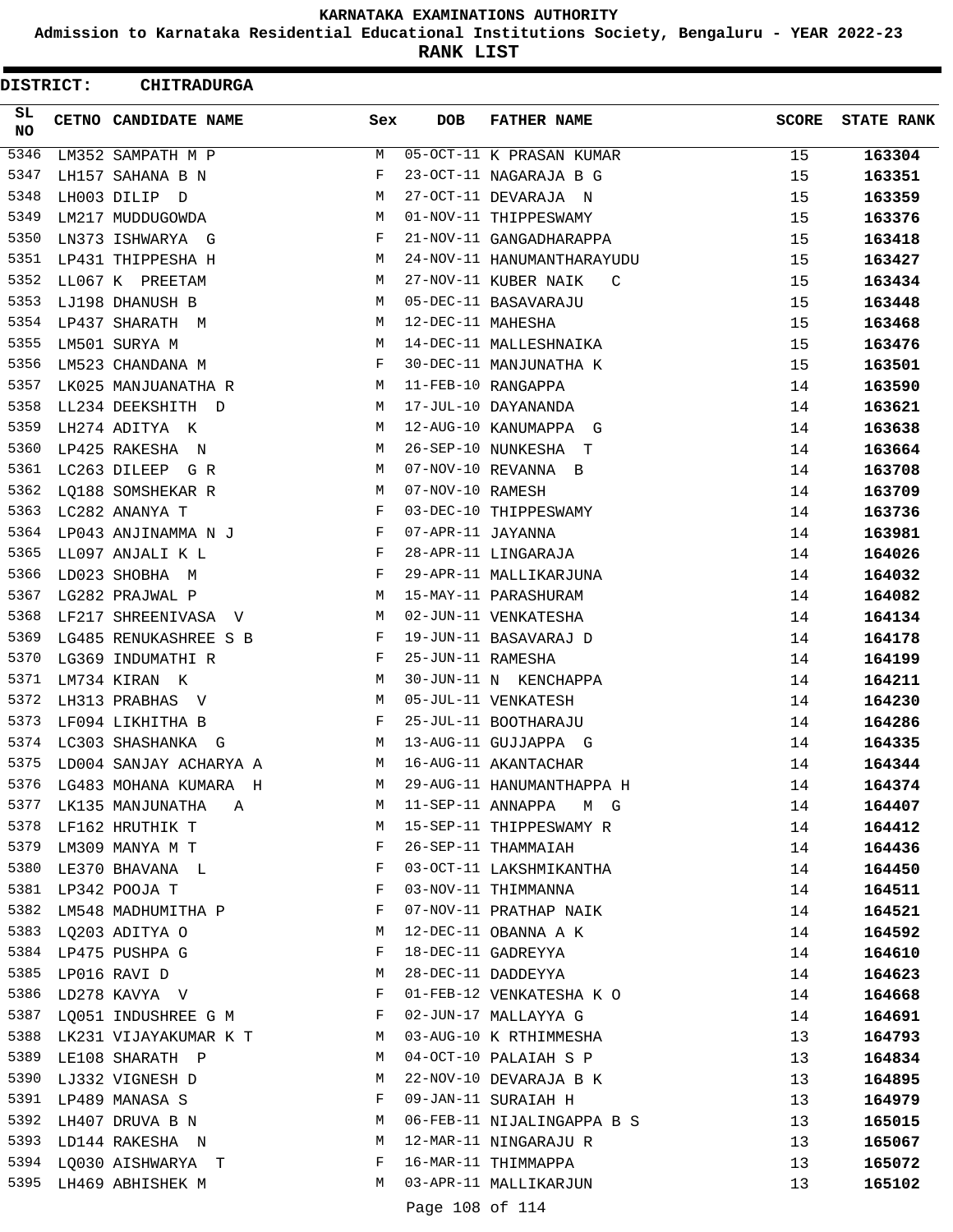**Admission to Karnataka Residential Educational Institutions Society, Bengaluru - YEAR 2022-23**

**RANK LIST**

ı

 $\blacksquare$ 

| <b>DISTRICT:</b> |  | <b>CHITRADURGA</b>       |        |                                 |                            |              |                   |  |  |  |
|------------------|--|--------------------------|--------|---------------------------------|----------------------------|--------------|-------------------|--|--|--|
| SL<br><b>NO</b>  |  | CETNO CANDIDATE NAME     | Sex    | <b>DOB</b>                      | <b>FATHER NAME</b>         | <b>SCORE</b> | <b>STATE RANK</b> |  |  |  |
| 5396             |  | LP177 GAJENDRA N         | M      | $\overline{04}$ -JUN-11 NAGANNA |                            | 13           | 165244            |  |  |  |
| 5397             |  | LL161 RAHUL E            | M      | 10-JUN-11 ERAPPA                |                            | 13           | 165258            |  |  |  |
| 5398             |  | LE287 KEERTHANA V        | F      |                                 | 17-JUN-11 VEERANNA D       | 13           | 165289            |  |  |  |
| 5399             |  | LG374 SHRISHTI B         | F      |                                 | 18-JUN-11 BASAVARAJA       | 13           | 165293            |  |  |  |
| 5400             |  | LP219 PENNARAJA DY       | M      |                                 | 08-JUL-11 DODDA YALLAPPA   | 13           | 165348            |  |  |  |
| 5401             |  | LM550 ABHISHEK P M       | M      |                                 | 19-JUL-11 MANJAPPA         | 13           | 165376            |  |  |  |
| 5402             |  | LG365 C DHANUSRI         | F      |                                 | 26-AUG-11 CHANDRAPP K B    | 13           | 165467            |  |  |  |
| 5403             |  | LK057 ARCHANA C          | F      |                                 | 11-SEP-11 CHANDRASHEKARA V | 13           | 165501            |  |  |  |
| 5404             |  | LC163 HARSHAVARDHANA G T | M      |                                 | 24-SEP-11 THIPPESWAMY Y P  | 13           | 165522            |  |  |  |
| 5405             |  | LJ106 MANTESH J          | M      |                                 | 25-SEP-11 JAGADISHA T      | 13           | 165528            |  |  |  |
| 5406             |  | LG517 THIPPESWAMY O      | M      |                                 | 09-OCT-11 OBALESHWARA T    | 13           | 165555            |  |  |  |
| 5407             |  | LC036 VIDHYA T           | F      |                                 | 17-OCT-11 THIPPESWAMY SO   | 13           | 165569            |  |  |  |
| 5408             |  | LJ183 DILEEP C           | М      |                                 | 21-OCT-11 CHANDRAPPA G     | 13           | 165577            |  |  |  |
| 5409             |  | LF031 BABY SHAMALA G     | F      |                                 | 17-NOV-11 THIMMARAYA G     | 13           | 165636            |  |  |  |
| 5410             |  | LC010 LOKESHA G          | М      |                                 | 24-NOV-11 GOVINDAPPA       | 13           | 165646            |  |  |  |
| 5411             |  | LE314 DHANUSH T M        | M      |                                 | 04-DEC-11 MAHESHA N        | 13           | 165663            |  |  |  |
| 5412             |  | LE232 PAVAN K            | М      |                                 | 04-DEC-11 KARIYANNA        | 13           | 165665            |  |  |  |
| 5413             |  | LC317 SINCHANA R         | F      |                                 | 29-DEC-12 RAJANNA V        | 13           | 165762            |  |  |  |
| 5414             |  | LF317 NAVYA C            | F      |                                 | 20-JUL-10 CHANNAPPA        | 12           | 165845            |  |  |  |
| 5415             |  | LE362 ESHWARAMMA O       | F      |                                 | 16-SEP-10 OBANNA M         | 12           | 165879            |  |  |  |
| 5416             |  | LC049 MOHAN KUMAR B      | M      | 16-SEP-10 BORANNA               |                            | 12           | 165881            |  |  |  |
| 5417             |  | LL153 DHANANJAY<br>R     | M      |                                 | 08-FEB-11 RANGASWAMY T     | 12           | 166059            |  |  |  |
| 5418             |  | LQ176 MARESHA B          | М      |                                 | 11-APR-11 BHIMANNA         | 12           | 166156            |  |  |  |
| 5419             |  | LN089 GOWTHAM S          | M      | 23-APR-11 SURESHA               |                            | 12           | 166182            |  |  |  |
| 5420             |  | LD183 PRANATHI M M       | F      | 27-APR-11 MARESHA               |                            | 12           | 166192            |  |  |  |
| 5421             |  | LQ232 MANJUNATHA R       | М      |                                 | 07-JUN-11 RAVICHANDRAN     | 12           | 166296            |  |  |  |
| 5422             |  | LK161 MARUTHI K          | M      |                                 | 09-JUN-11 KRISHNAMURTHY    | 12           | 166302            |  |  |  |
| 5423             |  | LP339 SNEHA K            | F      |                                 | 13-JUN-11 KYATHAIAH        | 12           | 166319            |  |  |  |
| 5424             |  | LG283 RAMESHA M          | М      |                                 | 23-JUN-11 MAHESHAPPA       | 12           | 166338            |  |  |  |
| 5425             |  | LD115 TEJA R             | M      |                                 | 10-JUL-11 RUDRANUNI T      | 12           | 166380            |  |  |  |
| 5426             |  | LK084 PUNITH T           | М      |                                 | 25-JUL-11 THIMMAPPA S      | 12           | 166420            |  |  |  |
| 5427             |  | LP334 GANGOTHRI S        | F      |                                 | 30-JUL-11 SURESHA B S      | 12           | 166428            |  |  |  |
| 5428             |  | LP005 M HEMALATHA        | F      |                                 | 10-AUG-11 M M MARISWAMY    | 12           | 166448            |  |  |  |
| 5429             |  | LC350 PAVANA T O         | М      | 28-SEP-11 OBAIAH                |                            | 12           | 166547            |  |  |  |
| 5430             |  | LM563 KOTI E             | М      |                                 | 09-OCT-11 ESHWARAPPA N     | 12           | 166569            |  |  |  |
| 5431             |  | LQ229 NAYANA N           | F      |                                 | 17-OCT-11 NARASIMHAPPA     | 12           | 166581            |  |  |  |
| 5432             |  | LF125 ADHBUTH KUMAR M    | M      |                                 | 02-NOV-11 MAHANTHESH       | 12           | 166608            |  |  |  |
|                  |  | 5433 LH404 SHREE DEVI D  | F      |                                 | 06-NOV-11 DASARI D M       | 12           | 166617            |  |  |  |
|                  |  | 5434 LP239 MANGALA V     | F      |                                 | 18-NOV-11 VEERABHADRAPPA B | 12           | 166635            |  |  |  |
| 5435             |  | LL152 RANGASWAMY B       | М      |                                 | 20-NOV-11 BHOOTHESH S      | 12           | 166641            |  |  |  |
| 5436             |  |                          | М      |                                 | 23-NOV-11 THIMMAIAH        | 12           |                   |  |  |  |
| 5437             |  | LM626 MADESHA T          | М      |                                 | 09-DEC-11 NAGARAJU         |              | 166646            |  |  |  |
|                  |  | LM492 MADHAN N           |        |                                 |                            | 12           | 166675            |  |  |  |
| 5438<br>5439     |  | LH550 VARSHINI R         | F<br>F |                                 | 14-DEC-11 RUDRESHA T       | 12           | 166681            |  |  |  |
| 5440             |  | LP190 LAVANYA S          | М      |                                 | 27-FEB-12 SHESHAPPA P      | 12           | 166731            |  |  |  |
|                  |  | LD374 RAJESH G           |        |                                 | 01-JAN-10 GANGADHARA G     | 11           | 166769            |  |  |  |
|                  |  | 5441 LD035 ARCHANA V     | F      |                                 | 10-OCT-10 VEERANNA B       | 11           | 166855            |  |  |  |
|                  |  | 5442 LQ148 KRISHNA M     | М      |                                 | 27-OCT-10 MUDDARAJA H      | 11           | 166873            |  |  |  |
|                  |  | 5443 LQ114 AJAY M        | М      | 21-JAN-11 MARANNA               |                            | 11           | 166978            |  |  |  |
|                  |  | 5444 LG153 ANUPAMA S     | F      |                                 | 29-JAN-11 SHIVANNA K       | 11           | 166985            |  |  |  |
|                  |  | 5445 LP374 CHETHAN R     | M      |                                 | 17-FEB-11 RAGAVENDRA T     | 11           | 167011            |  |  |  |
|                  |  |                          |        | Page 109 of 114                 |                            |              |                   |  |  |  |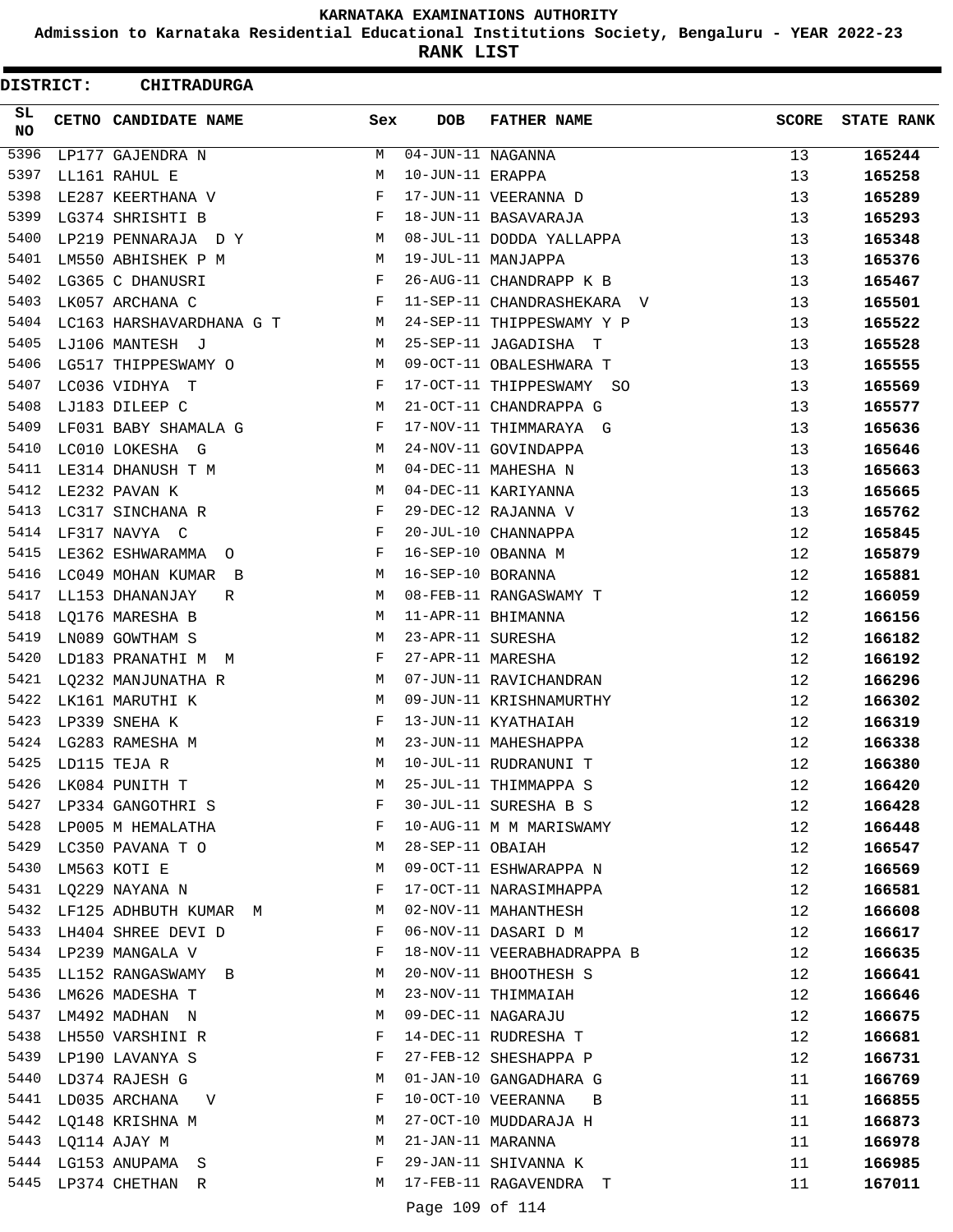**Admission to Karnataka Residential Educational Institutions Society, Bengaluru - YEAR 2022-23**

**RANK LIST**

| DISTRICT: | <b>CHITRADURGA</b>                                                                                                                                                                                                                                            |              |                   |                                                                     |              |                   |
|-----------|---------------------------------------------------------------------------------------------------------------------------------------------------------------------------------------------------------------------------------------------------------------|--------------|-------------------|---------------------------------------------------------------------|--------------|-------------------|
| SL<br>NO  | CETNO CANDIDATE NAME                                                                                                                                                                                                                                          | Sex          | DOB               | <b>FATHER NAME</b>                                                  | <b>SCORE</b> | <b>STATE RANK</b> |
| 5446      | LP073 THEJA H                                                                                                                                                                                                                                                 | M            |                   | 26-FEB-11 HONNURASWAMY                                              | 11           | 167020            |
| 5447      | LK074 SHIVARAJU C                                                                                                                                                                                                                                             | М            |                   | 28-FEB-11 CHIKKAPPA P                                               | 11           | 167022            |
| 5448      | LM298 NIDHISHREE R                                                                                                                                                                                                                                            | F            |                   | 30-MAR-11 RAMESH C                                                  | 11           | 167074            |
| 5449      | LG284 LIKHITHA M S                                                                                                                                                                                                                                            | F            |                   | 03-MAY-11 SHANKARA NAIK                                             | 11           | 167133            |
| 5450      | LP368 SANTOSH G                                                                                                                                                                                                                                               | М            | 12-MAY-11 GADESHA |                                                                     | 11           | 167155            |
| 5451      | LE361 CHALIMESHA N                                                                                                                                                                                                                                            | М            |                   | 15-MAY-11 NARASIMHAPPA                                              | 11           | 167162            |
| 5452      | LM357 CHAITRA M                                                                                                                                                                                                                                               | F            |                   | 29-MAY-11 MALLESH N                                                 | 11           | 167191            |
| 5453      | LQ023 RAYAMMA R                                                                                                                                                                                                                                               | F            |                   | 12-JUN-11 RAJESH S                                                  | 11           | 167241            |
| 5454      | LL055 PREETHAM K                                                                                                                                                                                                                                              | М            |                   | 26-JUN-11 KUBERA NAIK                                               | 11           | 167271            |
| 5455      | LM689 NAYANA                                                                                                                                                                                                                                                  | F            | 08-AUG-11 RAMAIAH |                                                                     | 11           | 167377            |
| 5456      | LG256 VENKATESH K                                                                                                                                                                                                                                             | М            | 11-SEP-11 KUMARA  |                                                                     | 11           | 167454            |
| 5457      | LF129 NIKHITHA B                                                                                                                                                                                                                                              | F            |                   | 28-OCT-11 BORAIAH D O                                               | 11           | 167547            |
| 5458      | LP050 PRAJWAL D                                                                                                                                                                                                                                               | М            |                   | 30-DEC-11 DODDA OBAYYA                                              | 11           | 167633            |
| 5459      | LG143 PREETHAM N                                                                                                                                                                                                                                              | М            | 04-JAN-12 NAGRAJ  |                                                                     | 11           | 167646            |
| 5460      | LE365 SHIVAKUMAR S                                                                                                                                                                                                                                            | М            |                   | 05-JAN-12 SURESHBABU P R                                            | 11           | 167649            |
| 5461      | LP491 YASHAVANTHA D                                                                                                                                                                                                                                           | М            |                   | 07-MAY-10 DURUGESHA M                                               | 10           | 167731            |
| 5462      | LP577 AJAYA KUMARA A                                                                                                                                                                                                                                          | M            |                   | 19-AUG-10 ANJANEYA                                                  | 10           | 167759            |
| 5463      | LO001 RADHAMMA A                                                                                                                                                                                                                                              | F            |                   | 29-OCT-10 ANJINEYA                                                  | 10           | 167811            |
| 5464      | LP072 SOUBHAGYA H                                                                                                                                                                                                                                             | F            |                   | 06-DEC-10 HONNURAPPA                                                | 10           | 167845            |
| 5465      | LG093 ANJINAPPA J                                                                                                                                                                                                                                             | М            | 03-FEB-11 JAYAPPA |                                                                     | 10           | 167941            |
| 5466      | LD090 SHIVAMANI BM                                                                                                                                                                                                                                            | F            |                   | 13-FEB-11 MALLIKARJUNA                                              | 10           | 167950            |
| 5467      | LD376 MARANNA B                                                                                                                                                                                                                                               | М            |                   | 05-APR-11 BANJAIAH M                                                | 10           | 168017            |
| 5468      | LC315 MURALI R                                                                                                                                                                                                                                                | М            |                   | 27-APR-11 RAMANJANEYA                                               | 10           | 168057            |
| 5469      | LG159 MANU K                                                                                                                                                                                                                                                  | М            |                   | 13-MAY-11 KUMARASWAMY                                               | 10           | 168092            |
| 5470      | LP462 SANDHYA S                                                                                                                                                                                                                                               | F            |                   | 02-JUN-11 SHIVA SHANKAR                                             | 10           | 168133            |
| 5471      | LE172 MANOJ M                                                                                                                                                                                                                                                 | М            | 06-JUN-11 MAHESH  |                                                                     | 10           | 168144            |
| 5472      | LN336 TEJASWINI<br>М                                                                                                                                                                                                                                          | F            |                   | 06-JUN-11 MANJUNATH                                                 | 10           | 168146            |
| 5473      | LP145 HANUMANTHA R                                                                                                                                                                                                                                            | М            |                   | 17-JUL-11 RAJANNA H                                                 | 10           | 168229            |
|           | 5474 LL156 CHANDANA S                                                                                                                                                                                                                                         | F            |                   | 22-JUL-11 SUBBANNA T                                                | 10           | 168236            |
| 5475      | LD051 SANDEEP U                                                                                                                                                                                                                                               | М            |                   |                                                                     | 10           | 168265            |
| 5476      | LC190 PRAHLADA R                                                                                                                                                                                                                                              | M            |                   | 04-AUG-11 UMESHA<br>20-AUG-11 RAJANNA P<br>24-AUG-11 SANNA PALAIAH  | 10           | 168289            |
| 5477      | $\mathbf{F}$<br>LD285 BORAMMA S P                                                                                                                                                                                                                             |              |                   |                                                                     | 10           | 168297            |
|           | $\mathbf{F}$ . The set of $\mathbf{F}$<br>5478 LL084 AKSHITHA D                                                                                                                                                                                               |              |                   | 18-SEP-11 DEVARAJ R                                                 | 10           | 168336            |
| 5479      | LH062 KUNTAPPA M<br><b>M</b>                                                                                                                                                                                                                                  |              |                   | 24-SEP-11 MENAPPA K                                                 | 10           | 168348            |
| 5480      | $M_{\rm H}$<br>LD101 SANDEEP K                                                                                                                                                                                                                                |              |                   | 14-NOV-11 KUMARASWAMY P                                             | 10           | 168429            |
|           | M<br>5481 LM597 DARSHAN N                                                                                                                                                                                                                                     |              |                   |                                                                     | 10           | 168461            |
|           | 5482 LL014 SHASHANK S                                                                                                                                                                                                                                         | M            |                   | AUTINUVTII NAGARAJA H<br>28-NOVT11 SIDDALINGAPPA<br>05-FFP 12 ----- | 10           | 168463            |
| 5483      | LC295 ANU H<br>$\mathbf{F}$ and the contract of the contract of $\mathbf{F}$                                                                                                                                                                                  |              |                   | 05-FEB-12 HANUMANTHARAYA B                                          | 10           | 168533            |
| 5484      | LE022 B K SINDHURA F                                                                                                                                                                                                                                          |              |                   | 01-APR-11 D K BOMMALINGAIAH                                         | 9            | 168803            |
|           | $\mathbf{F}$<br>5485 LL116 H PALLAVI                                                                                                                                                                                                                          |              |                   | 29-MAY-11 HANUMANTHAPPA R                                           | 9            | 168883            |
|           | 5486 LP349 SHRIKANTHA HEGGADE B M M                                                                                                                                                                                                                           |              |                   | 29-JUN-11 MANJANNA B                                                | 9            | 168939            |
| 5487      | LH314 RANGANATHA S H                                                                                                                                                                                                                                          | M            |                   | 30-JUN-11 HANUMANTHAPPA                                             | 9            | 168942            |
| 5488      | LC214 HARSHITHA B                                                                                                                                                                                                                                             | $\mathbf{F}$ |                   |                                                                     | 9            | 168985            |
|           | $\mathbf{F}$ and $\mathbf{F}$<br>5489 LL209 MAMATHA K                                                                                                                                                                                                         |              |                   | 21-JUL-11 BORAIAH B<br>01-AUG-11 KUBERAPPA B                        | 9            | 169007            |
| 5490      | LM555 M KARIYAPPA                                                                                                                                                                                                                                             | M            |                   | 08-SEP-11 MANJUNATHA                                                | 9            | 169068            |
| 5491      | LP432 GURU BASAVARAJA S B M                                                                                                                                                                                                                                   |              |                   | 19-SEP-11 SANNA BASANNA S B                                         | 9            | 169084            |
| 5492      | LP343 SAHANA                                                                                                                                                                                                                                                  | $\mathbf{F}$ |                   | 28-OCT-11 PRAKASHA                                                  | 9            | 169148            |
|           | $\mathbb{F}^{\mathbb{Z}}$ . The set of $\mathbb{F}^{\mathbb{Z}}$<br>5493 LN186 VANITHA M                                                                                                                                                                      |              |                   | 12-NOV-11 MURTHY B                                                  | 9            | 169166            |
|           | 5494 LH413 CHETHAN GOWDA N M                                                                                                                                                                                                                                  |              | 10-DEC-11 NAGARAJ |                                                                     | 9            | 169195            |
|           | 5495 LF056 VARSHITHA D V<br>$\mathbf{F}$ . The set of the set of the set of the set of the set of the set of the set of the set of the set of the set of the set of the set of the set of the set of the set of the set of the set of the set of the set of t |              |                   | 28-DEC-11 VEERABHADRAPPA D                                          | 9            | 169214            |
|           |                                                                                                                                                                                                                                                               |              | Page 110 of 114   |                                                                     |              |                   |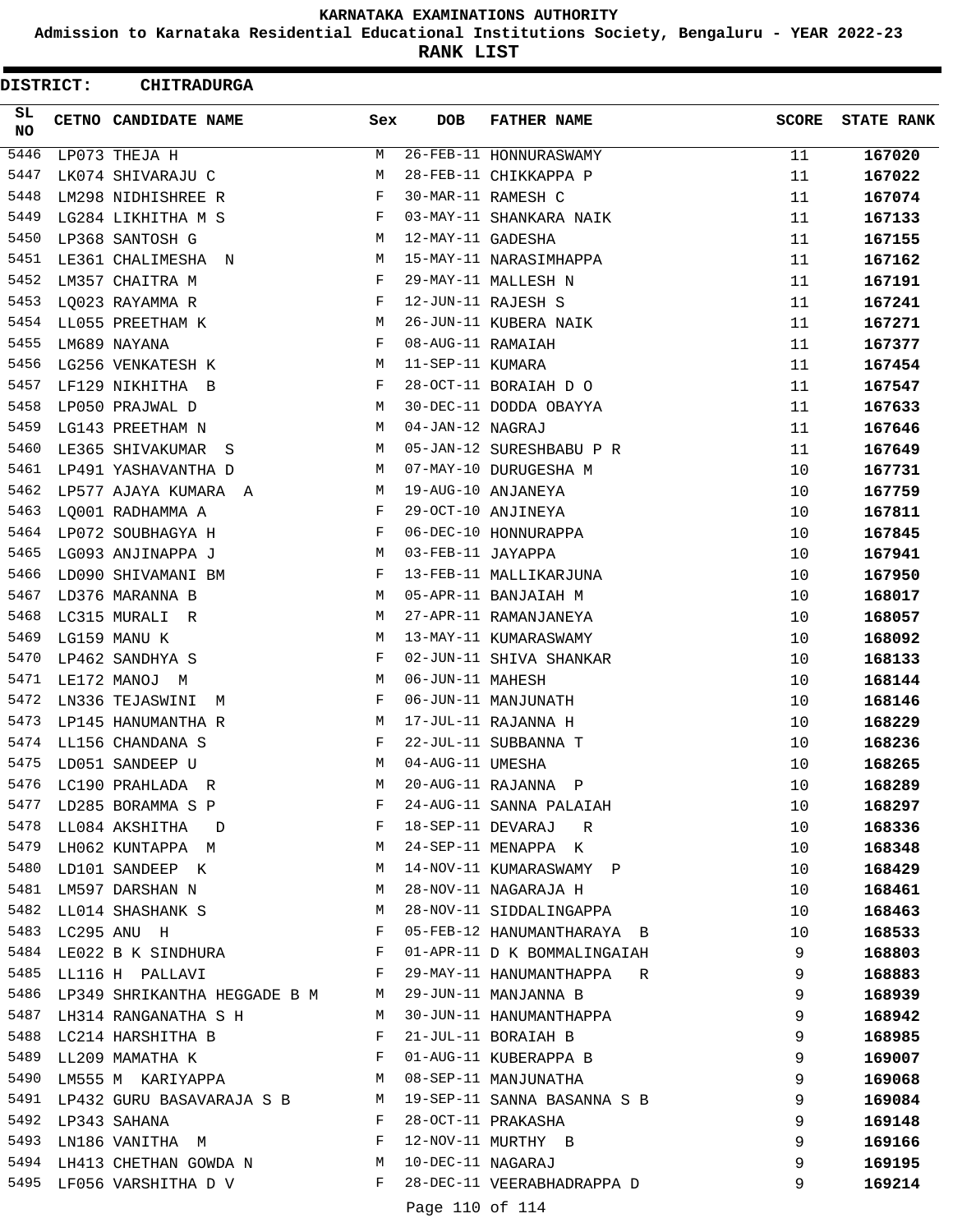**Admission to Karnataka Residential Educational Institutions Society, Bengaluru - YEAR 2022-23**

**RANK LIST**

ı

 $\blacksquare$ 

| <b>DISTRICT:</b> |            | <b>CHITRADURGA</b>             |              |                   |                              |              |                   |  |  |
|------------------|------------|--------------------------------|--------------|-------------------|------------------------------|--------------|-------------------|--|--|
| SL.<br><b>NO</b> |            | CETNO CANDIDATE NAME           | Sex          | <b>DOB</b>        | <b>FATHER NAME</b>           | <b>SCORE</b> | <b>STATE RANK</b> |  |  |
| 5496             |            | LC011 LAKUMI B N               | F            |                   | 30-DEC-11 NAGARAJA T         | 9            | 169215            |  |  |
| 5497             |            | LP056 POORNIMA N               | F            |                   | 30-DEC-11 NAGARAJA           | 9            | 169218            |  |  |
| 5498             |            | LD015 SUDARSHAN R              | М            |                   | 11-JUN-12 RAVIKUMAR H        | 9            | 169250            |  |  |
| 5499             |            | LJ311 SRINIVASA U              | M            |                   | 17-OCT-10 UMESHA C           | 8            | 169317            |  |  |
| 5500             |            | LN023 MONIKA N                 | F            |                   | 12-MAY-11 NAGARAJANAIK       | 8            | 169500            |  |  |
| 5501             |            | LJ256 RAMKUMAR R               | M            |                   | 03-JUN-11 RANGANATHA         | 8            | 169540            |  |  |
| 5502             |            | LP142 CHETHAN S                | M            |                   | 25-JUN-11 DODDA SURAIAH      | 8            | 169580            |  |  |
| 5503             |            | LD388 DURUGESHA M              | M            |                   | 05-JUL-11 MARANNA D          | 8            | 169593            |  |  |
| 5504             |            | LD176 HARRESHA N               | M            |                   | 10-AUG-11 NAGENDRAPPA        | 8            | 169650            |  |  |
| 5505             | LJ173 ABHI | T                              | F            |                   | 07-SEP-11 THIPPESWAMY        | 8            | 169692            |  |  |
| 5506             |            | LG161 PRAKRUTHI<br>$\mathbb N$ | F            |                   | 05-OCT-11 NINGARAJ C         | 8            | 169721            |  |  |
| 5507             |            | LC094 KAVANA G L               | $_{\rm F}$   |                   | 19-OCT-11 LAKSHMANA          | 8            | 169732            |  |  |
| 5508             |            | LH094 TANUSHREE G              | F            |                   | 01-NOV-11 GIRISHNAIKA        | 8            | 169750            |  |  |
| 5509             |            | LP527 ANJU H                   | M            |                   | 23-NOV-11 HANUMANTHAPPA M    | 8            | 169771            |  |  |
| 5510             |            | LM361 AJJAYYA C                | M            |                   | 06-DEC-11 CHIDANANDAPPA      | 8            | 169778            |  |  |
| 5511             |            | LN218 YASHAVANTH K M           | М            |                   | 23-DEC-11 MARULASIDDAPPA K S | 8            | 169796            |  |  |
| 5512             |            | LM264 JAYALAKSHMI<br>M K       | F            |                   | 02-JAN-12 KALLESHAPPA        | 8            | 169813            |  |  |
| 5513             |            | LD431 PRAJWAL P                | M            |                   | 13-JAN-12 PENNAIAH           | 8            | 169817            |  |  |
| 5514             |            | LP198 SURESHA BABU             | M            |                   | 04-JUL-10 HANUMANTHAPPA      | 7            | 169868            |  |  |
| 5515             |            | LL117 CHIRANTH D G<br>R        | M            |                   | 09-MAR-11 RAMAKRISHNA<br>R   | 7            | 169990            |  |  |
| 5516             |            | LD330 PRASHANTHA P             | М            |                   | 13-MAR-11 PALAIAHA           | 7            | 169997            |  |  |
| 5517             |            | LC227 GADRPALIAH B             | M            |                   | 22-MAR-11 BASAVARAJA         | 7            | 170003            |  |  |
| 5518             |            | LE025 AMURTHA M                | F            |                   | 12-APR-11 MANJUNATH          | 7            | 170023            |  |  |
| 5519             |            | LO096 SANNA NARASIMHA K        | M            |                   | 27-MAY-11 KUMARASWAMY        | 7            | 170070            |  |  |
| 5520             |            | LE225 MANJUNATHA D B           | M            |                   | 06-JUN-11 BHORAYYA           | 7            | 170086            |  |  |
| 5521             |            | LL073 S GAGANA                 | $_{\rm F}$   | 20-JUN-11 SIDDESH |                              | 7            | 170106            |  |  |
| 5522             |            | LH447 ABHISHEK B               | М            |                   | 19-NOV-10 BALARAJU           | 6            | 170389            |  |  |
| 5523             |            | LP151 PRAJATH M                | M            |                   | 08-MAY-11 MARANNA M          | 6            | 170498            |  |  |
| 5524             |            | LN275 MURULEEDHARA<br>$\Box$   | M            |                   | 12-MAY-11 DHANANJAYA<br>S    | 6            | 170506            |  |  |
| 5525             |            | LJ341 MANASA L                 | $_{\rm F}$   |                   | 08-JUN-11 LAKSHMANA          | 6            | 170534            |  |  |
| 5526             |            | LE076 DEEKSHA                  | F            |                   | 24-JUN-11 DURUGESHI          | 6            | 170557            |  |  |
| 5527             |            | LH548 CHANDU T                 | М            |                   | 25-JUL-11 THIPPESWAMY        | 6            | 170594            |  |  |
| 5528             |            | LM322 SNEHA S                  | F            |                   | 15-AUG-11 SIDDESH B K        | 6            | 170619            |  |  |
| 5529             |            | LM682 BHUMIKA T                | F            |                   | 05-SEP-11 THIMMA NAIK        | 6            | 170638            |  |  |
| 5530             |            | LK052 KIRAN T                  | М            |                   | 10-SEP-11 THIPPESWAMY        | 6            | 170644            |  |  |
| 5531             |            | LL163 THIPPESWAMY P            | M            | 29-SEP-11 PRABHU  |                              | 6            | 170660            |  |  |
| 5532             |            | LL118 LIKHITHA P               | F            | 13-OCT-11 PRABHU  |                              | 6            | 170665            |  |  |
|                  |            | 5533 LE363 K M VINAY POOJAR    | М            |                   | 16-OCT-11 P MANJUNATHA       | 6            | 170669            |  |  |
|                  |            | 5534 LC062 YOGESHA M           | M            |                   | 16-DEC-11 MANJUNATHA M       | 6            | 170710            |  |  |
| 5535             |            | LM191 SHIVA KUMAR S            | M            |                   | 27-DEC-11 YOGESHA S          | 6            | 170717            |  |  |
| 5536             |            | LQ255 VARINI R                 | $\mathbf{F}$ |                   | 06-JAN-12 RAGHAVENDRA        | 6            | 170727            |  |  |
|                  |            | 5537 LD019 SINCHANA R          | F            |                   | 17-MAR-10 RAVIKUMARA G B     | 5            | 170764            |  |  |
| 5538             |            | LG022 VARSHINI M               | F            |                   | 03-JUN-11 MAHANTHESH C T     | 5            | 170902            |  |  |
| 5539             |            | LM103 ASHWINI K V              | F            |                   | 06-JUN-11 VARADARAJA N       | 5            | 170907            |  |  |
| 5540             |            | LH319 MANU B                   | М            |                   | 07-JUN-11 BASAVARAJU         | 5            | 170908            |  |  |
| 5541             |            | LL147 SANDHYA                  | F            |                   | 10-JUL-11 VIJAYAKUMAR        | 5            | 170942            |  |  |
|                  |            | 5542 LG060 SUPREETHA B J       | F            |                   | 11-JUL-11 B S JAYANNA        | 5            | 170944            |  |  |
| 5543             |            | LH513 MEGHA P M                | F            | 02-AUG-11 MURTY K |                              | 5            | 170970            |  |  |
| 5544             |            | LN195 NANDITHA M               | F            |                   | 22-AUG-11 MALLESHAPPA        | 5            | 170982            |  |  |
| 5545             |            | LF133 VARSHINI U               | F            | 24-AUG-11 UMESH   |                              | 5            | 170984            |  |  |
|                  |            |                                |              | Page 111 of 114   |                              |              |                   |  |  |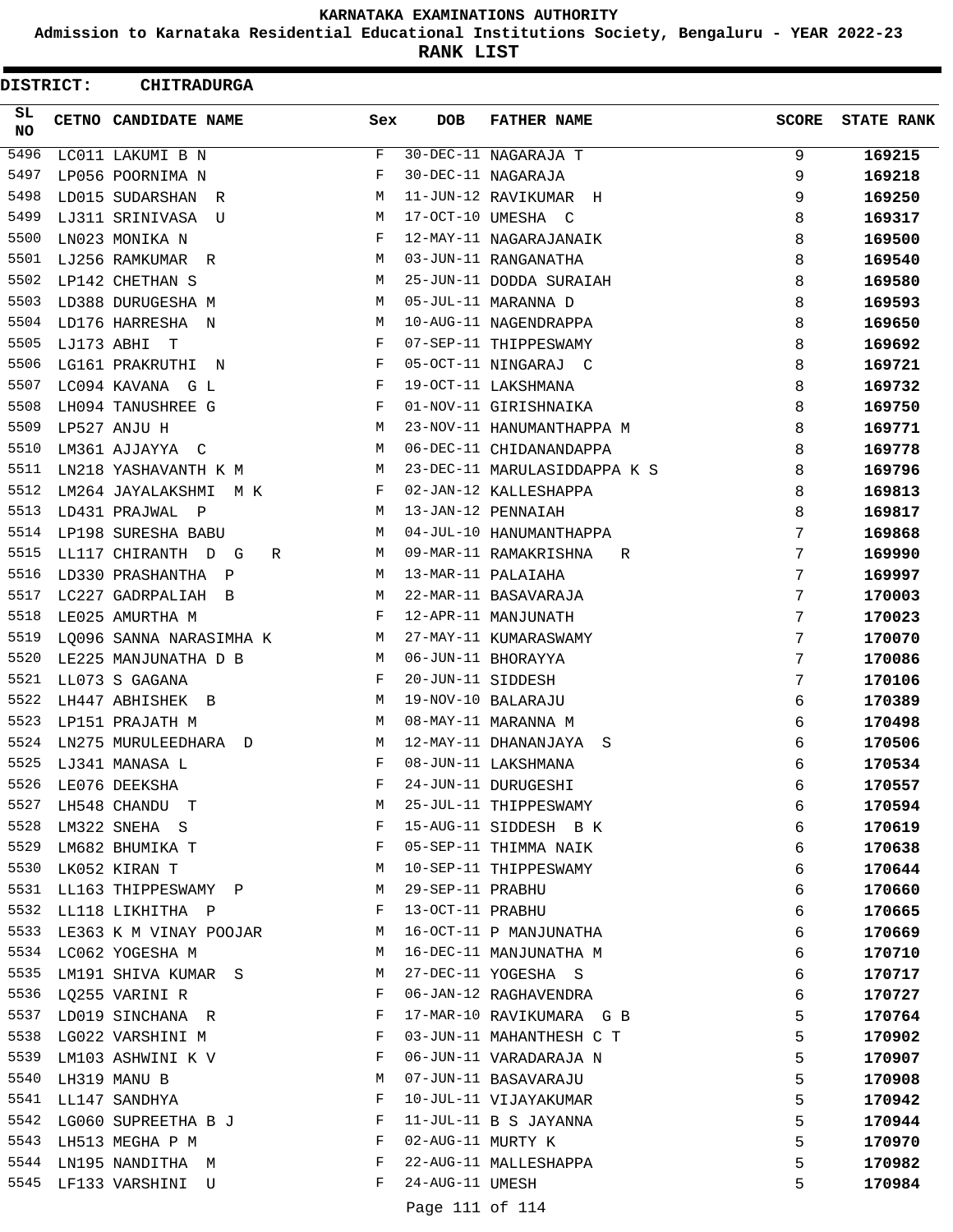**Admission to Karnataka Residential Educational Institutions Society, Bengaluru - YEAR 2022-23**

**RANK LIST**

 $\blacksquare$ 

| DISTRICT:        |  | <b>CHITRADURGA</b>                                                                                                                                         |                               |                   |                                                                                        |                |                   |  |  |
|------------------|--|------------------------------------------------------------------------------------------------------------------------------------------------------------|-------------------------------|-------------------|----------------------------------------------------------------------------------------|----------------|-------------------|--|--|
| SL.<br><b>NO</b> |  | CETNO CANDIDATE NAME                                                                                                                                       | Sex                           | <b>DOB</b>        | <b>FATHER NAME</b>                                                                     | SCORE          | <b>STATE RANK</b> |  |  |
| 5546             |  | LD001 RAJESHWARI                                                                                                                                           | F                             |                   | 17-SEP-11 T THIPPESHI                                                                  | 5              | 170997            |  |  |
| 5547             |  | LM557 VIJAYALAKSHMI                                                                                                                                        | F                             |                   | 25-APR-12 NAGARAJA                                                                     | 5              | 171086            |  |  |
| 5548             |  | LD195 MYLARI T                                                                                                                                             | M                             |                   | 27-MAY-11 THIPPESWAMY N                                                                | 4              | 171198            |  |  |
| 5549             |  | LM421 MOHAMAD AFANRAJA                                                                                                                                     | М                             |                   | 27-JUN-11 MOHAMAD JAHEERUDDEEN                                                         | 4              | 171223            |  |  |
| 5550             |  | LD346 GAGAN DEEP R                                                                                                                                         | М                             |                   | 18-JUL-11 RUDRAMUNI E                                                                  | 4              | 171236            |  |  |
| 5551             |  | LQ240 VANI H                                                                                                                                               | F                             |                   | 19-JUL-11 HANUMANTA RAO                                                                | 4              | 171239            |  |  |
| 5552             |  | LH133 KAVYA H                                                                                                                                              | F                             |                   | 23-JUL-11 HANUMANTHAPPA K                                                              | 4              | 171241            |  |  |
| 5553             |  | LN172 SANTHOSHA P                                                                                                                                          | M                             | 05-SEP-11 PRAKASH |                                                                                        | 4              | 171267            |  |  |
| 5554             |  | LD393 ARCHANA B                                                                                                                                            | F                             |                   | 17-SEP-11 LATE BHEEMANNA                                                               | 4              | 171271            |  |  |
| 5555             |  | LD408 MANU T                                                                                                                                               | M                             |                   | 23-OCT-11 THIPPESWAMY M                                                                | 4              | 171285            |  |  |
| 5556             |  | LP441 TANUSHREE M                                                                                                                                          | F                             |                   | 10-JUL-11 MAHESHA B                                                                    | 3              | 171434            |  |  |
| 5557             |  | LQ090 ADARSHA M                                                                                                                                            | М                             | 28-JUL-11 MAHESHA |                                                                                        | 3              | 171443            |  |  |
| 5558             |  | LG031 RABIYA                                                                                                                                               | F                             |                   | 26-NOV-11 DADAPEER                                                                     | 3              | 171479            |  |  |
| 5559             |  | LH052 KARIBASAVESWARI R F                                                                                                                                  |                               |                   | 20-DEC-11 RAJASHEKHAR Y                                                                | 3              | 171487            |  |  |
| 5560             |  | LL039 POORVI R                                                                                                                                             | $\mathbf{F}$                  |                   | 25-MAY-11 RUDRAPPA H                                                                   | 2              | 171564            |  |  |
| 5561             |  | LO155 SUMA K                                                                                                                                               | F                             |                   | 31-MAY-11 KRISHNA MURTHY                                                               | $\overline{a}$ | 171568            |  |  |
| 5562             |  | LM638 AJAY L                                                                                                                                               | M                             | 04-JUN-11 LOKESH  |                                                                                        | 2              | 171571            |  |  |
| 5563             |  | LK236 BHAVANI M                                                                                                                                            | F                             |                   | 05-JUL-11 MADHU B K                                                                    | 2              | 171580            |  |  |
|                  |  | 5564 LJ046 YASWANTH R B                                                                                                                                    | M                             |                   | 05-JUL-11 RAVIKUMARA                                                                   | 2              | 171581            |  |  |
| 5565             |  | LP287 PAVAN KUMAR S                                                                                                                                        | М                             |                   | 21-NOV-11 SURAIAH B                                                                    | $\overline{a}$ | 171629            |  |  |
| 5566             |  | LE158 KALPANA V                                                                                                                                            | F                             |                   | 16-DEC-11 VASANTHA                                                                     | 2              | 171634            |  |  |
| 5567             |  | LM567 SOUNDARYA M                                                                                                                                          | F                             |                   | 04-AUG-11 MUDALAGIRIYAPPA                                                              | 1              | 171738            |  |  |
| 5568             |  | LG333 PREETHAM P                                                                                                                                           | м                             |                   | 29-APR-11 PRASANNA Z                                                                   | $\mathbf 0$    | 171828            |  |  |
| 5569             |  | LG310 ABHISHEK B                                                                                                                                           | M                             |                   | 13-OCT-11 BASAVARAJA                                                                   | $\Omega$       | 171879            |  |  |
| 5570             |  | LJ318 SUSHMA B                                                                                                                                             | F                             |                   | 21-JUN-11 BASAVARAJA                                                                   | ABSENT         |                   |  |  |
| 5571             |  | LF097 KANYAKUMARI<br>T.                                                                                                                                    | $\mathbf{F}$                  |                   | 15-NOV-11 THIPPESWAMY P                                                                | ABSENT         |                   |  |  |
| 5572             |  | LD046 MADHUPRIYA                                                                                                                                           | F                             |                   | 13-AUG-11 BALABHADRA                                                                   | ABSENT         |                   |  |  |
| 5573             |  | LM078 RAKHESH UB                                                                                                                                           | M                             |                   | 02-SEP-11 BASAVARAJU                                                                   | ABSENT         |                   |  |  |
| 5574             |  | LJ222 LOHITH KUMAR H                                                                                                                                       | М                             |                   | 27-JUN-11 HANUMANTHAPP B                                                               | ABSENT         |                   |  |  |
| 5575             |  | LE207 PREETHI N                                                                                                                                            | F                             |                   | 16-JUL-11 NAGESH R                                                                     | ABSENT         |                   |  |  |
|                  |  |                                                                                                                                                            | M                             |                   | 19-JUN-11 RAMESH J<br>09-JUL-11 D MURTHY                                               | ABSENT         |                   |  |  |
|                  |  |                                                                                                                                                            |                               |                   |                                                                                        | ABSENT         |                   |  |  |
|                  |  |                                                                                                                                                            |                               |                   |                                                                                        | ABSENT         |                   |  |  |
|                  |  |                                                                                                                                                            |                               |                   |                                                                                        | ABSENT         |                   |  |  |
|                  |  |                                                                                                                                                            |                               |                   |                                                                                        | ABSENT         |                   |  |  |
|                  |  | 5576 LG381 SHAMANTH JR<br>5577 LE054 CHITRALINGA M M M<br>5578 LE223 BOOMIKA N F<br>5579 LG235 SIDDUSHREE S F<br>5580 LF274 NAYANA F<br>5581 LE121 BINDUKR |                               |                   | 25-MAR-11 NINGAPPA M<br>28-OCT-11 SIDDESHA<br>02-OCT-11 MALLESH<br>28-OCT-11 RAMANNA E | ABSENT         |                   |  |  |
| 5582             |  | LM296 SURESH N                                                                                                                                             | M                             |                   | 06-OCT-11 NAGARAJA                                                                     | ABSENT         |                   |  |  |
| 5583             |  | LG542 UMESHA T                                                                                                                                             | M                             |                   | 18-SEP-11 THIPPESWAMY T                                                                | ABSENT         |                   |  |  |
|                  |  | 5584 LP245 S NAGESHA                                                                                                                                       | F                             |                   | 22-JUL-10 SRINIVASALU                                                                  | ABSENT         |                   |  |  |
| 5585             |  | LN196 RAADHIKA V                                                                                                                                           | F                             |                   | 25-APR-11 VARADARAJ                                                                    | ABSENT         |                   |  |  |
|                  |  | $\mathbf{F}$ . The set of the set of $\mathbf{F}$<br>5586 LG123 INDHU R                                                                                    |                               |                   | 12-MAR-11 REVANAPPA                                                                    | ABSENT         |                   |  |  |
| 5587             |  | LG334 NUTHAN N                                                                                                                                             | $\mathbf{F}$ and $\mathbf{F}$ |                   | 05-SEP-11 NAGARAJA S                                                                   | ABSENT         |                   |  |  |
|                  |  | 5588 LG081 VARUN D R                                                                                                                                       | M                             |                   | 22-NOV-10 RAVI A                                                                       | ABSENT         |                   |  |  |
| 5589             |  | LG351 SANTHOSH NAIK M                                                                                                                                      |                               |                   | 15-AUG-11 VENKATESH NAIK                                                               | ABSENT         |                   |  |  |
| 5590             |  | LG101 PRASAD K                                                                                                                                             | M                             |                   | 15-DEC-11 KRUSHNAPPA                                                                   | ABSENT         |                   |  |  |
| 5591             |  | $\begin{array}{cccccc} \texttt{LF218} & \texttt{SHARATH} & \texttt{S} & \texttt{M} & \texttt{M} \end{array}$                                               |                               |                   | 30-NOV-10 SURYANARAYANA                                                                | ABSENT         |                   |  |  |
|                  |  | $\sim$ M<br>5592 LM564 ESWAR H                                                                                                                             |                               |                   | 03-APR-11 HANUMANTHAPPA                                                                | ABSENT         |                   |  |  |
|                  |  | 5593 LM018 SHLOK SIDDAPPA NAVI M                                                                                                                           |                               |                   | 30-NOV-11 SIDDAPPA KASHIRAYA NAVI ABSENT                                               |                |                   |  |  |
|                  |  | 5594 LN020 RANJITHA K B F                                                                                                                                  |                               |                   | 01-SEP-11 BASAVARAJU S                                                                 | ABSENT         |                   |  |  |
|                  |  | 5595 LJ118 BHAVANA                                                                                                                                         | F                             |                   | 16-JUN-11 SHIVAMURTHY                                                                  | ABSENT         |                   |  |  |
|                  |  |                                                                                                                                                            |                               | Page 112 of 114   |                                                                                        |                |                   |  |  |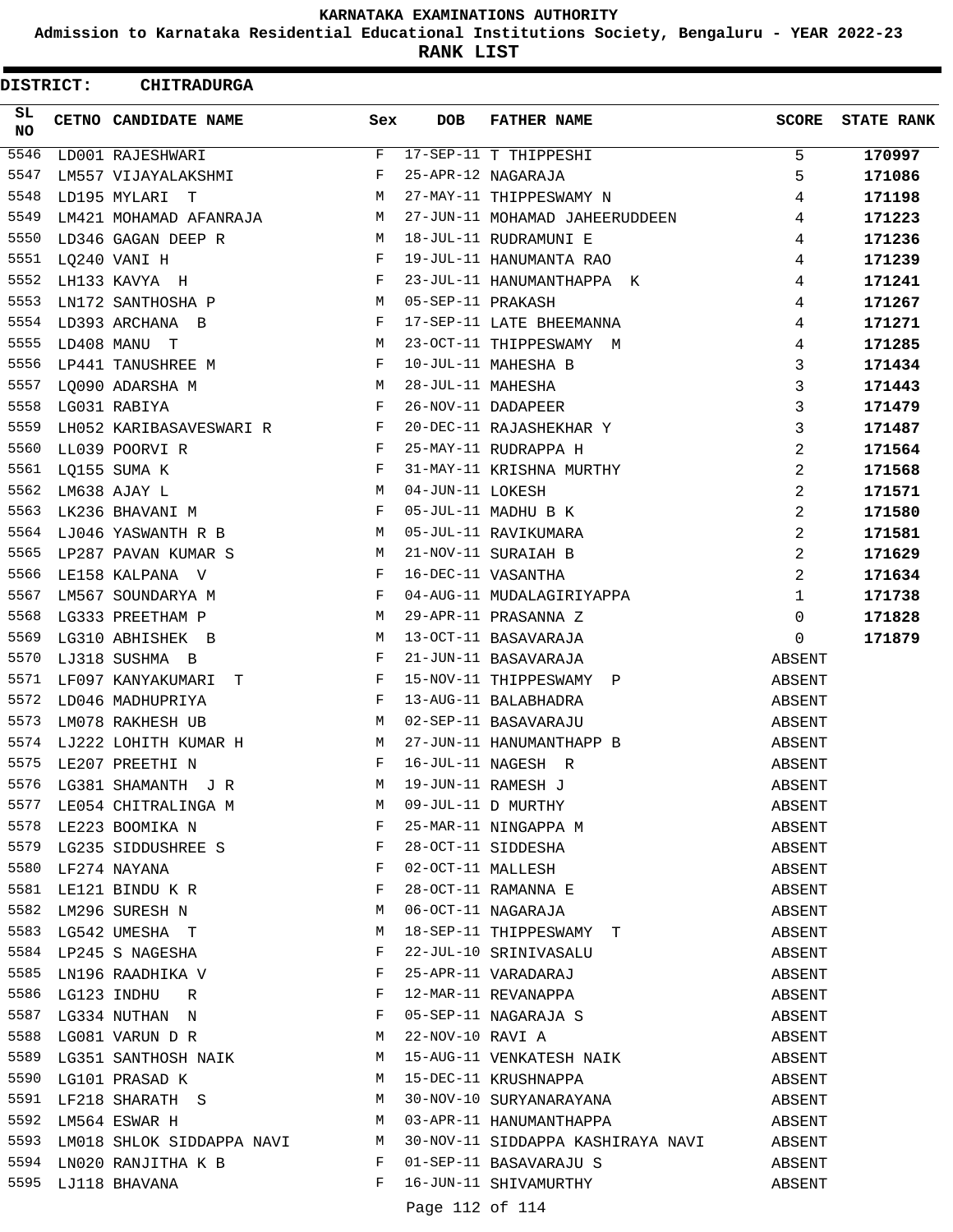**Admission to Karnataka Residential Educational Institutions Society, Bengaluru - YEAR 2022-23**

**RANK LIST**

| <b>DISTRICT:</b> |  | <b>CHITRADURGA</b>                                                |   |                 |                                                                                                                                                                                                                                                                                                                                                                                                                                                                                                                    |        |                   |  |
|------------------|--|-------------------------------------------------------------------|---|-----------------|--------------------------------------------------------------------------------------------------------------------------------------------------------------------------------------------------------------------------------------------------------------------------------------------------------------------------------------------------------------------------------------------------------------------------------------------------------------------------------------------------------------------|--------|-------------------|--|
| SL<br>NO         |  | CETNO CANDIDATE NAME Sex                                          |   | <b>DOB</b>      | FATHER NAME                                                                                                                                                                                                                                                                                                                                                                                                                                                                                                        | SCORE  | <b>STATE RANK</b> |  |
| 5596             |  |                                                                   |   |                 | LF200 NETHRA C<br>LC087 M SUSHMITHA<br>LF003 PUSHPALATHA R K R SUSHTALATHA R K F 17-APR-11 KUMARA R<br>LD107 LOHITH KUMAR B M 27-JUN-11 BASAVARAJA H<br>19900 M 27-JUN-11 BASAVARAJA H                                                                                                                                                                                                                                                                                                                             | ABSENT |                   |  |
| 5597             |  |                                                                   |   |                 |                                                                                                                                                                                                                                                                                                                                                                                                                                                                                                                    | ABSENT |                   |  |
| 5598             |  |                                                                   |   |                 |                                                                                                                                                                                                                                                                                                                                                                                                                                                                                                                    | ABSENT |                   |  |
| 5599             |  |                                                                   |   |                 |                                                                                                                                                                                                                                                                                                                                                                                                                                                                                                                    | ABSENT |                   |  |
|                  |  |                                                                   |   |                 |                                                                                                                                                                                                                                                                                                                                                                                                                                                                                                                    |        |                   |  |
|                  |  |                                                                   |   |                 |                                                                                                                                                                                                                                                                                                                                                                                                                                                                                                                    |        |                   |  |
|                  |  |                                                                   |   |                 |                                                                                                                                                                                                                                                                                                                                                                                                                                                                                                                    |        |                   |  |
|                  |  |                                                                   |   |                 |                                                                                                                                                                                                                                                                                                                                                                                                                                                                                                                    |        |                   |  |
| 5604             |  |                                                                   |   |                 | $\begin{tabular}{lllllllllllllllllll} \textsc{LF132 SWATHI} & & & & & & \textsc{F} & 20-OCT-11 CHOWDAPPA & & & & & & & \textsc{ABSENT} \\ \textsc{LP463 THIPPESWAMY G} & & & & & & \textsc{28-FEB-11 GANESH} & & & & & \textsc{ABSENT} \\ \textsc{LP507 LAKSHMI O S} & & & & & & \textsc{F} & 19-JUN-11 OBANNA & & & & & \textsc{ABSENT} \\ \textsc{LF241 MAALA} & & & & & \textsc{F} & 29-APR-11 THIPEESWAMY & & & &$                                                                                             |        |                   |  |
| 5605             |  |                                                                   |   |                 |                                                                                                                                                                                                                                                                                                                                                                                                                                                                                                                    |        |                   |  |
| 5606             |  |                                                                   |   |                 |                                                                                                                                                                                                                                                                                                                                                                                                                                                                                                                    |        |                   |  |
| 5607             |  |                                                                   |   |                 |                                                                                                                                                                                                                                                                                                                                                                                                                                                                                                                    |        |                   |  |
| 5608             |  | LJ349 VISHWANATH SIDDAPPA BIRADAR M                               |   |                 | 10-JUL-10 SIDDAPPA MALLAPPA BIRADAR ABSENT                                                                                                                                                                                                                                                                                                                                                                                                                                                                         |        |                   |  |
| 5609             |  |                                                                   |   |                 |                                                                                                                                                                                                                                                                                                                                                                                                                                                                                                                    |        |                   |  |
| 5610             |  |                                                                   |   |                 |                                                                                                                                                                                                                                                                                                                                                                                                                                                                                                                    |        |                   |  |
| 5611             |  |                                                                   |   |                 |                                                                                                                                                                                                                                                                                                                                                                                                                                                                                                                    |        |                   |  |
| 5612             |  |                                                                   |   |                 |                                                                                                                                                                                                                                                                                                                                                                                                                                                                                                                    |        |                   |  |
| 5613             |  |                                                                   |   |                 | $\begin{tabular}{lllllllllllllllllll} \textsc{LD357} & \textsc{VEERESH} & \textsc{C} & \textsc{M} & 22-MAY-10 & \textsc{CHANDRANNA} & \textsc{ABSENT} \\ \textsc{LP168} & \textsc{MANASA} & \textsc{S} & \textsc{F} & 12-JAN-12 & \textsc{SRIKRUSHNA} & \textsc{ABSENT} \\ \textsc{LJ352} & \textsc{THRIVENI} & \textsc{M} & \textsc{F} & 20-FEB-11 & \textsc{MUDLAGIRIYAPPA} & \textsc{ABSENT} \\ \textsc{LK022} & \textsc{$<br>11-APR-11 NAGARAJANAIK J<br>31-DEC-11 C MURTHY ABSENT<br>22-APR-11 AJJAYYA ABSENT |        |                   |  |
| 5614             |  | M 22-APR-11 AJJAYYA<br>LL170 BASAVARAJ   G   A                    |   |                 |                                                                                                                                                                                                                                                                                                                                                                                                                                                                                                                    |        |                   |  |
| 5615             |  |                                                                   |   |                 | LL123 VISHWAS PRADEEP KANAMANI M 01-JUN-11 PRADEEP GOVINDAPPA KANAMANI ABSENT                                                                                                                                                                                                                                                                                                                                                                                                                                      |        |                   |  |
| 5616             |  | M <sub>N</sub><br>LC179 PRAVEENA U                                |   |                 |                                                                                                                                                                                                                                                                                                                                                                                                                                                                                                                    | ABSENT |                   |  |
| 5617             |  | LJ323 ATHIK RAHMAN M                                              |   |                 |                                                                                                                                                                                                                                                                                                                                                                                                                                                                                                                    | ABSENT |                   |  |
| 5618             |  |                                                                   |   |                 |                                                                                                                                                                                                                                                                                                                                                                                                                                                                                                                    |        |                   |  |
| 5619             |  |                                                                   |   |                 | 11-JUN-11 UMESHA B<br>15-JUN-11 MAHAMMED ALI<br>13-NOV-10 RANGASWAMY<br>14-DEC-11 THIPPESWAMY                                                                                                                                                                                                                                                                                                                                                                                                                      |        |                   |  |
| 5620             |  |                                                                   |   |                 | LJ323 ATHIK RAHMAN M M 15-JUN-11 MAHAMMED AL1 ABSENT<br>LK215 BHOOMIKA R F 13-NOV-10 RANGASWAMY ABSENT<br>LF277 BAIYAMMA F 14-DEC-11 THIPPESWAMY ABSENT<br>LP170 ARPITHA N F 31-JUL-11 NEMAKALLAPPA A ABSENT<br>LC184 RAVI K M 30-MAY                                                                                                                                                                                                                                                                              |        |                   |  |
| 5621             |  |                                                                   |   |                 |                                                                                                                                                                                                                                                                                                                                                                                                                                                                                                                    |        |                   |  |
| 5622             |  |                                                                   |   |                 |                                                                                                                                                                                                                                                                                                                                                                                                                                                                                                                    |        |                   |  |
| 5623             |  |                                                                   |   |                 |                                                                                                                                                                                                                                                                                                                                                                                                                                                                                                                    |        |                   |  |
| 5624             |  |                                                                   |   |                 |                                                                                                                                                                                                                                                                                                                                                                                                                                                                                                                    |        |                   |  |
|                  |  | 5625 LJ328 MANJUNATHA T                                           |   |                 | M 26-SEP-11 THIPPESWAMY G V                                                                                                                                                                                                                                                                                                                                                                                                                                                                                        | ABSENT |                   |  |
| 5626             |  | LL064 RAKESH H C                                                  | M |                 | 05-AUG-11 CHANDRASHEKAR                                                                                                                                                                                                                                                                                                                                                                                                                                                                                            | ABSENT |                   |  |
|                  |  | 5627 LK050 PREETHAM CHOWHAN N M 03-NOV-11 NAGARAJNAIK             |   |                 |                                                                                                                                                                                                                                                                                                                                                                                                                                                                                                                    | ABSENT |                   |  |
| 5628             |  | LL215 JEEVAN H                                                    |   |                 | M 29-NOV-11 HANUMANTHAPPA J                                                                                                                                                                                                                                                                                                                                                                                                                                                                                        | ABSENT |                   |  |
|                  |  | $\mathbb F$ . The set of $\mathbb F$<br>5629 LG024 CHAITRA H      |   |                 | 17-MAR-11 HANUMANTHAPPA                                                                                                                                                                                                                                                                                                                                                                                                                                                                                            | ABSENT |                   |  |
|                  |  | 5630 LG040 NOPIPRASADH P A M 28-JAN-11 AMBAREESH                  |   |                 |                                                                                                                                                                                                                                                                                                                                                                                                                                                                                                                    | ABSENT |                   |  |
|                  |  | 5631 LH306 HARSHAVARDHAN B S M                                    |   |                 | 15-NOV-11 SRINIVASA R                                                                                                                                                                                                                                                                                                                                                                                                                                                                                              | ABSENT |                   |  |
| 5632             |  | LJ077 HARSHITHA H                                                 |   |                 | 29-JUL-11 HANUMANTHAPPA S                                                                                                                                                                                                                                                                                                                                                                                                                                                                                          | ABSENT |                   |  |
| 5633             |  | LH329 SHALINI T F                                                 |   |                 | 12-NOV-11 THIPPESWAMY R                                                                                                                                                                                                                                                                                                                                                                                                                                                                                            | ABSENT |                   |  |
|                  |  |                                                                   |   |                 | 23-MAR-11 GANGADHAR THILAK                                                                                                                                                                                                                                                                                                                                                                                                                                                                                         | ABSENT |                   |  |
|                  |  | 5634 LH129 THANUSHREE G<br>5635 LF112 JAYALAKSHMI P F F           |   |                 |                                                                                                                                                                                                                                                                                                                                                                                                                                                                                                                    | ABSENT |                   |  |
|                  |  | 5636 LH061 CHETHAN S M                                            |   |                 | 12-AUG-11 PRAKASHA<br>08-NOV-11 SHIVANNA                                                                                                                                                                                                                                                                                                                                                                                                                                                                           | ABSENT |                   |  |
| 5637             |  | LH486 THAMMANNA C M                                               |   |                 | 25-JUN-11 CHANDRAPPA                                                                                                                                                                                                                                                                                                                                                                                                                                                                                               | ABSENT |                   |  |
| 5638             |  | LH425 SWATI GOUDENAWAR F                                          |   |                 |                                                                                                                                                                                                                                                                                                                                                                                                                                                                                                                    |        |                   |  |
| 5639             |  |                                                                   |   |                 | 04-SEP-11 BHIRAPPA GOUDENAWAR                                                                                                                                                                                                                                                                                                                                                                                                                                                                                      | ABSENT |                   |  |
| 5640             |  | LG108 THIPPESHA R M<br>LF044 HARSHITHA G L F                      |   |                 | 03-NOV-11 RAMESHA N<br>06-JUN-11 LOKESHA G N                                                                                                                                                                                                                                                                                                                                                                                                                                                                       | ABSENT |                   |  |
|                  |  |                                                                   |   |                 |                                                                                                                                                                                                                                                                                                                                                                                                                                                                                                                    | ABSENT |                   |  |
|                  |  | 5641 LF163 MANJESHA T S<br>5642 LC301 RAVI T<br>5642 LC301 RAVI T |   |                 | 03-SEP-11 SANNA PALAIAH T<br>16-JUL-11 THIPPESWAMY                                                                                                                                                                                                                                                                                                                                                                                                                                                                 | ABSENT |                   |  |
| 5643             |  |                                                                   |   |                 | LC301 RAVI T<br>LM344 THIPPESWAMI N M 24-FEB-11 NAGARAJ T R                                                                                                                                                                                                                                                                                                                                                                                                                                                        | ABSENT |                   |  |
|                  |  |                                                                   |   |                 |                                                                                                                                                                                                                                                                                                                                                                                                                                                                                                                    | ABSENT |                   |  |
|                  |  | 5644 LE114 SHIVAMMA N F                                           |   |                 | 22-MAR-12 NAGARAJA<br>26-NOV-11 VIRESH                                                                                                                                                                                                                                                                                                                                                                                                                                                                             | ABSENT |                   |  |
|                  |  | 5645 LD055 SRUJANAYADAV V M                                       |   |                 |                                                                                                                                                                                                                                                                                                                                                                                                                                                                                                                    | ABSENT |                   |  |
|                  |  |                                                                   |   | Page 113 of 114 |                                                                                                                                                                                                                                                                                                                                                                                                                                                                                                                    |        |                   |  |